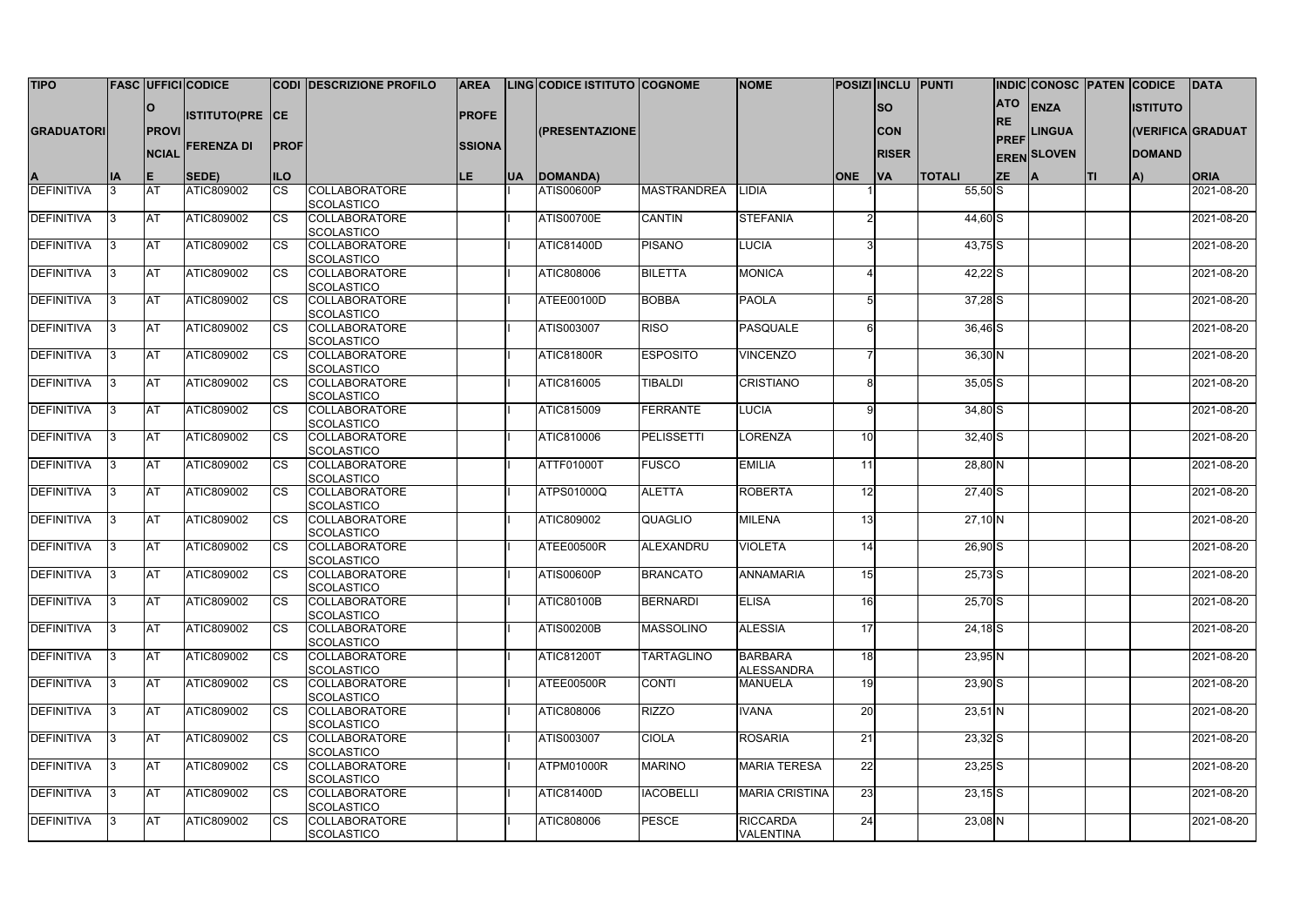| <b>DEFINITIVA</b> | IЗ  | <b>AT</b>  | ATIC809002 | <b>CS</b> | <b>COLLABORATORE</b><br>SCOLASTICO        | <b>ATIC817001</b> | <b>MARULLO</b>    | <b>ANTONINA</b>                       | 25 | $22,75$ S   | 2021-08-20 |
|-------------------|-----|------------|------------|-----------|-------------------------------------------|-------------------|-------------------|---------------------------------------|----|-------------|------------|
| <b>DEFINITIVA</b> | R   | <b>AT</b>  | ATIC809002 | <b>CS</b> | <b>COLLABORATORE</b><br><b>SCOLASTICO</b> | <b>ATIC81400D</b> | <b>DELUCA</b>     | <b>MARIANGELA</b>                     | 26 | $22,52$ $S$ | 2021-08-20 |
| <b>DEFINITIVA</b> | З   | <b>AT</b>  | ATIC809002 | CS        | <b>COLLABORATORE</b><br>SCOLASTICO        | <b>ATPS01000Q</b> | <b>CORCETTI</b>   | <b>CRISTINA</b>                       | 27 | $22,50$ S   | 2021-08-20 |
| <b>DEFINITIVA</b> |     | <b>AT</b>  | ATIC809002 | <b>CS</b> | <b>COLLABORATORE</b><br>SCOLASTICO        | <b>ATIC810006</b> | <b>OLIVA</b>      | <b>GIUSEPPA</b>                       | 28 | $22,35$ S   | 2021-08-20 |
| <b>DEFINITIVA</b> |     | <b>AT</b>  | ATIC809002 | CS        | <b>COLLABORATORE</b><br>SCOLASTICO        | <b>ATIC81300N</b> | <b>DI MARCO</b>   | <b>MARIANNA</b>                       | 29 | $22,30$ S   | 2021-08-20 |
| <b>DEFINITIVA</b> |     | <b>IAT</b> | ATIC809002 | <b>CS</b> | <b>COLLABORATORE</b><br><b>SCOLASTICO</b> | <b>ATPS01000Q</b> | <b>BARTOLINO</b>  | <b>GIANCARLO</b>                      | 30 | $22,30$ S   | 2021-08-20 |
| DEFINITIVA        |     | <b>AT</b>  | ATIC809002 | <b>CS</b> | <b>COLLABORATORE</b><br>SCOLASTICO        | ATEE00500R        | <b>MERLONE</b>    | <b>SIMONA</b>                         | 31 | $22,05$ S   | 2021-08-20 |
| <b>DEFINITIVA</b> | ß   | <b>AT</b>  | ATIC809002 | CS        | <b>COLLABORATORE</b><br><b>SCOLASTICO</b> | <b>ATIC816005</b> | <b>GIOVINAZZO</b> | <b>VALERIO</b>                        | 32 | $22,04$ S   | 2021-08-20 |
| <b>DEFINITIVA</b> | R   | <b>AT</b>  | ATIC809002 | <b>CS</b> | <b>COLLABORATORE</b><br><b>SCOLASTICO</b> | <b>ATIS00600P</b> | <b>DI LORENZO</b> | <b>PERLA</b>                          | 33 | 22N         | 2021-08-20 |
| <b>DEFINITIVA</b> |     | <b>AT</b>  | ATIC809002 | <b>CS</b> | <b>COLLABORATORE</b><br><b>SCOLASTICO</b> | ATIC81300N        | <b>ZEOLLA</b>     | <b>LUCA</b>                           | 34 | $21,80$ S   | 2021-08-20 |
| <b>DEFINITIVA</b> |     | <b>AT</b>  | ATIC809002 | <b>CS</b> | <b>COLLABORATORE</b><br>SCOLASTICO        | ATEE00100D        | <b>CACCIATORE</b> | <b>ALESSIA</b>                        | 35 | $21,75$ S   | 2021-08-20 |
| <b>DEFINITIVA</b> |     | <b>AT</b>  | ATIC809002 | <b>CS</b> | <b>COLLABORATORE</b><br>SCOLASTICO        | ATEE00500R        | <b>BORGNINO</b>   | <b>STEFANIA</b>                       | 36 | $21,70$ S   | 2021-08-20 |
| DEFINITIVA        |     | <b>AT</b>  | ATIC809002 | <b>CS</b> | <b>COLLABORATORE</b><br>SCOLASTICO        | <b>ATIC817001</b> | <b>MANGINI</b>    | <b>TERESA</b>                         | 37 | $21,39$ S   | 2021-08-20 |
| DEFINITIVA        | з   | <b>AT</b>  | ATIC809002 | CS        | <b>COLLABORATORE</b><br><b>SCOLASTICO</b> | <b>ATIC811002</b> | <b>MORTARA</b>    | <b>MARIA CRISTINA</b><br><b>PIERA</b> | 38 | $21,38$ N   | 2021-08-20 |
| <b>DEFINITIVA</b> | R   | <b>AT</b>  | ATIC809002 | CS        | <b>COLLABORATORE</b><br><b>SCOLASTICO</b> | <b>ATIC809002</b> | <b>MAGRO</b>      | LOREDANA                              | 39 | $21,05$ S   | 2021-08-20 |
| <b>DEFINITIVA</b> |     | <b>AT</b>  | ATIC809002 | <b>CS</b> | <b>COLLABORATORE</b><br><b>SCOLASTICO</b> | <b>ATIC815009</b> | <b>PAVESE</b>     | FRANCESCA                             | 40 | $20,95$ N   | 2021-08-20 |
| <b>DEFINITIVA</b> |     | <b>AT</b>  | ATIC809002 | <b>CS</b> | <b>COLLABORATORE</b><br><b>SCOLASTICO</b> | ATTF01000T        | <b>BUFFARDO</b>   | MARIAGRAZIA                           | 41 | $20,80$ N   | 2021-08-20 |
| <b>DEFINITIVA</b> |     | <b>AT</b>  | ATIC809002 | CS        | <b>COLLABORATORE</b><br>SCOLASTICO        | <b>ATIC80500P</b> | <b>BOTTARI</b>    | FRANCESCA                             | 42 | $20,70$ N   | 2021-08-20 |
| <b>DEFINITIVA</b> | 13. | <b>AT</b>  | ATIC809002 | <b>CS</b> | <b>COLLABORATORE</b><br><b>SCOLASTICO</b> | <b>ATIS00700E</b> | SORAGNI           | <b>GIULIA</b>                         | 43 | $20,65$ S   | 2021-08-20 |
| DEFINITIVA        | 3   | <b>AT</b>  | ATIC809002 | <b>CS</b> | <b>COLLABORATORE</b><br><b>SCOLASTICO</b> | ATIC810006        | <b>SALA</b>       | <b>VANESSA</b>                        | 44 | $20,50$ S   | 2021-08-20 |
| <b>DEFINITIVA</b> | IЗ  | <b>AT</b>  | ATIC809002 | <b>CS</b> | <b>COLLABORATORE</b><br><b>SCOLASTICO</b> | ATIC808006        | PIZZUTI           | <b>LIDIA</b>                          | 45 | $20,50$ S   | 2021-08-20 |
| <b>DEFINITIVA</b> |     | <b>AT</b>  | ATIC809002 | <b>CS</b> | <b>COLLABORATORE</b><br><b>SCOLASTICO</b> | <b>ATIS00600P</b> | <b>AZZARITO</b>   | <b>MARIANNA</b>                       | 46 | $20,30$ S   | 2021-08-20 |
| <b>DEFINITIVA</b> |     | <b>AT</b>  | ATIC809002 | <b>CS</b> | <b>COLLABORATORE</b><br><b>SCOLASTICO</b> | ATIS004003        | <b>MOCCIA</b>     | <b>GIUSEPPE</b>                       | 47 | $20,25$ S   | 2021-08-20 |
| <b>DEFINITIVA</b> | ß.  | <b>AT</b>  | ATIC809002 | <b>CS</b> | <b>COLLABORATORE</b><br><b>SCOLASTICO</b> | ATEE00100D        | <b>SERINO</b>     | <b>GERARDA</b>                        | 48 | $20,25$ S   | 2021-08-20 |
| <b>DEFINITIVA</b> | 3   | <b>AT</b>  | ATIC809002 | <b>CS</b> | <b>COLLABORATORE</b><br>SCOLASTICO        | <b>ATIS003007</b> | <b>LICANDRO</b>   | <b>GASPARE</b>                        | 49 | $20,20$ S   | 2021-08-20 |
| DEFINITIVA        | ß.  | <b>AT</b>  | ATIC809002 | <b>CS</b> | <b>COLLABORATORE</b><br><b>SCOLASTICO</b> | <b>ATTF01000T</b> | <b>DE RIGGI</b>   | <b>GIUSEPPE</b>                       | 50 | $20,20$ N   | 2021-08-20 |
| DEFINITIVA        | l3  | <b>AT</b>  | ATIC809002 | <b>CS</b> | <b>COLLABORATORE</b><br><b>SCOLASTICO</b> | <b>ATIS00600P</b> | <b>NAJ</b>        | <b>JACOPO</b>                         | 51 | $20,05$ N   | 2021-08-20 |
| <b>DEFINITIVA</b> | ß.  | <b>AT</b>  | ATIC809002 | <b>CS</b> | <b>COLLABORATORE</b><br>SCOLASTICO        | <b>ATTF01000T</b> | <b>CURATOLO</b>   | FRANCESCA                             | 52 | $19,83$ $S$ | 2021-08-20 |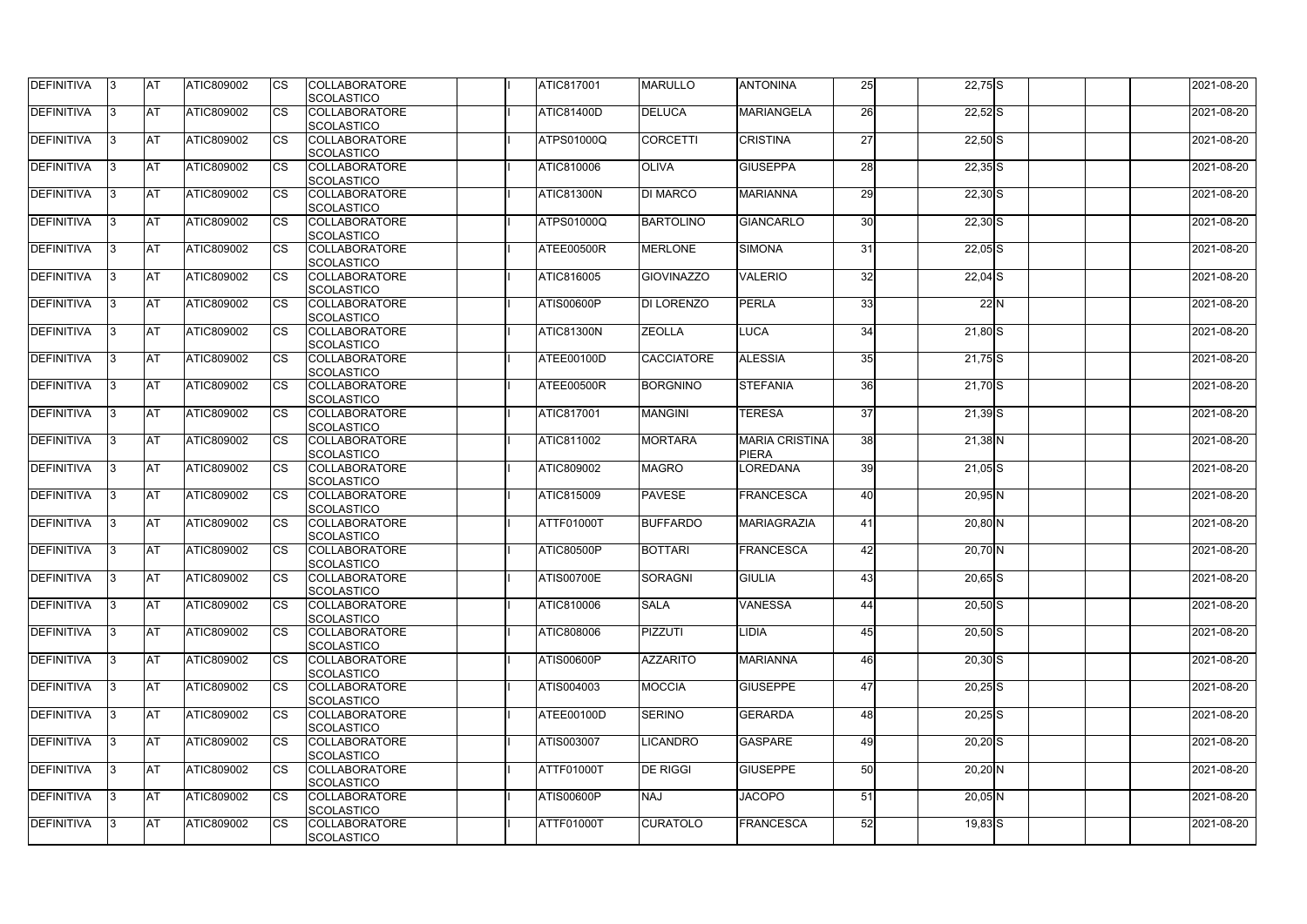| <b>DEFINITIVA</b> | 13 | <b>AT</b>  | ATIC809002        | Ics                    | <b>COLLABORATORE</b><br><b>SCOLASTICO</b> | <b>ATIS003007</b> | <b>D'AMBROSIO</b>  | PATRIZIA                          | 53              | 19,80 S     |                  | 2021-08-20 |
|-------------------|----|------------|-------------------|------------------------|-------------------------------------------|-------------------|--------------------|-----------------------------------|-----------------|-------------|------------------|------------|
| <b>DEFINITIVA</b> |    | <b>AT</b>  | ATIC809002        | Ics                    | <b>COLLABORATORE</b><br><b>SCOLASTICO</b> | ATIC808006        | <b>ERBAGGIO</b>    | FRANCESCA                         | 54              | $19,60$ S   |                  | 2021-08-20 |
| DEFINITIVA        |    | <b>AT</b>  | ATIC809002        | Ics                    | <b>COLLABORATORE</b><br><b>SCOLASTICO</b> | ATIC816005        | <b>FARERI</b>      | <b>SANTO</b>                      | 55              | $19,48$ $S$ |                  | 2021-08-20 |
| DEFINITIVA        | IЗ | <b>AT</b>  | ATIC809002        | <b>CS</b>              | <b>COLLABORATORE</b><br><b>SCOLASTICO</b> | <b>ATIC81400D</b> | <b>SALERNO</b>     | <b>LUCIANA</b>                    | 56              | $19,40$ N   |                  | 2021-08-20 |
| DEFINITIVA        |    | <b>AT</b>  | ATIC809002        | <b>CS</b>              | <b>COLLABORATORE</b><br><b>SCOLASTICO</b> | <b>ATIC81400D</b> | <b>FEA</b>         | <b>ALBERTO</b>                    | 57              | $19,33$ $S$ |                  | 2021-08-20 |
| <b>DEFINITIVA</b> |    | <b>JAT</b> | ATIC809002        | Ics                    | <b>COLLABORATORE</b><br><b>SCOLASTICO</b> | <b>ATIS00600P</b> | <b>ORTOLANO</b>    | <b>VENERA</b>                     | 58              | $19,33$ $S$ |                  | 2021-08-20 |
| DEFINITIVA        |    | <b>AT</b>  | <b>ATIC809002</b> | Ics                    | <b>COLLABORATORE</b><br><b>SCOLASTICO</b> | ATIS004003        | <b>MARINO</b>      | <b>GIUSEPPE</b>                   | 59              | $19,30$ S   |                  | 2021-08-20 |
| <b>DEFINITIVA</b> |    | AT         | ATIC809002        | <b>CS</b>              | <b>COLLABORATORE</b><br><b>SCOLASTICO</b> | <b>ATIC81800R</b> | <b>BUA</b>         | <b>MARIA CHIARA</b>               | 60              | $19,20$ S   |                  | 2021-08-20 |
| DEFINITIVA        |    | <b>AT</b>  | ATIC809002        | <b>CS</b>              | <b>COLLABORATORE</b><br><b>SCOLASTICO</b> | <b>ATPS01000Q</b> | <b>DEL PRETE</b>   | <b>VINCENZO</b>                   | 61              | $19,15$ S   |                  | 2021-08-20 |
| DEFINITIVA        |    | <b>AT</b>  | ATIC809002        | $\overline{\text{cs}}$ | <b>COLLABORATORE</b><br>SCOLASTICO        | ATIC808006        | <b>ASTORE</b>      | <b>MARIANNA</b>                   | 62              | $19,05$ S   |                  | 2021-08-20 |
| <b>DEFINITIVA</b> |    | AT         | <b>ATIC809002</b> | <b>CS</b>              | <b>COLLABORATORE</b><br><b>SCOLASTICO</b> | <b>ATIS00200B</b> | <b>RESTA</b>       | MARIACRISTINA<br><b>GIOVANNA</b>  | 63              |             | 19S              | 2021-08-20 |
| <b>DEFINITIVA</b> |    | <b>AT</b>  | ATIC809002        | <b>CS</b>              | <b>COLLABORATORE</b><br><b>SCOLASTICO</b> | <b>ATEE00500R</b> | <b>PICCICUTO</b>   | <b>VALENTINA</b>                  | 64              |             | 19 <sub>15</sub> | 2021-08-20 |
| <b>DEFINITIVA</b> |    | <b>AT</b>  | ATIC809002        |                        | <b>COLLABORATORE</b><br><b>SCOLASTICO</b> | ATEE00100D        | <b>MEOMARTINI</b>  | <b>BENEDETTA</b>                  | 65              | $18,88$ $S$ |                  | 2021-08-20 |
| <b>DEFINITIVA</b> |    | <b>AT</b>  | ATIC809002        | Ics                    | <b>COLLABORATORE</b><br><b>SCOLASTICO</b> | ATEE00100D        | <b>ZOPPI</b>       | <b>CHIARA</b>                     | 66              | $18,84$ N   |                  | 2021-08-20 |
| DEFINITIVA        |    | <b>AT</b>  | ATIC809002        | <b>CS</b>              | <b>COLLABORATORE</b><br><b>SCOLASTICO</b> | ATEE00100D        | <b>CIPOLLA</b>     | <b>LAURA LUCIA</b><br><b>RITA</b> | 67              | $18,75$ N   |                  | 2021-08-20 |
| DEFINITIVA        |    | <b>AT</b>  | ATIC809002        | Ics                    | <b>COLLABORATORE</b><br><b>SCOLASTICO</b> | <b>ATIS00700E</b> | <b>OLIVA</b>       | <b>GIOVANNA</b>                   | 68              | $18,63$ $S$ |                  | 2021-08-20 |
| <b>DEFINITIVA</b> |    | <b>AT</b>  | ATIC809002        | <b>CS</b>              | <b>COLLABORATORE</b><br><b>SCOLASTICO</b> | <b>ATIC81300N</b> | LAROCCA            | FRANCESCA                         | 69              | $18,50$ S   |                  | 2021-08-20 |
| DEFINITIVA        |    | <b>AT</b>  | ATIC809002        | <b>CS</b>              | <b>COLLABORATORE</b><br>SCOLASTICO        | <b>ATIS00700E</b> | <b>PETRUTA</b>     | <b>DELIA MARIA</b>                | 70              | $18,40$ S   |                  | 2021-08-20 |
| DEFINITIVA        | 13 | <b>AT</b>  | ATIC809002        |                        | <b>COLLABORATORE</b><br><b>SCOLASTICO</b> | <b>ATIC816005</b> | <b>DANIELE</b>     | <b>ROSITA</b>                     | 71              | $18,35$ N   |                  | 2021-08-20 |
| DEFINITIVA        | IЗ | <b>AT</b>  | ATIC809002        | Ics                    | <b>COLLABORATORE</b><br><b>SCOLASTICO</b> | <b>ATIS00600P</b> | <b>FALANGA</b>     | <b>SIMON</b>                      | 72              | $18,20$ S   |                  | 2021-08-20 |
| <b>DEFINITIVA</b> | I3 | <b>AT</b>  | ATIC809002        | Ics                    | <b>COLLABORATORE</b><br><b>SCOLASTICO</b> | ATPM01000R        | <b>TUTTOLOMOND</b> | <b>VIRGINIA</b>                   | 73              | $18,15$ S   |                  | 2021-08-20 |
| DEFINITIVA        |    | <b>AT</b>  | ATIC809002        | Ics                    | <b>COLLABORATORE</b><br><b>SCOLASTICO</b> | ATPM01000R        | <b>FOGLIARO</b>    | <b>CATERINA</b>                   | 74              | $18,10$ S   |                  | 2021-08-20 |
| <b>DEFINITIVA</b> |    | <b>AT</b>  | ATIC809002        | <b>CS</b>              | <b>COLLABORATORE</b><br><b>SCOLASTICO</b> | <b>ATIC80500P</b> | <b>ROMEO</b>       | DARIO                             | 75              |             | $18$ $S$         | 2021-08-20 |
| <b>DEFINITIVA</b> | ıз | <b>AT</b>  | ATIC809002        | Ics                    | <b>COLLABORATORE</b><br><b>SCOLASTICO</b> | <b>ATIS00700E</b> | <b>ANSELMO</b>     | <b>GUIDO</b>                      | 76              | $17,95$ S   |                  | 2021-08-20 |
| <b>DEFINITIVA</b> |    | AT         | ATIC809002        | Ics                    | <b>COLLABORATORE</b><br><b>SCOLASTICO</b> | <b>ATIC81300N</b> | <b>TRIPODI</b>     | FORTUNATA<br>DONATELLA            | $\overline{77}$ | 17,94 S     |                  | 2021-08-20 |
| DEFINITIVA        | ıз | <b>AT</b>  | ATIC809002        | Ics                    | <b>COLLABORATORE</b><br><b>SCOLASTICO</b> | ATIC811002        | <b>ARIANNA</b>     | <b>STEFANO</b>                    | 78              | 17,90 N     |                  | 2021-08-20 |
| <b>DEFINITIVA</b> | 13 | <b>AT</b>  | <b>ATIC809002</b> | <b>ICS</b>             | <b>COLLABORATORE</b><br><b>SCOLASTICO</b> | ATIC815009        | <b>BRONDOLO</b>    | <b>LAURA</b>                      | 79              | $17,70$ S   |                  | 2021-08-20 |
| DEFINITIVA        |    | <b>AT</b>  | ATIC809002        | Ics                    | <b>COLLABORATORE</b><br><b>SCOLASTICO</b> | <b>ATIC80100B</b> | <b>UTANO</b>       | <b>CARMELO</b>                    | 80              | $17,70$ N   |                  | 2021-08-20 |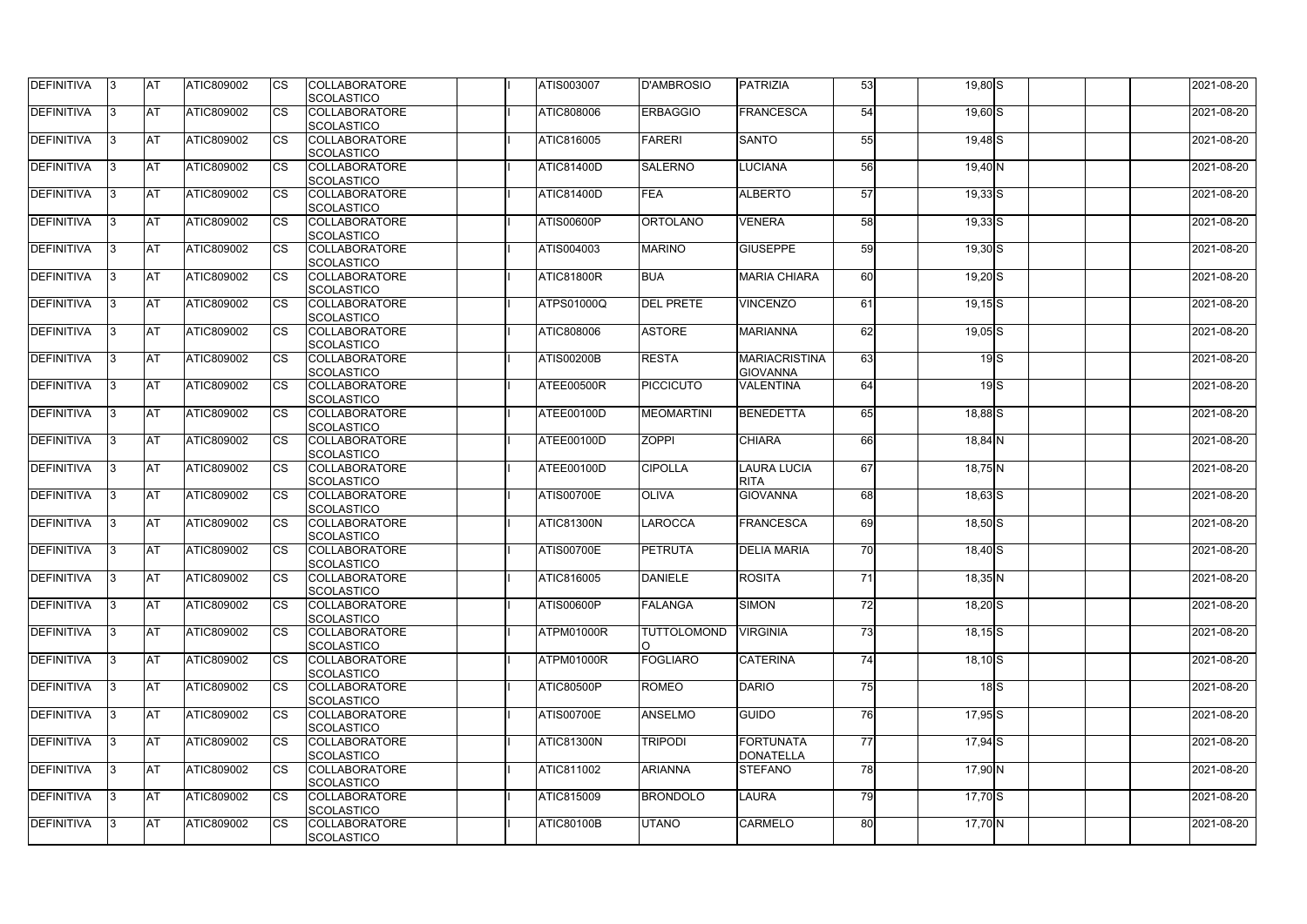| <b>DEFINITIVA</b> | IЗ  | <b>AT</b>  | ATIC809002 | <b>CS</b> | <b>COLLABORATORE</b><br>SCOLASTICO        | <b>ATIS00600P</b> | <b>VASILE</b>       | <b>SALVATORE</b>                | 81  | $17,63$ $S$ | 2021-08-20 |
|-------------------|-----|------------|------------|-----------|-------------------------------------------|-------------------|---------------------|---------------------------------|-----|-------------|------------|
| <b>DEFINITIVA</b> | R   | <b>AT</b>  | ATIC809002 | <b>CS</b> | <b>COLLABORATORE</b><br><b>SCOLASTICO</b> | <b>ATPS01000Q</b> | <b>CESARO</b>       | PATRIZIA                        | 82  | $17,58$ S   | 2021-08-20 |
| <b>DEFINITIVA</b> | З   | <b>AT</b>  | ATIC809002 | CS        | <b>COLLABORATORE</b><br>SCOLASTICO        | <b>ATIC81300N</b> | <b>SCARRONE</b>     | <b>IDA MARIA</b>                | 83  | $17,35$ S   | 2021-08-20 |
| <b>DEFINITIVA</b> |     | <b>AT</b>  | ATIC809002 | <b>CS</b> | <b>COLLABORATORE</b><br>SCOLASTICO        | <b>ATIS00600P</b> | <b>BECCE</b>        | ARCANGELA                       | 84  | $17,25$ S   | 2021-08-20 |
| <b>DEFINITIVA</b> |     | <b>AT</b>  | ATIC809002 | CS        | <b>COLLABORATORE</b><br>SCOLASTICO        | ATIC815009        | <b>CAGNO</b>        | <b>ILARIA</b>                   | 85  | $17,25$ N   | 2021-08-20 |
| <b>DEFINITIVA</b> |     | <b>IAT</b> | ATIC809002 | <b>CS</b> | <b>COLLABORATORE</b><br><b>SCOLASTICO</b> | <b>ATTF01000T</b> | <b>CARA</b>         | <b>LUISA</b>                    | 86  | $17,15$ N   | 2021-08-20 |
| DEFINITIVA        |     | <b>AT</b>  | ATIC809002 | <b>CS</b> | <b>COLLABORATORE</b><br>SCOLASTICO        | <b>ATIC817001</b> | <b>RAINERO</b>      | <b>SILVIA</b>                   | 87  | $17,09$ S   | 2021-08-20 |
| <b>DEFINITIVA</b> | ß   | <b>AT</b>  | ATIC809002 | CS        | <b>COLLABORATORE</b><br><b>SCOLASTICO</b> | <b>ATIS00700E</b> | <b>D'AMORE</b>      | <b>MAURIZIO</b>                 | 88  | $17,05$ S   | 2021-08-20 |
| <b>DEFINITIVA</b> | З   | <b>AT</b>  | ATIC809002 | <b>CS</b> | <b>COLLABORATORE</b><br><b>SCOLASTICO</b> | <b>ATIC80400V</b> | <b>GHIA</b>         | <b>ELISABETTA</b>               | 89  | $17,03$ $S$ | 2021-08-20 |
| <b>DEFINITIVA</b> |     | <b>AT</b>  | ATIC809002 | <b>CS</b> | <b>COLLABORATORE</b><br><b>SCOLASTICO</b> | ATPM01000R        | <b>LAVRIANI</b>     | ANTONELLA                       | 90  | $17$ S      | 2021-08-20 |
| <b>DEFINITIVA</b> |     | <b>AT</b>  | ATIC809002 | <b>CS</b> | <b>COLLABORATORE</b><br>SCOLASTICO        | ATPM01000R        | <b>SORRENTI</b>     | <b>PAOLA</b>                    | 91  | 17S         | 2021-08-20 |
| <b>DEFINITIVA</b> |     | <b>AT</b>  | ATIC809002 | <b>CS</b> | <b>COLLABORATORE</b><br>SCOLASTICO        | ATTF01000T        | <b>CELENTANO</b>    | <b>CRISTINA</b>                 | 92  | $16,95$ S   | 2021-08-20 |
| DEFINITIVA        |     | <b>AT</b>  | ATIC809002 | <b>CS</b> | <b>COLLABORATORE</b><br>SCOLASTICO        | <b>ATIS004003</b> | <b>BRUNO</b>        | <b>GAETANO</b>                  | 93  | $16,93$ N   | 2021-08-20 |
| DEFINITIVA        | з   | <b>AT</b>  | ATIC809002 | CS        | <b>COLLABORATORE</b><br><b>SCOLASTICO</b> | <b>ATIS00700E</b> | <b>GUELFO</b>       | <b>ANDREA</b>                   | 94  | 16,90 S     | 2021-08-20 |
| <b>DEFINITIVA</b> | R   | <b>AT</b>  | ATIC809002 | CS        | <b>COLLABORATORE</b><br><b>SCOLASTICO</b> | ATEE00100D        | <b>GIORDANO</b>     | <b>CRISTINA</b>                 | 95  | 16,86 N     | 2021-08-20 |
| <b>DEFINITIVA</b> |     | <b>AT</b>  | ATIC809002 | <b>CS</b> | <b>COLLABORATORE</b><br><b>SCOLASTICO</b> | <b>ATIS00200B</b> | <b>GALLO</b>        | ALESSANDRA                      | 96  | $16,78$ S   | 2021-08-20 |
| <b>DEFINITIVA</b> |     | <b>AT</b>  | ATIC809002 | <b>CS</b> | <b>COLLABORATORE</b><br><b>SCOLASTICO</b> | <b>ATIC80100B</b> | <b>CAMMARANO</b>    | <b>FRANCESCO</b>                | 97  | $16,50$ S   | 2021-08-20 |
| <b>DEFINITIVA</b> |     | <b>AT</b>  | ATIC809002 | CS        | <b>COLLABORATORE</b><br>SCOLASTICO        | ATIC809002        | <b>NEGRO</b>        | <b>ANTONELLA</b>                | 98  | $16,50$ S   | 2021-08-20 |
| <b>DEFINITIVA</b> | 13. | <b>AT</b>  | ATIC809002 | <b>CS</b> | <b>COLLABORATORE</b><br>SCOLASTICO        | <b>ATIC80100B</b> | <b>POLIZZI</b>      | <b>MARIA</b><br><b>GIOVANNA</b> | 99  | $16,40$ S   | 2021-08-20 |
| DEFINITIVA        | 3   | <b>AT</b>  | ATIC809002 | <b>CS</b> | <b>COLLABORATORE</b><br><b>SCOLASTICO</b> | <b>ATIC816005</b> | <b>MELENI</b>       | <b>PAOLO</b>                    | 100 | $16,40$ S   | 2021-08-20 |
| <b>DEFINITIVA</b> | IЗ  | <b>AT</b>  | ATIC809002 | <b>CS</b> | <b>COLLABORATORE</b><br><b>SCOLASTICO</b> | <b>ATIS00700E</b> | <b>MARCHITTO</b>    | <b>LAURA</b><br><b>ANNARITA</b> | 101 | $16,35$ S   | 2021-08-20 |
| <b>DEFINITIVA</b> |     | <b>AT</b>  | ATIC809002 | <b>CS</b> | <b>COLLABORATORE</b><br><b>SCOLASTICO</b> | ATPM01000R        | <b>BUTTICE'</b>     | <b>ANTONELLA</b>                | 102 | $16,30$ N   | 2021-08-20 |
| <b>DEFINITIVA</b> |     | <b>AT</b>  | ATIC809002 | <b>CS</b> | <b>COLLABORATORE</b><br><b>SCOLASTICO</b> | <b>ATIC80500P</b> | $\overline{D}$ FINI | <b>GAETANO</b>                  | 103 | $16,30$ N   | 2021-08-20 |
| <b>DEFINITIVA</b> | ß.  | <b>AT</b>  | ATIC809002 | <b>CS</b> | <b>COLLABORATORE</b><br><b>SCOLASTICO</b> | <b>ATIC81300N</b> | <b>MELCHIONNA</b>   | <b>GIUSEPPINA</b>               | 104 | $16,23$ $S$ | 2021-08-20 |
| <b>DEFINITIVA</b> | 3   | <b>AT</b>  | ATIC809002 | <b>CS</b> | <b>COLLABORATORE</b><br>SCOLASTICO        | <b>ATIC817001</b> | <b>GRANATA</b>      | <b>SONYA</b>                    | 105 | $16,20$ S   | 2021-08-20 |
| DEFINITIVA        | l3  | <b>AT</b>  | ATIC809002 | <b>CS</b> | <b>COLLABORATORE</b><br><b>SCOLASTICO</b> | ATPM01000R        | <b>CHILLE'</b>      | DANIELA                         | 106 | $16,12$ $S$ | 2021-08-20 |
| DEFINITIVA        | l3  | <b>AT</b>  | ATIC809002 | <b>CS</b> | <b>COLLABORATORE</b><br><b>SCOLASTICO</b> | <b>ATIC816005</b> | <b>NICALA</b>       | <b>SIMONA</b>                   | 107 | $16,12$ $S$ | 2021-08-20 |
| <b>DEFINITIVA</b> | ß.  | <b>AT</b>  | ATIC809002 | <b>CS</b> | <b>COLLABORATORE</b><br>SCOLASTICO        | ATIC816005        | <b>TEODO</b>        | <b>EVA</b>                      | 108 | $16$ N      | 2021-08-20 |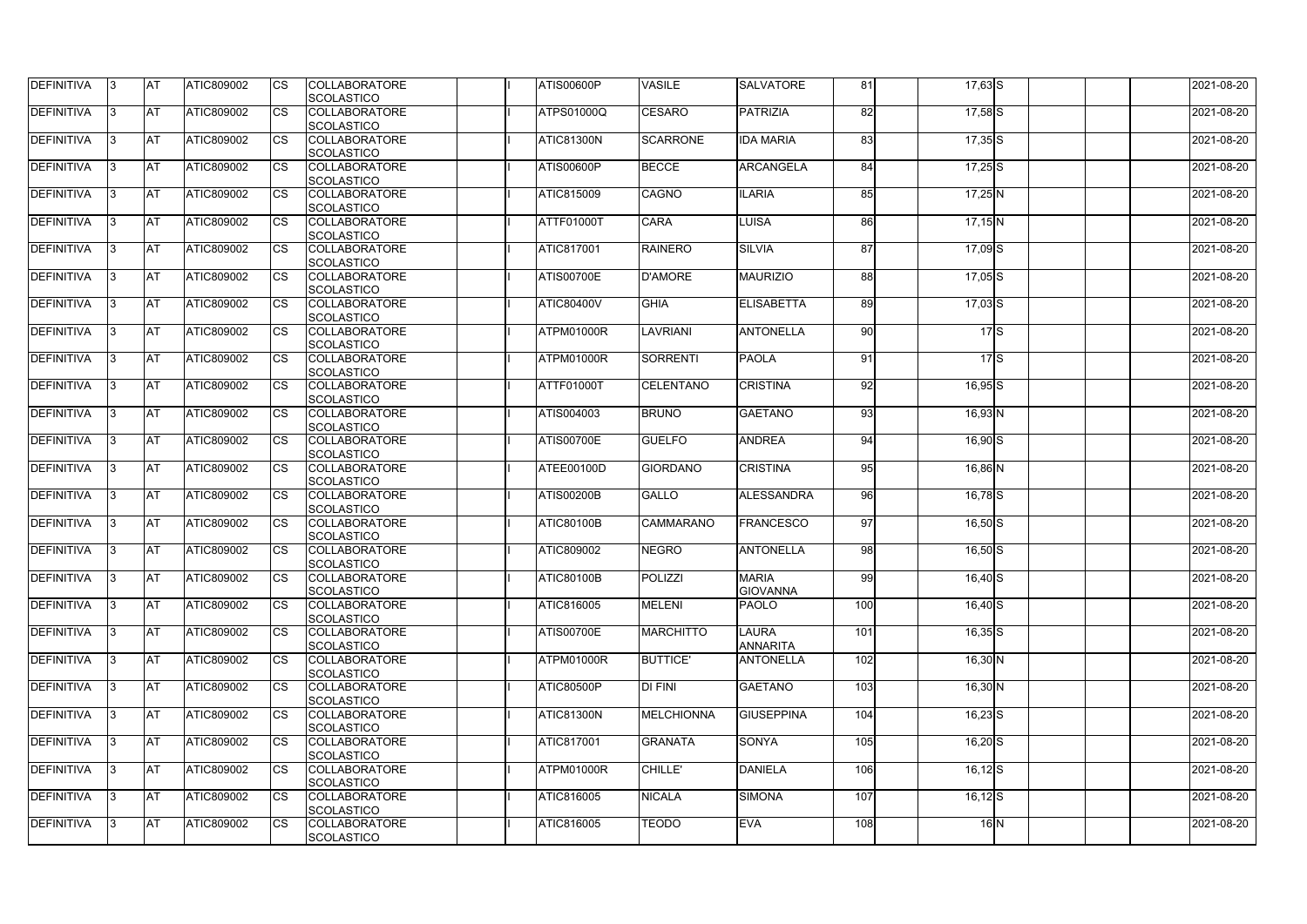| <b>DEFINITIVA</b> | 13  | <b>AT</b>  | <b>ATIC809002</b> | <b>I</b> CS | <b>COLLABORATORE</b><br><b>SCOLASTICO</b> | <b>ATIC815009</b> | <b>ROSSI</b>      | <b>BARBARA</b>                   | 109 | $15,98$ $S$ |              | 2021-08-20 |
|-------------------|-----|------------|-------------------|-------------|-------------------------------------------|-------------------|-------------------|----------------------------------|-----|-------------|--------------|------------|
| DEFINITIVA        |     | <b>AT</b>  | ATIC809002        | Ics         | <b>COLLABORATORE</b><br><b>SCOLASTICO</b> | ATIC817001        | <b>ANASTASIO</b>  | <b>MARILENA</b>                  | 110 | $15,90$ S   |              | 2021-08-20 |
| DEFINITIVA        |     | <b>AT</b>  | ATIC809002        | Ics         | <b>COLLABORATORE</b><br><b>SCOLASTICO</b> | ATEE00100D        | <b>D'UGO</b>      | <b>PIETRO</b>                    | 111 | $15,90$ S   |              | 2021-08-20 |
| DEFINITIVA        | 13  | <b>AT</b>  | ATIC809002        | Ics         | <b>COLLABORATORE</b><br><b>SCOLASTICO</b> | ATMM003004        | <b>CARAMANNA</b>  | <b>VANESSA</b><br><b>AUSILIA</b> | 112 | $15,82$ $S$ |              | 2021-08-20 |
| DEFINITIVA        |     | <b>AT</b>  | ATIC809002        | Ics         | <b>COLLABORATORE</b><br><b>SCOLASTICO</b> | <b>ATTF01000T</b> | COCO              | <b>ROBERTO</b>                   | 113 | $15,80$ S   |              | 2021-08-20 |
| <b>DEFINITIVA</b> |     | <b>IAT</b> | ATIC809002        | Ics         | <b>COLLABORATORE</b><br><b>SCOLASTICO</b> | <b>ATIC81200T</b> | <b>FIORELLI</b>   | <b>SANTA</b>                     | 114 | $15,80$ S   |              | 2021-08-20 |
| DEFINITIVA        | 13. | <b>AT</b>  | ATIC809002        | Ics         | <b>COLLABORATORE</b><br><b>SCOLASTICO</b> | ATTF01000T        | <b>DI MARCO</b>   | <b>TOMMASO</b>                   | 115 | $15,80$ S   |              | 2021-08-20 |
| <b>DEFINITIVA</b> | IЗ  | <b>AT</b>  | ATIC809002        | Ics         | <b>COLLABORATORE</b><br><b>SCOLASTICO</b> | ATPS01000Q        | <b>PERTUSIO</b>   | <b>DAVIDE</b>                    | 116 | $15,60$ S   |              | 2021-08-20 |
| <b>DEFINITIVA</b> | l3  | <b>AT</b>  | ATIC809002        | <b>ICS</b>  | <b>COLLABORATORE</b><br><b>SCOLASTICO</b> | ATIC80100B        | <b>FEBBRARO</b>   | <b>ILARIA</b>                    | 117 | $15,53$ N   |              | 2021-08-20 |
| DEFINITIVA        |     | <b>AT</b>  | ATIC809002        | <b>ICS</b>  | <b>COLLABORATORE</b><br><b>SCOLASTICO</b> | <b>ATIS00700E</b> | <b>JULIANO</b>    | <b>SAMANTHA</b>                  | 118 | $15,40$ S   |              | 2021-08-20 |
| <b>DEFINITIVA</b> |     | <b>AT</b>  | ATIC809002        | <b>ICS</b>  | <b>COLLABORATORE</b><br><b>SCOLASTICO</b> | ATIC815009        | <b>DI RUOCCO</b>  | <b>CARMELA</b>                   | 119 | $15,35$ S   |              | 2021-08-20 |
| <b>DEFINITIVA</b> |     | <b>AT</b>  | ATIC809002        | <b>ICS</b>  | <b>COLLABORATORE</b><br><b>SCOLASTICO</b> | ATIC810006        | <b>LICARI</b>     | <b>GIUSY MARIA</b>               | 120 | $15,35$ N   |              | 2021-08-20 |
| DEFINITIVA        | 13  | <b>AT</b>  | ATIC809002        | Ics         | <b>COLLABORATORE</b><br><b>SCOLASTICO</b> | <b>ATIS00700E</b> | <b>PALUMBO</b>    | <b>CARMEN</b>                    | 121 | $15,30$ N   |              | 2021-08-20 |
| DEFINITIVA        | l3  | <b>AT</b>  | ATIC809002        | Ics         | <b>COLLABORATORE</b><br><b>SCOLASTICO</b> | ATEE00100D        | <b>BARCELLONA</b> | <b>MARCO</b>                     | 122 | $15,15$ $S$ |              | 2021-08-20 |
| <b>DEFINITIVA</b> | IЗ  | <b>IAT</b> | ATIC809002        | Ics         | <b>COLLABORATORE</b><br><b>SCOLASTICO</b> | ATIS00600P        | <b>FISCELLA</b>   | <b>STEFANIA</b>                  | 123 | $15,15$ N   |              | 2021-08-20 |
| DEFINITIVA        |     | <b>AT</b>  | ATIC809002        | Ics         | <b>COLLABORATORE</b><br><b>SCOLASTICO</b> | ATPM01000R        | <b>BUTTICE'</b>   | <b>STEFANO</b>                   | 124 | $15,10$ S   |              | 2021-08-20 |
| DEFINITIVA        | 13. | <b>AT</b>  | ATIC809002        | Ics         | <b>COLLABORATORE</b><br><b>SCOLASTICO</b> | ATIS003007        | <b>RUSSO</b>      | LETIZIA                          | 125 | $15,10$ S   |              | 2021-08-20 |
| DEFINITIVA        |     | AT         | ATIC809002        | Ics         | <b>COLLABORATORE</b><br><b>SCOLASTICO</b> | <b>ATIC81800R</b> | <b>RUSSI</b>      | <b>GIULIO</b>                    | 126 | $15,08$ $S$ |              | 2021-08-20 |
| DEFINITIVA        | 13. | <b>AT</b>  | ATIC809002        | Ics         | <b>COLLABORATORE</b><br><b>SCOLASTICO</b> | ATIC809002        | <b>ETERNO</b>     | <b>ELENA</b>                     | 127 | $15,07$ $S$ |              | 2021-08-20 |
| <b>DEFINITIVA</b> | 13  | <b>AT</b>  | ATIC809002        | <b>I</b> CS | <b>COLLABORATORE</b><br><b>SCOLASTICO</b> | ATIS003007        | <b>CITINO</b>     | <b>FRANCESCO</b>                 | 128 | $15,05$ N   |              | 2021-08-20 |
| <b>DEFINITIVA</b> | 13. | <b>IAT</b> | ATIC809002        | <b>I</b> CS | <b>COLLABORATORE</b><br><b>SCOLASTICO</b> | <b>ATIC80500P</b> | <b>BARDI</b>      | <b>MARIA TERESA</b>              | 129 |             | 15S          | 2021-08-20 |
| DEFINITIVA        | IЗ  | <b>AT</b>  | ATIC809002        | Ics         | <b>COLLABORATORE</b><br><b>SCOLASTICO</b> | ATEE00500R        | <b>ORIO</b>       | <b>ELISA</b>                     | 130 |             | $15\text{N}$ | 2021-08-20 |
| DEFINITIVA        | 13. | <b>AT</b>  | ATIC809002        | <b>CS</b>   | <b>COLLABORATORE</b><br><b>SCOLASTICO</b> | ATIC811002        | <b>VERSACI</b>    | DANIELA                          | 131 |             | 15N          | 2021-08-20 |
| <b>DEFINITIVA</b> | 13. | <b>AT</b>  | ATIC809002        | <b>ICS</b>  | <b>COLLABORATORE</b><br><b>SCOLASTICO</b> | ATIS003007        | <b>LICURIA</b>    | <b>LUCIA ROSITA</b>              | 132 | $14,98$ $S$ |              | 2021-08-20 |
| <b>DEFINITIVA</b> | 13. | <b>AT</b>  | ATIC809002        | Ics         | <b>COLLABORATORE</b><br><b>SCOLASTICO</b> | <b>ATIC81300N</b> | <b>FICHERA</b>    | <b>ROSARIA</b>                   | 133 | $14,95$ S   |              | 2021-08-20 |
| DEFINITIVA        | 13. | <b>AT</b>  | ATIC809002        | Ics         | <b>COLLABORATORE</b><br><b>SCOLASTICO</b> | ATPS01000Q        | <b>MESSINA</b>    | <b>MARIA</b>                     | 134 | $14,90$ S   |              | 2021-08-20 |
| <b>DEFINITIVA</b> | 13. | <b>IAT</b> | ATIC809002        | <b>ICS</b>  | <b>COLLABORATORE</b><br><b>SCOLASTICO</b> | ATMM003004        | SCALTRITO         | <b>CRISTINA</b>                  | 135 | $14,85$ $S$ |              | 2021-08-20 |
| DEFINITIVA        |     | <b>AT</b>  | ATIC809002        | Ics         | <b>COLLABORATORE</b><br><b>SCOLASTICO</b> | <b>ATIS00200B</b> | <b>CACCESE</b>    | <b>ELISA</b>                     | 136 | $14,80$ S   |              | 2021-08-20 |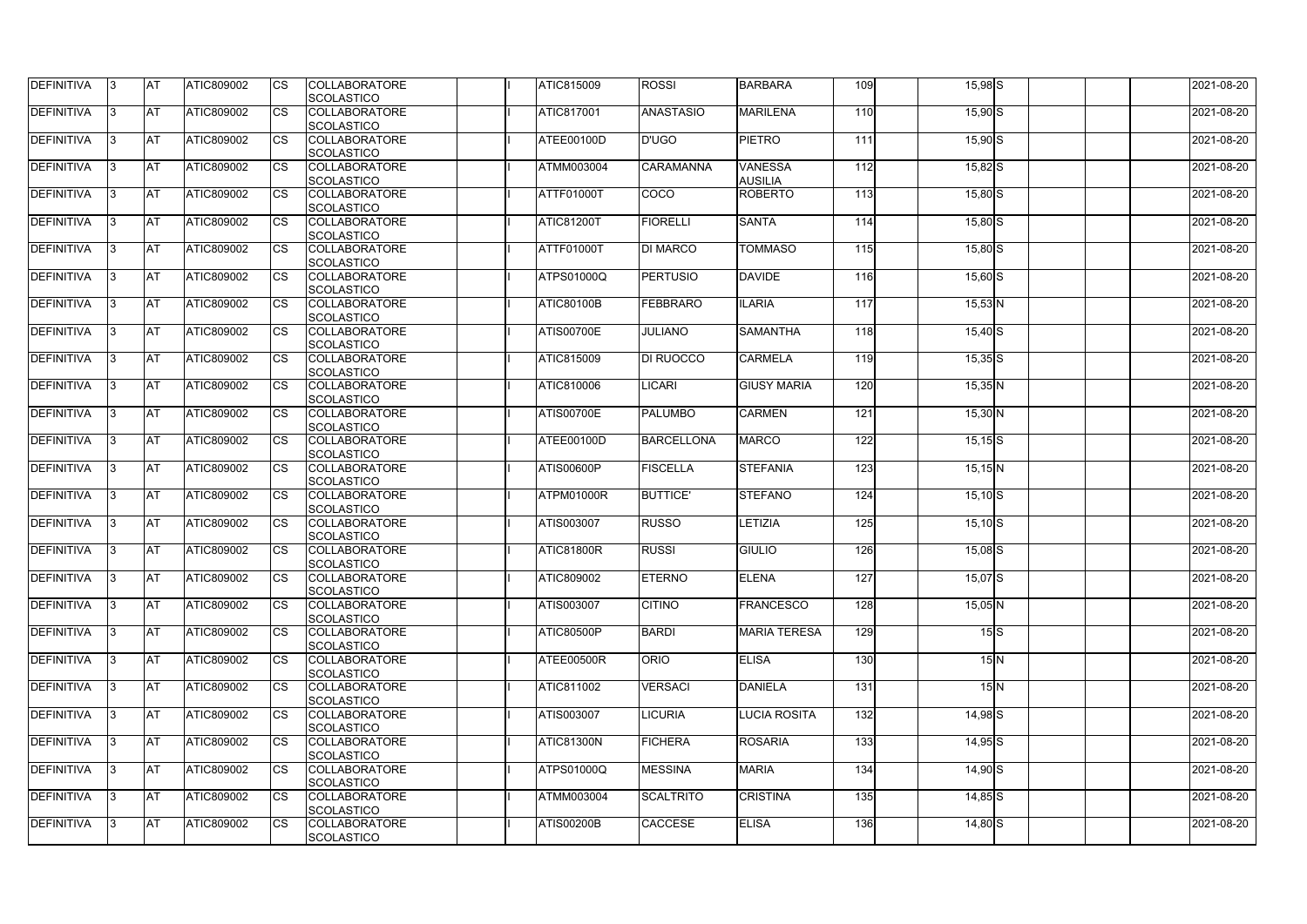| <b>DEFINITIVA</b> | 13  | <b>AT</b>  | ATIC809002        | Ics                    | <b>COLLABORATORE</b><br><b>SCOLASTICO</b> | <b>ATIC81200T</b> | <b>CAMPISI</b>    | <b>GIUSEPPE</b>                  | 137              | 14,80 S     |              | 2021-08-20 |
|-------------------|-----|------------|-------------------|------------------------|-------------------------------------------|-------------------|-------------------|----------------------------------|------------------|-------------|--------------|------------|
| <b>DEFINITIVA</b> |     | <b>AT</b>  | ATIC809002        | Ics                    | <b>COLLABORATORE</b><br><b>SCOLASTICO</b> | ATIS003007        | <b>AMARANTE</b>   | <b>DOMENICO</b>                  | 138              | $14,80$ S   |              | 2021-08-20 |
| DEFINITIVA        |     | <b>AT</b>  | ATIC809002        | Ics                    | <b>COLLABORATORE</b><br><b>SCOLASTICO</b> | <b>ATIS00700E</b> | <b>MAGRI'</b>     | <b>CALOGERA</b>                  | 139              | $14,75$ S   |              | 2021-08-20 |
| DEFINITIVA        | ıз  | <b>AT</b>  | ATIC809002        | Ics                    | <b>COLLABORATORE</b><br><b>SCOLASTICO</b> | ATIC81800R        | <b>GUARINO</b>    | <b>LUCA</b>                      | 140              | 14,70 N     |              | 2021-08-20 |
| DEFINITIVA        |     | <b>AT</b>  | ATIC809002        | <b>CS</b>              | <b>COLLABORATORE</b><br><b>SCOLASTICO</b> | <b>ATIC81800R</b> | <b>CARBONE</b>    | <b>VALENTINA</b>                 | 141              | 14,70 N     |              | 2021-08-20 |
| <b>DEFINITIVA</b> |     | <b>JAT</b> | ATIC809002        | Ics                    | <b>COLLABORATORE</b><br><b>SCOLASTICO</b> | <b>ATIC80100B</b> | <b>TOMASSOLI</b>  | <b>LUANA</b>                     | $\overline{142}$ | $14,63$ $S$ |              | 2021-08-20 |
| DEFINITIVA        | ıз  | <b>AT</b>  | <b>ATIC809002</b> | Ics                    | <b>COLLABORATORE</b><br><b>SCOLASTICO</b> | ATIC80500P        | <b>DIFINI</b>     | <b>ANTONINO</b>                  | 143              | $14,60$ N   |              | 2021-08-20 |
| <b>DEFINITIVA</b> |     | AT         | ATIC809002        | <b>CS</b>              | <b>COLLABORATORE</b><br><b>SCOLASTICO</b> | ATEE00100D        | <b>GRIGUOL</b>    | <b>FEDERICA</b>                  | 144              | $14,57$ $S$ |              | 2021-08-20 |
| DEFINITIVA        |     | <b>AT</b>  | ATIC809002        | <b>CS</b>              | <b>COLLABORATORE</b><br><b>SCOLASTICO</b> | ATEE00100D        | <b>APUZZO</b>     | <b>FLAVIA</b>                    | 145              | $14,55$ S   |              | 2021-08-20 |
| DEFINITIVA        |     | <b>AT</b>  | ATIC809002        | $\overline{\text{cs}}$ | <b>COLLABORATORE</b><br>SCOLASTICO        | <b>ATIS00700E</b> | <b>EMANUELE</b>   | <b>SILVIA</b>                    | 146              | $14,55$ S   |              | 2021-08-20 |
| <b>DEFINITIVA</b> |     | AT         | <b>ATIC809002</b> | <b>CS</b>              | <b>COLLABORATORE</b><br><b>SCOLASTICO</b> | <b>ATIS00700E</b> | <b>FOGLIA</b>     | <b>ANNA</b>                      | 147              | $14,45$ S   |              | 2021-08-20 |
| <b>DEFINITIVA</b> |     | <b>AT</b>  | ATIC809002        | <b>CS</b>              | <b>COLLABORATORE</b><br><b>SCOLASTICO</b> | <b>ATEE00500R</b> | <b>FORCINA</b>    | <b>MARIAPIA</b>                  | 148              | $14,42$ N   |              | 2021-08-20 |
| <b>DEFINITIVA</b> | l3  | <b>AT</b>  | ATIC809002        |                        | <b>COLLABORATORE</b><br><b>SCOLASTICO</b> | ATEE00100D        | <b>RIZZUTO</b>    | <b>MARIA LUISA</b>               | 149              | $14,35$ N   |              | 2021-08-20 |
| <b>DEFINITIVA</b> |     | <b>AT</b>  | ATIC809002        | Ics                    | <b>COLLABORATORE</b><br><b>SCOLASTICO</b> | <b>ATIS00700E</b> | <b>IPPOLITO</b>   | <b>LEONARDO</b>                  | 150              | $14,25$ S   |              | 2021-08-20 |
| DEFINITIVA        | R   | <b>AT</b>  | ATIC809002        | <b>CS</b>              | <b>COLLABORATORE</b><br><b>SCOLASTICO</b> | <b>ATIS00600P</b> | <b>ALAIMO</b>     | <b>CINZIA</b>                    | 151              | $14,25$ N   |              | 2021-08-20 |
| DEFINITIVA        |     | <b>AT</b>  | ATIC809002        | Ics                    | <b>COLLABORATORE</b><br><b>SCOLASTICO</b> | ATIC81800R        | <b>TRAPANI</b>    | <b>FABIO</b>                     | 152              | $14,23$ S   |              | 2021-08-20 |
| <b>DEFINITIVA</b> |     | <b>AT</b>  | ATIC809002        | <b>CS</b>              | <b>COLLABORATORE</b><br><b>SCOLASTICO</b> | ATPM01000R        | <b>TEDESCO</b>    | <b>ALICE</b>                     | 153              | $14,18$ $S$ |              | 2021-08-20 |
| DEFINITIVA        |     | <b>AT</b>  | ATIC809002        | <b>CS</b>              | <b>COLLABORATORE</b><br>SCOLASTICO        | ATEE00500R        | <b>FORGIONE</b>   | <b>ROSARIA</b><br><b>ROSALBA</b> | 154              | $14,17$ $S$ |              | 2021-08-20 |
| DEFINITIVA        | 13. | <b>AT</b>  | ATIC809002        |                        | <b>COLLABORATORE</b><br><b>SCOLASTICO</b> | ATIC811002        | FRANCO            | <b>ANNALISA</b>                  | 155              | $14,10$ S   |              | 2021-08-20 |
| DEFINITIVA        | IЗ  | <b>AT</b>  | <b>ATIC809002</b> | Ics                    | <b>COLLABORATORE</b><br><b>SCOLASTICO</b> | ATIC80500P        | <b>CALDAROLA</b>  | <b>MARTA</b>                     | 156              | $14,10$ S   |              | 2021-08-20 |
| <b>DEFINITIVA</b> | I3  | <b>AT</b>  | ATIC809002        | Ics                    | <b>COLLABORATORE</b><br><b>SCOLASTICO</b> | ATIC816005        | LENTINI           | <b>MONICA</b>                    | 157              | $14,10$ N   |              | 2021-08-20 |
| DEFINITIVA        |     | <b>AT</b>  | ATIC809002        | Ics                    | <b>COLLABORATORE</b><br><b>SCOLASTICO</b> | ATIC811002        | <b>SERRA</b>      | <b>GIOVANNI</b>                  | 158              | $14,10$ N   |              | 2021-08-20 |
| <b>DEFINITIVA</b> |     | <b>AT</b>  | ATIC809002        | <b>CS</b>              | <b>COLLABORATORE</b><br><b>SCOLASTICO</b> | <b>ATIS00700E</b> | <b>CALANDRINO</b> | <b>ROSARIO</b>                   | 159              | $14,05$ S   |              | 2021-08-20 |
| <b>DEFINITIVA</b> | ıз  | <b>AT</b>  | ATIC809002        | Ics                    | <b>COLLABORATORE</b><br><b>SCOLASTICO</b> | ATIC808006        | <b>GIULIANO</b>   | <b>MARIO</b>                     | 160              | $14,05$ S   |              | 2021-08-20 |
| <b>DEFINITIVA</b> |     | AT         | ATIC809002        | Ics                    | <b>COLLABORATORE</b><br><b>SCOLASTICO</b> | ATIS003007        | <b>MARANGON</b>   | <b>SADIA</b>                     | 161              |             | $14\text{S}$ | 2021-08-20 |
| DEFINITIVA        | ıз  | <b>AT</b>  | ATIC809002        | Ics                    | <b>COLLABORATORE</b><br><b>SCOLASTICO</b> | <b>ATIS00200B</b> | <b>MARGARIA</b>   | <b>CRISTIAN</b>                  | 162              |             | $14\text{S}$ | 2021-08-20 |
| <b>DEFINITIVA</b> | 13  | <b>AT</b>  | <b>ATIC809002</b> | <b>ICS</b>             | <b>COLLABORATORE</b><br><b>SCOLASTICO</b> | ATPM01000R        | <b>GUARINO</b>    | <b>CALOGERA</b>                  | 163              | $13,95$ $S$ |              | 2021-08-20 |
| DEFINITIVA        |     | <b>AT</b>  | ATIC809002        | Ics                    | <b>COLLABORATORE</b><br><b>SCOLASTICO</b> | <b>ATIS00200B</b> | <b>KREBELJ</b>    | <b>ROMINA</b>                    | 164              | $13,95$ $S$ |              | 2021-08-20 |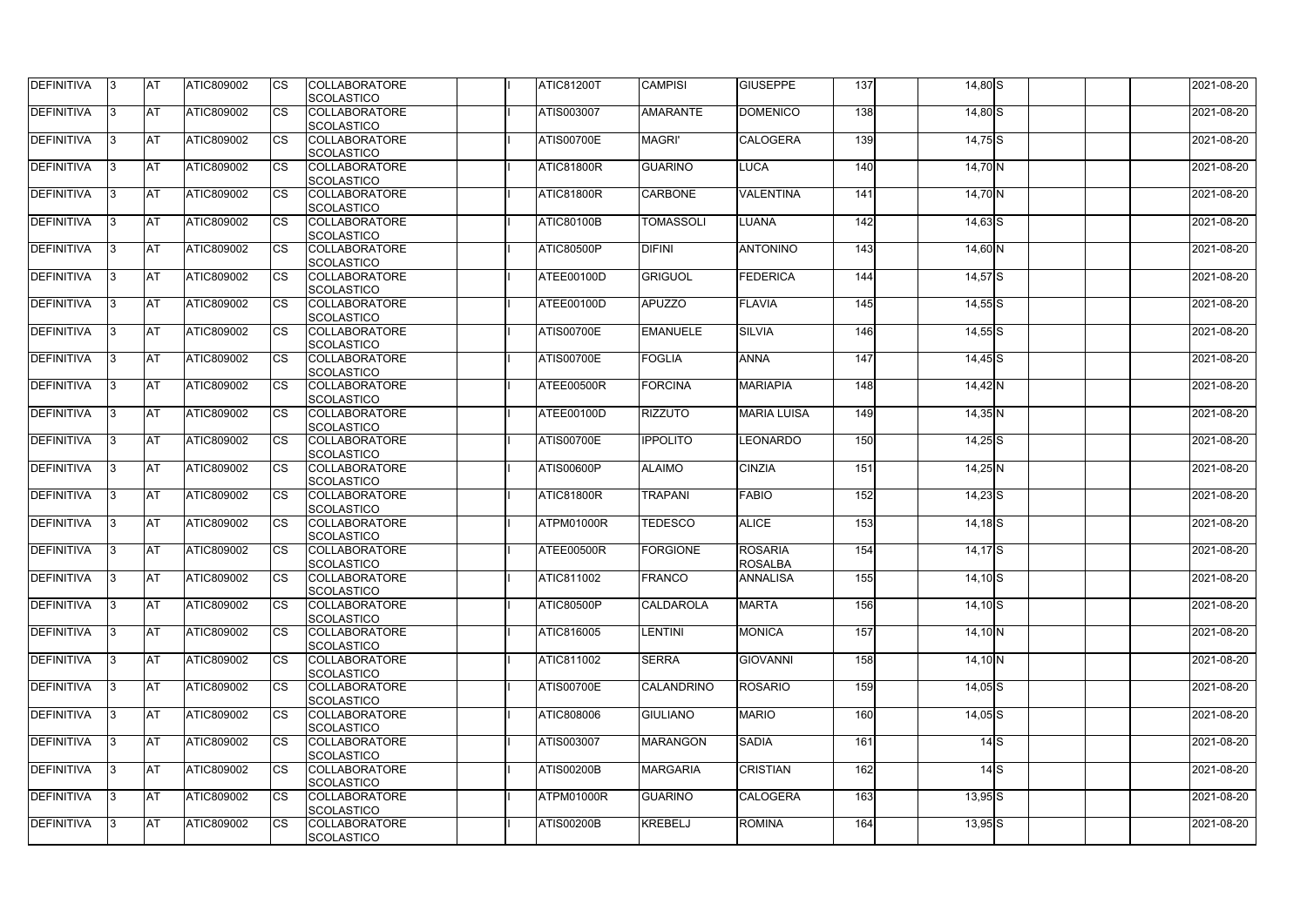| <b>DEFINITIVA</b> | IЗ  | <b>AT</b>  | <b>ATIC809002</b> | <b>CS</b> | <b>COLLABORATORE</b><br>SCOLASTICO        | ATEE00100D        | <b>IZZO</b>       | <b>MARIA TERESA</b>         | 165              | $13,80$ S   | 2021-08-20 |
|-------------------|-----|------------|-------------------|-----------|-------------------------------------------|-------------------|-------------------|-----------------------------|------------------|-------------|------------|
| <b>DEFINITIVA</b> | R   | <b>AT</b>  | ATIC809002        | <b>CS</b> | <b>COLLABORATORE</b><br><b>SCOLASTICO</b> | <b>ATIC815009</b> | <b>MIRABILE</b>   | <b>GIUSY</b>                | 166              | $13,80$ N   | 2021-08-20 |
| <b>DEFINITIVA</b> | З   | <b>AT</b>  | <b>ATIC809002</b> | CS        | <b>COLLABORATORE</b><br>SCOLASTICO        | <b>ATPS01000Q</b> | PIZZULO           | <b>FRANCESCO</b>            | 167              | $13,80$ N   | 2021-08-20 |
| <b>DEFINITIVA</b> |     | <b>AT</b>  | ATIC809002        | <b>CS</b> | <b>COLLABORATORE</b><br>SCOLASTICO        | <b>ATIC817001</b> | <b>METE</b>       | <b>MARIA GRAZIA</b>         | 168              | $13,80$ N   | 2021-08-20 |
| <b>DEFINITIVA</b> |     | <b>AT</b>  | ATIC809002        | CS        | <b>COLLABORATORE</b><br>SCOLASTICO        | <b>ATIC80500P</b> | <b>SIMPLICIO</b>  | <b>ELENA</b>                | 169              | $13,75$ N   | 2021-08-20 |
| <b>DEFINITIVA</b> |     | <b>IAT</b> | ATIC809002        | <b>CS</b> | <b>COLLABORATORE</b><br><b>SCOLASTICO</b> | <b>ATIC81200T</b> | <b>ZANELLA</b>    | <b>FULVIO</b>               | 170              | $13,72$ $S$ | 2021-08-20 |
| DEFINITIVA        |     | <b>AT</b>  | ATIC809002        | <b>CS</b> | <b>COLLABORATORE</b><br>SCOLASTICO        | <b>ATMM11300G</b> | <b>FALCONE</b>    | <b>FRANCESCO</b>            | 171              | $13,70$ N   | 2021-08-20 |
| <b>DEFINITIVA</b> | ß   | <b>AT</b>  | ATIC809002        | CS        | <b>COLLABORATORE</b><br><b>SCOLASTICO</b> | <b>ATIC81200T</b> | <b>NIGROTTI</b>   | <b>GIULIA</b>               | 172              | $13,65$ N   | 2021-08-20 |
| <b>DEFINITIVA</b> | R   | <b>AT</b>  | ATIC809002        | <b>CS</b> | <b>COLLABORATORE</b><br><b>SCOLASTICO</b> | ATEE00500R        | <b>GRIECO</b>     | <b>SILVIA</b>               | $\overline{173}$ | $13,63$ $S$ | 2021-08-20 |
| <b>DEFINITIVA</b> |     | <b>AT</b>  | ATIC809002        | <b>CS</b> | <b>COLLABORATORE</b><br><b>SCOLASTICO</b> | <b>ATIC809002</b> | <b>BOSCO</b>      | <b>CHIARA</b>               | 174              | 13,60 S     | 2021-08-20 |
| <b>DEFINITIVA</b> |     | <b>AT</b>  | ATIC809002        | <b>CS</b> | <b>COLLABORATORE</b><br>SCOLASTICO        | <b>ATIC810006</b> | <b>BARILE</b>     | <b>RICCARDINA</b>           | 175              | $13,60$ N   | 2021-08-20 |
| <b>DEFINITIVA</b> |     | <b>AT</b>  | ATIC809002        | <b>CS</b> | <b>COLLABORATORE</b><br>SCOLASTICO        | <b>ATIC81400D</b> | <b>VELAJ</b>      | <b>VILMA</b>                | 176              | $13,57$ N   | 2021-08-20 |
| DEFINITIVA        |     | <b>AT</b>  | ATIC809002        | <b>CS</b> | <b>COLLABORATORE</b><br>SCOLASTICO        | <b>ATIS00700E</b> | <b>MICIELI</b>    | <b>ROSSELLA</b>             | 177              | $13,55$ $S$ | 2021-08-20 |
| DEFINITIVA        | з   | <b>AT</b>  | ATIC809002        | CS        | <b>COLLABORATORE</b><br><b>SCOLASTICO</b> | <b>ATIS00700E</b> | <b>LUPI</b>       | PIERPAOLO                   | 178              | $13,53$ $S$ | 2021-08-20 |
| <b>DEFINITIVA</b> | R   | <b>AT</b>  | ATIC809002        | CS        | <b>COLLABORATORE</b><br><b>SCOLASTICO</b> | <b>ATMM003004</b> | <b>ROMITA</b>     | <b>RENATO</b>               | 179              | $13,53$ S   | 2021-08-20 |
| <b>DEFINITIVA</b> |     | <b>AT</b>  | ATIC809002        | <b>CS</b> | <b>COLLABORATORE</b><br><b>SCOLASTICO</b> | <b>ATIS00200B</b> | <b>SUCCIO</b>     | <b>DANIELA</b>              | 180              | $13,50$ S   | 2021-08-20 |
| <b>DEFINITIVA</b> |     | <b>AT</b>  | ATIC809002        | CS        | <b>COLLABORATORE</b><br><b>SCOLASTICO</b> | <b>ATIC817001</b> | <b>PALERMO</b>    | <b>GIULIANO</b>             | 181              | $13,45$ N   | 2021-08-20 |
| <b>DEFINITIVA</b> |     | <b>AT</b>  | ATIC809002        | CS        | <b>COLLABORATORE</b><br>SCOLASTICO        | ATIS003007        | <b>D'AMBROSIO</b> | <b>GIUSEPPE</b>             | 182              | $13,40$ S   | 2021-08-20 |
| <b>DEFINITIVA</b> | 13. | <b>AT</b>  | ATIC809002        | <b>CS</b> | <b>COLLABORATORE</b><br><b>SCOLASTICO</b> | <b>ATIS003007</b> | <b>QUAGLIARA</b>  | <b>VITO</b>                 | 183              | $13,40$ S   | 2021-08-20 |
| DEFINITIVA        | 3   | <b>AT</b>  | ATIC809002        | <b>CS</b> | <b>COLLABORATORE</b><br><b>SCOLASTICO</b> | ATIC81800R        | <b>GIOVINAZZO</b> | <b>CONCETTA</b>             | 184              | $13,40$ N   | 2021-08-20 |
| <b>DEFINITIVA</b> | IЗ  | <b>AT</b>  | ATIC809002        | <b>CS</b> | <b>COLLABORATORE</b><br><b>SCOLASTICO</b> | <b>ATIC816005</b> | <b>TOMASI</b>     | <b>ROBERTA</b>              | 185              | $13,38$ $S$ | 2021-08-20 |
| <b>DEFINITIVA</b> |     | <b>AT</b>  | ATIC809002        | <b>CS</b> | <b>COLLABORATORE</b><br><b>SCOLASTICO</b> | <b>ATIC81400D</b> | <b>VALITUTTO</b>  | <b>AURELIO</b>              | 186              | $13,35$ S   | 2021-08-20 |
| <b>DEFINITIVA</b> |     | <b>AT</b>  | ATIC809002        | <b>CS</b> | <b>COLLABORATORE</b><br><b>SCOLASTICO</b> | ATIC81800R        | <b>MOSCHETTO</b>  | <b>DEBORAH</b><br>FRANCESCA | 187              | $13,30$ S   | 2021-08-20 |
| <b>DEFINITIVA</b> | IЗ  | <b>AT</b>  | ATIC809002        | <b>CS</b> | <b>COLLABORATORE</b><br><b>SCOLASTICO</b> | <b>ATIC80100B</b> | <b>BOTTINO</b>    | <b>FEDERICA</b>             | 188              | $13,30$ S   | 2021-08-20 |
| <b>DEFINITIVA</b> | 3   | <b>AT</b>  | ATIC809002        | <b>CS</b> | <b>COLLABORATORE</b><br>SCOLASTICO        | <b>ATTF01000T</b> | <b>SARNO</b>      | <b>ILENIA</b>               | 189              | $13,30$ S   | 2021-08-20 |
| DEFINITIVA        | IЗ  | <b>AT</b>  | ATIC809002        | <b>CS</b> | <b>COLLABORATORE</b><br><b>SCOLASTICO</b> | <b>ATIC817001</b> | <b>IGUERA</b>     | <b>ELENA</b>                | 190              | $13,28$ N   | 2021-08-20 |
| DEFINITIVA        | IЗ  | <b>AT</b>  | ATIC809002        | <b>CS</b> | <b>COLLABORATORE</b><br><b>SCOLASTICO</b> | ATIS003007        | <b>BUSUIOC</b>    | <b>GABRIELA</b>             | 191              | $13,25$ S   | 2021-08-20 |
| <b>DEFINITIVA</b> | ß.  | <b>AT</b>  | ATIC809002        | <b>CS</b> | <b>COLLABORATORE</b><br>SCOLASTICO        | <b>ATPM01000R</b> | <b>TRIFONE</b>    | <b>ROBERTA</b>              | 192              | $13,25$ N   | 2021-08-20 |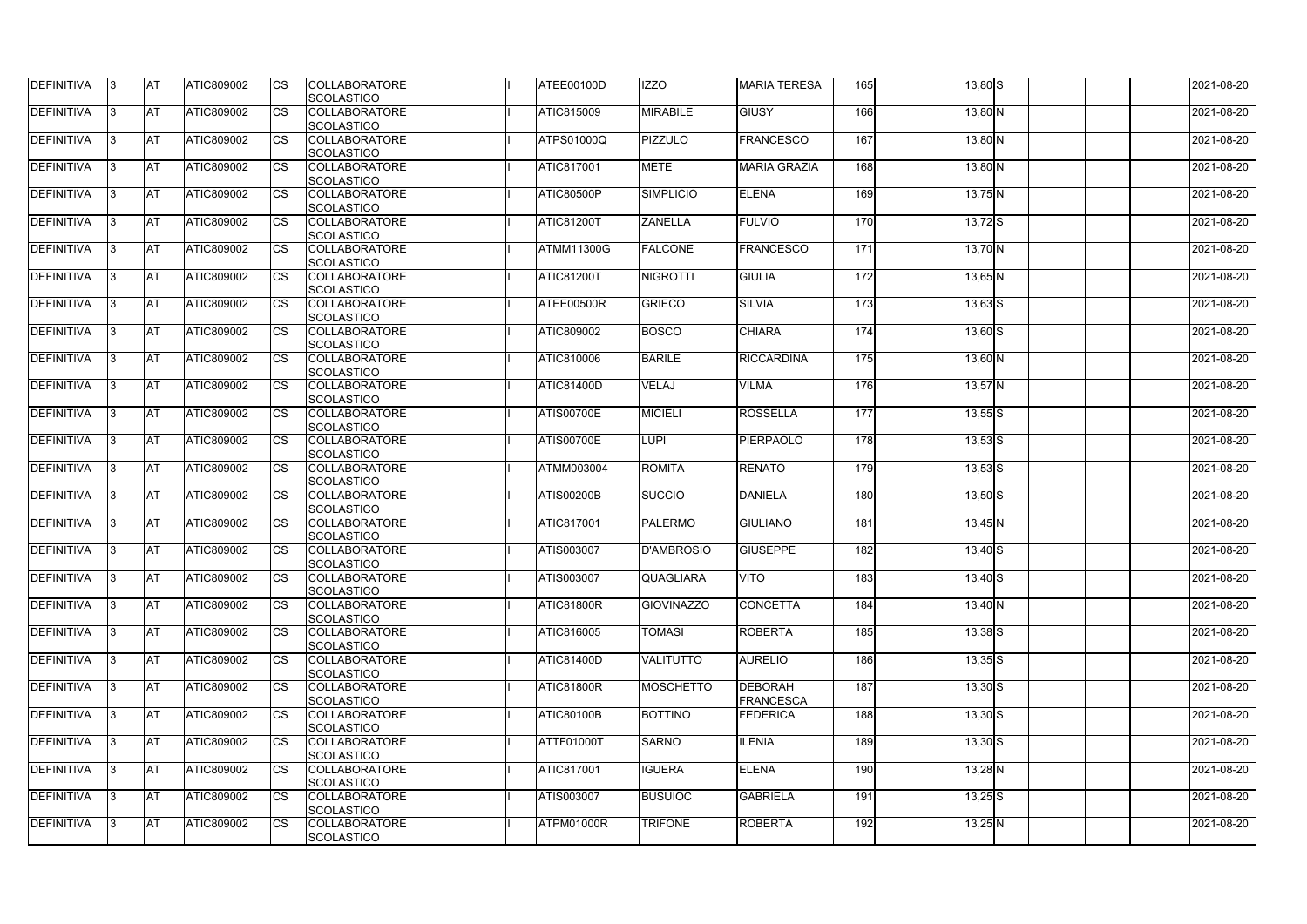| <b>DEFINITIVA</b> | 13  | <b>AT</b> | ATIC809002        | Ics                    | <b>COLLABORATORE</b><br><b>SCOLASTICO</b> | <b>ATPS01000Q</b> | <b>BOMBACIGNO</b>                 | <b>MICHELE</b>                      | 193              | $13,20$ S   |                                      | 2021-08-20 |
|-------------------|-----|-----------|-------------------|------------------------|-------------------------------------------|-------------------|-----------------------------------|-------------------------------------|------------------|-------------|--------------------------------------|------------|
| <b>DEFINITIVA</b> |     | <b>AT</b> | ATIC809002        | Ics                    | <b>COLLABORATORE</b><br><b>SCOLASTICO</b> | <b>ATIC80500P</b> | <b>MIRLOCCA</b>                   | <b>GIUSEPPE</b>                     | 194              | $13,20$ N   |                                      | 2021-08-20 |
| DEFINITIVA        |     | <b>AT</b> | ATIC809002        | Ics                    | <b>COLLABORATORE</b><br><b>SCOLASTICO</b> | <b>ATPS01000Q</b> | TRIPALDI                          | <b>TERESA</b>                       | 195              | $13,15$ N   |                                      | 2021-08-20 |
| DEFINITIVA        | IЗ  | <b>AT</b> | ATIC809002        | Ics                    | <b>COLLABORATORE</b><br><b>SCOLASTICO</b> | <b>ATIC817001</b> | <b>MILLER</b>                     | <b>VERONICA</b>                     | 196              | $13,15$ N   |                                      | 2021-08-20 |
| DEFINITIVA        |     | <b>AT</b> | ATIC809002        | <b>CS</b>              | <b>COLLABORATORE</b><br><b>SCOLASTICO</b> | ATPS01000Q        | <b>SANTARPIA</b>                  | <b>GIOVANNI</b>                     | 197              | $13,10$ N   |                                      | 2021-08-20 |
| <b>DEFINITIVA</b> |     | <b>AT</b> | ATIC809002        | Ics                    | <b>COLLABORATORE</b><br><b>SCOLASTICO</b> | ATTF01000T        | <b>RICCA</b>                      | <b>CARMELO</b>                      | 198              | $13,10$ N   |                                      | 2021-08-20 |
| DEFINITIVA        |     | <b>AT</b> | <b>ATIC809002</b> | Ics                    | <b>COLLABORATORE</b><br><b>SCOLASTICO</b> | <b>ATIC81200T</b> | <b>MERCADANTE</b>                 | FRANCESCA                           | 199              | $13,10$ N   |                                      | 2021-08-20 |
| <b>DEFINITIVA</b> |     | AT        | ATIC809002        | <b>CS</b>              | <b>COLLABORATORE</b><br><b>SCOLASTICO</b> | ATPM01000R        | <b>RIZZI</b>                      | <b>DANILO</b><br><b>DOMENICO</b>    | 200              | $13,05$ N   |                                      | 2021-08-20 |
| DEFINITIVA        |     | <b>AT</b> | ATIC809002        | <b>CS</b>              | <b>COLLABORATORE</b><br><b>SCOLASTICO</b> | <b>ATPS01000Q</b> | <b>GRIFFO</b>                     | <b>DOMENICO</b>                     | $\overline{201}$ | $13,03$ $S$ |                                      | 2021-08-20 |
| DEFINITIVA        |     | <b>AT</b> | ATIC809002        | $\overline{\text{cs}}$ | <b>COLLABORATORE</b><br>SCOLASTICO        | ATPM01000R        | <b>BERGAMASCO</b>                 | <b>ELISA</b>                        | 202              | $13,03$ N   |                                      | 2021-08-20 |
| <b>DEFINITIVA</b> |     | AT        | <b>ATIC809002</b> | <b>CS</b>              | <b>COLLABORATORE</b><br><b>SCOLASTICO</b> | <b>ATPS01000Q</b> | <b>MURATORE</b>                   | <b>LUCIA</b>                        | 203              |             | $13\overline{\smash{\big }S}$        | 2021-08-20 |
| <b>DEFINITIVA</b> |     | <b>AT</b> | ATIC809002        | <b>CS</b>              | <b>COLLABORATORE</b><br><b>SCOLASTICO</b> | <b>ATIS00700E</b> | <b>MARULLO</b>                    | <b>FABIO</b>                        | 204              |             | $13\overline{\text{S}}$              | 2021-08-20 |
| <b>DEFINITIVA</b> |     | <b>AT</b> | ATIC809002        |                        | <b>COLLABORATORE</b><br><b>SCOLASTICO</b> | <b>ATIC81800R</b> | <b>FERRARO</b>                    | <b>MARGHERITA</b>                   | 205              |             | $13\text{S}$                         | 2021-08-20 |
| <b>DEFINITIVA</b> |     | <b>AT</b> | ATIC809002        | Ics                    | <b>COLLABORATORE</b><br><b>SCOLASTICO</b> | ATEE00500R        | <b>MENTO</b>                      | <b>BIAGIO</b>                       | 206              |             | $13\overline{\smash{\vert S \vert}}$ | 2021-08-20 |
| DEFINITIVA        |     | <b>AT</b> | ATIC809002        | <b>CS</b>              | <b>COLLABORATORE</b><br><b>SCOLASTICO</b> | ATIC809002        | <b>CAPRIOGLIO</b>                 | <b>ANTONELLA</b><br><b>ROSSELLA</b> | 207              |             | $13\text{S}$                         | 2021-08-20 |
| DEFINITIVA        |     | <b>AT</b> | ATIC809002        | Ics                    | <b>COLLABORATORE</b><br><b>SCOLASTICO</b> | ATTF01000T        | <b>BASSO</b>                      | <b>MARTA</b>                        | 208              | $12,95$ S   |                                      | 2021-08-20 |
| <b>DEFINITIVA</b> |     | <b>AT</b> | ATIC809002        | <b>CS</b>              | <b>COLLABORATORE</b><br><b>SCOLASTICO</b> | <b>ATIS00700E</b> | LANZAVECCHIA                      | <b>CHIARA</b>                       | 209              | $12,95$ N   |                                      | 2021-08-20 |
| DEFINITIVA        |     | <b>AT</b> | ATIC809002        | <b>CS</b>              | <b>COLLABORATORE</b><br>SCOLASTICO        | ATEE00500R        | LAMATTINA                         | <b>ROSANNA</b>                      | 210              | $12,92$ $S$ |                                      | 2021-08-20 |
| <b>DEFINITIVA</b> | 13. | <b>AT</b> | ATIC809002        |                        | <b>COLLABORATORE</b><br><b>SCOLASTICO</b> | <b>ATIC815009</b> | <b>TARDITO</b>                    | <b>MICHELA</b>                      | 211              | $12,90$ S   |                                      | 2021-08-20 |
| DEFINITIVA        | IЗ  | <b>AT</b> | <b>ATIC809002</b> | Ics                    | <b>COLLABORATORE</b><br><b>SCOLASTICO</b> | <b>ATIC81300N</b> | <b>CERMINARA</b>                  | <b>ALESSIO</b>                      | 212              | $12,90$ S   |                                      | 2021-08-20 |
| <b>DEFINITIVA</b> | I3  | <b>AT</b> | ATIC809002        | Ics                    | <b>COLLABORATORE</b><br><b>SCOLASTICO</b> | ATTF01000T        | <b>LANGELLA</b>                   | <b>CLAUDIO</b>                      | 213              | $12,85$ S   |                                      | 2021-08-20 |
| DEFINITIVA        |     | <b>AT</b> | ATIC809002        | Ics                    | <b>COLLABORATORE</b><br><b>SCOLASTICO</b> | <b>ATIC817001</b> | <b>GOFFARELLI</b>                 | <b>DAVIDE</b>                       | 214              | $12,83$ N   |                                      | 2021-08-20 |
| DEFINITIVA        |     | <b>AT</b> | ATIC809002        | <b>CS</b>              | <b>COLLABORATORE</b><br><b>SCOLASTICO</b> | <b>ATIS00700E</b> | <b>MOLITIERNO</b>                 | <b>CARMELA</b>                      | 215              | $12,80$ S   |                                      | 2021-08-20 |
| <b>DEFINITIVA</b> | ıз  | <b>AT</b> | ATIC809002        | Ics                    | <b>COLLABORATORE</b><br><b>SCOLASTICO</b> | <b>ATIS00700E</b> | <b>DONZELLI</b>                   | <b>GIANLUCA</b>                     | 216              | $12,80$ S   |                                      | 2021-08-20 |
| <b>DEFINITIVA</b> |     | AT        | ATIC809002        | Ics                    | <b>COLLABORATORE</b><br><b>SCOLASTICO</b> | ATTF01000T        | <b>BIRMAN</b><br><b>SICILIANO</b> | <b>BRENDA</b>                       | 217              | $12,80$ N   |                                      | 2021-08-20 |
| DEFINITIVA        | ıз  | <b>AT</b> | ATIC809002        | Ics                    | <b>COLLABORATORE</b><br><b>SCOLASTICO</b> | <b>ATIC80100B</b> | <b>IANNONE</b>                    | <b>MARGHERITA</b>                   | 218              | $12,80$ N   |                                      | 2021-08-20 |
| <b>DEFINITIVA</b> | 13  | <b>AT</b> | <b>ATIC809002</b> | <b>ICS</b>             | <b>COLLABORATORE</b><br><b>SCOLASTICO</b> | ATIS003007        | <b>MARANO</b>                     | <b>MARIA GRAZIA</b>                 | 219              | $12,80$ N   |                                      | 2021-08-20 |
| <b>DEFINITIVA</b> |     | <b>AT</b> | ATIC809002        | Ics                    | <b>COLLABORATORE</b><br>SCOLASTICO        | <b>ATIC80100B</b> | <b>MORRA</b>                      | <b>LUCIANO</b><br><b>CHRISTIAN</b>  | 220              | $12,80$ N   |                                      | 2021-08-20 |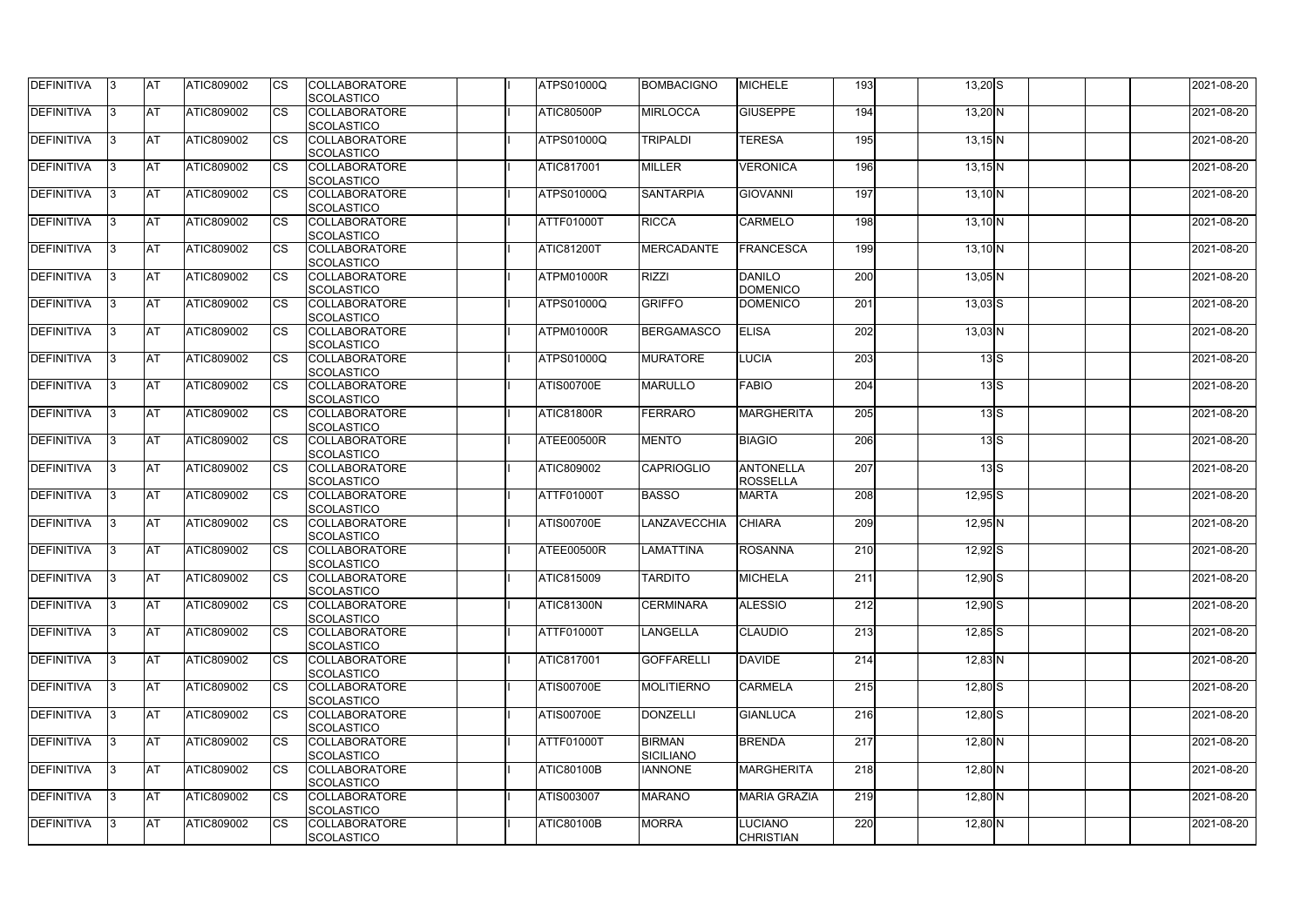| <b>DEFINITIVA</b> | IЗ  | <b>AT</b>  | <b>ATIC809002</b> | <b>CS</b> | <b>COLLABORATORE</b><br><b>SCOLASTICO</b> | <b>ATMM11300G</b> | LAVEZZA            | <b>CIRO</b>                        | 221 | $12,75$ N   | 2021-08-20 |
|-------------------|-----|------------|-------------------|-----------|-------------------------------------------|-------------------|--------------------|------------------------------------|-----|-------------|------------|
| <b>DEFINITIVA</b> | R   | <b>AT</b>  | ATIC809002        | <b>CS</b> | <b>COLLABORATORE</b><br><b>SCOLASTICO</b> | <b>ATIC811002</b> | <b>PALOMBA</b>     | <b>ANDREA</b>                      | 222 | $12,65$ S   | 2021-08-20 |
| <b>DEFINITIVA</b> | R   | <b>AT</b>  | <b>ATIC809002</b> | CS        | <b>COLLABORATORE</b><br>SCOLASTICO        | ATIC816005        | <b>MARINO</b>      | <b>ANTONIETTA</b>                  | 223 | $12,65$ N   | 2021-08-20 |
| <b>DEFINITIVA</b> |     | <b>AT</b>  | ATIC809002        | <b>CS</b> | <b>COLLABORATORE</b><br>SCOLASTICO        | ATIS003007        | <b>OLIVA</b>       | <b>GIUSEPPE</b>                    | 224 | $12,60$ S   | 2021-08-20 |
| <b>DEFINITIVA</b> |     | <b>AT</b>  | ATIC809002        | CS        | <b>COLLABORATORE</b><br>SCOLASTICO        | <b>ATIC81300N</b> | <b>IAREMA</b>      | <b>NATALIA</b>                     | 225 | $12,60$ S   | 2021-08-20 |
| <b>DEFINITIVA</b> |     | <b>IAT</b> | ATIC809002        | <b>CS</b> | <b>COLLABORATORE</b><br><b>SCOLASTICO</b> | <b>ATIC81400D</b> | <b>GAGLIANO</b>    | <b>SALVATORE</b><br><b>EMANUEL</b> | 226 | $12,60$ N   | 2021-08-20 |
| DEFINITIVA        |     | <b>AT</b>  | ATIC809002        | <b>CS</b> | <b>COLLABORATORE</b><br>SCOLASTICO        | ATIC81300N        | <b>PAGLIA</b>      | <b>VIVIANA</b>                     | 227 | $12,60$ N   | 2021-08-20 |
| <b>DEFINITIVA</b> | ß   | <b>AT</b>  | ATIC809002        | CS        | <b>COLLABORATORE</b><br><b>SCOLASTICO</b> | <b>ATIC80100B</b> | <b>FICARA</b>      | <b>SONIA</b>                       | 228 | $12,60$ N   | 2021-08-20 |
| <b>DEFINITIVA</b> | R   | <b>AT</b>  | ATIC809002        | <b>CS</b> | <b>COLLABORATORE</b><br><b>SCOLASTICO</b> | ATEE00100D        | <b>MASSASSO</b>    | <b>LUCIANA</b>                     | 229 | $12,57$ S   | 2021-08-20 |
| <b>DEFINITIVA</b> |     | <b>AT</b>  | ATIC809002        | <b>CS</b> | <b>COLLABORATORE</b><br><b>SCOLASTICO</b> | <b>ATIC817001</b> | <b>GUSMANO</b>     | <b>CALOGERO</b>                    | 230 | $12,55$ S   | 2021-08-20 |
| <b>DEFINITIVA</b> |     | <b>AT</b>  | ATIC809002        | <b>CS</b> | <b>COLLABORATORE</b><br>SCOLASTICO        | ATEE00100D        | <b>LOMBARDO</b>    | <b>ENRICO</b>                      | 231 | $12,55$ S   | 2021-08-20 |
| <b>DEFINITIVA</b> | R   | <b>AT</b>  | ATIC809002        | <b>CS</b> | <b>COLLABORATORE</b><br>SCOLASTICO        | ATIC81800R        | <b>TRIPODI</b>     | <b>GIANLUCA</b>                    | 232 | $12,50$ N   | 2021-08-20 |
| DEFINITIVA        |     | <b>AT</b>  | ATIC809002        | <b>CS</b> | <b>COLLABORATORE</b><br>SCOLASTICO        | ATPM01000R        | <b>FASSOLA</b>     | <b>ELENA</b>                       | 233 | 12,50 N     | 2021-08-20 |
| DEFINITIVA        | З   | <b>AT</b>  | ATIC809002        | CS        | <b>COLLABORATORE</b><br><b>SCOLASTICO</b> | <b>ATTF01000T</b> | <b>MOSSINO</b>     | <b>TIZIANA</b>                     | 234 | $12,45$ N   | 2021-08-20 |
| <b>DEFINITIVA</b> | R   | <b>AT</b>  | ATIC809002        | CS        | <b>COLLABORATORE</b><br><b>SCOLASTICO</b> | <b>ATIC81400D</b> | RODA'              | ENRICA                             | 235 | $12,44$ S   | 2021-08-20 |
| <b>DEFINITIVA</b> |     | <b>AT</b>  | ATIC809002        | <b>CS</b> | <b>COLLABORATORE</b><br><b>SCOLASTICO</b> | <b>ATIC811002</b> | <b>FERRARIS</b>    | <b>JOLANDA</b>                     | 236 | $12,40$ N   | 2021-08-20 |
| <b>DEFINITIVA</b> |     | <b>AT</b>  | ATIC809002        | CS        | <b>COLLABORATORE</b><br><b>SCOLASTICO</b> | <b>ATIC80100B</b> | <b>DI TERMINI</b>  | <b>CALOGERO</b>                    | 237 | $12,35$ N   | 2021-08-20 |
| <b>DEFINITIVA</b> |     | <b>AT</b>  | ATIC809002        | CS        | <b>COLLABORATORE</b><br>SCOLASTICO        | <b>ATIC80600E</b> | <b>CATALANO</b>    | <b>LINA</b>                        | 238 | $12,33$ $S$ | 2021-08-20 |
| <b>DEFINITIVA</b> | 13. | <b>AT</b>  | ATIC809002        | <b>CS</b> | <b>COLLABORATORE</b><br><b>SCOLASTICO</b> | <b>ATIS004003</b> | RACHIELI           | <b>VINCENZO</b>                    | 239 | $12,30$ S   | 2021-08-20 |
| DEFINITIVA        | 3   | <b>AT</b>  | ATIC809002        | <b>CS</b> | <b>COLLABORATORE</b><br><b>SCOLASTICO</b> | ATEE00100D        | LANFRANCO          | <b>ANDREA</b>                      | 240 | $12,30$ S   | 2021-08-20 |
| <b>DEFINITIVA</b> | IЗ  | <b>AT</b>  | ATIC809002        | <b>CS</b> | <b>COLLABORATORE</b><br><b>SCOLASTICO</b> | <b>ATPM01000R</b> | <b>DE LUCA</b>     | <b>IVAN</b>                        | 241 | $12,30$ S   | 2021-08-20 |
| <b>DEFINITIVA</b> |     | <b>AT</b>  | ATIC809002        | <b>CS</b> | <b>COLLABORATORE</b><br><b>SCOLASTICO</b> | <b>ATIS00200B</b> | <b>SALONIA</b>     | <b>MANUELA</b>                     | 242 | $12,30$ S   | 2021-08-20 |
| <b>DEFINITIVA</b> |     | <b>AT</b>  | ATIC809002        | <b>CS</b> | <b>COLLABORATORE</b><br><b>SCOLASTICO</b> | <b>ATIS00200B</b> | <b>DE GAETANO</b>  | <b>GIUSY</b>                       | 243 | $12,30$ N   | 2021-08-20 |
| <b>DEFINITIVA</b> | IЗ  | <b>AT</b>  | ATIC809002        | <b>CS</b> | <b>COLLABORATORE</b><br><b>SCOLASTICO</b> | <b>ATIC817001</b> | <b>VENTIMIGLIA</b> | <b>ANTONELLA</b>                   | 244 | $12,25$ S   | 2021-08-20 |
| <b>DEFINITIVA</b> | 3   | <b>AT</b>  | ATIC809002        | <b>CS</b> | <b>COLLABORATORE</b><br>SCOLASTICO        | <b>ATIC81200T</b> | <b>IANNUZZI</b>    | <b>AMBRA</b>                       | 245 | $12,25$ S   | 2021-08-20 |
| DEFINITIVA        | IЗ  | <b>AT</b>  | ATIC809002        | <b>CS</b> | <b>COLLABORATORE</b><br><b>SCOLASTICO</b> | <b>ATPS01000Q</b> | LO SARDO           | <b>ALESSIO</b>                     | 246 | $12,25$ N   | 2021-08-20 |
| DEFINITIVA        | 13. | <b>AT</b>  | ATIC809002        | <b>CS</b> | <b>COLLABORATORE</b><br><b>SCOLASTICO</b> | ATEE00500R        | <b>ROLLA</b>       | <b>CRISTIANA</b><br><b>DANIELA</b> | 247 | $12,22$ S   | 2021-08-20 |
| <b>DEFINITIVA</b> | ß.  | <b>AT</b>  | ATIC809002        | <b>CS</b> | <b>COLLABORATORE</b><br>SCOLASTICO        | <b>ATIC80600E</b> | PAVANELLO          | <b>SARA</b>                        | 248 | $12,20$ S   | 2021-08-20 |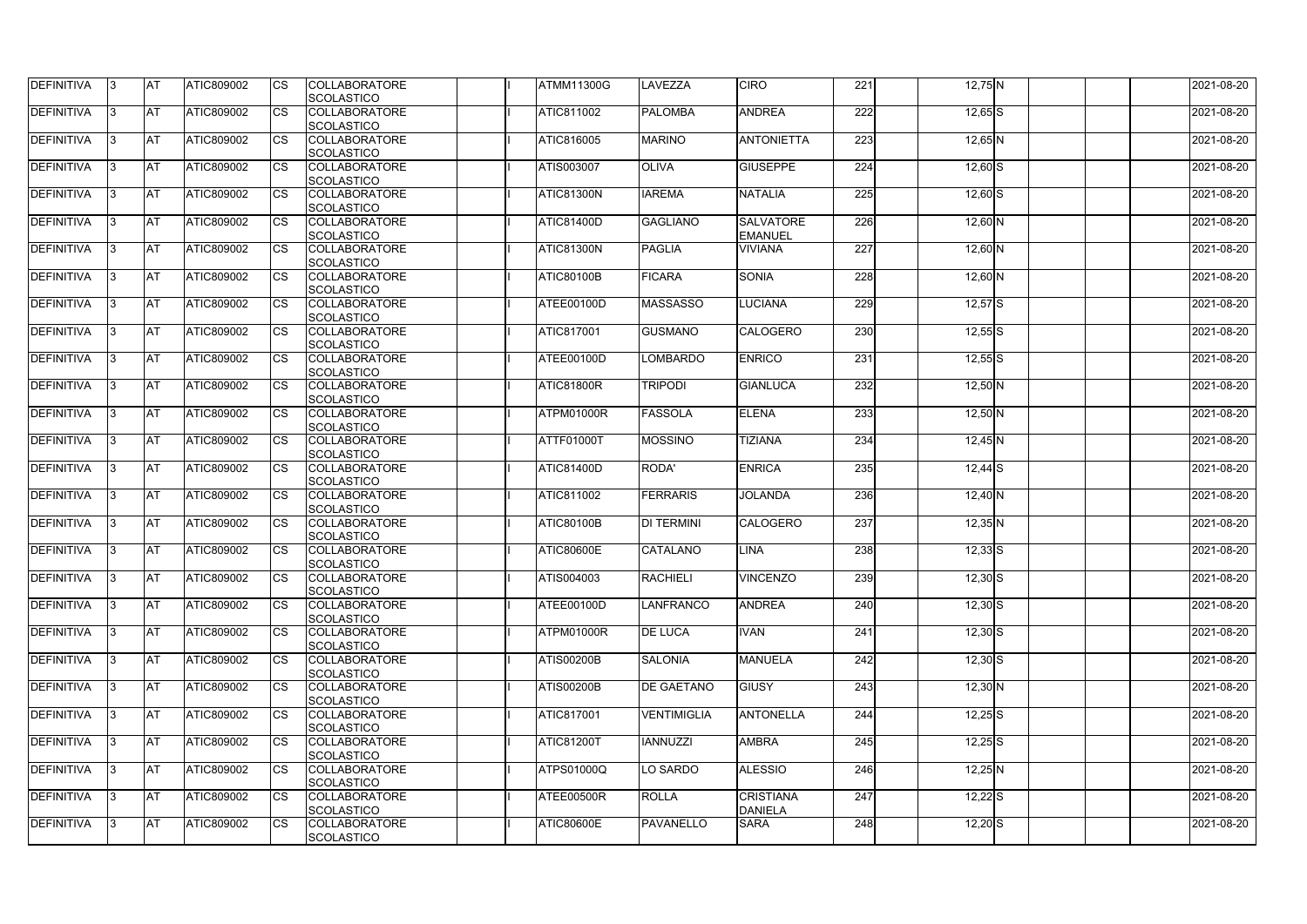| <b>DEFINITIVA</b> | IЗ  | <b>IAT</b> | <b>ATIC809002</b> | <b>CS</b>              | <b>COLLABORATORE</b><br>SCOLASTICO        | <b>ATMM11300G</b> | <b>FONTANAROSA</b> | <b>VERONICA</b>                 | 249 | $12,20$ N       |              | 2021-08-20 |
|-------------------|-----|------------|-------------------|------------------------|-------------------------------------------|-------------------|--------------------|---------------------------------|-----|-----------------|--------------|------------|
| DEFINITIVA        | ß.  | <b>AT</b>  | ATIC809002        | CS                     | <b>COLLABORATORE</b>                      | <b>ATIC81400D</b> | <b>POLICASTRO</b>  | <b>BEATRICE</b>                 | 250 | $12,20$ N       |              | 2021-08-20 |
|                   |     |            |                   |                        | SCOLASTICO                                |                   |                    |                                 |     |                 |              |            |
| <b>DEFINITIVA</b> | ß.  | <b>AT</b>  | ATIC809002        | CS                     | <b>COLLABORATORE</b><br><b>SCOLASTICO</b> | <b>ATIC81400D</b> | <b>NOTO</b>        | DANILO                          | 251 | $12,20$ N       |              | 2021-08-20 |
| <b>DEFINITIVA</b> |     | <b>AT</b>  | ATIC809002        | <b>CS</b>              | <b>COLLABORATORE</b>                      | <b>ATIC810006</b> | <b>BERARDI</b>     | <b>LAURA</b>                    | 252 | $12,17$ S       |              | 2021-08-20 |
|                   |     |            |                   |                        | <b>SCOLASTICO</b>                         |                   |                    |                                 |     |                 |              |            |
| <b>DEFINITIVA</b> |     | <b>AT</b>  | ATIC809002        | CS                     | <b>COLLABORATORE</b>                      | ATIS004003        | PELIZZARI          | <b>MARIA</b>                    | 253 | $12,17$ S       |              | 2021-08-20 |
|                   |     |            |                   |                        | SCOLASTICO                                |                   |                    |                                 |     |                 |              |            |
| <b>DEFINITIVA</b> | ß   | AT         | ATIC809002        | <b>CS</b>              | <b>COLLABORATORE</b><br>SCOLASTICO        | <b>ATIC81200T</b> | <b>PRINCIPATO</b>  | <b>ANGELO</b>                   | 254 | $12,15$ $S$     |              | 2021-08-20 |
| <b>DEFINITIVA</b> |     | <b>AT</b>  | ATIC809002        | <b>CS</b>              | <b>COLLABORATORE</b>                      | <b>ATIS00600P</b> | <b>MORRA</b>       | <b>ANGELA</b>                   | 255 | $12,15$ $S$     |              | 2021-08-20 |
|                   |     |            |                   |                        | SCOLASTICO                                |                   |                    |                                 |     |                 |              |            |
| DEFINITIVA        | 3   | <b>AT</b>  | ATIC809002        | <b>CS</b>              | <b>COLLABORATORE</b>                      | ATIC810006        | <b>LUCIO</b>       | <b>GIULIANA</b>                 | 256 | $12,13$ N       |              | 2021-08-20 |
|                   |     |            |                   |                        | <b>SCOLASTICO</b>                         |                   |                    |                                 |     |                 |              |            |
| <b>DEFINITIVA</b> | l3  | <b>AT</b>  | ATIC809002        | CS                     | <b>COLLABORATORE</b>                      | <b>ATIC80100B</b> | <b>CAIAZZA</b>     | <b>DOMENICO</b>                 | 257 | $12,10$ S       |              | 2021-08-20 |
|                   |     |            |                   |                        | <b>SCOLASTICO</b>                         |                   |                    |                                 |     |                 |              |            |
| <b>DEFINITIVA</b> |     | <b>AT</b>  | ATIC809002        | <b>CS</b>              | <b>COLLABORATORE</b>                      | ATIC81300N        | <b>DOLCE</b>       | <b>GIUSEPPE</b>                 | 258 | $12,10$ N       |              | 2021-08-20 |
|                   |     |            |                   |                        | <b>SCOLASTICO</b>                         |                   |                    |                                 |     |                 |              |            |
| <b>DEFINITIVA</b> |     | <b>AT</b>  | ATIC809002        | $\overline{\text{cs}}$ | <b>COLLABORATORE</b><br>SCOLASTICO        | ATPS01000Q        | <b>MAZZARA</b>     | <b>MARIA</b><br><b>CONCETTA</b> | 259 | $12,05$ S       |              | 2021-08-20 |
| <b>DEFINITIVA</b> | 3   | <b>AT</b>  | ATIC809002        | <b>CS</b>              | <b>COLLABORATORE</b><br>SCOLASTICO        | <b>ATIC817001</b> | <b>RESSA</b>       | <b>IDEBORA</b>                  | 260 | $12,05$ S       |              | 2021-08-20 |
| <b>DEFINITIVA</b> |     | <b>AT</b>  | ATIC809002        | CS                     | <b>COLLABORATORE</b>                      | <b>ATMM11300G</b> | <b>FASCELLA</b>    | <b>AZZURRA</b>                  | 261 | $12,05$ N       |              | 2021-08-20 |
|                   |     |            |                   |                        | <b>SCOLASTICO</b>                         |                   |                    | <b>VALERIA</b>                  |     |                 |              |            |
| <b>DEFINITIVA</b> |     | <b>AT</b>  | ATIC809002        | <b>CS</b>              | <b>COLLABORATORE</b><br>SCOLASTICO        | ATEE00500R        | <b>FRESCH</b>      | <b>GIOVANNA</b>                 | 262 | $12$ $\text{S}$ |              | 2021-08-20 |
| DEFINITIVA        | R   | <b>AT</b>  | ATIC809002        | CS                     | <b>COLLABORATORE</b>                      | <b>ATIC81200T</b> | <b>ADORNO</b>      | <b>ELENA</b>                    | 263 | $12$ S          |              | 2021-08-20 |
|                   |     |            |                   |                        | <b>SCOLASTICO</b>                         |                   |                    |                                 |     |                 |              |            |
| <b>DEFINITIVA</b> |     | <b>AT</b>  | <b>ATIC809002</b> | CS                     | <b>COLLABORATORE</b>                      | <b>ATIC81800R</b> | <b>RISSONE</b>     | <b>CLAUDIA</b>                  | 264 |                 | 12N          | 2021-08-20 |
|                   |     |            |                   |                        | <b>SCOLASTICO</b>                         |                   |                    |                                 |     |                 |              |            |
| <b>DEFINITIVA</b> |     | <b>AT</b>  | ATIC809002        | <b>CS</b>              | <b>COLLABORATORE</b>                      | ATEE00100D        | <b>BIANCHERI</b>   | <b>DALILA</b>                   | 265 |                 | $12\text{N}$ | 2021-08-20 |
|                   |     |            |                   |                        | SCOLASTICO                                |                   |                    |                                 |     |                 |              |            |
| <b>DEFINITIVA</b> |     | <b>AT</b>  | ATIC809002        | <b>CS</b>              | <b>COLLABORATORE</b>                      | <b>ATIC80100B</b> | <b>BERNARDI</b>    | <b>SABRINA</b>                  | 266 |                 | 12N          | 2021-08-20 |
| DEFINITIVA        |     | <b>AT</b>  | ATIC809002        | <b>CS</b>              | SCOLASTICO<br><b>COLLABORATORE</b>        | ATIC816005        | <b>GATTO</b>       | <b>ROBERTO</b>                  | 267 |                 | $12\vert N$  | 2021-08-20 |
|                   | 13. |            |                   |                        | SCOLASTICO                                |                   |                    |                                 |     |                 |              |            |
| <b>DEFINITIVA</b> | 3   | <b>AT</b>  | ATIC809002        | <b>CS</b>              | <b>COLLABORATORE</b>                      | <b>ATIC81800R</b> | <b>BORRELLI</b>    | <b>STEFANIA</b>                 | 268 |                 | $12\text{N}$ | 2021-08-20 |
|                   |     |            |                   |                        | <b>SCOLASTICO</b>                         |                   |                    |                                 |     |                 |              |            |
| <b>DEFINITIVA</b> | l3. | <b>AT</b>  | ATIC809002        | <b>CS</b>              | <b>COLLABORATORE</b>                      | <b>ATIC80100B</b> | <b>STIVALA</b>     | <b>ENZO</b>                     | 269 | $11,98$ $S$     |              | 2021-08-20 |
|                   |     |            |                   |                        | <b>SCOLASTICO</b>                         |                   |                    |                                 |     |                 |              |            |
| <b>DEFINITIVA</b> | 13. | <b>AT</b>  | ATIC809002        | <b>CS</b>              | <b>COLLABORATORE</b><br><b>SCOLASTICO</b> | <b>ATIS00700E</b> | <b>COSTANZA</b>    | <b>SALVATORE</b>                | 270 | $11,95$ S       |              | 2021-08-20 |
| <b>DEFINITIVA</b> |     | <b>AT</b>  | ATIC809002        | <b>CS</b>              | <b>COLLABORATORE</b>                      | <b>ATIC81200T</b> | <b>DRUETTA</b>     | <b>SILVIA</b>                   | 271 | $11,95$ S       |              | 2021-08-20 |
|                   |     |            |                   |                        | <b>SCOLASTICO</b>                         |                   |                    |                                 |     |                 |              |            |
| <b>DEFINITIVA</b> | ß   | <b>AT</b>  | ATIC809002        | <b>CS</b>              | <b>COLLABORATORE</b>                      | ATIC817001        | <b>SOTTILE</b>     | <b>GIADA</b>                    | 272 | 11,95 N         |              | 2021-08-20 |
|                   |     |            |                   |                        | <b>SCOLASTICO</b>                         |                   |                    |                                 |     |                 |              |            |
| <b>DEFINITIVA</b> | l3  | <b>AT</b>  | ATIC809002        | <b>CS</b>              | <b>COLLABORATORE</b>                      | <b>ATIC81400D</b> | <b>SPIOTTA</b>     | <b>MONICA</b>                   | 273 | $11,90$ S       |              | 2021-08-20 |
|                   |     |            |                   |                        | SCOLASTICO                                |                   |                    |                                 |     |                 |              |            |
| DEFINITIVA        |     | <b>AT</b>  | ATIC809002        | <b>CS</b>              | <b>COLLABORATORE</b>                      | ATIC811002        | <b>MASSANO</b>     | <b>MARINA</b>                   | 274 | $11,90$ S       |              | 2021-08-20 |
|                   |     |            |                   |                        | <b>SCOLASTICO</b>                         |                   |                    |                                 |     |                 |              |            |
| DEFINITIVA        | IЗ  | <b>AT</b>  | ATIC809002        | <b>CS</b>              | <b>COLLABORATORE</b>                      | ATIS004003        | <b>CORNETTA</b>    | <b>SALVATORE</b>                | 275 | $11,90$ N       |              | 2021-08-20 |
| <b>DEFINITIVA</b> |     |            |                   |                        | <b>SCOLASTICO</b>                         |                   |                    |                                 |     |                 |              |            |
|                   | 13. | <b>AT</b>  | ATIC809002        | <b>CS</b>              | <b>COLLABORATORE</b><br>SCOLASTICO        | <b>ATIC81200T</b> | <b>GIORDANO</b>    | <b>FRANCESCO</b>                | 276 | $11,90$ N       |              | 2021-08-20 |
|                   |     |            |                   |                        |                                           |                   |                    |                                 |     |                 |              |            |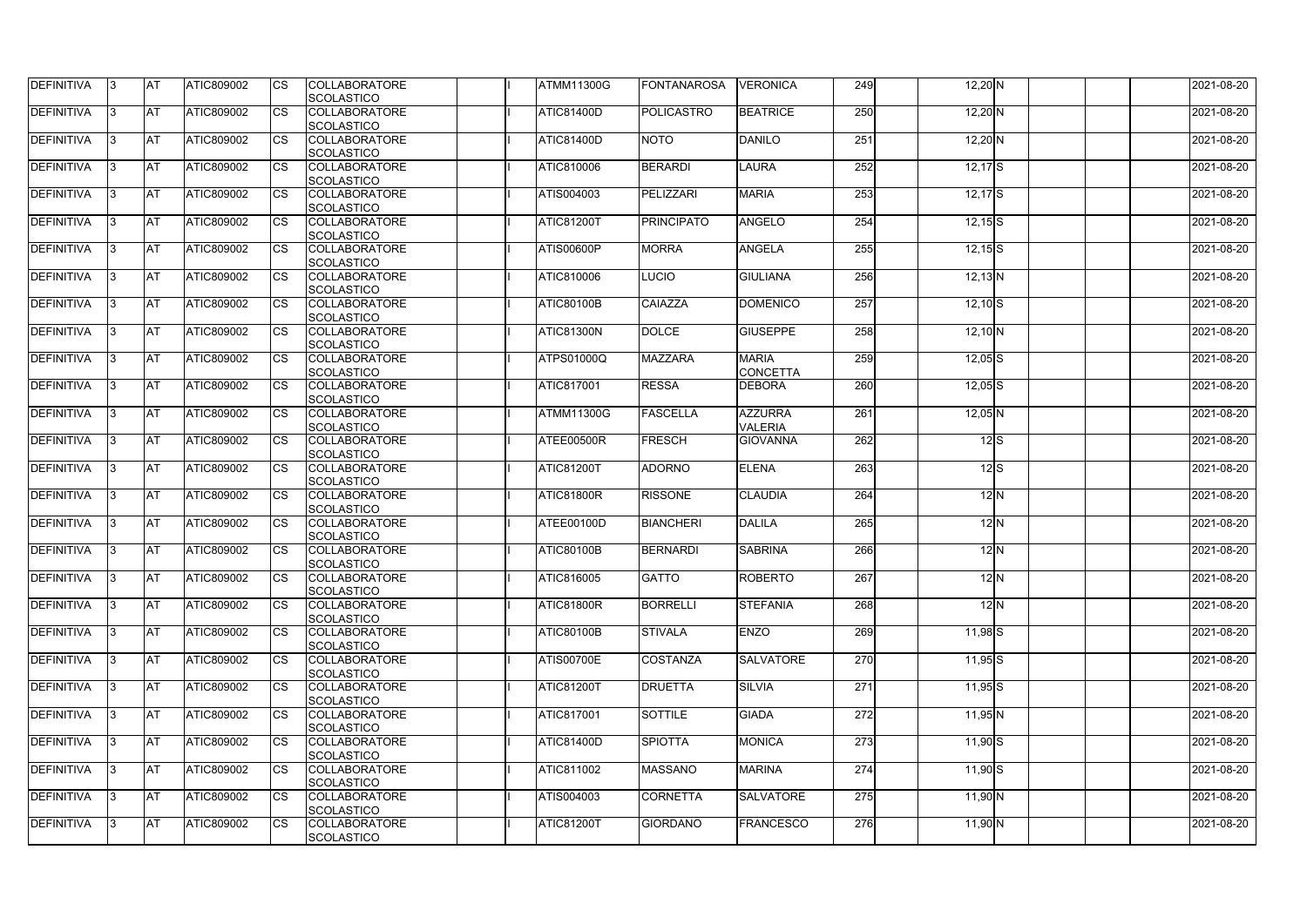| <b>DEFINITIVA</b> | IЗ  | <b>AT</b>  | <b>ATIC809002</b> | <b>CS</b>              | <b>COLLABORATORE</b><br>SCOLASTICO        | ATPM01000R        | <b>MAI</b>        | <b>SILVIA MARIA</b>             | 277 | $11,87$ S   | 2021-08-20 |
|-------------------|-----|------------|-------------------|------------------------|-------------------------------------------|-------------------|-------------------|---------------------------------|-----|-------------|------------|
| <b>DEFINITIVA</b> | R   | <b>AT</b>  | ATIC809002        | <b>CS</b>              | <b>COLLABORATORE</b><br><b>SCOLASTICO</b> | <b>ATIC817001</b> | <b>CINELLO</b>    | <b>DANIELA</b>                  | 278 | $11,85$ N   | 2021-08-20 |
| <b>DEFINITIVA</b> | R   | <b>AT</b>  | ATIC809002        | CS                     | <b>COLLABORATORE</b><br>SCOLASTICO        | ATIC816005        | <b>VENTURINO</b>  | <b>MARIA</b>                    | 279 | $11,85$ N   | 2021-08-20 |
| <b>DEFINITIVA</b> |     | <b>AT</b>  | ATIC809002        | <b>CS</b>              | <b>COLLABORATORE</b><br>SCOLASTICO        | <b>ATIS00200B</b> | <b>LAUDANO</b>    | <b>PATRIZIA</b>                 | 280 | $11,83$ S   | 2021-08-20 |
| <b>DEFINITIVA</b> |     | <b>AT</b>  | ATIC809002        | CS                     | <b>COLLABORATORE</b><br>SCOLASTICO        | ATIC808006        | <b>PROSPERI</b>   | <b>CHIARA</b>                   | 281 | $11,83$ N   | 2021-08-20 |
| <b>DEFINITIVA</b> |     | <b>IAT</b> | ATIC809002        | <b>CS</b>              | <b>COLLABORATORE</b><br><b>SCOLASTICO</b> | <b>ATIC80600E</b> | <b>BERTAGNA</b>   | <b>SILVIA</b>                   | 282 | $11,83$ N   | 2021-08-20 |
| DEFINITIVA        |     | <b>AT</b>  | ATIC809002        | <b>CS</b>              | <b>COLLABORATORE</b><br>SCOLASTICO        | <b>ATIC81400D</b> | <b>MARTUCCI</b>   | <b>ANGELA</b>                   | 283 | $11,83$ N   | 2021-08-20 |
| <b>DEFINITIVA</b> | ß   | <b>AT</b>  | ATIC809002        | CS                     | <b>COLLABORATORE</b><br><b>SCOLASTICO</b> | <b>ATIC80400V</b> | <b>PASTORE</b>    | <b>ERICA</b>                    | 284 | $11,80$ S   | 2021-08-20 |
| <b>DEFINITIVA</b> | R   | <b>AT</b>  | ATIC809002        | <b>CS</b>              | <b>COLLABORATORE</b><br><b>SCOLASTICO</b> | <b>ATIS00700E</b> | <b>COSTA</b>      | <b>SIMONE</b>                   | 285 | $11,80$ S   | 2021-08-20 |
| <b>DEFINITIVA</b> |     | <b>AT</b>  | ATIC809002        | <b>CS</b>              | <b>COLLABORATORE</b><br><b>SCOLASTICO</b> | <b>ATIS00200B</b> | <b>GALETTO</b>    | <b>CHIARA</b>                   | 286 | $11,80$ S   | 2021-08-20 |
| <b>DEFINITIVA</b> |     | <b>AT</b>  | ATIC809002        | <b>CS</b>              | <b>COLLABORATORE</b><br>SCOLASTICO        | <b>ATIC80500P</b> | <b>DI FRONZO</b>  | <b>JOSEPHINE</b><br><b>ANNA</b> | 287 | $11,80$ S   | 2021-08-20 |
| <b>DEFINITIVA</b> | R   | <b>AT</b>  | ATIC809002        | $\overline{\text{cs}}$ | <b>COLLABORATORE</b><br>SCOLASTICO        | <b>ATIS00700E</b> | CASSARA'          | <b>DOMENICA</b>                 | 288 | $11,80$ S   | 2021-08-20 |
| DEFINITIVA        |     | <b>AT</b>  | ATIC809002        | <b>CS</b>              | <b>COLLABORATORE</b><br>SCOLASTICO        | <b>ATIC81200T</b> | <b>ESPOSITO</b>   | <b>SALVATORE</b>                | 289 | $11,80$ N   | 2021-08-20 |
| DEFINITIVA        | з   | <b>AT</b>  | ATIC809002        | CS                     | <b>COLLABORATORE</b><br><b>SCOLASTICO</b> | <b>ATIC817001</b> | <b>TRAMA</b>      | <b>GINO</b><br><b>FRANCESCO</b> | 290 | $11,80$ N   | 2021-08-20 |
| <b>DEFINITIVA</b> | R   | <b>AT</b>  | ATIC809002        | CS                     | <b>COLLABORATORE</b><br><b>SCOLASTICO</b> | ATEE00100D        | <b>ALICATA</b>    | <b>SALVATORE</b>                | 291 | $11,80$ N   | 2021-08-20 |
| <b>DEFINITIVA</b> |     | <b>AT</b>  | ATIC809002        | <b>CS</b>              | <b>COLLABORATORE</b><br><b>SCOLASTICO</b> | <b>ATIC809002</b> | <b>PIOVANO</b>    | <b>PAVEL ERNESTO</b>            | 292 | $11,78$ N   | 2021-08-20 |
| <b>DEFINITIVA</b> |     | <b>AT</b>  | ATIC809002        | CS                     | <b>COLLABORATORE</b><br><b>SCOLASTICO</b> | <b>ATIS003007</b> | <b>BRUCCULERI</b> | <b>GIUSEPPE</b>                 | 293 | $11,77$ S   | 2021-08-20 |
| <b>DEFINITIVA</b> |     | <b>AT</b>  | ATIC809002        | CS                     | <b>COLLABORATORE</b><br>SCOLASTICO        | <b>ATIC80600E</b> | <b>ROSSI</b>      | <b>YLENIA</b>                   | 294 | 11,75 $N$   | 2021-08-20 |
| <b>DEFINITIVA</b> | 13. | <b>AT</b>  | ATIC809002        | <b>CS</b>              | <b>COLLABORATORE</b><br><b>SCOLASTICO</b> | <b>ATIS003007</b> | <b>DIGIOSA</b>    | <b>NICOLA</b>                   | 295 | $11,75$ N   | 2021-08-20 |
| DEFINITIVA        | 3   | <b>AT</b>  | ATIC809002        | <b>CS</b>              | <b>COLLABORATORE</b><br><b>SCOLASTICO</b> | <b>ATIC816005</b> | <b>TAORMINA</b>   | <b>MARIKA</b>                   | 296 | $11,75$ N   | 2021-08-20 |
| <b>DEFINITIVA</b> | IЗ  | <b>AT</b>  | ATIC809002        | <b>CS</b>              | <b>COLLABORATORE</b><br><b>SCOLASTICO</b> | <b>ATMM003004</b> | <b>MICCA</b>      | <b>IVANA</b>                    | 297 | $11,75$ N   | 2021-08-20 |
| <b>DEFINITIVA</b> |     | <b>AT</b>  | ATIC809002        | <b>CS</b>              | <b>COLLABORATORE</b><br><b>SCOLASTICO</b> | <b>ATTF01000T</b> | <b>GALLUZZO</b>   | <b>DANIELE</b>                  | 298 | $11,75$ N   | 2021-08-20 |
| <b>DEFINITIVA</b> |     | <b>AT</b>  | ATIC809002        | <b>CS</b>              | <b>COLLABORATORE</b><br><b>SCOLASTICO</b> | <b>ATIC80100B</b> | <b>DI TERMINI</b> | <b>MARTINA</b>                  | 299 | $11,70$ S   | 2021-08-20 |
| <b>DEFINITIVA</b> | IЗ  | <b>AT</b>  | ATIC809002        | <b>CS</b>              | <b>COLLABORATORE</b><br><b>SCOLASTICO</b> | ATEE00100D        | <b>VITAGLIANO</b> | <b>SALVATORE</b>                | 300 | $11,70$ N   | 2021-08-20 |
| <b>DEFINITIVA</b> | 3   | <b>AT</b>  | ATIC809002        | <b>CS</b>              | <b>COLLABORATORE</b><br>SCOLASTICO        | <b>ATIS003007</b> | <b>MAROLA</b>     | <b>MARCO</b><br><b>GIACOMO</b>  | 301 | $11,67$ $S$ | 2021-08-20 |
| DEFINITIVA        | ß.  | <b>AT</b>  | ATIC809002        | <b>CS</b>              | <b>COLLABORATORE</b><br><b>SCOLASTICO</b> | <b>ATIC80100B</b> | <b>ODDO</b>       | <b>CARMELA</b>                  | 302 | $11,65$ S   | 2021-08-20 |
| DEFINITIVA        | IЗ  | <b>AT</b>  | ATIC809002        | <b>CS</b>              | <b>COLLABORATORE</b><br><b>SCOLASTICO</b> | <b>ATIS00700E</b> | <b>BARBERO</b>    | <b>PIERO</b>                    | 303 | $11,65$ S   | 2021-08-20 |
| <b>DEFINITIVA</b> | ß.  | <b>AT</b>  | ATIC809002        | <b>CS</b>              | <b>COLLABORATORE</b><br>SCOLASTICO        | ATIS003007        | FASOGLIO          | <b>MARCO</b>                    | 304 | $11,65$ S   | 2021-08-20 |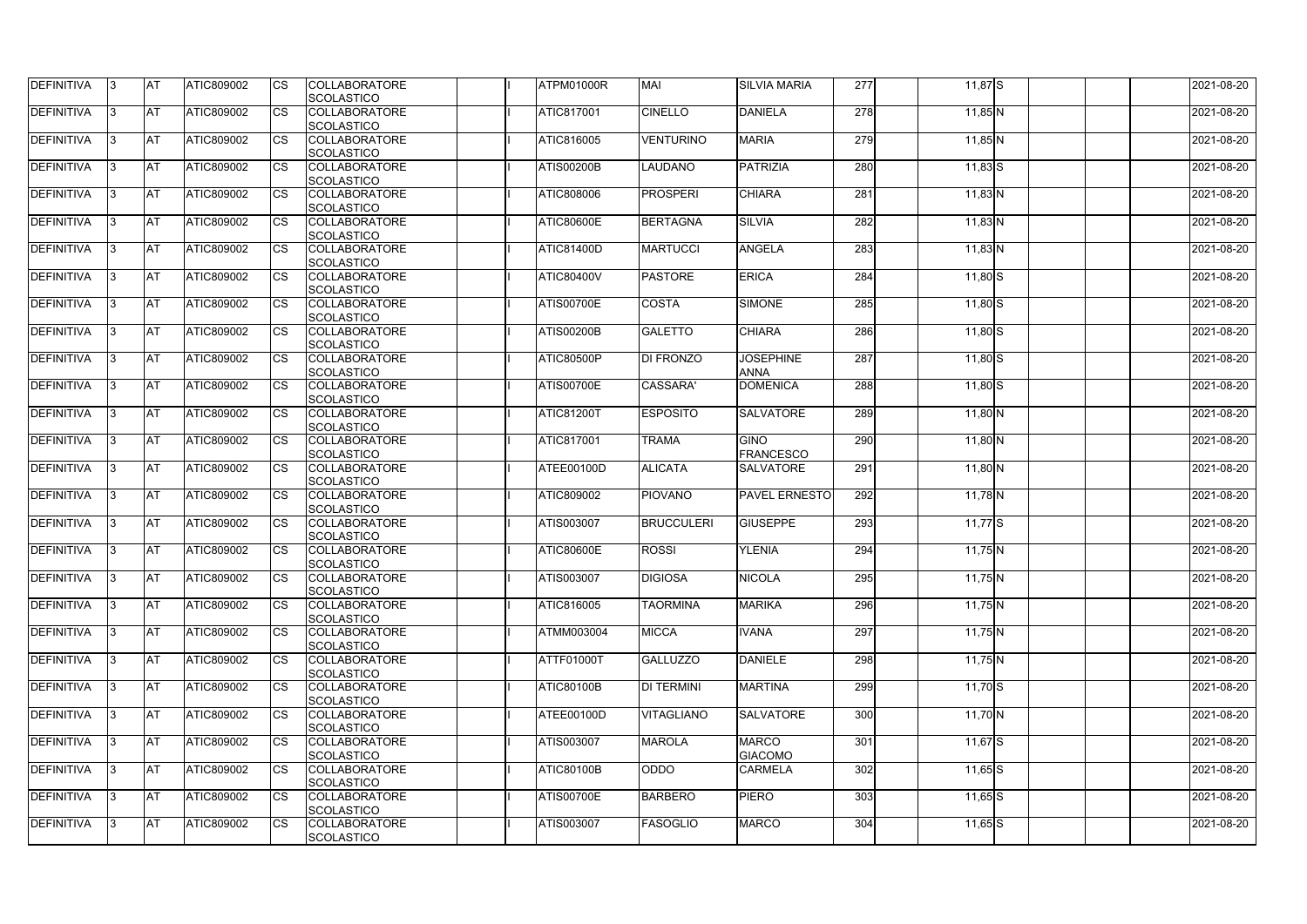| <b>DEFINITIVA</b> | 13  | <b>AT</b> | ATIC809002        | Ics                    | <b>COLLABORATORE</b><br><b>SCOLASTICO</b> | <b>ATIC81800R</b> | <b>BASSO</b>       | <b>PATRIZIA</b>                  | 305 | $11,65$ N   | 2021-08-20 |
|-------------------|-----|-----------|-------------------|------------------------|-------------------------------------------|-------------------|--------------------|----------------------------------|-----|-------------|------------|
| <b>DEFINITIVA</b> |     | <b>AT</b> | ATIC809002        | Ics                    | <b>COLLABORATORE</b><br><b>SCOLASTICO</b> | ATTF01000T        | <b>GRANATO</b>     | NUNZIATINA                       | 306 | $11,60$ S   | 2021-08-20 |
| DEFINITIVA        |     | <b>AT</b> | ATIC809002        | Ics                    | <b>COLLABORATORE</b><br><b>SCOLASTICO</b> | ATIS003007        | <b>SANTORO</b>     | <b>MASSIMO</b><br><b>TINDARO</b> | 307 | 11,60 S     | 2021-08-20 |
| DEFINITIVA        | ıз  | <b>AT</b> | ATIC809002        | Ics                    | <b>COLLABORATORE</b><br><b>SCOLASTICO</b> | ATEE00100D        | <b>AMORUSO</b>     | <b>LUIGI</b>                     | 308 | $11,60$ N   | 2021-08-20 |
| DEFINITIVA        |     | <b>AT</b> | ATIC809002        | <b>CS</b>              | <b>COLLABORATORE</b><br><b>SCOLASTICO</b> | <b>ATIC817001</b> | ROMEO              | <b>GIOVANNI</b>                  | 309 | $11,60$ N   | 2021-08-20 |
| <b>DEFINITIVA</b> |     | <b>AT</b> | ATIC809002        | Ics                    | <b>COLLABORATORE</b><br><b>SCOLASTICO</b> | ATIC808006        | <b>GAGLIARDI</b>   | <b>GIULIA</b>                    | 310 | $11,55$ S   | 2021-08-20 |
| DEFINITIVA        | ıз  | <b>AT</b> | ATIC809002        | Ics                    | <b>COLLABORATORE</b><br><b>SCOLASTICO</b> | <b>ATIC81800R</b> | <b>FINESSI</b>     | <b>ELENA</b>                     | 311 | $11,50$ S   | 2021-08-20 |
| <b>DEFINITIVA</b> |     | AT        | ATIC809002        | <b>CS</b>              | <b>COLLABORATORE</b><br><b>SCOLASTICO</b> | ATIC817001        | <b>ZIZZO</b>       | <b>YLENIA</b>                    | 312 | $11,50$ S   | 2021-08-20 |
| DEFINITIVA        |     | <b>AT</b> | ATIC809002        | $\overline{\text{cs}}$ | <b>COLLABORATORE</b><br><b>SCOLASTICO</b> | <b>ATIC80100B</b> | <b>CARUSO</b>      | <b>SARA</b>                      | 313 | $11,50$ S   | 2021-08-20 |
| DEFINITIVA        |     | <b>AT</b> | ATIC809002        | $\overline{\text{cs}}$ | <b>COLLABORATORE</b><br>SCOLASTICO        | ATIS004003        | <b>OLIVETTI</b>    | <b>LUCA</b>                      | 314 | $11,50$ N   | 2021-08-20 |
| <b>DEFINITIVA</b> |     | AT        | <b>ATIC809002</b> | <b>CS</b>              | <b>COLLABORATORE</b><br><b>SCOLASTICO</b> | <b>ATIC80100B</b> | <b>D'ALLESTRO</b>  | <b>ERNESTO</b>                   | 315 | $11,50$ N   | 2021-08-20 |
| <b>DEFINITIVA</b> |     | <b>AT</b> | ATIC809002        | <b>CS</b>              | <b>COLLABORATORE</b><br><b>SCOLASTICO</b> | <b>ATTF01000T</b> | <b>D'ANNA</b>      | <b>SALVATORE</b>                 | 316 | $11,50$ N   | 2021-08-20 |
| <b>DEFINITIVA</b> | l3  | <b>AT</b> | ATIC809002        |                        | <b>COLLABORATORE</b><br><b>SCOLASTICO</b> | ATIS003007        | <b>VALLONE</b>     | <b>CINZIA</b>                    | 317 | $11,50$ N   | 2021-08-20 |
| <b>DEFINITIVA</b> | ß   | <b>AT</b> | ATIC809002        | Ics                    | <b>COLLABORATORE</b><br><b>SCOLASTICO</b> | <b>ATIC81300N</b> | <b>PASSARELLA</b>  | <b>MASSIMO</b>                   | 318 | $11,48$ $S$ | 2021-08-20 |
| DEFINITIVA        | ıз  | <b>AT</b> | ATIC809002        | <b>CS</b>              | <b>COLLABORATORE</b><br><b>SCOLASTICO</b> | <b>ATIC81300N</b> | <b>PAGLIA</b>      | <b>LINA</b>                      | 319 | 11,45 N     | 2021-08-20 |
| DEFINITIVA        |     | <b>AT</b> | ATIC809002        | Ics                    | <b>COLLABORATORE</b><br><b>SCOLASTICO</b> | <b>ATIS00700E</b> | <b>GABUTTO</b>     | <b>CARLOTTA</b>                  | 320 | $11,42$ S   | 2021-08-20 |
| <b>DEFINITIVA</b> |     | <b>AT</b> | ATIC809002        | <b>CS</b>              | <b>COLLABORATORE</b><br><b>SCOLASTICO</b> | <b>ATIC81300N</b> | <b>IPPOLIS</b>     | <b>VINCENZA</b>                  | 321 | $11,40$ S   | 2021-08-20 |
| DEFINITIVA        |     | <b>AT</b> | ATIC809002        | <b>CS</b>              | <b>COLLABORATORE</b><br>SCOLASTICO        | <b>ATIC80400V</b> | <b>AMORE</b>       | <b>RAFFAELLA</b>                 | 322 | $11,40$ N   | 2021-08-20 |
| <b>DEFINITIVA</b> | 13. | <b>AT</b> | ATIC809002        |                        | <b>COLLABORATORE</b><br><b>SCOLASTICO</b> | <b>ATIS00200B</b> | <b>TARTAGLIONE</b> | <b>ROSSANA</b>                   | 323 | $11,40$ N   | 2021-08-20 |
| DEFINITIVA        | IЗ  | <b>AT</b> | <b>ATIC809002</b> | Ics                    | <b>COLLABORATORE</b><br><b>SCOLASTICO</b> | <b>ATIC81400D</b> | <b>MISIANO</b>     | <b>GIUSEPPE</b>                  | 324 | $11,35$ S   | 2021-08-20 |
| <b>DEFINITIVA</b> | I3  | <b>AT</b> | ATIC809002        | Ics                    | <b>COLLABORATORE</b><br><b>SCOLASTICO</b> | <b>ATIS00700E</b> | <b>FERRANTE</b>    | <b>GAETANO</b>                   | 325 | $11,35$ S   | 2021-08-20 |
| DEFINITIVA        |     | <b>AT</b> | ATIC809002        | Ics                    | <b>COLLABORATORE</b><br><b>SCOLASTICO</b> | ATEE00500R        | <b>SIRACA</b>      | <b>DOMENICA</b>                  | 326 | $11,33$ $S$ | 2021-08-20 |
| DEFINITIVA        |     | <b>AT</b> | ATIC809002        | <b>CS</b>              | <b>COLLABORATORE</b><br><b>SCOLASTICO</b> | <b>ATIS00200B</b> | <b>DELFINO</b>     | <b>CARMELA</b>                   | 327 | $11,33$ S   | 2021-08-20 |
| <b>DEFINITIVA</b> | ıз  | <b>AT</b> | ATIC809002        | Ics                    | <b>COLLABORATORE</b><br><b>SCOLASTICO</b> | <b>ATIC80100B</b> | <b>ROMANATO</b>    | <b>MONICA</b>                    | 328 | $11,33$ S   | 2021-08-20 |
| <b>DEFINITIVA</b> |     | AT        | ATIC809002        | Ics                    | <b>COLLABORATORE</b><br><b>SCOLASTICO</b> | ATPM01000R        | SPANO'             | <b>CONSIGLIA</b>                 | 329 | $11,33$ N   | 2021-08-20 |
| DEFINITIVA        | ıз  | <b>AT</b> | ATIC809002        | Ics                    | <b>COLLABORATORE</b><br><b>SCOLASTICO</b> | ATIS003007        | <b>MURRI</b>       | <b>CARMELA</b><br>DONATELLA      | 330 | $11,33$ N   | 2021-08-20 |
| <b>DEFINITIVA</b> | 13  | <b>AT</b> | <b>ATIC809002</b> | <b>ICS</b>             | <b>COLLABORATORE</b><br><b>SCOLASTICO</b> | ATEE00500R        | <b>LAMBERTI</b>    | <b>ANTONIO</b>                   | 331 | $11,30$ S   | 2021-08-20 |
| <b>DEFINITIVA</b> |     | <b>AT</b> | ATIC809002        | Ics                    | <b>COLLABORATORE</b><br><b>SCOLASTICO</b> | <b>ATPS01000Q</b> | <b>CIATTINO</b>    | <b>ELEONORA</b>                  | 332 | $11,30$ S   | 2021-08-20 |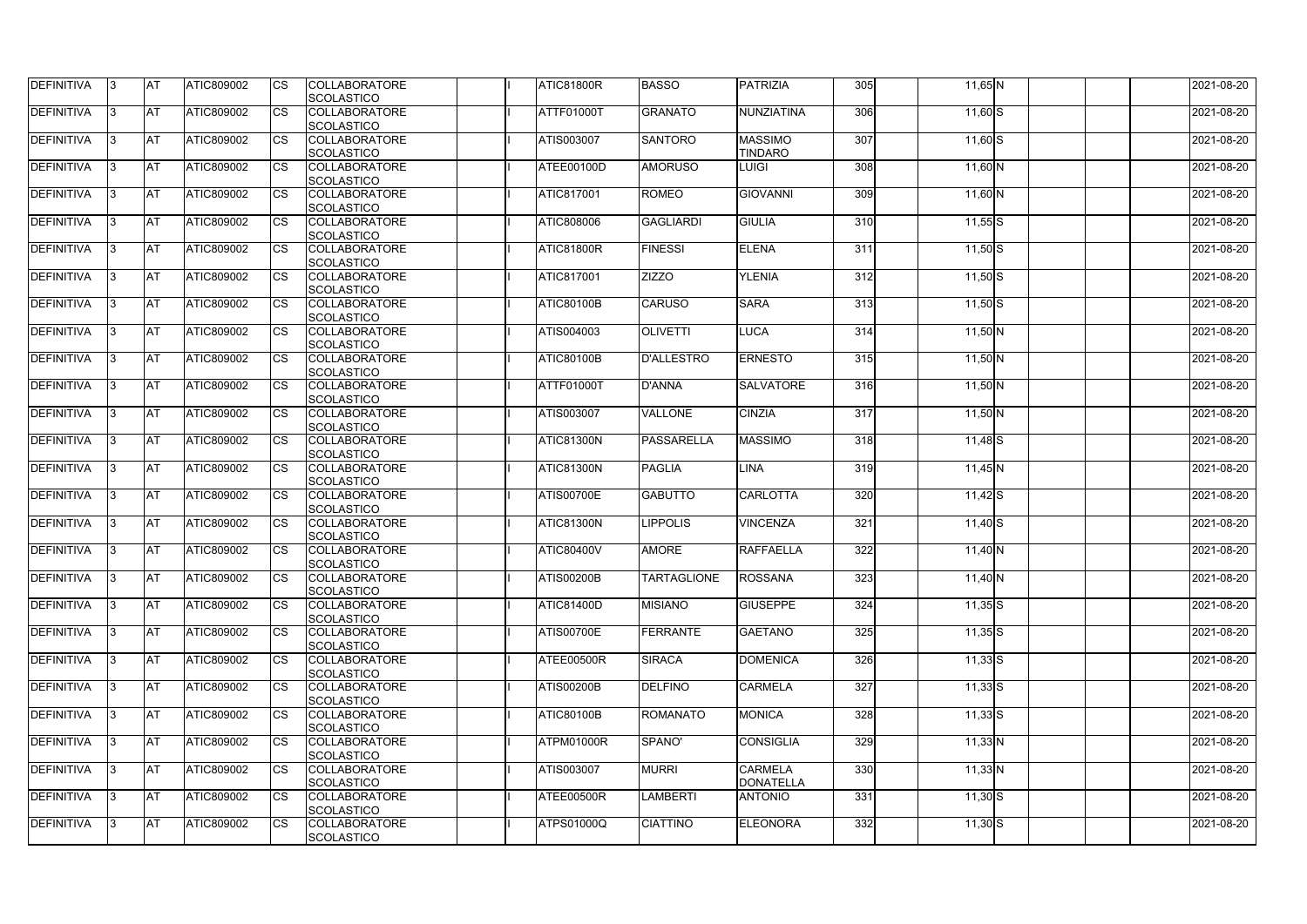| DEFINITIVA        | 13. | <b>JAT</b> | ATIC809002        | Ics        | <b>COLLABORATORE</b> | <b>ATPS01000Q</b> | <b>VARTULI</b>      | <b>RAFFAELE</b>   | 333              | $11,30$ S   | 2021-08-20 |
|-------------------|-----|------------|-------------------|------------|----------------------|-------------------|---------------------|-------------------|------------------|-------------|------------|
|                   |     |            |                   |            | <b>SCOLASTICO</b>    |                   |                     |                   |                  |             |            |
| <b>DEFINITIVA</b> | l3  | <b>AT</b>  | ATIC809002        | <b>CS</b>  | <b>COLLABORATORE</b> | <b>ATIS00600P</b> | <b>MAISTO</b>       | <b>ANIELLO</b>    | 334              | $11,30$ S   | 2021-08-20 |
|                   |     |            |                   |            | <b>SCOLASTICO</b>    |                   |                     |                   |                  |             |            |
| DEFINITIVA        | l3  | <b>AT</b>  | ATIC809002        | <b>CS</b>  | <b>COLLABORATORE</b> | <b>ATIC80100B</b> | <b>SICILIANO</b>    | <b>ELEONORA</b>   | 335              | $11,30$ N   | 2021-08-20 |
|                   |     |            |                   |            | <b>SCOLASTICO</b>    |                   |                     |                   |                  |             |            |
| DEFINITIVA        |     | <b>AT</b>  | ATIC809002        | Ics        | <b>COLLABORATORE</b> | <b>ATIC81300N</b> | <b>MORIELLO</b>     | <b>VITO</b>       | 336              | $11,30$ N   | 2021-08-20 |
|                   |     |            |                   |            | <b>SCOLASTICO</b>    |                   |                     |                   |                  |             |            |
| DEFINITIVA        |     | <b>AT</b>  | <b>ATIC809002</b> | <b>CS</b>  | <b>COLLABORATORE</b> | <b>ATIC80100B</b> | <b>ADINOLFI</b>     | ANNALISA          | 337              | $11,30$ N   | 2021-08-20 |
|                   |     |            |                   |            | <b>SCOLASTICO</b>    |                   |                     |                   |                  |             |            |
| <b>DEFINITIVA</b> |     | AT         | <b>ATIC809002</b> | <b>ICS</b> | <b>COLLABORATORE</b> | <b>ATIC81800R</b> | <b>BIGLIA</b>       | <b>ENRICA</b>     | 338              |             | 2021-08-20 |
|                   |     |            |                   |            |                      |                   |                     |                   |                  | $11,30$ N   |            |
|                   |     |            |                   |            | <b>SCOLASTICO</b>    |                   |                     |                   |                  |             |            |
| DEFINITIVA        |     | <b>AT</b>  | ATIC809002        | Ics        | <b>COLLABORATORE</b> | <b>ATIC809002</b> | <b>BAVUSO</b>       | <b>ROSA</b>       | 339              | $11,25$ S   | 2021-08-20 |
|                   |     |            |                   |            | <b>SCOLASTICO</b>    |                   |                     |                   |                  |             |            |
| <b>DEFINITIVA</b> | ıз  | <b>AT</b>  | ATIC809002        | Ics        | <b>COLLABORATORE</b> | <b>ATIC81800R</b> | <b>GUARINO</b>      | <b>ILARIA</b>     | 340              | $11,25$ N   | 2021-08-20 |
|                   |     |            |                   |            | <b>SCOLASTICO</b>    |                   |                     |                   |                  |             |            |
| DEFINITIVA        | I3  | <b>AT</b>  | ATIC809002        | <b>CS</b>  | <b>COLLABORATORE</b> | <b>ATIS00700E</b> | <b>GRANESE</b>      | <b>FELICE</b>     | 341              | $11,20$ S   | 2021-08-20 |
|                   |     |            |                   |            | <b>SCOLASTICO</b>    |                   |                     |                   |                  |             |            |
| <b>DEFINITIVA</b> |     | <b>AT</b>  | ATIC809002        | <b>CS</b>  | <b>COLLABORATORE</b> | ATIC816005        | <b>MASTROPIETRO</b> | <b>MILENA</b>     | 342              | $11,20$ S   | 2021-08-20 |
|                   |     |            |                   |            | <b>SCOLASTICO</b>    |                   |                     |                   |                  |             |            |
| <b>DEFINITIVA</b> |     | AT         | ATIC809002        | <b>CS</b>  | <b>COLLABORATORE</b> | ATEE00500R        | <b>FERRARA</b>      | LETIZIA           | $\overline{343}$ | $11,20$ N   | 2021-08-20 |
|                   |     |            |                   |            | <b>SCOLASTICO</b>    |                   |                     |                   |                  |             |            |
| DEFINITIVA        | I3  | <b>AT</b>  | ATIC809002        |            | <b>COLLABORATORE</b> | <b>ATIC81800R</b> | <b>PICARELLA</b>    | <b>SALVATORE</b>  | 344              | $11,20$ N   | 2021-08-20 |
|                   |     |            |                   |            |                      |                   |                     |                   |                  |             |            |
|                   |     |            |                   |            | <b>SCOLASTICO</b>    |                   |                     |                   |                  |             |            |
| <b>DEFINITIVA</b> |     | <b>JAT</b> | ATIC809002        |            | <b>COLLABORATORE</b> | <b>ATIC81800R</b> | CORDERO             | <b>SARA</b>       | 345              | $11,15$ $S$ | 2021-08-20 |
|                   |     |            |                   |            | <b>SCOLASTICO</b>    |                   |                     |                   |                  |             |            |
| <b>DEFINITIVA</b> |     | <b>AT</b>  | ATIC809002        | Ics        | <b>COLLABORATORE</b> | ATEE00500R        | <b>PERANO</b>       | PASQUALINA        | 346              | $11,15$ N   | 2021-08-20 |
|                   |     |            |                   |            | <b>SCOLASTICO</b>    |                   |                     |                   |                  |             |            |
| DEFINITIVA        | l3  | <b>AT</b>  | <b>ATIC809002</b> | Ics        | <b>COLLABORATORE</b> | <b>ATIS00200B</b> | CANU                | <b>LINDA</b>      | 347              | $11,15$ N   | 2021-08-20 |
|                   |     |            |                   |            | <b>SCOLASTICO</b>    |                   |                     |                   |                  |             |            |
| DEFINITIVA        |     | <b>AT</b>  | ATIC809002        | <b>CS</b>  | <b>COLLABORATORE</b> | ATIS003007        | <b>SAPORITO</b>     | <b>BRIGIDA</b>    | 348              | $11,10$ S   | 2021-08-20 |
|                   |     |            |                   |            | <b>SCOLASTICO</b>    |                   |                     |                   |                  |             |            |
| DEFINITIVA        |     | <b>AT</b>  | ATIC809002        | <b>CS</b>  | <b>COLLABORATORE</b> | ATIC811002        | <b>BUTERA</b>       | <b>ANNALISA</b>   | 349              | $11,10$ S   | 2021-08-20 |
|                   |     |            |                   |            | <b>SCOLASTICO</b>    |                   |                     |                   |                  |             |            |
| <b>DEFINITIVA</b> |     | <b>AT</b>  | ATIC809002        | <b>CS</b>  | <b>COLLABORATORE</b> | ATPS01000Q        | <b>PATRICOLA</b>    | MARIANGELA        | 350              | $11,10$ S   | 2021-08-20 |
|                   |     |            |                   |            | <b>SCOLASTICO</b>    |                   |                     |                   |                  |             |            |
|                   |     | <b>AT</b>  |                   |            | <b>COLLABORATORE</b> | <b>ATIC817001</b> | <b>DOLLANI</b>      | <b>AVENIR</b>     | 351              |             |            |
| <b>DEFINITIVA</b> | 13. |            | ATIC809002        |            |                      |                   |                     |                   |                  | $11,10$ S   | 2021-08-20 |
|                   |     |            |                   |            | <b>SCOLASTICO</b>    |                   |                     |                   |                  |             |            |
| <b>DEFINITIVA</b> | IЗ  | AT         | <b>ATIC809002</b> | Ics        | <b>COLLABORATORE</b> | <b>ATMM11300G</b> | <b>LAURIA</b>       | <b>MARTINA</b>    | 352              | $11,10$ N   | 2021-08-20 |
|                   |     |            |                   |            | <b>SCOLASTICO</b>    |                   |                     |                   |                  |             |            |
| <b>DEFINITIVA</b> | l3  | <b>AT</b>  | ATIC809002        | Ics        | <b>COLLABORATORE</b> | <b>ATPS01000Q</b> | <b>GAROFALO</b>     | <b>MAURO</b>      | 353              | $11,10$ N   | 2021-08-20 |
|                   |     |            |                   |            | <b>SCOLASTICO</b>    |                   |                     |                   |                  |             |            |
| DEFINITIVA        | I3  | <b>AT</b>  | ATIC809002        | Ics        | <b>COLLABORATORE</b> | <b>ATPS01000Q</b> | <b>NAPPO</b>        | <b>ADELE</b>      | 354              | $11,10$ N   | 2021-08-20 |
|                   |     |            |                   |            | <b>SCOLASTICO</b>    |                   |                     |                   |                  |             |            |
| <b>DEFINITIVA</b> |     | <b>AT</b>  | ATIC809002        | Ics        | <b>COLLABORATORE</b> | <b>ATMM11300G</b> | <b>INFANTI</b>      | <b>SALVATORE</b>  | 355              | $11,10$ N   | 2021-08-20 |
|                   |     |            |                   |            | <b>SCOLASTICO</b>    |                   |                     |                   |                  |             |            |
| <b>DEFINITIVA</b> | ıз  | <b>AT</b>  | ATIC809002        | Ics        | <b>COLLABORATORE</b> | <b>ATIS00600P</b> | <b>RONZANO</b>      | <b>LUCA</b>       | 356              | $11,07$ N   | 2021-08-20 |
|                   |     |            |                   |            | <b>SCOLASTICO</b>    |                   |                     |                   |                  |             |            |
| <b>DEFINITIVA</b> | ıз  | <b>AT</b>  | <b>ATIC809002</b> |            | <b>COLLABORATORE</b> | <b>ATIC81300N</b> | <b>SCARRONE</b>     | FRANCESCA         | 357              | $11,05$ S   | 2021-08-20 |
|                   |     |            |                   |            |                      |                   |                     |                   |                  |             |            |
|                   |     |            |                   |            | <b>SCOLASTICO</b>    |                   |                     |                   |                  |             |            |
| <b>DEFINITIVA</b> | IЗ  | <b>AT</b>  | ATIC809002        | Ics        | <b>COLLABORATORE</b> | <b>ATMM003004</b> | <b>PAPACE</b>       | <b>GIUSEPPINA</b> | 358              | $11,05$ N   | 2021-08-20 |
|                   |     |            |                   |            | <b>SCOLASTICO</b>    |                   |                     |                   |                  |             |            |
| <b>DEFINITIVA</b> | ıз  | <b>AT</b>  | <b>ATIC809002</b> | <b>ICS</b> | <b>COLLABORATORE</b> | <b>ATIC817001</b> | <b>VITIELLO</b>     | <b>GIULIA</b>     | 359              | $11,05$ N   | 2021-08-20 |
|                   |     |            |                   |            | <b>SCOLASTICO</b>    |                   |                     |                   |                  |             |            |
| <b>DEFINITIVA</b> | I3  | <b>AT</b>  | ATIC809002        | Ics        | <b>COLLABORATORE</b> | ATEE00100D        | <b>GRIMALDI</b>     | <b>DANIELA</b>    | 360              | $11,05$ N   | 2021-08-20 |
|                   |     |            |                   |            | SCOLASTICO           |                   |                     |                   |                  |             |            |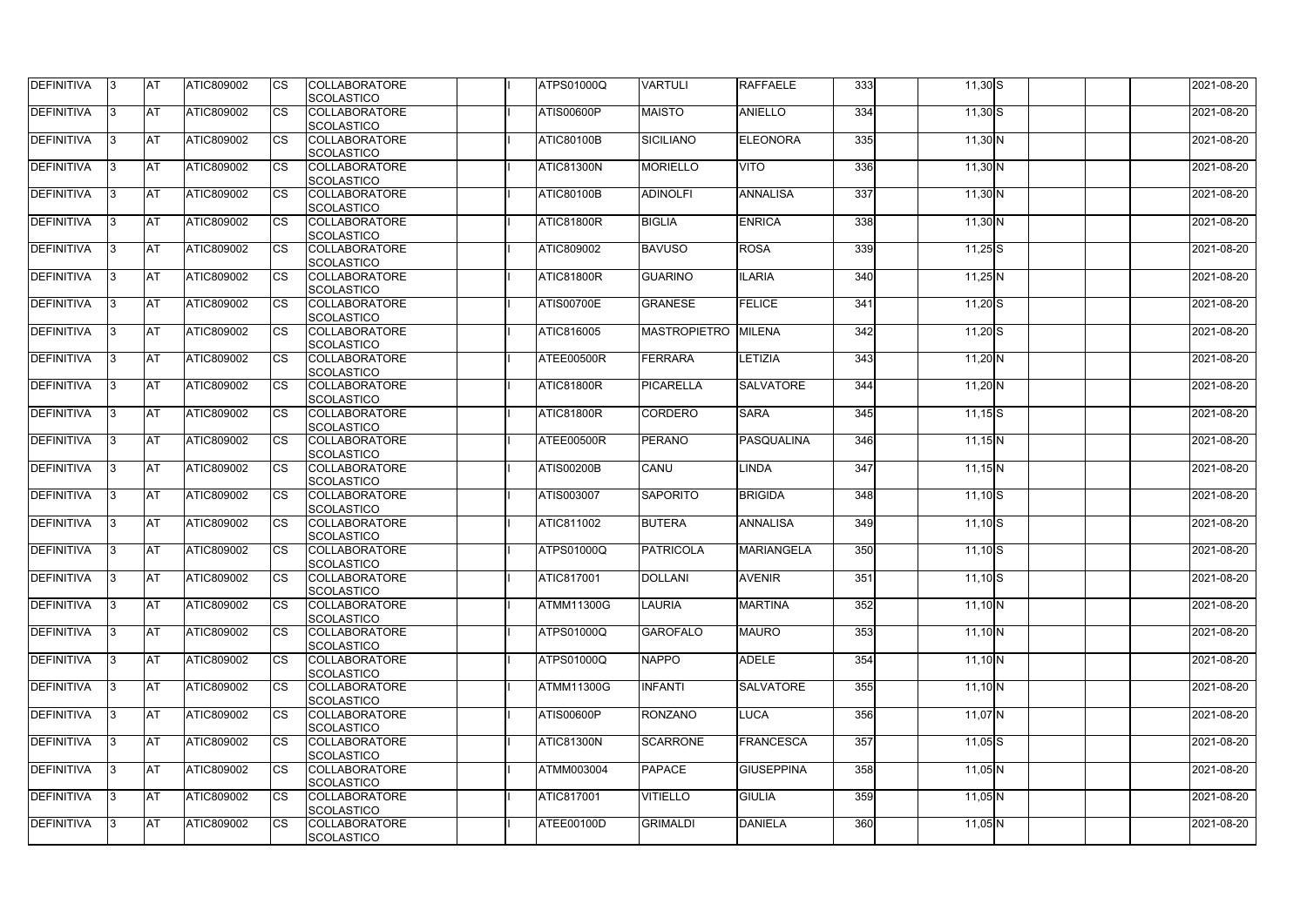| <b>DEFINITIVA</b> | 13.       | <b>AT</b>  | ATIC809002        | Ics         | <b>COLLABORATORE</b><br><b>SCOLASTICO</b> | ATIS004003        | <b>DE FRANCESCHI MARTINA</b> |                                     | 361              | 11S         | 2021-08-20 |
|-------------------|-----------|------------|-------------------|-------------|-------------------------------------------|-------------------|------------------------------|-------------------------------------|------------------|-------------|------------|
| DEFINITIVA        | l3        | <b>AT</b>  | ATIC809002        | Ics         | <b>COLLABORATORE</b><br><b>SCOLASTICO</b> | <b>ATIS00700E</b> | <b>AGUSTA</b>                | <b>ROSA MARIA</b>                   | 362              | $11$ S      | 2021-08-20 |
| <b>DEFINITIVA</b> | l3        | <b>IAT</b> | ATIC809002        | <b>CS</b>   | <b>COLLABORATORE</b><br><b>SCOLASTICO</b> | <b>ATIC81400D</b> | <b>NEGRO</b>                 | <b>SERENA</b>                       | 363              | 11S         | 2021-08-20 |
| DEFINITIVA        |           | <b>AT</b>  | ATIC809002        | Ics         | <b>COLLABORATORE</b><br><b>SCOLASTICO</b> | ATIC816005        | <b>CALVI</b>                 | <b>MARGHERITA</b>                   | 364              | $11$ S      | 2021-08-20 |
| DEFINITIVA        |           | <b>IAT</b> | ATIC809002        | Ics         | <b>COLLABORATORE</b><br><b>SCOLASTICO</b> | ATPM01000R        | ZAPPAROLI                    | <b>ENRICO</b>                       | 365              | 11N         | 2021-08-20 |
| <b>DEFINITIVA</b> | 13.       | <b>IAT</b> | <b>ATIC809002</b> | Ics         | <b>COLLABORATORE</b><br><b>SCOLASTICO</b> | <b>ATIC81800R</b> | <b>BRESCIA</b>               | <b>LUIGI</b>                        | 366              | 11N         | 2021-08-20 |
| DEFINITIVA        |           | <b>AT</b>  | ATIC809002        | Ics         | <b>COLLABORATORE</b><br><b>SCOLASTICO</b> | ATPM01000R        | <b>RAMELLO</b>               | <b>TIZIANA</b>                      | 367              | $10,98$ $S$ | 2021-08-20 |
| DEFINITIVA        | 13        | <b>AT</b>  | ATIC809002        | Ics         | <b>COLLABORATORE</b><br><b>SCOLASTICO</b> | ATIS004003        | <b>FUSCO</b>                 | <b>ANTONIO</b>                      | 368              | $10,98$ N   | 2021-08-20 |
| DEFINITIVA        | 13.       | <b>IAT</b> | ATIC809002        | <b>CS</b>   | <b>COLLABORATORE</b><br><b>SCOLASTICO</b> | <b>ATIC81400D</b> | <b>CARNI'</b>                | <b>TERESA</b>                       | 369              | $10,97$ $S$ | 2021-08-20 |
| DEFINITIVA        |           | <b>AT</b>  | <b>ATIC809002</b> | <b>CS</b>   | <b>COLLABORATORE</b><br><b>SCOLASTICO</b> | <b>ATTF01000T</b> | <b>ROFFINELLA</b>            | DAVIDE                              | 370              | $10,95$ S   | 2021-08-20 |
| DEFINITIVA        |           | <b>AT</b>  | ATIC809002        | <b>ICS</b>  | <b>COLLABORATORE</b><br><b>SCOLASTICO</b> | <b>ATIS00600P</b> | <b>TROMBETTA</b>             | <b>GIORGIO</b>                      | $\overline{371}$ | $10,95$ N   | 2021-08-20 |
| DEFINITIVA        | IЗ        | <b>AT</b>  | ATIC809002        |             | <b>COLLABORATORE</b><br><b>SCOLASTICO</b> | ATIC808006        | <b>BERTOLINO</b>             | <b>LAURA</b>                        | 372              | $10,92$ N   | 2021-08-20 |
| DEFINITIVA        |           | <b>AT</b>  | ATIC809002        |             | <b>COLLABORATORE</b><br><b>SCOLASTICO</b> | <b>ATIC81300N</b> | <b>FICHERA</b>               | <b>ALFIO</b>                        | 373              | $10,90$ S   | 2021-08-20 |
| DEFINITIVA        |           | <b>AT</b>  | ATIC809002        | Ics         | <b>COLLABORATORE</b><br><b>SCOLASTICO</b> | <b>ATIS00700E</b> | <b>OGLIALORO</b>             | <b>GIOVANNA</b>                     | 374              | $10,90$ N   | 2021-08-20 |
| DEFINITIVA        | IЗ        | <b>IAT</b> | <b>ATIC809002</b> | Ics         | <b>COLLABORATORE</b><br><b>SCOLASTICO</b> | ATIS004003        | <b>GAROFALO</b>              | <b>VALENTINA</b>                    | 375              | $10,90$ N   | 2021-08-20 |
| DEFINITIVA        |           | <b>AT</b>  | ATIC809002        | Ics         | <b>COLLABORATORE</b><br><b>SCOLASTICO</b> | <b>ATIC80100B</b> | <b>ROCCASALVO</b>            | DAVIDE                              | 376              | $10,90$ N   | 2021-08-20 |
| <b>DEFINITIVA</b> |           | <b>AT</b>  | ATIC809002        | Ics         | <b>COLLABORATORE</b><br><b>SCOLASTICO</b> | ATIC815009        | <b>PASSANITI</b>             | <b>ERIKA</b>                        | $\overline{377}$ | $10,90$ N   | 2021-08-20 |
| DEFINITIVA        |           | AT         | ATIC809002        | Ics         | <b>COLLABORATORE</b><br>SCOLASTICO        | ATIC817001        | <b>DE CONCILIS</b>           | <b>ERNESTO</b>                      | 378              | $10,90$ N   | 2021-08-20 |
| <b>DEFINITIVA</b> | $\vert$ 3 | <b>AT</b>  | ATIC809002        | <b>ICS</b>  | <b>COLLABORATORE</b><br><b>SCOLASTICO</b> | ATTF01000T        | <b>QUAGLIATA</b>             | <b>ADRIANA</b><br><b>MARGHERITA</b> | 379              | $10,85$ S   | 2021-08-20 |
| <b>DEFINITIVA</b> | 13        | <b>AT</b>  | ATIC809002        | Ics         | <b>COLLABORATORE</b><br><b>SCOLASTICO</b> | <b>ATIS00600P</b> | <b>TALERICO</b>              | <b>ADRIANA</b>                      | 380              | $10,85$ $S$ | 2021-08-20 |
| <b>DEFINITIVA</b> | 13.       | <b>AT</b>  | ATIC809002        | Ics         | <b>COLLABORATORE</b><br><b>SCOLASTICO</b> | <b>ATIS00600P</b> | <b>CERRA</b>                 | PATRIZIA                            | 381              | $10,82$ N   | 2021-08-20 |
| DEFINITIVA        | 13.       | <b>AT</b>  | <b>ATIC809002</b> | <b>I</b> CS | <b>COLLABORATORE</b><br><b>SCOLASTICO</b> | <b>ATIC81800R</b> | DI BARTOLO                   | <b>DOMENICO</b><br><b>ANTONIO</b>   | 382              | $10,80$ S   | 2021-08-20 |
| <b>DEFINITIVA</b> |           | <b>AT</b>  | <b>ATIC809002</b> | Ics         | <b>COLLABORATORE</b><br><b>SCOLASTICO</b> | ATPS01000Q        | GHERLONE                     | <b>VIVIANA</b>                      | 383              | $10,80$ S   | 2021-08-20 |
| <b>DEFINITIVA</b> | IЗ        | <b>AT</b>  | ATIC809002        | Ics         | <b>COLLABORATORE</b><br><b>SCOLASTICO</b> | ATPS01000Q        | LANGELLA                     | <b>MARIANNA</b>                     | 384              | $10,80$ S   | 2021-08-20 |
| <b>DEFINITIVA</b> | 13.       | <b>AT</b>  | ATIC809002        | <b>ICS</b>  | <b>COLLABORATORE</b><br><b>SCOLASTICO</b> | <b>ATIC81800R</b> | <b>ESPOSITO</b>              | <b>FIORENTINA</b>                   | 385              | $10,80$ S   | 2021-08-20 |
| <b>DEFINITIVA</b> | 13.       | <b>AT</b>  | ATIC809002        | Ics         | <b>COLLABORATORE</b><br><b>SCOLASTICO</b> | ATEE00500R        | <b>PALMA</b>                 | <b>VALENTINA</b>                    | 386              | $10,80$ S   | 2021-08-20 |
| <b>DEFINITIVA</b> | 13.       | <b>AT</b>  | ATIC809002        | <b>I</b> CS | <b>COLLABORATORE</b><br><b>SCOLASTICO</b> | ATIC81400D        | <b>VIRGARA</b>               | <b>GIACOMO</b>                      | 387              | $10,80$ S   | 2021-08-20 |
| DEFINITIVA        | 13.       | <b>AT</b>  | ATIC809002        | <b>CS</b>   | <b>COLLABORATORE</b><br><b>SCOLASTICO</b> | <b>ATIS00700E</b> | <b>ROMANISIO</b>             | <b>FABIANA</b>                      | 388              | $10,80$ S   | 2021-08-20 |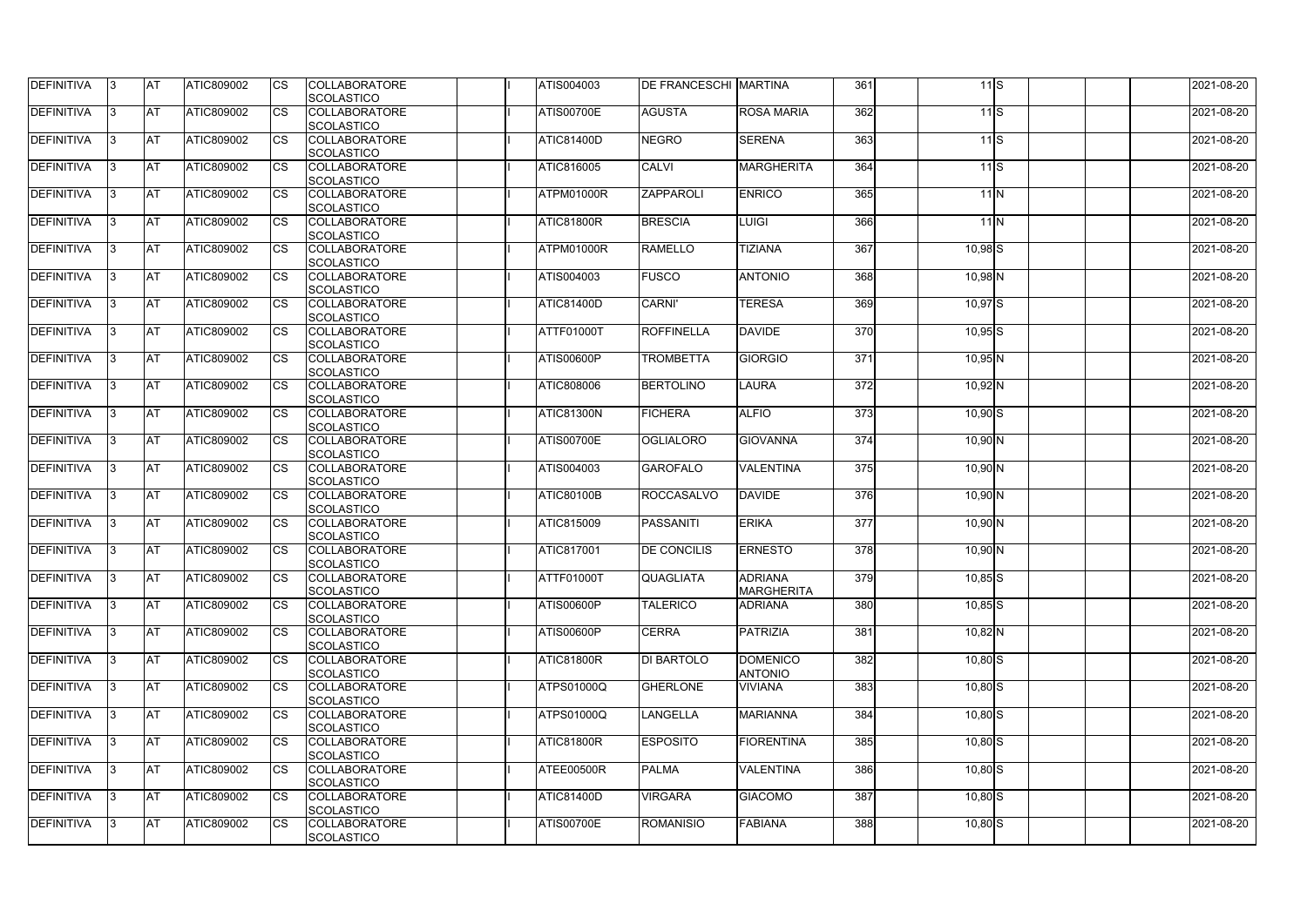| <b>DEFINITIVA</b> | 13  | <b>AT</b>  | ATIC809002        | Ics                    | <b>COLLABORATORE</b><br><b>SCOLASTICO</b> | ATIS004003        | <b>D'AMICO</b>    | <b>ROSA</b>                      | 389 | $10,80$ S | 2021-08-20 |
|-------------------|-----|------------|-------------------|------------------------|-------------------------------------------|-------------------|-------------------|----------------------------------|-----|-----------|------------|
| <b>DEFINITIVA</b> |     | <b>AT</b>  | ATIC809002        | Ics                    | <b>COLLABORATORE</b><br><b>SCOLASTICO</b> | ATIC815009        | <b>PALUMBO</b>    | <b>SALVATORE</b>                 | 390 | $10,80$ S | 2021-08-20 |
| DEFINITIVA        |     | <b>AT</b>  | ATIC809002        | Ics                    | <b>COLLABORATORE</b><br><b>SCOLASTICO</b> | ATIC810006        | <b>AMERIO</b>     | <b>LINDA</b>                     | 391 | $10,80$ N | 2021-08-20 |
| DEFINITIVA        | ıз  | <b>AT</b>  | ATIC809002        | <b>CS</b>              | <b>COLLABORATORE</b><br><b>SCOLASTICO</b> | ATIC810006        | <b>MANASSERO</b>  | <b>ANITA</b>                     | 392 | $10,80$ N | 2021-08-20 |
| DEFINITIVA        |     | <b>AT</b>  | ATIC809002        | <b>CS</b>              | <b>COLLABORATORE</b><br><b>SCOLASTICO</b> | ATIS004003        | <b>BOGLIACINI</b> | <b>EMANUELE</b>                  | 393 | $10,80$ N | 2021-08-20 |
| DEFINITIVA        |     | <b>JAT</b> | ATIC809002        | Ics                    | <b>COLLABORATORE</b><br><b>SCOLASTICO</b> | <b>ATIC81800R</b> | <b>DE SIMONE</b>  | <b>MARIANNA</b>                  | 394 | $10,80$ N | 2021-08-20 |
| DEFINITIVA        | ıз  | <b>AT</b>  | <b>ATIC809002</b> | Ics                    | <b>COLLABORATORE</b><br><b>SCOLASTICO</b> | <b>ATIC81200T</b> | <b>PARISI</b>     | <b>SANDRA</b>                    | 395 | $10,80$ N | 2021-08-20 |
| <b>DEFINITIVA</b> |     | <b>JAT</b> | ATIC809002        | <b>CS</b>              | <b>COLLABORATORE</b><br><b>SCOLASTICO</b> | <b>ATIC81800R</b> | <b>IZZO</b>       | <b>MARIARITA</b>                 | 396 | $10,75$ S | 2021-08-20 |
| DEFINITIVA        |     | <b>AT</b>  | ATIC809002        | <b>CS</b>              | <b>COLLABORATORE</b><br><b>SCOLASTICO</b> | ATPM01000R        | <b>SORBA</b>      | <b>ROSELLA</b>                   | 397 | $10,75$ S | 2021-08-20 |
| DEFINITIVA        |     | <b>AT</b>  | ATIC809002        | $\overline{\text{cs}}$ | <b>COLLABORATORE</b><br>SCOLASTICO        | <b>ATIC815009</b> | <b>GADO</b>       | <b>ELISA</b>                     | 398 | $10,75$ N | 2021-08-20 |
| <b>DEFINITIVA</b> |     | <b>AT</b>  | ATIC809002        | <b>CS</b>              | <b>COLLABORATORE</b><br><b>SCOLASTICO</b> | <b>ATPS01000Q</b> | <b>DIDIER</b>     | <b>ISABELLA</b>                  | 399 | $10,70$ S | 2021-08-20 |
| <b>DEFINITIVA</b> |     | <b>AT</b>  | ATIC809002        | <b>CS</b>              | <b>COLLABORATORE</b><br><b>SCOLASTICO</b> | <b>ATIC80400V</b> | <b>VALITUTTO</b>  | <b>MARIA</b><br><b>ANTONELLA</b> | 400 | $10,70$ S | 2021-08-20 |
| <b>DEFINITIVA</b> | l3  | <b>AT</b>  | ATIC809002        |                        | <b>COLLABORATORE</b><br><b>SCOLASTICO</b> | <b>ATIC80400V</b> | <b>MOTTA</b>      | <b>VALERIO</b>                   | 401 | $10,70$ S | 2021-08-20 |
| <b>DEFINITIVA</b> |     | <b>AT</b>  | ATIC809002        | Ics                    | <b>COLLABORATORE</b><br><b>SCOLASTICO</b> | ATIC811002        | <b>RABINO</b>     | <b>MIRKO</b>                     | 402 | $10,70$ N | 2021-08-20 |
| DEFINITIVA        | R   | <b>AT</b>  | ATIC809002        | <b>CS</b>              | <b>COLLABORATORE</b><br><b>SCOLASTICO</b> | ATEE00100D        | <b>RIGGIO</b>     | <b>PAOLA</b>                     | 403 | $10,70$ N | 2021-08-20 |
| DEFINITIVA        |     | <b>AT</b>  | ATIC809002        | Ics                    | <b>COLLABORATORE</b><br><b>SCOLASTICO</b> | <b>ATPS01000Q</b> | <b>BOSTICCO</b>   | <b>SILVIA</b>                    | 404 | $10,70$ N | 2021-08-20 |
| <b>DEFINITIVA</b> |     | <b>AT</b>  | ATIC809002        | <b>CS</b>              | <b>COLLABORATORE</b><br><b>SCOLASTICO</b> | <b>ATIS00200B</b> | <b>DE PAOLA</b>   | <b>TERESA</b>                    | 405 | $10,70$ N | 2021-08-20 |
| DEFINITIVA        |     | <b>AT</b>  | ATIC809002        | <b>CS</b>              | <b>COLLABORATORE</b><br>SCOLASTICO        | <b>ATIC81300N</b> | LAZZARINO         | <b>CLARA</b>                     | 406 | $10,70$ N | 2021-08-20 |
| DEFINITIVA        | 13. | <b>AT</b>  | ATIC809002        |                        | <b>COLLABORATORE</b><br><b>SCOLASTICO</b> | <b>ATIS00700E</b> | <b>MAGRI'</b>     | <b>ANNA</b>                      | 407 | $10,67$ N | 2021-08-20 |
| DEFINITIVA        | IЗ  | <b>AT</b>  | ATIC809002        | Ics                    | <b>COLLABORATORE</b><br><b>SCOLASTICO</b> | <b>ATPS01000Q</b> | <b>MINGRONE</b>   | <b>GIUSTINA</b>                  | 408 | $10,67$ N | 2021-08-20 |
| <b>DEFINITIVA</b> | I3  | <b>AT</b>  | ATIC809002        | Ics                    | <b>COLLABORATORE</b><br><b>SCOLASTICO</b> | <b>ATIC81800R</b> | <b>RAIOLA</b>     | <b>GIUSEPPINA</b>                | 409 | $10,65$ S | 2021-08-20 |
| DEFINITIVA        |     | <b>AT</b>  | ATIC809002        | Ics                    | <b>COLLABORATORE</b><br><b>SCOLASTICO</b> | ATEE00100D        | PAGLIA            | <b>AMBRA</b><br><b>ANTONELLA</b> | 410 | $10,60$ S | 2021-08-20 |
| <b>DEFINITIVA</b> |     | <b>AT</b>  | ATIC809002        | <b>CS</b>              | <b>COLLABORATORE</b><br><b>SCOLASTICO</b> | <b>ATIS00200B</b> | PRATICO'          | <b>EMILIA</b>                    | 411 | $10,60$ S | 2021-08-20 |
| <b>DEFINITIVA</b> | ıз  | <b>AT</b>  | ATIC809002        | Ics                    | <b>COLLABORATORE</b><br><b>SCOLASTICO</b> | <b>ATIS00700E</b> | <b>SCHIFFO</b>    | <b>ELISA</b>                     | 412 | $10,60$ S | 2021-08-20 |
| <b>DEFINITIVA</b> |     | <b>AT</b>  | ATIC809002        | Ics                    | <b>COLLABORATORE</b><br><b>SCOLASTICO</b> | <b>ATIS00200B</b> | <b>RUSSO</b>      | <b>FRANCESCO</b>                 | 413 | $10,60$ N | 2021-08-20 |
| DEFINITIVA        | ıз  | <b>AT</b>  | ATIC809002        | Ics                    | <b>COLLABORATORE</b><br><b>SCOLASTICO</b> | ATIS003007        | <b>CAVALLO</b>    | <b>GIANLUCA</b>                  | 414 | $10,60$ N | 2021-08-20 |
| <b>DEFINITIVA</b> | 13  | <b>AT</b>  | <b>ATIC809002</b> | <b>ICS</b>             | <b>COLLABORATORE</b><br><b>SCOLASTICO</b> | ATPM01000R        | VETRO             | <b>MARCO</b>                     | 415 | $10,60$ N | 2021-08-20 |
| <b>DEFINITIVA</b> |     | <b>AT</b>  | ATIC809002        | Ics                    | <b>COLLABORATORE</b><br><b>SCOLASTICO</b> | ATIS003007        | LICO              | <b>VINCENZO</b>                  | 416 | $10,58$ S | 2021-08-20 |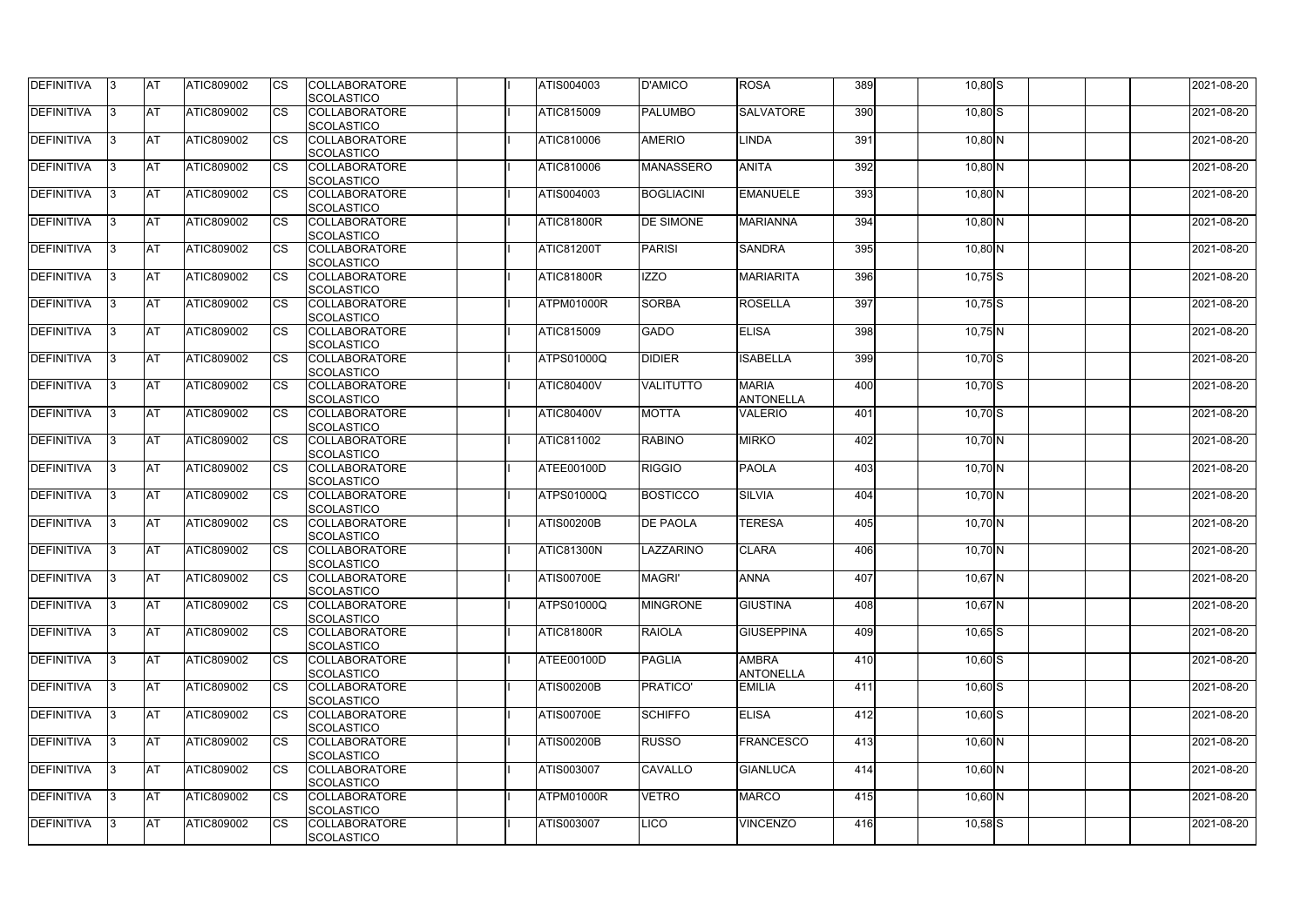| <b>DEFINITIVA</b> | 13  | <b>AT</b>  | ATIC809002        | Ics                    | <b>COLLABORATORE</b><br><b>SCOLASTICO</b> | ATEE00100D        | <b>VALIDO</b>      | <b>MARIA CATENA</b>              | 417 | $10,58$ N   | 2021-08-20 |
|-------------------|-----|------------|-------------------|------------------------|-------------------------------------------|-------------------|--------------------|----------------------------------|-----|-------------|------------|
| <b>DEFINITIVA</b> |     | <b>AT</b>  | ATIC809002        | Ics                    | <b>COLLABORATORE</b><br><b>SCOLASTICO</b> | ATMM003004        | <b>DI DICEMBRE</b> | <b>FRANCA</b>                    | 418 | $10,52$ $S$ | 2021-08-20 |
| DEFINITIVA        |     | <b>AT</b>  | ATIC809002        | Ics                    | <b>COLLABORATORE</b><br><b>SCOLASTICO</b> | ATIS004003        | <b>CIRIOTTI</b>    | DALILA                           | 419 | $10,50$ S   | 2021-08-20 |
| DEFINITIVA        | IЗ  | <b>AT</b>  | ATIC809002        | Ics                    | <b>COLLABORATORE</b><br><b>SCOLASTICO</b> | ATPM01000R        | <b>TARTAGLINO</b>  | <b>ROBERTA</b>                   | 420 | $10,50$ S   | 2021-08-20 |
| DEFINITIVA        |     | <b>AT</b>  | ATIC809002        | <b>CS</b>              | <b>COLLABORATORE</b><br><b>SCOLASTICO</b> | <b>ATIC80600E</b> | <b>VIVIAN</b>      | <b>MONICA</b>                    | 421 | $10,50$ S   | 2021-08-20 |
| <b>DEFINITIVA</b> |     | <b>JAT</b> | ATIC809002        | Ics                    | <b>COLLABORATORE</b><br><b>SCOLASTICO</b> | ATIC816005        | <b>RIGATELLI</b>   | <b>SONIA</b>                     | 422 | $10,50$ N   | 2021-08-20 |
| DEFINITIVA        |     | <b>AT</b>  | <b>ATIC809002</b> | Ics                    | <b>COLLABORATORE</b><br><b>SCOLASTICO</b> | ATIS003007        | <b>ANNUVOLO</b>    | <b>ANNA LISA</b>                 | 423 | $10,47$ $S$ | 2021-08-20 |
| <b>DEFINITIVA</b> |     | AT         | ATIC809002        | <b>CS</b>              | <b>COLLABORATORE</b><br><b>SCOLASTICO</b> | ATIS003007        | <b>SPEDO</b>       | <b>ROMINA</b>                    | 424 | $10,45$ S   | 2021-08-20 |
| DEFINITIVA        |     | <b>AT</b>  | ATIC809002        | <b>CS</b>              | <b>COLLABORATORE</b><br><b>SCOLASTICO</b> | ATMM003004        | <b>DELL'AERE</b>   | <b>SAVINO</b>                    | 425 | $10,45$ N   | 2021-08-20 |
| DEFINITIVA        |     | <b>AT</b>  | ATIC809002        | $\overline{\text{cs}}$ | <b>COLLABORATORE</b><br>SCOLASTICO        | <b>ATIS00700E</b> | <b>MUSSO</b>       | <b>ROBERTO</b>                   | 426 | $10,45$ N   | 2021-08-20 |
| <b>DEFINITIVA</b> |     | <b>AT</b>  | ATIC809002        | <b>CS</b>              | <b>COLLABORATORE</b><br><b>SCOLASTICO</b> | <b>ATIC80100B</b> | <b>COPPOLA</b>     | <b>LUIGI</b>                     | 427 | $10,44$ N   | 2021-08-20 |
| <b>DEFINITIVA</b> |     | <b>AT</b>  | ATIC809002        | <b>CS</b>              | <b>COLLABORATORE</b><br><b>SCOLASTICO</b> | <b>ATIC81800R</b> | <b>GRECO</b>       | <b>LUANA</b>                     | 428 | $10,43$ N   | 2021-08-20 |
| <b>DEFINITIVA</b> |     | <b>AT</b>  | ATIC809002        |                        | <b>COLLABORATORE</b><br><b>SCOLASTICO</b> | ATIS003007        | <b>MAIO</b>        | <b>PIETRO</b>                    | 429 | $10,40$ N   | 2021-08-20 |
| <b>DEFINITIVA</b> |     | <b>AT</b>  | ATIC809002        | Ics                    | <b>COLLABORATORE</b><br><b>SCOLASTICO</b> | ATIS003007        | <b>TUDISCO</b>     | <b>DARIO ELIA</b>                | 430 | $10,40$ N   | 2021-08-20 |
| DEFINITIVA        |     | <b>AT</b>  | ATIC809002        | <b>CS</b>              | <b>COLLABORATORE</b><br><b>SCOLASTICO</b> | ATIS003007        | <b>CONTE</b>       | <b>GIUSEPPE</b>                  | 431 | $10,40$ N   | 2021-08-20 |
| DEFINITIVA        |     | <b>AT</b>  | ATIC809002        | Ics                    | <b>COLLABORATORE</b><br><b>SCOLASTICO</b> | ATEE00100D        | <b>BELLISSIMO</b>  | <b>MICHELANGELO</b>              | 432 | $10,40$ N   | 2021-08-20 |
| <b>DEFINITIVA</b> |     | <b>AT</b>  | ATIC809002        | <b>CS</b>              | <b>COLLABORATORE</b><br><b>SCOLASTICO</b> | ATIS004003        | <b>NOBILE</b>      | <b>ALESSIO</b>                   | 433 | $10,38$ $S$ | 2021-08-20 |
| DEFINITIVA        |     | <b>AT</b>  | ATIC809002        | <b>CS</b>              | <b>COLLABORATORE</b><br>SCOLASTICO        | ATMM11300G        | <b>FERRERO</b>     | <b>SIMONETTA</b><br><b>PAOLA</b> | 434 | $10,38$ N   | 2021-08-20 |
| DEFINITIVA        | 13. | <b>AT</b>  | ATIC809002        |                        | <b>COLLABORATORE</b><br><b>SCOLASTICO</b> | ATIS004003        | <b>NEGRO</b>       | FEDERICA                         | 435 | $10,35$ S   | 2021-08-20 |
| DEFINITIVA        | IЗ  | <b>AT</b>  | <b>ATIC809002</b> | Ics                    | <b>COLLABORATORE</b><br><b>SCOLASTICO</b> | ATIS003007        | <b>BALZOLA</b>     | <b>DEBORA</b>                    | 436 | $10,35$ N   | 2021-08-20 |
| <b>DEFINITIVA</b> | I3  | <b>AT</b>  | ATIC809002        | Ics                    | <b>COLLABORATORE</b><br><b>SCOLASTICO</b> | <b>ATIS00700E</b> | <b>SESTILLI</b>    | <b>VALERIA</b>                   | 437 | $10,35$ N   | 2021-08-20 |
| DEFINITIVA        |     | <b>AT</b>  | ATIC809002        | Ics                    | <b>COLLABORATORE</b><br><b>SCOLASTICO</b> | <b>ATIS00700E</b> | <b>SCALERA</b>     | <b>FRANCESCO</b>                 | 438 | $10,35$ N   | 2021-08-20 |
| <b>DEFINITIVA</b> |     | <b>AT</b>  | ATIC809002        | <b>CS</b>              | <b>COLLABORATORE</b><br><b>SCOLASTICO</b> | ATIC809002        | <b>BERRUTI</b>     | <b>GIUSEPPINA</b>                | 439 | $10,35$ N   | 2021-08-20 |
| <b>DEFINITIVA</b> | ıз  | <b>AT</b>  | ATIC809002        | Ics                    | <b>COLLABORATORE</b><br><b>SCOLASTICO</b> | <b>ATIS00700E</b> | <b>RUGGIERI</b>    | <b>DIEGO</b>                     | 440 | $10,30$ S   | 2021-08-20 |
| <b>DEFINITIVA</b> |     | <b>AT</b>  | ATIC809002        | Ics                    | <b>COLLABORATORE</b><br><b>SCOLASTICO</b> | ATEE00100D        | <b>MARZANO</b>     | <b>GIUSEPPE</b>                  | 441 | $10,30$ S   | 2021-08-20 |
| DEFINITIVA        | ıз  | <b>AT</b>  | ATIC809002        | Ics                    | <b>COLLABORATORE</b><br><b>SCOLASTICO</b> | ATIC811002        | <b>TIONE</b>       | <b>ALICE</b>                     | 442 | $10,30$ S   | 2021-08-20 |
| <b>DEFINITIVA</b> | 13  | <b>AT</b>  | <b>ATIC809002</b> | <b>ICS</b>             | <b>COLLABORATORE</b><br><b>SCOLASTICO</b> | <b>ATIC81400D</b> | <b>DE CICCO</b>    | <b>GIOVANNI</b>                  | 443 | $10,30$ S   | 2021-08-20 |
| <b>DEFINITIVA</b> |     | <b>AT</b>  | ATIC809002        | Ics                    | <b>COLLABORATORE</b><br><b>SCOLASTICO</b> | ATIC810006        | <b>FICARRA</b>     | <b>STEFANO</b>                   | 444 | $10,30$ N   | 2021-08-20 |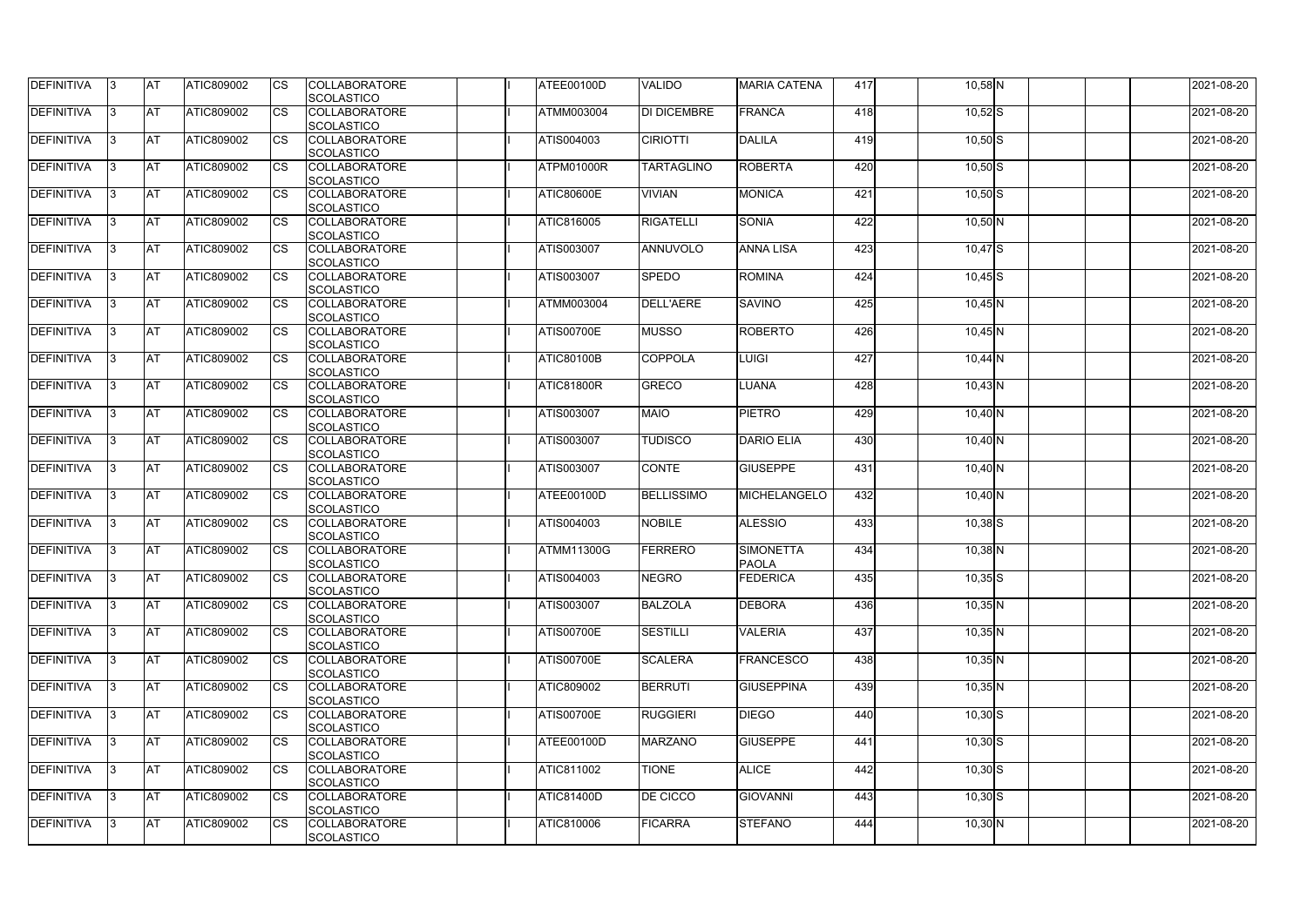| <b>DEFINITIVA</b> | 13 | <b>AT</b>  | ATIC809002        | Ics                    | <b>COLLABORATORE</b><br><b>SCOLASTICO</b> | <b>ATIS00600P</b> | <b>DATO</b>            | <b>ALESSANDRO</b>                    | 445 | $10,30$ N   | 2021-08-20 |
|-------------------|----|------------|-------------------|------------------------|-------------------------------------------|-------------------|------------------------|--------------------------------------|-----|-------------|------------|
| <b>DEFINITIVA</b> |    | <b>AT</b>  | ATIC809002        | Ics                    | <b>COLLABORATORE</b><br><b>SCOLASTICO</b> | ATIC817001        | <b>MARULLO</b>         | <b>SALVATORE</b>                     | 446 | $10,30$ N   | 2021-08-20 |
| DEFINITIVA        |    | <b>AT</b>  | ATIC809002        | Ics                    | <b>COLLABORATORE</b><br><b>SCOLASTICO</b> | ATIC816005        | <b>CACCAMO</b>         | <b>SALVATORE</b>                     | 447 | $10,30$ N   | 2021-08-20 |
| DEFINITIVA        | IЗ | <b>AT</b>  | ATIC809002        | <b>CS</b>              | <b>COLLABORATORE</b><br><b>SCOLASTICO</b> | ATIC810006        | <b>FLORIO</b>          | <b>SONIA</b>                         | 448 | $10,30$ N   | 2021-08-20 |
| DEFINITIVA        |    | <b>AT</b>  | ATIC809002        | <b>CS</b>              | <b>COLLABORATORE</b><br><b>SCOLASTICO</b> | <b>ATIC81800R</b> | <b>ALLEVATO</b>        | <b>FLORIANA</b>                      | 449 | $10,30$ N   | 2021-08-20 |
| <b>DEFINITIVA</b> |    | <b>JAT</b> | ATIC809002        | Ics                    | <b>COLLABORATORE</b><br><b>SCOLASTICO</b> | ATIC81800R        | <b>D'ANTUONO</b>       | <b>GIUSEPPE</b>                      | 450 | $10,30$ N   | 2021-08-20 |
| DEFINITIVA        |    | <b>AT</b>  | <b>ATIC809002</b> | Ics                    | <b>COLLABORATORE</b><br><b>SCOLASTICO</b> | ATIS004003        | <b>MOLINARI</b>        | <b>ELISA</b>                         | 451 | $10,30$ N   | 2021-08-20 |
| <b>DEFINITIVA</b> |    | AT         | ATIC809002        | <b>CS</b>              | <b>COLLABORATORE</b><br><b>SCOLASTICO</b> | ATIC81800R        | <b>ZISA</b>            | <b>ANDREA</b>                        | 452 | $10,30$ N   | 2021-08-20 |
| DEFINITIVA        |    | <b>AT</b>  | ATIC809002        | <b>CS</b>              | <b>COLLABORATORE</b><br><b>SCOLASTICO</b> | <b>ATPS01000Q</b> | <b>BUSCO</b>           | <b>SIMONE</b>                        | 453 | $10,30$ N   | 2021-08-20 |
| DEFINITIVA        |    | <b>AT</b>  | ATIC809002        | $\overline{\text{cs}}$ | <b>COLLABORATORE</b><br>SCOLASTICO        | ATEE00500R        | <b>TIZZANINI</b>       | <b>ELISA</b>                         | 454 | $10,30$ N   | 2021-08-20 |
| <b>DEFINITIVA</b> |    | <b>AT</b>  | ATIC809002        | <b>CS</b>              | <b>COLLABORATORE</b><br><b>SCOLASTICO</b> | <b>ATIC81400D</b> | <b>GUTTORIELLO</b>     | <b>GIULIANA</b>                      | 455 | $10,30$ N   | 2021-08-20 |
| <b>DEFINITIVA</b> |    | <b>AT</b>  | ATIC809002        | <b>CS</b>              | <b>COLLABORATORE</b><br><b>SCOLASTICO</b> | <b>ATIC81300N</b> | <b>PAVESE</b>          | <b>MARCO MARIO</b><br><b>EDOARDO</b> | 456 | $10,30$ N   | 2021-08-20 |
| <b>DEFINITIVA</b> |    | <b>AT</b>  | ATIC809002        |                        | <b>COLLABORATORE</b><br><b>SCOLASTICO</b> | <b>ATIC81300N</b> | <b>VENEZIA</b>         | <b>MARIA</b><br><b>ANTONIETTA</b>    | 457 | $10,30$ N   | 2021-08-20 |
| <b>DEFINITIVA</b> |    | <b>AT</b>  | ATIC809002        | Ics                    | <b>COLLABORATORE</b><br><b>SCOLASTICO</b> | ATPM01000R        | <b>BRUNA</b>           | <b>FABIO</b>                         | 458 | $10,27$ N   | 2021-08-20 |
| DEFINITIVA        |    | <b>AT</b>  | ATIC809002        | <b>CS</b>              | <b>COLLABORATORE</b><br><b>SCOLASTICO</b> | ATIS003007        | <b>IERVOLINO</b>       | <b>ANGELINA</b>                      | 459 | $10,26$ $S$ | 2021-08-20 |
| DEFINITIVA        |    | <b>AT</b>  | ATIC809002        | Ics                    | <b>COLLABORATORE</b><br><b>SCOLASTICO</b> | <b>ATPS01000Q</b> | <b>LANZINI</b>         | <b>MARINA</b>                        | 460 | $10,25$ S   | 2021-08-20 |
| <b>DEFINITIVA</b> |    | <b>AT</b>  | ATIC809002        | <b>CS</b>              | <b>COLLABORATORE</b><br><b>SCOLASTICO</b> | <b>ATIS00600P</b> | <b>PORELLI</b>         | <b>SIMONA</b>                        | 461 | $10,25$ S   | 2021-08-20 |
| DEFINITIVA        |    | <b>AT</b>  | ATIC809002        | <b>CS</b>              | <b>COLLABORATORE</b><br>SCOLASTICO        | <b>ATIC81400D</b> | AGNELLO                | <b>DAVIDE FILIPPO</b>                | 462 | $10,25$ S   | 2021-08-20 |
| DEFINITIVA        | 13 | <b>AT</b>  | ATIC809002        |                        | <b>COLLABORATORE</b><br><b>SCOLASTICO</b> | <b>ATIC81200T</b> | <b>SAGGIO</b>          | <b>SONIA</b>                         | 463 | $10,25$ N   | 2021-08-20 |
| DEFINITIVA        | IЗ | <b>AT</b>  | ATIC809002        | Ics                    | <b>COLLABORATORE</b><br><b>SCOLASTICO</b> | <b>ATMM003004</b> | CHIOVETTA CAIO LORENZO |                                      | 464 | $10,25$ N   | 2021-08-20 |
| <b>DEFINITIVA</b> | I3 | <b>AT</b>  | ATIC809002        | Ics                    | <b>COLLABORATORE</b><br><b>SCOLASTICO</b> | <b>ATPS01000Q</b> | <b>MORRA</b>           | <b>SARA</b>                          | 465 | $10,25$ N   | 2021-08-20 |
| DEFINITIVA        |    | <b>AT</b>  | ATIC809002        | Ics                    | <b>COLLABORATORE</b><br><b>SCOLASTICO</b> | <b>ATIC817001</b> | <b>MONE</b>            | <b>MIRELA</b>                        | 466 | $10,25$ N   | 2021-08-20 |
| <b>DEFINITIVA</b> |    | <b>AT</b>  | ATIC809002        | <b>CS</b>              | <b>COLLABORATORE</b><br><b>SCOLASTICO</b> | <b>ATIS00700E</b> | <b>VALLE</b>           | <b>SERENA</b>                        | 467 | $10,25$ N   | 2021-08-20 |
| <b>DEFINITIVA</b> | ıз | <b>AT</b>  | ATIC809002        | Ics                    | <b>COLLABORATORE</b><br><b>SCOLASTICO</b> | <b>ATIS00600P</b> | <b>CONTI</b>           | <b>ELISA</b>                         | 468 | $10,20$ S   | 2021-08-20 |
| <b>DEFINITIVA</b> |    | <b>AT</b>  | ATIC809002        | Ics                    | <b>COLLABORATORE</b><br><b>SCOLASTICO</b> | ATIS003007        | <b>LA TORRE</b>        | <b>EMANUELA</b>                      | 469 | $10,20$ N   | 2021-08-20 |
| DEFINITIVA        | ıз | <b>AT</b>  | ATIC809002        | Ics                    | <b>COLLABORATORE</b><br><b>SCOLASTICO</b> | <b>ATIC80100B</b> | <b>CARBONE</b>         | <b>MICHELE</b>                       | 470 | $10,20$ N   | 2021-08-20 |
| <b>DEFINITIVA</b> | 13 | <b>AT</b>  | <b>ATIC809002</b> | <b>ICS</b>             | <b>COLLABORATORE</b><br><b>SCOLASTICO</b> | <b>ATIC81400D</b> | <b>DI RAIMONDO</b>     | <b>CHIARA</b>                        | 471 | $10,20$ N   | 2021-08-20 |
| DEFINITIVA        |    | <b>AT</b>  | ATIC809002        | Ics                    | <b>COLLABORATORE</b><br><b>SCOLASTICO</b> | ATIC815009        | <b>FREDIANI</b>        | <b>GIULIA</b>                        | 472 | $10,15$ N   | 2021-08-20 |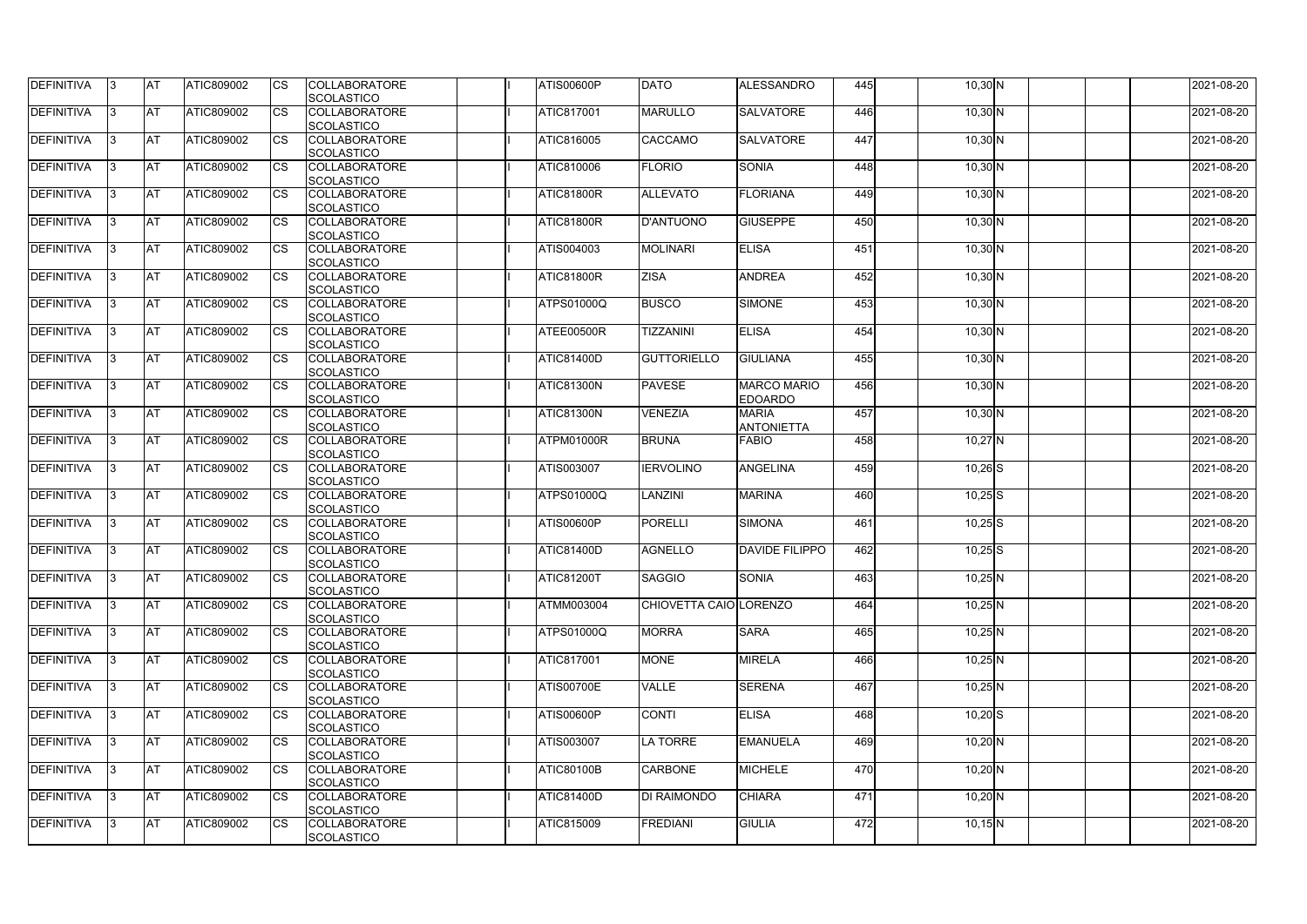| DEFINITIVA        | 13. | <b>JAT</b> | ATIC809002        | Ics                    | <b>COLLABORATORE</b> | <b>ATIC81200T</b> | <b>PILO</b>         | <b>SILVANA SANTA</b> | 473 | $10,13$ N    |              | 2021-08-20 |
|-------------------|-----|------------|-------------------|------------------------|----------------------|-------------------|---------------------|----------------------|-----|--------------|--------------|------------|
|                   |     |            |                   |                        | <b>SCOLASTICO</b>    |                   |                     |                      |     |              |              |            |
| <b>DEFINITIVA</b> | l3  | <b>AT</b>  | ATIC809002        | Ics                    | <b>COLLABORATORE</b> | <b>ATIC817001</b> | <b>LIMARDO</b>      | <b>IVANA</b>         | 474 | $10,10$ S    |              | 2021-08-20 |
|                   |     |            |                   |                        | <b>SCOLASTICO</b>    |                   |                     |                      |     |              |              |            |
| DEFINITIVA        | l3  | <b>AT</b>  | ATIC809002        | <b>CS</b>              | <b>COLLABORATORE</b> | ATIS00600P        | <b>ZAPPULLA</b>     | <b>DANIELA</b>       | 475 | $10,10$ N    | ls.          | 2021-08-20 |
|                   |     |            |                   |                        | <b>SCOLASTICO</b>    |                   |                     |                      |     |              |              |            |
| DEFINITIVA        |     | <b>AT</b>  | ATIC809002        | Ics                    | <b>COLLABORATORE</b> | ATIS00600P        | <b>DE GAETANO</b>   | <b>MARTINA</b>       | 476 | $10,10$ N    |              | 2021-08-20 |
|                   |     |            |                   |                        | <b>SCOLASTICO</b>    |                   |                     |                      |     |              |              |            |
| DEFINITIVA        |     | <b>AT</b>  | <b>ATIC809002</b> | <b>CS</b>              | <b>COLLABORATORE</b> | ATIS003007        | <b>IRACI SARERI</b> | <b>ANTONINO</b>      | 477 | $10,10$ N    |              | 2021-08-20 |
|                   |     |            |                   |                        | <b>SCOLASTICO</b>    |                   |                     |                      |     |              |              |            |
| <b>DEFINITIVA</b> |     | AT         | <b>ATIC809002</b> | <b>ICS</b>             | <b>COLLABORATORE</b> | <b>ATIC815009</b> | <b>ORLANDINO</b>    | FEDERICA             | 478 | $10,10$ N    |              | 2021-08-20 |
|                   |     |            |                   |                        |                      |                   |                     |                      |     |              |              |            |
|                   |     |            |                   |                        | <b>SCOLASTICO</b>    |                   |                     |                      |     |              |              |            |
| DEFINITIVA        |     | <b>AT</b>  | ATIC809002        | Ics                    | <b>COLLABORATORE</b> | <b>ATIS00600P</b> | <b>PALDINO</b>      | <b>GIUSEPPE</b>      | 479 | $10,08$ N    |              | 2021-08-20 |
|                   |     |            |                   |                        | <b>SCOLASTICO</b>    |                   |                     |                      |     |              |              |            |
| <b>DEFINITIVA</b> | ıз  | <b>AT</b>  | ATIC809002        | Ics                    | <b>COLLABORATORE</b> | <b>ATIC81400D</b> | <b>MICELI</b>       | <b>ANNA</b>          | 480 | $10,05$ $S$  |              | 2021-08-20 |
|                   |     |            |                   |                        | <b>SCOLASTICO</b>    |                   |                     |                      |     |              |              |            |
| DEFINITIVA        | I3  | <b>AT</b>  | ATIC809002        | <b>CS</b>              | <b>COLLABORATORE</b> | <b>ATIC81300N</b> | <b>DABORMIDA</b>    | <b>ALESSIA</b>       | 481 | $10,05$ $S$  |              | 2021-08-20 |
|                   |     |            |                   |                        | <b>SCOLASTICO</b>    |                   |                     |                      |     |              |              |            |
| <b>DEFINITIVA</b> |     | <b>AT</b>  | ATIC809002        | <b>CS</b>              | <b>COLLABORATORE</b> | <b>ATPS01000Q</b> | <b>FIORE</b>        | <b>ANTONIO</b>       | 482 | $10,05$ N    |              | 2021-08-20 |
|                   |     |            |                   |                        | <b>SCOLASTICO</b>    |                   |                     |                      |     |              |              |            |
| <b>DEFINITIVA</b> |     | AT         | ATIC809002        | $\overline{\text{cs}}$ | <b>COLLABORATORE</b> | <b>ATIC80600E</b> | <b>BARACCO</b>      | <b>DANIELE</b>       | 483 | $10,05$ N    |              | 2021-08-20 |
|                   |     |            |                   |                        | <b>SCOLASTICO</b>    |                   |                     |                      |     |              |              |            |
| DEFINITIVA        | I3  | <b>AT</b>  | ATIC809002        |                        | <b>COLLABORATORE</b> | ATTF01000T        | <b>MASSASSO</b>     | <b>MICHELE</b>       | 484 | $10\text{S}$ |              | 2021-08-20 |
|                   |     |            |                   |                        | <b>SCOLASTICO</b>    |                   |                     |                      |     |              |              |            |
|                   |     |            |                   |                        |                      |                   |                     |                      |     |              |              |            |
| <b>DEFINITIVA</b> |     | <b>JAT</b> | ATIC809002        |                        | <b>COLLABORATORE</b> | ATIC815009        | LOMBARDO            | <b>FAUSTO</b>        | 485 |              | $10\text{S}$ | 2021-08-20 |
|                   |     |            |                   |                        | <b>SCOLASTICO</b>    |                   |                     |                      |     |              |              |            |
| <b>DEFINITIVA</b> |     | <b>AT</b>  | ATIC809002        | Ics                    | <b>COLLABORATORE</b> | <b>ATIC81300N</b> | <b>GJORGJIEVA</b>   | <b>SLAGJANA</b>      | 486 | $10\text{S}$ |              | 2021-08-20 |
|                   |     |            |                   |                        | <b>SCOLASTICO</b>    |                   |                     |                      |     |              |              |            |
| DEFINITIVA        | l3  | <b>AT</b>  | ATIC809002        | Ics                    | <b>COLLABORATORE</b> | <b>ATIC81800R</b> | <b>CORINO</b>       | <b>ROSSELLA</b>      | 487 | $10\text{S}$ |              | 2021-08-20 |
|                   |     |            |                   |                        | <b>SCOLASTICO</b>    |                   |                     | <b>ANTONIETTA</b>    |     |              |              |            |
| DEFINITIVA        |     | <b>AT</b>  | ATIC809002        | Ics                    | <b>COLLABORATORE</b> | <b>ATMM003004</b> | <b>SANTORO</b>      | <b>BERNARDO</b>      | 488 |              | $10\text{S}$ | 2021-08-20 |
|                   |     |            |                   |                        | <b>SCOLASTICO</b>    |                   |                     |                      |     |              |              |            |
| DEFINITIVA        |     | <b>AT</b>  | ATIC809002        | <b>CS</b>              | <b>COLLABORATORE</b> | <b>ATIC816005</b> | <b>IANNONE</b>      | <b>DEBORAH</b>       | 489 | $10\text{S}$ |              | 2021-08-20 |
|                   |     |            |                   |                        | <b>SCOLASTICO</b>    |                   |                     |                      |     |              |              |            |
| <b>DEFINITIVA</b> |     | <b>AT</b>  | ATIC809002        | <b>CS</b>              | <b>COLLABORATORE</b> | ATEE00100D        | <b>IZZO</b>         | <b>RITA</b>          | 490 |              | $10\text{S}$ | 2021-08-20 |
|                   |     |            |                   |                        | <b>SCOLASTICO</b>    |                   |                     |                      |     |              |              |            |
| <b>DEFINITIVA</b> | 13. | <b>AT</b>  | ATIC809002        |                        | <b>COLLABORATORE</b> | ATPM01000R        | <b>CATALDO</b>      | <b>FABIANA</b>       | 491 |              | $10\text{S}$ | 2021-08-20 |
|                   |     |            |                   |                        |                      |                   |                     |                      |     |              |              |            |
|                   |     |            |                   |                        | <b>SCOLASTICO</b>    |                   |                     |                      |     |              |              |            |
| <b>DEFINITIVA</b> | IЗ  | AT         | <b>ATIC809002</b> | Ics                    | <b>COLLABORATORE</b> | ATEE00500R        | <b>SANFILIPPO</b>   | <b>ANTONIETTA</b>    | 492 |              | $10\text{N}$ | 2021-08-20 |
|                   |     |            |                   |                        | <b>SCOLASTICO</b>    |                   |                     |                      |     |              |              |            |
| <b>DEFINITIVA</b> | I3  | <b>AT</b>  | ATIC809002        | Ics                    | <b>COLLABORATORE</b> | <b>ATIC81400D</b> | <b>SOTTOSANTI</b>   | <b>GIULIANA ANNA</b> | 493 |              | $10\vert N$  | 2021-08-20 |
|                   |     |            |                   |                        | <b>SCOLASTICO</b>    |                   |                     |                      |     |              |              |            |
| DEFINITIVA        | I3  | <b>AT</b>  | ATIC809002        | Ics                    | <b>COLLABORATORE</b> | <b>ATIC81400D</b> | <b>PALMA</b>        | <b>BEATRICE</b>      | 494 |              | $10\vert N$  | 2021-08-20 |
|                   |     |            |                   |                        | <b>SCOLASTICO</b>    |                   |                     |                      |     |              |              |            |
| <b>DEFINITIVA</b> |     | <b>AT</b>  | ATIC809002        | Ics                    | <b>COLLABORATORE</b> | <b>ATIC81300N</b> | <b>PILANI</b>       | <b>TIBERIO</b>       | 495 |              | $10\text{N}$ | 2021-08-20 |
|                   |     |            |                   |                        | <b>SCOLASTICO</b>    |                   |                     |                      |     |              |              |            |
| <b>DEFINITIVA</b> |     | <b>AT</b>  | <b>ATIC809002</b> | Ics                    | <b>COLLABORATORE</b> | ATIS004003        | <b>TOGNIN</b>       | ALESSANDRO           | 496 |              | $10\text{N}$ | 2021-08-20 |
|                   |     |            |                   |                        | <b>SCOLASTICO</b>    |                   |                     |                      |     |              |              |            |
| <b>DEFINITIVA</b> | ıз  | <b>AT</b>  | <b>ATIC809002</b> |                        | <b>COLLABORATORE</b> | ATIC810006        | <b>PISANO</b>       | <b>MARIA TERESA</b>  | 497 |              | $10\text{N}$ | 2021-08-20 |
|                   |     |            |                   |                        | <b>SCOLASTICO</b>    |                   |                     |                      |     |              |              |            |
|                   |     |            |                   |                        |                      |                   |                     |                      |     |              |              |            |
| <b>DEFINITIVA</b> |     | <b>AT</b>  | ATIC809002        | Ics                    | <b>COLLABORATORE</b> | <b>ATIC80400V</b> | <b>GUARNERO</b>     | <b>FRANCESCO</b>     | 498 |              | $10\text{N}$ | 2021-08-20 |
|                   |     |            |                   |                        | <b>SCOLASTICO</b>    |                   |                     |                      |     |              |              |            |
| <b>DEFINITIVA</b> | ıз  | <b>AT</b>  | <b>ATIC809002</b> | <b>ICS</b>             | <b>COLLABORATORE</b> | ATIC811002        | <b>BRANCACCIO</b>   | <b>TANIA</b>         | 499 |              | $10\text{N}$ | 2021-08-20 |
|                   |     |            |                   |                        | <b>SCOLASTICO</b>    |                   |                     |                      |     |              |              |            |
| <b>DEFINITIVA</b> | I3  | <b>AT</b>  | ATIC809002        | Ics                    | <b>COLLABORATORE</b> | <b>ATIS00700E</b> | <b>DELBOSCO</b>     | <b>ALICE</b>         | 500 |              | $10\vert N$  | 2021-08-20 |
|                   |     |            |                   |                        | SCOLASTICO           |                   |                     |                      |     |              |              |            |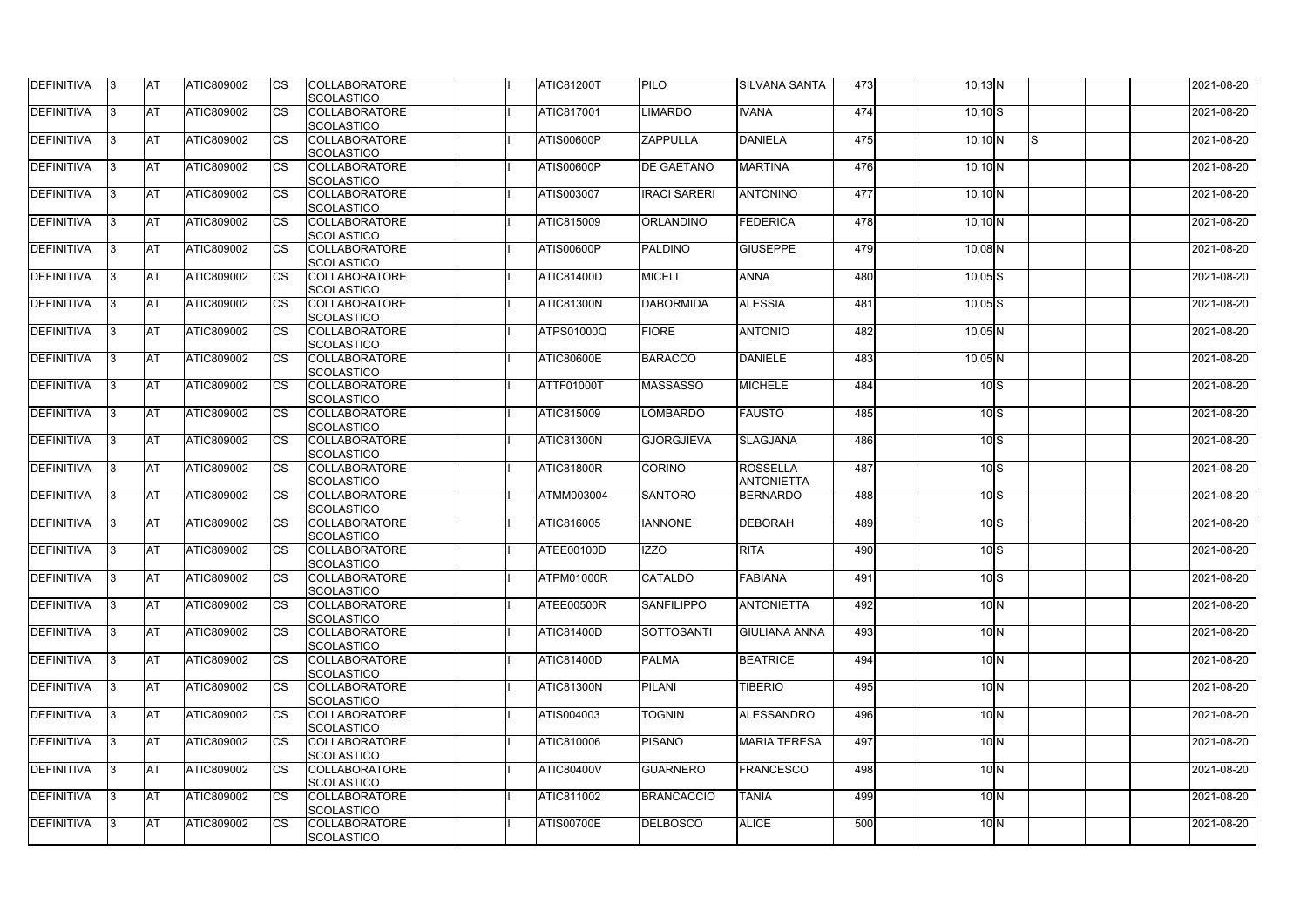| <b>DEFINITIVA</b> | 13  | IA1       | <b>ATIC809002</b> | <b>CS</b>              | <b>COLLABORATORE</b><br>SCOLASTICO        | <b>ATIC80100B</b> | <b>JULIANO</b>     | <b>VALENTINA</b>      | 501              | 10 <sub>N</sub> | 2021-08-20 |
|-------------------|-----|-----------|-------------------|------------------------|-------------------------------------------|-------------------|--------------------|-----------------------|------------------|-----------------|------------|
| DEFINITIVA        |     | <b>AT</b> | ATIC809002        | <b>CS</b>              | <b>COLLABORATORE</b><br><b>SCOLASTICO</b> | ATIS004003        | <b>CISI</b>        | <b>SIMONE</b>         | 502              | 10 <sub>N</sub> | 2021-08-20 |
| DEFINITIVA        |     | <b>AT</b> | ATIC809002        | <b>CS</b>              | <b>COLLABORATORE</b><br><b>SCOLASTICO</b> | ATIS00600P        | MALABAILA          | <b>ROBERTA</b>        | 503              | 10 <sub>N</sub> | 2021-08-20 |
| DEFINITIVA        | 13. | <b>AT</b> | ATIC809002        | <b>CS</b>              | <b>COLLABORATORE</b><br><b>SCOLASTICO</b> | ATIC81300N        | <b>CAPIZZI</b>     | <b>MARIA CRISTINA</b> | 504              | 10 <sub>N</sub> | 2021-08-20 |
| DEFINITIVA        |     | <b>AT</b> | ATIC809002        | <b>CS</b>              | <b>COLLABORATORE</b><br><b>SCOLASTICO</b> | <b>ATMM11300G</b> | <b>TURIANO</b>     | <b>FRANCESCO</b>      | 505              | 10 <sub>N</sub> | 2021-08-20 |
| <b>DEFINITIVA</b> |     | IAT       | <b>ATIC809002</b> | Ics                    | <b>COLLABORATORE</b><br><b>SCOLASTICO</b> | <b>ATMM003004</b> | <b>MELI</b>        | <b>MATTIA</b>         | 506              | $10\text{N}$    | 2021-08-20 |
| DEFINITIVA        | 13  | ΙAΤ       | ATIC809002        | <b>ICS</b>             | <b>COLLABORATORE</b><br><b>SCOLASTICO</b> | <b>ATMM003004</b> | <b>PAPACE</b>      | <b>LUCIA</b>          | 507              | 10 <sub>N</sub> | 2021-08-20 |
| <b>DEFINITIVA</b> |     | <b>AT</b> | <b>ATIC809002</b> | $\overline{\text{cs}}$ | <b>COLLABORATORE</b><br>SCOLASTICO        | <b>ATIS003007</b> | <b>RIGGIO</b>      | <b>MIRIAM</b>         | 508              | 10 <sub>N</sub> | 2021-08-20 |
| <b>DEFINITIVA</b> |     | IAT       | ATIC809002        | <b>ICS</b>             | <b>COLLABORATORE</b><br>SCOLASTICO        | ATIS00600P        | <b>ILARDI</b>      | <b>GUIDO</b>          | 509              | 10 <sub>N</sub> | 2021-08-20 |
| <b>DEFINITIVA</b> |     | <b>AT</b> | <b>ATIC809002</b> | <b>CS</b>              | <b>COLLABORATORE</b><br><b>SCOLASTICO</b> | ATIC81400D        | <b>SGOBBA</b>      | <b>EUGENIO</b>        | 510              | 10 <sub>N</sub> | 2021-08-20 |
| DEFINITIVA        |     | <b>AT</b> | ATIC809002        | <b>CS</b>              | <b>COLLABORATORE</b><br><b>SCOLASTICO</b> | ATIC817001        | <b>MARRONE</b>     | <b>SILVIA</b>         | $\overline{511}$ | 10 <sub>N</sub> | 2021-08-20 |
| <b>DEFINITIVA</b> |     | lAT       | ATIC809002        | <b>ICS</b>             | <b>COLLABORATORE</b><br><b>SCOLASTICO</b> | <b>ATIC80600E</b> | <b>CAFASSO</b>     | <b>REBECCA</b>        | 512              | 10 <sub>N</sub> | 2021-08-20 |
| <b>DEFINITIVA</b> |     | AT        | ATIC809002        | <b>ICS</b>             | <b>COLLABORATORE</b><br><b>SCOLASTICO</b> | <b>ATPS01000Q</b> | <b>CUZZUPI</b>     | <b>FEDERICA</b>       | 513              | $10\text{N}$    | 2021-08-20 |
| DEFINITIVA        | 13. | <b>AT</b> | <b>ATIC809002</b> | <b>CS</b>              | <b>COLLABORATORE</b><br><b>SCOLASTICO</b> | ATIC81400D        | <b>GUGLIELMINO</b> | <b>GRAZIA CHIARA</b>  | 514              | 10 <sub>N</sub> | 2021-08-20 |
| DEFINITIVA        |     | IAT       | ATIC809002        | <b>I</b> cs            | <b>COLLABORATORE</b><br><b>SCOLASTICO</b> | ATIC81800R        | <b>FERRARIS</b>    | <b>ALBERTO</b>        | 515              | 10 <sub>N</sub> | 2021-08-20 |
| DEFINITIVA        |     | <b>AT</b> | <b>ATIC809002</b> | <b>CS</b>              | <b>COLLABORATORE</b><br><b>SCOLASTICO</b> | ATIS004003        | PIRICO'            | <b>MELANIA</b>        | 516              | 10 <sub>N</sub> | 2021-08-20 |
| DEFINITIVA        |     | <b>AT</b> | ATIC809002        | <b>CS</b>              | <b>COLLABORATORE</b><br>SCOLASTICO        | <b>ATIS00200B</b> | <b>ROMEO</b>       | DANIELA               | 517              | 10 <sub>N</sub> | 2021-08-20 |
| DEFINITIVA        |     | AT        | ATIC809002        | <b>ICS</b>             | <b>COLLABORATORE</b><br>SCOLASTICO        | ATIC81800R        | <b>FRANCOLINO</b>  | <b>VALENTINA</b>      | 518              | 10 <sub>N</sub> | 2021-08-20 |
| <b>DEFINITIVA</b> | 13. | ΙAΤ       | ATIC809002        | <b>CS</b>              | <b>COLLABORATORE</b><br><b>SCOLASTICO</b> | ATIS00600P        | FRANCO             | <b>CAROLINA</b>       | 519              | 10 <sub>N</sub> | 2021-08-20 |
| <b>DEFINITIVA</b> | 13  | <b>AT</b> | ATIC809002        | <b>CS</b>              | <b>COLLABORATORE</b><br><b>SCOLASTICO</b> | <b>ATIS00700E</b> | SIGRISI            | <b>VITO ANTONIO</b>   | 520              | $10\text{N}$    | 2021-08-20 |
| <b>DEFINITIVA</b> | 13  | IAT       | ATIC809002        | <b>CS</b>              | <b>COLLABORATORE</b><br>SCOLASTICO        | ATPM01000R        | <b>CAGNOTTO</b>    | <b>FEDERICA</b>       | 521              | $10\text{N}$    | 2021-08-20 |
| <b>DEFINITIVA</b> | 13. | <b>AT</b> | <b>ATIC809002</b> | <b>CS</b>              | <b>COLLABORATORE</b><br>SCOLASTICO        | <b>ATIC81800R</b> | <b>PABA</b>        | <b>TIZIANA</b>        | 522              | $10\text{N}$    | 2021-08-20 |
| DEFINITIVA        | 13. | <b>AT</b> | ATIC809002        | <b>CS</b>              | <b>COLLABORATORE</b><br><b>SCOLASTICO</b> | ATIS003007        | <b>CATALDO</b>     | <b>KATIA</b>          | 523              | 10 <sub>N</sub> | 2021-08-20 |
| DEFINITIVA        | 13  | IAT       | ATIC809002        | <b>ICS</b>             | <b>COLLABORATORE</b><br>SCOLASTICO        | ATIC811002        | PANARIELLO         | <b>MARIA</b>          | 524              | 10 <sup>1</sup> | 2021-08-20 |
| <b>DEFINITIVA</b> | 13. | IAT       | <b>ATIC809002</b> | <b>CS</b>              | <b>COLLABORATORE</b><br>SCOLASTICO        | <b>ATIC80100B</b> | <b>PERRICONE</b>   | <b>SALVATORE</b>      | 525              | $9,98$ $S$      | 2021-08-20 |
| DEFINITIVA        | 13  | <b>AT</b> | <b>ATIC809002</b> | <b>CS</b>              | <b>COLLABORATORE</b><br><b>SCOLASTICO</b> | ATEE00500R        | <b>NOSENZO</b>     | <b>MARIACRISTINA</b>  | 526              | $9,95$ N        | 2021-08-20 |
| <b>DEFINITIVA</b> | 13  | IAT       | <b>ATIC809002</b> | <b>CS</b>              | <b>COLLABORATORE</b><br>SCOLASTICO        | ATTF01000T        | <b>BUFANO</b>      | <b>SIMONE</b>         | 527              | 9,95N           | 2021-08-20 |
| DEFINITIVA        |     | <b>AT</b> | <b>ATIC809002</b> | <b>CS</b>              | <b>COLLABORATORE</b><br>SCOLASTICO        | ATIC808006        | <b>GUMENAI</b>     | <b>FLORINA IONELA</b> | 528              | $9,95$ N        | 2021-08-20 |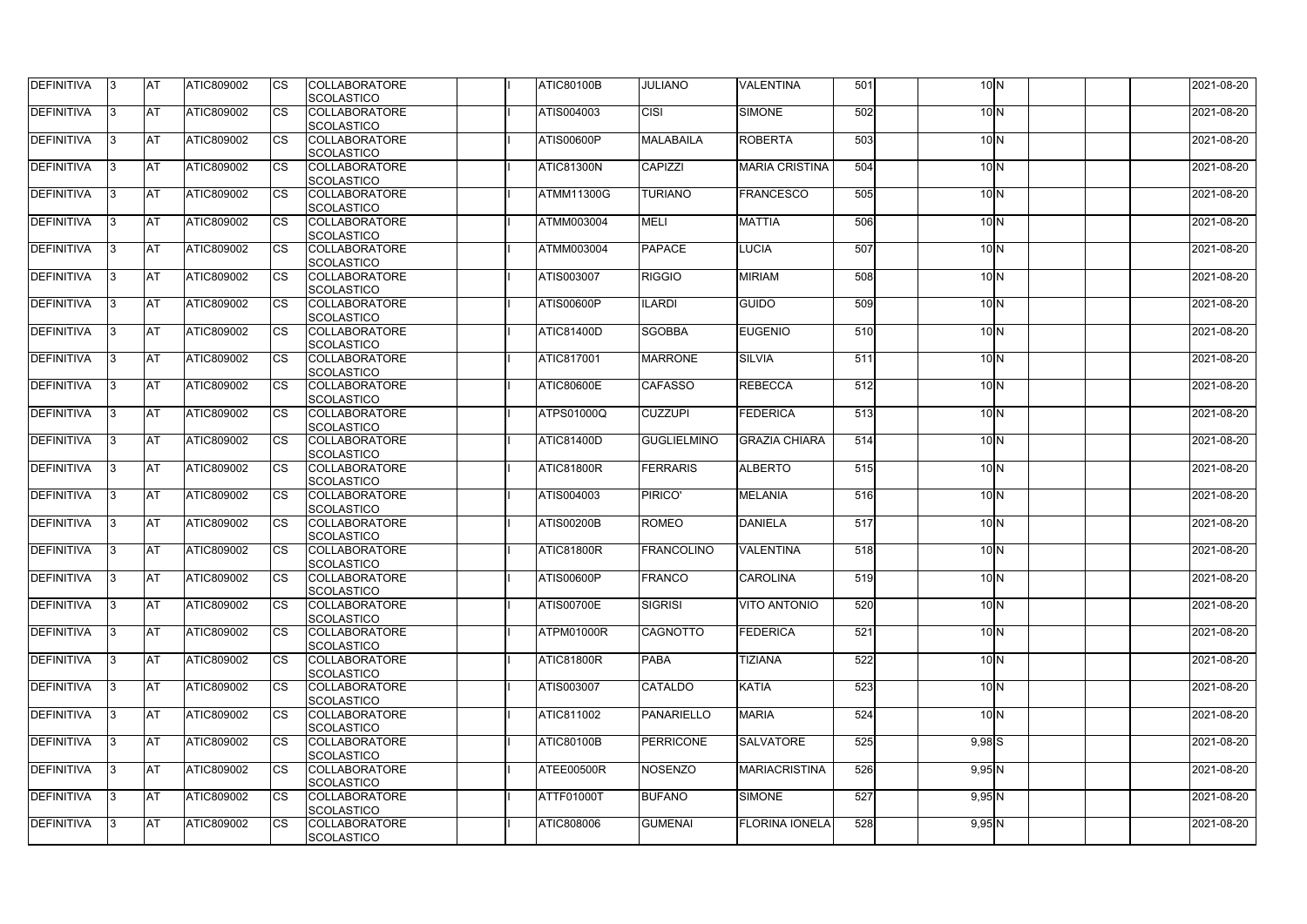| DEFINITIVA        | 13. | <b>JAT</b> | ATIC809002        | Ics        | <b>COLLABORATORE</b><br><b>SCOLASTICO</b> | ATEE00100D        | <b>GOZZELLINO</b>    | <b>TPATRIZIA</b>     | 529 | $9,93$ $S$ | 2021-08-20 |
|-------------------|-----|------------|-------------------|------------|-------------------------------------------|-------------------|----------------------|----------------------|-----|------------|------------|
| <b>DEFINITIVA</b> | l3  | <b>AT</b>  | ATIC809002        | Ics        | <b>COLLABORATORE</b>                      | ATIC809002        | <b>AZZONE</b>        | <b>VIVIANA</b>       | 530 | $9,93$ N   | 2021-08-20 |
|                   |     |            |                   |            | <b>SCOLASTICO</b>                         |                   |                      |                      |     |            |            |
| DEFINITIVA        | l3  | <b>AT</b>  | ATIC809002        | <b>CS</b>  | <b>COLLABORATORE</b>                      | <b>ATIC81400D</b> | <b>DI GENNARO</b>    | <b>ANGELA</b>        | 531 | $9,92$ S   | 2021-08-20 |
|                   |     |            |                   |            | <b>SCOLASTICO</b>                         |                   |                      |                      |     |            |            |
| DEFINITIVA        |     | <b>AT</b>  | ATIC809002        | Ics        | <b>COLLABORATORE</b><br><b>SCOLASTICO</b> | ATIC81400D        | <b>MONZEGLIO</b>     | <b>MAURA</b>         | 532 | $9,90$ S   | 2021-08-20 |
| DEFINITIVA        |     | <b>AT</b>  | <b>ATIC809002</b> | <b>CS</b>  | <b>COLLABORATORE</b>                      | ATEE00500R        | <b>RONCO</b>         | <b>CHIARA</b>        | 533 | $9,90$ $S$ | 2021-08-20 |
|                   |     |            |                   |            | <b>SCOLASTICO</b>                         |                   |                      |                      |     |            |            |
| <b>DEFINITIVA</b> |     | AT         | <b>ATIC809002</b> | Ics        | <b>COLLABORATORE</b>                      | ATPM01000R        | SCARAMOZZINO FILIPPO |                      | 534 | $9,90$ N   | 2021-08-20 |
|                   |     |            |                   |            | <b>SCOLASTICO</b>                         |                   |                      |                      |     |            |            |
| DEFINITIVA        |     | <b>AT</b>  | ATIC809002        | Ics        | <b>COLLABORATORE</b>                      | ATIS003007        | <b>SANLORENZO</b>    | <b>GIORGIA</b>       | 535 | $9,90$ N   | 2021-08-20 |
|                   |     |            |                   |            | <b>SCOLASTICO</b>                         |                   |                      |                      |     |            |            |
| <b>DEFINITIVA</b> | ıз  | <b>AT</b>  | ATIC809002        | Ics        | <b>COLLABORATORE</b>                      | ATIS003007        | ANNUVOLO             | <b>GIOVANNA</b>      | 536 | $9,90$ N   | 2021-08-20 |
| DEFINITIVA        | I3  | <b>AT</b>  | ATIC809002        | <b>CS</b>  | <b>SCOLASTICO</b><br><b>COLLABORATORE</b> | <b>ATTF01000T</b> | <b>TARALLO</b>       | <b>DALILA</b>        | 537 | $9,90$ N   | 2021-08-20 |
|                   |     |            |                   |            | <b>SCOLASTICO</b>                         |                   |                      |                      |     |            |            |
| <b>DEFINITIVA</b> |     | <b>AT</b>  | ATIC809002        | <b>CS</b>  | <b>COLLABORATORE</b>                      | <b>ATMM003004</b> | <b>SCHILLACI</b>     | <b>LEONARDO</b>      | 538 | $9,90$ N   | 2021-08-20 |
|                   |     |            |                   |            | <b>SCOLASTICO</b>                         |                   |                      |                      |     |            |            |
| <b>DEFINITIVA</b> |     | AT         | ATIC809002        | <b>CS</b>  | <b>COLLABORATORE</b>                      | <b>ATIS00200B</b> | <b>MOISO</b>         | <b>ILENIA</b>        | 539 | 9,90N      | 2021-08-20 |
|                   |     |            |                   |            | <b>SCOLASTICO</b>                         |                   |                      |                      |     |            |            |
| DEFINITIVA        | I3  | <b>AT</b>  | ATIC809002        |            | <b>COLLABORATORE</b><br><b>SCOLASTICO</b> | ATEE00500R        | <b>ARDITO</b>        | <b>DONATELLA</b>     | 540 | $9,90$ N   | 2021-08-20 |
| <b>DEFINITIVA</b> |     | <b>JAT</b> | ATIC809002        |            | <b>COLLABORATORE</b>                      | <b>ATIC81300N</b> | <b>ASINARI</b>       | <b>CRISTINA</b>      | 541 | $9,85$ N   | 2021-08-20 |
|                   |     |            |                   |            | <b>SCOLASTICO</b>                         |                   |                      |                      |     |            |            |
| <b>DEFINITIVA</b> |     | <b>AT</b>  | ATIC809002        | Ics        | <b>COLLABORATORE</b>                      | <b>ATIC81400D</b> | <b>DE GIOVANNI</b>   | <b>DANTE ANTONIO</b> | 542 | $9,85$ N   | 2021-08-20 |
|                   |     |            |                   |            | <b>SCOLASTICO</b>                         |                   |                      |                      |     |            |            |
| DEFINITIVA        | l3  | <b>AT</b>  | <b>ATIC809002</b> | Ics        | <b>COLLABORATORE</b><br><b>SCOLASTICO</b> | ATIS004003        | <b>RIZZOLO</b>       | <b>MAURA</b>         | 543 | $9,83$ N   | 2021-08-20 |
| DEFINITIVA        |     | <b>AT</b>  | ATIC809002        | <b>CS</b>  | <b>COLLABORATORE</b>                      | ATIC81800R        | <b>MERULLA</b>       | <b>MARIA ANGELA</b>  | 544 | $9,80$ S   | 2021-08-20 |
|                   |     |            |                   |            | <b>SCOLASTICO</b>                         |                   |                      |                      |     |            |            |
| DEFINITIVA        |     | <b>AT</b>  | ATIC809002        | <b>CS</b>  | <b>COLLABORATORE</b>                      | <b>ATIC81800R</b> | <b>DI GREGORIO</b>   | <b>CONCETTA</b>      | 545 | $9,80$ S   | 2021-08-20 |
|                   |     |            |                   |            | <b>SCOLASTICO</b>                         |                   |                      |                      |     |            |            |
| <b>DEFINITIVA</b> |     | <b>AT</b>  | ATIC809002        | <b>CS</b>  | <b>COLLABORATORE</b>                      | ATIC816005        | POSCA                | <b>GIUSEPPE</b>      | 546 | $9,80$ $S$ | 2021-08-20 |
|                   |     |            |                   |            | <b>SCOLASTICO</b>                         |                   |                      |                      |     |            |            |
| <b>DEFINITIVA</b> | 13. | <b>AT</b>  | ATIC809002        |            | <b>COLLABORATORE</b>                      | ATEE00100D        | <b>ROBUSTELLI</b>    | <b>MICHELE</b>       | 547 | $9,80$ S   | 2021-08-20 |
| <b>DEFINITIVA</b> |     | AT         | <b>ATIC809002</b> | Ics        | <b>SCOLASTICO</b><br><b>COLLABORATORE</b> | <b>ATIC81300N</b> | <b>POLA</b>          |                      | 548 |            | 2021-08-20 |
|                   | 13  |            |                   |            | <b>SCOLASTICO</b>                         |                   |                      | <b>LUISA</b>         |     | $9,80$ S   |            |
| <b>DEFINITIVA</b> | I3  | <b>AT</b>  | ATIC809002        | Ics        | <b>COLLABORATORE</b>                      | <b>ATIS00700E</b> | <b>MESIANO</b>       | <b>DINO</b>          | 549 | $9,80$ $S$ | 2021-08-20 |
|                   |     |            |                   |            | <b>SCOLASTICO</b>                         |                   |                      |                      |     |            |            |
| DEFINITIVA        | I3  | <b>AT</b>  | ATIC809002        | Ics        | <b>COLLABORATORE</b>                      | ATIS003007        | <b>CERRI</b>         | <b>ALESSIA</b>       | 550 | $9,80$ N   | 2021-08-20 |
|                   |     |            |                   |            | <b>SCOLASTICO</b>                         |                   |                      |                      |     |            |            |
| <b>DEFINITIVA</b> |     | <b>AT</b>  | ATIC809002        | Ics        | <b>COLLABORATORE</b>                      | ATEE00500R        | <b>DENTE</b>         | <b>SARA MARIA</b>    | 551 | $9,80$ N   | 2021-08-20 |
|                   |     |            |                   |            | <b>SCOLASTICO</b>                         |                   |                      |                      |     |            |            |
| <b>DEFINITIVA</b> |     | <b>AT</b>  | ATIC809002        | <b>CS</b>  | <b>COLLABORATORE</b>                      | <b>ATIC81200T</b> | <b>ESPOSITO</b>      | <b>MARIAVIRGINIA</b> | 552 | $9,80$ N   | 2021-08-20 |
| <b>DEFINITIVA</b> | ıз  | <b>AT</b>  | <b>ATIC809002</b> |            | <b>SCOLASTICO</b><br><b>COLLABORATORE</b> | ATIC809002        | <b>GENNARIELLO</b>   | <b>SIMONA</b>        | 553 | $9,80$ N   | 2021-08-20 |
|                   |     |            |                   |            | <b>SCOLASTICO</b>                         |                   |                      |                      |     |            |            |
| <b>DEFINITIVA</b> |     | <b>AT</b>  | ATIC809002        | Ics        | <b>COLLABORATORE</b>                      | <b>ATIS00200B</b> | PATANE'              | <b>RAMONA</b>        | 554 | $9,80$ N   | 2021-08-20 |
|                   |     |            |                   |            | <b>SCOLASTICO</b>                         |                   |                      |                      |     |            |            |
| <b>DEFINITIVA</b> | ıз  | <b>AT</b>  | <b>ATIC809002</b> | <b>ICS</b> | <b>COLLABORATORE</b>                      | ATIS003007        | <b>MORTELLARO</b>    | <b>SILVIA ANGELA</b> | 555 | $9,80$ N   | 2021-08-20 |
|                   |     |            |                   |            | <b>SCOLASTICO</b>                         |                   |                      |                      |     |            |            |
| <b>DEFINITIVA</b> | I3  | <b>AT</b>  | ATIC809002        | Ics        | <b>COLLABORATORE</b>                      | ATIC816005        | <b>GORRASI</b>       | <b>VALERIO</b>       | 556 | $9,80$ N   | 2021-08-20 |
|                   |     |            |                   |            | SCOLASTICO                                |                   |                      |                      |     |            |            |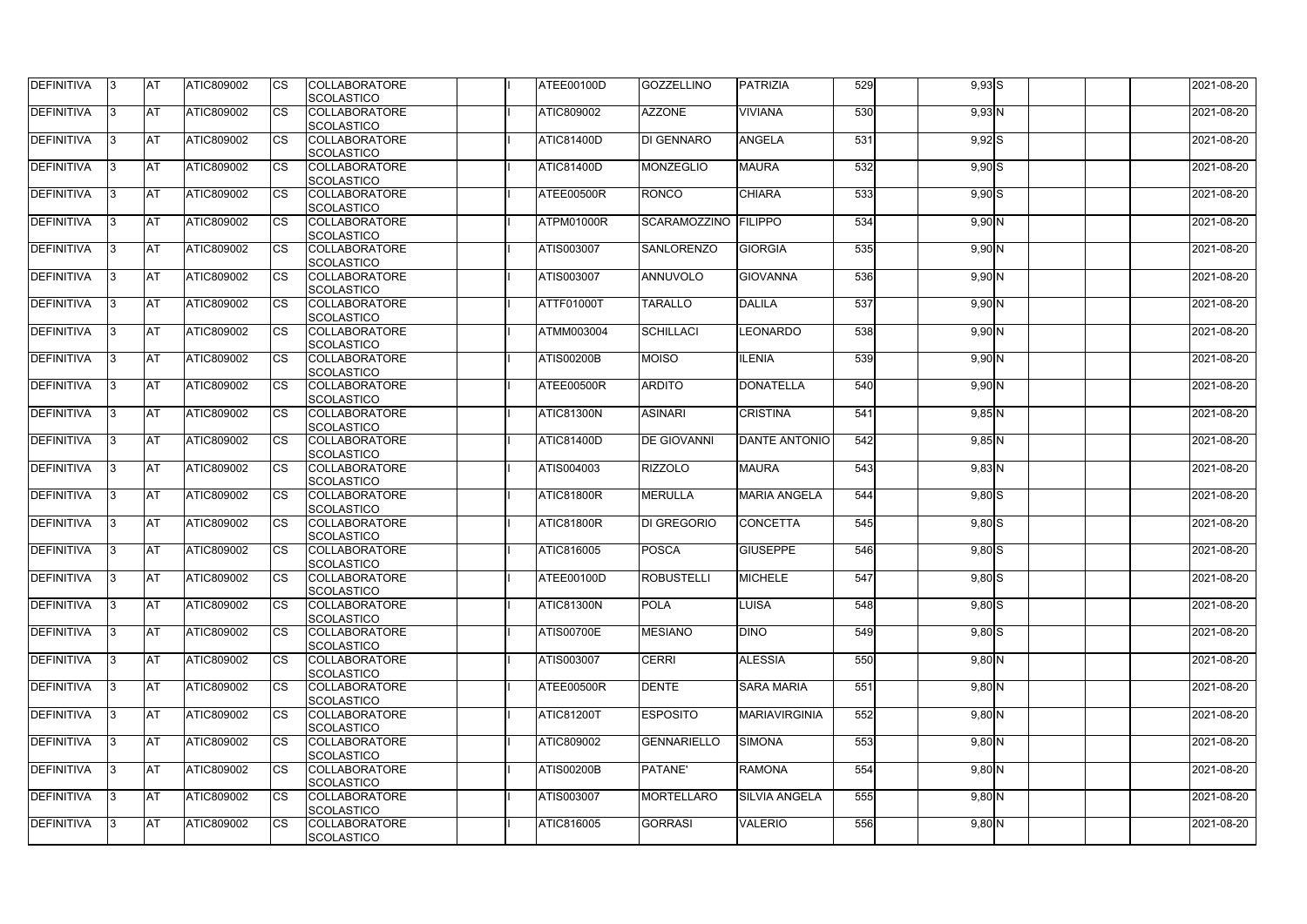| <b>DEFINITIVA</b> | IЗ  | <b>IAT</b> | ATIC809002        | <b>CS</b>              | <b>COLLABORATORE</b><br>SCOLASTICO        | ATEE00100D        | <b>VARVELLO</b>                  | <b>CHIARA</b>       | 557 | $9,80$ N   | 2021-08-20 |
|-------------------|-----|------------|-------------------|------------------------|-------------------------------------------|-------------------|----------------------------------|---------------------|-----|------------|------------|
| DEFINITIVA        | ß.  | <b>AT</b>  | ATIC809002        | CS                     | <b>COLLABORATORE</b>                      | <b>ATIS003007</b> | <b>CAPUTO</b>                    | <b>MONICA</b>       | 558 | $9,80$ N   | 2021-08-20 |
|                   |     |            |                   |                        | <b>SCOLASTICO</b>                         |                   |                                  |                     |     |            |            |
| <b>DEFINITIVA</b> | ß.  | <b>AT</b>  | ATIC809002        | CS                     | <b>COLLABORATORE</b>                      | ATIS003007        | <b>SPEDICATO</b>                 | <b>ENRICO</b>       | 559 | $9,80$ N   | 2021-08-20 |
|                   |     |            |                   |                        | <b>SCOLASTICO</b>                         |                   |                                  |                     |     |            |            |
| <b>DEFINITIVA</b> |     | <b>AT</b>  | ATIC809002        | <b>CS</b>              | <b>COLLABORATORE</b>                      | <b>ATMM11300G</b> | <b>GERTOSIO</b>                  | <b>GIORGIO</b>      | 560 | $9,75$ S   | 2021-08-20 |
|                   |     |            |                   |                        | <b>SCOLASTICO</b>                         |                   |                                  |                     |     |            |            |
| <b>DEFINITIVA</b> |     | <b>AT</b>  | ATIC809002        | CS                     | <b>COLLABORATORE</b>                      | ATIC809002        | <b>RUFFA</b>                     | <b>MARIA CLARA</b>  | 561 | $9,72$ S   | 2021-08-20 |
|                   |     |            |                   |                        | SCOLASTICO                                |                   |                                  |                     |     |            |            |
| <b>DEFINITIVA</b> | ß   | AT         | ATIC809002        | <b>CS</b>              | <b>COLLABORATORE</b><br>SCOLASTICO        | <b>ATTF01000T</b> | <b>IERVOLINO</b>                 | <b>ANNA</b>         | 562 | $9,70$ S   | 2021-08-20 |
| <b>DEFINITIVA</b> |     | <b>AT</b>  | ATIC809002        | <b>CS</b>              | <b>COLLABORATORE</b>                      | ATIS004003        | MADDALUNO                        | <b>MARGARETH</b>    | 563 | $9,70$ S   | 2021-08-20 |
|                   |     |            |                   |                        | SCOLASTICO                                |                   |                                  |                     |     |            |            |
| DEFINITIVA        | 3   | <b>AT</b>  | ATIC809002        | <b>CS</b>              | <b>COLLABORATORE</b>                      | ATIS004003        | <b>LA SPADA</b>                  | <b>CATERINA</b>     | 564 | $9,70$ S   | 2021-08-20 |
|                   |     |            |                   |                        | <b>SCOLASTICO</b>                         |                   |                                  |                     |     |            |            |
| <b>DEFINITIVA</b> | l3  | <b>AT</b>  | ATIC809002        | CS                     | <b>COLLABORATORE</b>                      | <b>ATIC808006</b> | <b>BARDONI</b>                   | <b>MARIATERESA</b>  | 565 | $9,70$ N   | 2021-08-20 |
|                   |     |            |                   |                        | <b>SCOLASTICO</b>                         |                   |                                  |                     |     |            |            |
| <b>DEFINITIVA</b> |     | <b>AT</b>  | ATIC809002        | <b>CS</b>              | <b>COLLABORATORE</b>                      | ATIS004003        | PELLINO                          | <b>IMMACOLATA</b>   | 566 | $9,70$ N   | 2021-08-20 |
|                   |     |            |                   |                        | <b>SCOLASTICO</b>                         |                   |                                  |                     |     |            |            |
| <b>DEFINITIVA</b> |     | <b>AT</b>  | ATIC809002        | $\overline{\text{cs}}$ | <b>COLLABORATORE</b>                      | <b>ATPS01000Q</b> | <b>PASTRONE</b>                  | <b>ELEONORA</b>     | 567 | 9,70 N     | 2021-08-20 |
|                   |     |            |                   |                        | SCOLASTICO                                |                   |                                  |                     |     |            |            |
| <b>DEFINITIVA</b> | 3   | <b>AT</b>  | ATIC809002        | <b>CS</b>              | <b>COLLABORATORE</b>                      | ATIC81300N        | <b>CIOLA</b>                     | <b>MIRKO</b>        | 568 | $9,70$ N   | 2021-08-20 |
| <b>DEFINITIVA</b> |     | <b>IAT</b> |                   |                        | SCOLASTICO<br><b>COLLABORATORE</b>        |                   |                                  | <b>LAURA</b>        | 569 |            |            |
|                   |     |            | ATIC809002        | CS                     | <b>SCOLASTICO</b>                         | <b>ATIC81800R</b> | <b>LODATI</b><br><b>MENNELLA</b> | <b>CARMELA</b>      |     | $9,68$ $S$ | 2021-08-20 |
| <b>DEFINITIVA</b> |     | <b>AT</b>  | ATIC809002        | <b>CS</b>              | <b>COLLABORATORE</b>                      | ATPM01000R        | <b>ACCORNERO</b>                 | <b>ILARIA</b>       | 570 | $9,67$ $S$ | 2021-08-20 |
|                   |     |            |                   |                        | SCOLASTICO                                |                   |                                  |                     |     |            |            |
| DEFINITIVA        | R   | <b>AT</b>  | ATIC809002        | CS                     | <b>COLLABORATORE</b>                      | <b>ATTF01000T</b> | <b>ARRI</b>                      | <b>SIMONE</b>       | 571 | $9,67$ N   | 2021-08-20 |
|                   |     |            |                   |                        | <b>SCOLASTICO</b>                         |                   |                                  |                     |     |            |            |
| <b>DEFINITIVA</b> |     | <b>AT</b>  | <b>ATIC809002</b> | CS                     | <b>COLLABORATORE</b>                      | <b>ATIC815009</b> | <b>BORGATTA</b>                  | <b>ELISA</b>        | 572 | $9,67$ N   | 2021-08-20 |
|                   |     |            |                   |                        | <b>SCOLASTICO</b>                         |                   |                                  |                     |     |            |            |
| <b>DEFINITIVA</b> |     | <b>AT</b>  | ATIC809002        | <b>CS</b>              | <b>COLLABORATORE</b>                      | <b>ATIC81800R</b> | <b>CRUPI</b>                     | <b>CECILIA</b>      | 573 | $9,67$ N   | 2021-08-20 |
|                   |     |            |                   |                        | SCOLASTICO                                |                   |                                  |                     |     |            |            |
| <b>DEFINITIVA</b> |     | <b>AT</b>  | ATIC809002        | <b>CS</b>              | <b>COLLABORATORE</b>                      | ATIC817001        | <b>MIRLOCCA</b>                  | <b>DOMENICO</b>     | 574 | $9,65$ N   | 2021-08-20 |
|                   |     |            |                   |                        | SCOLASTICO<br><b>COLLABORATORE</b>        |                   |                                  |                     |     |            |            |
| DEFINITIVA        | 13. | <b>AT</b>  | ATIC809002        | <b>CS</b>              | SCOLASTICO                                | <b>ATPS01000Q</b> | <b>MAZZOCCHI</b>                 | <b>SILVIA</b>       | 575 | $9,65$ N   | 2021-08-20 |
| <b>DEFINITIVA</b> | IЗ  | <b>AT</b>  | ATIC809002        | <b>CS</b>              | <b>COLLABORATORE</b>                      | <b>ATIC817001</b> | <b>BO</b>                        | <b>CLAUDIA</b>      | 576 | $9,65$ N   | 2021-08-20 |
|                   |     |            |                   |                        | <b>SCOLASTICO</b>                         |                   |                                  |                     |     |            |            |
| <b>DEFINITIVA</b> | l3. | <b>AT</b>  | ATIC809002        | <b>CS</b>              | <b>COLLABORATORE</b>                      | <b>ATIS003007</b> | TROVO'                           | PATRIZIA            | 577 | $9,65$ N   | 2021-08-20 |
|                   |     |            |                   |                        | <b>SCOLASTICO</b>                         |                   |                                  |                     |     |            |            |
| <b>DEFINITIVA</b> | 13. | <b>AT</b>  | ATIC809002        | <b>CS</b>              | <b>COLLABORATORE</b>                      | <b>ATIC80100B</b> | <b>CINOTTA</b>                   | <b>CORINNA</b>      | 578 | $9,63$ $S$ | 2021-08-20 |
|                   |     |            |                   |                        | <b>SCOLASTICO</b>                         |                   |                                  |                     |     |            |            |
| <b>DEFINITIVA</b> |     | <b>AT</b>  | ATIC809002        | <b>CS</b>              | <b>COLLABORATORE</b>                      | <b>ATIC81800R</b> | <b>NEBIOLO</b>                   | <b>STEFANIA</b>     | 579 | $9,63$ N   | 2021-08-20 |
|                   |     |            |                   |                        | <b>SCOLASTICO</b>                         |                   |                                  |                     |     |            |            |
| <b>DEFINITIVA</b> |     | <b>AT</b>  | ATIC809002        | <b>CS</b>              | <b>COLLABORATORE</b>                      | <b>ATTF01000T</b> | <b>MAROCCO</b>                   | <b>SILVIA</b>       | 580 | $9,61$ S   | 2021-08-20 |
| <b>DEFINITIVA</b> | ß.  | <b>AT</b>  | ATIC809002        | <b>CS</b>              | <b>SCOLASTICO</b><br><b>COLLABORATORE</b> | ATIS003007        | <b>ALIBERTI</b>                  | <b>ENZO</b>         | 581 |            | 2021-08-20 |
|                   |     |            |                   |                        | SCOLASTICO                                |                   |                                  |                     |     | $9,60$ S   |            |
| DEFINITIVA        |     | <b>AT</b>  | ATIC809002        | <b>CS</b>              | <b>COLLABORATORE</b>                      | ATIC816005        | <b>BURLACU</b>                   | <b>OANA ADRIANA</b> | 582 | $9,60$ S   | 2021-08-20 |
|                   |     |            |                   |                        | <b>SCOLASTICO</b>                         |                   |                                  |                     |     |            |            |
| DEFINITIVA        | IЗ  | <b>AT</b>  | ATIC809002        | <b>CS</b>              | <b>COLLABORATORE</b>                      | ATEE00100D        | <b>COTUGNO</b>                   | <b>SALVATORE</b>    | 583 | $9,60$ S   | 2021-08-20 |
|                   |     |            |                   |                        | <b>SCOLASTICO</b>                         |                   |                                  |                     |     |            |            |
| <b>DEFINITIVA</b> | l3  | <b>AT</b>  | ATIC809002        | <b>CS</b>              | <b>COLLABORATORE</b>                      | ATIS004003        | <b>ROMANO</b>                    | FABIOLA             | 584 | $9,60$ S   | 2021-08-20 |
|                   |     |            |                   |                        | <b>SCOLASTICO</b>                         |                   |                                  |                     |     |            |            |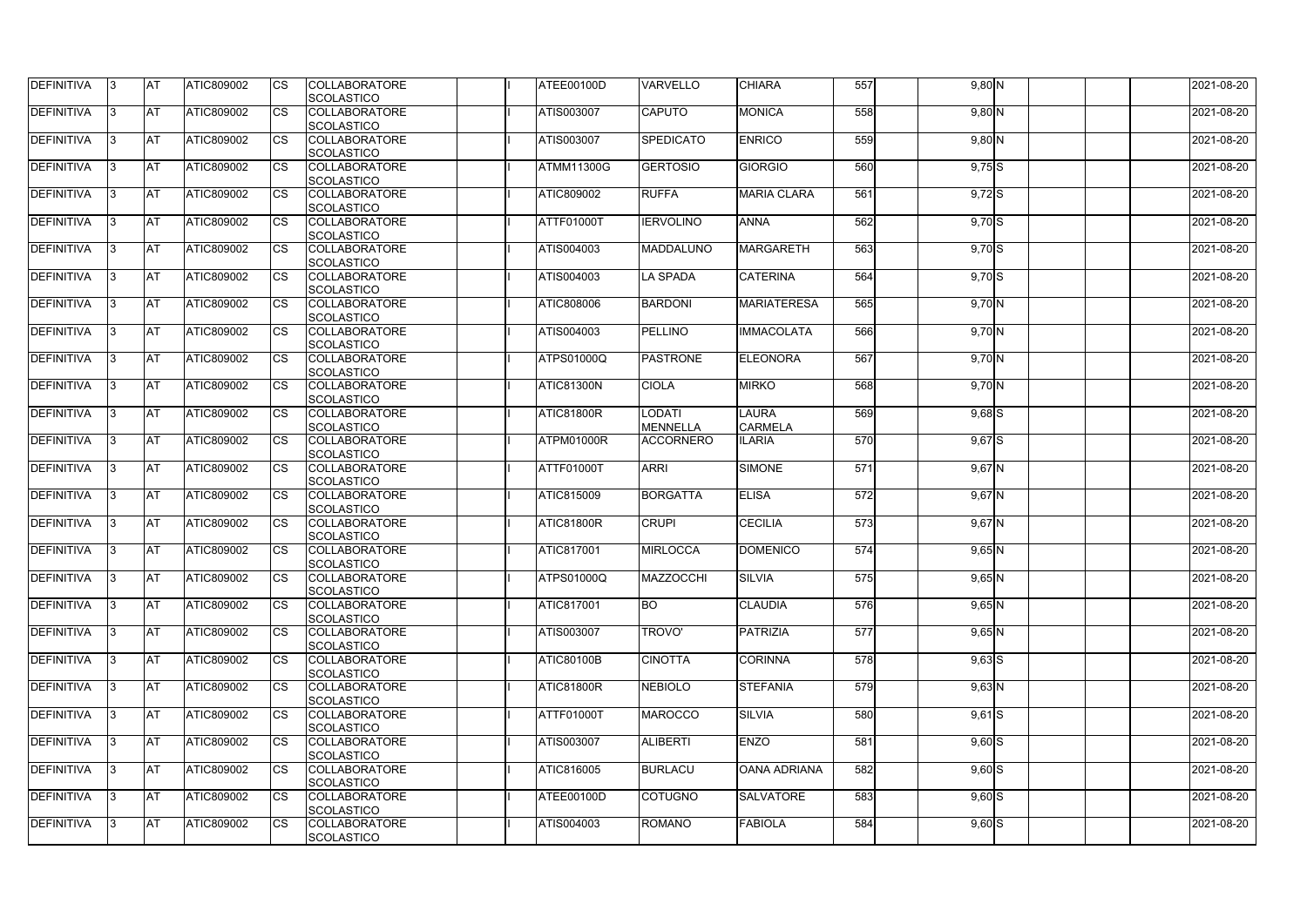| <b>DEFINITIVA</b> | 13  | <b>AT</b> | ATIC809002        | Ics                    | <b>COLLABORATORE</b>                      | ATEE00100D        | <b>GERACITANO</b> | <b>GESSICA</b>     | 585       | $9,60$ S            | 2021-08-20 |
|-------------------|-----|-----------|-------------------|------------------------|-------------------------------------------|-------------------|-------------------|--------------------|-----------|---------------------|------------|
|                   |     | <b>AT</b> |                   | Ics                    | <b>SCOLASTICO</b><br><b>COLLABORATORE</b> |                   | <b>CAPRA</b>      | <b>MARIAGRAZIA</b> | 586       |                     |            |
| <b>DEFINITIVA</b> |     |           | ATIC809002        |                        | <b>SCOLASTICO</b>                         | <b>ATIS00700E</b> |                   |                    |           | $9,60$ $S$          | 2021-08-20 |
| DEFINITIVA        |     | <b>AT</b> | ATIC809002        | Ics                    | <b>COLLABORATORE</b>                      | ATTF01000T        | <b>GIACOMAZZO</b> | <b>GIORGIA</b>     | 587       | $9,60$ N            | 2021-08-20 |
|                   |     |           |                   |                        | <b>SCOLASTICO</b>                         |                   |                   |                    |           |                     |            |
| DEFINITIVA        | IЗ  | <b>AT</b> | ATIC809002        | Ics                    | <b>COLLABORATORE</b>                      | <b>ATIS00700E</b> | <b>ALFIERI</b>    | <b>LUCA</b>        | 588       | $9,60$ N            | 2021-08-20 |
|                   |     |           |                   |                        | <b>SCOLASTICO</b>                         |                   |                   |                    |           |                     |            |
| DEFINITIVA        |     | <b>AT</b> | ATIC809002        | <b>CS</b>              | <b>COLLABORATORE</b>                      | ATEE00100D        | <b>DE LUCA</b>    | <b>DEBORAH</b>     | 589       | $9,60$ N            | 2021-08-20 |
|                   |     |           |                   |                        | <b>SCOLASTICO</b>                         |                   |                   |                    |           |                     |            |
| <b>DEFINITIVA</b> |     | <b>AT</b> | ATIC809002        | Ics                    | <b>COLLABORATORE</b>                      | ATIS004003        | <b>GAROFALO</b>   | <b>MARIA</b>       | 590       | $9,60$ N            | 2021-08-20 |
|                   |     |           |                   |                        | <b>SCOLASTICO</b>                         |                   |                   |                    |           |                     |            |
| DEFINITIVA        |     | <b>AT</b> | <b>ATIC809002</b> | Ics                    | <b>COLLABORATORE</b>                      | ATTF01000T        | <b>GALANTE</b>    | <b>BRUNO</b>       | 591       | $9,60$ N            | 2021-08-20 |
|                   |     |           |                   |                        | <b>SCOLASTICO</b>                         |                   |                   |                    |           |                     |            |
| <b>DEFINITIVA</b> |     | AT        | ATIC809002        | <b>CS</b>              | <b>COLLABORATORE</b>                      | ATEE00500R        | <b>COLLURA</b>    | <b>ROSSANA</b>     | 592       | $9,60$ N            | 2021-08-20 |
|                   |     |           |                   |                        | <b>SCOLASTICO</b>                         |                   |                   |                    |           |                     |            |
| DEFINITIVA        |     | <b>AT</b> | ATIC809002        | $\overline{\text{cs}}$ | <b>COLLABORATORE</b>                      | ATIS004003        | <b>ACCIA</b>      | <b>LUCA</b>        | 593       | $9,60$ N            | 2021-08-20 |
|                   |     |           |                   |                        | <b>SCOLASTICO</b>                         |                   |                   |                    |           |                     |            |
| DEFINITIVA        |     | <b>AT</b> | ATIC809002        | $\overline{\text{cs}}$ | <b>COLLABORATORE</b>                      | ATIC817001        | <b>CARPINELLI</b> | <b>SILVIA</b>      | 594       | $9,60$ N            | 2021-08-20 |
|                   |     |           |                   |                        | SCOLASTICO                                |                   |                   |                    |           |                     |            |
| <b>DEFINITIVA</b> |     | AT        | <b>ATIC809002</b> | <b>CS</b>              | <b>COLLABORATORE</b>                      | <b>ATIS00200B</b> | <b>DENICOLAI</b>  | <b>ALESSANDRO</b>  | 595       | 9,55N               | 2021-08-20 |
|                   |     |           |                   |                        | <b>SCOLASTICO</b>                         |                   |                   | <b>LIVIO</b>       |           |                     |            |
| DEFINITIVA        |     | <b>AT</b> | ATIC809002        | <b>CS</b>              | <b>COLLABORATORE</b>                      | ATIS003007        | <b>DE MICHELI</b> | <b>FILIPPO</b>     | 596       | $9,55$ N            | 2021-08-20 |
|                   |     |           |                   |                        | <b>SCOLASTICO</b>                         |                   |                   |                    |           |                     |            |
| DEFINITIVA        |     | <b>AT</b> | ATIC809002        |                        | <b>COLLABORATORE</b>                      | <b>ATIS00700E</b> | CANALE            | <b>SONIA</b>       | 597       | 9,55N               | 2021-08-20 |
|                   |     |           |                   |                        | <b>SCOLASTICO</b>                         |                   |                   |                    |           |                     |            |
| <b>DEFINITIVA</b> |     | <b>AT</b> | ATIC809002        | Ics                    | <b>COLLABORATORE</b>                      | ATIC80500P        | <b>MISURACA</b>   | <b>CINZIA</b>      | 598       | $9,53$ S            | 2021-08-20 |
|                   |     |           |                   |                        | <b>SCOLASTICO</b>                         |                   |                   |                    |           |                     |            |
| DEFINITIVA        |     | <b>AT</b> | ATIC809002        | <b>CS</b>              | <b>COLLABORATORE</b>                      | <b>ATIC81800R</b> | <b>GERACITANO</b> | <b>GIANFRANCO</b>  | 599       | $9,50$ S            | 2021-08-20 |
|                   |     |           |                   |                        | <b>SCOLASTICO</b>                         |                   |                   |                    |           |                     |            |
| DEFINITIVA        |     | <b>AT</b> | ATIC809002        | Ics                    | <b>COLLABORATORE</b>                      | <b>ATIC81400D</b> | <b>MASCHIO</b>    | <b>ALICE</b>       | 600       | $9,50$ S            | 2021-08-20 |
|                   |     |           |                   |                        | <b>SCOLASTICO</b>                         |                   |                   |                    |           |                     |            |
| <b>DEFINITIVA</b> |     | <b>AT</b> | ATIC809002        | <b>CS</b>              | <b>COLLABORATORE</b>                      | ATEE00100D        | <b>D'AGOSTINO</b> | <b>DEBORA</b>      | 601       | $9,50$ S            | 2021-08-20 |
|                   |     |           |                   |                        | <b>SCOLASTICO</b>                         |                   |                   |                    |           |                     |            |
| DEFINITIVA        |     | <b>AT</b> | ATIC809002        | <b>CS</b>              | <b>COLLABORATORE</b>                      | ATIC808006        | <b>NAKOVA</b>     | <b>SONJA</b>       | $602$ $S$ | $9,50$ S            | 2021-08-20 |
|                   |     |           |                   |                        | SCOLASTICO                                |                   |                   |                    |           |                     |            |
| DEFINITIVA        | 13. | <b>AT</b> | ATIC809002        |                        | <b>COLLABORATORE</b>                      | <b>ATIS003007</b> | <b>DI NAPOLI</b>  | <b>GIORGIA</b>     | 603       | $9,50$ S            | 2021-08-20 |
|                   |     |           |                   |                        | <b>SCOLASTICO</b>                         |                   |                   |                    |           |                     |            |
| DEFINITIVA        | IЗ  | <b>AT</b> | <b>ATIC809002</b> | Ics                    | <b>COLLABORATORE</b>                      | <b>ATIS00700E</b> | <b>BUTERA</b>     | <b>REBECCA</b>     | 604       | $\overline{9,50}$ S | 2021-08-20 |
|                   |     |           |                   |                        | <b>SCOLASTICO</b>                         |                   |                   |                    |           |                     |            |
| <b>DEFINITIVA</b> | I3  | <b>AT</b> | ATIC809002        | <b>ICS</b>             | <b>COLLABORATORE</b>                      | <b>ATIS00200B</b> | <b>MERCURI</b>    | <b>GIADA</b>       | 605       | $9,50$ S            | 2021-08-20 |
|                   |     |           |                   |                        | <b>SCOLASTICO</b>                         |                   |                   |                    |           |                     |            |
| DEFINITIVA        |     | <b>AT</b> | ATIC809002        | Ics                    | <b>COLLABORATORE</b>                      | <b>ATIS00700E</b> | <b>TITONE</b>     | <b>LAURA</b>       | 606       | $\overline{9,50}$ S | 2021-08-20 |
|                   |     |           |                   |                        | <b>SCOLASTICO</b>                         |                   |                   |                    |           |                     |            |
| DEFINITIVA        |     | <b>AT</b> | ATIC809002        | <b>CS</b>              | <b>COLLABORATORE</b>                      | <b>ATIS00700E</b> | <b>CARFAGNA</b>   | <b>FABIO</b>       | 607       | $9,50$ N            | 2021-08-20 |
|                   |     |           |                   |                        | <b>SCOLASTICO</b>                         |                   |                   |                    |           |                     |            |
| <b>DEFINITIVA</b> | ıз  | <b>AT</b> | ATIC809002        | Ics                    | <b>COLLABORATORE</b>                      | <b>ATIC81800R</b> | <b>FATTORUSSO</b> | <b>ANDREINA</b>    | 608       | $9,50$ N            | 2021-08-20 |
| <b>DEFINITIVA</b> |     | <b>AT</b> | ATIC809002        |                        | <b>SCOLASTICO</b><br><b>COLLABORATORE</b> |                   |                   |                    | 609       |                     |            |
|                   |     |           |                   | Ics                    |                                           | ATIC816005        | NOLE'             | <b>MARTINA</b>     |           | $9,50$ N            | 2021-08-20 |
| DEFINITIVA        | ıз  | <b>AT</b> | ATIC809002        | Ics                    | <b>SCOLASTICO</b><br><b>COLLABORATORE</b> | ATPM01000R        | <b>PEPE</b>       | <b>ANNALISA</b>    | 610       | $9,50$ N            | 2021-08-20 |
|                   |     |           |                   |                        | <b>SCOLASTICO</b>                         |                   |                   |                    |           |                     |            |
| <b>DEFINITIVA</b> | 13  | <b>AT</b> | <b>ATIC809002</b> | <b>ICS</b>             | <b>COLLABORATORE</b>                      | ATIS004003        | <b>PONZIO</b>     | <b>CLAUDIA</b>     | 611       | $9,50$ N            | 2021-08-20 |
|                   |     |           |                   |                        | SCOLASTICO                                |                   |                   |                    |           |                     |            |
| <b>DEFINITIVA</b> |     | <b>AT</b> | <b>ATIC809002</b> | Ics                    | <b>COLLABORATORE</b>                      | ATEE00100D        | <b>GRADO</b>      | <b>FAUSTO</b>      | 612       | $9,50$ N            | 2021-08-20 |
|                   |     |           |                   |                        | <b>SCOLASTICO</b>                         |                   |                   |                    |           |                     |            |
|                   |     |           |                   |                        |                                           |                   |                   |                    |           |                     |            |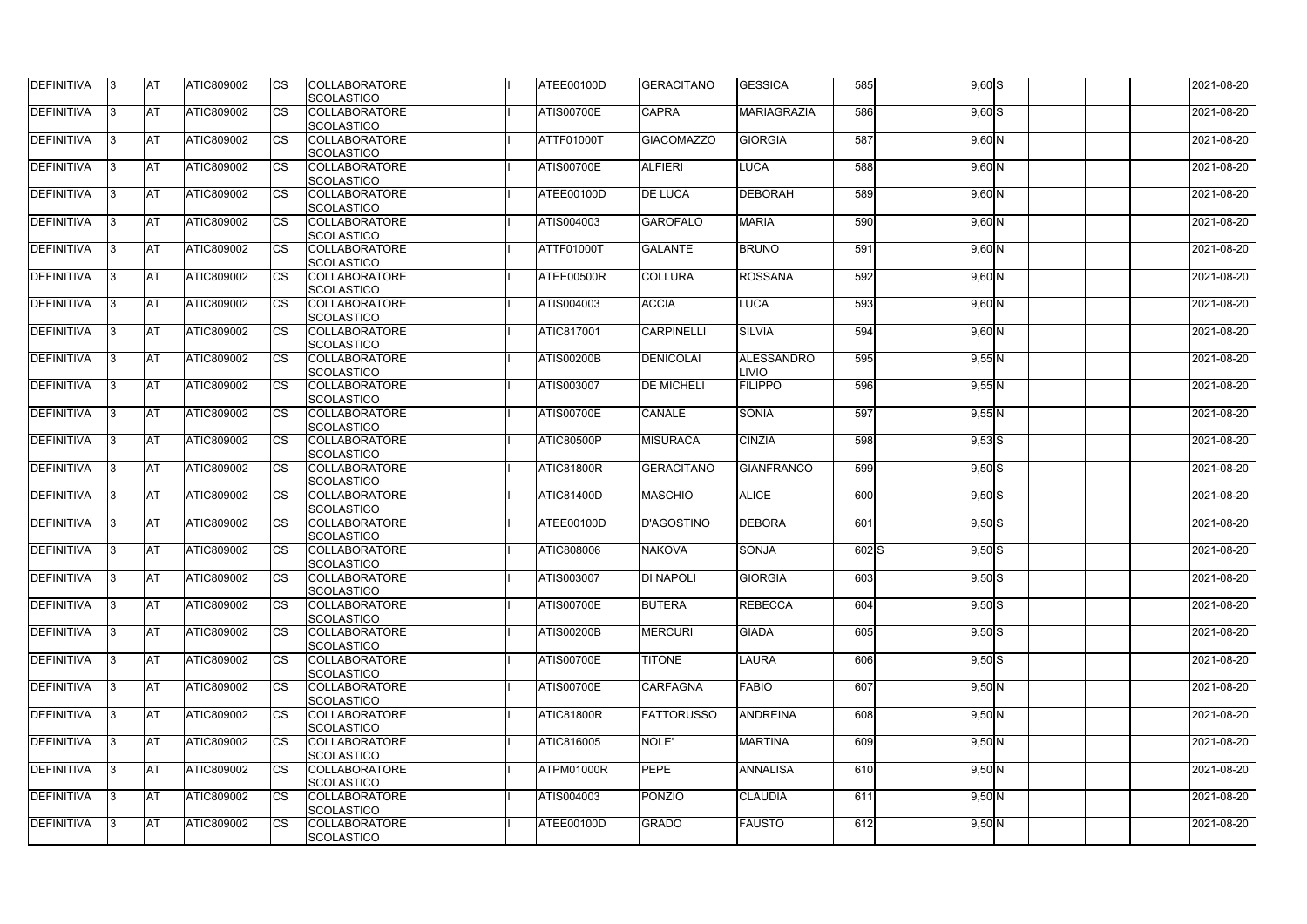| DEFINITIVA        | 13. | <b>JAT</b> | ATIC809002        | Ics        | <b>COLLABORATORE</b> | <b>ATIS00200B</b> | <b>DI NORCIA</b>       | <b>SOFIA</b>      | 613 | $9,50$ N   | 2021-08-20 |
|-------------------|-----|------------|-------------------|------------|----------------------|-------------------|------------------------|-------------------|-----|------------|------------|
|                   |     |            |                   |            | <b>SCOLASTICO</b>    |                   |                        |                   |     |            |            |
| <b>DEFINITIVA</b> | 3   | <b>AT</b>  | ATIC809002        | Ics        | <b>COLLABORATORE</b> | <b>ATIC81400D</b> | FRENNA                 | <b>DAVID</b>      | 614 | $9,50$ N   | 2021-08-20 |
|                   |     |            |                   |            | <b>SCOLASTICO</b>    |                   |                        |                   |     |            |            |
| DEFINITIVA        | l3  | <b>AT</b>  | ATIC809002        | <b>CS</b>  | <b>COLLABORATORE</b> | ATIC808006        | SANNAZZARO             | <b>DANIELA</b>    | 615 | $9,50$ N   | 2021-08-20 |
|                   |     |            |                   |            | <b>SCOLASTICO</b>    |                   |                        |                   |     |            |            |
| DEFINITIVA        |     | <b>AT</b>  | ATIC809002        | Ics        | <b>COLLABORATORE</b> | <b>ATPS01000Q</b> | <b>PETRELLA</b>        | <b>GIUSEPPE</b>   | 616 | $9,45$ S   | 2021-08-20 |
|                   |     |            |                   |            | <b>SCOLASTICO</b>    |                   |                        |                   |     |            |            |
| DEFINITIVA        |     | <b>AT</b>  | <b>ATIC809002</b> | <b>CS</b>  | <b>COLLABORATORE</b> | ATEE00500R        | <b>SCALISE</b>         | <b>TERESA</b>     | 617 | $9,45$ $S$ | 2021-08-20 |
|                   |     |            |                   |            | <b>SCOLASTICO</b>    |                   |                        |                   |     |            |            |
| <b>DEFINITIVA</b> |     | AT         | <b>ATIC809002</b> | <b>ICS</b> | <b>COLLABORATORE</b> | ATTF01000T        | <b>MOLLICA</b>         | <b>ANTONIO</b>    | 618 |            | 2021-08-20 |
|                   |     |            |                   |            |                      |                   |                        |                   |     | $9,45$ N   |            |
|                   |     |            |                   |            | <b>SCOLASTICO</b>    |                   |                        |                   |     |            |            |
| DEFINITIVA        |     | <b>AT</b>  | ATIC809002        | Ics        | <b>COLLABORATORE</b> | ATEE00100D        | <b>MORABITO</b>        | <b>MARTINA</b>    | 619 | $9,45$ N   | 2021-08-20 |
|                   |     |            |                   |            | <b>SCOLASTICO</b>    |                   |                        |                   |     |            |            |
| <b>DEFINITIVA</b> | ıз  | <b>AT</b>  | ATIC809002        | Ics        | <b>COLLABORATORE</b> | <b>ATMM003004</b> | CHIOVETTA CAIO MICHELE |                   | 620 | $9,45$ N   | 2021-08-20 |
|                   |     |            |                   |            | <b>SCOLASTICO</b>    |                   |                        |                   |     |            |            |
| DEFINITIVA        | I3  | <b>JAT</b> | ATIC809002        | <b>CS</b>  | <b>COLLABORATORE</b> | <b>ATTF01000T</b> | <b>TRIPALDI</b>        | <b>GIUSEPPE</b>   | 621 | $9,45$ N   | 2021-08-20 |
|                   |     |            |                   |            | <b>SCOLASTICO</b>    |                   |                        |                   |     |            |            |
| <b>DEFINITIVA</b> |     | <b>AT</b>  | ATIC809002        | <b>CS</b>  | <b>COLLABORATORE</b> | <b>ATIC81400D</b> | <b>D'AMATO</b>         | <b>JESSICA</b>    | 622 | 9,45N      | 2021-08-20 |
|                   |     |            |                   |            | <b>SCOLASTICO</b>    |                   |                        |                   |     |            |            |
| <b>DEFINITIVA</b> |     | AT         | ATIC809002        | <b>CS</b>  | <b>COLLABORATORE</b> | ATPM01000R        | <b>FIORITO</b>         | <b>CIRO</b>       | 623 | $9,45$ N   | 2021-08-20 |
|                   |     |            |                   |            | <b>SCOLASTICO</b>    |                   |                        |                   |     |            |            |
| DEFINITIVA        | l3  | <b>AT</b>  | ATIC809002        |            | <b>COLLABORATORE</b> | ATMM003004        | <b>DIMAURO</b>         | <b>DOMENICO</b>   | 624 | $9,40$ S   | 2021-08-20 |
|                   |     |            |                   |            |                      |                   |                        |                   |     |            |            |
|                   |     |            |                   |            | <b>SCOLASTICO</b>    |                   |                        |                   |     |            |            |
| <b>DEFINITIVA</b> |     | <b>JAT</b> | ATIC809002        |            | <b>COLLABORATORE</b> | ATPM01000R        | <b>TONEL</b>           | <b>LUCIA</b>      | 625 | $9,40$ N   | 2021-08-20 |
|                   |     |            |                   |            | <b>SCOLASTICO</b>    |                   |                        |                   |     |            |            |
| <b>DEFINITIVA</b> |     | <b>AT</b>  | ATIC809002        | Ics        | <b>COLLABORATORE</b> | <b>ATIC80100B</b> | <b>MANGANO</b>         | LORENZO           | 626 | $9,40$ N   | 2021-08-20 |
|                   |     |            |                   |            | <b>SCOLASTICO</b>    |                   |                        |                   |     |            |            |
| DEFINITIVA        | l3  | <b>AT</b>  | ATIC809002        | Ics        | <b>COLLABORATORE</b> | ATEE00100D        | <b>MURATORE</b>        | <b>MICHELA</b>    | 627 | $9,40$ N   | 2021-08-20 |
|                   |     |            |                   |            | <b>SCOLASTICO</b>    |                   |                        |                   |     |            |            |
| DEFINITIVA        |     | <b>AT</b>  | ATIC809002        | <b>CS</b>  | <b>COLLABORATORE</b> | ATEE00100D        | <b>CAPOMOLLA</b>       | <b>CATERINA</b>   | 628 | $9,40$ N   | 2021-08-20 |
|                   |     |            |                   |            | <b>SCOLASTICO</b>    |                   |                        |                   |     |            |            |
| DEFINITIVA        |     | <b>AT</b>  | ATIC809002        | <b>CS</b>  | <b>COLLABORATORE</b> | <b>ATIC80600E</b> | <b>MINELLO</b>         | <b>STEFANO</b>    | 629 | $9,40$ N   | 2021-08-20 |
|                   |     |            |                   |            | <b>SCOLASTICO</b>    |                   |                        |                   |     |            |            |
| <b>DEFINITIVA</b> |     | <b>AT</b>  | ATIC809002        | <b>CS</b>  | <b>COLLABORATORE</b> | ATEE00100D        | SGRO'                  | <b>ALESSANDRA</b> | 630 | $9,40$ N   | 2021-08-20 |
|                   |     |            |                   |            | SCOLASTICO           |                   |                        |                   |     |            |            |
| <b>DEFINITIVA</b> |     | <b>AT</b>  | ATIC809002        |            | <b>COLLABORATORE</b> | ATPM01000R        | <b>MOGLIA</b>          |                   | 631 |            |            |
|                   | 13. |            |                   |            |                      |                   |                        | <b>MICHELA</b>    |     | $9,40$ N   | 2021-08-20 |
|                   |     |            |                   |            | <b>SCOLASTICO</b>    |                   |                        |                   |     |            |            |
| <b>DEFINITIVA</b> | 13  | AT         | <b>ATIC809002</b> | Ics        | <b>COLLABORATORE</b> | <b>ATTF01000T</b> | <b>FRUSTERI</b>        | FEDERICA          | 632 | $9,40$ N   | 2021-08-20 |
|                   |     |            |                   |            | <b>SCOLASTICO</b>    |                   |                        |                   |     |            |            |
| <b>DEFINITIVA</b> | I3  | <b>AT</b>  | ATIC809002        | Ics        | <b>COLLABORATORE</b> | ATIS004003        | <b>MARRONE</b>         | <b>GIOACCHINO</b> | 633 | $9,40$ N   | 2021-08-20 |
|                   |     |            |                   |            | <b>SCOLASTICO</b>    |                   |                        |                   |     |            |            |
| DEFINITIVA        | I3  | <b>AT</b>  | ATIC809002        | Ics        | <b>COLLABORATORE</b> | ATTF01000T        | <b>ROSINA</b>          | <b>ENRICO</b>     | 634 | $9,40$ N   | 2021-08-20 |
|                   |     |            |                   |            | <b>SCOLASTICO</b>    |                   |                        |                   |     |            |            |
| DEFINITIVA        |     | <b>AT</b>  | ATIC809002        | Ics        | <b>COLLABORATORE</b> | ATEE00100D        | <b>MANCO</b>           | FEDERICA          | 635 | $9,40$ N   | 2021-08-20 |
|                   |     |            |                   |            | <b>SCOLASTICO</b>    |                   |                        |                   |     |            |            |
| <b>DEFINITIVA</b> |     | <b>AT</b>  | ATIC809002        | Ics        | <b>COLLABORATORE</b> | <b>ATIC817001</b> | <b>DE PASQUALE</b>     | <b>MARITENA</b>   | 636 | $9,40$ N   | 2021-08-20 |
|                   |     |            |                   |            | <b>SCOLASTICO</b>    |                   |                        | <b>CATERINA</b>   |     |            |            |
| <b>DEFINITIVA</b> | ıз  | <b>AT</b>  | <b>ATIC809002</b> |            | <b>COLLABORATORE</b> | <b>ATIS00600P</b> | <b>SCARPATO</b>        | <b>GIUSEPPINA</b> | 637 | $9,40$ N   | 2021-08-20 |
|                   |     |            |                   |            |                      |                   |                        |                   |     |            |            |
|                   |     |            |                   |            | <b>SCOLASTICO</b>    |                   |                        |                   |     |            |            |
| <b>DEFINITIVA</b> | ıз  | <b>AT</b>  | ATIC809002        | Ics        | <b>COLLABORATORE</b> | <b>ATIS00200B</b> | <b>CASTINO</b>         | <b>FRANCESCA</b>  | 638 | $9,40$ N   | 2021-08-20 |
|                   |     |            |                   |            | <b>SCOLASTICO</b>    |                   |                        |                   |     |            |            |
| <b>DEFINITIVA</b> | ıз  | <b>AT</b>  | <b>ATIC809002</b> | <b>ICS</b> | <b>COLLABORATORE</b> | <b>ATPS01000Q</b> | <b>CARRINO</b>         | <b>ALTEA</b>      | 639 | $9,40$ N   | 2021-08-20 |
|                   |     |            |                   |            | <b>SCOLASTICO</b>    |                   |                        |                   |     |            |            |
| <b>DEFINITIVA</b> | I3  | <b>AT</b>  | ATIC809002        | Ics        | <b>COLLABORATORE</b> | ATIS003007        | <b>CAPRA</b>           | <b>MARTA</b>      | 640 | $9,40$ N   | 2021-08-20 |
|                   |     |            |                   |            | SCOLASTICO           |                   |                        |                   |     |            |            |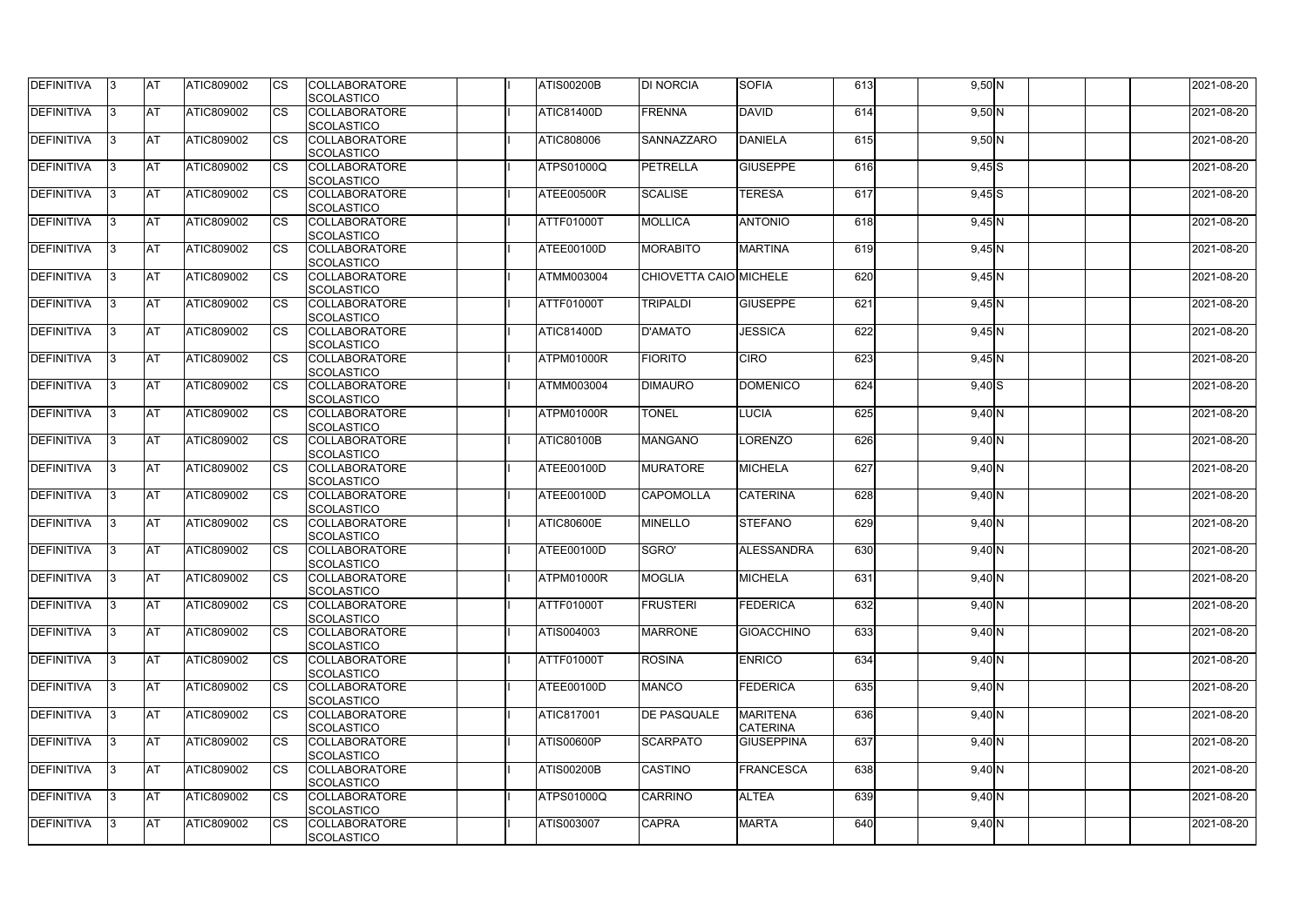| DEFINITIVA        | 13. | <b>JAT</b> | ATIC809002        | Ics        | <b>COLLABORATORE</b><br><b>SCOLASTICO</b> | <b>ATIC80100B</b> | <b>GARGIULO</b>                  | <b>ANNA</b>          | 641       | $9,40$ N   |     | 2021-08-20 |
|-------------------|-----|------------|-------------------|------------|-------------------------------------------|-------------------|----------------------------------|----------------------|-----------|------------|-----|------------|
| <b>DEFINITIVA</b> | l3  | <b>AT</b>  | ATIC809002        | Ics        | <b>COLLABORATORE</b><br><b>SCOLASTICO</b> | ATIS00600P        | <b>ARTALE</b>                    | <b>ERIKA</b>         | 642       | $9,40$ N   |     | 2021-08-20 |
| DEFINITIVA        | l3  | <b>AT</b>  | ATIC809002        | <b>CS</b>  | <b>COLLABORATORE</b><br><b>SCOLASTICO</b> | <b>ATIS00600P</b> | <b>SALVUCCI</b><br><b>SACCHI</b> | <b>ANDREA</b>        | 643       | $9,40$ N   |     | 2021-08-20 |
| DEFINITIVA        |     | <b>AT</b>  | ATIC809002        | Ics        | <b>COLLABORATORE</b><br><b>SCOLASTICO</b> | ATPM01000R        | <b>GIAMINARDI</b>                | <b>GIULIA</b>        | 644       | $9,40$ N   |     | 2021-08-20 |
| DEFINITIVA        |     | <b>AT</b>  | <b>ATIC809002</b> | <b>CS</b>  | <b>COLLABORATORE</b><br><b>SCOLASTICO</b> | <b>ATIS00700E</b> | <b>BLASIELLO</b>                 | <b>CARLO</b>         | 645       | $9,40$ N   |     | 2021-08-20 |
| <b>DEFINITIVA</b> |     | AT         | <b>ATIC809002</b> | <b>ICS</b> | <b>COLLABORATORE</b><br><b>SCOLASTICO</b> | ATIS003007        | <b>ALOISI</b>                    | <b>DAMIANA</b>       | 646       | $9,40$ N   |     | 2021-08-20 |
| DEFINITIVA        |     | <b>AT</b>  | ATIC809002        | Ics        | <b>COLLABORATORE</b><br><b>SCOLASTICO</b> | <b>ATIS00700E</b> | LA MAGNA                         | <b>DANIELA</b>       | 647       | $9,40$ N   |     | 2021-08-20 |
| <b>DEFINITIVA</b> | ıз  | <b>AT</b>  | ATIC809002        | Ics        | <b>COLLABORATORE</b><br><b>SCOLASTICO</b> | <b>ATIC81300N</b> | ALEKSOVA-<br><b>TRAJKOV</b>      | <b>RENATA</b>        | $648$ $S$ | $9,38$ $S$ | IS. | 2021-08-20 |
| DEFINITIVA        | I3  | <b>JAT</b> | ATIC809002        | <b>CS</b>  | <b>COLLABORATORE</b><br><b>SCOLASTICO</b> | ATIS003007        | <b>DITRANI</b>                   | <b>CLAUDIO</b>       | 649       | $9,35$ N   |     | 2021-08-20 |
| <b>DEFINITIVA</b> |     | <b>AT</b>  | ATIC809002        | <b>CS</b>  | <b>COLLABORATORE</b><br><b>SCOLASTICO</b> | <b>ATIC81200T</b> | <b>MELIS</b>                     | <b>STEFANIA</b>      | 650       | $9,33$ $S$ |     | 2021-08-20 |
| <b>DEFINITIVA</b> |     | AT         | ATIC809002        | <b>CS</b>  | <b>COLLABORATORE</b><br><b>SCOLASTICO</b> | <b>ATIC81300N</b> | <b>CILLIS</b>                    | <b>FILOMENA</b>      | 651       | $9,33$ $S$ |     | 2021-08-20 |
| DEFINITIVA        | I3  | <b>AT</b>  | ATIC809002        |            | <b>COLLABORATORE</b><br><b>SCOLASTICO</b> | <b>ATIC817001</b> | <b>FORMICONI</b>                 | <b>FULVIA</b>        | 652       | $9,33$ $S$ |     | 2021-08-20 |
| <b>DEFINITIVA</b> |     | <b>JAT</b> | ATIC809002        |            | <b>COLLABORATORE</b><br><b>SCOLASTICO</b> | ATEE00100D        | <b>ALLARA</b>                    | <b>SILVIA</b>        | 653       | $9,30$ S   |     | 2021-08-20 |
| <b>DEFINITIVA</b> |     | <b>AT</b>  | ATIC809002        | Ics        | <b>COLLABORATORE</b><br><b>SCOLASTICO</b> | <b>ATIC81800R</b> | <b>GIUFFRIDA</b>                 | <b>MARIA</b>         | 654       | $9,30$ S   |     | 2021-08-20 |
| DEFINITIVA        | l3  | <b>AT</b>  | ATIC809002        | Ics        | <b>COLLABORATORE</b><br><b>SCOLASTICO</b> | ATIC81400D        | <b>LINGUANTI</b>                 | <b>MARCELLO</b>      | 655       | $9,30$ S   |     | 2021-08-20 |
| DEFINITIVA        |     | <b>AT</b>  | ATIC809002        | <b>CS</b>  | <b>COLLABORATORE</b><br><b>SCOLASTICO</b> | <b>ATIC80600E</b> | <b>SICARI</b>                    | <b>VALERIA</b>       | 656       | $9,30$ S   |     | 2021-08-20 |
| DEFINITIVA        |     | <b>AT</b>  | ATIC809002        | <b>CS</b>  | <b>COLLABORATORE</b><br><b>SCOLASTICO</b> | <b>ATIC817001</b> | <b>LA ROCCA</b>                  | <b>GIOVANNA</b>      | 657       | $9,30$ S   |     | 2021-08-20 |
| <b>DEFINITIVA</b> |     | <b>AT</b>  | ATIC809002        | <b>CS</b>  | <b>COLLABORATORE</b><br><b>SCOLASTICO</b> | ATIC80100B        | <b>BORZI'</b>                    | ANGELO               | 658       | $9,30$ N   |     | 2021-08-20 |
| <b>DEFINITIVA</b> | 13. | <b>AT</b>  | ATIC809002        |            | <b>COLLABORATORE</b><br><b>SCOLASTICO</b> | ATPS01000Q        | <b>CAPPELLANO</b>                | <b>VINCENZO</b>      | 659       | $9,30$ N   |     | 2021-08-20 |
| <b>DEFINITIVA</b> | 13  | AT         | <b>ATIC809002</b> | Ics        | <b>COLLABORATORE</b><br><b>SCOLASTICO</b> | ATIS003007        | <b>MANTESE</b>                   | <b>MIRIAM</b>        | 660       | $9,30$ N   |     | 2021-08-20 |
| <b>DEFINITIVA</b> | I3  | <b>AT</b>  | ATIC809002        | Ics        | <b>COLLABORATORE</b><br><b>SCOLASTICO</b> | ATEE00100D        | <b>MANDOLA</b>                   | <b>MARTINA</b>       | 661       | $9,30$ N   |     | 2021-08-20 |
| DEFINITIVA        | I3  | <b>AT</b>  | ATIC809002        | Ics        | <b>COLLABORATORE</b><br><b>SCOLASTICO</b> | <b>ATPS01000Q</b> | <b>BOCCACCIO</b>                 | <b>SANTO</b>         | 662       | $9,30$ N   |     | 2021-08-20 |
| <b>DEFINITIVA</b> |     | <b>AT</b>  | ATIC809002        | Ics        | <b>COLLABORATORE</b><br><b>SCOLASTICO</b> | ATEE00500R        | <b>SCARLATA</b>                  | <b>CLELIA</b>        | 663       | $9,30$ N   |     | 2021-08-20 |
| <b>DEFINITIVA</b> |     | <b>AT</b>  | ATIC809002        | <b>CS</b>  | <b>COLLABORATORE</b><br><b>SCOLASTICO</b> | ATEE00100D        | GIAMBO'                          | <b>FILIPPO</b>       | 664       | $9,30$ N   |     | 2021-08-20 |
| <b>DEFINITIVA</b> | ıз  | <b>AT</b>  | <b>ATIC809002</b> |            | <b>COLLABORATORE</b><br><b>SCOLASTICO</b> | ATEE00100D        | <b>TORTORELLA</b>                | <b>ROBERTA</b>       | 665       | $9,30$ N   |     | 2021-08-20 |
| <b>DEFINITIVA</b> |     | <b>AT</b>  | ATIC809002        | Ics        | <b>COLLABORATORE</b><br><b>SCOLASTICO</b> | <b>ATIS00600P</b> | <b>MALAFRONTE</b>                | <b>FEDERICA</b>      | 666       | $9,30$ N   |     | 2021-08-20 |
| <b>DEFINITIVA</b> | ıз  | <b>AT</b>  | <b>ATIC809002</b> | <b>ICS</b> | <b>COLLABORATORE</b><br><b>SCOLASTICO</b> | ATEE00100D        | <b>VISCIANO</b>                  | <b>MARIA ROSARIA</b> | 667       | $9,30$ N   |     | 2021-08-20 |
| <b>DEFINITIVA</b> | I3  | <b>AT</b>  | ATIC809002        | Ics        | <b>COLLABORATORE</b><br>SCOLASTICO        | <b>ATIC81800R</b> | <b>SORRENTINO</b>                | <b>MARTINA</b>       | 668       | $9,30$ N   |     | 2021-08-20 |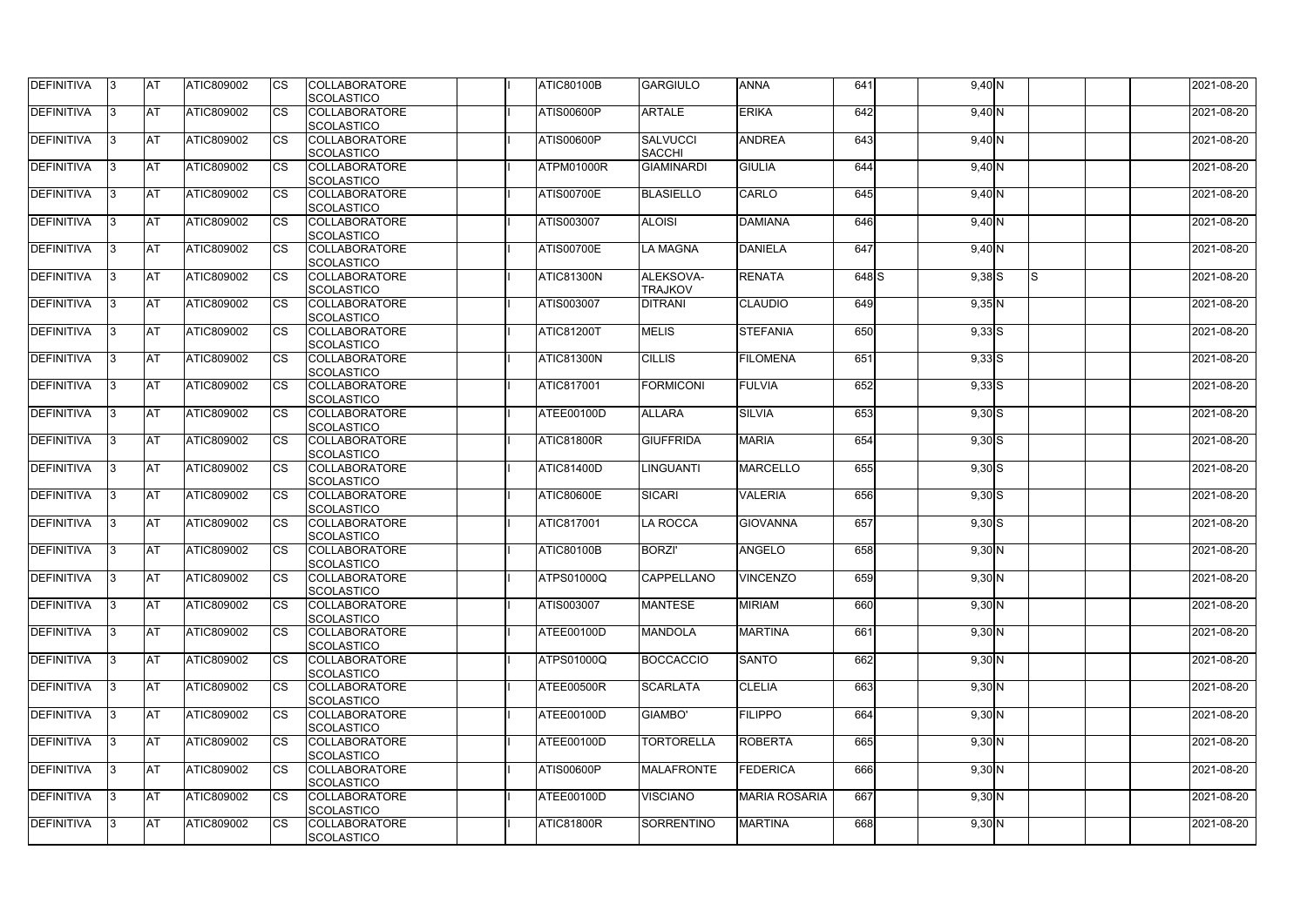| <b>DEFINITIVA</b> | 13.       | <b>AT</b>  | ATIC809002        | Ics         | <b>COLLABORATORE</b><br><b>SCOLASTICO</b> | ATIC815009        | <b>BIGLIA</b>      | <b>ANDREA</b>                        | 669 | $9,30$ N | 2021-08-20 |
|-------------------|-----------|------------|-------------------|-------------|-------------------------------------------|-------------------|--------------------|--------------------------------------|-----|----------|------------|
| DEFINITIVA        | l3        | <b>AT</b>  | ATIC809002        | Ics         | <b>COLLABORATORE</b><br><b>SCOLASTICO</b> | ATTF01000T        | <b>GRIMALDI</b>    | <b>MANUELA</b>                       | 670 | $9,30$ N | 2021-08-20 |
| DEFINITIVA        | IЗ        | <b>IAT</b> | ATIC809002        | <b>CS</b>   | <b>COLLABORATORE</b><br><b>SCOLASTICO</b> | ATIS00600P        | <b>VIRRUSO</b>     | <b>LORENZO</b>                       | 671 | $9,30$ N | 2021-08-20 |
| DEFINITIVA        |           | <b>AT</b>  | ATIC809002        | Ics         | <b>COLLABORATORE</b><br><b>SCOLASTICO</b> | <b>ATIS00200B</b> | <b>MONERO</b>      | <b>MARTINA</b>                       | 672 | $9,30$ N | 2021-08-20 |
| DEFINITIVA        |           | <b>IAT</b> | ATIC809002        | Ics         | <b>COLLABORATORE</b><br><b>SCOLASTICO</b> | ATEE00100D        | <b>TUMMINO</b>     | <b>SIMONA</b>                        | 673 | $9,30$ N | 2021-08-20 |
| <b>DEFINITIVA</b> | 13.       | <b>IAT</b> | ATIC809002        | Ics         | <b>COLLABORATORE</b><br><b>SCOLASTICO</b> | <b>ATMM003004</b> | <b>DJIDEL</b>      | <b>SONIA</b>                         | 674 | $9,30$ N | 2021-08-20 |
| DEFINITIVA        |           | <b>AT</b>  | ATIC809002        | Ics         | <b>COLLABORATORE</b><br><b>SCOLASTICO</b> | ATMM11300G        | <b>DI PALO</b>     | BERNARDINO                           | 675 | $9,30$ N | 2021-08-20 |
| DEFINITIVA        | 13        | <b>AT</b>  | ATIC809002        | Ics         | <b>COLLABORATORE</b><br><b>SCOLASTICO</b> | <b>ATIS00700E</b> | <b>ANGIONE</b>     | <b>ALFONSO</b>                       | 676 | $9,30$ N | 2021-08-20 |
| DEFINITIVA        | 13.       | <b>IAT</b> | ATIC809002        | <b>CS</b>   | <b>COLLABORATORE</b><br><b>SCOLASTICO</b> | ATEE00100D        | <b>GIULIANO</b>    | <b>MARIO</b>                         | 677 | $9,27$ S | 2021-08-20 |
| DEFINITIVA        |           | <b>AT</b>  | <b>ATIC809002</b> | <b>CS</b>   | <b>COLLABORATORE</b><br><b>SCOLASTICO</b> | ATEE00100D        | <b>TARTAGLIONE</b> | <b>WILLIAM</b>                       | 678 | $9,27$ N | 2021-08-20 |
| DEFINITIVA        |           | <b>AT</b>  | ATIC809002        | <b>ICS</b>  | <b>COLLABORATORE</b><br><b>SCOLASTICO</b> | ATMM003004        | <b>RAUSA</b>       | <b>SIMONE</b>                        | 679 | $9,25$ S | 2021-08-20 |
| DEFINITIVA        | IЗ        | <b>AT</b>  | ATIC809002        |             | <b>COLLABORATORE</b><br><b>SCOLASTICO</b> | ATIC80500P        | PATERNOSTRO        | <b>FRANCESCO</b>                     | 680 | $9,25$ N | 2021-08-20 |
| DEFINITIVA        |           | <b>AT</b>  | ATIC809002        |             | <b>COLLABORATORE</b><br><b>SCOLASTICO</b> | <b>ATIS00700E</b> | <b>TROISE</b>      | <b>ANTONELLA</b>                     | 681 | $9,24$ N | 2021-08-20 |
| DEFINITIVA        |           | <b>AT</b>  | ATIC809002        | Ics         | <b>COLLABORATORE</b><br><b>SCOLASTICO</b> | <b>ATIC80400V</b> | <b>BALLIANO</b>    | <b>FEDERICA</b>                      | 682 | $9,20$ S | 2021-08-20 |
| DEFINITIVA        | IЗ        | <b>AT</b>  | <b>ATIC809002</b> | Ics         | <b>COLLABORATORE</b><br><b>SCOLASTICO</b> | ATEE00500R        | <b>GALLACE</b>     | <b>STEFANIA</b>                      | 683 | $9,20$ S | 2021-08-20 |
| DEFINITIVA        |           | <b>AT</b>  | ATIC809002        | Ics         | <b>COLLABORATORE</b><br><b>SCOLASTICO</b> | <b>ATIS004003</b> | <b>MONTICONE</b>   | <b>ELISA</b>                         | 684 | $9,20$ S | 2021-08-20 |
| <b>DEFINITIVA</b> |           | <b>AT</b>  | ATIC809002        | Ics         | <b>COLLABORATORE</b><br><b>SCOLASTICO</b> | <b>ATIC81800R</b> | <b>PUNTRELLO</b>   | <b>GIUSEPPE</b>                      | 685 | $9,20$ S | 2021-08-20 |
| <b>DEFINITIVA</b> |           | AT         | ATIC809002        | Ics         | <b>COLLABORATORE</b><br>SCOLASTICO        | ATIS003007        | LAVRIANI           | <b>CONCETTA</b>                      | 686 | $9,20$ S | 2021-08-20 |
| <b>DEFINITIVA</b> | $\vert$ 3 | <b>IAT</b> | ATIC809002        | Ics         | <b>COLLABORATORE</b><br><b>SCOLASTICO</b> | ATEE00100D        | <b>BARBIERI</b>    | <b>MARCO</b>                         | 687 | $9,20$ S | 2021-08-20 |
| <b>DEFINITIVA</b> | 13        | <b>AT</b>  | ATIC809002        | Ics         | <b>COLLABORATORE</b><br><b>SCOLASTICO</b> | <b>ATIC81300N</b> | <b>CASTELLANI</b>  | <b>JACOPO</b><br><b>GERARDO</b>      | 688 | $9,20$ N | 2021-08-20 |
| DEFINITIVA        | 13.       | <b>AT</b>  | ATIC809002        | Ics         | <b>COLLABORATORE</b><br><b>SCOLASTICO</b> | <b>ATIS00200B</b> | <b>ROTUNNO</b>     | <b>FLORENTINA</b><br><b>CRISTINA</b> | 689 | $9,20$ N | 2021-08-20 |
| DEFINITIVA        | 13.       | <b>AT</b>  | <b>ATIC809002</b> | <b>I</b> CS | <b>COLLABORATORE</b><br><b>SCOLASTICO</b> | ATEE00100D        | <b>GAROFALO</b>    | <b>MANUELA</b>                       | 690 | $9,20$ N | 2021-08-20 |
| <b>DEFINITIVA</b> |           | <b>AT</b>  | <b>ATIC809002</b> | Ics         | <b>COLLABORATORE</b><br><b>SCOLASTICO</b> | <b>ATIS00700E</b> | <b>CAMERA</b>      | <b>DOMENICO</b>                      | 691 | $9,20$ N | 2021-08-20 |
| <b>DEFINITIVA</b> | IЗ        | <b>AT</b>  | ATIC809002        | Ics         | <b>COLLABORATORE</b><br><b>SCOLASTICO</b> | ATIS003007        | <b>ROBUSTINO</b>   | <b>SABRINA</b>                       | 692 | $9,20$ N | 2021-08-20 |
| <b>DEFINITIVA</b> | 13.       | <b>AT</b>  | ATIC809002        | <b>ICS</b>  | <b>COLLABORATORE</b><br><b>SCOLASTICO</b> | <b>ATIC81800R</b> | <b>CORINA</b>      | <b>FRANCESCA</b>                     | 693 | $9,20$ N | 2021-08-20 |
| <b>DEFINITIVA</b> | 13.       | <b>AT</b>  | ATIC809002        | Ics         | <b>COLLABORATORE</b><br><b>SCOLASTICO</b> | ATPM01000R        | <b>MOGLIA</b>      | <b>ALICE</b>                         | 694 | $9,20$ N | 2021-08-20 |
| <b>DEFINITIVA</b> | 13.       | <b>AT</b>  | ATIC809002        | Ics         | <b>COLLABORATORE</b><br><b>SCOLASTICO</b> | ATIC810006        | SAMA'              | <b>FRANCESCA</b>                     | 695 | $9,20$ N | 2021-08-20 |
| DEFINITIVA        | 13.       | <b>AT</b>  | ATIC809002        | <b>I</b> CS | <b>COLLABORATORE</b><br><b>SCOLASTICO</b> | ATIC810006        | SAMA'              | <b>CARMEN</b>                        | 696 | $9,20$ N | 2021-08-20 |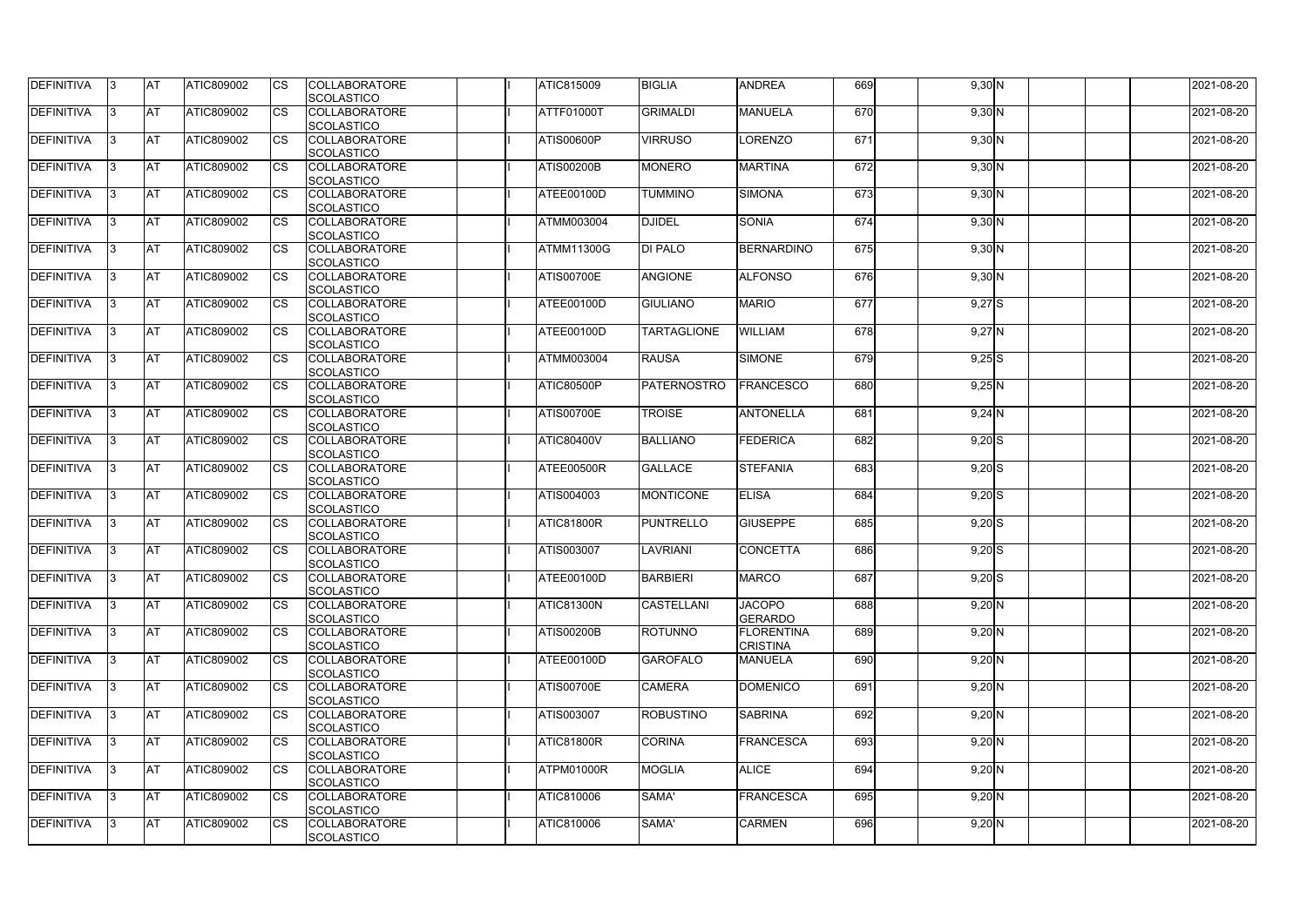| DEFINITIVA        | 13. | <b>JAT</b> | ATIC809002        | Ics                    | <b>COLLABORATORE</b> | ATIS004003        | <b>MASTARONE</b> | <b>MATILDE</b>       | 697              | $9,20$ N | 2021-08-20 |
|-------------------|-----|------------|-------------------|------------------------|----------------------|-------------------|------------------|----------------------|------------------|----------|------------|
|                   |     |            |                   |                        | <b>SCOLASTICO</b>    |                   |                  |                      |                  |          |            |
| <b>DEFINITIVA</b> | l3  | <b>AT</b>  | ATIC809002        | Ics                    | <b>COLLABORATORE</b> | <b>ATIC816005</b> | <b>CARRUBBA</b>  | <b>CARMELINDA</b>    | 698              | $9,20$ N | 2021-08-20 |
|                   |     |            |                   |                        | <b>SCOLASTICO</b>    |                   |                  |                      |                  |          |            |
| DEFINITIVA        | l3  | <b>AT</b>  | ATIC809002        | <b>CS</b>              | <b>COLLABORATORE</b> | <b>ATPS01000Q</b> | <b>FIORILLI</b>  | <b>MARIA ASSUNTA</b> | 699              | $9,20$ N | 2021-08-20 |
|                   |     |            |                   |                        | <b>SCOLASTICO</b>    |                   |                  |                      |                  |          |            |
| DEFINITIVA        |     | <b>AT</b>  | ATIC809002        | Ics                    | <b>COLLABORATORE</b> | <b>ATIC817001</b> | <b>FALATO</b>    | <b>DOMENICO</b>      | 700              | $9,20$ N | 2021-08-20 |
|                   |     |            |                   |                        | <b>SCOLASTICO</b>    |                   |                  |                      |                  |          |            |
| DEFINITIVA        |     | <b>AT</b>  | <b>ATIC809002</b> | <b>CS</b>              | <b>COLLABORATORE</b> | ATTF01000T        | LORELLA          | <b>SABRINA</b>       | $\overline{701}$ | $9,20$ N | 2021-08-20 |
|                   |     |            |                   |                        | <b>SCOLASTICO</b>    |                   |                  |                      |                  |          |            |
| <b>DEFINITIVA</b> |     | AT         | <b>ATIC809002</b> | <b>ICS</b>             | <b>COLLABORATORE</b> | <b>ATIC80500P</b> | <b>NACLERIO</b>  | <b>ELENA</b>         | $\overline{702}$ |          | 2021-08-20 |
|                   |     |            |                   |                        |                      |                   |                  |                      |                  | $9,20$ N |            |
|                   |     |            |                   |                        | <b>SCOLASTICO</b>    |                   |                  |                      |                  |          |            |
| DEFINITIVA        |     | <b>AT</b>  | ATIC809002        | Ics                    | <b>COLLABORATORE</b> | ATIS004003        | <b>CASETTA</b>   | <b>ANDREA</b>        | 703              | $9,18$ S | 2021-08-20 |
|                   |     |            |                   |                        | <b>SCOLASTICO</b>    |                   |                  |                      |                  |          |            |
| <b>DEFINITIVA</b> | ıз  | <b>AT</b>  | ATIC809002        | Ics                    | <b>COLLABORATORE</b> | <b>ATIC81800R</b> | <b>CRISTALDI</b> | <b>ANGELO</b>        | 704              | $9,17$ S | 2021-08-20 |
|                   |     |            |                   |                        | <b>SCOLASTICO</b>    |                   |                  |                      |                  |          |            |
| DEFINITIVA        | I3  | <b>AT</b>  | ATIC809002        | <b>CS</b>              | <b>COLLABORATORE</b> | ATIS004003        | <b>MONTICONE</b> | <b>MARTINA</b>       | 705              | $9,17$ N | 2021-08-20 |
|                   |     |            |                   |                        | <b>SCOLASTICO</b>    |                   |                  |                      |                  |          |            |
| <b>DEFINITIVA</b> |     | <b>AT</b>  | ATIC809002        | <b>CS</b>              | <b>COLLABORATORE</b> | ATIS003007        | LISANTI          | <b>PAOLO</b>         | 706              | $9,17$ N | 2021-08-20 |
|                   |     |            |                   |                        | <b>SCOLASTICO</b>    |                   |                  |                      |                  |          |            |
| <b>DEFINITIVA</b> |     | AT         | ATIC809002        | $\overline{\text{cs}}$ | <b>COLLABORATORE</b> | ATIS004003        | <b>CAMPESE</b>   | <b>FRANCESCO</b>     | 707              | $9,17$ N | 2021-08-20 |
|                   |     |            |                   |                        | <b>SCOLASTICO</b>    |                   |                  |                      |                  |          |            |
| DEFINITIVA        | I3  | <b>AT</b>  | ATIC809002        |                        | <b>COLLABORATORE</b> | <b>ATIC80400V</b> | <b>COMINATO</b>  | <b>BARBARA</b>       | 708              | $9,15$ S | 2021-08-20 |
|                   |     |            |                   |                        |                      |                   |                  |                      |                  |          |            |
|                   |     |            |                   |                        | <b>SCOLASTICO</b>    |                   |                  |                      |                  |          |            |
| <b>DEFINITIVA</b> |     | <b>JAT</b> | ATIC809002        |                        | <b>COLLABORATORE</b> | <b>ATIC81400D</b> | <b>RUBERTO</b>   | <b>ANTONIETTA</b>    | 709              | $9,15$ N | 2021-08-20 |
|                   |     |            |                   |                        | <b>SCOLASTICO</b>    |                   |                  |                      |                  |          |            |
| <b>DEFINITIVA</b> |     | <b>AT</b>  | ATIC809002        | Ics                    | <b>COLLABORATORE</b> | ATEE00500R        | <b>TURTURICI</b> | <b>FABIO</b>         | 710              | $9,15$ N | 2021-08-20 |
|                   |     |            |                   |                        | <b>SCOLASTICO</b>    |                   |                  |                      |                  |          |            |
| DEFINITIVA        | l3  | <b>AT</b>  | <b>ATIC809002</b> | Ics                    | <b>COLLABORATORE</b> | <b>ATIS00700E</b> | LO CICERO        | <b>RAFFAELE</b>      | 711              | $9,15$ N | 2021-08-20 |
|                   |     |            |                   |                        | <b>SCOLASTICO</b>    |                   |                  |                      |                  |          |            |
| DEFINITIVA        |     | <b>AT</b>  | ATIC809002        | Ics                    | <b>COLLABORATORE</b> | ATEE00500R        | <b>MAMONE</b>    | <b>PIETRO</b>        | 712              | 9,15N    | 2021-08-20 |
|                   |     |            |                   |                        | <b>SCOLASTICO</b>    |                   |                  |                      |                  |          |            |
| DEFINITIVA        |     | <b>AT</b>  | ATIC809002        | <b>CS</b>              | <b>COLLABORATORE</b> | <b>ATIS00600P</b> | <b>PRETTA</b>    | <b>IVANA</b>         | 713              | $9,15$ N | 2021-08-20 |
|                   |     |            |                   |                        | <b>SCOLASTICO</b>    |                   |                  |                      |                  |          |            |
| <b>DEFINITIVA</b> |     | <b>AT</b>  | ATIC809002        | <b>CS</b>              | <b>COLLABORATORE</b> | <b>ATEE00500R</b> | <b>ROBINO</b>    | <b>SIMONA</b>        | 714              | $9,10$ S | 2021-08-20 |
|                   |     |            |                   |                        | <b>SCOLASTICO</b>    |                   |                  |                      |                  |          |            |
| <b>DEFINITIVA</b> |     | <b>AT</b>  | ATIC809002        |                        | <b>COLLABORATORE</b> | ATEE00100D        | <b>LOFFREDO</b>  | <b>CARLA</b>         | 715              |          |            |
|                   | 13. |            |                   |                        |                      |                   |                  |                      |                  | $9,10$ S | 2021-08-20 |
|                   |     |            |                   |                        | <b>SCOLASTICO</b>    |                   |                  |                      |                  |          |            |
| <b>DEFINITIVA</b> | 13  | AT         | <b>ATIC809002</b> | Ics                    | <b>COLLABORATORE</b> | ATIS004003        | <b>BARRECA</b>   | PASQUALE             | 716              | $9,10$ S | 2021-08-20 |
|                   |     |            |                   |                        | <b>SCOLASTICO</b>    |                   |                  |                      |                  |          |            |
| <b>DEFINITIVA</b> | I3  | <b>AT</b>  | ATIC809002        | Ics                    | <b>COLLABORATORE</b> | <b>ATIC81400D</b> | <b>SCOTTI</b>    | PASQUALE             | 717              | $9,10$ S | 2021-08-20 |
|                   |     |            |                   |                        | <b>SCOLASTICO</b>    |                   |                  |                      |                  |          |            |
| DEFINITIVA        | I3  | <b>AT</b>  | ATIC809002        | Ics                    | <b>COLLABORATORE</b> | ATIS003007        | <b>CITINO</b>    | <b>BIANCA</b>        | 718              | 9,10 N   | 2021-08-20 |
|                   |     |            |                   |                        | <b>SCOLASTICO</b>    |                   |                  |                      |                  |          |            |
| <b>DEFINITIVA</b> |     | <b>AT</b>  | ATIC809002        | Ics                    | <b>COLLABORATORE</b> | ATTF01000T        | <b>GIORDANO</b>  | <b>MICHELA</b>       | 719              | 9,10 N   | 2021-08-20 |
|                   |     |            |                   |                        | <b>SCOLASTICO</b>    |                   |                  |                      |                  |          |            |
| <b>DEFINITIVA</b> |     | <b>AT</b>  | ATIC809002        | Ics                    | <b>COLLABORATORE</b> | <b>ATIS00700E</b> | <b>NEBIOLO</b>   | <b>CLAUDIA</b>       | 720              | 9,10 N   | 2021-08-20 |
|                   |     |            |                   |                        | <b>SCOLASTICO</b>    |                   |                  |                      |                  |          |            |
| <b>DEFINITIVA</b> | ıз  | <b>AT</b>  | <b>ATIC809002</b> |                        | <b>COLLABORATORE</b> | ATEE00100D        | <b>MAZZARI</b>   | <b>MARINA</b>        | 721              | 9,10 N   | 2021-08-20 |
|                   |     |            |                   |                        |                      |                   |                  |                      |                  |          |            |
|                   |     |            |                   |                        | <b>SCOLASTICO</b>    |                   |                  |                      |                  |          |            |
| <b>DEFINITIVA</b> | ıз  | <b>AT</b>  | ATIC809002        | Ics                    | <b>COLLABORATORE</b> | ATEE00100D        | <b>GALLUZZI</b>  | <b>ANTONINO</b>      | 722              | 9,10 N   | 2021-08-20 |
|                   |     |            |                   |                        | <b>SCOLASTICO</b>    |                   |                  |                      |                  |          |            |
| <b>DEFINITIVA</b> | ıз  | <b>AT</b>  | <b>ATIC809002</b> | <b>ICS</b>             | <b>COLLABORATORE</b> | <b>ATPS01000Q</b> | <b>STEFANATO</b> | <b>MARTINA</b>       | 723              | 9,10 N   | 2021-08-20 |
|                   |     |            |                   |                        | <b>SCOLASTICO</b>    |                   |                  |                      |                  |          |            |
| <b>DEFINITIVA</b> | I3  | <b>AT</b>  | ATIC809002        | Ics                    | <b>COLLABORATORE</b> | <b>ATIC80100B</b> | <b>ZANCHETTA</b> | <b>DIEGO</b>         | 724              | 9,10 N   | 2021-08-20 |
|                   |     |            |                   |                        | SCOLASTICO           |                   |                  |                      |                  |          |            |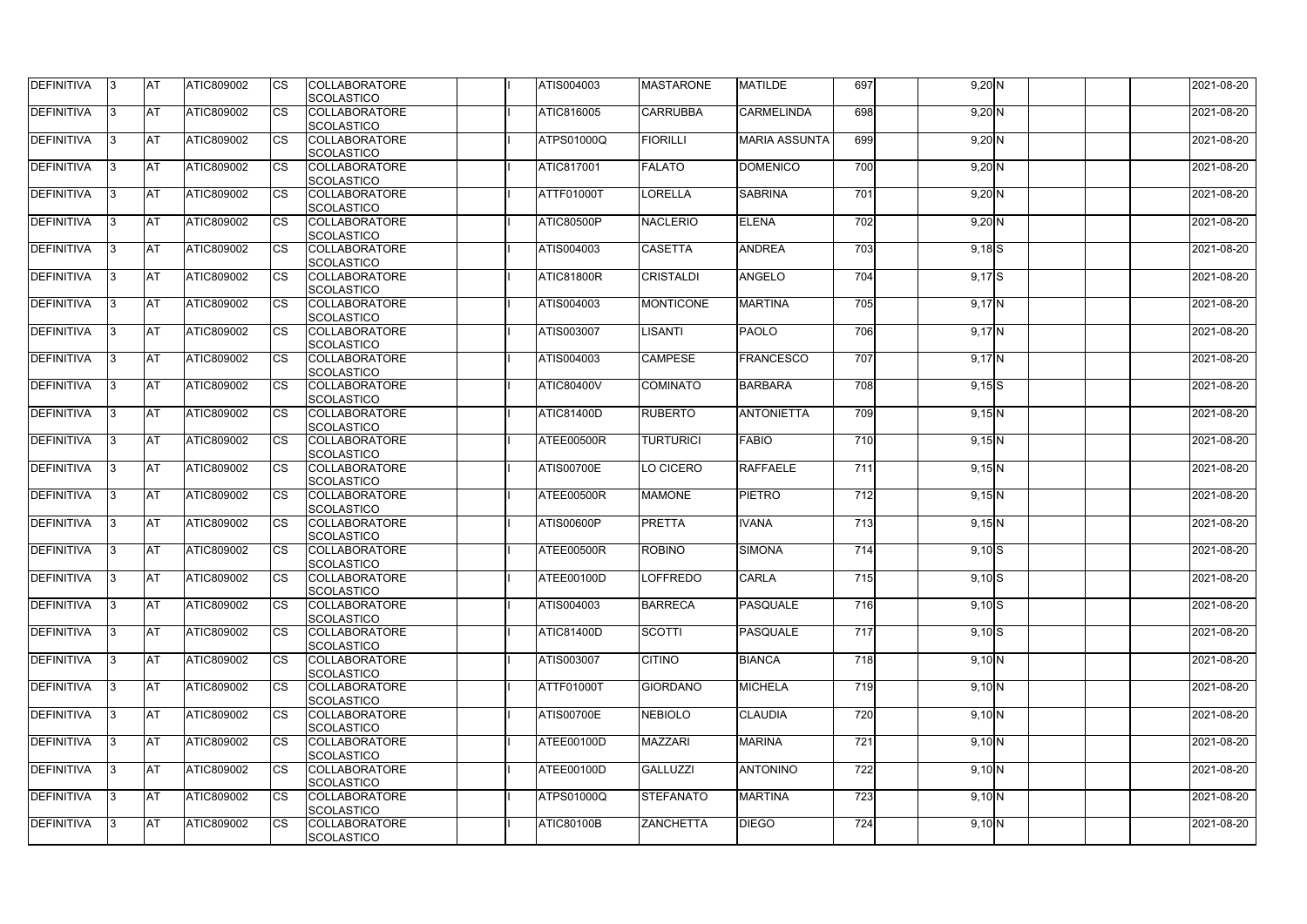| <b>DEFINITIVA</b> | 13  | <b>AT</b> | ATIC809002        | Ics                    | <b>COLLABORATORE</b><br><b>SCOLASTICO</b> | ATIC811002        | <b>BRANCACCIO</b>  | <b>ASSUNTA</b>       | 725              | 9,10 N     |    | 2021-08-20 |
|-------------------|-----|-----------|-------------------|------------------------|-------------------------------------------|-------------------|--------------------|----------------------|------------------|------------|----|------------|
| <b>DEFINITIVA</b> |     | <b>AT</b> | ATIC809002        | Ics                    | <b>COLLABORATORE</b><br><b>SCOLASTICO</b> | <b>ATMM11300G</b> | LAZZARO            | <b>RITA</b>          | 726              | 9,10 N     |    | 2021-08-20 |
| DEFINITIVA        |     | <b>AT</b> | ATIC809002        | Ics                    | <b>COLLABORATORE</b><br><b>SCOLASTICO</b> | ATEE00100D        | <b>MARINO</b>      | <b>LUCIANO</b>       | 727              | 9,10 N     |    | 2021-08-20 |
| DEFINITIVA        | IЗ  | <b>AT</b> | ATIC809002        | Ics                    | <b>COLLABORATORE</b><br><b>SCOLASTICO</b> | <b>ATIC817001</b> | <b>TUTTOLOMOND</b> | <b>JENNIFER</b>      | 728              | 9,10 N     |    | 2021-08-20 |
| DEFINITIVA        |     | <b>AT</b> | ATIC809002        | <b>CS</b>              | <b>COLLABORATORE</b><br><b>SCOLASTICO</b> | <b>ATIC81300N</b> | <b>BALESTRIERI</b> | <b>VERONICA</b>      | 729              | 9,10 N     |    | 2021-08-20 |
| <b>DEFINITIVA</b> |     | <b>AT</b> | ATIC809002        | Ics                    | <b>COLLABORATORE</b><br><b>SCOLASTICO</b> | ATEE00100D        | <b>TOMASINO</b>    | <b>NOEMI</b>         | 730              | 9,10 N     |    | 2021-08-20 |
| DEFINITIVA        |     | <b>AT</b> | <b>ATIC809002</b> | Ics                    | <b>COLLABORATORE</b><br><b>SCOLASTICO</b> | ATIC811002        | <b>PAROLA</b>      | <b>GIADA</b>         | 731              | 9,10 N     |    | 2021-08-20 |
| <b>DEFINITIVA</b> |     | AT        | ATIC809002        | <b>CS</b>              | <b>COLLABORATORE</b><br><b>SCOLASTICO</b> | ATTF01000T        | <b>FIORENTINI</b>  | <b>NICOLETTA</b>     | 732              | 9,10 N     |    | 2021-08-20 |
| DEFINITIVA        |     | <b>AT</b> | ATIC809002        | $\overline{\text{cs}}$ | <b>COLLABORATORE</b><br><b>SCOLASTICO</b> | ATTF01000T        | <b>ALLARA</b>      | <b>LUCIA</b>         | 733              | 9,10 N     |    | 2021-08-20 |
| DEFINITIVA        |     | <b>AT</b> | ATIC809002        | $\overline{\text{cs}}$ | <b>COLLABORATORE</b><br>SCOLASTICO        | <b>ATIC815009</b> | <b>INGRAO</b>      | <b>VERONICA</b>      | 734              | 9,10 N     |    | 2021-08-20 |
| <b>DEFINITIVA</b> |     | AT        | <b>ATIC809002</b> | <b>CS</b>              | <b>COLLABORATORE</b><br><b>SCOLASTICO</b> | <b>ATPS01000Q</b> | <b>MORRA</b>       | ALESSANDRO           | 735              | 9,10 N     |    | 2021-08-20 |
| DEFINITIVA        |     | <b>AT</b> | ATIC809002        | <b>CS</b>              | <b>COLLABORATORE</b><br><b>SCOLASTICO</b> | ATIC811002        | <b>BELMONTE</b>    | <b>CHIARA</b>        | 736              | 9,10 N     |    | 2021-08-20 |
| <b>DEFINITIVA</b> |     | <b>AT</b> | ATIC809002        |                        | <b>COLLABORATORE</b><br><b>SCOLASTICO</b> | ATEE00100D        | <b>PISANI</b>      | <b>CARMINE</b>       | 737              | 9,10 N     |    | 2021-08-20 |
| <b>DEFINITIVA</b> |     | <b>AT</b> | ATIC809002        | Ics                    | <b>COLLABORATORE</b><br><b>SCOLASTICO</b> | ATEE00100D        | <b>SORAGGI</b>     | <b>MARINA</b>        | 738              | $9,08$ $S$ |    | 2021-08-20 |
| DEFINITIVA        |     | <b>AT</b> | ATIC809002        | <b>CS</b>              | <b>COLLABORATORE</b><br><b>SCOLASTICO</b> | ATPM01000R        | <b>BORIO</b>       | <b>SORAJA</b>        | 739              | $9,08$ S   |    | 2021-08-20 |
| DEFINITIVA        |     | <b>AT</b> | ATIC809002        | Ics                    | <b>COLLABORATORE</b><br><b>SCOLASTICO</b> | ATIC81400D        | <b>BARTIC</b>      | <b>MARIA DANIELA</b> | 740 S            | $9,07$ S   |    | 2021-08-20 |
| <b>DEFINITIVA</b> |     | <b>AT</b> | ATIC809002        | <b>CS</b>              | <b>COLLABORATORE</b><br><b>SCOLASTICO</b> | ATEE00500R        | <b>TALOTTA</b>     | <b>SARA CARMEN</b>   | 741              | $9,07$ N   |    | 2021-08-20 |
| DEFINITIVA        |     | <b>AT</b> | ATIC809002        | <b>CS</b>              | <b>COLLABORATORE</b><br>SCOLASTICO        | ATPM01000R        | <b>DI CARLO</b>    | <b>VALENTINA</b>     | $\overline{742}$ | $9,05$ $S$ |    | 2021-08-20 |
| DEFINITIVA        | 13. | <b>AT</b> | ATIC809002        |                        | <b>COLLABORATORE</b><br><b>SCOLASTICO</b> | ATPM01000R        | <b>SANDRI</b>      | <b>CLAUDIA</b>       | 743              | $9,05$ $S$ |    | 2021-08-20 |
| DEFINITIVA        | I3  | <b>AT</b> | <b>ATIC809002</b> | Ics                    | <b>COLLABORATORE</b><br><b>SCOLASTICO</b> | ATEE00100D        | <b>LUPO</b>        | <b>CALOGERO</b>      | 744              | $9,05$ N   |    | 2021-08-20 |
| <b>DEFINITIVA</b> | I3  | <b>AT</b> | ATIC809002        | Ics                    | <b>COLLABORATORE</b><br><b>SCOLASTICO</b> | ATEE00500R        | <b>CIRRUTO</b>     | <b>VINCENZO</b>      | 745              | $9,05$ N   |    | 2021-08-20 |
| DEFINITIVA        |     | <b>AT</b> | ATIC809002        | Ics                    | <b>COLLABORATORE</b><br><b>SCOLASTICO</b> | <b>ATIC80600E</b> | <b>MUSCATELLO</b>  | <b>MARIA</b>         | 746              |            | 9S | 2021-08-20 |
| DEFINITIVA        |     | <b>AT</b> | ATIC809002        | <b>CS</b>              | <b>COLLABORATORE</b><br><b>SCOLASTICO</b> | <b>ATIC81300N</b> | <b>BUSSI</b>       | <b>CLARA</b>         | 747              |            | 9S | 2021-08-20 |
| <b>DEFINITIVA</b> | ıз  | <b>AT</b> | ATIC809002        | Ics                    | <b>COLLABORATORE</b><br><b>SCOLASTICO</b> | ATEE00100D        | <b>ISOLA</b>       | ANNAMARIAPIA         | 748              |            | 9S | 2021-08-20 |
| <b>DEFINITIVA</b> |     | AT        | ATIC809002        | Ics                    | <b>COLLABORATORE</b><br><b>SCOLASTICO</b> | <b>ATIC81400D</b> | <b>CARUSO</b>      | <b>ANTONIO</b>       | 749              |            | 9S | 2021-08-20 |
| DEFINITIVA        | ıз  | <b>AT</b> | ATIC809002        | Ics                    | <b>COLLABORATORE</b><br><b>SCOLASTICO</b> | <b>ATIC81800R</b> | <b>GIGLIO</b>      | <b>ALESSIO</b>       | 750              |            | 9S | 2021-08-20 |
| <b>DEFINITIVA</b> | 13  | <b>AT</b> | <b>ATIC809002</b> | <b>ICS</b>             | <b>COLLABORATORE</b><br><b>SCOLASTICO</b> | <b>ATIC80100B</b> | <b>NIGRELLI</b>    | <b>VITTORIO EROS</b> | 751              |            | 9S | 2021-08-20 |
| <b>DEFINITIVA</b> |     | <b>AT</b> | ATIC809002        | Ics                    | <b>COLLABORATORE</b><br><b>SCOLASTICO</b> | <b>ATIC80100B</b> | <b>PALMIERI</b>    | <b>SERGIO</b>        | 752              |            | 9S | 2021-08-20 |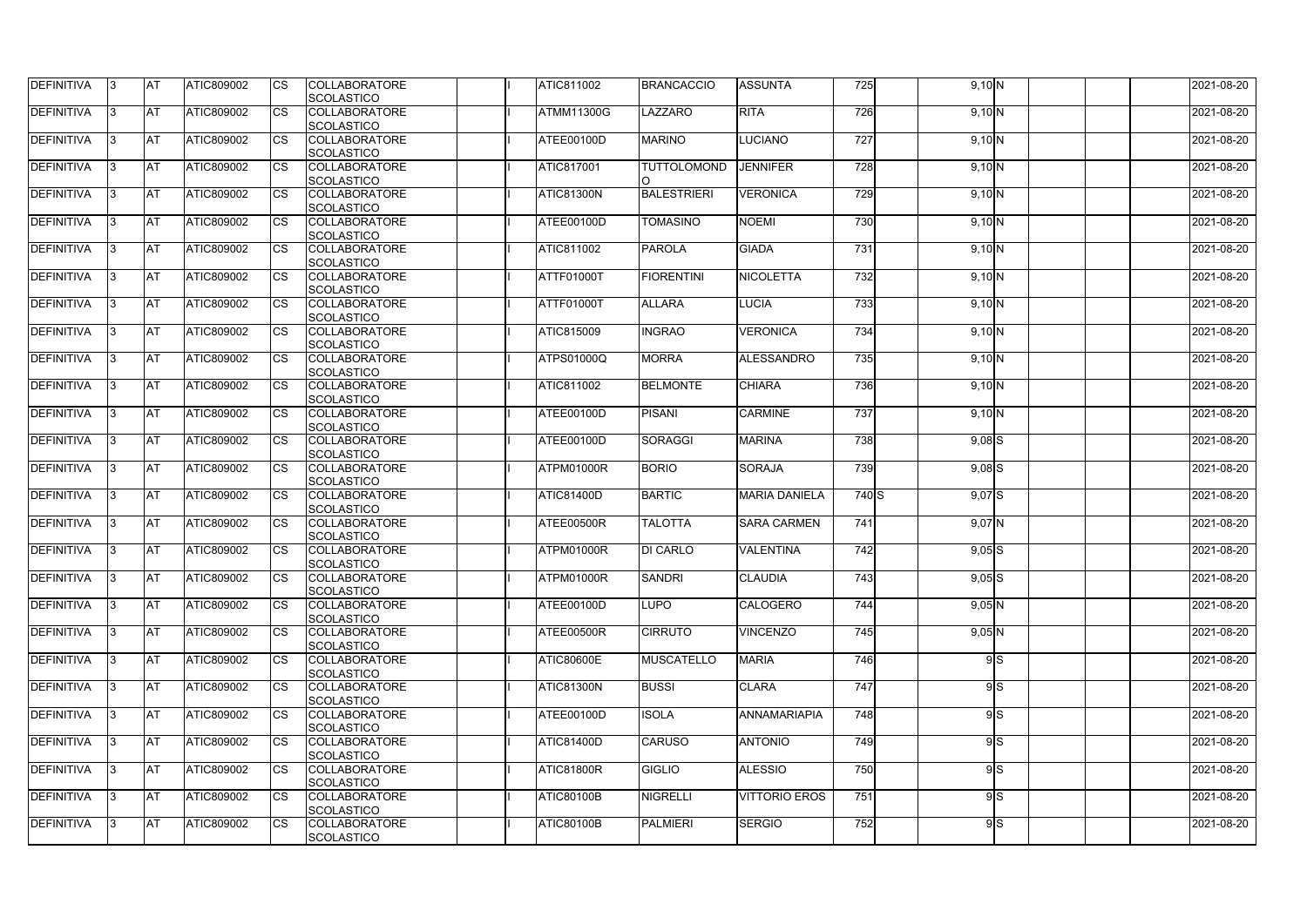| <b>DEFINITIVA</b> | 13        | IAT        | <b>ATIC809002</b> | Ics                    | <b>COLLABORATORE</b><br><b>SCOLASTICO</b> | <b>ATIC81400D</b> | <b>D'ALIO</b>     | <b>MARIO</b>                      | 753              | 9S  | 2021-08-20 |
|-------------------|-----------|------------|-------------------|------------------------|-------------------------------------------|-------------------|-------------------|-----------------------------------|------------------|-----|------------|
| <b>DEFINITIVA</b> | I3        | <b>AT</b>  | <b>ATIC809002</b> | Ics                    | <b>COLLABORATORE</b><br><b>SCOLASTICO</b> | ATEE00100D        | <b>MASCHIO</b>    | <b>PAOLO</b>                      | 754              | 9S  | 2021-08-20 |
| DEFINITIVA        | $\vert$ 3 | <b>AT</b>  | ATIC809002        | <b>CS</b>              | <b>COLLABORATORE</b><br><b>SCOLASTICO</b> | <b>ATIS00700E</b> | <b>OGLIALORO</b>  | <b>CATERINA</b><br><b>ADRIANA</b> | 755              | 9N  | 2021-08-20 |
| <b>DEFINITIVA</b> | 13.       | <b>AT</b>  | ATIC809002        | Ics                    | <b>COLLABORATORE</b><br>SCOLASTICO        | ATEE00100D        | <b>BATTIATO</b>   | <b>SARA</b>                       | 756              | 9N  | 2021-08-20 |
| DEFINITIVA        | 13.       | <b>AT</b>  | ATIC809002        | Ics                    | <b>COLLABORATORE</b><br><b>SCOLASTICO</b> | <b>ATIC808006</b> | <b>ABBATE</b>     | <b>LAURA</b>                      | 757              | 9N  | 2021-08-20 |
| <b>DEFINITIVA</b> | 13        | <b>AT</b>  | ATIC809002        | <b>ICS</b>             | <b>COLLABORATORE</b><br><b>SCOLASTICO</b> | <b>ATIS00600P</b> | <b>MATTIAZZI</b>  | <b>GIANLUCA</b>                   | 758              | 9N  | 2021-08-20 |
| <b>DEFINITIVA</b> | 13.       | <b>AT</b>  | <b>ATIC809002</b> | <b>CS</b>              | <b>COLLABORATORE</b><br><b>SCOLASTICO</b> | ATEE00100D        | <b>MONTUORI</b>   | <b>MELISSA</b>                    | 759              | 9N  | 2021-08-20 |
| DEFINITIVA        | 13        | <b>AT</b>  | <b>ATIC809002</b> | Ics                    | <b>COLLABORATORE</b><br><b>SCOLASTICO</b> | <b>ATPS01000Q</b> | <b>FAVA</b>       | <b>GIUSEPPE</b>                   | 760              | 9N  | 2021-08-20 |
| DEFINITIVA        | 13        | <b>IAT</b> | ATIC809002        | Ics                    | <b>COLLABORATORE</b><br><b>SCOLASTICO</b> | ATIC81800R        | <b>RAGUSA</b>     | <b>LUCA</b>                       | 761              | 9N  | 2021-08-20 |
| DEFINITIVA        | 13.       | <b>AT</b>  | <b>ATIC809002</b> | <b>CS</b>              | <b>COLLABORATORE</b><br>SCOLASTICO        | <b>ATPS01000Q</b> | CARRINO           | <b>AGNESE</b>                     | 762              | 9N  | 2021-08-20 |
| DEFINITIVA        | 13.       | <b>AT</b>  | <b>ATIC809002</b> | $\overline{\text{cs}}$ | <b>COLLABORATORE</b><br><b>SCOLASTICO</b> | <b>ATIC817001</b> | <b>RESSA</b>      | <b>SERENA</b>                     | $\overline{763}$ | 9N  | 2021-08-20 |
| DEFINITIVA        | 13        | <b>AT</b>  | ATIC809002        | Ics                    | <b>COLLABORATORE</b><br><b>SCOLASTICO</b> | ATIS00600P        | COZZOLINO         | <b>NUNZIATA</b>                   | 764              | 9N  | 2021-08-20 |
| <b>DEFINITIVA</b> | 13.       | <b>AT</b>  | ATIC809002        |                        | <b>COLLABORATORE</b><br><b>SCOLASTICO</b> | ATIS004003        | <b>MARTINETTO</b> | <b>PAOLO</b>                      | 765              | 9N  | 2021-08-20 |
| <b>DEFINITIVA</b> | 13        | <b>AT</b>  | ATIC809002        | Ics                    | <b>COLLABORATORE</b><br><b>SCOLASTICO</b> | ATIC81800R        | <b>BUONAMASSA</b> | <b>TERESA</b>                     | 766              | 9N  | 2021-08-20 |
| DEFINITIVA        | 13.       | <b>IAT</b> | ATIC809002        | Ics                    | <b>COLLABORATORE</b><br><b>SCOLASTICO</b> | ATIC81400D        | <b>SAMMARCO</b>   | <b>CHIARA</b>                     | 767              | 9N  | 2021-08-20 |
| <b>DEFINITIVA</b> | 13.       | <b>AT</b>  | <b>ATIC809002</b> | <b>CS</b>              | <b>COLLABORATORE</b><br><b>SCOLASTICO</b> | <b>ATPS01000Q</b> | <b>AMERIO</b>     | <b>RICCARDO</b>                   | 768              | 9N  | 2021-08-20 |
| <b>DEFINITIVA</b> | 13        | <b>AT</b>  | ATIC809002        | Ics                    | <b>COLLABORATORE</b><br>SCOLASTICO        | <b>ATPS01000Q</b> | <b>SUCCIO</b>     | <b>STEFANIA</b>                   | 769              | 9N  | 2021-08-20 |
| DEFINITIVA        | 13        | AT         | ATIC809002        | Ics                    | <b>COLLABORATORE</b><br>SCOLASTICO        | <b>ATIS00700E</b> | O GIUDICE         | <b>CALOGERO</b>                   | 770              | 9N  | 2021-08-20 |
| DEFINITIVA        | 13        | <b>AT</b>  | ATIC809002        | <b>CS</b>              | <b>COLLABORATORE</b><br><b>SCOLASTICO</b> | ATEE00100D        | LA MARCA          | <b>GIOVANNI</b>                   | 771              | 9N  | 2021-08-20 |
| <b>DEFINITIVA</b> | 13        | <b>AT</b>  | <b>ATIC809002</b> | <b>CS</b>              | <b>COLLABORATORE</b><br><b>SCOLASTICO</b> | ATEE00100D        | <b>MASOERO</b>    | <b>MIRELLA</b>                    | 772              | 9N  | 2021-08-20 |
| <b>DEFINITIVA</b> | 13        | <b>AT</b>  | ATIC809002        | <b>CS</b>              | <b>COLLABORATORE</b><br><b>SCOLASTICO</b> | <b>ATIC80600E</b> | <b>VAIRELLI</b>   | <b>MARTINA</b>                    | 773              | 9N  | 2021-08-20 |
| <b>DEFINITIVA</b> | 13        | <b>AT</b>  | <b>ATIC809002</b> | Ics                    | <b>COLLABORATORE</b><br><b>SCOLASTICO</b> | <b>ATIC809002</b> | <b>PICCOLO</b>    | <b>FEDERICA</b>                   | 774              | 9N  | 2021-08-20 |
| DEFINITIVA        | 13        | <b>AT</b>  | ATIC809002        | <b>CS</b>              | <b>COLLABORATORE</b><br>SCOLASTICO        | ATIS003007        | <b>MESSINA</b>    | <b>ANTONELLA</b>                  | 775              | 9N  | 2021-08-20 |
| <b>DEFINITIVA</b> | 13        | <b>AT</b>  | ATIC809002        | <b>CS</b>              | <b>COLLABORATORE</b><br><b>SCOLASTICO</b> | ATIC811002        | <b>POVERO</b>     | <b>CLAUDIA</b>                    | 776              | 9N  | 2021-08-20 |
| <b>DEFINITIVA</b> | 13        | <b>AT</b>  | ATIC809002        | <b>ICS</b>             | <b>COLLABORATORE</b><br><b>SCOLASTICO</b> | ATIC816005        | <b>BUSSINI</b>    | <b>ILEANA</b>                     | 777              | 9 N | 2021-08-20 |
| DEFINITIVA        | 13        | <b>AT</b>  | ATIC809002        | Ics                    | <b>COLLABORATORE</b><br><b>SCOLASTICO</b> | ATTF01000T        | <b>FOTI</b>       | <b>ROSINA</b>                     | 778              | 9N  | 2021-08-20 |
| DEFINITIVA        | 13        | <b>AT</b>  | <b>ATIC809002</b> | <b>CS</b>              | <b>COLLABORATORE</b><br><b>SCOLASTICO</b> | <b>ATTF01000T</b> | <b>MENNELLA</b>   | <b>GIANFRANCO</b>                 | 779              | 9N  | 2021-08-20 |
| <b>DEFINITIVA</b> | 13        | <b>AT</b>  | ATIC809002        | Ics                    | <b>COLLABORATORE</b><br>SCOLASTICO        | <b>ATIS00700E</b> | MONTALDO          | ORNELLA                           | 780              | 9N  | 2021-08-20 |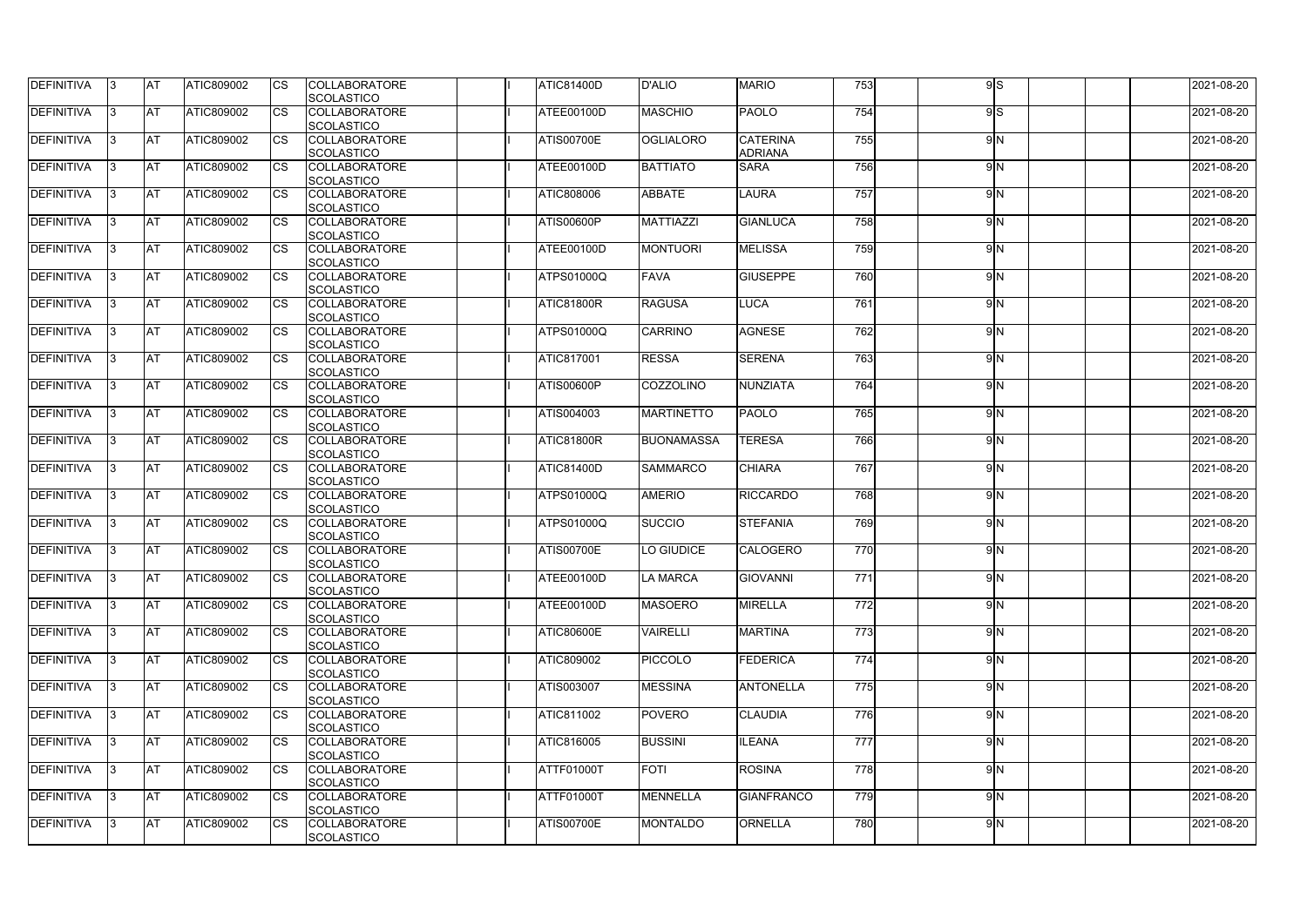| DEFINITIVA        | 13. | <b>JAT</b> | ATIC809002        | Ics        | <b>COLLABORATORE</b> | <b>ATIC81800R</b> | <b>BERLINGHIERI</b> | <b>RITA</b>         | $\overline{781}$ | $8,97$ N   | 2021-08-20 |
|-------------------|-----|------------|-------------------|------------|----------------------|-------------------|---------------------|---------------------|------------------|------------|------------|
|                   |     |            |                   |            | <b>SCOLASTICO</b>    |                   |                     |                     |                  |            |            |
| <b>DEFINITIVA</b> | l3  | <b>AT</b>  | ATIC809002        | Ics        | <b>COLLABORATORE</b> | ATIS004003        | <b>DEL POPOLO</b>   | NUNZIATA            | 782              | $8,95$ $S$ | 2021-08-20 |
|                   |     |            |                   |            | <b>SCOLASTICO</b>    |                   |                     |                     |                  |            |            |
| DEFINITIVA        | l3  | <b>AT</b>  | ATIC809002        | <b>CS</b>  | <b>COLLABORATORE</b> | ATMM003004        | <b>CHIRMINISI</b>   | <b>SALVATORE</b>    | 783              | $8,95$ N   | 2021-08-20 |
|                   |     |            |                   |            | <b>SCOLASTICO</b>    |                   |                     |                     |                  |            |            |
| DEFINITIVA        |     | <b>AT</b>  | ATIC809002        | Ics        | <b>COLLABORATORE</b> | <b>ATIC81800R</b> | <b>NISI</b>         | <b>FRANCESCO</b>    | 784              | $8,95$ N   | 2021-08-20 |
|                   |     |            |                   |            | <b>SCOLASTICO</b>    |                   |                     |                     |                  |            |            |
| DEFINITIVA        |     | <b>AT</b>  | <b>ATIC809002</b> | <b>CS</b>  | <b>COLLABORATORE</b> | ATIS00600P        | <b>MONTELEONE</b>   | <b>SALVATORE</b>    | 785              | $8,93$ $S$ | 2021-08-20 |
|                   |     |            |                   |            | <b>SCOLASTICO</b>    |                   |                     |                     |                  |            |            |
| <b>DEFINITIVA</b> |     | AT         | <b>ATIC809002</b> | <b>ICS</b> | <b>COLLABORATORE</b> | <b>ATIS00600P</b> | <b>BORGO</b>        | <b>IVAN</b>         | 786              | $8,93$ $S$ | 2021-08-20 |
|                   |     |            |                   |            |                      |                   |                     |                     |                  |            |            |
|                   |     |            |                   |            | <b>SCOLASTICO</b>    |                   |                     |                     |                  |            |            |
| DEFINITIVA        |     | <b>AT</b>  | ATIC809002        | Ics        | <b>COLLABORATORE</b> | <b>ATIC816005</b> | <b>PALTRO</b>       | <b>DEBORA MARIA</b> | 787              | $8,93$ $S$ | 2021-08-20 |
|                   |     |            |                   |            | <b>SCOLASTICO</b>    |                   |                     | <b>SILVIA</b>       |                  |            |            |
| <b>DEFINITIVA</b> | ıз  | <b>AT</b>  | ATIC809002        | Ics        | <b>COLLABORATORE</b> | ATIC810006        | SAMA'               | <b>NICOLA</b>       | 788              | $8,93$ N   | 2021-08-20 |
|                   |     |            |                   |            | <b>SCOLASTICO</b>    |                   |                     |                     |                  |            |            |
| DEFINITIVA        | I3  | <b>AT</b>  | ATIC809002        | <b>CS</b>  | <b>COLLABORATORE</b> | <b>ATIC81800R</b> | <b>GRANA'</b>       | <b>ANTONINA</b>     | 789              | $8,91$ N   | 2021-08-20 |
|                   |     |            |                   |            | <b>SCOLASTICO</b>    |                   |                     | <b>MARIA</b>        |                  |            |            |
| <b>DEFINITIVA</b> |     | <b>AT</b>  | ATIC809002        | <b>CS</b>  | <b>COLLABORATORE</b> | ATIC816005        | <b>PAOLELLA</b>     | <b>SALVATORE</b>    | 790              | 8,90 S     | 2021-08-20 |
|                   |     |            |                   |            | <b>SCOLASTICO</b>    |                   |                     |                     |                  |            |            |
| <b>DEFINITIVA</b> |     | AT         | ATIC809002        | <b>CS</b>  | <b>COLLABORATORE</b> | ATEE00100D        | <b>ROBUSTELLI</b>   | <b>CARMELA</b>      | 791              | $8,90$ S   | 2021-08-20 |
|                   |     |            |                   |            | <b>SCOLASTICO</b>    |                   |                     |                     |                  |            |            |
| DEFINITIVA        | I3  | <b>AT</b>  | ATIC809002        |            | <b>COLLABORATORE</b> | ATIS003007        | <b>BORDA</b>        | <b>CHIARA</b>       | 792              | $8,90$ S   | 2021-08-20 |
|                   |     |            |                   |            | <b>SCOLASTICO</b>    |                   |                     |                     |                  |            |            |
|                   |     |            |                   |            |                      |                   |                     |                     |                  |            |            |
| <b>DEFINITIVA</b> |     | <b>JAT</b> | ATIC809002        |            | <b>COLLABORATORE</b> | <b>ATIC817001</b> | <b>WOLOWIEC</b>     | <b>JUSTYNA</b>      | 793              | $8,90$ S   | 2021-08-20 |
|                   |     |            |                   |            | <b>SCOLASTICO</b>    |                   |                     | <b>AGNIESZKA</b>    |                  |            |            |
| <b>DEFINITIVA</b> |     | <b>AT</b>  | ATIC809002        | Ics        | <b>COLLABORATORE</b> | ATIC809002        | <b>SCONFIENZA</b>   | <b>MARTINA</b>      | 794              | $8,90$ N   | 2021-08-20 |
|                   |     |            |                   |            | <b>SCOLASTICO</b>    |                   |                     |                     |                  |            |            |
| DEFINITIVA        | l3  | <b>AT</b>  | ATIC809002        | Ics        | <b>COLLABORATORE</b> | <b>ATIC81200T</b> | <b>BUSSOLINO</b>    | <b>SONIA</b>        | 795              | $8,90$ N   | 2021-08-20 |
|                   |     |            |                   |            | <b>SCOLASTICO</b>    |                   |                     |                     |                  |            |            |
| DEFINITIVA        |     | <b>AT</b>  | ATIC809002        | <b>CS</b>  | <b>COLLABORATORE</b> | <b>ATIS00600P</b> | <b>ALONGI</b>       | <b>SERAFINA</b>     | 796              | $8,90$ N   | 2021-08-20 |
|                   |     |            |                   |            | <b>SCOLASTICO</b>    |                   |                     |                     |                  |            |            |
| DEFINITIVA        |     | <b>AT</b>  | ATIC809002        | <b>CS</b>  | <b>COLLABORATORE</b> | ATIC811002        | <b>PAROLA</b>       | <b>JESSICA</b>      | 797              | $8,90$ N   | 2021-08-20 |
|                   |     |            |                   |            | <b>SCOLASTICO</b>    |                   |                     |                     |                  |            |            |
| <b>DEFINITIVA</b> |     | <b>AT</b>  | ATIC809002        | <b>CS</b>  | <b>COLLABORATORE</b> | <b>ATEE00500R</b> | FUSCO               | <b>SAVERIO</b>      | 798              | 8,90 N     | 2021-08-20 |
|                   |     |            |                   |            | <b>SCOLASTICO</b>    |                   |                     |                     |                  |            |            |
| <b>DEFINITIVA</b> | 13. | <b>AT</b>  | ATIC809002        |            | <b>COLLABORATORE</b> | ATIC81800R        | <b>PAGANO</b>       | <b>CARLOTTA</b>     | 799              | $8,90$ N   | 2021-08-20 |
|                   |     |            |                   |            | <b>SCOLASTICO</b>    |                   |                     | <b>IMMACOLATA</b>   |                  |            |            |
|                   |     | AT         |                   | Ics        |                      | ATIC816005        |                     |                     |                  |            |            |
| <b>DEFINITIVA</b> | 13  |            | <b>ATIC809002</b> |            | <b>COLLABORATORE</b> |                   | <b>MILETTA</b>      | <b>ANTONIO</b>      | 800              | $8,90$ N   | 2021-08-20 |
|                   |     |            |                   |            | <b>SCOLASTICO</b>    |                   |                     |                     |                  |            |            |
| <b>DEFINITIVA</b> | I3  | <b>AT</b>  | ATIC809002        | Ics        | <b>COLLABORATORE</b> | <b>ATIS00600P</b> | <b>SARACENI</b>     | <b>MARIA</b>        | 801              | $8,90$ N   | 2021-08-20 |
|                   |     |            |                   |            | <b>SCOLASTICO</b>    |                   |                     |                     |                  |            |            |
| DEFINITIVA        | I3  | <b>AT</b>  | ATIC809002        | Ics        | <b>COLLABORATORE</b> | <b>ATIC81800R</b> | <b>BALDINI</b>      | <b>FRANCESCA</b>    | 802              | $8,90$ N   | 2021-08-20 |
|                   |     |            |                   |            | <b>SCOLASTICO</b>    |                   |                     |                     |                  |            |            |
| <b>DEFINITIVA</b> |     | <b>AT</b>  | ATIC809002        | Ics        | <b>COLLABORATORE</b> | ATIC816005        | <b>DI GIORGIO</b>   | <b>ROSARIA</b>      | 803              | $8,90$ N   | 2021-08-20 |
|                   |     |            |                   |            | <b>SCOLASTICO</b>    |                   |                     |                     |                  |            |            |
| <b>DEFINITIVA</b> |     | <b>AT</b>  | ATIC809002        | Ics        | <b>COLLABORATORE</b> | <b>ATIS00600P</b> | <b>SCAGLIONE</b>    | FEDERICA            | 804              | $8,90$ N   | 2021-08-20 |
|                   |     |            |                   |            | <b>SCOLASTICO</b>    |                   |                     |                     |                  |            |            |
| <b>DEFINITIVA</b> | ıз  | <b>AT</b>  | <b>ATIC809002</b> |            | <b>COLLABORATORE</b> | <b>ATMM003004</b> | <b>SCAZZARIELLO</b> | <b>VALENTINA</b>    | 805              | $8,90$ N   | 2021-08-20 |
|                   |     |            |                   |            | <b>SCOLASTICO</b>    |                   |                     |                     |                  |            |            |
| <b>DEFINITIVA</b> | ıз  | <b>AT</b>  | ATIC809002        | Ics        | <b>COLLABORATORE</b> | ATEE00500R        | GULLO               | <b>ANTONELLA</b>    | 806              | 8,87 S     | 2021-08-20 |
|                   |     |            |                   |            | <b>SCOLASTICO</b>    |                   |                     |                     |                  |            |            |
|                   |     |            |                   |            |                      |                   |                     |                     |                  |            |            |
| <b>DEFINITIVA</b> | ıз  | <b>AT</b>  | <b>ATIC809002</b> | <b>ICS</b> | <b>COLLABORATORE</b> | ATTF01000T        | <b>BAGNATO</b>      | <b>FRANCESCA</b>    | 807              | $8,85$ $S$ | 2021-08-20 |
|                   |     |            |                   |            | <b>SCOLASTICO</b>    |                   |                     |                     |                  |            |            |
| <b>DEFINITIVA</b> | I3  | <b>AT</b>  | ATIC809002        | Ics        | <b>COLLABORATORE</b> | <b>ATIC81200T</b> | <b>MASSOCCO</b>     | <b>ANDREA</b>       | 808              | $8,85$ N   | 2021-08-20 |
|                   |     |            |                   |            | SCOLASTICO           |                   |                     |                     |                  |            |            |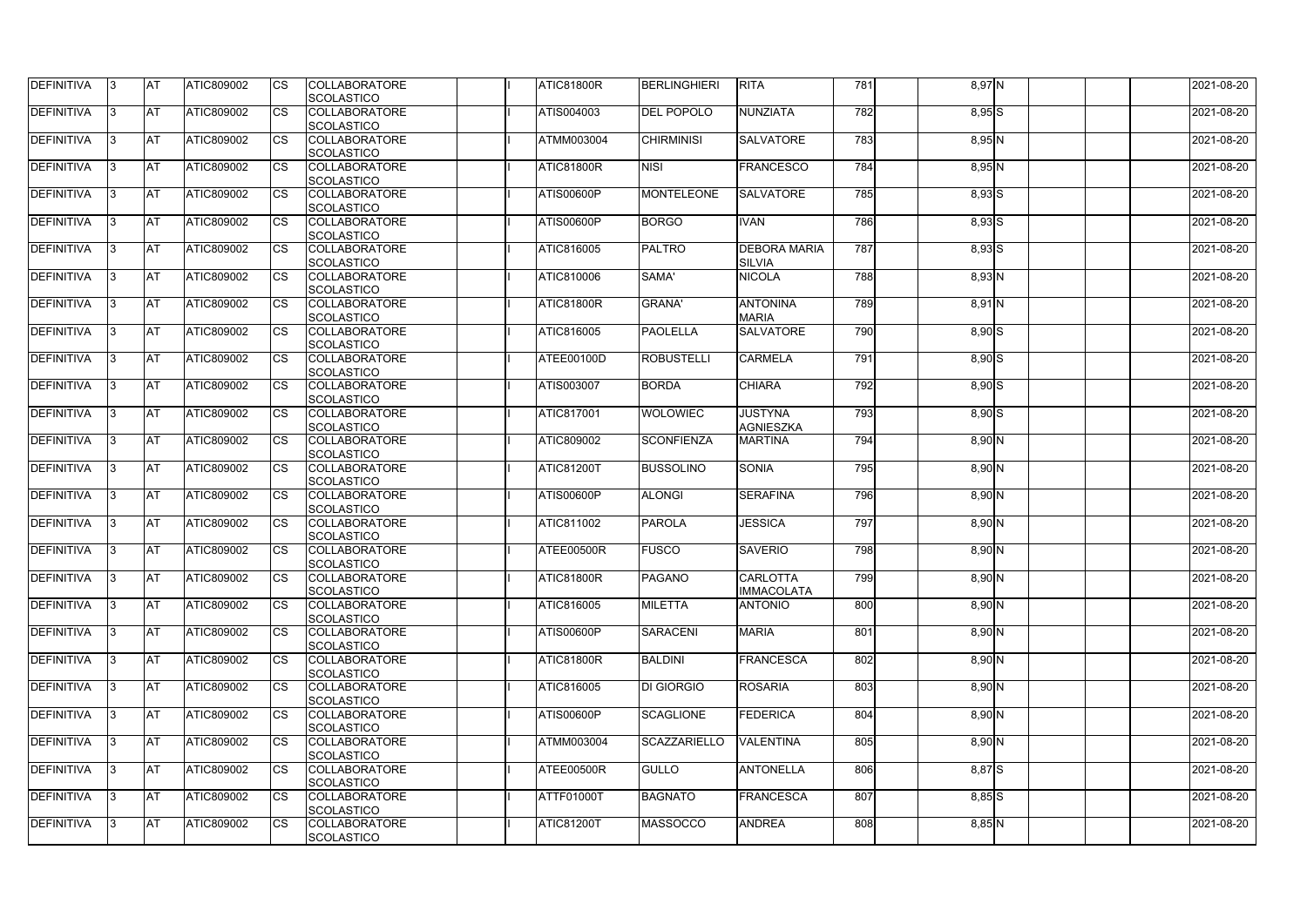| <b>DEFINITIVA</b> | IЗ  | <b>IAT</b> | <b>ATIC809002</b> | <b>CS</b>              | <b>COLLABORATORE</b>               | <b>ATIC81200T</b> | <b>SERRA</b>         | <b>ERICA</b>      | 809 | 8,85 N   | 2021-08-20 |
|-------------------|-----|------------|-------------------|------------------------|------------------------------------|-------------------|----------------------|-------------------|-----|----------|------------|
| DEFINITIVA        | ß.  | <b>AT</b>  | ATIC809002        | CS                     | SCOLASTICO<br><b>COLLABORATORE</b> | <b>ATIC80400V</b> | BORTOLAMEAZZI MATTEO |                   | 810 | 8,85 N   | 2021-08-20 |
|                   |     |            |                   |                        | <b>SCOLASTICO</b>                  |                   |                      |                   |     |          |            |
| DEFINITIVA        | ß.  | <b>AT</b>  | ATIC809002        | CS                     | <b>COLLABORATORE</b>               | ATIC81800R        | <b>INCREMONA</b>     | <b>SILVIA</b>     | 811 | 8,85 N   | 2021-08-20 |
|                   |     |            |                   |                        | <b>SCOLASTICO</b>                  |                   |                      |                   |     |          |            |
| <b>DEFINITIVA</b> |     | <b>AT</b>  | ATIC809002        | <b>CS</b>              | <b>COLLABORATORE</b>               | <b>ATIS003007</b> | <b>VACCA</b>         | <b>SILVIA</b>     | 812 | 8,85 N   | 2021-08-20 |
|                   |     |            |                   |                        | <b>SCOLASTICO</b>                  |                   |                      |                   |     |          |            |
| <b>DEFINITIVA</b> |     | <b>AT</b>  | ATIC809002        | CS                     | <b>COLLABORATORE</b>               | ATPM01000R        | <b>MAZZARISI</b>     | <b>SIMONA</b>     | 813 | 8,85 N   | 2021-08-20 |
|                   |     |            |                   |                        | SCOLASTICO                         |                   |                      |                   |     |          |            |
| <b>DEFINITIVA</b> | ß   | AT         | ATIC809002        | <b>CS</b>              | <b>COLLABORATORE</b>               | <b>ATTF01000T</b> | <b>BELLOMO</b>       | <b>CLAUDIA</b>    | 814 | $8,85$ N | 2021-08-20 |
|                   |     |            |                   |                        | SCOLASTICO                         |                   |                      |                   |     |          |            |
| <b>DEFINITIVA</b> |     | <b>AT</b>  | ATIC809002        | <b>CS</b>              | <b>COLLABORATORE</b>               | ATIC81300N        | <b>BIANCO</b>        | <b>ELENA</b>      | 815 | 8,83 S   | 2021-08-20 |
|                   |     |            |                   |                        | SCOLASTICO                         |                   |                      |                   |     |          |            |
| DEFINITIVA        | 3   | <b>AT</b>  | ATIC809002        | <b>CS</b>              | <b>COLLABORATORE</b>               | ATIC81800R        | <b>MENEGHEL</b>      | <b>ELENA</b>      | 816 | $8,83$ N | 2021-08-20 |
|                   |     |            |                   |                        | <b>SCOLASTICO</b>                  |                   |                      |                   |     |          |            |
| <b>DEFINITIVA</b> | l3  | <b>AT</b>  | ATIC809002        | CS                     | <b>COLLABORATORE</b>               | ATIC80500P        | SOZIO                | GIUSI             | 817 | 8,82 N   | 2021-08-20 |
|                   |     |            |                   |                        | <b>SCOLASTICO</b>                  |                   |                      |                   |     |          |            |
| <b>DEFINITIVA</b> |     | <b>AT</b>  | <b>ATIC809002</b> | <b>CS</b>              | <b>COLLABORATORE</b>               | ATEE00100D        | <b>DI NAPOLI</b>     | <b>ANNA</b>       | 818 | $8,80$ S | 2021-08-20 |
|                   |     |            |                   |                        | <b>SCOLASTICO</b>                  |                   |                      |                   |     |          |            |
| <b>DEFINITIVA</b> |     | <b>AT</b>  | ATIC809002        | $\overline{\text{cs}}$ | <b>COLLABORATORE</b>               | <b>ATIC811002</b> | <b>TOSO</b>          | <b>MARIELLA</b>   | 819 | $8,80$ S | 2021-08-20 |
|                   |     |            |                   |                        | SCOLASTICO                         |                   |                      | <b>PAOLA</b>      |     |          |            |
| <b>DEFINITIVA</b> | 3   | <b>AT</b>  | ATIC809002        | <b>CS</b>              | <b>COLLABORATORE</b>               | <b>ATIC81800R</b> | <b>MONTELEONE</b>    | <b>FRANCESCO</b>  | 820 | $8,80$ S | 2021-08-20 |
|                   |     |            |                   |                        | SCOLASTICO                         |                   |                      |                   |     |          |            |
| <b>DEFINITIVA</b> |     | <b>IAT</b> | ATIC809002        | CS                     | <b>COLLABORATORE</b>               | <b>ATIC811002</b> | <b>BADAGLIACCA</b>   | GIANCARLO         | 821 | 8,80 S   | 2021-08-20 |
|                   |     |            |                   |                        | <b>SCOLASTICO</b>                  |                   |                      |                   |     |          |            |
| <b>DEFINITIVA</b> |     | <b>AT</b>  | ATIC809002        | <b>CS</b>              | <b>COLLABORATORE</b>               | <b>ATIS003007</b> | <b>GIACOSA</b>       | <b>CHIARA</b>     | 822 | $8,80$ S | 2021-08-20 |
|                   |     |            |                   |                        | SCOLASTICO                         |                   |                      |                   |     |          |            |
| DEFINITIVA        | R   | <b>AT</b>  | ATIC809002        | CS                     | <b>COLLABORATORE</b>               | <b>ATMM003004</b> | <b>IOTTA</b>         | <b>MARIA</b>      | 823 | $8,80$ S | 2021-08-20 |
|                   |     |            |                   |                        | <b>SCOLASTICO</b>                  |                   |                      |                   |     |          |            |
| <b>DEFINITIVA</b> |     | <b>AT</b>  | <b>ATIC809002</b> | CS                     | <b>COLLABORATORE</b>               | ATEE00100D        | COCCOLO              | <b>MARIA RITA</b> | 824 | 8,80 N   | 2021-08-20 |
|                   |     |            |                   |                        | <b>SCOLASTICO</b>                  |                   |                      |                   |     |          |            |
| <b>DEFINITIVA</b> |     | <b>AT</b>  | ATIC809002        | <b>CS</b>              | <b>COLLABORATORE</b>               | <b>ATIC81800R</b> | LA MACCHIA           | <b>MARIKA</b>     | 825 | $8,80$ N | 2021-08-20 |
|                   |     |            |                   |                        | SCOLASTICO                         |                   |                      | <b>TINDARA</b>    |     |          |            |
| <b>DEFINITIVA</b> |     | <b>AT</b>  | ATIC809002        | <b>CS</b>              | <b>COLLABORATORE</b>               | ATEE00500R        | <b>BOERO</b>         | <b>MICHELA</b>    | 826 | 8,80 N   | 2021-08-20 |
|                   |     |            |                   |                        | SCOLASTICO                         |                   |                      |                   |     |          |            |
| DEFINITIVA        | I3. | <b>AT</b>  | ATIC809002        | <b>CS</b>              | <b>COLLABORATORE</b>               | <b>ATIC81400D</b> | <b>TROTTI</b>        | <b>CRISTIAN</b>   | 827 | $8,80$ N | 2021-08-20 |
|                   |     |            |                   |                        | SCOLASTICO                         |                   |                      |                   |     |          |            |
| <b>DEFINITIVA</b> | IЗ  | <b>AT</b>  | ATIC809002        | <b>CS</b>              | <b>COLLABORATORE</b>               | ATIS004003        | <b>SCHILLACI</b>     | <b>KEVIN</b>      | 828 | $8,80$ N | 2021-08-20 |
|                   |     |            |                   |                        | <b>SCOLASTICO</b>                  |                   |                      |                   |     |          |            |
| <b>DEFINITIVA</b> | l3. | <b>AT</b>  | <b>ATIC809002</b> | <b>CS</b>              | <b>COLLABORATORE</b>               | ATIC81800R        | <b>LAURIA</b>        | <b>ROBERTA</b>    | 829 | $8,80$ N | 2021-08-20 |
|                   |     |            |                   |                        | <b>SCOLASTICO</b>                  |                   |                      |                   |     |          |            |
| <b>DEFINITIVA</b> | 13. | <b>AT</b>  | ATIC809002        | <b>CS</b>              | <b>COLLABORATORE</b>               | <b>ATIC811002</b> | <b>MALTESE</b>       | <b>SALVATORE</b>  | 830 | 8,80 N   | 2021-08-20 |
|                   |     |            |                   |                        | <b>SCOLASTICO</b>                  |                   |                      |                   |     |          |            |
| <b>DEFINITIVA</b> |     | <b>AT</b>  | ATIC809002        | <b>CS</b>              | <b>COLLABORATORE</b>               | <b>ATIS00700E</b> | CASCONE              | <b>NICOLETTA</b>  | 831 | $8,80$ N | 2021-08-20 |
|                   |     |            |                   |                        | <b>SCOLASTICO</b>                  |                   |                      |                   |     |          |            |
| <b>DEFINITIVA</b> | ß   | <b>AT</b>  | ATIC809002        | <b>CS</b>              | <b>COLLABORATORE</b>               | <b>ATIC80500P</b> | <b>TANDA</b>         | <b>NICOLE</b>     | 832 | $8,80$ N | 2021-08-20 |
|                   |     |            |                   |                        | <b>SCOLASTICO</b>                  |                   |                      |                   |     |          |            |
| <b>DEFINITIVA</b> | l3  | <b>AT</b>  | ATIC809002        | <b>CS</b>              | <b>COLLABORATORE</b>               | <b>ATIS00700E</b> | <b>GIAMBO'</b>       | <b>GIUSEPPINA</b> | 833 | $8,80$ N | 2021-08-20 |
|                   |     |            |                   |                        | SCOLASTICO                         |                   |                      |                   |     |          |            |
| DEFINITIVA        |     | <b>AT</b>  | ATIC809002        | <b>CS</b>              | <b>COLLABORATORE</b>               | ATEE00100D        | <b>CURRA'</b>        | <b>ADRIANA</b>    | 834 | $8,80$ N | 2021-08-20 |
|                   |     |            |                   |                        | <b>SCOLASTICO</b>                  |                   |                      |                   |     |          |            |
| DEFINITIVA        | IЗ  | <b>AT</b>  | ATIC809002        | <b>CS</b>              | <b>COLLABORATORE</b>               | ATEE00100D        | <b>PACETTA</b>       | <b>DOMENICO</b>   | 835 | $8,80$ N | 2021-08-20 |
|                   |     |            |                   |                        | <b>SCOLASTICO</b>                  |                   |                      |                   |     |          |            |
| <b>DEFINITIVA</b> | 13. | <b>AT</b>  | ATIC809002        | <b>CS</b>              | <b>COLLABORATORE</b>               | ATIC81800R        | <b>CONTI</b>         | <b>VALERIA</b>    | 836 | $8,80$ N | 2021-08-20 |
|                   |     |            |                   |                        | SCOLASTICO                         |                   |                      |                   |     |          |            |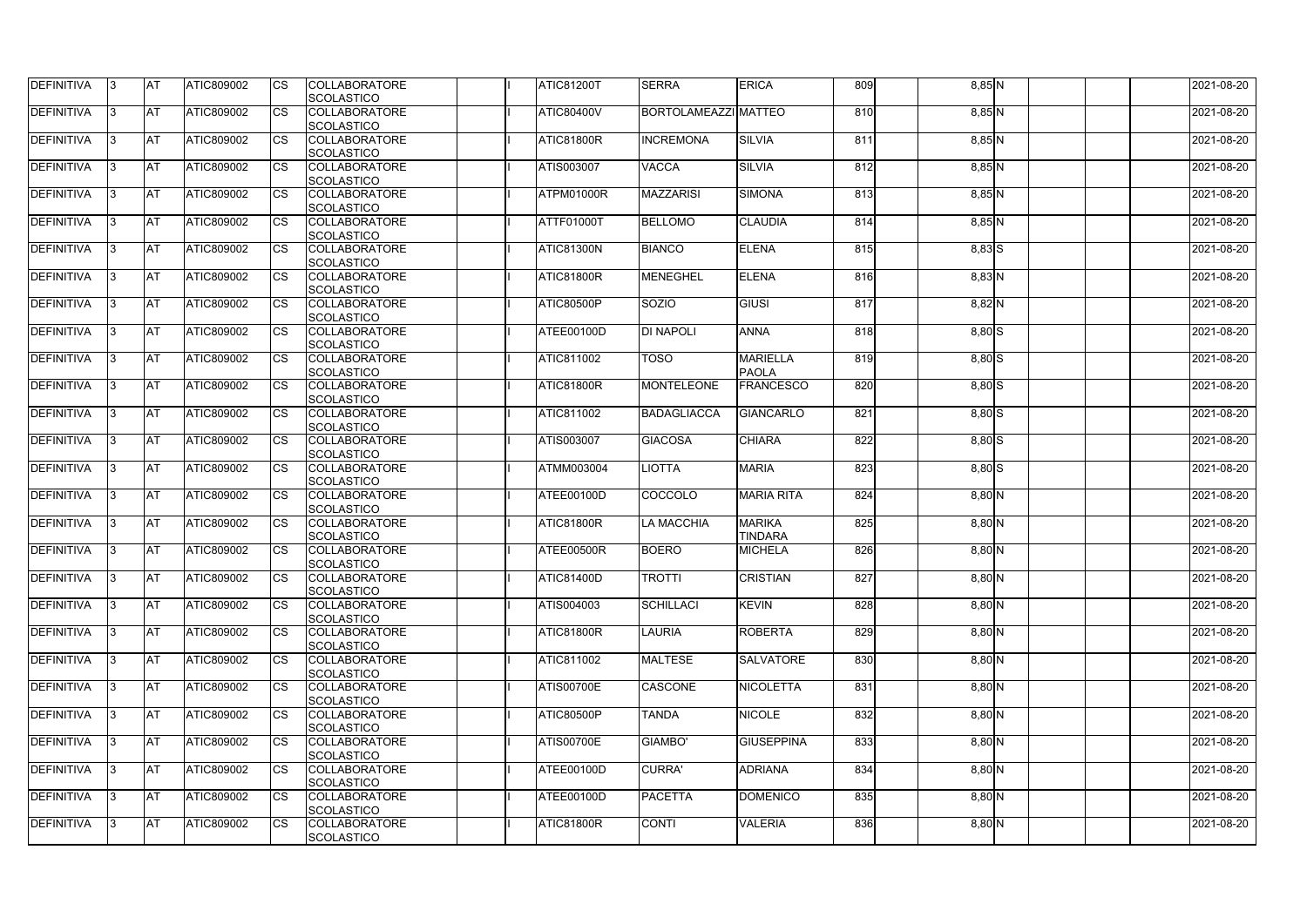| DEFINITIVA        | 13. | <b>JAT</b> | ATIC809002        | Ics        | <b>COLLABORATORE</b> | ATPM01000R        | TROILO              | <b>MARCO</b>        | 837 | 8,80 N   | 2021-08-20 |
|-------------------|-----|------------|-------------------|------------|----------------------|-------------------|---------------------|---------------------|-----|----------|------------|
|                   |     |            |                   |            | <b>SCOLASTICO</b>    |                   |                     |                     |     |          |            |
| <b>DEFINITIVA</b> | 3   | <b>AT</b>  | ATIC809002        | <b>CS</b>  | <b>COLLABORATORE</b> | <b>ATIC81800R</b> | <b>CARLINO</b>      | <b>ANTONY</b>       | 838 | $8,80$ N | 2021-08-20 |
|                   |     |            |                   |            | <b>SCOLASTICO</b>    |                   |                     |                     |     |          |            |
| DEFINITIVA        | l3  | <b>AT</b>  | ATIC809002        | <b>CS</b>  | <b>COLLABORATORE</b> | <b>ATIC81800R</b> | <b>COSTANZO</b>     | <b>AGATA</b>        | 839 | $8,80$ N | 2021-08-20 |
|                   |     |            |                   |            | <b>SCOLASTICO</b>    |                   |                     |                     |     |          |            |
| DEFINITIVA        |     | <b>AT</b>  | ATIC809002        | Ics        | <b>COLLABORATORE</b> | ATPM01000R        | <b>DI RONZA</b>     | <b>LUIGI</b>        | 840 | 8,80 N   | 2021-08-20 |
|                   |     |            |                   |            | <b>SCOLASTICO</b>    |                   |                     |                     |     |          |            |
| DEFINITIVA        |     | <b>AT</b>  | <b>ATIC809002</b> | <b>CS</b>  | <b>COLLABORATORE</b> | <b>ATIC80400V</b> | MULE'               | <b>VALENTINA</b>    | 841 | $8,80$ N | 2021-08-20 |
|                   |     |            |                   |            | <b>SCOLASTICO</b>    |                   |                     |                     |     |          |            |
| <b>DEFINITIVA</b> |     | AT         | <b>ATIC809002</b> | Ics        | <b>COLLABORATORE</b> | <b>ATIC80100B</b> | <b>BALLATORE</b>    | <b>CRISTINA</b>     | 842 |          | 2021-08-20 |
|                   |     |            |                   |            |                      |                   |                     |                     |     | $8,80$ N |            |
|                   |     |            |                   |            | <b>SCOLASTICO</b>    |                   |                     |                     |     |          |            |
| DEFINITIVA        |     | <b>AT</b>  | ATIC809002        | Ics        | <b>COLLABORATORE</b> | ATTF01000T        | <b>MUSSO</b>        | <b>ILARIA</b>       | 843 | $8,80$ N | 2021-08-20 |
|                   |     |            |                   |            | <b>SCOLASTICO</b>    |                   |                     |                     |     |          |            |
| <b>DEFINITIVA</b> | ıз  | <b>AT</b>  | ATIC809002        | Ics        | <b>COLLABORATORE</b> | ATIS003007        | <b>FERRARA</b>      | <b>ASSUNTA</b>      | 844 | 8,80 N   | 2021-08-20 |
|                   |     |            |                   |            | <b>SCOLASTICO</b>    |                   |                     |                     |     |          |            |
| DEFINITIVA        | I3  | <b>JAT</b> | ATIC809002        | <b>CS</b>  | <b>COLLABORATORE</b> | <b>ATIC81800R</b> | <b>MARTINENGO</b>   | <b>MANUELA</b>      | 845 | 8,80 N   | 2021-08-20 |
|                   |     |            |                   |            | <b>SCOLASTICO</b>    |                   |                     |                     |     |          |            |
| <b>DEFINITIVA</b> |     | <b>AT</b>  | ATIC809002        | <b>CS</b>  | <b>COLLABORATORE</b> | <b>ATIC80500P</b> | DI BENEDETTO        | <b>RITA</b>         | 846 | 8,80 N   | 2021-08-20 |
|                   |     |            |                   |            | <b>SCOLASTICO</b>    |                   |                     |                     |     |          |            |
| <b>DEFINITIVA</b> |     | AT         | ATIC809002        | <b>CS</b>  | <b>COLLABORATORE</b> | ATPS01000Q        | <b>LANINO</b>       | <b>GIANLUCA</b>     | 847 | 8,80 N   | 2021-08-20 |
|                   |     |            |                   |            | <b>SCOLASTICO</b>    |                   |                     |                     |     |          |            |
|                   |     |            |                   |            |                      |                   |                     |                     | 848 |          |            |
| DEFINITIVA        | I3  | <b>AT</b>  | ATIC809002        |            | <b>COLLABORATORE</b> | <b>ATIS00600P</b> | <b>PAGANO</b>       | <b>ROBERTA</b>      |     | 8,78 N   | 2021-08-20 |
|                   |     |            |                   |            | <b>SCOLASTICO</b>    |                   |                     |                     |     |          |            |
| <b>DEFINITIVA</b> |     | <b>JAT</b> | ATIC809002        |            | <b>COLLABORATORE</b> | <b>ATIC80100B</b> | <b>BERBENICIUC</b>  | <b>CARMEN MARIA</b> | 849 | 8,77 N   | 2021-08-20 |
|                   |     |            |                   |            | <b>SCOLASTICO</b>    |                   |                     |                     |     |          |            |
| <b>DEFINITIVA</b> |     | <b>AT</b>  | ATIC809002        | Ics        | <b>COLLABORATORE</b> | <b>ATIS00700E</b> | <b>MICIELI</b>      | <b>GIUSEPPE</b>     | 850 | $8,75$ N | 2021-08-20 |
|                   |     |            |                   |            | <b>SCOLASTICO</b>    |                   |                     |                     |     |          |            |
| DEFINITIVA        | l3  | <b>AT</b>  | ATIC809002        | Ics        | <b>COLLABORATORE</b> | ATIC81400D        | <b>PIEDEPALUMBO</b> | <b>ANNA</b>         | 851 | $8,75$ N | 2021-08-20 |
|                   |     |            |                   |            | <b>SCOLASTICO</b>    |                   |                     |                     |     |          |            |
| DEFINITIVA        |     | <b>AT</b>  | ATIC809002        | <b>CS</b>  | <b>COLLABORATORE</b> | <b>ATIS00700E</b> | <b>STRANGIS</b>     | <b>VINCENZO</b>     | 852 | $8,75$ N | 2021-08-20 |
|                   |     |            |                   |            | <b>SCOLASTICO</b>    |                   |                     |                     |     |          |            |
| DEFINITIVA        |     | <b>AT</b>  | ATIC809002        | <b>CS</b>  | <b>COLLABORATORE</b> | <b>ATIS00700E</b> | <b>FURCAS</b>       | <b>LAURA</b>        | 853 | $8,75$ N | 2021-08-20 |
|                   |     |            |                   |            | <b>SCOLASTICO</b>    |                   |                     |                     |     |          |            |
| <b>DEFINITIVA</b> |     | <b>AT</b>  | ATIC809002        | <b>CS</b>  | <b>COLLABORATORE</b> | ATMM003004        | <b>MANCINO</b>      | <b>MARIA GRAZIA</b> | 854 | 8,72 S   | 2021-08-20 |
|                   |     |            |                   |            | <b>SCOLASTICO</b>    |                   |                     |                     |     |          |            |
|                   |     |            |                   |            |                      |                   |                     |                     |     |          |            |
| <b>DEFINITIVA</b> | 13. | <b>AT</b>  | ATIC809002        |            | <b>COLLABORATORE</b> | ATIS003007        | <b>IOVENE</b>       | <b>CARMELA</b>      | 855 | 8,70 S   | 2021-08-20 |
|                   |     |            |                   |            | <b>SCOLASTICO</b>    |                   |                     |                     |     |          |            |
| <b>DEFINITIVA</b> | 13  | AT         | <b>ATIC809002</b> | Ics        | <b>COLLABORATORE</b> | ATIS004003        | <b>BLANDA</b>       | <b>MAURIZIO</b>     | 856 | $8,70$ S | 2021-08-20 |
|                   |     |            |                   |            | <b>SCOLASTICO</b>    |                   |                     |                     |     |          |            |
| <b>DEFINITIVA</b> | I3  | <b>AT</b>  | ATIC809002        | Ics        | <b>COLLABORATORE</b> | ATEE00500R        | <b>DI SPARTI</b>    | <b>ANDREA</b>       | 857 | 8,70 N   | 2021-08-20 |
|                   |     |            |                   |            | <b>SCOLASTICO</b>    |                   |                     |                     |     |          |            |
| DEFINITIVA        | I3  | <b>AT</b>  | ATIC809002        | Ics        | <b>COLLABORATORE</b> | ATIC816005        | <b>TIRONE</b>       | <b>MARICA</b>       | 858 | 8,70 N   | 2021-08-20 |
|                   |     |            |                   |            | <b>SCOLASTICO</b>    |                   |                     | <b>ANTONIA</b>      |     |          |            |
| DEFINITIVA        |     | <b>AT</b>  | ATIC809002        | Ics        | <b>COLLABORATORE</b> | <b>ATIC80600E</b> | <b>GIACOBBE</b>     | <b>ROSINA</b>       | 859 | 8,70 N   | 2021-08-20 |
|                   |     |            |                   |            | <b>SCOLASTICO</b>    |                   |                     |                     |     |          |            |
| <b>DEFINITIVA</b> |     | <b>AT</b>  | ATIC809002        | Ics        | <b>COLLABORATORE</b> | ATPS01000Q        | <b>TUROLLA</b>      | <b>GABRIELE</b>     | 860 | 8,70 N   | 2021-08-20 |
|                   |     |            |                   |            | <b>SCOLASTICO</b>    |                   |                     |                     |     |          |            |
| <b>DEFINITIVA</b> | ıз  | <b>AT</b>  | <b>ATIC809002</b> |            | <b>COLLABORATORE</b> | ATEE00100D        | <b>ASCOLESE</b>     | <b>PIA VIRGINIA</b> | 861 | 8,70 N   | 2021-08-20 |
|                   |     |            |                   |            |                      |                   |                     |                     |     |          |            |
|                   |     |            |                   |            | <b>SCOLASTICO</b>    |                   |                     |                     |     |          |            |
| <b>DEFINITIVA</b> | IЗ  | <b>AT</b>  | ATIC809002        | Ics        | <b>COLLABORATORE</b> | <b>ATIC81400D</b> | <b>GARGIULO</b>     | <b>GIOVANNA</b>     | 862 | 8,70 N   | 2021-08-20 |
|                   |     |            |                   |            | <b>SCOLASTICO</b>    |                   |                     |                     |     |          |            |
| <b>DEFINITIVA</b> | ıз  | <b>AT</b>  | <b>ATIC809002</b> | <b>ICS</b> | <b>COLLABORATORE</b> | <b>ATPS01000Q</b> | <b>MARRONE</b>      | <b>IDA SIMONA</b>   | 863 | 8,70 N   | 2021-08-20 |
|                   |     |            |                   |            | <b>SCOLASTICO</b>    |                   |                     |                     |     |          |            |
| <b>DEFINITIVA</b> | I3  | <b>AT</b>  | ATIC809002        | Ics        | <b>COLLABORATORE</b> | <b>ATIC81200T</b> | <b>VOGLINO</b>      | <b>GIOSUE'</b>      | 864 | 8,70 N   | 2021-08-20 |
|                   |     |            |                   |            | SCOLASTICO           |                   |                     |                     |     |          |            |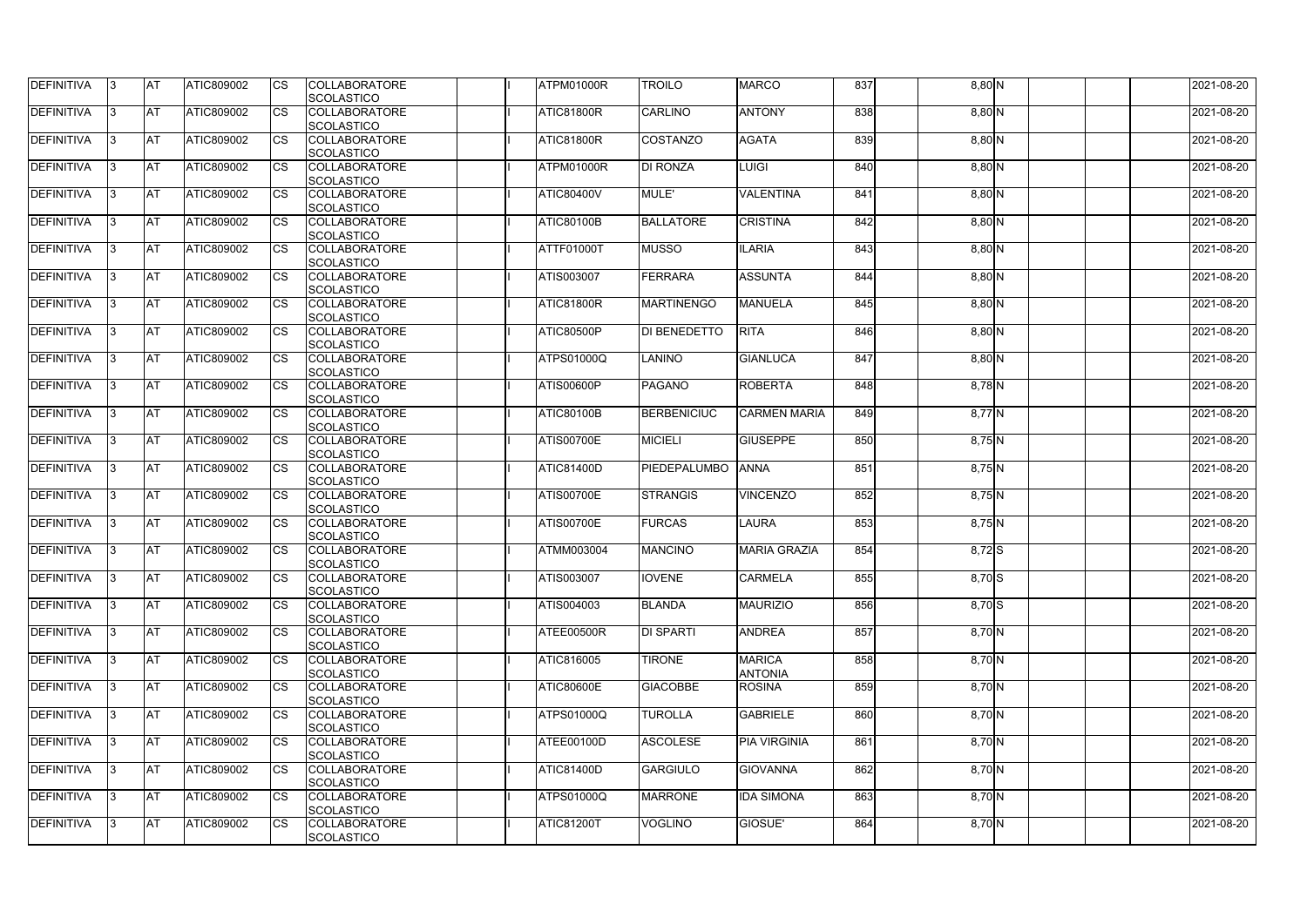| DEFINITIVA        | 13. | <b>JAT</b> | ATIC809002        | Ics        | <b>COLLABORATORE</b><br><b>SCOLASTICO</b> | ATEE00100D        | <b>BONELLI</b>      | <b>ARIANNA</b>      | 865 | 8,70 N    | 2021-08-20 |
|-------------------|-----|------------|-------------------|------------|-------------------------------------------|-------------------|---------------------|---------------------|-----|-----------|------------|
| <b>DEFINITIVA</b> | 3   | <b>AT</b>  | ATIC809002        | <b>CS</b>  | <b>COLLABORATORE</b><br><b>SCOLASTICO</b> | ATIC817001        | <b>CALDERONE</b>    | LILIANA             | 866 | 8,70 N    | 2021-08-20 |
| DEFINITIVA        | l3  | <b>AT</b>  | ATIC809002        | <b>CS</b>  | <b>COLLABORATORE</b><br><b>SCOLASTICO</b> | ATIS003007        | <b>D'AMBROSIO</b>   | <b>CRISTINA</b>     | 867 | 8,70 N    | 2021-08-20 |
| DEFINITIVA        |     | <b>AT</b>  | ATIC809002        | Ics        | <b>COLLABORATORE</b><br><b>SCOLASTICO</b> | <b>ATIC80600E</b> | <b>SCIACCHITANO</b> | <b>ANNA</b>         | 868 | 8,70 N    | 2021-08-20 |
| DEFINITIVA        |     | <b>AT</b>  | <b>ATIC809002</b> | <b>CS</b>  | <b>COLLABORATORE</b><br><b>SCOLASTICO</b> | ATIC809002        | <b>CELLI</b>        | <b>ANGELICA</b>     | 869 | 8,70 N    | 2021-08-20 |
| <b>DEFINITIVA</b> |     | AT         | <b>ATIC809002</b> | Ics        | <b>COLLABORATORE</b><br><b>SCOLASTICO</b> | <b>ATEE00100D</b> | <b>AURIEMMA</b>     | NUNZIATA            | 870 | 8,70 N    | 2021-08-20 |
| DEFINITIVA        |     | <b>AT</b>  | ATIC809002        | Ics        | <b>COLLABORATORE</b><br><b>SCOLASTICO</b> | ATPM01000R        | <b>GIULIO</b>       | <b>MARTINA</b>      | 871 | 8,70 N    | 2021-08-20 |
| <b>DEFINITIVA</b> | ıз  | <b>AT</b>  | ATIC809002        | Ics        | <b>COLLABORATORE</b><br><b>SCOLASTICO</b> | <b>ATIS00200B</b> | <b>ILLARDO</b>      | <b>ALESSIA</b>      | 872 | 8,70 N    | 2021-08-20 |
| DEFINITIVA        | I3  | <b>JAT</b> | ATIC809002        | <b>CS</b>  | <b>COLLABORATORE</b><br><b>SCOLASTICO</b> | <b>ATIC81800R</b> | <b>URSO</b>         | <b>MARIO</b>        | 873 | 8,70 N    | 2021-08-20 |
| <b>DEFINITIVA</b> |     | <b>AT</b>  | ATIC809002        | <b>CS</b>  | <b>COLLABORATORE</b><br><b>SCOLASTICO</b> | ATMM11300G        | COLANTUONO          | <b>IGNAZIO</b>      | 874 | 8,70 N    | 2021-08-20 |
| <b>DEFINITIVA</b> |     | AT         | ATIC809002        | <b>CS</b>  | <b>COLLABORATORE</b><br><b>SCOLASTICO</b> | ATEE00100D        | <b>MOLLO</b>        | <b>MARINA</b>       | 875 | 8,70 N    | 2021-08-20 |
| DEFINITIVA        | I3  | <b>AT</b>  | ATIC809002        |            | <b>COLLABORATORE</b><br><b>SCOLASTICO</b> | ATMM003004        | CIANCI              | FERNANDA            | 876 | 8,70 N    | 2021-08-20 |
| <b>DEFINITIVA</b> |     | <b>JAT</b> | ATIC809002        |            | <b>COLLABORATORE</b><br><b>SCOLASTICO</b> | ATIC815009        | <b>FILIPPONE</b>    | <b>CRISTINA</b>     | 877 | $8,70\,N$ | 2021-08-20 |
| <b>DEFINITIVA</b> |     | <b>AT</b>  | ATIC809002        | Ics        | <b>COLLABORATORE</b><br><b>SCOLASTICO</b> | ATEE00100D        | LAROCCA             | <b>ERIK</b>         | 878 | 8,70 N    | 2021-08-20 |
| DEFINITIVA        | l3  | <b>AT</b>  | ATIC809002        | Ics        | <b>COLLABORATORE</b><br><b>SCOLASTICO</b> | <b>ATIS00600P</b> | <b>MUSSO</b>        | <b>MILENA</b>       | 879 | 8,68 S    | 2021-08-20 |
| DEFINITIVA        |     | <b>AT</b>  | ATIC809002        | <b>CS</b>  | <b>COLLABORATORE</b><br><b>SCOLASTICO</b> | ATPM01000R        | <b>PONTE</b>        | <b>ALICE</b>        | 880 | $8,68$ N  | 2021-08-20 |
| DEFINITIVA        |     | <b>AT</b>  | ATIC809002        | <b>CS</b>  | <b>COLLABORATORE</b><br><b>SCOLASTICO</b> | <b>ATIS00600P</b> | <b>MURO</b>         | <b>DONATELLA</b>    | 881 | 8,67 S    | 2021-08-20 |
| <b>DEFINITIVA</b> |     | <b>AT</b>  | ATIC809002        | <b>CS</b>  | <b>COLLABORATORE</b><br><b>SCOLASTICO</b> | ATIC815009        | <b>BRONDOLO</b>     | <b>DANIELA</b>      | 882 | 8,67 S    | 2021-08-20 |
| <b>DEFINITIVA</b> | 13. | <b>AT</b>  | ATIC809002        |            | <b>COLLABORATORE</b><br><b>SCOLASTICO</b> | <b>ATMM003004</b> | <b>GIACOMINO</b>    | <b>MONICA</b>       | 883 | 8,67 S    | 2021-08-20 |
| <b>DEFINITIVA</b> | 13  | AT         | <b>ATIC809002</b> | Ics        | <b>COLLABORATORE</b><br><b>SCOLASTICO</b> | ATIC808006        | <b>STEFFANINI</b>   | <b>ELISABETTA</b>   | 884 | $8,67$ N  | 2021-08-20 |
| <b>DEFINITIVA</b> | l3  | <b>AT</b>  | ATIC809002        | Ics        | <b>COLLABORATORE</b><br><b>SCOLASTICO</b> | ATIS003007        | <b>VIGNA</b>        | <b>CONCETTA</b>     | 885 | $8,67$ N  | 2021-08-20 |
| DEFINITIVA        | I3  | <b>AT</b>  | ATIC809002        | Ics        | <b>COLLABORATORE</b><br><b>SCOLASTICO</b> | <b>ATIC80400V</b> | <b>CASCIANO</b>     | <b>FRANCESCO</b>    | 886 | $8,67$ N  | 2021-08-20 |
| <b>DEFINITIVA</b> |     | <b>AT</b>  | ATIC809002        | Ics        | <b>COLLABORATORE</b><br><b>SCOLASTICO</b> | ATTF01000T        | <b>FRATACCI</b>     | <b>MARIA</b>        | 887 | $8,67$ N  | 2021-08-20 |
| <b>DEFINITIVA</b> |     | <b>AT</b>  | ATIC809002        | <b>CS</b>  | <b>COLLABORATORE</b><br><b>SCOLASTICO</b> | <b>ATIC81300N</b> | <b>GARBERO</b>      | <b>TIZIANA</b>      | 888 | 8,67 N    | 2021-08-20 |
| <b>DEFINITIVA</b> | ıз  | <b>AT</b>  | <b>ATIC809002</b> |            | <b>COLLABORATORE</b><br><b>SCOLASTICO</b> | ATEE00100D        | <b>PANASSIDI</b>    | <b>CARLO</b>        | 889 | $8,67$ N  | 2021-08-20 |
| <b>DEFINITIVA</b> | ıз  | <b>AT</b>  | ATIC809002        | Ics        | <b>COLLABORATORE</b><br><b>SCOLASTICO</b> | <b>ATIC80100B</b> | <b>CAFASSO</b>      | <b>PAOLO</b>        | 890 | $8,67$ N  | 2021-08-20 |
| <b>DEFINITIVA</b> | ıз  | <b>AT</b>  | <b>ATIC809002</b> | <b>ICS</b> | <b>COLLABORATORE</b><br><b>SCOLASTICO</b> | <b>ATIS00600P</b> | <b>MARANGON</b>     | <b>DONATELLA</b>    | 891 | $8,67$ N  | 2021-08-20 |
| <b>DEFINITIVA</b> | I3  | <b>AT</b>  | ATIC809002        | Ics        | <b>COLLABORATORE</b><br>SCOLASTICO        | <b>ATIS00700E</b> | CARELLI             | <b>MARIA GRAZIA</b> | 892 | $8,67$ N  | 2021-08-20 |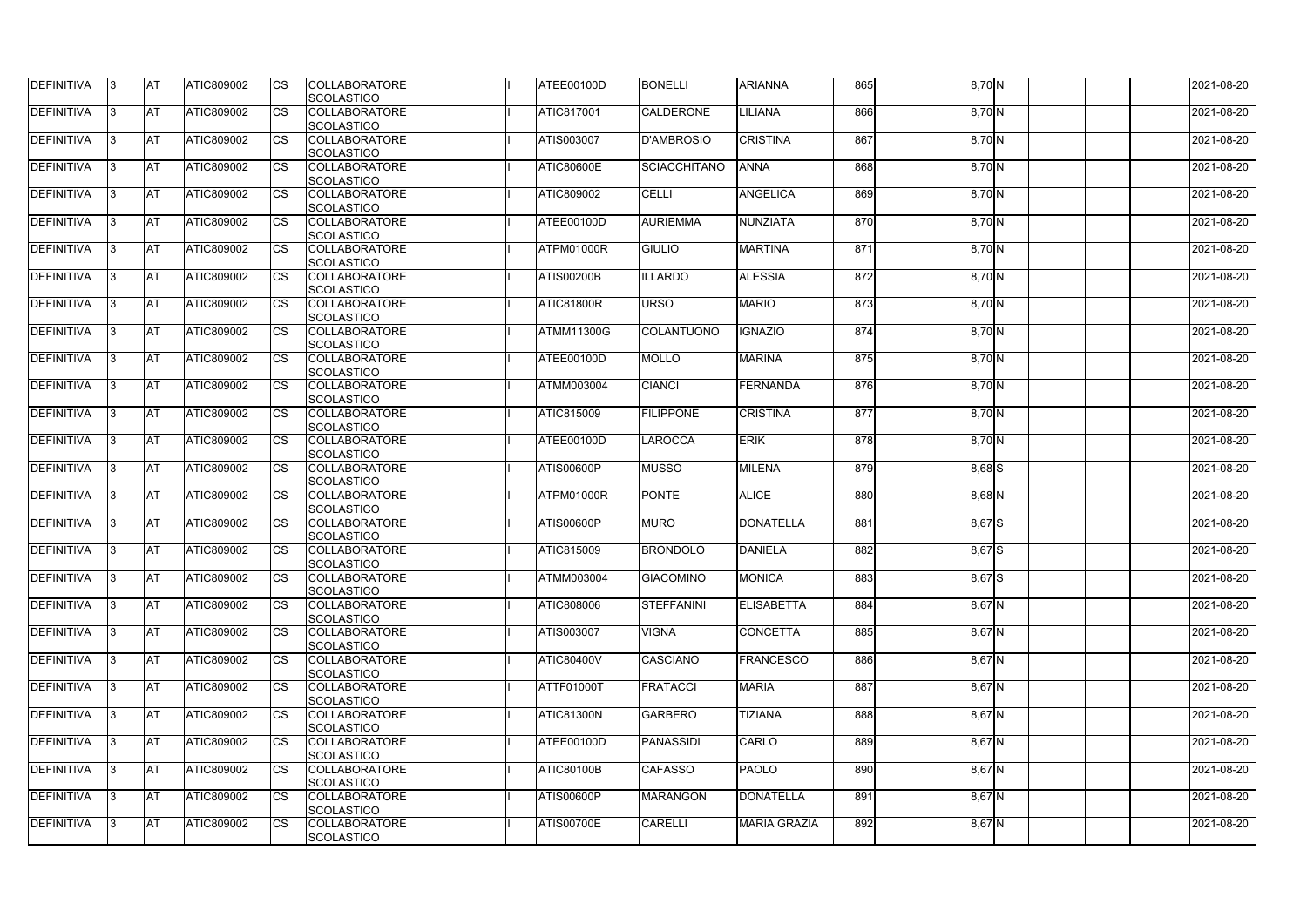| <b>DEFINITIVA</b> | IЗ  | <b>IAT</b> | <b>ATIC809002</b> | <b>CS</b>              | <b>COLLABORATORE</b><br>SCOLASTICO        | <b>ATPS01000Q</b> | <b>IGUORI</b>       | <b>GIOVANNA</b>   | 893 | $8,65$ $S$          | 2021-08-20 |
|-------------------|-----|------------|-------------------|------------------------|-------------------------------------------|-------------------|---------------------|-------------------|-----|---------------------|------------|
| DEFINITIVA        | ß.  | <b>AT</b>  | ATIC809002        | CS                     | <b>COLLABORATORE</b>                      | <b>ATPS01000Q</b> | <b>MAIERÀ</b>       | <b>GIUSEPPINA</b> | 894 | $8,65$ S            | 2021-08-20 |
|                   |     |            |                   |                        | <b>SCOLASTICO</b>                         |                   |                     |                   |     |                     |            |
| <b>DEFINITIVA</b> | ß.  | <b>AT</b>  | ATIC809002        |                        | <b>COLLABORATORE</b>                      | ATIS004003        | <b>MARCHISIO</b>    | <b>SIMONE</b>     | 895 |                     | 2021-08-20 |
|                   |     |            |                   | CS                     | <b>SCOLASTICO</b>                         |                   |                     |                   |     | $8,65$ N            |            |
| <b>DEFINITIVA</b> |     | <b>AT</b>  | ATIC809002        | <b>CS</b>              | <b>COLLABORATORE</b>                      | ATIC81300N        | <b>BRANDA</b>       | <b>DEBORA</b>     | 896 | $8,65$ <sub>N</sub> | 2021-08-20 |
|                   |     |            |                   |                        | <b>SCOLASTICO</b>                         |                   |                     |                   |     |                     |            |
| <b>DEFINITIVA</b> |     | <b>AT</b>  | ATIC809002        | CS                     | <b>COLLABORATORE</b>                      | <b>ATIC816005</b> | <b>DIODATI</b>      | <b>SERENA</b>     | 897 | $\overline{8,65}N$  | 2021-08-20 |
|                   |     |            |                   |                        | SCOLASTICO                                |                   |                     |                   |     |                     |            |
| <b>DEFINITIVA</b> | ß   | AT         | ATIC809002        | <b>CS</b>              | <b>COLLABORATORE</b>                      | <b>ATIC81300N</b> | <b>ARZU</b>         | <b>ELENA</b>      | 898 |                     | 2021-08-20 |
|                   |     |            |                   |                        |                                           |                   |                     |                   |     | $8,63$ $S$          |            |
| <b>DEFINITIVA</b> |     | <b>AT</b>  | ATIC809002        | <b>CS</b>              | SCOLASTICO<br><b>COLLABORATORE</b>        | ATEE00100D        |                     | <b>LUCIA</b>      | 899 |                     | 2021-08-20 |
|                   |     |            |                   |                        | SCOLASTICO                                |                   | <b>CORCIONE</b>     |                   |     | 8,60 S              |            |
| DEFINITIVA        | ß   | <b>AT</b>  | ATIC809002        | <b>CS</b>              | <b>COLLABORATORE</b>                      | <b>ATPS01000Q</b> | <b>CONTINO</b>      | <b>IONELA</b>     | 900 | $8,60$ S            | 2021-08-20 |
|                   |     |            |                   |                        |                                           |                   |                     |                   |     |                     |            |
| <b>DEFINITIVA</b> | l3  | <b>AT</b>  | ATIC809002        |                        | <b>SCOLASTICO</b><br><b>COLLABORATORE</b> | <b>ATIS00600P</b> | <b>MAZZEI</b>       | <b>CRISTINA</b>   | 901 |                     | 2021-08-20 |
|                   |     |            |                   | CS                     | <b>SCOLASTICO</b>                         |                   |                     |                   |     | $8,60$ S            |            |
|                   |     |            |                   |                        |                                           |                   | <b>BRUNO</b>        | <b>GIANFRANCO</b> |     |                     |            |
| <b>DEFINITIVA</b> |     | <b>AT</b>  | ATIC809002        | <b>CS</b>              | <b>COLLABORATORE</b>                      | <b>ATIC815009</b> |                     |                   | 902 | $8,60$ S            | 2021-08-20 |
| <b>DEFINITIVA</b> |     | <b>AT</b>  | ATIC809002        | $\overline{\text{cs}}$ | <b>SCOLASTICO</b><br><b>COLLABORATORE</b> | ATEE00100D        |                     | <b>VALENTINA</b>  | 903 |                     | 2021-08-20 |
|                   |     |            |                   |                        |                                           |                   | <b>LEMBO</b>        |                   |     | $8,60$ S            |            |
|                   |     |            |                   |                        | SCOLASTICO                                |                   |                     |                   |     |                     |            |
| <b>DEFINITIVA</b> | 3   | <b>AT</b>  | ATIC809002        | <b>CS</b>              | <b>COLLABORATORE</b>                      | <b>ATIS00700E</b> | <b>FOGLIA</b>       | <b>GIORGIA</b>    | 904 | $8,60$ N            | 2021-08-20 |
|                   |     |            |                   |                        | SCOLASTICO                                |                   |                     |                   |     |                     |            |
| <b>DEFINITIVA</b> |     | <b>IAT</b> | ATIC809002        | CS                     | <b>COLLABORATORE</b>                      | <b>ATIC80100B</b> | <b>TORTA</b>        | <b>MARCO</b>      | 905 | $8,60$ N            | 2021-08-20 |
|                   |     |            |                   |                        | <b>SCOLASTICO</b>                         |                   |                     |                   |     |                     |            |
| <b>DEFINITIVA</b> | з   | <b>AT</b>  | ATIC809002        | <b>CS</b>              | <b>COLLABORATORE</b>                      | <b>ATIC81400D</b> | <b>ARIOSTO</b>      | <b>VINCENZO</b>   | 906 | $8,60$ N            | 2021-08-20 |
|                   |     |            |                   |                        | SCOLASTICO                                |                   |                     |                   |     |                     |            |
| DEFINITIVA        | R   | <b>AT</b>  | ATIC809002        | CS                     | <b>COLLABORATORE</b>                      | ATEE00100D        | <b>VITAGLIANO</b>   | MANUEL            | 907 | $8,60$ N            | 2021-08-20 |
|                   |     |            |                   |                        | <b>SCOLASTICO</b>                         |                   |                     |                   |     |                     |            |
| <b>DEFINITIVA</b> |     | <b>AT</b>  | <b>ATIC809002</b> | CS                     | <b>COLLABORATORE</b>                      | <b>ATMM003004</b> | <b>RONCARI</b>      | <b>MARTINA</b>    | 908 | $8,60$ N            | 2021-08-20 |
|                   |     |            |                   |                        | <b>SCOLASTICO</b>                         |                   |                     |                   |     |                     |            |
| <b>DEFINITIVA</b> |     | <b>AT</b>  | ATIC809002        | <b>CS</b>              | <b>COLLABORATORE</b>                      | <b>ATIC81300N</b> | ZAVATTARO           | <b>FEDERICO</b>   | 909 | $8,60$ N            | 2021-08-20 |
|                   |     |            |                   |                        | SCOLASTICO                                |                   |                     |                   |     |                     | 2021-08-20 |
| <b>DEFINITIVA</b> |     | <b>AT</b>  | ATIC809002        | <b>CS</b>              | <b>COLLABORATORE</b>                      | <b>ATIC81800R</b> | <b>TORCHIO</b>      | <b>GIULIA</b>     | 910 | $8,60$ N            |            |
|                   |     |            |                   |                        | SCOLASTICO                                |                   |                     |                   |     |                     |            |
| DEFINITIVA        | 13. | <b>AT</b>  | ATIC809002        | <b>CS</b>              | <b>COLLABORATORE</b>                      | ATPM01000R        | <b>GUASTAFIERRO</b> | PIETRO            | 911 | $8,60$ N            | 2021-08-20 |
| <b>DEFINITIVA</b> |     | <b>AT</b>  |                   |                        | SCOLASTICO                                |                   |                     |                   | 912 |                     |            |
|                   | I3. |            | ATIC809002        | <b>CS</b>              | <b>COLLABORATORE</b>                      | <b>ATIC811002</b> | <b>MONTICONE</b>    | <b>SIMONE</b>     |     | $\overline{8,60}N$  | 2021-08-20 |
|                   |     |            |                   |                        | <b>SCOLASTICO</b>                         |                   |                     |                   |     |                     |            |
| DEFINITIVA        | l3. | <b>AT</b>  | <b>ATIC809002</b> | <b>CS</b>              | <b>COLLABORATORE</b>                      | ATEE00100D        | <b>ZONA</b>         | <b>ANNALISA</b>   | 913 | $8,60$ N            | 2021-08-20 |
|                   |     |            |                   |                        | <b>SCOLASTICO</b>                         |                   |                     |                   |     |                     |            |
| <b>DEFINITIVA</b> | 13. | <b>AT</b>  | ATIC809002        | <b>CS</b>              | <b>COLLABORATORE</b>                      | <b>ATIS00600P</b> | <b>CAPOSIENO</b>    | <b>FRANCESCA</b>  | 914 | 8,60 N              | 2021-08-20 |
|                   |     |            |                   |                        | <b>SCOLASTICO</b>                         |                   |                     |                   |     |                     |            |
| <b>DEFINITIVA</b> |     | <b>AT</b>  | ATIC809002        | <b>CS</b>              | <b>COLLABORATORE</b>                      | <b>ATIC81800R</b> | <b>D'AURIA</b>      | <b>SERENA</b>     | 915 | $8,60$ N            | 2021-08-20 |
|                   |     |            |                   |                        | <b>SCOLASTICO</b>                         |                   |                     |                   |     |                     |            |
| <b>DEFINITIVA</b> |     | <b>AT</b>  | ATIC809002        | <b>CS</b>              | <b>COLLABORATORE</b>                      | ATEE00100D        | <b>CANGIANIELLO</b> | <b>FRANCESCA</b>  | 916 | $\overline{8,60}N$  | 2021-08-20 |
|                   |     |            |                   |                        | <b>SCOLASTICO</b>                         |                   |                     |                   |     |                     |            |
| <b>DEFINITIVA</b> | ß.  | <b>AT</b>  | ATIC809002        | <b>CS</b>              | <b>COLLABORATORE</b>                      | <b>ATIC80100B</b> | <b>MARCHISIO</b>    | <b>LUANA</b>      | 917 | $8,60$ N            | 2021-08-20 |
|                   |     |            |                   |                        | SCOLASTICO                                |                   |                     |                   |     |                     |            |
| DEFINITIVA        |     | <b>AT</b>  | ATIC809002        | <b>CS</b>              | <b>COLLABORATORE</b>                      | <b>ATIS00200B</b> | <b>RANDAZZO</b>     | <b>LUCA</b>       | 918 | $8,60$ N            | 2021-08-20 |
|                   |     |            |                   |                        | <b>SCOLASTICO</b>                         |                   |                     |                   |     |                     |            |
| DEFINITIVA        | IЗ  | <b>AT</b>  | ATIC809002        | <b>CS</b>              | <b>COLLABORATORE</b>                      | ATEE00500R        | <b>LAURICELLA</b>   | <b>SARA ENZA</b>  | 919 | $8,60$ N            | 2021-08-20 |
|                   |     |            |                   |                        | <b>SCOLASTICO</b>                         |                   |                     |                   |     |                     |            |
| <b>DEFINITIVA</b> | 13. | <b>AT</b>  | ATIC809002        | <b>CS</b>              | <b>COLLABORATORE</b>                      | <b>ATIC81400D</b> | <b>CUOMO</b>        | <b>VINCENZO</b>   | 920 | $8,60$ N            | 2021-08-20 |
|                   |     |            |                   |                        | SCOLASTICO                                |                   |                     |                   |     |                     |            |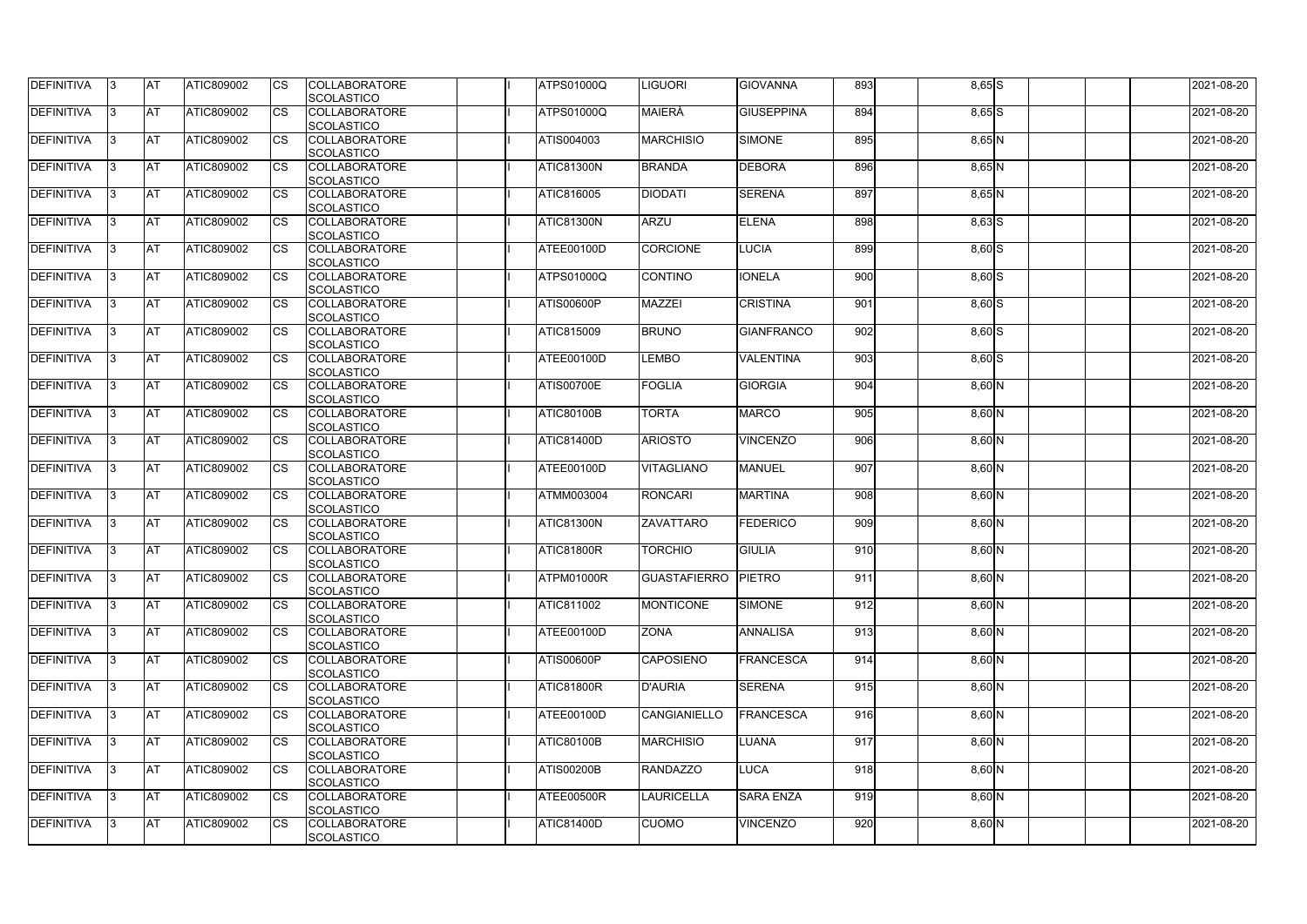| <b>DEFINITIVA</b> | 13  | <b>AT</b> | ATIC809002        | Ics                    | <b>COLLABORATORE</b> | <b>ATIC81800R</b> | <b>BERTOLINO</b>    | <b>STEFANIA</b>    | 921 | 8,60 N              | 2021-08-20 |
|-------------------|-----|-----------|-------------------|------------------------|----------------------|-------------------|---------------------|--------------------|-----|---------------------|------------|
|                   |     |           |                   |                        | <b>SCOLASTICO</b>    |                   |                     | <b>MARIA</b>       |     |                     |            |
| <b>DEFINITIVA</b> |     | <b>AT</b> | ATIC809002        | Ics                    | <b>COLLABORATORE</b> | <b>ATIS00700E</b> | <b>MERLO</b>        | <b>CLAUDIA</b>     | 922 | $8,60$ N            | 2021-08-20 |
|                   |     |           |                   |                        | <b>SCOLASTICO</b>    |                   |                     |                    |     |                     |            |
| DEFINITIVA        |     | <b>AT</b> | ATIC809002        | Ics                    | <b>COLLABORATORE</b> | ATIC808006        | <b>PERISSINOTTO</b> | <b>CHIARA</b>      | 923 | 8,60 N              | 2021-08-20 |
|                   |     |           |                   |                        | <b>SCOLASTICO</b>    |                   |                     |                    |     |                     |            |
| DEFINITIVA        | IЗ  | <b>AT</b> | ATIC809002        | Ics                    | <b>COLLABORATORE</b> | <b>ATPS01000Q</b> | <b>DI MENTO</b>     | <b>PATRIZIA</b>    | 924 | $8,60$ N            | 2021-08-20 |
|                   |     |           |                   |                        | <b>SCOLASTICO</b>    |                   |                     |                    |     |                     |            |
| DEFINITIVA        |     | <b>AT</b> | ATIC809002        | <b>CS</b>              | <b>COLLABORATORE</b> | ATIS003007        | <b>MUZZUPAPPA</b>   | <b>DANIELA</b>     | 925 | $8,60$ N            | 2021-08-20 |
|                   |     |           |                   |                        | <b>SCOLASTICO</b>    |                   |                     |                    |     |                     |            |
| <b>DEFINITIVA</b> |     | <b>AT</b> | ATIC809002        | Ics                    | <b>COLLABORATORE</b> | <b>ATEE00100D</b> | <b>BERTOLINO</b>    | <b>MARIA</b>       | 926 | $8,60$ N            | 2021-08-20 |
|                   |     |           |                   |                        | <b>SCOLASTICO</b>    |                   |                     |                    |     |                     |            |
| DEFINITIVA        |     | <b>AT</b> | <b>ATIC809002</b> | Ics                    | <b>COLLABORATORE</b> | ATIS003007        | <b>GRANESE</b>      | <b>DOMENICO</b>    | 927 | $8,60$ N            | 2021-08-20 |
|                   |     |           |                   |                        | <b>SCOLASTICO</b>    |                   |                     |                    |     |                     |            |
| <b>DEFINITIVA</b> |     | AT        | ATIC809002        | <b>CS</b>              | <b>COLLABORATORE</b> | ATIC815009        | <b>MOLINARI</b>     | <b>ALESSANDRO</b>  | 928 | $8,60$ N            | 2021-08-20 |
|                   |     |           |                   |                        | <b>SCOLASTICO</b>    |                   |                     |                    |     |                     |            |
| DEFINITIVA        |     | <b>AT</b> | ATIC809002        | $\overline{\text{cs}}$ | <b>COLLABORATORE</b> | ATEE00100D        | <b>GALLARO</b>      | <b>CHRISTIAN</b>   | 929 | $8,58$ N            | 2021-08-20 |
|                   |     |           |                   |                        | <b>SCOLASTICO</b>    |                   |                     |                    |     |                     |            |
| DEFINITIVA        |     | <b>AT</b> | ATIC809002        | $\overline{\text{cs}}$ | <b>COLLABORATORE</b> | <b>ATIS00700E</b> | <b>D'AGOSTINO</b>   | <b>MARTINA</b>     | 930 | $8,55$ S            | 2021-08-20 |
|                   |     |           |                   |                        | SCOLASTICO           |                   |                     |                    |     |                     |            |
| <b>DEFINITIVA</b> |     | AT        | <b>ATIC809002</b> | <b>CS</b>              | <b>COLLABORATORE</b> | <b>ATIC81800R</b> | <b>NICOLOSI</b>     | <b>GRAZIANA</b>    | 931 | $8,55$ N            | 2021-08-20 |
|                   |     |           |                   |                        | <b>SCOLASTICO</b>    |                   |                     |                    |     |                     |            |
| DEFINITIVA        |     | <b>AT</b> | ATIC809002        | <b>CS</b>              | <b>COLLABORATORE</b> | <b>ATIS00700E</b> | <b>MAZZA</b>        | <b>PAOLO</b>       | 932 | $8,55$ N            | 2021-08-20 |
|                   |     |           |                   |                        | <b>SCOLASTICO</b>    |                   |                     |                    |     |                     |            |
| DEFINITIVA        |     | <b>AT</b> | ATIC809002        |                        | <b>COLLABORATORE</b> | <b>ATIS00700E</b> | <b>VAGLICA</b>      | <b>MATTEO</b>      | 933 | 8,55 N              | 2021-08-20 |
|                   |     |           |                   |                        | <b>SCOLASTICO</b>    |                   |                     |                    |     |                     |            |
| <b>DEFINITIVA</b> |     | <b>AT</b> | ATIC809002        | Ics                    | <b>COLLABORATORE</b> | <b>ATPS01000Q</b> | <b>LEONE</b>        | <b>CATERINA</b>    | 934 | $8,55$ N            | 2021-08-20 |
|                   |     |           |                   |                        | <b>SCOLASTICO</b>    |                   |                     |                    |     |                     |            |
|                   |     |           |                   |                        |                      |                   |                     |                    |     |                     |            |
| DEFINITIVA        |     | <b>AT</b> | ATIC809002        | <b>CS</b>              | <b>COLLABORATORE</b> | <b>ATIC80600E</b> | <b>ALOISIO</b>      | <b>RAFFAELLA</b>   | 935 | $8,50$ S            | 2021-08-20 |
|                   |     |           |                   |                        | <b>SCOLASTICO</b>    |                   |                     | <b>MARIA</b>       |     |                     |            |
| DEFINITIVA        |     | <b>AT</b> | ATIC809002        | Ics                    | <b>COLLABORATORE</b> | <b>ATIC80100B</b> | PASQUALINO          | <b>SALVATORE</b>   | 936 | $8,50$ S            | 2021-08-20 |
|                   |     |           |                   |                        | <b>SCOLASTICO</b>    |                   |                     |                    |     |                     |            |
| <b>DEFINITIVA</b> |     | <b>AT</b> | ATIC809002        | <b>CS</b>              | <b>COLLABORATORE</b> | <b>ATIS00700E</b> | <b>SALATINO</b>     | <b>ANTONIO</b>     | 937 | $8,50$ S            | 2021-08-20 |
|                   |     |           |                   |                        | <b>SCOLASTICO</b>    |                   |                     |                    |     |                     |            |
| DEFINITIVA        |     | <b>AT</b> | ATIC809002        | <b>CS</b>              | <b>COLLABORATORE</b> | ATEE00100D        | <b>CRICRI'</b>      | <b>MARIA</b>       | 938 | $8,50$ S            | 2021-08-20 |
|                   |     |           |                   |                        | SCOLASTICO           |                   |                     |                    |     |                     |            |
| <b>DEFINITIVA</b> | 13. | <b>AT</b> | ATIC809002        |                        | <b>COLLABORATORE</b> | <b>ATIS00600P</b> | <b>MIRABILE</b>     | <b>RAIMONDA</b>    | 939 | $8,50$ S            | 2021-08-20 |
|                   |     |           |                   |                        | <b>SCOLASTICO</b>    |                   |                     |                    |     |                     |            |
| DEFINITIVA        | IЗ  | <b>AT</b> | <b>ATIC809002</b> | Ics                    | <b>COLLABORATORE</b> | ATPM01000R        | <b>MURA</b>         | <b>ITALINA</b>     | 940 | $\overline{8,50}$ S | 2021-08-20 |
|                   |     |           |                   |                        | <b>SCOLASTICO</b>    |                   |                     |                    |     |                     |            |
| <b>DEFINITIVA</b> | I3  | <b>AT</b> | ATIC809002        | <b>ICS</b>             | <b>COLLABORATORE</b> | <b>ATIC81200T</b> | <b>BUDAU</b>        | <b>IRINA</b>       | 941 | $8,50$ S            | 2021-08-20 |
|                   |     |           |                   |                        | <b>SCOLASTICO</b>    |                   |                     |                    |     |                     |            |
| DEFINITIVA        |     | <b>AT</b> | ATIC809002        | Ics                    | <b>COLLABORATORE</b> | <b>ATIC81300N</b> | LO COCO             | <b>SERENA</b>      | 942 | $8,50$ S            | 2021-08-20 |
|                   |     |           |                   |                        | <b>SCOLASTICO</b>    |                   |                     |                    |     |                     |            |
| DEFINITIVA        |     | <b>AT</b> | ATIC809002        | <b>CS</b>              | <b>COLLABORATORE</b> | ATPS01000Q        | <b>MANIEZZO</b>     | <b>MARIA LUISA</b> | 943 | $8,50$ S            | 2021-08-20 |
|                   |     |           |                   |                        | <b>SCOLASTICO</b>    |                   |                     |                    |     |                     |            |
| <b>DEFINITIVA</b> | ıз  | <b>AT</b> | ATIC809002        | Ics                    | <b>COLLABORATORE</b> | ATIC810006        | <b>SESIA</b>        | <b>MANUELA</b>     | 944 | $8,50$ S            | 2021-08-20 |
|                   |     |           |                   |                        | <b>SCOLASTICO</b>    |                   |                     |                    |     |                     |            |
| <b>DEFINITIVA</b> |     | <b>AT</b> | ATIC809002        | Ics                    | <b>COLLABORATORE</b> | ATIS003007        | <b>ROSSETTI</b>     | <b>GIOVANNA</b>    | 945 | $8,50$ S            | 2021-08-20 |
|                   |     |           |                   |                        | <b>SCOLASTICO</b>    |                   |                     |                    |     |                     |            |
| DEFINITIVA        | ıз  | <b>AT</b> | ATIC809002        | Ics                    | <b>COLLABORATORE</b> | ATTF01000T        | <b>FRANZESE</b>     | <b>FRANCO</b>      | 946 | $8,50$ S            | 2021-08-20 |
|                   |     |           |                   |                        | <b>SCOLASTICO</b>    |                   |                     |                    |     |                     |            |
| <b>DEFINITIVA</b> | 13  | <b>AT</b> | <b>ATIC809002</b> | <b>ICS</b>             | <b>COLLABORATORE</b> | ATIC809002        | <b>SABBIONE</b>     | <b>FRANCESCA</b>   | 947 | $8,50$ N            | 2021-08-20 |
|                   |     |           |                   |                        | SCOLASTICO           |                   |                     |                    |     |                     |            |
| <b>DEFINITIVA</b> |     | <b>AT</b> | <b>ATIC809002</b> | Ics                    | <b>COLLABORATORE</b> | <b>ATIS00700E</b> | <b>TRIMARCO</b>     | <b>VALERIA</b>     | 948 | $8,50$ N            | 2021-08-20 |
|                   |     |           |                   |                        | <b>SCOLASTICO</b>    |                   |                     |                    |     |                     |            |
|                   |     |           |                   |                        |                      |                   |                     |                    |     |                     |            |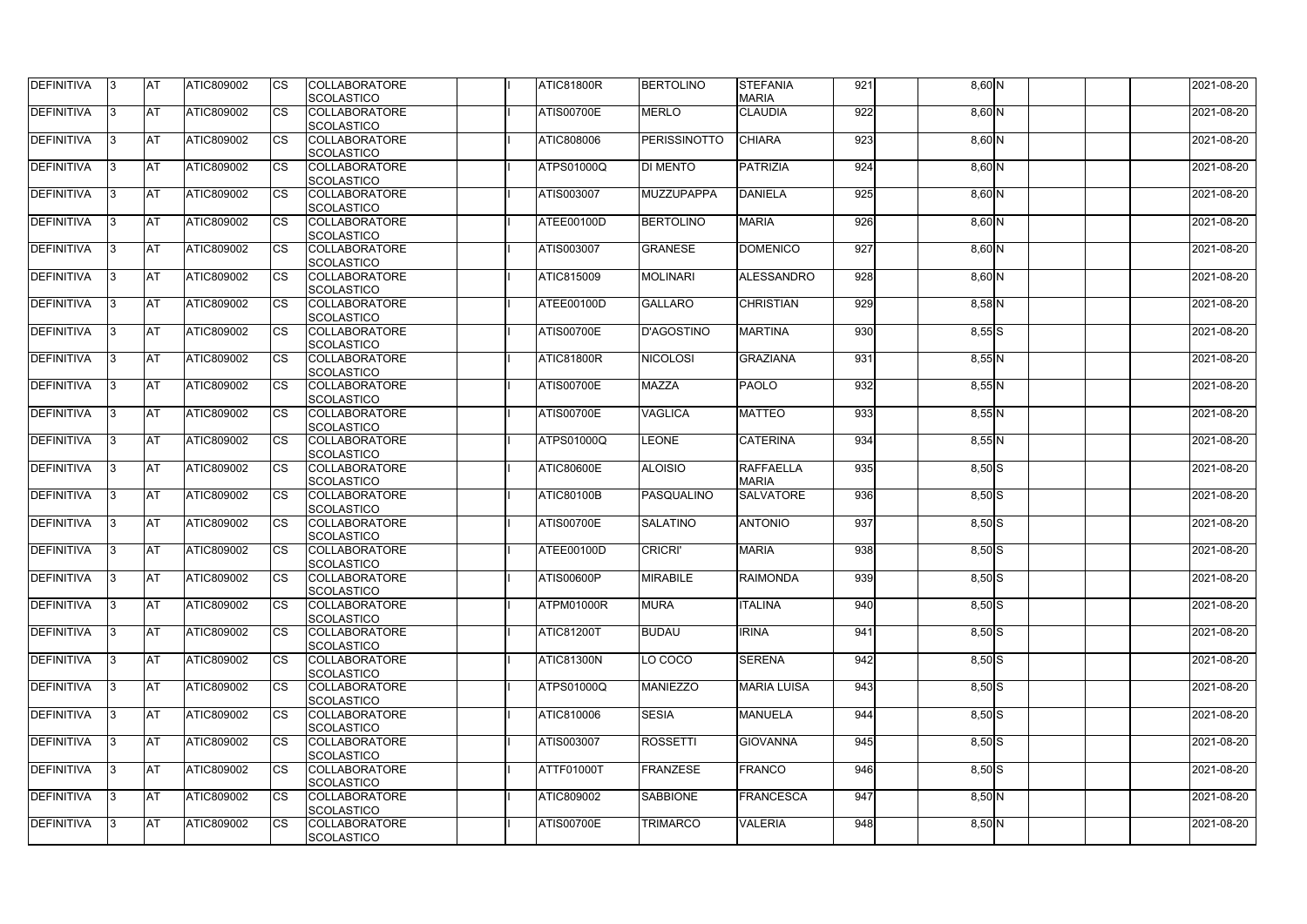| <b>AT</b><br><b>COLLABORATORE</b><br>950<br>DEFINITIVA<br>ATIC809002<br>CS<br>ATPM01000R<br><b>MENNELLA</b><br><b>NAZARENO</b><br>$8,50$ N<br>2021-08-20<br>ß.<br><b>SCOLASTICO</b><br>951<br>DEFINITIVA<br>ATIC809002<br><b>COLLABORATORE</b><br>ATPM01000R<br><b>SANTANERA</b><br>FRANCESCA<br>2021-08-20<br><b>AT</b><br>CS<br>$8,50$ N<br>ß.<br><b>SCOLASTICO</b><br><b>DEFINITIVA</b><br>952<br><b>AT</b><br>ATIC809002<br><b>CS</b><br><b>COLLABORATORE</b><br><b>CARMINE</b><br>8,50 N<br>2021-08-20<br>ATEE00100D<br><b>TARTAGLIONE</b><br><b>SCOLASTICO</b><br><b>DEFINITIVA</b><br>2021-08-20<br><b>AT</b><br>ATIC809002<br><b>COLLABORATORE</b><br><b>ATIC81400D</b><br><b>PALUMBO</b><br><b>DAVIDE</b><br>953<br>CS<br>$8,50$ N<br>SCOLASTICO<br><b>DEFINITIVA</b><br><b>CARLOTTA</b><br>954<br><b>AT</b><br>ATIC809002<br><b>COLLABORATORE</b><br><b>ATIC80400V</b><br><b>DEMARTINI</b><br>2021-08-20<br><b>CS</b><br>$8,50$ N<br>ß<br>SCOLASTICO<br><b>MARIA</b><br><b>DEFINITIVA</b><br><b>AT</b><br><b>COLLABORATORE</b><br><b>BENINATO</b><br><b>CORRADO</b><br>955<br>2021-08-20<br>ATIC809002<br><b>CS</b><br>ATIS004003<br>8,50 N<br>SCOLASTICO<br>956<br><b>AT</b><br>ATIC809002<br><b>CS</b><br><b>COLLABORATORE</b><br><b>ATIS00600P</b><br><b>SCALZO</b><br>LORENZO<br>8,50 N<br>2021-08-20<br>3<br><b>SCOLASTICO</b><br>957<br><b>AT</b><br>ATIC809002<br>2021-08-20<br>CS<br><b>COLLABORATORE</b><br>ATIC81800R<br><b>CASTRONOVO</b><br><b>MIRIANA</b><br>8,50 N<br>l3<br><b>SCOLASTICO</b><br><b>DEFINITIVA</b><br><b>AT</b><br>ATIC809002<br><b>CS</b><br><b>GAIA</b><br>958<br><b>COLLABORATORE</b><br>ATPM01000R<br><b>RISSONE</b><br>2021-08-20<br>$8,50$ N<br><b>SCOLASTICO</b><br>959<br><b>AT</b><br>ATIC809002<br>$\overline{\text{cs}}$<br><b>MIRIAM</b><br>2021-08-20<br><b>COLLABORATORE</b><br><b>ATIC80500P</b><br><b>TANDA</b><br>8,50 N<br>SCOLASTICO<br>960<br><b>AT</b><br>ATIC809002<br><b>CS</b><br><b>COLLABORATORE</b><br><b>PALUMBO</b><br>2021-08-20<br><b>ATPS01000Q</b><br>BENEDETTA<br>8,50 N<br>3<br>SCOLASTICO<br><b>IAT</b><br><b>COLLABORATORE</b><br><b>ROBERTA</b><br>961<br>ATIC809002<br>CS<br><b>ATIC815009</b><br><b>SABELLA</b><br>2021-08-20<br>$8,50$ N<br><b>SCOLASTICO</b><br><b>AT</b><br>962<br>ATIC809002<br><b>CS</b><br><b>COLLABORATORE</b><br><b>SERENA</b><br>2021-08-20<br>ATEE00100D<br><b>ROBUSTINO</b><br>8,50 N<br>SCOLASTICO<br>963<br><b>AT</b><br>ATIC809002<br><b>COLLABORATORE</b><br><b>MICHELE</b><br>2021-08-20<br>CS<br><b>ATTF01000T</b><br><b>COSTANTINO</b><br>8,50 N<br>R<br><b>SCOLASTICO</b><br><b>DEFINITIVA</b><br><b>AT</b><br><b>COLLABORATORE</b><br><b>KRISTINA</b><br>964<br>Is.<br>2021-08-20<br><b>ATIC809002</b><br>CS<br><b>ATIC81200T</b><br><b>ANAKIEVSKA</b><br>8,50 N<br><b>SCOLASTICO</b><br><b>DEFINITIVA</b><br><b>AT</b><br>965<br>ATIC809002<br><b>CS</b><br><b>COLLABORATORE</b><br>ATIC811002<br>DI RUOCCO<br><b>LUISA</b><br>8,50 N<br>2021-08-20<br>SCOLASTICO<br><b>DEFINITIVA</b><br>966<br><b>AT</b><br>ATIC809002<br><b>CS</b><br><b>COLLABORATORE</b><br><b>ATIS00600P</b><br><b>MARIKA</b><br>2021-08-20<br>LO RE<br>8,50 N<br>SCOLASTICO<br>DEFINITIVA<br><b>AT</b><br>ATIC809002<br><b>COLLABORATORE</b><br>ATIC816005<br>CACCAMO<br>967<br><b>CS</b><br><b>GIUSEPPE</b><br>8,50 N<br>2021-08-20<br>13.<br>SCOLASTICO<br><b>DEFINITIVA</b><br><b>AT</b><br>968<br>ATIC809002<br><b>CS</b><br><b>COLLABORATORE</b><br>ATEE00100D<br><b>CRISPINO</b><br><b>INNOCENZO</b><br>$8,50$ N<br>2021-08-20<br>IЗ<br><b>SCOLASTICO</b><br>969<br><b>DEFINITIVA</b><br><b>AT</b><br><b>AURORA</b><br>2021-08-20<br><b>ATIC809002</b><br><b>CS</b><br><b>COLLABORATORE</b><br>ATEE00100D<br><b>PARIGI</b><br>$8,50$ N<br>l3.<br><b>SCOLASTICO</b><br><b>DEFINITIVA</b><br><b>AT</b><br><b>ERMINIA</b><br>970<br>ATIC809002<br><b>COLLABORATORE</b><br><b>ATIC81400D</b><br><b>AMORUSO</b><br>8,50 N<br>2021-08-20<br><b>CS</b><br>13.<br><b>SCOLASTICO</b><br><b>DEFINITIVA</b><br><b>AT</b><br><b>ANDREA</b><br>971<br>2021-08-20<br>ATIC809002<br><b>COLLABORATORE</b><br>ATEE00100D<br><b>MENIN</b><br>$8,50$ N<br><b>CS</b><br><b>SCOLASTICO</b><br><b>DEFINITIVA</b><br>972<br>2021-08-20<br><b>AT</b><br>ATIC809002<br>ATIC809002<br><b>GONELLA</b><br><b>SERENA</b><br>8,50 N<br><b>CS</b><br><b>COLLABORATORE</b><br>ß<br><b>SCOLASTICO</b><br><b>DEFINITIVA</b><br>973<br><b>AT</b><br>ATIC809002<br><b>COLLABORATORE</b><br>ATEE00100D<br><b>AMORUSO</b><br><b>VIRGINIA</b><br>2021-08-20<br><b>CS</b><br>$8,50$ N<br>ß.<br>SCOLASTICO<br>DEFINITIVA<br><b>AT</b><br>974<br>ATIC809002<br>ATTF01000T<br><b>REDENTO</b><br><b>MATTEO</b><br>2021-08-20<br><b>CS</b><br><b>COLLABORATORE</b><br>$8,50$ N<br><b>SCOLASTICO</b><br>975<br>DEFINITIVA<br><b>AT</b><br>ATIC809002<br><b>ATTF01000T</b><br><b>DIEGO</b><br>2021-08-20<br><b>CS</b><br><b>COLLABORATORE</b><br><b>ANTINORO</b><br>$8,50$ N<br>IЗ<br><b>SCOLASTICO</b><br><b>DEFINITIVA</b><br>976<br><b>AT</b><br>ATIC809002<br>ATEE00500R<br><b>TOSA</b><br>2021-08-20<br><b>COLLABORATORE</b><br><b>FRANCESCA</b><br><b>CS</b><br>$8,50$ N<br>13.<br>SCOLASTICO | <b>DEFINITIVA</b> | 13. | <b>IAT</b> | <b>ATIC809002</b> | <b>CS</b> | <b>COLLABORATORE</b> | <b>ATIS00700E</b> | <b>AMATO</b> | <b>LUCA</b> | 949 | 8,50 N | 2021-08-20 |
|--------------------------------------------------------------------------------------------------------------------------------------------------------------------------------------------------------------------------------------------------------------------------------------------------------------------------------------------------------------------------------------------------------------------------------------------------------------------------------------------------------------------------------------------------------------------------------------------------------------------------------------------------------------------------------------------------------------------------------------------------------------------------------------------------------------------------------------------------------------------------------------------------------------------------------------------------------------------------------------------------------------------------------------------------------------------------------------------------------------------------------------------------------------------------------------------------------------------------------------------------------------------------------------------------------------------------------------------------------------------------------------------------------------------------------------------------------------------------------------------------------------------------------------------------------------------------------------------------------------------------------------------------------------------------------------------------------------------------------------------------------------------------------------------------------------------------------------------------------------------------------------------------------------------------------------------------------------------------------------------------------------------------------------------------------------------------------------------------------------------------------------------------------------------------------------------------------------------------------------------------------------------------------------------------------------------------------------------------------------------------------------------------------------------------------------------------------------------------------------------------------------------------------------------------------------------------------------------------------------------------------------------------------------------------------------------------------------------------------------------------------------------------------------------------------------------------------------------------------------------------------------------------------------------------------------------------------------------------------------------------------------------------------------------------------------------------------------------------------------------------------------------------------------------------------------------------------------------------------------------------------------------------------------------------------------------------------------------------------------------------------------------------------------------------------------------------------------------------------------------------------------------------------------------------------------------------------------------------------------------------------------------------------------------------------------------------------------------------------------------------------------------------------------------------------------------------------------------------------------------------------------------------------------------------------------------------------------------------------------------------------------------------------------------------------------------------------------------------------------------------------------------------------------------------------------------------------------------------------------------------------------------------------------------------------------------------------------------------------------------------------------------------------------------------------------------------------------------------------------------------------------------------------------------------------------------------------------------------------------------------------------------------------------------------------------------------------------------------------------------------------------------------------------------------------------------------------------------------------------------------------------------------------------------------------------------------------------------------------------------------------------------------------------------------------------------------------------------------------------------------------------------------------|-------------------|-----|------------|-------------------|-----------|----------------------|-------------------|--------------|-------------|-----|--------|------------|
|                                                                                                                                                                                                                                                                                                                                                                                                                                                                                                                                                                                                                                                                                                                                                                                                                                                                                                                                                                                                                                                                                                                                                                                                                                                                                                                                                                                                                                                                                                                                                                                                                                                                                                                                                                                                                                                                                                                                                                                                                                                                                                                                                                                                                                                                                                                                                                                                                                                                                                                                                                                                                                                                                                                                                                                                                                                                                                                                                                                                                                                                                                                                                                                                                                                                                                                                                                                                                                                                                                                                                                                                                                                                                                                                                                                                                                                                                                                                                                                                                                                                                                                                                                                                                                                                                                                                                                                                                                                                                                                                                                                                                                                                                                                                                                                                                                                                                                                                                                                                                                                                                                                                                        |                   |     |            |                   |           | SCOLASTICO           |                   |              |             |     |        |            |
|                                                                                                                                                                                                                                                                                                                                                                                                                                                                                                                                                                                                                                                                                                                                                                                                                                                                                                                                                                                                                                                                                                                                                                                                                                                                                                                                                                                                                                                                                                                                                                                                                                                                                                                                                                                                                                                                                                                                                                                                                                                                                                                                                                                                                                                                                                                                                                                                                                                                                                                                                                                                                                                                                                                                                                                                                                                                                                                                                                                                                                                                                                                                                                                                                                                                                                                                                                                                                                                                                                                                                                                                                                                                                                                                                                                                                                                                                                                                                                                                                                                                                                                                                                                                                                                                                                                                                                                                                                                                                                                                                                                                                                                                                                                                                                                                                                                                                                                                                                                                                                                                                                                                                        |                   |     |            |                   |           |                      |                   |              |             |     |        |            |
|                                                                                                                                                                                                                                                                                                                                                                                                                                                                                                                                                                                                                                                                                                                                                                                                                                                                                                                                                                                                                                                                                                                                                                                                                                                                                                                                                                                                                                                                                                                                                                                                                                                                                                                                                                                                                                                                                                                                                                                                                                                                                                                                                                                                                                                                                                                                                                                                                                                                                                                                                                                                                                                                                                                                                                                                                                                                                                                                                                                                                                                                                                                                                                                                                                                                                                                                                                                                                                                                                                                                                                                                                                                                                                                                                                                                                                                                                                                                                                                                                                                                                                                                                                                                                                                                                                                                                                                                                                                                                                                                                                                                                                                                                                                                                                                                                                                                                                                                                                                                                                                                                                                                                        |                   |     |            |                   |           |                      |                   |              |             |     |        |            |
|                                                                                                                                                                                                                                                                                                                                                                                                                                                                                                                                                                                                                                                                                                                                                                                                                                                                                                                                                                                                                                                                                                                                                                                                                                                                                                                                                                                                                                                                                                                                                                                                                                                                                                                                                                                                                                                                                                                                                                                                                                                                                                                                                                                                                                                                                                                                                                                                                                                                                                                                                                                                                                                                                                                                                                                                                                                                                                                                                                                                                                                                                                                                                                                                                                                                                                                                                                                                                                                                                                                                                                                                                                                                                                                                                                                                                                                                                                                                                                                                                                                                                                                                                                                                                                                                                                                                                                                                                                                                                                                                                                                                                                                                                                                                                                                                                                                                                                                                                                                                                                                                                                                                                        |                   |     |            |                   |           |                      |                   |              |             |     |        |            |
|                                                                                                                                                                                                                                                                                                                                                                                                                                                                                                                                                                                                                                                                                                                                                                                                                                                                                                                                                                                                                                                                                                                                                                                                                                                                                                                                                                                                                                                                                                                                                                                                                                                                                                                                                                                                                                                                                                                                                                                                                                                                                                                                                                                                                                                                                                                                                                                                                                                                                                                                                                                                                                                                                                                                                                                                                                                                                                                                                                                                                                                                                                                                                                                                                                                                                                                                                                                                                                                                                                                                                                                                                                                                                                                                                                                                                                                                                                                                                                                                                                                                                                                                                                                                                                                                                                                                                                                                                                                                                                                                                                                                                                                                                                                                                                                                                                                                                                                                                                                                                                                                                                                                                        |                   |     |            |                   |           |                      |                   |              |             |     |        |            |
|                                                                                                                                                                                                                                                                                                                                                                                                                                                                                                                                                                                                                                                                                                                                                                                                                                                                                                                                                                                                                                                                                                                                                                                                                                                                                                                                                                                                                                                                                                                                                                                                                                                                                                                                                                                                                                                                                                                                                                                                                                                                                                                                                                                                                                                                                                                                                                                                                                                                                                                                                                                                                                                                                                                                                                                                                                                                                                                                                                                                                                                                                                                                                                                                                                                                                                                                                                                                                                                                                                                                                                                                                                                                                                                                                                                                                                                                                                                                                                                                                                                                                                                                                                                                                                                                                                                                                                                                                                                                                                                                                                                                                                                                                                                                                                                                                                                                                                                                                                                                                                                                                                                                                        |                   |     |            |                   |           |                      |                   |              |             |     |        |            |
|                                                                                                                                                                                                                                                                                                                                                                                                                                                                                                                                                                                                                                                                                                                                                                                                                                                                                                                                                                                                                                                                                                                                                                                                                                                                                                                                                                                                                                                                                                                                                                                                                                                                                                                                                                                                                                                                                                                                                                                                                                                                                                                                                                                                                                                                                                                                                                                                                                                                                                                                                                                                                                                                                                                                                                                                                                                                                                                                                                                                                                                                                                                                                                                                                                                                                                                                                                                                                                                                                                                                                                                                                                                                                                                                                                                                                                                                                                                                                                                                                                                                                                                                                                                                                                                                                                                                                                                                                                                                                                                                                                                                                                                                                                                                                                                                                                                                                                                                                                                                                                                                                                                                                        |                   |     |            |                   |           |                      |                   |              |             |     |        |            |
|                                                                                                                                                                                                                                                                                                                                                                                                                                                                                                                                                                                                                                                                                                                                                                                                                                                                                                                                                                                                                                                                                                                                                                                                                                                                                                                                                                                                                                                                                                                                                                                                                                                                                                                                                                                                                                                                                                                                                                                                                                                                                                                                                                                                                                                                                                                                                                                                                                                                                                                                                                                                                                                                                                                                                                                                                                                                                                                                                                                                                                                                                                                                                                                                                                                                                                                                                                                                                                                                                                                                                                                                                                                                                                                                                                                                                                                                                                                                                                                                                                                                                                                                                                                                                                                                                                                                                                                                                                                                                                                                                                                                                                                                                                                                                                                                                                                                                                                                                                                                                                                                                                                                                        |                   |     |            |                   |           |                      |                   |              |             |     |        |            |
|                                                                                                                                                                                                                                                                                                                                                                                                                                                                                                                                                                                                                                                                                                                                                                                                                                                                                                                                                                                                                                                                                                                                                                                                                                                                                                                                                                                                                                                                                                                                                                                                                                                                                                                                                                                                                                                                                                                                                                                                                                                                                                                                                                                                                                                                                                                                                                                                                                                                                                                                                                                                                                                                                                                                                                                                                                                                                                                                                                                                                                                                                                                                                                                                                                                                                                                                                                                                                                                                                                                                                                                                                                                                                                                                                                                                                                                                                                                                                                                                                                                                                                                                                                                                                                                                                                                                                                                                                                                                                                                                                                                                                                                                                                                                                                                                                                                                                                                                                                                                                                                                                                                                                        |                   |     |            |                   |           |                      |                   |              |             |     |        |            |
|                                                                                                                                                                                                                                                                                                                                                                                                                                                                                                                                                                                                                                                                                                                                                                                                                                                                                                                                                                                                                                                                                                                                                                                                                                                                                                                                                                                                                                                                                                                                                                                                                                                                                                                                                                                                                                                                                                                                                                                                                                                                                                                                                                                                                                                                                                                                                                                                                                                                                                                                                                                                                                                                                                                                                                                                                                                                                                                                                                                                                                                                                                                                                                                                                                                                                                                                                                                                                                                                                                                                                                                                                                                                                                                                                                                                                                                                                                                                                                                                                                                                                                                                                                                                                                                                                                                                                                                                                                                                                                                                                                                                                                                                                                                                                                                                                                                                                                                                                                                                                                                                                                                                                        |                   |     |            |                   |           |                      |                   |              |             |     |        |            |
|                                                                                                                                                                                                                                                                                                                                                                                                                                                                                                                                                                                                                                                                                                                                                                                                                                                                                                                                                                                                                                                                                                                                                                                                                                                                                                                                                                                                                                                                                                                                                                                                                                                                                                                                                                                                                                                                                                                                                                                                                                                                                                                                                                                                                                                                                                                                                                                                                                                                                                                                                                                                                                                                                                                                                                                                                                                                                                                                                                                                                                                                                                                                                                                                                                                                                                                                                                                                                                                                                                                                                                                                                                                                                                                                                                                                                                                                                                                                                                                                                                                                                                                                                                                                                                                                                                                                                                                                                                                                                                                                                                                                                                                                                                                                                                                                                                                                                                                                                                                                                                                                                                                                                        |                   |     |            |                   |           |                      |                   |              |             |     |        |            |
|                                                                                                                                                                                                                                                                                                                                                                                                                                                                                                                                                                                                                                                                                                                                                                                                                                                                                                                                                                                                                                                                                                                                                                                                                                                                                                                                                                                                                                                                                                                                                                                                                                                                                                                                                                                                                                                                                                                                                                                                                                                                                                                                                                                                                                                                                                                                                                                                                                                                                                                                                                                                                                                                                                                                                                                                                                                                                                                                                                                                                                                                                                                                                                                                                                                                                                                                                                                                                                                                                                                                                                                                                                                                                                                                                                                                                                                                                                                                                                                                                                                                                                                                                                                                                                                                                                                                                                                                                                                                                                                                                                                                                                                                                                                                                                                                                                                                                                                                                                                                                                                                                                                                                        |                   |     |            |                   |           |                      |                   |              |             |     |        |            |
|                                                                                                                                                                                                                                                                                                                                                                                                                                                                                                                                                                                                                                                                                                                                                                                                                                                                                                                                                                                                                                                                                                                                                                                                                                                                                                                                                                                                                                                                                                                                                                                                                                                                                                                                                                                                                                                                                                                                                                                                                                                                                                                                                                                                                                                                                                                                                                                                                                                                                                                                                                                                                                                                                                                                                                                                                                                                                                                                                                                                                                                                                                                                                                                                                                                                                                                                                                                                                                                                                                                                                                                                                                                                                                                                                                                                                                                                                                                                                                                                                                                                                                                                                                                                                                                                                                                                                                                                                                                                                                                                                                                                                                                                                                                                                                                                                                                                                                                                                                                                                                                                                                                                                        | DEFINITIVA        |     |            |                   |           |                      |                   |              |             |     |        |            |
|                                                                                                                                                                                                                                                                                                                                                                                                                                                                                                                                                                                                                                                                                                                                                                                                                                                                                                                                                                                                                                                                                                                                                                                                                                                                                                                                                                                                                                                                                                                                                                                                                                                                                                                                                                                                                                                                                                                                                                                                                                                                                                                                                                                                                                                                                                                                                                                                                                                                                                                                                                                                                                                                                                                                                                                                                                                                                                                                                                                                                                                                                                                                                                                                                                                                                                                                                                                                                                                                                                                                                                                                                                                                                                                                                                                                                                                                                                                                                                                                                                                                                                                                                                                                                                                                                                                                                                                                                                                                                                                                                                                                                                                                                                                                                                                                                                                                                                                                                                                                                                                                                                                                                        |                   |     |            |                   |           |                      |                   |              |             |     |        |            |
|                                                                                                                                                                                                                                                                                                                                                                                                                                                                                                                                                                                                                                                                                                                                                                                                                                                                                                                                                                                                                                                                                                                                                                                                                                                                                                                                                                                                                                                                                                                                                                                                                                                                                                                                                                                                                                                                                                                                                                                                                                                                                                                                                                                                                                                                                                                                                                                                                                                                                                                                                                                                                                                                                                                                                                                                                                                                                                                                                                                                                                                                                                                                                                                                                                                                                                                                                                                                                                                                                                                                                                                                                                                                                                                                                                                                                                                                                                                                                                                                                                                                                                                                                                                                                                                                                                                                                                                                                                                                                                                                                                                                                                                                                                                                                                                                                                                                                                                                                                                                                                                                                                                                                        | <b>DEFINITIVA</b> |     |            |                   |           |                      |                   |              |             |     |        |            |
|                                                                                                                                                                                                                                                                                                                                                                                                                                                                                                                                                                                                                                                                                                                                                                                                                                                                                                                                                                                                                                                                                                                                                                                                                                                                                                                                                                                                                                                                                                                                                                                                                                                                                                                                                                                                                                                                                                                                                                                                                                                                                                                                                                                                                                                                                                                                                                                                                                                                                                                                                                                                                                                                                                                                                                                                                                                                                                                                                                                                                                                                                                                                                                                                                                                                                                                                                                                                                                                                                                                                                                                                                                                                                                                                                                                                                                                                                                                                                                                                                                                                                                                                                                                                                                                                                                                                                                                                                                                                                                                                                                                                                                                                                                                                                                                                                                                                                                                                                                                                                                                                                                                                                        |                   |     |            |                   |           |                      |                   |              |             |     |        |            |
|                                                                                                                                                                                                                                                                                                                                                                                                                                                                                                                                                                                                                                                                                                                                                                                                                                                                                                                                                                                                                                                                                                                                                                                                                                                                                                                                                                                                                                                                                                                                                                                                                                                                                                                                                                                                                                                                                                                                                                                                                                                                                                                                                                                                                                                                                                                                                                                                                                                                                                                                                                                                                                                                                                                                                                                                                                                                                                                                                                                                                                                                                                                                                                                                                                                                                                                                                                                                                                                                                                                                                                                                                                                                                                                                                                                                                                                                                                                                                                                                                                                                                                                                                                                                                                                                                                                                                                                                                                                                                                                                                                                                                                                                                                                                                                                                                                                                                                                                                                                                                                                                                                                                                        |                   |     |            |                   |           |                      |                   |              |             |     |        |            |
|                                                                                                                                                                                                                                                                                                                                                                                                                                                                                                                                                                                                                                                                                                                                                                                                                                                                                                                                                                                                                                                                                                                                                                                                                                                                                                                                                                                                                                                                                                                                                                                                                                                                                                                                                                                                                                                                                                                                                                                                                                                                                                                                                                                                                                                                                                                                                                                                                                                                                                                                                                                                                                                                                                                                                                                                                                                                                                                                                                                                                                                                                                                                                                                                                                                                                                                                                                                                                                                                                                                                                                                                                                                                                                                                                                                                                                                                                                                                                                                                                                                                                                                                                                                                                                                                                                                                                                                                                                                                                                                                                                                                                                                                                                                                                                                                                                                                                                                                                                                                                                                                                                                                                        |                   |     |            |                   |           |                      |                   |              |             |     |        |            |
|                                                                                                                                                                                                                                                                                                                                                                                                                                                                                                                                                                                                                                                                                                                                                                                                                                                                                                                                                                                                                                                                                                                                                                                                                                                                                                                                                                                                                                                                                                                                                                                                                                                                                                                                                                                                                                                                                                                                                                                                                                                                                                                                                                                                                                                                                                                                                                                                                                                                                                                                                                                                                                                                                                                                                                                                                                                                                                                                                                                                                                                                                                                                                                                                                                                                                                                                                                                                                                                                                                                                                                                                                                                                                                                                                                                                                                                                                                                                                                                                                                                                                                                                                                                                                                                                                                                                                                                                                                                                                                                                                                                                                                                                                                                                                                                                                                                                                                                                                                                                                                                                                                                                                        | <b>DEFINITIVA</b> |     |            |                   |           |                      |                   |              |             |     |        |            |
|                                                                                                                                                                                                                                                                                                                                                                                                                                                                                                                                                                                                                                                                                                                                                                                                                                                                                                                                                                                                                                                                                                                                                                                                                                                                                                                                                                                                                                                                                                                                                                                                                                                                                                                                                                                                                                                                                                                                                                                                                                                                                                                                                                                                                                                                                                                                                                                                                                                                                                                                                                                                                                                                                                                                                                                                                                                                                                                                                                                                                                                                                                                                                                                                                                                                                                                                                                                                                                                                                                                                                                                                                                                                                                                                                                                                                                                                                                                                                                                                                                                                                                                                                                                                                                                                                                                                                                                                                                                                                                                                                                                                                                                                                                                                                                                                                                                                                                                                                                                                                                                                                                                                                        |                   |     |            |                   |           |                      |                   |              |             |     |        |            |
|                                                                                                                                                                                                                                                                                                                                                                                                                                                                                                                                                                                                                                                                                                                                                                                                                                                                                                                                                                                                                                                                                                                                                                                                                                                                                                                                                                                                                                                                                                                                                                                                                                                                                                                                                                                                                                                                                                                                                                                                                                                                                                                                                                                                                                                                                                                                                                                                                                                                                                                                                                                                                                                                                                                                                                                                                                                                                                                                                                                                                                                                                                                                                                                                                                                                                                                                                                                                                                                                                                                                                                                                                                                                                                                                                                                                                                                                                                                                                                                                                                                                                                                                                                                                                                                                                                                                                                                                                                                                                                                                                                                                                                                                                                                                                                                                                                                                                                                                                                                                                                                                                                                                                        | <b>DEFINITIVA</b> |     |            |                   |           |                      |                   |              |             |     |        |            |
|                                                                                                                                                                                                                                                                                                                                                                                                                                                                                                                                                                                                                                                                                                                                                                                                                                                                                                                                                                                                                                                                                                                                                                                                                                                                                                                                                                                                                                                                                                                                                                                                                                                                                                                                                                                                                                                                                                                                                                                                                                                                                                                                                                                                                                                                                                                                                                                                                                                                                                                                                                                                                                                                                                                                                                                                                                                                                                                                                                                                                                                                                                                                                                                                                                                                                                                                                                                                                                                                                                                                                                                                                                                                                                                                                                                                                                                                                                                                                                                                                                                                                                                                                                                                                                                                                                                                                                                                                                                                                                                                                                                                                                                                                                                                                                                                                                                                                                                                                                                                                                                                                                                                                        |                   |     |            |                   |           |                      |                   |              |             |     |        |            |
|                                                                                                                                                                                                                                                                                                                                                                                                                                                                                                                                                                                                                                                                                                                                                                                                                                                                                                                                                                                                                                                                                                                                                                                                                                                                                                                                                                                                                                                                                                                                                                                                                                                                                                                                                                                                                                                                                                                                                                                                                                                                                                                                                                                                                                                                                                                                                                                                                                                                                                                                                                                                                                                                                                                                                                                                                                                                                                                                                                                                                                                                                                                                                                                                                                                                                                                                                                                                                                                                                                                                                                                                                                                                                                                                                                                                                                                                                                                                                                                                                                                                                                                                                                                                                                                                                                                                                                                                                                                                                                                                                                                                                                                                                                                                                                                                                                                                                                                                                                                                                                                                                                                                                        | <b>DEFINITIVA</b> |     |            |                   |           |                      |                   |              |             |     |        |            |
|                                                                                                                                                                                                                                                                                                                                                                                                                                                                                                                                                                                                                                                                                                                                                                                                                                                                                                                                                                                                                                                                                                                                                                                                                                                                                                                                                                                                                                                                                                                                                                                                                                                                                                                                                                                                                                                                                                                                                                                                                                                                                                                                                                                                                                                                                                                                                                                                                                                                                                                                                                                                                                                                                                                                                                                                                                                                                                                                                                                                                                                                                                                                                                                                                                                                                                                                                                                                                                                                                                                                                                                                                                                                                                                                                                                                                                                                                                                                                                                                                                                                                                                                                                                                                                                                                                                                                                                                                                                                                                                                                                                                                                                                                                                                                                                                                                                                                                                                                                                                                                                                                                                                                        |                   |     |            |                   |           |                      |                   |              |             |     |        |            |
|                                                                                                                                                                                                                                                                                                                                                                                                                                                                                                                                                                                                                                                                                                                                                                                                                                                                                                                                                                                                                                                                                                                                                                                                                                                                                                                                                                                                                                                                                                                                                                                                                                                                                                                                                                                                                                                                                                                                                                                                                                                                                                                                                                                                                                                                                                                                                                                                                                                                                                                                                                                                                                                                                                                                                                                                                                                                                                                                                                                                                                                                                                                                                                                                                                                                                                                                                                                                                                                                                                                                                                                                                                                                                                                                                                                                                                                                                                                                                                                                                                                                                                                                                                                                                                                                                                                                                                                                                                                                                                                                                                                                                                                                                                                                                                                                                                                                                                                                                                                                                                                                                                                                                        | <b>DEFINITIVA</b> |     |            |                   |           |                      |                   |              |             |     |        |            |
|                                                                                                                                                                                                                                                                                                                                                                                                                                                                                                                                                                                                                                                                                                                                                                                                                                                                                                                                                                                                                                                                                                                                                                                                                                                                                                                                                                                                                                                                                                                                                                                                                                                                                                                                                                                                                                                                                                                                                                                                                                                                                                                                                                                                                                                                                                                                                                                                                                                                                                                                                                                                                                                                                                                                                                                                                                                                                                                                                                                                                                                                                                                                                                                                                                                                                                                                                                                                                                                                                                                                                                                                                                                                                                                                                                                                                                                                                                                                                                                                                                                                                                                                                                                                                                                                                                                                                                                                                                                                                                                                                                                                                                                                                                                                                                                                                                                                                                                                                                                                                                                                                                                                                        |                   |     |            |                   |           |                      |                   |              |             |     |        |            |
|                                                                                                                                                                                                                                                                                                                                                                                                                                                                                                                                                                                                                                                                                                                                                                                                                                                                                                                                                                                                                                                                                                                                                                                                                                                                                                                                                                                                                                                                                                                                                                                                                                                                                                                                                                                                                                                                                                                                                                                                                                                                                                                                                                                                                                                                                                                                                                                                                                                                                                                                                                                                                                                                                                                                                                                                                                                                                                                                                                                                                                                                                                                                                                                                                                                                                                                                                                                                                                                                                                                                                                                                                                                                                                                                                                                                                                                                                                                                                                                                                                                                                                                                                                                                                                                                                                                                                                                                                                                                                                                                                                                                                                                                                                                                                                                                                                                                                                                                                                                                                                                                                                                                                        | DEFINITIVA        |     |            |                   |           |                      |                   |              |             |     |        |            |
|                                                                                                                                                                                                                                                                                                                                                                                                                                                                                                                                                                                                                                                                                                                                                                                                                                                                                                                                                                                                                                                                                                                                                                                                                                                                                                                                                                                                                                                                                                                                                                                                                                                                                                                                                                                                                                                                                                                                                                                                                                                                                                                                                                                                                                                                                                                                                                                                                                                                                                                                                                                                                                                                                                                                                                                                                                                                                                                                                                                                                                                                                                                                                                                                                                                                                                                                                                                                                                                                                                                                                                                                                                                                                                                                                                                                                                                                                                                                                                                                                                                                                                                                                                                                                                                                                                                                                                                                                                                                                                                                                                                                                                                                                                                                                                                                                                                                                                                                                                                                                                                                                                                                                        |                   |     |            |                   |           |                      |                   |              |             |     |        |            |
|                                                                                                                                                                                                                                                                                                                                                                                                                                                                                                                                                                                                                                                                                                                                                                                                                                                                                                                                                                                                                                                                                                                                                                                                                                                                                                                                                                                                                                                                                                                                                                                                                                                                                                                                                                                                                                                                                                                                                                                                                                                                                                                                                                                                                                                                                                                                                                                                                                                                                                                                                                                                                                                                                                                                                                                                                                                                                                                                                                                                                                                                                                                                                                                                                                                                                                                                                                                                                                                                                                                                                                                                                                                                                                                                                                                                                                                                                                                                                                                                                                                                                                                                                                                                                                                                                                                                                                                                                                                                                                                                                                                                                                                                                                                                                                                                                                                                                                                                                                                                                                                                                                                                                        |                   |     |            |                   |           |                      |                   |              |             |     |        |            |
|                                                                                                                                                                                                                                                                                                                                                                                                                                                                                                                                                                                                                                                                                                                                                                                                                                                                                                                                                                                                                                                                                                                                                                                                                                                                                                                                                                                                                                                                                                                                                                                                                                                                                                                                                                                                                                                                                                                                                                                                                                                                                                                                                                                                                                                                                                                                                                                                                                                                                                                                                                                                                                                                                                                                                                                                                                                                                                                                                                                                                                                                                                                                                                                                                                                                                                                                                                                                                                                                                                                                                                                                                                                                                                                                                                                                                                                                                                                                                                                                                                                                                                                                                                                                                                                                                                                                                                                                                                                                                                                                                                                                                                                                                                                                                                                                                                                                                                                                                                                                                                                                                                                                                        |                   |     |            |                   |           |                      |                   |              |             |     |        |            |
|                                                                                                                                                                                                                                                                                                                                                                                                                                                                                                                                                                                                                                                                                                                                                                                                                                                                                                                                                                                                                                                                                                                                                                                                                                                                                                                                                                                                                                                                                                                                                                                                                                                                                                                                                                                                                                                                                                                                                                                                                                                                                                                                                                                                                                                                                                                                                                                                                                                                                                                                                                                                                                                                                                                                                                                                                                                                                                                                                                                                                                                                                                                                                                                                                                                                                                                                                                                                                                                                                                                                                                                                                                                                                                                                                                                                                                                                                                                                                                                                                                                                                                                                                                                                                                                                                                                                                                                                                                                                                                                                                                                                                                                                                                                                                                                                                                                                                                                                                                                                                                                                                                                                                        |                   |     |            |                   |           |                      |                   |              |             |     |        |            |
|                                                                                                                                                                                                                                                                                                                                                                                                                                                                                                                                                                                                                                                                                                                                                                                                                                                                                                                                                                                                                                                                                                                                                                                                                                                                                                                                                                                                                                                                                                                                                                                                                                                                                                                                                                                                                                                                                                                                                                                                                                                                                                                                                                                                                                                                                                                                                                                                                                                                                                                                                                                                                                                                                                                                                                                                                                                                                                                                                                                                                                                                                                                                                                                                                                                                                                                                                                                                                                                                                                                                                                                                                                                                                                                                                                                                                                                                                                                                                                                                                                                                                                                                                                                                                                                                                                                                                                                                                                                                                                                                                                                                                                                                                                                                                                                                                                                                                                                                                                                                                                                                                                                                                        |                   |     |            |                   |           |                      |                   |              |             |     |        |            |
|                                                                                                                                                                                                                                                                                                                                                                                                                                                                                                                                                                                                                                                                                                                                                                                                                                                                                                                                                                                                                                                                                                                                                                                                                                                                                                                                                                                                                                                                                                                                                                                                                                                                                                                                                                                                                                                                                                                                                                                                                                                                                                                                                                                                                                                                                                                                                                                                                                                                                                                                                                                                                                                                                                                                                                                                                                                                                                                                                                                                                                                                                                                                                                                                                                                                                                                                                                                                                                                                                                                                                                                                                                                                                                                                                                                                                                                                                                                                                                                                                                                                                                                                                                                                                                                                                                                                                                                                                                                                                                                                                                                                                                                                                                                                                                                                                                                                                                                                                                                                                                                                                                                                                        |                   |     |            |                   |           |                      |                   |              |             |     |        |            |
|                                                                                                                                                                                                                                                                                                                                                                                                                                                                                                                                                                                                                                                                                                                                                                                                                                                                                                                                                                                                                                                                                                                                                                                                                                                                                                                                                                                                                                                                                                                                                                                                                                                                                                                                                                                                                                                                                                                                                                                                                                                                                                                                                                                                                                                                                                                                                                                                                                                                                                                                                                                                                                                                                                                                                                                                                                                                                                                                                                                                                                                                                                                                                                                                                                                                                                                                                                                                                                                                                                                                                                                                                                                                                                                                                                                                                                                                                                                                                                                                                                                                                                                                                                                                                                                                                                                                                                                                                                                                                                                                                                                                                                                                                                                                                                                                                                                                                                                                                                                                                                                                                                                                                        |                   |     |            |                   |           |                      |                   |              |             |     |        |            |
|                                                                                                                                                                                                                                                                                                                                                                                                                                                                                                                                                                                                                                                                                                                                                                                                                                                                                                                                                                                                                                                                                                                                                                                                                                                                                                                                                                                                                                                                                                                                                                                                                                                                                                                                                                                                                                                                                                                                                                                                                                                                                                                                                                                                                                                                                                                                                                                                                                                                                                                                                                                                                                                                                                                                                                                                                                                                                                                                                                                                                                                                                                                                                                                                                                                                                                                                                                                                                                                                                                                                                                                                                                                                                                                                                                                                                                                                                                                                                                                                                                                                                                                                                                                                                                                                                                                                                                                                                                                                                                                                                                                                                                                                                                                                                                                                                                                                                                                                                                                                                                                                                                                                                        |                   |     |            |                   |           |                      |                   |              |             |     |        |            |
|                                                                                                                                                                                                                                                                                                                                                                                                                                                                                                                                                                                                                                                                                                                                                                                                                                                                                                                                                                                                                                                                                                                                                                                                                                                                                                                                                                                                                                                                                                                                                                                                                                                                                                                                                                                                                                                                                                                                                                                                                                                                                                                                                                                                                                                                                                                                                                                                                                                                                                                                                                                                                                                                                                                                                                                                                                                                                                                                                                                                                                                                                                                                                                                                                                                                                                                                                                                                                                                                                                                                                                                                                                                                                                                                                                                                                                                                                                                                                                                                                                                                                                                                                                                                                                                                                                                                                                                                                                                                                                                                                                                                                                                                                                                                                                                                                                                                                                                                                                                                                                                                                                                                                        |                   |     |            |                   |           |                      |                   |              |             |     |        |            |
|                                                                                                                                                                                                                                                                                                                                                                                                                                                                                                                                                                                                                                                                                                                                                                                                                                                                                                                                                                                                                                                                                                                                                                                                                                                                                                                                                                                                                                                                                                                                                                                                                                                                                                                                                                                                                                                                                                                                                                                                                                                                                                                                                                                                                                                                                                                                                                                                                                                                                                                                                                                                                                                                                                                                                                                                                                                                                                                                                                                                                                                                                                                                                                                                                                                                                                                                                                                                                                                                                                                                                                                                                                                                                                                                                                                                                                                                                                                                                                                                                                                                                                                                                                                                                                                                                                                                                                                                                                                                                                                                                                                                                                                                                                                                                                                                                                                                                                                                                                                                                                                                                                                                                        |                   |     |            |                   |           |                      |                   |              |             |     |        |            |
|                                                                                                                                                                                                                                                                                                                                                                                                                                                                                                                                                                                                                                                                                                                                                                                                                                                                                                                                                                                                                                                                                                                                                                                                                                                                                                                                                                                                                                                                                                                                                                                                                                                                                                                                                                                                                                                                                                                                                                                                                                                                                                                                                                                                                                                                                                                                                                                                                                                                                                                                                                                                                                                                                                                                                                                                                                                                                                                                                                                                                                                                                                                                                                                                                                                                                                                                                                                                                                                                                                                                                                                                                                                                                                                                                                                                                                                                                                                                                                                                                                                                                                                                                                                                                                                                                                                                                                                                                                                                                                                                                                                                                                                                                                                                                                                                                                                                                                                                                                                                                                                                                                                                                        |                   |     |            |                   |           |                      |                   |              |             |     |        |            |
|                                                                                                                                                                                                                                                                                                                                                                                                                                                                                                                                                                                                                                                                                                                                                                                                                                                                                                                                                                                                                                                                                                                                                                                                                                                                                                                                                                                                                                                                                                                                                                                                                                                                                                                                                                                                                                                                                                                                                                                                                                                                                                                                                                                                                                                                                                                                                                                                                                                                                                                                                                                                                                                                                                                                                                                                                                                                                                                                                                                                                                                                                                                                                                                                                                                                                                                                                                                                                                                                                                                                                                                                                                                                                                                                                                                                                                                                                                                                                                                                                                                                                                                                                                                                                                                                                                                                                                                                                                                                                                                                                                                                                                                                                                                                                                                                                                                                                                                                                                                                                                                                                                                                                        |                   |     |            |                   |           |                      |                   |              |             |     |        |            |
|                                                                                                                                                                                                                                                                                                                                                                                                                                                                                                                                                                                                                                                                                                                                                                                                                                                                                                                                                                                                                                                                                                                                                                                                                                                                                                                                                                                                                                                                                                                                                                                                                                                                                                                                                                                                                                                                                                                                                                                                                                                                                                                                                                                                                                                                                                                                                                                                                                                                                                                                                                                                                                                                                                                                                                                                                                                                                                                                                                                                                                                                                                                                                                                                                                                                                                                                                                                                                                                                                                                                                                                                                                                                                                                                                                                                                                                                                                                                                                                                                                                                                                                                                                                                                                                                                                                                                                                                                                                                                                                                                                                                                                                                                                                                                                                                                                                                                                                                                                                                                                                                                                                                                        |                   |     |            |                   |           |                      |                   |              |             |     |        |            |
|                                                                                                                                                                                                                                                                                                                                                                                                                                                                                                                                                                                                                                                                                                                                                                                                                                                                                                                                                                                                                                                                                                                                                                                                                                                                                                                                                                                                                                                                                                                                                                                                                                                                                                                                                                                                                                                                                                                                                                                                                                                                                                                                                                                                                                                                                                                                                                                                                                                                                                                                                                                                                                                                                                                                                                                                                                                                                                                                                                                                                                                                                                                                                                                                                                                                                                                                                                                                                                                                                                                                                                                                                                                                                                                                                                                                                                                                                                                                                                                                                                                                                                                                                                                                                                                                                                                                                                                                                                                                                                                                                                                                                                                                                                                                                                                                                                                                                                                                                                                                                                                                                                                                                        |                   |     |            |                   |           |                      |                   |              |             |     |        |            |
|                                                                                                                                                                                                                                                                                                                                                                                                                                                                                                                                                                                                                                                                                                                                                                                                                                                                                                                                                                                                                                                                                                                                                                                                                                                                                                                                                                                                                                                                                                                                                                                                                                                                                                                                                                                                                                                                                                                                                                                                                                                                                                                                                                                                                                                                                                                                                                                                                                                                                                                                                                                                                                                                                                                                                                                                                                                                                                                                                                                                                                                                                                                                                                                                                                                                                                                                                                                                                                                                                                                                                                                                                                                                                                                                                                                                                                                                                                                                                                                                                                                                                                                                                                                                                                                                                                                                                                                                                                                                                                                                                                                                                                                                                                                                                                                                                                                                                                                                                                                                                                                                                                                                                        |                   |     |            |                   |           |                      |                   |              |             |     |        |            |
|                                                                                                                                                                                                                                                                                                                                                                                                                                                                                                                                                                                                                                                                                                                                                                                                                                                                                                                                                                                                                                                                                                                                                                                                                                                                                                                                                                                                                                                                                                                                                                                                                                                                                                                                                                                                                                                                                                                                                                                                                                                                                                                                                                                                                                                                                                                                                                                                                                                                                                                                                                                                                                                                                                                                                                                                                                                                                                                                                                                                                                                                                                                                                                                                                                                                                                                                                                                                                                                                                                                                                                                                                                                                                                                                                                                                                                                                                                                                                                                                                                                                                                                                                                                                                                                                                                                                                                                                                                                                                                                                                                                                                                                                                                                                                                                                                                                                                                                                                                                                                                                                                                                                                        |                   |     |            |                   |           |                      |                   |              |             |     |        |            |
|                                                                                                                                                                                                                                                                                                                                                                                                                                                                                                                                                                                                                                                                                                                                                                                                                                                                                                                                                                                                                                                                                                                                                                                                                                                                                                                                                                                                                                                                                                                                                                                                                                                                                                                                                                                                                                                                                                                                                                                                                                                                                                                                                                                                                                                                                                                                                                                                                                                                                                                                                                                                                                                                                                                                                                                                                                                                                                                                                                                                                                                                                                                                                                                                                                                                                                                                                                                                                                                                                                                                                                                                                                                                                                                                                                                                                                                                                                                                                                                                                                                                                                                                                                                                                                                                                                                                                                                                                                                                                                                                                                                                                                                                                                                                                                                                                                                                                                                                                                                                                                                                                                                                                        |                   |     |            |                   |           |                      |                   |              |             |     |        |            |
|                                                                                                                                                                                                                                                                                                                                                                                                                                                                                                                                                                                                                                                                                                                                                                                                                                                                                                                                                                                                                                                                                                                                                                                                                                                                                                                                                                                                                                                                                                                                                                                                                                                                                                                                                                                                                                                                                                                                                                                                                                                                                                                                                                                                                                                                                                                                                                                                                                                                                                                                                                                                                                                                                                                                                                                                                                                                                                                                                                                                                                                                                                                                                                                                                                                                                                                                                                                                                                                                                                                                                                                                                                                                                                                                                                                                                                                                                                                                                                                                                                                                                                                                                                                                                                                                                                                                                                                                                                                                                                                                                                                                                                                                                                                                                                                                                                                                                                                                                                                                                                                                                                                                                        |                   |     |            |                   |           |                      |                   |              |             |     |        |            |
|                                                                                                                                                                                                                                                                                                                                                                                                                                                                                                                                                                                                                                                                                                                                                                                                                                                                                                                                                                                                                                                                                                                                                                                                                                                                                                                                                                                                                                                                                                                                                                                                                                                                                                                                                                                                                                                                                                                                                                                                                                                                                                                                                                                                                                                                                                                                                                                                                                                                                                                                                                                                                                                                                                                                                                                                                                                                                                                                                                                                                                                                                                                                                                                                                                                                                                                                                                                                                                                                                                                                                                                                                                                                                                                                                                                                                                                                                                                                                                                                                                                                                                                                                                                                                                                                                                                                                                                                                                                                                                                                                                                                                                                                                                                                                                                                                                                                                                                                                                                                                                                                                                                                                        |                   |     |            |                   |           |                      |                   |              |             |     |        |            |
|                                                                                                                                                                                                                                                                                                                                                                                                                                                                                                                                                                                                                                                                                                                                                                                                                                                                                                                                                                                                                                                                                                                                                                                                                                                                                                                                                                                                                                                                                                                                                                                                                                                                                                                                                                                                                                                                                                                                                                                                                                                                                                                                                                                                                                                                                                                                                                                                                                                                                                                                                                                                                                                                                                                                                                                                                                                                                                                                                                                                                                                                                                                                                                                                                                                                                                                                                                                                                                                                                                                                                                                                                                                                                                                                                                                                                                                                                                                                                                                                                                                                                                                                                                                                                                                                                                                                                                                                                                                                                                                                                                                                                                                                                                                                                                                                                                                                                                                                                                                                                                                                                                                                                        |                   |     |            |                   |           |                      |                   |              |             |     |        |            |
|                                                                                                                                                                                                                                                                                                                                                                                                                                                                                                                                                                                                                                                                                                                                                                                                                                                                                                                                                                                                                                                                                                                                                                                                                                                                                                                                                                                                                                                                                                                                                                                                                                                                                                                                                                                                                                                                                                                                                                                                                                                                                                                                                                                                                                                                                                                                                                                                                                                                                                                                                                                                                                                                                                                                                                                                                                                                                                                                                                                                                                                                                                                                                                                                                                                                                                                                                                                                                                                                                                                                                                                                                                                                                                                                                                                                                                                                                                                                                                                                                                                                                                                                                                                                                                                                                                                                                                                                                                                                                                                                                                                                                                                                                                                                                                                                                                                                                                                                                                                                                                                                                                                                                        |                   |     |            |                   |           |                      |                   |              |             |     |        |            |
|                                                                                                                                                                                                                                                                                                                                                                                                                                                                                                                                                                                                                                                                                                                                                                                                                                                                                                                                                                                                                                                                                                                                                                                                                                                                                                                                                                                                                                                                                                                                                                                                                                                                                                                                                                                                                                                                                                                                                                                                                                                                                                                                                                                                                                                                                                                                                                                                                                                                                                                                                                                                                                                                                                                                                                                                                                                                                                                                                                                                                                                                                                                                                                                                                                                                                                                                                                                                                                                                                                                                                                                                                                                                                                                                                                                                                                                                                                                                                                                                                                                                                                                                                                                                                                                                                                                                                                                                                                                                                                                                                                                                                                                                                                                                                                                                                                                                                                                                                                                                                                                                                                                                                        |                   |     |            |                   |           |                      |                   |              |             |     |        |            |
|                                                                                                                                                                                                                                                                                                                                                                                                                                                                                                                                                                                                                                                                                                                                                                                                                                                                                                                                                                                                                                                                                                                                                                                                                                                                                                                                                                                                                                                                                                                                                                                                                                                                                                                                                                                                                                                                                                                                                                                                                                                                                                                                                                                                                                                                                                                                                                                                                                                                                                                                                                                                                                                                                                                                                                                                                                                                                                                                                                                                                                                                                                                                                                                                                                                                                                                                                                                                                                                                                                                                                                                                                                                                                                                                                                                                                                                                                                                                                                                                                                                                                                                                                                                                                                                                                                                                                                                                                                                                                                                                                                                                                                                                                                                                                                                                                                                                                                                                                                                                                                                                                                                                                        |                   |     |            |                   |           |                      |                   |              |             |     |        |            |
|                                                                                                                                                                                                                                                                                                                                                                                                                                                                                                                                                                                                                                                                                                                                                                                                                                                                                                                                                                                                                                                                                                                                                                                                                                                                                                                                                                                                                                                                                                                                                                                                                                                                                                                                                                                                                                                                                                                                                                                                                                                                                                                                                                                                                                                                                                                                                                                                                                                                                                                                                                                                                                                                                                                                                                                                                                                                                                                                                                                                                                                                                                                                                                                                                                                                                                                                                                                                                                                                                                                                                                                                                                                                                                                                                                                                                                                                                                                                                                                                                                                                                                                                                                                                                                                                                                                                                                                                                                                                                                                                                                                                                                                                                                                                                                                                                                                                                                                                                                                                                                                                                                                                                        |                   |     |            |                   |           |                      |                   |              |             |     |        |            |
|                                                                                                                                                                                                                                                                                                                                                                                                                                                                                                                                                                                                                                                                                                                                                                                                                                                                                                                                                                                                                                                                                                                                                                                                                                                                                                                                                                                                                                                                                                                                                                                                                                                                                                                                                                                                                                                                                                                                                                                                                                                                                                                                                                                                                                                                                                                                                                                                                                                                                                                                                                                                                                                                                                                                                                                                                                                                                                                                                                                                                                                                                                                                                                                                                                                                                                                                                                                                                                                                                                                                                                                                                                                                                                                                                                                                                                                                                                                                                                                                                                                                                                                                                                                                                                                                                                                                                                                                                                                                                                                                                                                                                                                                                                                                                                                                                                                                                                                                                                                                                                                                                                                                                        |                   |     |            |                   |           |                      |                   |              |             |     |        |            |
|                                                                                                                                                                                                                                                                                                                                                                                                                                                                                                                                                                                                                                                                                                                                                                                                                                                                                                                                                                                                                                                                                                                                                                                                                                                                                                                                                                                                                                                                                                                                                                                                                                                                                                                                                                                                                                                                                                                                                                                                                                                                                                                                                                                                                                                                                                                                                                                                                                                                                                                                                                                                                                                                                                                                                                                                                                                                                                                                                                                                                                                                                                                                                                                                                                                                                                                                                                                                                                                                                                                                                                                                                                                                                                                                                                                                                                                                                                                                                                                                                                                                                                                                                                                                                                                                                                                                                                                                                                                                                                                                                                                                                                                                                                                                                                                                                                                                                                                                                                                                                                                                                                                                                        |                   |     |            |                   |           |                      |                   |              |             |     |        |            |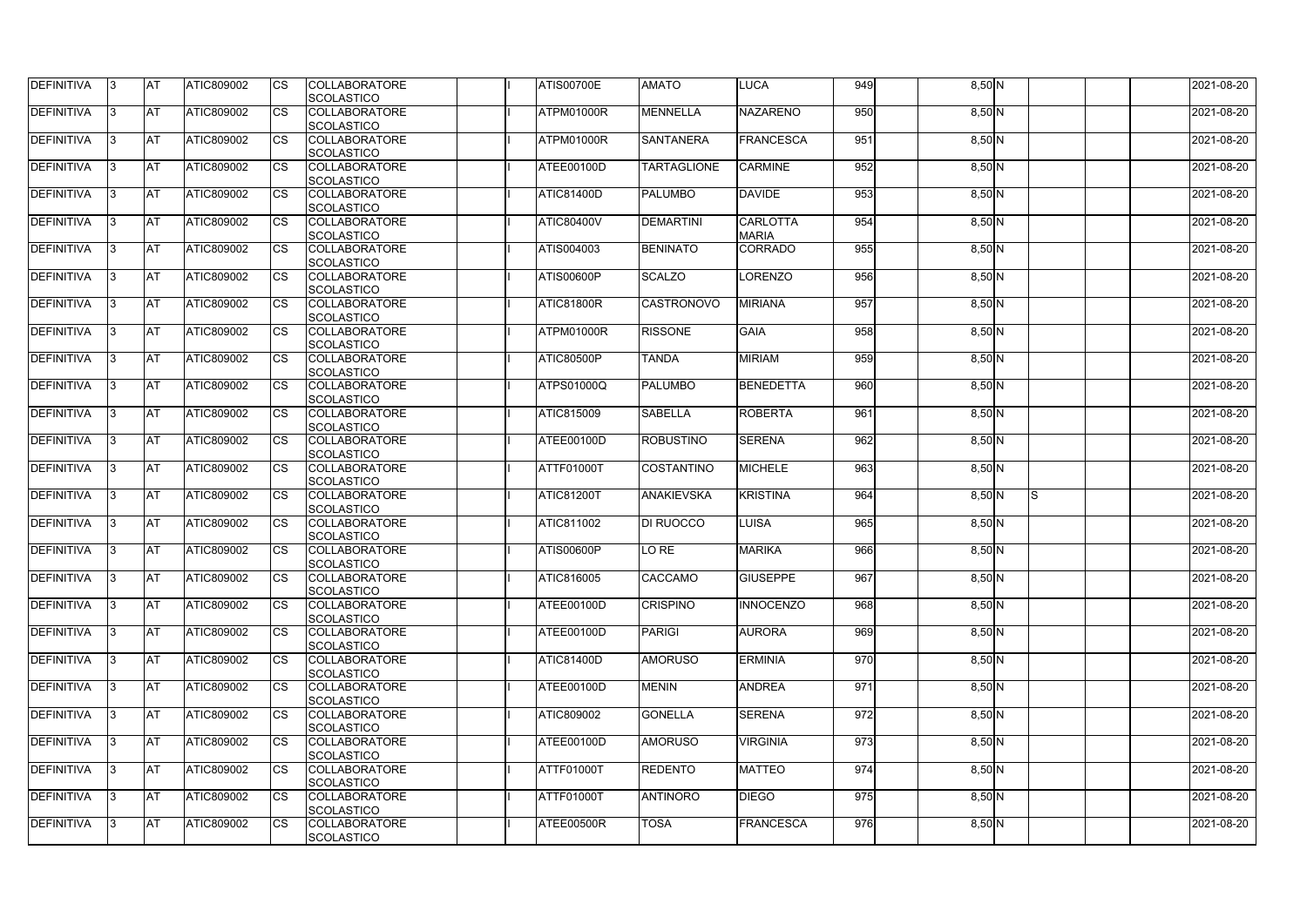| <b>DEFINITIVA</b> | IЗ  | <b>AT</b>  | ATIC809002        | <b>CS</b> | <b>COLLABORATORE</b><br><b>SCOLASTICO</b> | <b>ATIS003007</b> | <b>VIGNA</b>       | <b>ELISA</b>                        | 977  | $8,50$ N   |     | 2021-08-20 |
|-------------------|-----|------------|-------------------|-----------|-------------------------------------------|-------------------|--------------------|-------------------------------------|------|------------|-----|------------|
| <b>DEFINITIVA</b> | R   | <b>AT</b>  | ATIC809002        | <b>CS</b> | <b>COLLABORATORE</b><br><b>SCOLASTICO</b> | <b>ATIC81400D</b> | <b>MAGISTRI</b>    | <b>ELISA</b>                        | 978  | 8,50 N     |     | 2021-08-20 |
| <b>DEFINITIVA</b> | З   | <b>AT</b>  | <b>ATIC809002</b> | CS        | <b>COLLABORATORE</b><br>SCOLASTICO        | <b>ATIC81800R</b> | LI PIRA            | <b>ROBERTO</b>                      | 979  | 8,50 N     |     | 2021-08-20 |
| <b>DEFINITIVA</b> |     | <b>AT</b>  | ATIC809002        | <b>CS</b> | <b>COLLABORATORE</b><br>SCOLASTICO        | ATMM003004        | <b>LUBRINO</b>     | <b>VIVIANA</b>                      | 980  | 8,50 N     |     | 2021-08-20 |
| <b>DEFINITIVA</b> |     | <b>AT</b>  | ATIC809002        | CS        | <b>COLLABORATORE</b><br>SCOLASTICO        | ATIS003007        | <b>GENTILE</b>     | <b>OLGA</b>                         | 981  | 8,50 N     |     | 2021-08-20 |
| <b>DEFINITIVA</b> |     | <b>IAT</b> | ATIC809002        | <b>CS</b> | <b>COLLABORATORE</b><br><b>SCOLASTICO</b> | <b>ATPM01000R</b> | <b>MELIA</b>       | <b>MARIA</b>                        | 982  | $8,50$ N   |     | 2021-08-20 |
| DEFINITIVA        |     | <b>AT</b>  | ATIC809002        | <b>CS</b> | <b>COLLABORATORE</b><br>SCOLASTICO        | ATIS004003        | <b>COLLODI</b>     | <b>EGLE</b>                         | 983  | $8,50$ N   |     | 2021-08-20 |
| <b>DEFINITIVA</b> | ß   | <b>AT</b>  | ATIC809002        | CS        | <b>COLLABORATORE</b><br><b>SCOLASTICO</b> | ATIC80500P        | <b>EMANUELE</b>    | <b>ELEONORA</b>                     | 984  | $8,50$ N   |     | 2021-08-20 |
| <b>DEFINITIVA</b> | R   | <b>AT</b>  | ATIC809002        | <b>CS</b> | <b>COLLABORATORE</b><br><b>SCOLASTICO</b> | ATIS00600P        | <b>TEDESCHI</b>    | <b>MONICA</b>                       | 985  | 8,50 N     |     | 2021-08-20 |
| <b>DEFINITIVA</b> |     | <b>AT</b>  | ATIC809002        | <b>CS</b> | <b>COLLABORATORE</b><br><b>SCOLASTICO</b> | <b>ATIS00600P</b> | <b>BARONE</b>      | <b>VINCENZO</b>                     | 986  | $8,47$ S   |     | 2021-08-20 |
| <b>DEFINITIVA</b> |     | <b>AT</b>  | ATIC809002        | <b>CS</b> | <b>COLLABORATORE</b><br>SCOLASTICO        | <b>ATIC817001</b> | <b>BORDINO</b>     | <b>ELENA</b>                        | 987  | 8,47 S     |     | 2021-08-20 |
| <b>DEFINITIVA</b> | R   | <b>AT</b>  | ATIC809002        | <b>CS</b> | <b>COLLABORATORE</b><br>SCOLASTICO        | <b>ATIS00600P</b> | <b>ORLANDO</b>     | <b>MARIA</b>                        | 988  | 8,47 S     |     | 2021-08-20 |
| DEFINITIVA        |     | <b>AT</b>  | ATIC809002        | <b>CS</b> | <b>COLLABORATORE</b><br>SCOLASTICO        | <b>ATIS00700E</b> | <b>MARINO</b>      | LOREDANA<br><b>DOMENICA</b>         | 989  | 8,47 N     |     | 2021-08-20 |
| DEFINITIVA        | з   | <b>AT</b>  | ATIC809002        | CS        | <b>COLLABORATORE</b><br><b>SCOLASTICO</b> | <b>ATIC815009</b> | <b>GUASTI</b>      | <b>MARTINA</b>                      | 990  | 8,45 N     |     | 2021-08-20 |
| <b>DEFINITIVA</b> | R   | <b>AT</b>  | ATIC809002        | CS        | <b>COLLABORATORE</b><br><b>SCOLASTICO</b> | <b>ATIS00600P</b> | <b>FILIPPI</b>     | <b>EMANUELA</b>                     | 991  | 8,45 N     |     | 2021-08-20 |
| <b>DEFINITIVA</b> |     | <b>AT</b>  | ATIC809002        | <b>CS</b> | <b>COLLABORATORE</b><br><b>SCOLASTICO</b> | ATEE00500R        | <b>GIRAUDI</b>     | <b>FEDERICO</b>                     | 992  | 8,45 N     |     | 2021-08-20 |
| <b>DEFINITIVA</b> |     | <b>AT</b>  | ATIC809002        | CS        | <b>COLLABORATORE</b><br><b>SCOLASTICO</b> | <b>ATIS00600P</b> | <b>CICCONE</b>     | DEBORAH                             | 993  | $8,45$ N   | IS. | 2021-08-20 |
| <b>DEFINITIVA</b> |     | <b>AT</b>  | ATIC809002        | CS        | <b>COLLABORATORE</b><br>SCOLASTICO        | <b>ATIS003007</b> | <b>DILIBERTO</b>   | <b>ALESSIA</b>                      | 994  | 8,45 N     |     | 2021-08-20 |
| <b>DEFINITIVA</b> | 13. | <b>AT</b>  | ATIC809002        | <b>CS</b> | <b>COLLABORATORE</b><br>SCOLASTICO        | <b>ATIC81400D</b> | <b>DE FRANCHIS</b> | GIUSEPPINA                          | 995  | 8,45 N     |     | 2021-08-20 |
| DEFINITIVA        | 3   | <b>AT</b>  | ATIC809002        | <b>CS</b> | <b>COLLABORATORE</b><br><b>SCOLASTICO</b> | <b>ATIS00700E</b> | <b>BO</b>          | <b>SELENA LUISA</b>                 | 996  | $8,43$ $S$ |     | 2021-08-20 |
| <b>DEFINITIVA</b> | IЗ  | <b>AT</b>  | ATIC809002        | <b>CS</b> | <b>COLLABORATORE</b><br>SCOLASTICO        | <b>ATTF01000T</b> | <b>PERRI</b>       | <b>FRANCESCO</b>                    | 997  | $8,42$ $S$ |     | 2021-08-20 |
| <b>DEFINITIVA</b> |     | <b>AT</b>  | ATIC809002        | <b>CS</b> | <b>COLLABORATORE</b><br><b>SCOLASTICO</b> | <b>ATPS01000Q</b> | <b>GAMBA</b>       | <b>VANESSA</b>                      | 998  | $8,40$ $S$ |     | 2021-08-20 |
| <b>DEFINITIVA</b> |     | <b>AT</b>  | ATIC809002        | <b>CS</b> | <b>COLLABORATORE</b><br><b>SCOLASTICO</b> | ATIC808006        | <b>PONCHIONE</b>   | <b>BEATRICE</b><br><b>CLAUCIANA</b> | 999  | $8,40$ S   |     | 2021-08-20 |
| <b>DEFINITIVA</b> | ß.  | <b>AT</b>  | ATIC809002        | <b>CS</b> | <b>COLLABORATORE</b><br><b>SCOLASTICO</b> | ATIC808006        | FRANCO             | <b>VALENTINA</b>                    | 1000 | $8,40$ S   |     | 2021-08-20 |
| <b>DEFINITIVA</b> | 3   | <b>AT</b>  | ATIC809002        | <b>CS</b> | <b>COLLABORATORE</b><br>SCOLASTICO        | <b>ATIC81300N</b> | <b>VITULANO</b>    | ANNUNZIATA                          | 1001 | $8,40$ S   |     | 2021-08-20 |
| DEFINITIVA        | ß.  | <b>AT</b>  | ATIC809002        | <b>CS</b> | <b>COLLABORATORE</b><br><b>SCOLASTICO</b> | ATIS004003        | <b>MOTTOLA</b>     | <b>ANTONIO</b>                      | 1002 | $8,40$ S   |     | 2021-08-20 |
| DEFINITIVA        | IЗ  | <b>AT</b>  | ATIC809002        | <b>CS</b> | <b>COLLABORATORE</b><br><b>SCOLASTICO</b> | <b>ATIC81200T</b> | <b>LA PAGLIA</b>   | <b>LAURA</b>                        | 1003 | $8,40$ N   |     | 2021-08-20 |
| <b>DEFINITIVA</b> | l3  | <b>AT</b>  | ATIC809002        | <b>CS</b> | <b>COLLABORATORE</b><br>SCOLASTICO        | ATEE00100D        | <b>BONELLI</b>     | <b>DOMENICO</b>                     | 1004 | $8,40$ N   |     | 2021-08-20 |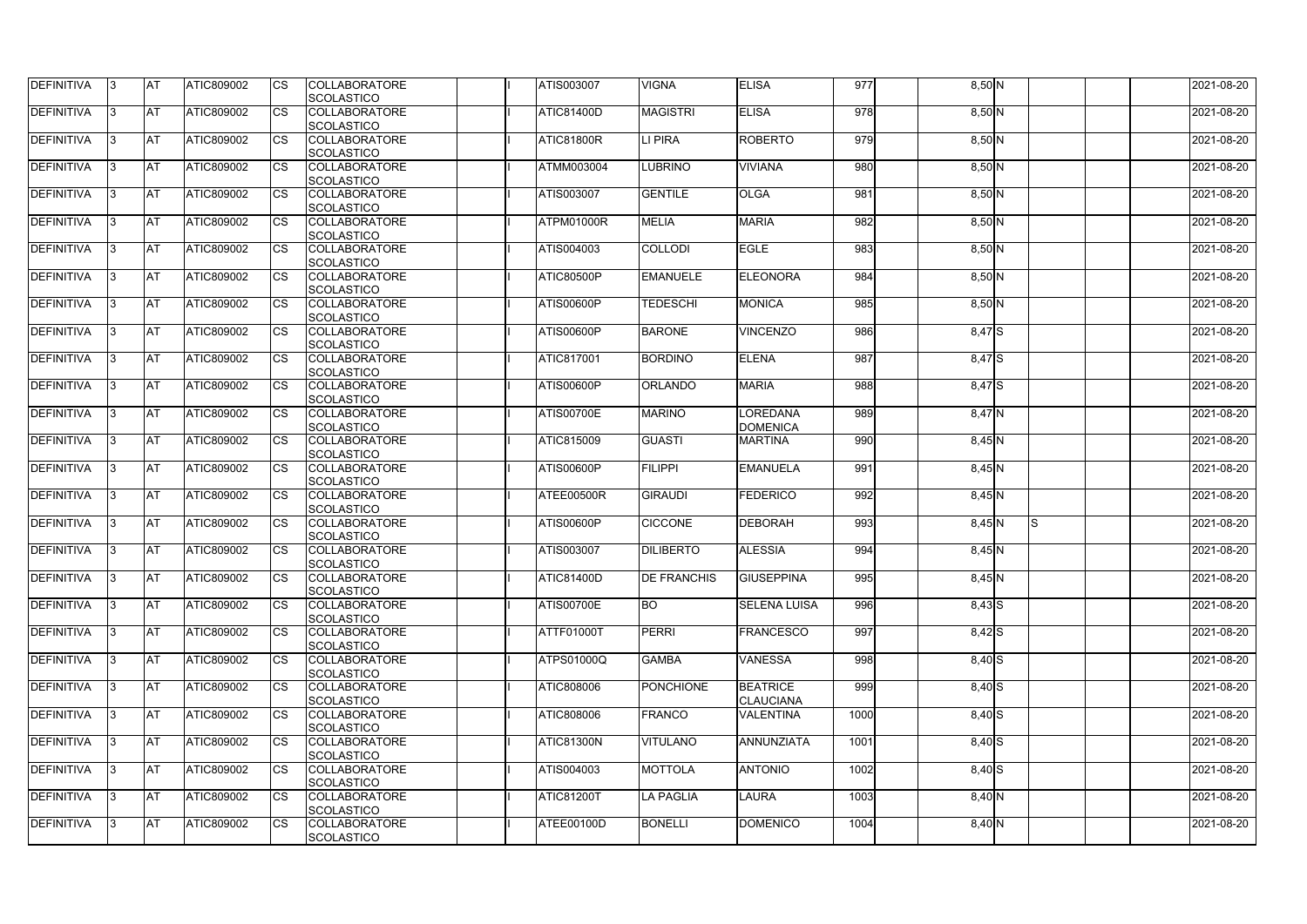| <b>DEFINITIVA</b> | 13  | <b>AT</b> | ATIC809002        | Ics                    | <b>COLLABORATORE</b><br><b>SCOLASTICO</b> | <b>ATIC81400D</b> | <b>CERRINA</b>     | <b>SILVIA</b>                       | 1005 | 8,40 N     | 2021-08-20 |
|-------------------|-----|-----------|-------------------|------------------------|-------------------------------------------|-------------------|--------------------|-------------------------------------|------|------------|------------|
| <b>DEFINITIVA</b> |     | <b>AT</b> | ATIC809002        | Ics                    | <b>COLLABORATORE</b><br><b>SCOLASTICO</b> | <b>ATPS01000Q</b> | <b>CAPPELLANO</b>  | <b>MARIA RITA</b>                   | 1006 | $8,40$ N   | 2021-08-20 |
| DEFINITIVA        |     | <b>AT</b> | ATIC809002        | Ics                    | <b>COLLABORATORE</b><br><b>SCOLASTICO</b> | ATIC811002        | PAGNOZZI           | <b>ALESSIO</b>                      | 1007 | 8,40 N     | 2021-08-20 |
| DEFINITIVA        | IЗ  | <b>AT</b> | ATIC809002        | Ics                    | <b>COLLABORATORE</b><br><b>SCOLASTICO</b> | <b>ATIC81400D</b> | <b>CACCETTA</b>    | <b>ANGELA</b>                       | 1008 | 8,40 N     | 2021-08-20 |
| DEFINITIVA        |     | <b>AT</b> | ATIC809002        | <b>CS</b>              | <b>COLLABORATORE</b><br><b>SCOLASTICO</b> | ATIS004003        | <b>ADAMO</b>       | <b>VITO</b>                         | 1009 | $8,40$ N   | 2021-08-20 |
| <b>DEFINITIVA</b> |     | <b>AT</b> | ATIC809002        | Ics                    | <b>COLLABORATORE</b><br><b>SCOLASTICO</b> | <b>ATIC81400D</b> | <b>DE VITO</b>     | <b>SIMONA</b>                       | 1010 | $8,40$ N   | 2021-08-20 |
| DEFINITIVA        |     | <b>AT</b> | <b>ATIC809002</b> | Ics                    | <b>COLLABORATORE</b><br><b>SCOLASTICO</b> | <b>ATIC80100B</b> | <b>ICHINCHI</b>    | <b>ENRICO</b>                       | 1011 | 8,40 N     | 2021-08-20 |
| <b>DEFINITIVA</b> |     | AT        | ATIC809002        | <b>CS</b>              | <b>COLLABORATORE</b><br><b>SCOLASTICO</b> | ATIC81800R        | <b>PETITO</b>      | <b>FILIPPO</b>                      | 1012 | $8,40$ N   | 2021-08-20 |
| DEFINITIVA        |     | <b>AT</b> | ATIC809002        | <b>CS</b>              | <b>COLLABORATORE</b><br><b>SCOLASTICO</b> | <b>ATIC81800R</b> | <b>ESPOSITO</b>    | <b>FRANCESCO</b>                    | 1013 | 8,40 N     | 2021-08-20 |
| DEFINITIVA        |     | <b>AT</b> | ATIC809002        | $\overline{\text{cs}}$ | <b>COLLABORATORE</b><br>SCOLASTICO        | <b>ATIC81200T</b> | <b>CATALANO</b>    | <b>KATIA</b>                        | 1014 | 8,40 N     | 2021-08-20 |
| <b>DEFINITIVA</b> |     | <b>AT</b> | ATIC809002        | <b>CS</b>              | <b>COLLABORATORE</b><br><b>SCOLASTICO</b> | ATTF01000T        | D'ANNA             | <b>LUCA</b>                         | 1015 | 8,40 N     | 2021-08-20 |
| <b>DEFINITIVA</b> |     | <b>AT</b> | ATIC809002        | <b>CS</b>              | <b>COLLABORATORE</b><br><b>SCOLASTICO</b> | ATPS01000Q        | <b>GIUNTA</b>      | <b>SIMONA</b>                       | 1016 | 8,40 N     | 2021-08-20 |
| <b>DEFINITIVA</b> |     | <b>AT</b> | ATIC809002        |                        | <b>COLLABORATORE</b><br><b>SCOLASTICO</b> | ATIC80500P        | <b>FABIANO</b>     | <b>ANTONIO</b>                      | 1017 | 8,40 N     | 2021-08-20 |
| <b>DEFINITIVA</b> |     | <b>AT</b> | ATIC809002        | Ics                    | <b>COLLABORATORE</b><br><b>SCOLASTICO</b> | ATEE00100D        | <b>MASTANDREA</b>  | <b>NICOLETTA</b><br><b>FILOMENA</b> | 1018 | 8,40 N     | 2021-08-20 |
| DEFINITIVA        |     | <b>AT</b> | ATIC809002        | <b>CS</b>              | <b>COLLABORATORE</b><br><b>SCOLASTICO</b> | <b>ATIS00200B</b> | <b>ASINARI</b>     | <b>PAOLO</b>                        | 1019 | $8,40$ N   | 2021-08-20 |
| DEFINITIVA        |     | <b>AT</b> | ATIC809002        | Ics                    | <b>COLLABORATORE</b><br><b>SCOLASTICO</b> | ATTF01000T        | <b>CAVALLARO</b>   | AGOSTINO                            | 1020 | 8,40 N     | 2021-08-20 |
| <b>DEFINITIVA</b> |     | <b>AT</b> | ATIC809002        | <b>CS</b>              | <b>COLLABORATORE</b><br><b>SCOLASTICO</b> | <b>ATIC80600E</b> | CENTOLANZA         | <b>CRISTINA</b>                     | 1021 | 8,40 N     | 2021-08-20 |
| DEFINITIVA        |     | <b>AT</b> | ATIC809002        | <b>CS</b>              | <b>COLLABORATORE</b><br>SCOLASTICO        | <b>ATIS00600P</b> | <b>PORTA</b>       | ALESSANDRA                          | 1022 | 8,40 N     | 2021-08-20 |
| <b>DEFINITIVA</b> | 13. | <b>AT</b> | ATIC809002        |                        | <b>COLLABORATORE</b><br><b>SCOLASTICO</b> | <b>ATIC81400D</b> | <b>FEDERICO</b>    | <b>TOMMASO</b>                      | 1023 | $8,40$ N   | 2021-08-20 |
| DEFINITIVA        | IЗ  | <b>AT</b> | <b>ATIC809002</b> | Ics                    | <b>COLLABORATORE</b><br><b>SCOLASTICO</b> | <b>ATIS00600P</b> | <b>SALIMBENE</b>   | <b>FEDERICO</b>                     | 1024 | $8,40$ N   | 2021-08-20 |
| <b>DEFINITIVA</b> | I3  | <b>AT</b> | ATIC809002        | Ics                    | <b>COLLABORATORE</b><br><b>SCOLASTICO</b> | ATIS00700E        | <b>SALVI</b>       | <b>MONICA</b>                       | 1025 | $8,40$ N   | 2021-08-20 |
| DEFINITIVA        |     | <b>AT</b> | ATIC809002        | Ics                    | <b>COLLABORATORE</b><br><b>SCOLASTICO</b> | ATIC817001        | <b>LILLO TARI'</b> | <b>TERESA</b>                       | 1026 | $8,38$ N   | 2021-08-20 |
| DEFINITIVA        |     | <b>AT</b> | ATIC809002        | <b>CS</b>              | <b>COLLABORATORE</b><br><b>SCOLASTICO</b> | <b>ATIC81800R</b> | <b>ANTONUCCI</b>   | <b>MASSIMO</b>                      | 1027 | 8,37 S     | 2021-08-20 |
| <b>DEFINITIVA</b> | ıз  | <b>AT</b> | ATIC809002        | Ics                    | <b>COLLABORATORE</b><br><b>SCOLASTICO</b> | ATEE00100D        | <b>INDELICATO</b>  | <b>ANTONELLA</b>                    | 1028 | $8,35$ $S$ | 2021-08-20 |
| <b>DEFINITIVA</b> |     | AT        | ATIC809002        | Ics                    | <b>COLLABORATORE</b><br><b>SCOLASTICO</b> | <b>ATIC80600E</b> | <b>LA MARCA</b>    | FEDERICA                            | 1029 | $8,35$ N   | 2021-08-20 |
| DEFINITIVA        | ıз  | <b>AT</b> | ATIC809002        | Ics                    | <b>COLLABORATORE</b><br><b>SCOLASTICO</b> | ATTF01000T        | <b>ARANEO</b>      | <b>ANDREA</b>                       | 1030 | $8,35$ N   | 2021-08-20 |
| <b>DEFINITIVA</b> | 13  | <b>AT</b> | <b>ATIC809002</b> | <b>ICS</b>             | <b>COLLABORATORE</b><br><b>SCOLASTICO</b> | ATEE00500R        | <b>FILIZZOLO</b>   | <b>TIZIANA</b>                      | 1031 | $8,35$ N   | 2021-08-20 |
| <b>DEFINITIVA</b> |     | <b>AT</b> | ATIC809002        | Ics                    | <b>COLLABORATORE</b><br>SCOLASTICO        | ATEE00500R        | <b>AGUIRRE</b>     | <b>SILVIA</b><br><b>VERONICA</b>    | 1032 | $8,34$ S   | 2021-08-20 |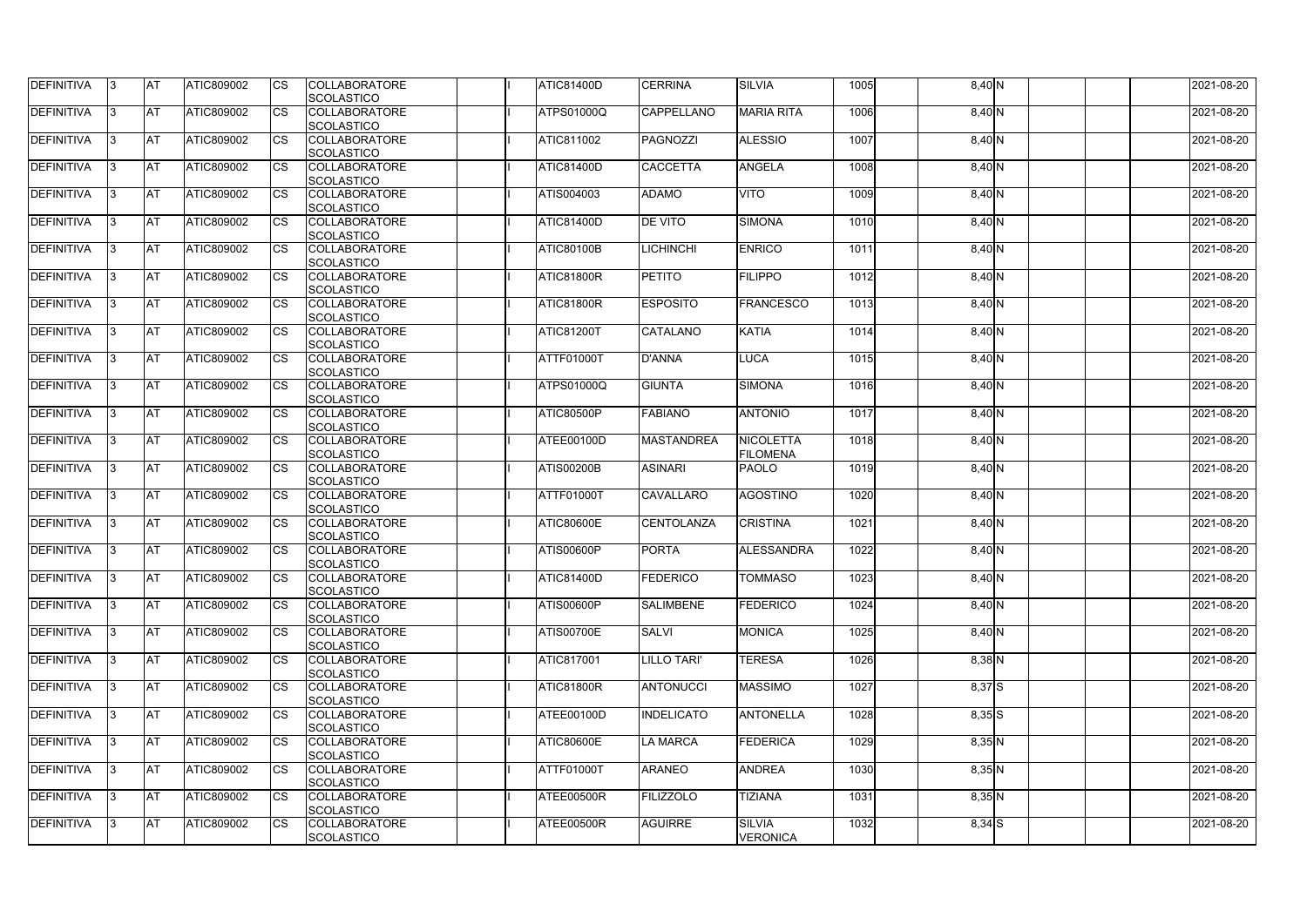| DEFINITIVA        | 13. | <b>JAT</b> | ATIC809002        | Ics        | <b>COLLABORATORE</b> | ATIS004003        | <b>BARLA</b>       | <b>SIMONA</b>        | 1033 | $8,33$ $S$ | 2021-08-20 |
|-------------------|-----|------------|-------------------|------------|----------------------|-------------------|--------------------|----------------------|------|------------|------------|
|                   |     |            |                   |            | <b>SCOLASTICO</b>    |                   |                    |                      |      |            |            |
| <b>DEFINITIVA</b> | l3  | <b>AT</b>  | ATIC809002        | Ics        | <b>COLLABORATORE</b> | ATIC808006        | <b>ARESCA</b>      | <b>MASSIMO</b>       | 1034 | $8,33$ $S$ | 2021-08-20 |
|                   |     |            |                   |            | <b>SCOLASTICO</b>    |                   |                    | <b>DANIELE</b>       |      |            |            |
| DEFINITIVA        | l3  | <b>AT</b>  | ATIC809002        | <b>CS</b>  | <b>COLLABORATORE</b> | <b>ATIC817001</b> | <b>GIORDANO</b>    | <b>GIUSEPPINA</b>    | 1035 | $8,33$ $S$ | 2021-08-20 |
|                   |     |            |                   |            | <b>SCOLASTICO</b>    |                   |                    |                      |      |            |            |
| DEFINITIVA        |     | <b>AT</b>  | ATIC809002        | Ics        | <b>COLLABORATORE</b> | ATTF01000T        | <b>MANGINI</b>     | <b>GERARDINA</b>     | 1036 | $8,33$ $S$ | 2021-08-20 |
|                   |     |            |                   |            | <b>SCOLASTICO</b>    |                   |                    |                      |      |            |            |
| DEFINITIVA        |     | <b>AT</b>  | <b>ATIC809002</b> | <b>CS</b>  | <b>COLLABORATORE</b> | ATIC810006        | <b>CHIOLERIO</b>   | <b>CRISTINA</b>      | 1037 | $8,33$ N   | 2021-08-20 |
|                   |     |            |                   |            | <b>SCOLASTICO</b>    |                   |                    |                      |      |            |            |
| <b>DEFINITIVA</b> | ıз  | AT         | <b>ATIC809002</b> | Ics        | <b>COLLABORATORE</b> | <b>ATIC810006</b> | <b>BILLONE</b>     | <b>ALDA FLORA</b>    | 1038 |            | 2021-08-20 |
|                   |     |            |                   |            |                      |                   |                    |                      |      | $8,33$ N   |            |
|                   |     |            |                   |            | <b>SCOLASTICO</b>    |                   |                    |                      |      |            |            |
| DEFINITIVA        |     | <b>AT</b>  | ATIC809002        | Ics        | <b>COLLABORATORE</b> | <b>ATIS00700E</b> | <b>RIZZA</b>       | <b>SEBASTIANO</b>    | 1039 | $8,33$ N   | 2021-08-20 |
|                   |     |            |                   |            | <b>SCOLASTICO</b>    |                   |                    |                      |      |            |            |
| <b>DEFINITIVA</b> | ıз  | <b>AT</b>  | ATIC809002        | Ics        | <b>COLLABORATORE</b> | ATIS003007        | <b>TELESCA</b>     | <b>GIACOMO</b>       | 1040 | $8,33$ N   | 2021-08-20 |
|                   |     |            |                   |            | <b>SCOLASTICO</b>    |                   |                    |                      |      |            |            |
| DEFINITIVA        | I3  | <b>JAT</b> | ATIC809002        | <b>CS</b>  | <b>COLLABORATORE</b> | ATIC808006        | <b>DIANA</b>       | <b>CLAUDIA</b>       | 1041 | 8,33 N     | 2021-08-20 |
|                   |     |            |                   |            | <b>SCOLASTICO</b>    |                   |                    |                      |      |            |            |
| <b>DEFINITIVA</b> |     | <b>AT</b>  | ATIC809002        | <b>CS</b>  | <b>COLLABORATORE</b> | <b>ATIC80600E</b> | <b>ZITO</b>        | MARIA-CRISTINA       | 1042 | 8,33 N     | 2021-08-20 |
|                   |     |            |                   |            | <b>SCOLASTICO</b>    |                   |                    |                      |      |            |            |
| <b>DEFINITIVA</b> |     | AT         | ATIC809002        | <b>CS</b>  | <b>COLLABORATORE</b> | <b>ATIS00700E</b> | <b>SCOZZARO</b>    | <b>FRANCESCO</b>     | 1043 | $8,33$ N   | 2021-08-20 |
|                   |     |            |                   |            | <b>SCOLASTICO</b>    |                   |                    |                      |      |            |            |
| DEFINITIVA        | I3  | <b>AT</b>  | ATIC809002        |            | <b>COLLABORATORE</b> | ATIS003007        | <b>LAZETERA</b>    | ANNUNZIATA           | 1044 | $8,33$ N   | 2021-08-20 |
|                   |     |            |                   |            |                      |                   |                    |                      |      |            |            |
|                   |     |            |                   |            | <b>SCOLASTICO</b>    |                   |                    |                      |      |            |            |
| <b>DEFINITIVA</b> |     | <b>JAT</b> | ATIC809002        |            | <b>COLLABORATORE</b> | <b>ATIS00700E</b> | <b>BELARDO</b>     | <b>ALESSIA</b>       | 1045 | $8,30$ S   | 2021-08-20 |
|                   |     |            |                   |            | <b>SCOLASTICO</b>    |                   |                    |                      |      |            |            |
| <b>DEFINITIVA</b> |     | <b>AT</b>  | ATIC809002        | Ics        | <b>COLLABORATORE</b> | <b>ATPS01000Q</b> | <b>DI MAURO</b>    | <b>GIADA</b>         | 1046 | $8,30$ S   | 2021-08-20 |
|                   |     |            |                   |            | <b>SCOLASTICO</b>    |                   |                    |                      |      |            |            |
| DEFINITIVA        | l3  | <b>AT</b>  | ATIC809002        | Ics        | <b>COLLABORATORE</b> | ATIC816005        | LI VOLSI           | <b>MILENA</b>        | 1047 | $8,30$ S   | 2021-08-20 |
|                   |     |            |                   |            | <b>SCOLASTICO</b>    |                   |                    |                      |      |            |            |
| DEFINITIVA        |     | <b>AT</b>  | ATIC809002        | <b>CS</b>  | <b>COLLABORATORE</b> | <b>ATIC81800R</b> | <b>CICIGOI</b>     | ALESSANDRA           | 1048 | $8,30$ S   | 2021-08-20 |
|                   |     |            |                   |            | <b>SCOLASTICO</b>    |                   |                    |                      |      |            |            |
| DEFINITIVA        |     | <b>AT</b>  | ATIC809002        | <b>CS</b>  | <b>COLLABORATORE</b> | <b>ATIS00600P</b> | <b>HALEPLIYAN</b>  | <b>IRMA</b>          | 1049 | $8,30$ S   | 2021-08-20 |
|                   |     |            |                   |            | <b>SCOLASTICO</b>    |                   |                    |                      |      |            |            |
| <b>DEFINITIVA</b> |     | <b>AT</b>  | ATIC809002        | <b>CS</b>  | <b>COLLABORATORE</b> | <b>ATIC80600E</b> | <b>TODARO</b>      | <b>SABRINA</b>       | 1050 | $8,30$ S   | 2021-08-20 |
|                   |     |            |                   |            | <b>SCOLASTICO</b>    |                   |                    | <b>STEFANIA</b>      |      |            |            |
|                   |     | <b>AT</b>  |                   |            | <b>COLLABORATORE</b> | <b>ATIC81400D</b> | <b>CASCIO</b>      |                      |      |            |            |
| <b>DEFINITIVA</b> | 13. |            | ATIC809002        |            |                      |                   |                    | <b>GIANFRANCO</b>    | 1051 | $8,30$ S   | 2021-08-20 |
|                   |     |            |                   |            | <b>SCOLASTICO</b>    |                   |                    |                      |      |            |            |
| <b>DEFINITIVA</b> | IЗ  | AT         | <b>ATIC809002</b> | Ics        | <b>COLLABORATORE</b> | ATEE00100D        | <b>PALUMBO</b>     | <b>MIRIAM</b>        | 1052 | $8,30$ S   | 2021-08-20 |
|                   |     |            |                   |            | <b>SCOLASTICO</b>    |                   |                    |                      |      |            |            |
| <b>DEFINITIVA</b> | l3  | <b>AT</b>  | ATIC809002        | Ics        | <b>COLLABORATORE</b> | <b>ATPS01000Q</b> | <b>BARACCO</b>     | <b>CLAUDIA</b>       | 1053 | $8,30$ S   | 2021-08-20 |
|                   |     |            |                   |            | <b>SCOLASTICO</b>    |                   |                    |                      |      |            |            |
| DEFINITIVA        | I3  | <b>AT</b>  | ATIC809002        | Ics        | <b>COLLABORATORE</b> | <b>ATPS01000Q</b> | <b>PUNTACOLONE</b> | <b>ROBERTA</b>       | 1054 | $8,30$ S   | 2021-08-20 |
|                   |     |            |                   |            | <b>SCOLASTICO</b>    |                   |                    |                      |      |            |            |
| <b>DEFINITIVA</b> |     | <b>AT</b>  | ATIC809002        | Ics        | <b>COLLABORATORE</b> | <b>ATMM11300G</b> | <b>MOSCONI</b>     | SIMONA               | 1055 | $8,30$ S   | 2021-08-20 |
|                   |     |            |                   |            | <b>SCOLASTICO</b>    |                   |                    |                      |      |            |            |
| <b>DEFINITIVA</b> |     | <b>AT</b>  | ATIC809002        | Ics        | <b>COLLABORATORE</b> | <b>ATIC81800R</b> | <b>DI STEFANO</b>  | <b>MARIA ROSARIA</b> | 1056 | $8,30$ N   | 2021-08-20 |
|                   |     |            |                   |            | <b>SCOLASTICO</b>    |                   |                    |                      |      |            |            |
| <b>DEFINITIVA</b> | ıз  | <b>AT</b>  | <b>ATIC809002</b> |            | <b>COLLABORATORE</b> | ATEE00100D        | <b>SAPORITO</b>    | <b>ANTONIO</b>       | 1057 | $8,30$ N   | 2021-08-20 |
|                   |     |            |                   |            |                      |                   |                    |                      |      |            |            |
|                   |     |            |                   |            | <b>SCOLASTICO</b>    |                   |                    |                      |      |            |            |
| <b>DEFINITIVA</b> | ıз  | <b>AT</b>  | ATIC809002        | Ics        | <b>COLLABORATORE</b> | <b>ATIC81400D</b> | <b>MARINIELLO</b>  | <b>MIRIAM</b>        | 1058 | $8,30$ N   | 2021-08-20 |
|                   |     |            |                   |            | <b>SCOLASTICO</b>    |                   |                    |                      |      |            |            |
| <b>DEFINITIVA</b> | ıз  | <b>AT</b>  | ATIC809002        | <b>ICS</b> | <b>COLLABORATORE</b> | ATIC816005        | PALPATI            | <b>FRANCESCA</b>     | 1059 | $8,30\,N$  | 2021-08-20 |
|                   |     |            |                   |            | <b>SCOLASTICO</b>    |                   |                    |                      |      |            |            |
| <b>DEFINITIVA</b> | I3  | <b>AT</b>  | ATIC809002        | Ics        | <b>COLLABORATORE</b> | ATMM003004        | <b>TURTURICI</b>   | <b>IRENE</b>         | 1060 | $8,30$ N   | 2021-08-20 |
|                   |     |            |                   |            | SCOLASTICO           |                   |                    |                      |      |            |            |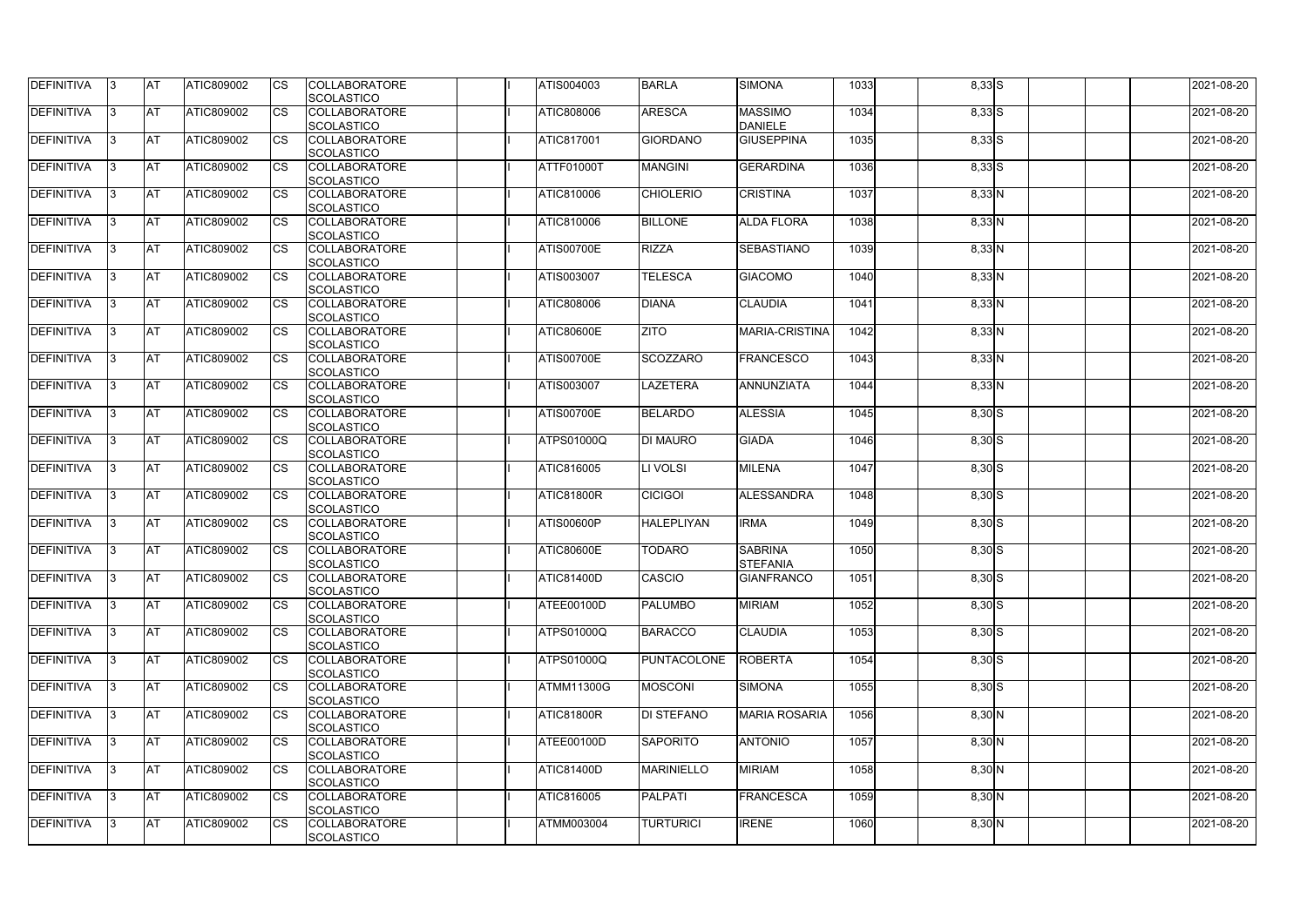| DEFINITIVA        | 13. | <b>JAT</b> | ATIC809002        | Ics        | <b>COLLABORATORE</b><br><b>SCOLASTICO</b>                      | ATEE00500R        | <b>CONTALDO</b>     | <b>FRANCESCA</b>                 | 1061 | 8,30 N   | 2021-08-20 |
|-------------------|-----|------------|-------------------|------------|----------------------------------------------------------------|-------------------|---------------------|----------------------------------|------|----------|------------|
| <b>DEFINITIVA</b> | l3  | <b>AT</b>  | ATIC809002        | Ics        | <b>COLLABORATORE</b>                                           | ATIC81300N        | <b>PAGANO</b>       | <b>GIUSEPPINA</b>                | 1062 | 8,30 N   | 2021-08-20 |
| DEFINITIVA        | l3  | <b>AT</b>  | ATIC809002        | <b>CS</b>  | <b>SCOLASTICO</b><br><b>COLLABORATORE</b><br><b>SCOLASTICO</b> | ATEE00100D        | <b>BENVENUTO</b>    | <b>ROBERTA</b>                   | 1063 | 8,30 N   | 2021-08-20 |
| DEFINITIVA        |     | <b>AT</b>  | ATIC809002        | Ics        | <b>COLLABORATORE</b><br><b>SCOLASTICO</b>                      | <b>ATIC81200T</b> | <b>AURORA</b>       | <b>GIUSY</b>                     | 1064 | 8,30 N   | 2021-08-20 |
| DEFINITIVA        |     | <b>AT</b>  | <b>ATIC809002</b> | <b>CS</b>  | <b>COLLABORATORE</b><br><b>SCOLASTICO</b>                      | <b>ATIC81800R</b> | <b>PICCIRILLO</b>   | <b>ANTONIO</b>                   | 1065 | 8,30 N   | 2021-08-20 |
| <b>DEFINITIVA</b> |     | AT         | <b>ATIC809002</b> | Ics        | <b>COLLABORATORE</b><br><b>SCOLASTICO</b>                      | <b>ATIS00700E</b> | <b>FERRERO</b>      | <b>VALERIO</b>                   | 1066 | $8,30$ N | 2021-08-20 |
| DEFINITIVA        |     | <b>AT</b>  | ATIC809002        | Ics        | <b>COLLABORATORE</b><br><b>SCOLASTICO</b>                      | <b>ATPS01000Q</b> | <b>CUCCAROLLO</b>   | <b>AMBRA</b>                     | 1067 | $8,30$ N | 2021-08-20 |
| <b>DEFINITIVA</b> | ıз  | <b>AT</b>  | ATIC809002        | Ics        | <b>COLLABORATORE</b><br><b>SCOLASTICO</b>                      | ATIC80500P        | <b>PIA</b>          | <b>MATTEO</b>                    | 1068 | $8,30$ N | 2021-08-20 |
| DEFINITIVA        | I3  | <b>AT</b>  | ATIC809002        | <b>CS</b>  | <b>COLLABORATORE</b><br><b>SCOLASTICO</b>                      | <b>ATIC81200T</b> | <b>CATALANO</b>     | <b>VALERIA</b>                   | 1069 | $8,30$ N | 2021-08-20 |
| <b>DEFINITIVA</b> |     | <b>AT</b>  | ATIC809002        | <b>CS</b>  | <b>COLLABORATORE</b><br><b>SCOLASTICO</b>                      | ATEE00100D        | <b>NAVA</b>         | <b>LUCIA</b>                     | 1070 | 8,30 N   | 2021-08-20 |
| <b>DEFINITIVA</b> |     | AT         | ATIC809002        | <b>CS</b>  | <b>COLLABORATORE</b><br><b>SCOLASTICO</b>                      | <b>ATIC81800R</b> | <b>RUSSO</b>        | ALESSANDRA                       | 1071 | 8,30 N   | 2021-08-20 |
| DEFINITIVA        | I3  | <b>AT</b>  | ATIC809002        |            | <b>COLLABORATORE</b><br><b>SCOLASTICO</b>                      | ATPS01000Q        | <b>NEGRO</b>        | <b>AGNESE</b>                    | 1072 | $8,30$ N | 2021-08-20 |
| <b>DEFINITIVA</b> |     | <b>JAT</b> | ATIC809002        |            | <b>COLLABORATORE</b><br><b>SCOLASTICO</b>                      | <b>ATIC81300N</b> | <b>VECCHIONE</b>    | <b>BENITO</b>                    | 1073 | $8,30$ N | 2021-08-20 |
| <b>DEFINITIVA</b> |     | <b>AT</b>  | ATIC809002        | Ics        | <b>COLLABORATORE</b><br><b>SCOLASTICO</b>                      | ATEE00100D        | <b>BOCCIA</b>       | <b>ANTONIO</b>                   | 1074 | $8,30$ N | 2021-08-20 |
| DEFINITIVA        | l3  | <b>AT</b>  | ATIC809002        | Ics        | <b>COLLABORATORE</b><br><b>SCOLASTICO</b>                      | ATEE00100D        | <b>CARDINALE</b>    | <b>MIRIAM</b>                    | 1075 | 8,30 N   | 2021-08-20 |
| DEFINITIVA        |     | <b>AT</b>  | ATIC809002        | <b>CS</b>  | <b>COLLABORATORE</b><br><b>SCOLASTICO</b>                      | <b>ATMM003004</b> | <b>GRILLONE</b>     | <b>ELENA</b>                     | 1076 | 8,30 N   | 2021-08-20 |
| DEFINITIVA        |     | <b>AT</b>  | ATIC809002        | <b>CS</b>  | <b>COLLABORATORE</b><br><b>SCOLASTICO</b>                      | <b>ATIC81400D</b> | <b>MARMO</b>        | <b>ELIANA</b>                    | 1077 | $8,30$ N | 2021-08-20 |
| <b>DEFINITIVA</b> |     | <b>AT</b>  | ATIC809002        | <b>CS</b>  | <b>COLLABORATORE</b><br><b>SCOLASTICO</b>                      | ATIC808006        | <b>CASTRONOVO</b>   | SIRIO                            | 1078 | 8,30 N   | 2021-08-20 |
| <b>DEFINITIVA</b> | 13. | <b>AT</b>  | ATIC809002        |            | <b>COLLABORATORE</b><br><b>SCOLASTICO</b>                      | <b>ATMM11300G</b> | PATRACCHINI         | <b>MARA</b>                      | 1079 | $8,30$ N | 2021-08-20 |
| <b>DEFINITIVA</b> | IЗ  | AT         | <b>ATIC809002</b> | Ics        | <b>COLLABORATORE</b><br><b>SCOLASTICO</b>                      | ATIC808006        | <b>SANTANGELO</b>   | <b>ROBERTO</b>                   | 1080 | $8,30$ N | 2021-08-20 |
| <b>DEFINITIVA</b> | l3  | <b>AT</b>  | ATIC809002        | Ics        | <b>COLLABORATORE</b><br><b>SCOLASTICO</b>                      | ATIS003007        | <b>DE LEONARDIS</b> | <b>MONICA</b>                    | 1081 | $8,30$ N | 2021-08-20 |
| DEFINITIVA        | I3  | <b>AT</b>  | ATIC809002        | Ics        | <b>COLLABORATORE</b><br><b>SCOLASTICO</b>                      | ATIC817001        | <b>FOLLO</b>        | <b>ELISABETTA</b>                | 1082 | $8,30$ N | 2021-08-20 |
| <b>DEFINITIVA</b> |     | <b>AT</b>  | ATIC809002        | Ics        | <b>COLLABORATORE</b><br><b>SCOLASTICO</b>                      | <b>ATIS00700E</b> | <b>FAVATA</b>       | <b>SIMONA</b>                    | 1083 | $8,30$ N | 2021-08-20 |
| <b>DEFINITIVA</b> |     | <b>AT</b>  | ATIC809002        | Ics        | <b>COLLABORATORE</b><br><b>SCOLASTICO</b>                      | <b>ATPS01000Q</b> | <b>GIURA</b>        | <b>VERA</b>                      | 1084 | $8,30$ N | 2021-08-20 |
| <b>DEFINITIVA</b> | ıз  | <b>AT</b>  | <b>ATIC809002</b> |            | <b>COLLABORATORE</b><br><b>SCOLASTICO</b>                      | ATIS003007        | <b>BORDONARO</b>    | <b>MARIO</b><br><b>FRANCESCO</b> | 1085 | $8,30$ N | 2021-08-20 |
| <b>DEFINITIVA</b> |     | <b>AT</b>  | ATIC809002        | Ics        | <b>COLLABORATORE</b><br><b>SCOLASTICO</b>                      | ATMM003004        | <b>MUSSO</b>        | <b>PAOLO</b>                     | 1086 | $8,30$ N | 2021-08-20 |
| <b>DEFINITIVA</b> | ıз  | <b>AT</b>  | <b>ATIC809002</b> | <b>ICS</b> | <b>COLLABORATORE</b><br><b>SCOLASTICO</b>                      | ATPM01000R        | <b>TEODONNO</b>     | <b>VALERIA</b>                   | 1087 | $8,30$ N | 2021-08-20 |
| <b>DEFINITIVA</b> | I3  | <b>AT</b>  | ATIC809002        | Ics        | <b>COLLABORATORE</b><br>SCOLASTICO                             | <b>ATIS00700E</b> | <b>SCRIBANO</b>     | <b>MARIA</b><br><b>ANTONELLA</b> | 1088 | $8,30$ N | 2021-08-20 |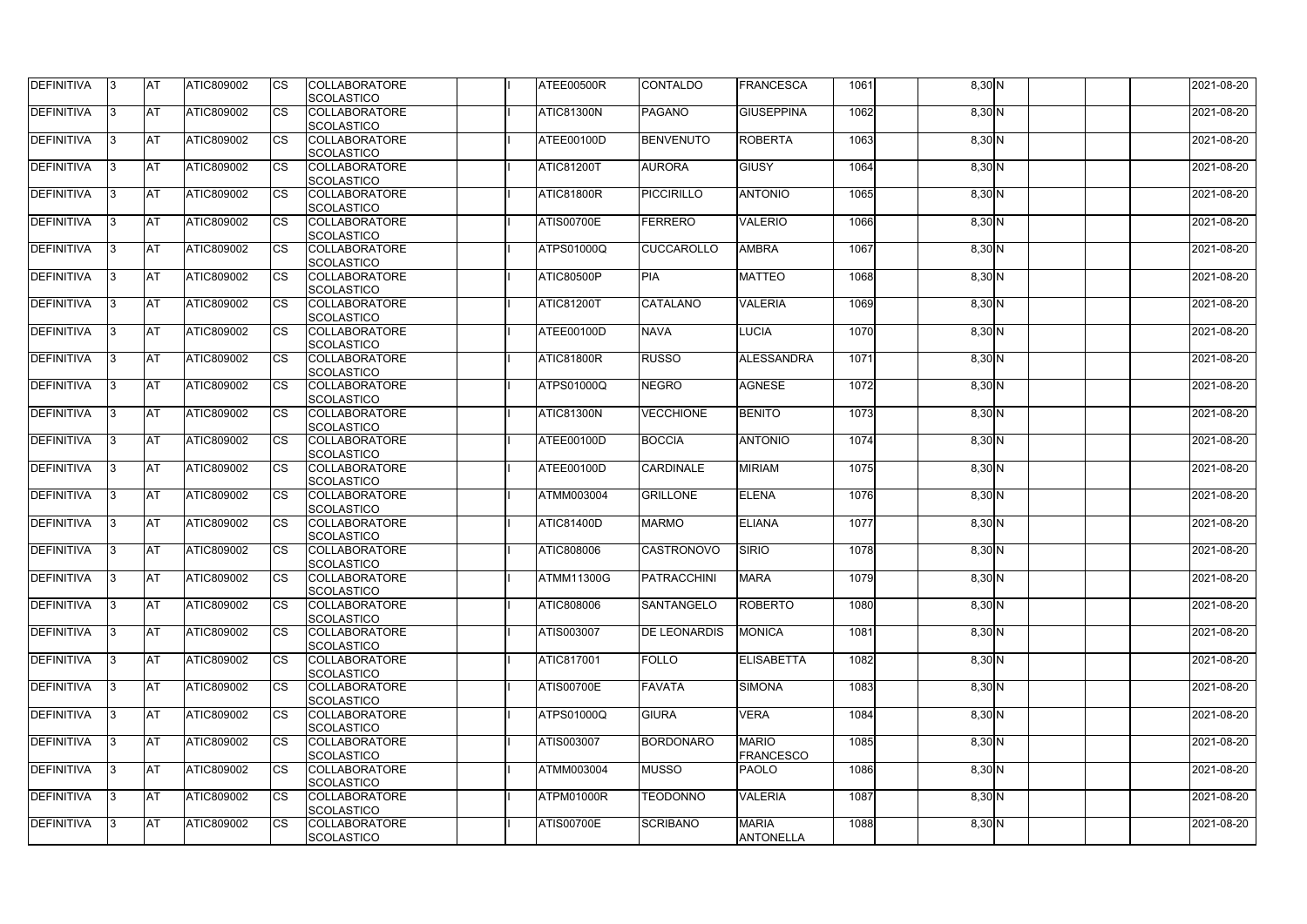| DEFINITIVA        | 13. | <b>JAT</b> | ATIC809002        | Ics        | <b>COLLABORATORE</b> | ATIS004003        | <b>ROSELLA</b>      | <b>MAGDA MARIA</b>   | 1089 | 8,30 N   |     | 2021-08-20 |
|-------------------|-----|------------|-------------------|------------|----------------------|-------------------|---------------------|----------------------|------|----------|-----|------------|
|                   |     |            |                   |            | <b>SCOLASTICO</b>    |                   |                     |                      |      |          |     |            |
| <b>DEFINITIVA</b> | l3  | <b>AT</b>  | ATIC809002        | Ics        | <b>COLLABORATORE</b> | ATIC816005        | <b>IUZZOLINO</b>    | <b>NICOLA</b>        | 1090 | 8,30 N   |     | 2021-08-20 |
|                   |     |            |                   |            | <b>SCOLASTICO</b>    |                   |                     |                      |      |          |     |            |
| DEFINITIVA        | l3  | <b>AT</b>  | ATIC809002        | <b>CS</b>  | <b>COLLABORATORE</b> | <b>ATIC80100B</b> | <b>ZARRELLA</b>     | <b>LUISA</b>         | 1091 | 8,30 N   |     | 2021-08-20 |
|                   |     |            |                   |            | <b>SCOLASTICO</b>    |                   |                     |                      |      |          |     |            |
| DEFINITIVA        |     | <b>AT</b>  | ATIC809002        | Ics        | <b>COLLABORATORE</b> | <b>ATIS004003</b> | <b>DI NOLA</b>      | <b>ROSANNA</b>       | 1092 | $8,28$ N |     | 2021-08-20 |
|                   |     |            |                   |            | <b>SCOLASTICO</b>    |                   |                     |                      |      |          |     |            |
| DEFINITIVA        |     | <b>AT</b>  | <b>ATIC809002</b> | <b>CS</b>  | <b>COLLABORATORE</b> | <b>ATIC81400D</b> | <b>DI FINI</b>      | <b>GIUSEPPE</b>      | 1093 | $8,27$ N |     | 2021-08-20 |
|                   |     |            |                   |            | <b>SCOLASTICO</b>    |                   |                     |                      |      |          |     |            |
| <b>DEFINITIVA</b> |     | AT         | <b>ATIC809002</b> | Ics        | <b>COLLABORATORE</b> | <b>ATIC80500P</b> | <b>D'AVANZO</b>     | <b>CARMINA</b>       | 1094 |          |     | 2021-08-20 |
|                   |     |            |                   |            |                      |                   |                     |                      |      | $8,25$ S |     |            |
|                   |     |            |                   |            | <b>SCOLASTICO</b>    |                   |                     |                      |      |          |     |            |
| DEFINITIVA        |     | <b>AT</b>  | ATIC809002        | Ics        | <b>COLLABORATORE</b> | <b>ATIC816005</b> | <b>CHIMENTI</b>     | <b>ELISA</b>         | 1095 | $8,25$ N |     | 2021-08-20 |
|                   |     |            |                   |            | <b>SCOLASTICO</b>    |                   |                     |                      |      |          |     |            |
| <b>DEFINITIVA</b> | ıз  | <b>AT</b>  | ATIC809002        | Ics        | <b>COLLABORATORE</b> | ATIC81800R        | SCARAMOZZINO SERENA |                      | 1096 | $8,25$ N |     | 2021-08-20 |
|                   |     |            |                   |            | <b>SCOLASTICO</b>    |                   |                     |                      |      |          |     |            |
| DEFINITIVA        | I3  | <b>JAT</b> | ATIC809002        | <b>CS</b>  | <b>COLLABORATORE</b> | ATEE00500R        | LIANZA              | <b>MARIAGIOVANN</b>  | 1097 | $8,25$ N | ls. | 2021-08-20 |
|                   |     |            |                   |            | <b>SCOLASTICO</b>    |                   |                     |                      |      |          |     |            |
| <b>DEFINITIVA</b> |     | <b>AT</b>  | ATIC809002        | <b>CS</b>  | <b>COLLABORATORE</b> | ATIC81800R        | LA ROCCA            | <b>MARIO</b>         | 1098 | $8,25$ N |     | 2021-08-20 |
|                   |     |            |                   |            | <b>SCOLASTICO</b>    |                   |                     |                      |      |          |     |            |
| <b>DEFINITIVA</b> |     | AT         | ATIC809002        | <b>CS</b>  | <b>COLLABORATORE</b> | ATIS003007        | <b>FERELLO</b>      | <b>INES LUIGINA</b>  | 1099 | $8,25$ N |     | 2021-08-20 |
|                   |     |            |                   |            | <b>SCOLASTICO</b>    |                   |                     |                      |      |          |     |            |
| DEFINITIVA        | I3  | <b>AT</b>  | ATIC809002        |            | <b>COLLABORATORE</b> | <b>ATIS00200B</b> | <b>CAMMAROTA</b>    | <b>LAURA</b>         | 1100 | $8,22$ N |     | 2021-08-20 |
|                   |     |            |                   |            |                      |                   |                     |                      |      |          |     |            |
|                   |     |            |                   |            | <b>SCOLASTICO</b>    |                   |                     |                      |      |          |     |            |
| <b>DEFINITIVA</b> |     | <b>JAT</b> | ATIC809002        |            | <b>COLLABORATORE</b> | ATEE00500R        | <b>FRANCO</b>       | <b>MARIA ASSUNTA</b> | 1101 | $8,22$ N |     | 2021-08-20 |
|                   |     |            |                   |            | <b>SCOLASTICO</b>    |                   |                     |                      |      |          |     |            |
| <b>DEFINITIVA</b> |     | <b>AT</b>  | ATIC809002        | Ics        | <b>COLLABORATORE</b> | <b>ATIS00700E</b> | ORRU'               | <b>BARBARA</b>       | 1102 | $8,20$ S |     | 2021-08-20 |
|                   |     |            |                   |            | <b>SCOLASTICO</b>    |                   |                     |                      |      |          |     |            |
| DEFINITIVA        | l3  | <b>AT</b>  | ATIC809002        | Ics        | <b>COLLABORATORE</b> | ATIC81300N        | <b>CERMINARA</b>    | <b>GIUSEPPE</b>      | 1103 | $8,20$ S |     | 2021-08-20 |
|                   |     |            |                   |            | <b>SCOLASTICO</b>    |                   |                     |                      |      |          |     |            |
| DEFINITIVA        |     | <b>AT</b>  | ATIC809002        | <b>CS</b>  | <b>COLLABORATORE</b> | ATIC815009        | <b>CODISPOTI</b>    | <b>ROSSELLA</b>      | 1104 | $8,20$ S |     | 2021-08-20 |
|                   |     |            |                   |            | <b>SCOLASTICO</b>    |                   |                     |                      |      |          |     |            |
| DEFINITIVA        |     | <b>AT</b>  | ATIC809002        | <b>CS</b>  | <b>COLLABORATORE</b> | <b>ATIS00700E</b> | <b>COSTA</b>        | <b>NOEMI</b>         | 1105 | $8,20$ N |     | 2021-08-20 |
|                   |     |            |                   |            | <b>SCOLASTICO</b>    |                   |                     |                      |      |          |     |            |
| <b>DEFINITIVA</b> |     | <b>AT</b>  | ATIC809002        | <b>CS</b>  | <b>COLLABORATORE</b> | ATEE00100D        | <b>TOSO</b>         | <b>GIULIA DIANA</b>  | 1106 | $8,20$ N |     | 2021-08-20 |
|                   |     |            |                   |            | SCOLASTICO           |                   |                     |                      |      |          |     |            |
|                   |     | <b>AT</b>  |                   |            |                      | ATIS004003        | <b>RIZZO</b>        |                      |      |          |     |            |
| <b>DEFINITIVA</b> | 13. |            | ATIC809002        |            | <b>COLLABORATORE</b> |                   |                     | <b>MARIA ROSA</b>    | 1107 | $8,20$ N |     | 2021-08-20 |
|                   |     |            |                   |            | <b>SCOLASTICO</b>    |                   |                     |                      |      |          |     |            |
| <b>DEFINITIVA</b> | 13  | AT         | <b>ATIC809002</b> | Ics        | <b>COLLABORATORE</b> | ATEE00100D        | <b>LA MARCA</b>     | <b>EMANUELE</b>      | 1108 | $8,20$ N |     | 2021-08-20 |
|                   |     |            |                   |            | <b>SCOLASTICO</b>    |                   |                     |                      |      |          |     |            |
| <b>DEFINITIVA</b> | l3  | <b>AT</b>  | ATIC809002        | Ics        | <b>COLLABORATORE</b> | ATEE00100D        | <b>SORRENTINO</b>   | <b>ROBERTO</b>       | 1109 | $8,20$ N |     | 2021-08-20 |
|                   |     |            |                   |            | <b>SCOLASTICO</b>    |                   |                     |                      |      |          |     |            |
| DEFINITIVA        | I3  | <b>AT</b>  | ATIC809002        | Ics        | <b>COLLABORATORE</b> | <b>ATPS01000Q</b> | FERRIGNO            | <b>EMANUELE</b>      | 1110 | $8,20$ N |     | 2021-08-20 |
|                   |     |            |                   |            | <b>SCOLASTICO</b>    |                   |                     |                      |      |          |     |            |
| <b>DEFINITIVA</b> |     | <b>AT</b>  | ATIC809002        | Ics        | <b>COLLABORATORE</b> | ATEE00500R        | <b>CORNAGLIA</b>    | <b>IRENE</b>         | 1111 | $8,20$ N |     | 2021-08-20 |
|                   |     |            |                   |            | <b>SCOLASTICO</b>    |                   |                     |                      |      |          |     |            |
| <b>DEFINITIVA</b> |     | <b>AT</b>  | ATIC809002        | Ics        | <b>COLLABORATORE</b> | <b>ATIC80100B</b> | <b>CAFASSO</b>      | <b>RACHELE</b>       | 1112 | $8,20$ N |     | 2021-08-20 |
|                   |     |            |                   |            | <b>SCOLASTICO</b>    |                   |                     |                      |      |          |     |            |
| <b>DEFINITIVA</b> | ıз  | <b>AT</b>  | <b>ATIC809002</b> |            | <b>COLLABORATORE</b> | <b>ATIC81300N</b> | <b>CAVALLIN</b>     | <b>MIRIANA</b>       | 1113 | $8,20$ N |     | 2021-08-20 |
|                   |     |            |                   |            |                      |                   |                     |                      |      |          |     |            |
|                   |     |            |                   |            | <b>SCOLASTICO</b>    |                   |                     |                      |      |          |     |            |
| <b>DEFINITIVA</b> | ıз  | <b>AT</b>  | ATIC809002        | Ics        | <b>COLLABORATORE</b> | <b>ATIS00600P</b> | <b>PAGANO</b>       | <b>NOEMI</b>         | 1114 | $8,20$ N |     | 2021-08-20 |
|                   |     |            |                   |            | <b>SCOLASTICO</b>    |                   |                     |                      |      |          |     |            |
| <b>DEFINITIVA</b> | ıз  | <b>AT</b>  | <b>ATIC809002</b> | <b>ICS</b> | <b>COLLABORATORE</b> | ATIC81400D        | <b>ANGELLOTTI</b>   | <b>MARIA</b>         | 1115 | $8,20$ N |     | 2021-08-20 |
|                   |     |            |                   |            | <b>SCOLASTICO</b>    |                   |                     |                      |      |          |     |            |
| <b>DEFINITIVA</b> | I3  | <b>AT</b>  | ATIC809002        | Ics        | <b>COLLABORATORE</b> | ATEE00100D        | <b>MANCUSO</b>      | <b>LUCIANO</b>       | 1116 | $8,20$ N |     | 2021-08-20 |
|                   |     |            |                   |            | SCOLASTICO           |                   |                     |                      |      |          |     |            |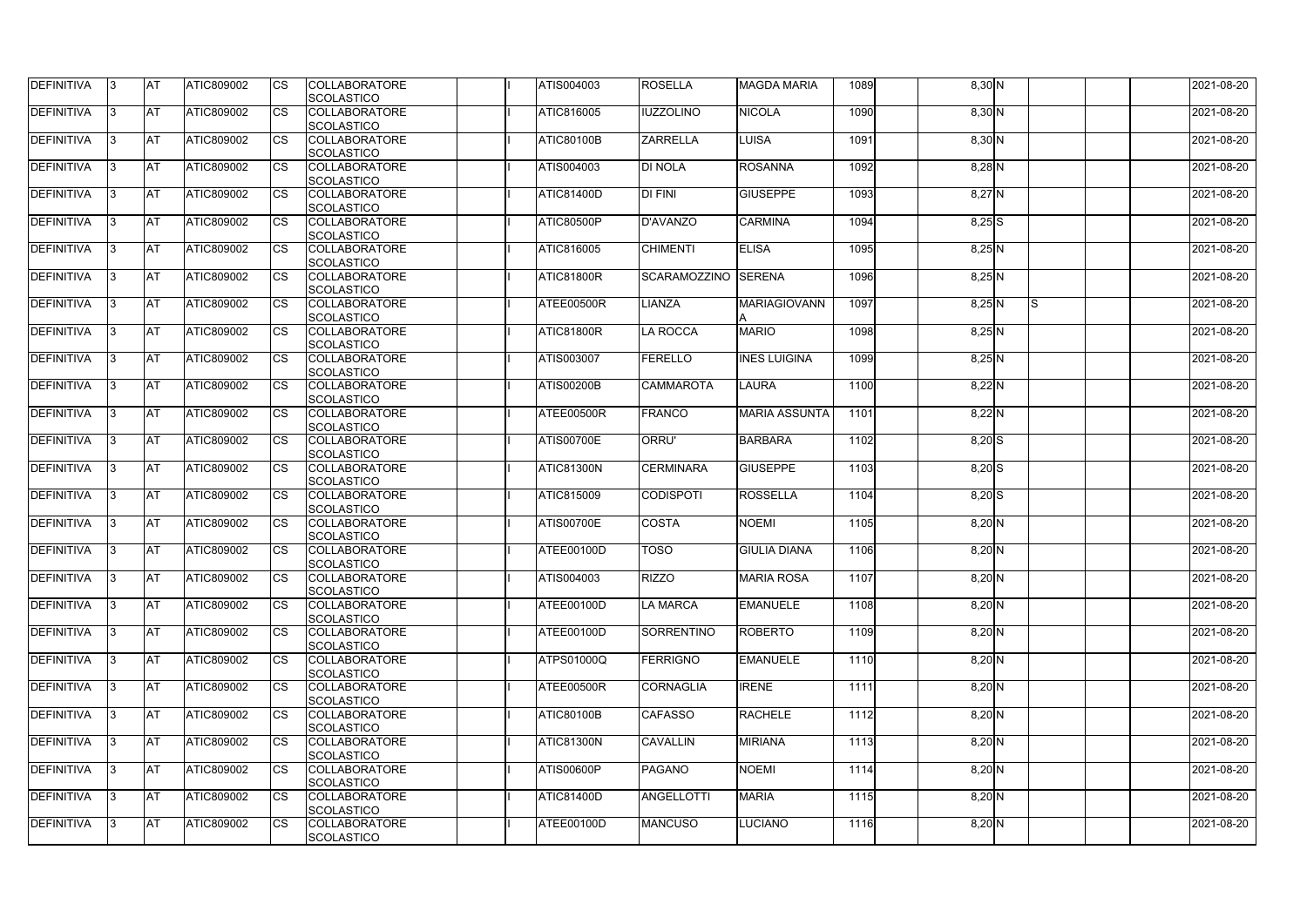| <b>DEFINITIVA</b> | IЗ  | <b>AT</b>  | ATIC809002 | <b>CS</b> | <b>COLLABORATORE</b><br>SCOLASTICO        | ATTF01000T        | <b>RAGUSA</b>      | <b>ALESSIO</b>                          | 1117 | $8,20$ N   | 2021-08-20 |
|-------------------|-----|------------|------------|-----------|-------------------------------------------|-------------------|--------------------|-----------------------------------------|------|------------|------------|
| <b>DEFINITIVA</b> | R   | <b>AT</b>  | ATIC809002 | <b>CS</b> | <b>COLLABORATORE</b><br><b>SCOLASTICO</b> | ATEE00100D        | <b>DE ROSA</b>     | <b>ANTONIO</b><br><b>GAETANO</b>        | 1118 | 8,20 N     | 2021-08-20 |
| <b>DEFINITIVA</b> | R   | <b>AT</b>  | ATIC809002 | CS        | <b>COLLABORATORE</b><br>SCOLASTICO        | <b>ATIS00700E</b> | <b>DI TAVI</b>     | <b>GABRIELE</b>                         | 1119 | $8,20$ N   | 2021-08-20 |
| <b>DEFINITIVA</b> |     | <b>AT</b>  | ATIC809002 | <b>CS</b> | <b>COLLABORATORE</b><br>SCOLASTICO        | <b>ATPS01000Q</b> | <b>GAROFANO</b>    | <b>GABRIELLA</b>                        | 1120 | $8,20$ N   | 2021-08-20 |
| <b>DEFINITIVA</b> |     | <b>AT</b>  | ATIC809002 | CS        | <b>COLLABORATORE</b><br>SCOLASTICO        | <b>ATIS00600P</b> | <b>PACE</b>        | <b>ILLARY</b>                           | 1121 | 8,20 N     | 2021-08-20 |
| <b>DEFINITIVA</b> |     | <b>IAT</b> | ATIC809002 | <b>CS</b> | <b>COLLABORATORE</b><br><b>SCOLASTICO</b> | <b>ATPS01000Q</b> | <b>SCOLA</b>       | <b>SIMONE</b>                           | 1122 | $8,20$ N   | 2021-08-20 |
| DEFINITIVA        |     | <b>AT</b>  | ATIC809002 | <b>CS</b> | <b>COLLABORATORE</b><br>SCOLASTICO        | <b>ATIS003007</b> | <b>SCARPATO</b>    | <b>ELENA</b>                            | 1123 | $8,20$ N   | 2021-08-20 |
| <b>DEFINITIVA</b> | ß   | <b>AT</b>  | ATIC809002 | CS        | <b>COLLABORATORE</b><br><b>SCOLASTICO</b> | ATEE00100D        | <b>BONGIORNO</b>   | <b>ILARIA PIA</b>                       | 1124 | $8,20$ N   | 2021-08-20 |
| <b>DEFINITIVA</b> | R   | <b>AT</b>  | ATIC809002 | <b>CS</b> | <b>COLLABORATORE</b><br><b>SCOLASTICO</b> | ATIC815009        | LO MONACO          | <b>MARIA STELLA</b>                     | 1125 | $8,20$ N   | 2021-08-20 |
| <b>DEFINITIVA</b> |     | <b>AT</b>  | ATIC809002 | <b>CS</b> | <b>COLLABORATORE</b><br><b>SCOLASTICO</b> | <b>ATIS004003</b> | ANNUNZIATA         | <b>FELICIA JESSICA</b><br><b>PALOMA</b> | 1126 | $8,20$ N   | 2021-08-20 |
| <b>DEFINITIVA</b> |     | <b>AT</b>  | ATIC809002 | <b>CS</b> | <b>COLLABORATORE</b><br>SCOLASTICO        | <b>ATIC817001</b> | <b>MESCHIA</b>     | <b>MARIA</b>                            | 1127 | 8,20 N     | 2021-08-20 |
| <b>DEFINITIVA</b> | R   | <b>AT</b>  | ATIC809002 | <b>CS</b> | <b>COLLABORATORE</b><br>SCOLASTICO        | ATIS003007        | <b>GRILLO</b>      | <b>GIUSEPPE</b>                         | 1128 | $8,20$ N   | 2021-08-20 |
| DEFINITIVA        |     | <b>AT</b>  | ATIC809002 | <b>CS</b> | <b>COLLABORATORE</b><br>SCOLASTICO        | ATPM01000R        | <b>FABIANO</b>     | <b>ELENA</b>                            | 1129 | $8,20$ N   | 2021-08-20 |
| DEFINITIVA        | з   | <b>AT</b>  | ATIC809002 | CS        | <b>COLLABORATORE</b><br><b>SCOLASTICO</b> | <b>ATIS00600P</b> | <b>TEDESCO</b>     | <b>GIUSEPPE</b>                         | 1130 | 8,20 N     | 2021-08-20 |
| <b>DEFINITIVA</b> | R   | <b>AT</b>  | ATIC809002 | CS        | <b>COLLABORATORE</b><br><b>SCOLASTICO</b> | ATIC816005        | <b>RITACCO</b>     | <b>VINCENZO</b>                         | 1131 | $8,20$ N   | 2021-08-20 |
| <b>DEFINITIVA</b> |     | <b>AT</b>  | ATIC809002 | <b>CS</b> | <b>COLLABORATORE</b><br><b>SCOLASTICO</b> | <b>ATMM11300G</b> | <b>PADUANO</b>     | <b>MARIO</b>                            | 1132 | $8,20$ N   | 2021-08-20 |
| <b>DEFINITIVA</b> |     | <b>AT</b>  | ATIC809002 | <b>CS</b> | <b>COLLABORATORE</b><br><b>SCOLASTICO</b> | <b>ATIC80600E</b> | <b>DENAMI</b>      | COSTANTINO<br><b>FABRIZIO</b>           | 1133 | $8,20$ N   | 2021-08-20 |
| <b>DEFINITIVA</b> |     | <b>AT</b>  | ATIC809002 | CS        | <b>COLLABORATORE</b><br>SCOLASTICO        | ATTF01000T        | <b>CHIEPPA</b>     | ALESSANDRA                              | 1134 | $8,17$ $S$ | 2021-08-20 |
| <b>DEFINITIVA</b> | 13. | <b>AT</b>  | ATIC809002 | <b>CS</b> | <b>COLLABORATORE</b><br><b>SCOLASTICO</b> | <b>ATIC808006</b> | <b>MORREALE</b>    | <b>GIOVANNA</b><br><b>CALOGERA</b>      | 1135 | $8,17$ $S$ | 2021-08-20 |
| DEFINITIVA        | 3   | <b>AT</b>  | ATIC809002 | <b>CS</b> | <b>COLLABORATORE</b><br><b>SCOLASTICO</b> | ATEE00100D        | <b>LIUZZO</b>      | <b>SALVATORE</b>                        | 1136 | $8,17$ N   | 2021-08-20 |
| <b>DEFINITIVA</b> | IЗ  | <b>AT</b>  | ATIC809002 | <b>CS</b> | <b>COLLABORATORE</b><br><b>SCOLASTICO</b> | <b>ATIC80500P</b> | <b>FRANCESCHET</b> | <b>KATIA</b>                            | 1137 | $8,17$ N   | 2021-08-20 |
| <b>DEFINITIVA</b> |     | <b>AT</b>  | ATIC809002 | <b>CS</b> | <b>COLLABORATORE</b><br><b>SCOLASTICO</b> | <b>ATIC81300N</b> | <b>TARDITO</b>     | <b>MARISA</b><br><b>AURORA</b>          | 1138 | $8,17$ N   | 2021-08-20 |
| <b>DEFINITIVA</b> |     | <b>AT</b>  | ATIC809002 | <b>CS</b> | <b>COLLABORATORE</b><br><b>SCOLASTICO</b> | ATEE00100D        | <b>DE ROSA</b>     | <b>MARIANNA</b>                         | 1139 | $8,15$ S   | 2021-08-20 |
| <b>DEFINITIVA</b> | IЗ  | <b>AT</b>  | ATIC809002 | <b>CS</b> | <b>COLLABORATORE</b><br><b>SCOLASTICO</b> | <b>ATIC815009</b> | <b>CERIARO</b>     | <b>RAFFAELLA</b>                        | 1140 | 8,15N      | 2021-08-20 |
| <b>DEFINITIVA</b> | 3   | <b>AT</b>  | ATIC809002 | <b>CS</b> | <b>COLLABORATORE</b><br>SCOLASTICO        | <b>ATPM01000R</b> | <b>MUSSO</b>       | <b>BARBARA</b>                          | 1141 | 8,15N      | 2021-08-20 |
| DEFINITIVA        | IЗ  | <b>AT</b>  | ATIC809002 | <b>CS</b> | <b>COLLABORATORE</b><br><b>SCOLASTICO</b> | ATIC81300N        | <b>MARRONE</b>     | <b>FILIPPO</b>                          | 1142 | $8,15$ N   | 2021-08-20 |
| DEFINITIVA        | IЗ  | <b>AT</b>  | ATIC809002 | <b>CS</b> | <b>COLLABORATORE</b><br><b>SCOLASTICO</b> | <b>ATTF01000T</b> | <b>CARDILLO</b>    | <b>STEFANIA</b>                         | 1143 | $8,12$ $S$ | 2021-08-20 |
| <b>DEFINITIVA</b> | ß.  | <b>AT</b>  | ATIC809002 | <b>CS</b> | <b>COLLABORATORE</b><br>SCOLASTICO        | ATIS003007        | <b>TAGLIARENI</b>  | <b>LAURA</b>                            | 1144 | $8,10$ S   | 2021-08-20 |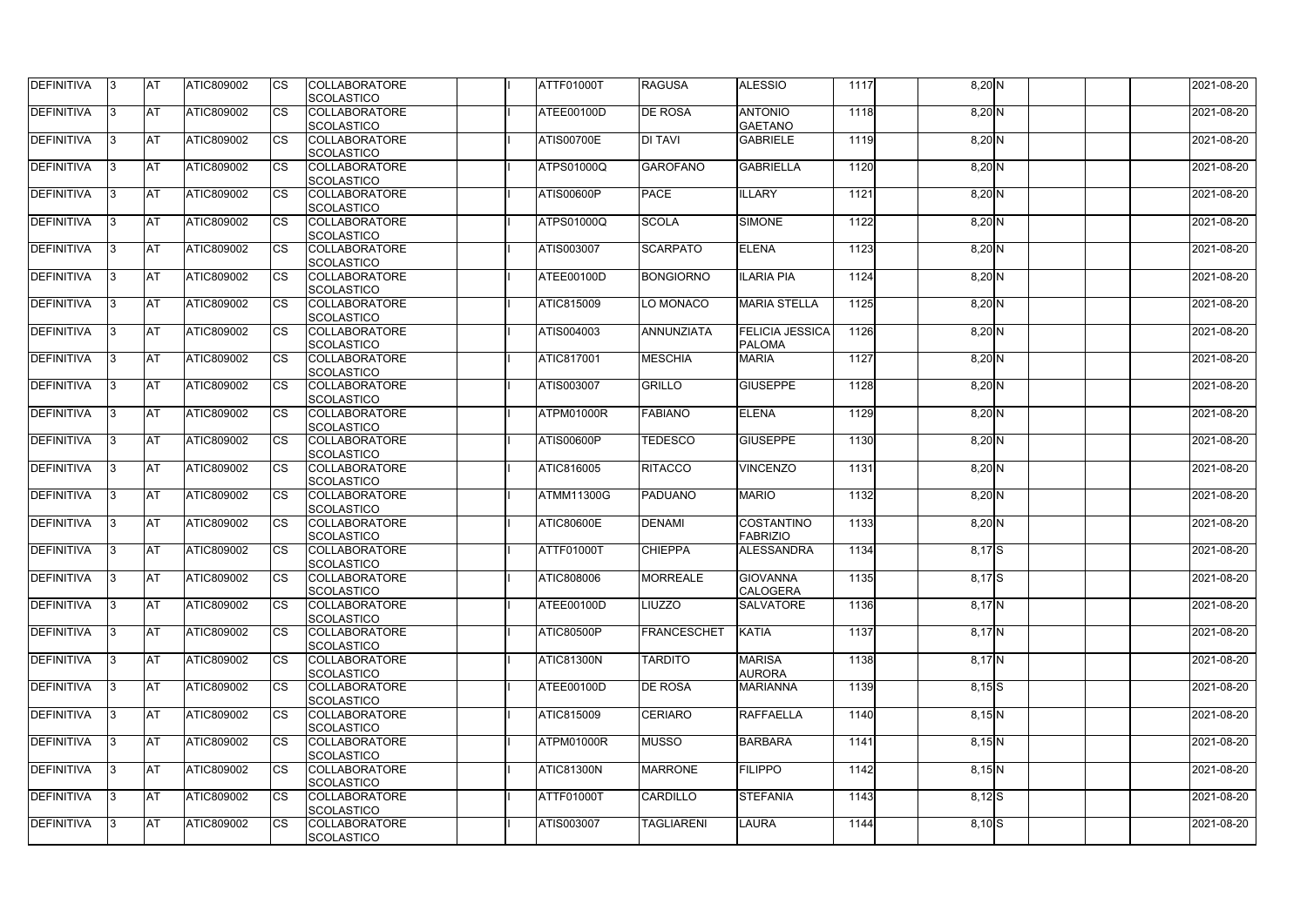| <b>DEFINITIVA</b> | 13  | IAT        | ATIC809002        | <b>I</b> CS | <b>COLLABORATORE</b><br><b>SCOLASTICO</b> | <b>ATIC81800R</b> | <b>FORTUNATO</b>   | <b>LUCA</b>                       | 1145 | $8,10$ S | 2021-08-20 |
|-------------------|-----|------------|-------------------|-------------|-------------------------------------------|-------------------|--------------------|-----------------------------------|------|----------|------------|
| DEFINITIVA        |     | <b>AT</b>  | ATIC809002        | Ics         | <b>COLLABORATORE</b><br><b>SCOLASTICO</b> | <b>ATIC81800R</b> | <b>GIULIO</b>      | <b>ADRIANA</b>                    | 1146 | $8,10$ S | 2021-08-20 |
| DEFINITIVA        |     | <b>AT</b>  | ATIC809002        | Ics         | <b>COLLABORATORE</b><br><b>SCOLASTICO</b> | <b>ATPS01000Q</b> | <b>D'AMBRA</b>     | <b>ALESSANDRO</b>                 | 1147 | $8,10$ S | 2021-08-20 |
| DEFINITIVA        | 13  | <b>AT</b>  | ATIC809002        | Ics         | <b>COLLABORATORE</b><br><b>SCOLASTICO</b> | ATIC816005        | <b>CRETI'</b>      | <b>VALENTINA</b>                  | 1148 | $8,10$ S | 2021-08-20 |
| DEFINITIVA        |     | <b>AT</b>  | ATIC809002        | Ics         | <b>COLLABORATORE</b><br><b>SCOLASTICO</b> | ATPM01000R        | <b>GERMINARA</b>   | <b>COSTANZA</b>                   | 1149 | $8,10$ S | 2021-08-20 |
| <b>DEFINITIVA</b> |     | <b>IAT</b> | ATIC809002        |             | <b>COLLABORATORE</b><br><b>SCOLASTICO</b> | <b>ATIC815009</b> | <b>ASTORINO</b>    | <b>MIRELLA</b>                    | 1150 | $8,10$ S | 2021-08-20 |
| DEFINITIVA        | 13. | <b>AT</b>  | ATIC809002        | Ics         | <b>COLLABORATORE</b><br><b>SCOLASTICO</b> | ATEE00100D        | <b>ROMIO</b>       | <b>ANNA</b>                       | 1151 | $8,10$ S | 2021-08-20 |
| <b>DEFINITIVA</b> |     | <b>AT</b>  | ATIC809002        | Ics         | <b>COLLABORATORE</b><br><b>SCOLASTICO</b> | ATIS003007        | LA TORRE           | <b>SIMONA</b>                     | 1152 | $8,10$ N | 2021-08-20 |
| <b>DEFINITIVA</b> | IЗ  | <b>AT</b>  | ATIC809002        | <b>ICS</b>  | <b>COLLABORATORE</b><br><b>SCOLASTICO</b> | ATTF01000T        | <b>GAROFALO</b>    | <b>MARIANO</b>                    | 1153 | $8,10$ N | 2021-08-20 |
| DEFINITIVA        |     | <b>AT</b>  | ATIC809002        | Ics         | <b>COLLABORATORE</b><br><b>SCOLASTICO</b> | ATEE00100D        | <b>MARINO</b>      | <b>FRANCESCO</b>                  | 1154 | $8,10$ N | 2021-08-20 |
| <b>DEFINITIVA</b> |     | <b>AT</b>  | ATIC809002        | Ics         | <b>COLLABORATORE</b><br><b>SCOLASTICO</b> | <b>ATIS00600P</b> | <b>ROMANIELLO</b>  | <b>MAURIZIO</b>                   | 1155 | $8,10$ N | 2021-08-20 |
| <b>DEFINITIVA</b> |     | <b>AT</b>  | ATIC809002        |             | <b>COLLABORATORE</b><br><b>SCOLASTICO</b> | <b>ATIC81800R</b> | <b>BATTIPAGLIA</b> | <b>MANUEL</b>                     | 1156 | $8,10$ N | 2021-08-20 |
| DEFINITIVA        | 13. | <b>AT</b>  | ATIC809002        | Ics         | <b>COLLABORATORE</b><br><b>SCOLASTICO</b> | ATIS004003        | <b>SCHIAVETTO</b>  | <b>ANDREA</b>                     | 1157 | $8,10$ N | 2021-08-20 |
| DEFINITIVA        | l3  | <b>AT</b>  | ATIC809002        | Ics         | <b>COLLABORATORE</b><br><b>SCOLASTICO</b> | <b>ATIC816005</b> | <b>BASSO</b>       | <b>SOFIA</b>                      | 1158 | $8,10$ N | 2021-08-20 |
| <b>DEFINITIVA</b> | IЗ  | <b>IAT</b> | ATIC809002        | Ics         | <b>COLLABORATORE</b><br><b>SCOLASTICO</b> | ATPM01000R        | <b>RAMLI</b>       | <b>HASNA</b>                      | 1159 | $8,10$ N | 2021-08-20 |
| DEFINITIVA        |     | <b>AT</b>  | ATIC809002        | Ics         | <b>COLLABORATORE</b><br><b>SCOLASTICO</b> | <b>ATIS00600P</b> | <b>BARBERO</b>     | <b>FRANCESCA</b>                  | 1160 | $8,10$ N | 2021-08-20 |
| DEFINITIVA        | 13. | <b>AT</b>  | ATIC809002        | Ics         | <b>COLLABORATORE</b><br><b>SCOLASTICO</b> | ATPS01000Q        | <b>IRITI</b>       | <b>MARTA</b>                      | 1161 | $8,10$ N | 2021-08-20 |
| DEFINITIVA        |     | <b>AT</b>  | ATIC809002        | Ics         | <b>COLLABORATORE</b><br><b>SCOLASTICO</b> | ATIS004003        | <b>ALFANO</b>      | <b>ANGELA</b>                     | 1162 | $8,10$ N | 2021-08-20 |
| DEFINITIVA        | 13. | <b>AT</b>  | <b>ATIC809002</b> | Ics         | <b>COLLABORATORE</b><br><b>SCOLASTICO</b> | <b>ATEE00500R</b> | COCO               | <b>SALVATORE</b>                  | 1163 | $8,10$ N | 2021-08-20 |
| <b>DEFINITIVA</b> | 13  | <b>AT</b>  | ATIC809002        | Ics         | <b>COLLABORATORE</b><br><b>SCOLASTICO</b> | <b>ATIC817001</b> | <b>NAPPO</b>       | <b>IOLANDA</b>                    | 1164 | $8,10$ N | 2021-08-20 |
| <b>DEFINITIVA</b> | 13. | <b>IAT</b> | ATIC809002        | <b>ICS</b>  | <b>COLLABORATORE</b><br><b>SCOLASTICO</b> | <b>ATIC817001</b> | <b>MINARDI</b>     | <b>MARTINA</b>                    | 1165 | $8,10$ N | 2021-08-20 |
| <b>DEFINITIVA</b> | IЗ  | <b>AT</b>  | ATIC809002        | Ics         | <b>COLLABORATORE</b><br><b>SCOLASTICO</b> | <b>ATIC81400D</b> | <b>GIAMPA'</b>     | <b>BARBARA</b>                    | 1166 | $8,10$ N | 2021-08-20 |
| <b>DEFINITIVA</b> | 13. | <b>AT</b>  | ATIC809002        | <b>I</b> CS | <b>COLLABORATORE</b><br><b>SCOLASTICO</b> | ATEE00100D        | <b>PUGLIESE</b>    | <b>ANNAMARIA</b>                  | 1167 | $8,10$ N | 2021-08-20 |
| <b>DEFINITIVA</b> | 13. | <b>JAT</b> | ATIC809002        | Ics         | <b>COLLABORATORE</b><br><b>SCOLASTICO</b> | ATPS01000Q        | <b>PITILLI</b>     | <b>MARCO</b>                      | 1168 | $8,10$ N | 2021-08-20 |
| <b>DEFINITIVA</b> | 13. | <b>AT</b>  | ATIC809002        | Ics         | <b>COLLABORATORE</b><br><b>SCOLASTICO</b> | ATEE00500R        | <b>GHIO</b>        | <b>ELENA</b>                      | 1169 | $8,10$ N | 2021-08-20 |
| DEFINITIVA        | 13. | <b>AT</b>  | ATIC809002        | Ics         | <b>COLLABORATORE</b><br><b>SCOLASTICO</b> | ATEE00500R        | <b>CAPPELLO</b>    | <b>IRENE</b><br><b>MARGHERITA</b> | 1170 | $8,10$ N | 2021-08-20 |
| <b>DEFINITIVA</b> | 13. | <b>AT</b>  | ATIC809002        | ICS         | <b>COLLABORATORE</b><br><b>SCOLASTICO</b> | ATIS00600P        | <b>PARLATO</b>     | <b>SABRINA</b>                    | 1171 | $8,10$ N | 2021-08-20 |
| DEFINITIVA        |     | <b>AT</b>  | ATIC809002        | Ics         | <b>COLLABORATORE</b><br><b>SCOLASTICO</b> | <b>ATIC809002</b> | <b>NEGRO</b>       | <b>VIRGINIO</b>                   | 1172 | $8,10$ N | 2021-08-20 |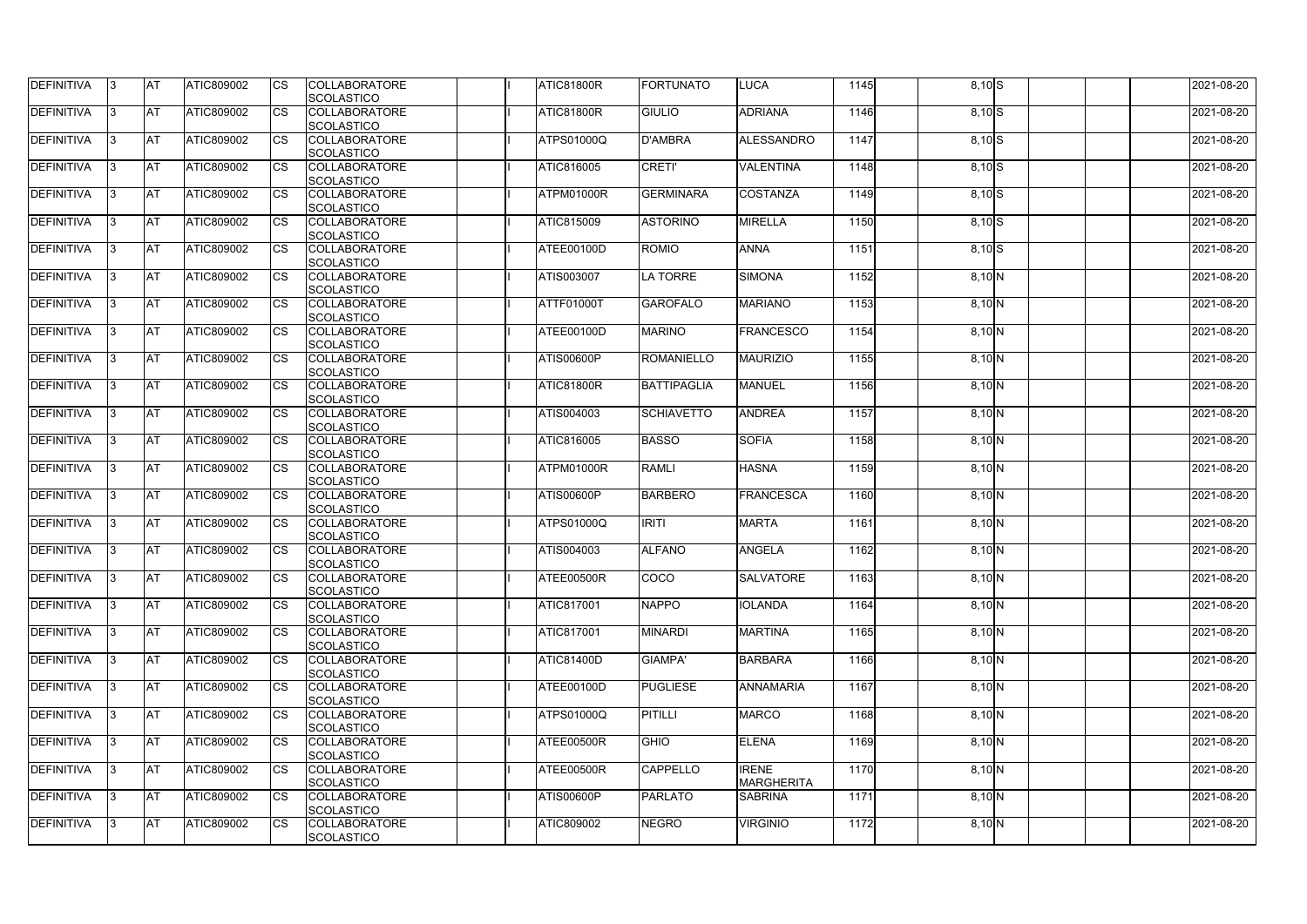| <b>DEFINITIVA</b> | 13.       | <b>AT</b>  | ATIC809002        | Ics         | <b>COLLABORATORE</b><br><b>SCOLASTICO</b> | ATIC816005        | <b>SANZONE</b>    | <b>SANDRO</b>                       | 1173  | $8,10\,N$  | 2021-08-20 |
|-------------------|-----------|------------|-------------------|-------------|-------------------------------------------|-------------------|-------------------|-------------------------------------|-------|------------|------------|
| DEFINITIVA        | l3        | <b>AT</b>  | ATIC809002        | Ics         | <b>COLLABORATORE</b><br><b>SCOLASTICO</b> | ATTF01000T        | LI SANTI          | <b>PASQUALE</b>                     | 1174  | $8,08$ $S$ | 2021-08-20 |
| DEFINITIVA        | IЗ        | <b>IAT</b> | ATIC809002        | <b>CS</b>   | <b>COLLABORATORE</b><br><b>SCOLASTICO</b> | ATPS01000Q        | MAIOCCO           | <b>SILVIA</b>                       | 1175  | $8,08$ N   | 2021-08-20 |
| DEFINITIVA        |           | <b>AT</b>  | ATIC809002        | Ics         | <b>COLLABORATORE</b><br><b>SCOLASTICO</b> | ATPM01000R        | <b>MILAZZO</b>    | <b>PAOLO</b>                        | 1176  | $8,05$ $S$ | 2021-08-20 |
| DEFINITIVA        |           | <b>IAT</b> | ATIC809002        | Ics         | <b>COLLABORATORE</b><br><b>SCOLASTICO</b> | ATMM003004        | <b>RAUSA</b>      | <b>SERENA</b>                       | 1177  | $8,05$ $S$ | 2021-08-20 |
| <b>DEFINITIVA</b> | 13.       | <b>IAT</b> | ATIC809002        | Ics         | <b>COLLABORATORE</b><br><b>SCOLASTICO</b> | <b>ATPS01000Q</b> | <b>CELAURO</b>    | <b>ANTONINO</b>                     | 1178  | $8,05$ N   | 2021-08-20 |
| DEFINITIVA        |           | <b>AT</b>  | ATIC809002        | Ics         | <b>COLLABORATORE</b><br><b>SCOLASTICO</b> | <b>ATIC81400D</b> | <b>RUBERTO</b>    | <b>LUCIA</b>                        | 1179  | $8,05$ N   | 2021-08-20 |
| DEFINITIVA        | 13        | <b>AT</b>  | ATIC809002        | Ics         | <b>COLLABORATORE</b><br><b>SCOLASTICO</b> | <b>ATIC81400D</b> | <b>LEONE</b>      | <b>GIUSEPPINA</b>                   | 1180  | $8,05$ N   | 2021-08-20 |
| DEFINITIVA        | 13.       | <b>IAT</b> | ATIC809002        | <b>CS</b>   | <b>COLLABORATORE</b><br><b>SCOLASTICO</b> | ATIC817001        | <b>CAPOZZOLI</b>  | <b>LUCA ANTONIO</b>                 | 1181  | $8,05$ N   | 2021-08-20 |
| DEFINITIVA        |           | <b>AT</b>  | ATIC809002        | <b>CS</b>   | <b>COLLABORATORE</b><br><b>SCOLASTICO</b> | ATEE00100D        | <b>SORRENTINO</b> | <b>FLAVIA</b>                       | 1182  | 8S         | 2021-08-20 |
| DEFINITIVA        |           | <b>AT</b>  | ATIC809002        | <b>ICS</b>  | <b>COLLABORATORE</b><br><b>SCOLASTICO</b> | ATTF01000T        | <b>NERI</b>       | <b>FABIO</b>                        | 1183  | 8S         | 2021-08-20 |
| DEFINITIVA        | IЗ        | <b>AT</b>  | ATIC809002        |             | <b>COLLABORATORE</b><br><b>SCOLASTICO</b> | ATTF01000T        | <b>FERRARIS</b>   | <b>ELISA</b>                        | 1184  | 8S         | 2021-08-20 |
| DEFINITIVA        |           | <b>AT</b>  | ATIC809002        |             | <b>COLLABORATORE</b><br><b>SCOLASTICO</b> | <b>ATTF01000T</b> | <b>GIANNICOLA</b> | <b>VALERIA</b>                      | 1185  | 8S         | 2021-08-20 |
| DEFINITIVA        |           | <b>AT</b>  | ATIC809002        | Ics         | <b>COLLABORATORE</b><br><b>SCOLASTICO</b> | ATEE00500R        | <b>CHIACCHIO</b>  | <b>ANNA</b>                         | 1186  | 8S         | 2021-08-20 |
| DEFINITIVA        | IЗ        | <b>AT</b>  | <b>ATIC809002</b> | Ics         | <b>COLLABORATORE</b><br><b>SCOLASTICO</b> | <b>ATIS00600P</b> | PANGALLO          | <b>IOLANDA</b>                      | 1187  | 8S         | 2021-08-20 |
| DEFINITIVA        |           | <b>AT</b>  | ATIC809002        | Ics         | <b>COLLABORATORE</b><br><b>SCOLASTICO</b> | ATEE00100D        |                   | <b>SABRINA</b><br><b>CONFESSORE</b> | 1188  | 8S         | 2021-08-20 |
| <b>DEFINITIVA</b> |           | <b>AT</b>  | ATIC809002        | Ics         | <b>COLLABORATORE</b><br><b>SCOLASTICO</b> | ATIC816005        | <b>GRASSO</b>     | <b>ALESSIA</b>                      | 1189  | 8S         | 2021-08-20 |
| <b>DEFINITIVA</b> |           | AT         | ATIC809002        | Ics         | <b>COLLABORATORE</b><br>SCOLASTICO        | <b>ATTF01000T</b> | <b>NAVARRA</b>    | <b>MARIA ORIANA</b>                 | 1190  | 8S         | 2021-08-20 |
| <b>DEFINITIVA</b> | $\vert$ 3 | <b>AT</b>  | ATIC809002        |             | <b>COLLABORATORE</b><br><b>SCOLASTICO</b> | ATIS003007        | PAGLIARO          | <b>ANGELA</b>                       | 1191  | 8 S        | 2021-08-20 |
| <b>DEFINITIVA</b> | 13        | <b>AT</b>  | <b>ATIC809002</b> | Ics         | <b>COLLABORATORE</b><br><b>SCOLASTICO</b> | ATIC816005        | <b>GRIMALDI</b>   | <b>GIULIANA</b>                     | 1192  | 8S         | 2021-08-20 |
| <b>DEFINITIVA</b> | 13.       | <b>AT</b>  | ATIC809002        | Ics         | <b>COLLABORATORE</b><br><b>SCOLASTICO</b> | ATIC810006        | <b>TRAPASSO</b>   | <b>CARMELA</b>                      | 1193  | 8S         | 2021-08-20 |
| DEFINITIVA        | 13.       | <b>AT</b>  | ATIC809002        | <b>I</b> CS | <b>COLLABORATORE</b><br><b>SCOLASTICO</b> | ATEE00500R        | <b>MALOTAJ</b>    | <b>DENISA</b>                       | 1194S | 8S         | 2021-08-20 |
| <b>DEFINITIVA</b> |           | <b>AT</b>  | ATIC809002        | Ics         | <b>COLLABORATORE</b><br><b>SCOLASTICO</b> | ATEE00500R        | <b>PICCOLI</b>    | <b>MARCELLA</b>                     | 1195  | 8S         | 2021-08-20 |
| <b>DEFINITIVA</b> |           | <b>AT</b>  | ATIC809002        | Ics         | <b>COLLABORATORE</b><br><b>SCOLASTICO</b> | <b>ATIC80500P</b> | <b>CERRA</b>      | <b>SIMONA</b>                       | 1196  | 8S         | 2021-08-20 |
| <b>DEFINITIVA</b> | 13.       | <b>AT</b>  | ATIC809002        | <b>ICS</b>  | <b>COLLABORATORE</b><br><b>SCOLASTICO</b> | <b>ATIC81400D</b> | <b>VASILE</b>     | <b>ANTONIO</b>                      | 1197  | 8S         | 2021-08-20 |
| <b>DEFINITIVA</b> | 13.       | <b>AT</b>  | ATIC809002        | Ics         | <b>COLLABORATORE</b><br><b>SCOLASTICO</b> | <b>ATIC817001</b> | <b>ALLARA</b>     | <b>FABIANA</b>                      | 1198  | 8S         | 2021-08-20 |
| <b>DEFINITIVA</b> | 13.       | <b>AT</b>  | ATIC809002        | Ics         | <b>COLLABORATORE</b><br><b>SCOLASTICO</b> | <b>ATIC80600E</b> | LEI               | <b>SARA</b>                         | 1199  | 8S         | 2021-08-20 |
| DEFINITIVA        | 13.       | <b>AT</b>  | ATIC809002        | <b>ICS</b>  | <b>COLLABORATORE</b><br><b>SCOLASTICO</b> | ATIC810006        | <b>BELVISI</b>    | <b>SARA MARIA</b><br><b>LUISA</b>   | 1200  | 8S         | 2021-08-20 |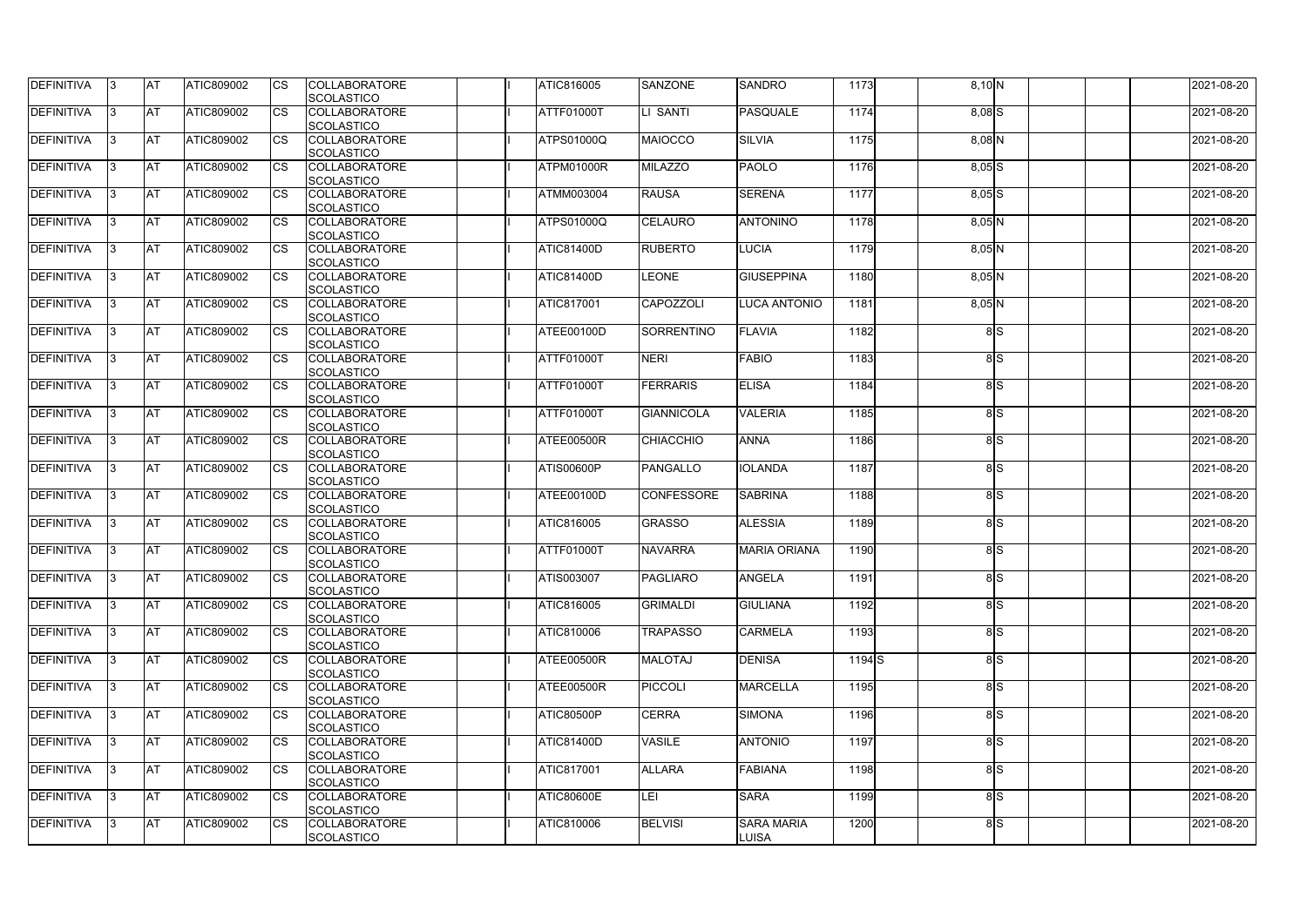| <b>DEFINITIVA</b> | 13  | <b>AT</b>  | ATIC809002        |    | <b>COLLABORATORE</b><br><b>SCOLASTICO</b> | <b>ATIC81800R</b> | <b>POZZIO</b>      | <b>CARMEN</b>                     | 1201     | 8S  | 2021-08-20 |
|-------------------|-----|------------|-------------------|----|-------------------------------------------|-------------------|--------------------|-----------------------------------|----------|-----|------------|
| DEFINITIVA        | IЗ  | <b>AT</b>  | ATIC809002        | CS | <b>COLLABORATORE</b><br><b>SCOLASTICO</b> | <b>ATTF01000T</b> | <b>JABLONSKA</b>   | <b>ANNA</b>                       | $1202$ S | 8S  | 2021-08-20 |
| DEFINITIVA        | IЗ  | <b>AT</b>  | ATIC809002        | CS | <b>COLLABORATORE</b><br><b>SCOLASTICO</b> | ATIS004003        | <b>BATTAGLINO</b>  | <b>PAOLO</b>                      | 1203     | 8lS | 2021-08-20 |
| <b>DEFINITIVA</b> | 13  | <b>AT</b>  | ATIC809002        | CS | <b>COLLABORATORE</b><br><b>SCOLASTICO</b> | ATEE00500R        | <b>DI LORENZO</b>  | <b>ROSALINDA</b>                  | 1204     | 8lS | 2021-08-20 |
| DEFINITIVA        | l3. | <b>AT</b>  | ATIC809002        | CS | <b>COLLABORATORE</b><br><b>SCOLASTICO</b> | ATIC81800R        | <b>GABRIELE</b>    | <b>EMILIA</b>                     | 1205     | 8lS | 2021-08-20 |
| <b>DEFINITIVA</b> | 13  | <b>IAT</b> | ATIC809002        | СS | <b>COLLABORATORE</b><br><b>SCOLASTICO</b> | ATEE00500R        | <b>TANINO</b>      | <b>ANNA</b>                       | 1206     | 8S  | 2021-08-20 |
| DEFINITIVA        | 13  | AT         | <b>ATIC809002</b> | CS | <b>COLLABORATORE</b><br><b>SCOLASTICO</b> | ATPS01000Q        | <b>ACUNZO</b>      | <b>ANGELA</b>                     | 1207     | 8S  | 2021-08-20 |
| DEFINITIVA        | IЗ  | <b>AT</b>  | <b>ATIC809002</b> | СS | <b>COLLABORATORE</b><br><b>SCOLASTICO</b> | ATEE00100D        | <b>GERACI</b>      | <b>GIOVANNI</b>                   | 1208     | 8S  | 2021-08-20 |
| <b>DEFINITIVA</b> | l3  | <b>AT</b>  | <b>ATIC809002</b> | CS | <b>COLLABORATORE</b><br><b>SCOLASTICO</b> | ATEE00500R        | <b>D'AMICO</b>     | <b>ARIANNA</b>                    | 1209     | 8N  | 2021-08-20 |
| DEFINITIVA        | l3  | <b>AT</b>  | ATIC809002        | CS | <b>COLLABORATORE</b><br><b>SCOLASTICO</b> | ATEE00100D        | <b>MEOLA</b>       | <b>SALVATORE</b>                  | 1210     | 8N  | 2021-08-20 |
| DEFINITIVA        | IЗ  | <b>AT</b>  | ATIC809002        | CS | <b>COLLABORATORE</b><br><b>SCOLASTICO</b> | ATEE00100D        | <b>ESPOSITO</b>    | <b>DOMENICO</b>                   | 1211     | 8N  | 2021-08-20 |
| <b>DEFINITIVA</b> | l3  | <b>AT</b>  | ATIC809002        | CS | <b>COLLABORATORE</b><br><b>SCOLASTICO</b> | ATEE00500R        | <b>CASAMASSIMA</b> | <b>FRANCESCO</b>                  | 1212     | 8M  | 2021-08-20 |
| DEFINITIVA        | 13. | <b>AT</b>  | <b>ATIC809002</b> |    | <b>COLLABORATORE</b><br><b>SCOLASTICO</b> | ATIC816005        | NOLE'              | <b>FEDERICA</b>                   | 1213     | 8N  | 2021-08-20 |
| DEFINITIVA        | IЗ  | <b>AT</b>  | <b>ATIC809002</b> | CS | <b>COLLABORATORE</b><br><b>SCOLASTICO</b> | ATEE00100D        | <b>MURATORE</b>    | <b>ALFREDO</b>                    | 1214     | 8N  | 2021-08-20 |
| <b>DEFINITIVA</b> | 13. | <b>AT</b>  | <b>ATIC809002</b> | CS | <b>COLLABORATORE</b><br><b>SCOLASTICO</b> | <b>ATIC80500P</b> | <b>TRIVELLIN</b>   | <b>MARA</b>                       | 1215     | 8N  | 2021-08-20 |
| DEFINITIVA        | IЗ  | <b>AT</b>  | ATIC809002        | CS | <b>COLLABORATORE</b><br><b>SCOLASTICO</b> | <b>ATIS00700E</b> | <b>MAUGERI</b>     | <b>ALESSIA</b>                    | 1216     | 8N  | 2021-08-20 |
| DEFINITIVA        | 13. | <b>AT</b>  | ATIC809002        | CS | <b>COLLABORATORE</b><br><b>SCOLASTICO</b> | <b>ATIC81200T</b> | <b>OCCHETTI</b>    | <b>LORENZO</b>                    | 1217     | 8N  | 2021-08-20 |
| <b>DEFINITIVA</b> |     | <b>AT</b>  | ATIC809002        | СS | <b>COLLABORATORE</b><br>SCOLASTICO        | ATIC811002        | <b>SERRA</b>       | <b>ALESSIA</b>                    | 1218     | 8M  | 2021-08-20 |
| <b>DEFINITIVA</b> | 13  | <b>AT</b>  | ATIC809002        |    | <b>COLLABORATORE</b><br><b>SCOLASTICO</b> | <b>ATEE00100D</b> | <b>URSO</b>        | <b>GRACY</b>                      | 1219     | 8N  | 2021-08-20 |
| <b>DEFINITIVA</b> | 13  | <b>AT</b>  | ATIC809002        | СS | <b>COLLABORATORE</b><br><b>SCOLASTICO</b> | ATIS004003        | <b>GALLARO</b>     | <b>SIMONE</b>                     | 1220     | 8N  | 2021-08-20 |
| <b>DEFINITIVA</b> | 13. | <b>AT</b>  | ATIC809002        | СS | <b>COLLABORATORE</b><br><b>SCOLASTICO</b> | ATIS004003        | <b>CAROSONE</b>    | <b>ILARIA</b>                     | 1221     | 8N  | 2021-08-20 |
| <b>DEFINITIVA</b> | 13  | <b>AT</b>  | <b>ATIC809002</b> | CS | <b>COLLABORATORE</b><br><b>SCOLASTICO</b> | ATIS003007        | FRANCO             | <b>ANTONIA</b>                    | 1222     | 8N  | 2021-08-20 |
| <b>DEFINITIVA</b> | 13. | <b>AT</b>  | ATIC809002        | CS | <b>COLLABORATORE</b><br><b>SCOLASTICO</b> | <b>ATIC81800R</b> | <b>GUARINO</b>     | <b>DANIELE</b>                    | 1223     | 8N  | 2021-08-20 |
| <b>DEFINITIVA</b> | 13. | <b>AT</b>  | ATIC809002        | СS | <b>COLLABORATORE</b><br><b>SCOLASTICO</b> | <b>ATMM11300G</b> | <b>ZECCHIN</b>     | <b>MICHELA</b><br><b>VINCENZA</b> | 1224     | 8N  | 2021-08-20 |
| <b>DEFINITIVA</b> | 13  | <b>AT</b>  | ATIC809002        | CS | <b>COLLABORATORE</b><br><b>SCOLASTICO</b> | <b>ATIC81800R</b> | <b>PASTORE</b>     | <b>CRISTINA</b>                   | 1225     | 8N  | 2021-08-20 |
| <b>DEFINITIVA</b> | 13  | <b>AT</b>  | ATIC809002        | СS | <b>COLLABORATORE</b><br><b>SCOLASTICO</b> | ATIC81800R        | <b>MUSIO</b>       | <b>RAMONA</b>                     | 1226     | 8N  | 2021-08-20 |
| <b>DEFINITIVA</b> | 13. | <b>AT</b>  | ATIC809002        | СS | <b>COLLABORATORE</b><br><b>SCOLASTICO</b> | ATIS004003        | <b>TESTA</b>       | <b>DAVIDE</b>                     | 1227     | 8N  | 2021-08-20 |
| <b>DEFINITIVA</b> | IЗ  | <b>AT</b>  | ATIC809002        | CS | <b>COLLABORATORE</b><br>SCOLASTICO        | ATEE00500R        | <b>CUOMO</b>       | <b>DOMENICA</b>                   | 1228     | 8N  | 2021-08-20 |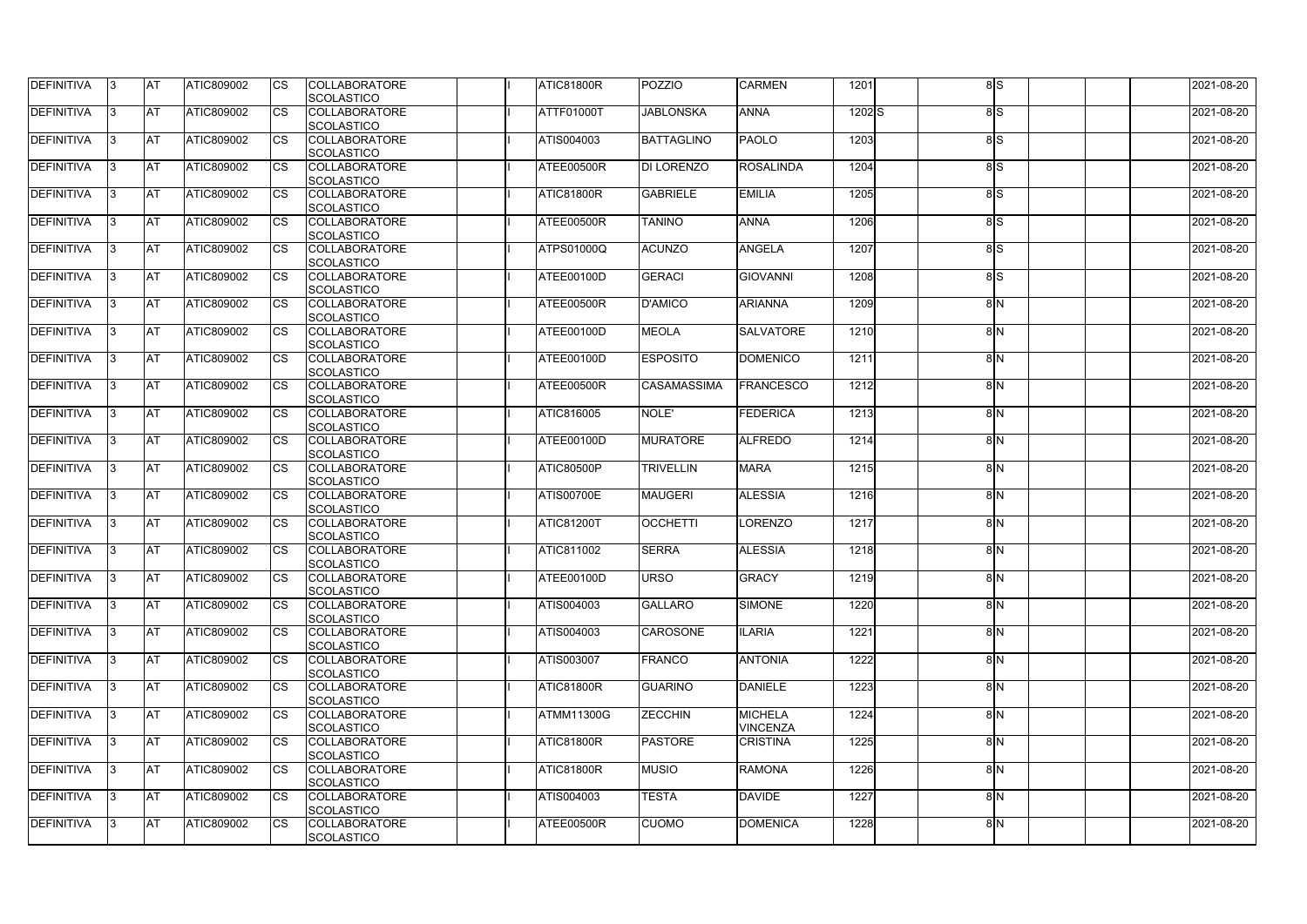| <b>DEFINITIVA</b> | 13  | <b>IAT</b> | <b>ATIC809002</b> |    | <b>COLLABORATORE</b><br><b>SCOLASTICO</b> | <b>ATMM003004</b> | <b>DI MATTEO</b>  | <b>RAFFAELE</b>    | 1229 | 8 N | 2021-08-20 |
|-------------------|-----|------------|-------------------|----|-------------------------------------------|-------------------|-------------------|--------------------|------|-----|------------|
| DEFINITIVA        | l3  | <b>AT</b>  | <b>ATIC809002</b> | СS | <b>COLLABORATORE</b>                      | ATEE00100D        | <b>MENICHINI</b>  | <b>ANNAPIA</b>     | 1230 | 8N  | 2021-08-20 |
|                   |     |            |                   |    | <b>SCOLASTICO</b>                         |                   |                   |                    |      |     |            |
| <b>DEFINITIVA</b> | 13  | <b>AT</b>  | ATIC809002        | CS | <b>COLLABORATORE</b>                      | <b>ATIC80600E</b> | <b>DAMBRA</b>     | <b>ANGELO</b>      | 1231 | 8N  | 2021-08-20 |
|                   |     |            |                   |    | <b>SCOLASTICO</b>                         |                   |                   |                    |      |     |            |
| <b>DEFINITIVA</b> | l3  | <b>AT</b>  | ATIC809002        | CS | <b>COLLABORATORE</b><br><b>SCOLASTICO</b> | ATEE00100D        | <b>GIANOTTI</b>   | <b>SARA</b>        | 1232 | 8N  | 2021-08-20 |
| DEFINITIVA        | IЗ  | <b>AT</b>  | ATIC809002        | CS | <b>COLLABORATORE</b>                      | <b>ATIC81400D</b> | <b>PELLITTERI</b> | <b>CAMILLA</b>     | 1233 | 8N  | 2021-08-20 |
|                   |     |            |                   |    | <b>SCOLASTICO</b>                         |                   |                   |                    |      |     |            |
| <b>DEFINITIVA</b> | IЗ  | <b>AT</b>  | <b>ATIC809002</b> | CS | <b>COLLABORATORE</b>                      | <b>ATMM003004</b> | <b>PAPACE</b>     | <b>ANNA</b>        | 1234 | 8N  | 2021-08-20 |
|                   |     |            |                   |    | <b>SCOLASTICO</b>                         |                   |                   |                    |      |     |            |
| <b>DEFINITIVA</b> | 13. | <b>AT</b>  | ATIC809002        | CS | <b>COLLABORATORE</b>                      | <b>ATIC81400D</b> | <b>MARTINO</b>    | <b>ALFONSO</b>     | 1235 | 8N  | 2021-08-20 |
|                   |     |            |                   |    | <b>SCOLASTICO</b>                         |                   |                   |                    |      |     |            |
| DEFINITIVA        | 13  | <b>AT</b>  | <b>ATIC809002</b> | СS | <b>COLLABORATORE</b>                      | ATIC80500P        | <b>BERGUI</b>     | <b>SERENA</b>      | 1236 | 8N  | 2021-08-20 |
|                   |     |            |                   |    | <b>SCOLASTICO</b>                         |                   |                   |                    |      |     |            |
| <b>DEFINITIVA</b> | 13. | <b>AT</b>  | ATIC809002        | CS | <b>COLLABORATORE</b>                      | <b>ATIC817001</b> | <b>TIENGO</b>     | <b>MARYLIN</b>     | 1237 | 8N  | 2021-08-20 |
|                   |     |            |                   |    | <b>SCOLASTICO</b>                         |                   |                   |                    |      |     |            |
| <b>DEFINITIVA</b> | l3  | <b>AT</b>  | <b>ATIC809002</b> | CS | <b>COLLABORATORE</b>                      | ATIS00600P        | <b>SCLAFANI</b>   | <b>RUGGERO</b>     | 1238 | 8N  | 2021-08-20 |
|                   |     |            |                   |    | <b>SCOLASTICO</b>                         |                   |                   |                    |      |     |            |
| DEFINITIVA        | IЗ  | <b>AT</b>  | ATIC809002        | CS | <b>COLLABORATORE</b><br><b>SCOLASTICO</b> | <b>ATIC811002</b> | <b>ARCURI</b>     | <b>ALESSIO</b>     | 1239 | 8M  | 2021-08-20 |
| DEFINITIVA        | 13. | <b>AT</b>  | ATIC809002        | CS | <b>COLLABORATORE</b>                      | ATIC816005        | <b>COTTONE</b>    | <b>MATTEO</b>      | 1240 | 8N  | 2021-08-20 |
|                   |     |            |                   |    | <b>SCOLASTICO</b>                         |                   |                   |                    |      |     |            |
| DEFINITIVA        | l3  | <b>AT</b>  | ATIC809002        |    | <b>COLLABORATORE</b>                      | ATEE00100D        | <b>CHIERCHIA</b>  | <b>ANGELA</b>      | 1241 | 8N  | 2021-08-20 |
|                   |     |            |                   |    | <b>SCOLASTICO</b>                         |                   |                   |                    |      |     |            |
| DEFINITIVA        | IЗ  | <b>AT</b>  | ATIC809002        | CS | <b>COLLABORATORE</b>                      | <b>ATIS00200B</b> | <b>DABORMIDA</b>  | <b>GIULIO</b>      | 1242 | 8N  | 2021-08-20 |
|                   |     |            |                   |    | <b>SCOLASTICO</b>                         |                   |                   |                    |      |     |            |
| <b>DEFINITIVA</b> | IЗ  | <b>AT</b>  | ATIC809002        | CS | <b>COLLABORATORE</b>                      | <b>ATIC81200T</b> | <b>GALLESIO</b>   | <b>FEDERICA</b>    | 1243 | 8N  | 2021-08-20 |
|                   |     |            |                   |    | <b>SCOLASTICO</b>                         |                   |                   |                    |      |     |            |
| <b>DEFINITIVA</b> | l3  | <b>AT</b>  | ATIC809002        | CS | <b>COLLABORATORE</b>                      | <b>ATPS01000Q</b> | <b>RUSSO</b>      | <b>MICHELA</b>     | 1244 | 8N  | 2021-08-20 |
|                   |     |            |                   |    | <b>SCOLASTICO</b>                         |                   |                   |                    |      |     |            |
| <b>DEFINITIVA</b> | 13  | <b>AT</b>  | <b>ATIC809002</b> | CS | <b>COLLABORATORE</b>                      | <b>ATIC81400D</b> | <b>FOCÀ</b>       | <b>PAOLA MARIA</b> | 1245 | 8N  | 2021-08-20 |
|                   |     |            |                   |    | <b>SCOLASTICO</b>                         |                   |                   | <b>DOMENICA</b>    |      |     |            |
| DEFINITIVA        |     | <b>AT</b>  | ATIC809002        | CS | <b>COLLABORATORE</b>                      | <b>ATIC81200T</b> | <b>DOLCE</b>      | <b>ELENA</b>       | 1246 | 8N  | 2021-08-20 |
|                   |     |            |                   |    | SCOLASTICO                                |                   |                   |                    |      |     |            |
| <b>DEFINITIVA</b> | 13  | <b>AT</b>  | ATIC809002        |    | <b>COLLABORATORE</b><br><b>SCOLASTICO</b> | ATIS004003        | <b>NIGLIAZZO</b>  | <b>FRANCESCA</b>   | 1247 | 8N  | 2021-08-20 |
| <b>DEFINITIVA</b> | 13  | <b>AT</b>  | ATIC809002        |    | <b>COLLABORATORE</b>                      | ATPS01000Q        | <b>NAPPO</b>      | <b>ANTONIO</b>     | 1248 | 8N  | 2021-08-20 |
|                   |     |            |                   |    | <b>SCOLASTICO</b>                         |                   |                   |                    |      |     |            |
| <b>DEFINITIVA</b> | 13. | <b>AT</b>  | <b>ATIC809002</b> | СS | <b>COLLABORATORE</b>                      | <b>ATIC80100B</b> | <b>ARATO</b>      | <b>MARZIA</b>      | 1249 | 8N  | 2021-08-20 |
|                   |     |            |                   |    | <b>SCOLASTICO</b>                         |                   |                   |                    |      |     |            |
| <b>DEFINITIVA</b> | 13  | <b>AT</b>  | ATIC809002        | CS | <b>COLLABORATORE</b>                      | ATIS003007        | <b>FISCELLA</b>   | <b>DAVIDE</b>      | 1250 | 8N  | 2021-08-20 |
|                   |     |            |                   |    | <b>SCOLASTICO</b>                         |                   |                   |                    |      |     |            |
| <b>DEFINITIVA</b> | 13. | <b>AT</b>  | ATIC809002        | СS | <b>COLLABORATORE</b>                      | ATEE00100D        | <b>FELEPPA</b>    | <b>MARCO</b>       | 1251 | 8N  | 2021-08-20 |
|                   |     |            |                   |    | <b>SCOLASTICO</b>                         |                   |                   |                    |      |     |            |
| <b>DEFINITIVA</b> | IЗ  | <b>AT</b>  | ATIC809002        | СS | <b>COLLABORATORE</b>                      | ATEE00100D        | <b>DE IASIO</b>   | <b>FRANCESCO</b>   | 1252 | 8N  | 2021-08-20 |
|                   |     |            |                   |    | <b>SCOLASTICO</b>                         |                   |                   | <b>ANGELO</b>      |      |     |            |
| <b>DEFINITIVA</b> | 13  | <b>AT</b>  | ATIC809002        |    | <b>COLLABORATORE</b>                      | ATIS004003        | <b>ERROI</b>      | <b>GIANLUCA</b>    | 1253 | 8N  | 2021-08-20 |
|                   |     |            |                   |    | <b>SCOLASTICO</b>                         |                   |                   |                    |      |     |            |
| <b>DEFINITIVA</b> | 13  | <b>AT</b>  | ATIC809002        | СS | <b>COLLABORATORE</b>                      | ATPS01000Q        | PISICCHIO         | <b>MICHELA</b>     | 1254 | 8N  | 2021-08-20 |
|                   |     |            |                   |    | <b>SCOLASTICO</b>                         |                   |                   |                    |      |     |            |
| <b>DEFINITIVA</b> | 13  | <b>AT</b>  | <b>ATIC809002</b> | СS | <b>COLLABORATORE</b>                      | ATEE00100D        | <b>MODANO</b>     | <b>STEFANO</b>     | 1255 | 8N  | 2021-08-20 |
|                   |     |            |                   |    | <b>SCOLASTICO</b>                         |                   |                   |                    |      |     |            |
| <b>DEFINITIVA</b> | 13  | <b>AT</b>  | ATIC809002        | CS | <b>COLLABORATORE</b>                      | <b>ATIC81300N</b> | <b>SALVATORE</b>  | <b>NICOLINA</b>    | 1256 | 8N  | 2021-08-20 |
|                   |     |            |                   |    | SCOLASTICO                                |                   |                   |                    |      |     |            |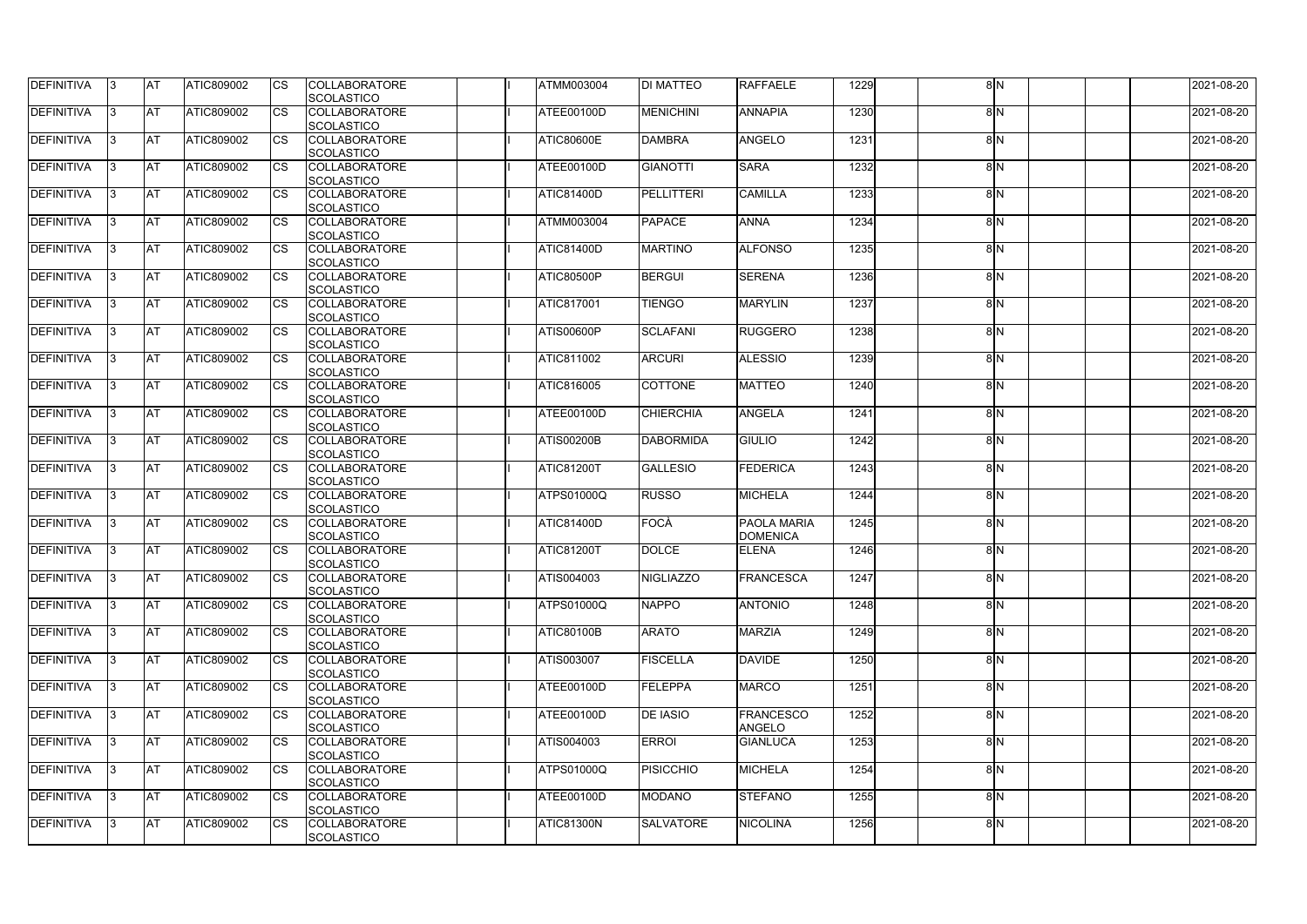| <b>DEFINITIVA</b> | 13  | IAT        | ATIC809002        | <b>CS</b>   | <b>COLLABORATORE</b><br><b>SCOLASTICO</b> | ATTF01000T        | <b>PELLITTERI</b> | <b>SILVIA</b>                       | 1257 |          | 8 N | 2021-08-20 |
|-------------------|-----|------------|-------------------|-------------|-------------------------------------------|-------------------|-------------------|-------------------------------------|------|----------|-----|------------|
| DEFINITIVA        | I3  | <b>AT</b>  | <b>ATIC809002</b> | <b>CS</b>   | <b>COLLABORATORE</b>                      | ATIC81800R        | <b>RESSIA</b>     | <b>SIMONA</b>                       | 1258 |          | 8N  | 2021-08-20 |
| DEFINITIVA        | 13  | IAT        | ATIC809002        | <b>I</b> cs | <b>SCOLASTICO</b><br><b>COLLABORATORE</b> | ATIS004003        | <b>MILESI</b>     | <b>CINZIA</b>                       | 1259 |          | 8N  | 2021-08-20 |
|                   |     |            |                   |             | <b>SCOLASTICO</b>                         |                   |                   |                                     |      |          |     |            |
| DEFINITIVA        |     | <b>AT</b>  | <b>ATIC809002</b> | <b>CS</b>   | <b>COLLABORATORE</b><br>SCOLASTICO        | ATIS00700E        | DI FEDE           | <b>FABIO</b>                        | 1260 |          | 8N  | 2021-08-20 |
| DEFINITIVA        |     | <b>AT</b>  | ATIC809002        | <b>CS</b>   | <b>COLLABORATORE</b>                      | ATIC81300N        | <b>CIUTA</b>      | <b>ELENA DANIELA</b>                | 1261 |          | 8N  | 2021-08-20 |
|                   |     |            |                   |             | <b>SCOLASTICO</b>                         |                   |                   |                                     |      |          |     |            |
| <b>DEFINITIVA</b> | 13. | IAT        | ATIC809002        | <b>ICS</b>  | <b>COLLABORATORE</b><br><b>SCOLASTICO</b> | ATIC811002        | <b>COTTO</b>      | <b>MARA</b>                         | 1262 |          | 8N  | 2021-08-20 |
| DEFINITIVA        |     | lAT        | <b>ATIC809002</b> | Ics         | <b>COLLABORATORE</b><br><b>SCOLASTICO</b> | ATEE00500R        | <b>LANO</b>       | <b>ELIZABETH</b>                    | 1263 |          | 8 N | 2021-08-20 |
| DEFINITIVA        | 13  | ΙAΤ        | <b>ATIC809002</b> | <b>CS</b>   | <b>COLLABORATORE</b>                      | ATIC81800R        | <b>PEZZUTI</b>    | <b>ANGELA</b>                       | 1264 |          | 8N  | 2021-08-20 |
|                   |     |            |                   |             | <b>SCOLASTICO</b>                         |                   |                   |                                     |      |          |     |            |
| DEFINITIVA        | 13  | IAT        | ATIC809002        | <b>CS</b>   | <b>COLLABORATORE</b>                      | ATIC81800R        | <b>BELLINO</b>    | <b>CARLA</b>                        | 1265 |          | 8N  | 2021-08-20 |
| DEFINITIVA        |     | <b>AT</b>  | <b>ATIC809002</b> | <b>CS</b>   | SCOLASTICO<br><b>COLLABORATORE</b>        | ATIC81800R        | <b>INGRAO</b>     | <b>CONCETTA</b>                     | 1266 |          | 8N  | 2021-08-20 |
|                   |     |            |                   |             | SCOLASTICO                                |                   |                   | <b>ANTONELLA</b>                    |      |          |     |            |
| DEFINITIVA        |     | <b>AT</b>  | ATIC809002        | <b>ICS</b>  | <b>COLLABORATORE</b>                      | ATIS003007        | <b>GIORDANO</b>   | <b>ADA</b>                          | 1267 |          | 8N  | 2021-08-20 |
|                   |     |            |                   |             | <b>SCOLASTICO</b>                         |                   |                   |                                     |      |          |     |            |
| <b>DEFINITIVA</b> | 13. | <b>AT</b>  | ATIC809002        | <b>ICS</b>  | <b>COLLABORATORE</b><br><b>SCOLASTICO</b> | ATIC815009        | CAGNO             | <b>FRANCA</b>                       | 1268 |          | 8N  | 2021-08-20 |
| DEFINITIVA        |     | lAT        | ATIC809002        |             | <b>COLLABORATORE</b>                      | ATEE00100D        | <b>GRANDI</b>     | <b>MONICA</b>                       | 1269 |          | 8N  | 2021-08-20 |
| DEFINITIVA        | IЗ  | <b>AT</b>  | <b>ATIC809002</b> | <b>ICS</b>  | <b>SCOLASTICO</b><br><b>COLLABORATORE</b> | ATIC817001        | <b>GATTO</b>      | <b>RAFFAELLA</b>                    | 1270 |          | 8N  | 2021-08-20 |
|                   |     |            |                   |             | <b>SCOLASTICO</b>                         |                   |                   |                                     |      |          |     |            |
| DEFINITIVA        |     | IAT        | ATIC809002        | <b>ICS</b>  | <b>COLLABORATORE</b><br><b>SCOLASTICO</b> | ATIS00600P        | <b>RONCO</b>      | <b>MARIA ROSA</b>                   | 1271 |          | 8N  | 2021-08-20 |
| DEFINITIVA        |     | <b>AT</b>  | <b>ATIC809002</b> | <b>CS</b>   | <b>COLLABORATORE</b>                      | <b>ATIS003007</b> | <b>GRASSO</b>     | <b>FABIO</b>                        | 1272 |          | 8N  | 2021-08-20 |
|                   |     |            |                   |             | SCOLASTICO                                |                   |                   |                                     |      |          |     |            |
| DEFINITIVA        |     | <b>AT</b>  | ATIC809002        | <b>CS</b>   | <b>COLLABORATORE</b>                      | ATIC815009        | <b>SANTORO</b>    | <b>ADELAIDE</b>                     | 1273 |          | 8N  | 2021-08-20 |
| DEFINITIVA        |     | AT         | ATIC809002        | <b>CS</b>   | SCOLASTICO<br><b>COLLABORATORE</b>        | ATPM01000R        | <b>BRUNO</b>      | <b>AGNESE</b><br><b>MARIA LUCIA</b> | 1274 |          | 8N  | 2021-08-20 |
|                   |     |            |                   |             | SCOLASTICO                                |                   |                   |                                     |      |          |     |            |
| DEFINITIVA        | 13. | IAT        | ATIC809002        | <b>CS</b>   | <b>COLLABORATORE</b>                      | ATIS003007        | <b>OLLINO</b>     | <b>MARINA</b>                       | 1275 | 7,97 S   |     | 2021-08-20 |
|                   |     |            | ATIC809002        | <b>CS</b>   | <b>SCOLASTICO</b>                         |                   | <b>BERARDI</b>    | <b>BARBARA</b>                      | 1276 | $7,97$ S |     |            |
| <b>DEFINITIVA</b> | 13  | <b>AT</b>  |                   |             | <b>COLLABORATORE</b><br><b>SCOLASTICO</b> | ATIS00600P        |                   | <b>PIERENRICA</b>                   |      |          |     | 2021-08-20 |
| <b>DEFINITIVA</b> | 13  | <b>AT</b>  | <b>ATIC809002</b> | <b>CS</b>   | <b>COLLABORATORE</b><br><b>SCOLASTICO</b> | <b>ATPS01000Q</b> | <b>QINTERNO</b>   | <b>ANNA MARIA</b>                   | 1277 | 7,97 N   |     | 2021-08-20 |
| DEFINITIVA        | 13  | <b>AT</b>  | <b>ATIC809002</b> | <b>CS</b>   | <b>COLLABORATORE</b>                      | ATIC817001        | <b>PORTA</b>      | <b>ROSARIO</b>                      | 1278 | $7,95$ S |     | 2021-08-20 |
|                   |     |            |                   |             | <b>SCOLASTICO</b>                         |                   |                   |                                     |      |          |     |            |
| <b>DEFINITIVA</b> | 13. | <b>AT</b>  | <b>ATIC809002</b> | <b>CS</b>   | <b>COLLABORATORE</b><br>SCOLASTICO        | <b>ATIS003007</b> | <b>ALONGI</b>     | <b>MARIA</b>                        | 1279 | $7,95$ S |     | 2021-08-20 |
| <b>DEFINITIVA</b> | 13. | <b>AT</b>  | ATIC809002        | <b>CS</b>   | <b>COLLABORATORE</b>                      | <b>ATIC81400D</b> | RODA'             | <b>MARZIA</b>                       | 1280 | $7,95$ S |     | 2021-08-20 |
|                   |     |            |                   |             | SCOLASTICO                                |                   |                   |                                     |      |          |     |            |
| <b>DEFINITIVA</b> | 13. | <b>IAT</b> | ATIC809002        | <b>CS</b>   | <b>COLLABORATORE</b><br><b>SCOLASTICO</b> | <b>ATIC81800R</b> | <b>MASENGA</b>    | <b>ENRICA</b>                       | 1281 | $7,95$ S |     | 2021-08-20 |
| <b>DEFINITIVA</b> | 13  | <b>AT</b>  | ATIC809002        | <b>ICS</b>  | <b>COLLABORATORE</b>                      | ATIC810006        | <b>ROSSO</b>      | <b>CECILIA</b>                      | 1282 | 7,95 N   |     | 2021-08-20 |
|                   |     |            |                   |             | SCOLASTICO                                |                   |                   |                                     |      |          |     |            |
| DEFINITIVA        | 13  | IAT        | <b>ATIC809002</b> | <b>CS</b>   | <b>COLLABORATORE</b><br>SCOLASTICO        | ATPM01000R        | <b>CERRUTI</b>    | <b>MASSIMO</b>                      | 1283 | $7,93$ S |     | 2021-08-20 |
| DEFINITIVA        | 13  | <b>AT</b>  | ATIC809002        | <b>CS</b>   | <b>COLLABORATORE</b>                      | ATIC81400D        | <b>CHIPARO</b>    | <b>GIUSEPPE</b>                     | 1284 | $7,93$ N |     | 2021-08-20 |
|                   |     |            |                   |             | SCOLASTICO                                |                   |                   |                                     |      |          |     |            |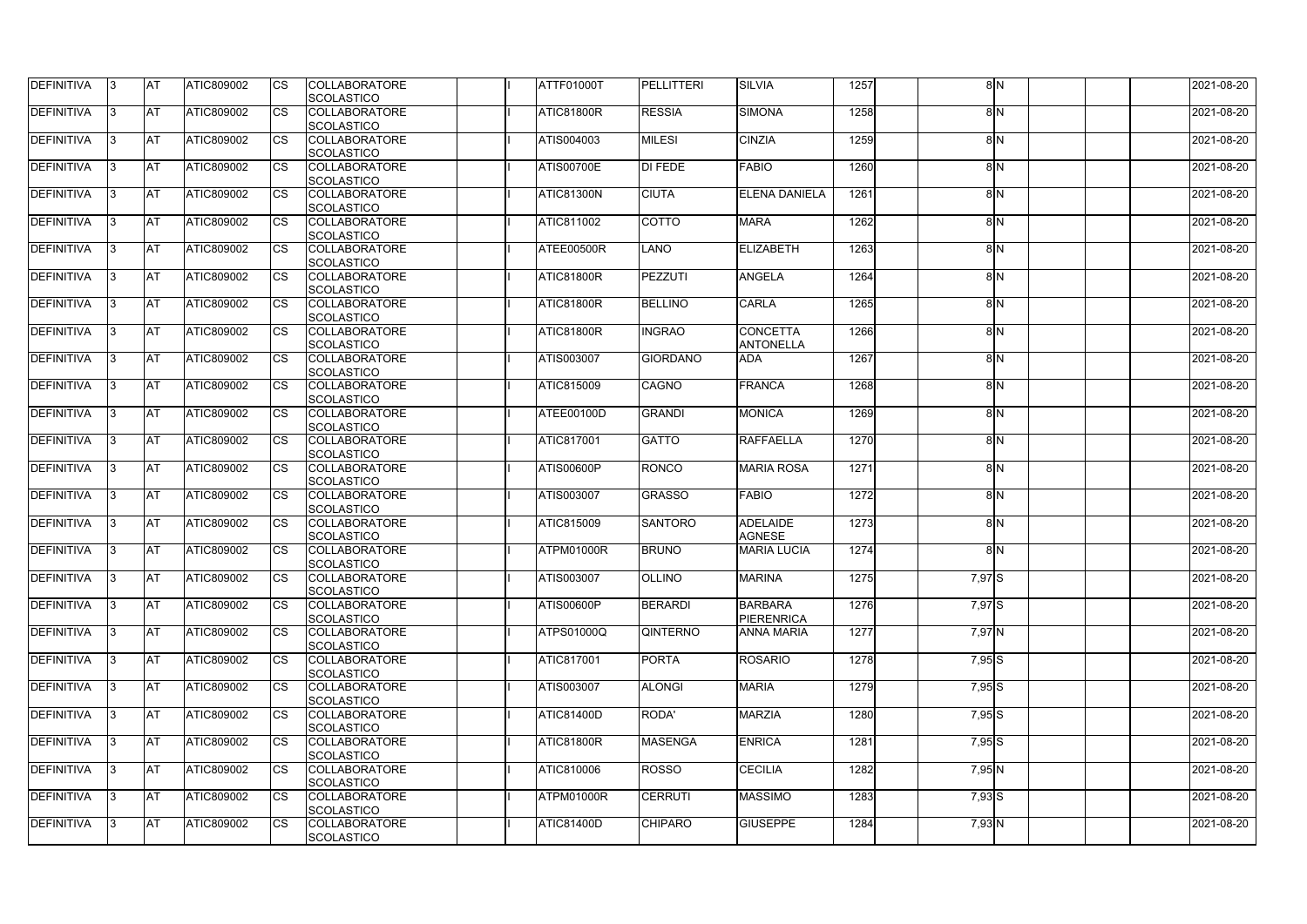| <b>DEFINITIVA</b> | 13  | <b>AT</b> | ATIC809002        | Ics                    | <b>COLLABORATORE</b><br><b>SCOLASTICO</b> | ATEE00100D        | <b>COSTA</b>        | <b>FRANCESCO</b>                       | 1285 | 7,90 S   | 2021-08-20 |
|-------------------|-----|-----------|-------------------|------------------------|-------------------------------------------|-------------------|---------------------|----------------------------------------|------|----------|------------|
| <b>DEFINITIVA</b> |     | <b>AT</b> | ATIC809002        | Ics                    | <b>COLLABORATORE</b><br><b>SCOLASTICO</b> | ATIS004003        | <b>ANERDI</b>       | FEDERICO                               | 1286 | $7,90$ S | 2021-08-20 |
| DEFINITIVA        |     | <b>AT</b> | ATIC809002        | Ics                    | <b>COLLABORATORE</b><br><b>SCOLASTICO</b> | ATIC816005        | <b>GAGLIARDI</b>    | <b>SARA</b>                            | 1287 | 7,90 S   | 2021-08-20 |
| DEFINITIVA        | ıз  | <b>AT</b> | ATIC809002        | <b>CS</b>              | <b>COLLABORATORE</b><br><b>SCOLASTICO</b> | <b>ATIS00200B</b> | <b>SAGARIA</b>      | <b>ANTONELLA</b>                       | 1288 | 7,90 S   | 2021-08-20 |
| DEFINITIVA        |     | <b>AT</b> | ATIC809002        | <b>CS</b>              | <b>COLLABORATORE</b><br><b>SCOLASTICO</b> | ATIC809002        | <b>D'AMICO</b>      | <b>VALENTINA</b>                       | 1289 | 7,90 S   | 2021-08-20 |
| <b>DEFINITIVA</b> |     | <b>AT</b> | ATIC809002        | Ics                    | <b>COLLABORATORE</b><br><b>SCOLASTICO</b> | ATIS004003        | <b>CIRILLO</b>      | <b>ZAIRA</b>                           | 1290 | $7,90$ S | 2021-08-20 |
| DEFINITIVA        | ıз  | <b>AT</b> | <b>ATIC809002</b> | Ics                    | <b>COLLABORATORE</b><br><b>SCOLASTICO</b> | ATPS01000Q        | <b>FALCICCHIO</b>   | <b>ANGELO</b>                          | 1291 | $7,90$ S | 2021-08-20 |
| <b>DEFINITIVA</b> |     | AT        | ATIC809002        | <b>CS</b>              | <b>COLLABORATORE</b><br><b>SCOLASTICO</b> | <b>ATIC81800R</b> | <b>URBANO</b>       | <b>GIUSEPPE</b>                        | 1292 | $7,90$ S | 2021-08-20 |
| DEFINITIVA        |     | <b>AT</b> | ATIC809002        | <b>CS</b>              | <b>COLLABORATORE</b><br><b>SCOLASTICO</b> | ATIS004003        | <b>BONAMONTE</b>    | <b>CARMELA</b><br><b>SHARON</b>        | 1293 | $7,90$ N | 2021-08-20 |
| DEFINITIVA        |     | <b>AT</b> | ATIC809002        | $\overline{\text{cs}}$ | <b>COLLABORATORE</b><br>SCOLASTICO        | ATTF01000T        | <b>BOAT VICENTE</b> | <b>JOISCENYO DE</b><br><b>ASSUNCAO</b> | 1294 | 7,90 N   | 2021-08-20 |
| <b>DEFINITIVA</b> |     | <b>AT</b> | ATIC809002        | <b>CS</b>              | <b>COLLABORATORE</b><br><b>SCOLASTICO</b> | ATPM01000R        | <b>TUMMINO</b>      | <b>DANIELA</b>                         | 1295 | 7,90 N   | 2021-08-20 |
| <b>DEFINITIVA</b> |     | <b>AT</b> | ATIC809002        | <b>CS</b>              | <b>COLLABORATORE</b><br><b>SCOLASTICO</b> | ATTF01000T        | <b>IZZO</b>         | <b>SAMUELE</b>                         | 1296 | $7,90$ N | 2021-08-20 |
| <b>DEFINITIVA</b> | l3  | <b>AT</b> | ATIC809002        |                        | <b>COLLABORATORE</b><br><b>SCOLASTICO</b> | <b>ATIC80100B</b> | <b>PENTANGELO</b>   | <b>GIOVANNI</b>                        | 1297 | 7,90 N   | 2021-08-20 |
| <b>DEFINITIVA</b> |     | <b>AT</b> | ATIC809002        | Ics                    | <b>COLLABORATORE</b><br><b>SCOLASTICO</b> | ATEE00100D        | <b>PAGLIUSO</b>     | <b>ANDREA</b>                          | 1298 | 7,90 N   | 2021-08-20 |
| DEFINITIVA        | R   | <b>AT</b> | ATIC809002        | <b>CS</b>              | <b>COLLABORATORE</b><br><b>SCOLASTICO</b> | ATPM01000R        | <b>ALTIMARE</b>     | <b>CHIARA</b>                          | 1299 | 7,90 N   | 2021-08-20 |
| DEFINITIVA        |     | <b>AT</b> | ATIC809002        | Ics                    | <b>COLLABORATORE</b><br><b>SCOLASTICO</b> | <b>ATPS01000Q</b> | <b>CELAURO</b>      | <b>MAURO</b>                           | 1300 | 7,90 N   | 2021-08-20 |
| <b>DEFINITIVA</b> |     | <b>AT</b> | ATIC809002        | <b>CS</b>              | <b>COLLABORATORE</b><br><b>SCOLASTICO</b> | ATIS003007        | <b>CHIRMINISI</b>   | <b>MARCO</b><br><b>MOHAMAD</b>         | 1301 | $7,90$ N | 2021-08-20 |
| DEFINITIVA        |     | <b>AT</b> | ATIC809002        | <b>CS</b>              | <b>COLLABORATORE</b><br>SCOLASTICO        | ATIC817001        | <b>BOTTA</b>        | FABRIZIO                               | 1302 | 7,90 N   | 2021-08-20 |
| DEFINITIVA        | 13. | <b>AT</b> | ATIC809002        |                        | <b>COLLABORATORE</b><br><b>SCOLASTICO</b> | <b>ATTF01000T</b> | <b>BORDINO</b>      | <b>MARIA</b><br><b>CATERINA</b>        | 1303 | $7,90$ N | 2021-08-20 |
| DEFINITIVA        | IЗ  | <b>AT</b> | <b>ATIC809002</b> | Ics                    | <b>COLLABORATORE</b><br><b>SCOLASTICO</b> | ATTF01000T        | <b>INGRAO</b>       | <b>DARIO</b>                           | 1304 | $7,90$ N | 2021-08-20 |
| <b>DEFINITIVA</b> | I3  | <b>AT</b> | ATIC809002        | Ics                    | <b>COLLABORATORE</b><br><b>SCOLASTICO</b> | ATIC816005        | <b>SINA</b>         | <b>STEFANO</b>                         | 1305 | 7,90 N   | 2021-08-20 |
| DEFINITIVA        |     | <b>AT</b> | ATIC809002        | Ics                    | <b>COLLABORATORE</b><br><b>SCOLASTICO</b> | ATEE00100D        | <b>CUOMO</b>        | <b>ROSA</b>                            | 1306 | 7,90 N   | 2021-08-20 |
| <b>DEFINITIVA</b> |     | <b>AT</b> | ATIC809002        | <b>CS</b>              | <b>COLLABORATORE</b><br><b>SCOLASTICO</b> | <b>ATIS00700E</b> | <b>MOSSINO</b>      | <b>MARTINA</b>                         | 1307 | $7,90$ N | 2021-08-20 |
| <b>DEFINITIVA</b> | ıз  | <b>AT</b> | ATIC809002        | Ics                    | <b>COLLABORATORE</b><br><b>SCOLASTICO</b> | ATPM01000R        | <b>PIRAS</b>        | <b>GIULIA</b>                          | 1308 | 7,90 N   | 2021-08-20 |
| <b>DEFINITIVA</b> |     | <b>AT</b> | ATIC809002        | Ics                    | <b>COLLABORATORE</b><br><b>SCOLASTICO</b> | <b>ATIS00200B</b> | <b>DENICOLAI</b>    | <b>VALERIA</b>                         | 1309 | 7,90 N   | 2021-08-20 |
| DEFINITIVA        | ıз  | <b>AT</b> | ATIC809002        | Ics                    | <b>COLLABORATORE</b><br><b>SCOLASTICO</b> | <b>ATIC81400D</b> | ANGELLOTTI          | LUIGI                                  | 1310 | 7,90 N   | 2021-08-20 |
| <b>DEFINITIVA</b> | 13  | <b>AT</b> | <b>ATIC809002</b> | <b>ICS</b>             | <b>COLLABORATORE</b><br><b>SCOLASTICO</b> | ATEE00100D        | <b>FERRARA</b>      | <b>VALERIA</b>                         | 1311 | 7,90 N   | 2021-08-20 |
| DEFINITIVA        |     | <b>AT</b> | ATIC809002        | Ics                    | <b>COLLABORATORE</b><br><b>SCOLASTICO</b> | ATIS003007        | <b>BIFULCO</b>      | <b>BEATRICE</b>                        | 1312 | 7,90 N   | 2021-08-20 |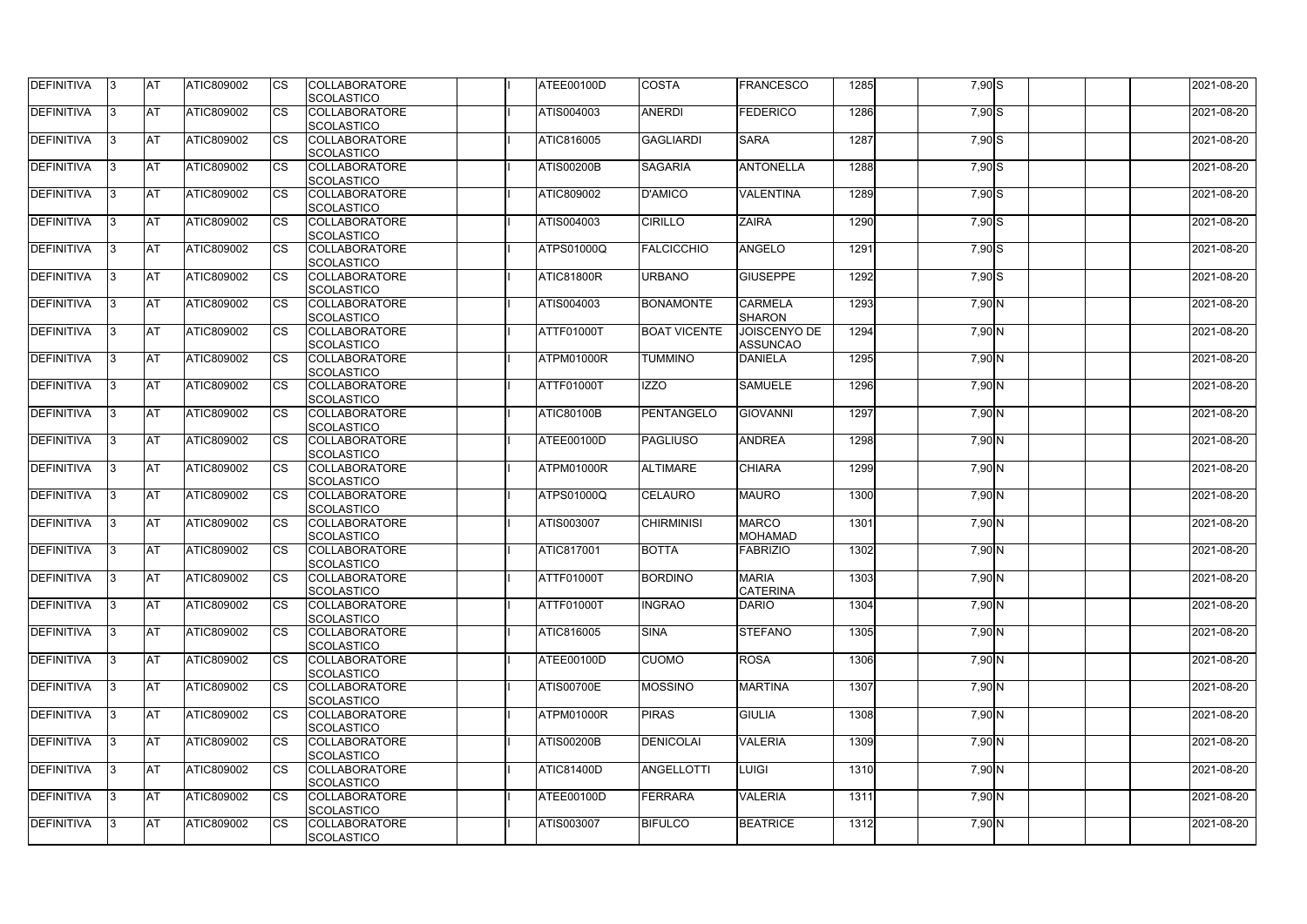| <b>DEFINITIVA</b> | 13  | IAT        | <b>ATIC809002</b> | <b>I</b> CS | <b>COLLABORATORE</b><br><b>SCOLASTICO</b> | <b>ATIC81800R</b> | <b>TALARICO</b>   | <b>CHIARA</b>                            | 1313 | 7,90 N   | 2021-08-20 |
|-------------------|-----|------------|-------------------|-------------|-------------------------------------------|-------------------|-------------------|------------------------------------------|------|----------|------------|
| DEFINITIVA        |     | <b>AT</b>  | ATIC809002        | Ics         | <b>COLLABORATORE</b><br><b>SCOLASTICO</b> | ATTF01000T        | <b>SEGGIO</b>     | <b>ROSARIO</b>                           | 1314 | 7,90 N   | 2021-08-20 |
| DEFINITIVA        |     | <b>AT</b>  | ATIC809002        | Ics         | <b>COLLABORATORE</b><br><b>SCOLASTICO</b> | ATPM01000R        | <b>RIZZA</b>      | <b>MATTEO</b>                            | 1315 | 7,90 N   | 2021-08-20 |
| DEFINITIVA        | 13  | <b>AT</b>  | ATIC809002        | Ics         | <b>COLLABORATORE</b><br><b>SCOLASTICO</b> | ATIC815009        | <b>DE MICHELE</b> | <b>ANTONIO</b>                           | 1316 | 7,90 N   | 2021-08-20 |
| DEFINITIVA        |     | <b>AT</b>  | ATIC809002        | Ics         | <b>COLLABORATORE</b><br><b>SCOLASTICO</b> | ATEE00100D        | SANTAGATI         | <b>VINCENZO</b><br><b>MANUEL</b>         | 1317 | 7,90 N   | 2021-08-20 |
| <b>DEFINITIVA</b> |     | <b>IAT</b> | ATIC809002        | Ics         | <b>COLLABORATORE</b><br><b>SCOLASTICO</b> | <b>ATIC80400V</b> | <b>FRISCIA</b>    | <b>ILENIA RITA</b>                       | 1318 | 7,90 N   | 2021-08-20 |
| DEFINITIVA        | 13. | <b>AT</b>  | ATIC809002        | Ics         | <b>COLLABORATORE</b><br><b>SCOLASTICO</b> | ATPS01000Q        | <b>RUSSO</b>      | <b>ITALO</b><br><b>PASQUALE</b>          | 1319 | 7,90 N   | 2021-08-20 |
| <b>DEFINITIVA</b> |     | <b>AT</b>  | ATIC809002        | Ics         | <b>COLLABORATORE</b><br><b>SCOLASTICO</b> | <b>ATIC81800R</b> | <b>VERDUCI</b>    | <b>DANIELE</b>                           | 1320 | $7,90$ N | 2021-08-20 |
| <b>DEFINITIVA</b> | l3  | <b>AT</b>  | ATIC809002        | <b>ICS</b>  | <b>COLLABORATORE</b><br><b>SCOLASTICO</b> | <b>ATEE00100D</b> | <b>MARINO</b>     | <b>FIORELLA</b>                          | 1321 | 7,90 N   | 2021-08-20 |
| DEFINITIVA        |     | <b>AT</b>  | ATIC809002        | <b>ICS</b>  | <b>COLLABORATORE</b><br><b>SCOLASTICO</b> | ATIC810006        | <b>FRATANTONI</b> | <b>DONATELLA</b>                         | 1322 | 7,90 N   | 2021-08-20 |
| <b>DEFINITIVA</b> |     | <b>AT</b>  | ATIC809002        | Ics         | <b>COLLABORATORE</b><br><b>SCOLASTICO</b> | ATPM01000R        | <b>BOSCO</b>      | <b>LUCIANA</b>                           | 1323 | $7,90$ N | 2021-08-20 |
| <b>DEFINITIVA</b> |     | <b>AT</b>  | ATIC809002        | <b>ICS</b>  | <b>COLLABORATORE</b><br><b>SCOLASTICO</b> | <b>ATIS00700E</b> | <b>ARECCHI</b>    | <b>FRANCESCO</b><br><b>ANTONIO</b>       | 1324 | 7,90 N   | 2021-08-20 |
| DEFINITIVA        | 13. | <b>AT</b>  | ATIC809002        | Ics         | <b>COLLABORATORE</b><br><b>SCOLASTICO</b> | ATIS004003        | QUATRANO          | <b>SAVERIO</b>                           | 1325 | 7,90 N   | 2021-08-20 |
| DEFINITIVA        | l3  | <b>AT</b>  | ATIC809002        | Ics         | <b>COLLABORATORE</b><br><b>SCOLASTICO</b> | ATEE00100D        | <b>RAMONDAZZO</b> | <b>BIAGIO</b>                            | 1326 | 7,90 N   | 2021-08-20 |
| <b>DEFINITIVA</b> | IЗ  | <b>IAT</b> | ATIC809002        | Ics         | <b>COLLABORATORE</b><br><b>SCOLASTICO</b> | ATMM003004        | <b>PERRUCCIO</b>  | DANIELE                                  | 1327 | $7,90$ N | 2021-08-20 |
| DEFINITIVA        |     | <b>AT</b>  | ATIC809002        | Ics         | <b>COLLABORATORE</b><br><b>SCOLASTICO</b> | ATIC81800R        | <b>CHIRMINISI</b> | <b>EVARISTO</b>                          | 1328 | $7,85$ S | 2021-08-20 |
| DEFINITIVA        | 13. | <b>AT</b>  | ATIC809002        | Ics         | <b>COLLABORATORE</b><br><b>SCOLASTICO</b> | ATIC816005        | DI DIO            | <b>SALVATORE</b><br><b>SANTO</b>         | 1329 | $7,85$ S | 2021-08-20 |
| DEFINITIVA        |     | <b>AT</b>  | ATIC809002        | Ics         | <b>COLLABORATORE</b><br><b>SCOLASTICO</b> | ATIC811002        | <b>GOLINO</b>     | <b>RENATA</b>                            | 1330 | $7,85$ S | 2021-08-20 |
| <b>DEFINITIVA</b> | 13. | <b>AT</b>  | <b>ATIC809002</b> | Ics         | <b>COLLABORATORE</b><br><b>SCOLASTICO</b> | ATPM01000R        | <b>TAGLIARENI</b> | PATRIZIA                                 | 1331 | $7,85$ S | 2021-08-20 |
| <b>DEFINITIVA</b> | 13  | <b>AT</b>  | ATIC809002        | <b>I</b> CS | <b>COLLABORATORE</b><br><b>SCOLASTICO</b> | ATIS004003        | <b>NASELLI</b>    | <b>STEFANO</b><br>PIERPAOLO              | 1332 | $7,85$ S | 2021-08-20 |
| <b>DEFINITIVA</b> | 13. | <b>IAT</b> | ATIC809002        | <b>ICS</b>  | <b>COLLABORATORE</b><br><b>SCOLASTICO</b> | ATPM01000R        | GRAZIOLI          | <b>DILETTA</b>                           | 1333 | $7,85$ N | 2021-08-20 |
| <b>DEFINITIVA</b> | IЗ  | <b>AT</b>  | ATIC809002        | Ics         | <b>COLLABORATORE</b><br><b>SCOLASTICO</b> | ATTF01000T        | <b>CARNEMOLLA</b> | <b>CORRADO</b>                           | 1334 | $7,85$ N | 2021-08-20 |
| <b>DEFINITIVA</b> | 13. | <b>AT</b>  | ATIC809002        | <b>CS</b>   | <b>COLLABORATORE</b><br><b>SCOLASTICO</b> | <b>ATIC81400D</b> | <b>ENRICI</b>     | <b>MARILENA</b>                          | 1335 | $7,85$ N | 2021-08-20 |
| <b>DEFINITIVA</b> | 13. | <b>AT</b>  | ATIC809002        | <b>ICS</b>  | <b>COLLABORATORE</b><br><b>SCOLASTICO</b> | ATIC817001        | <b>CAVALIERE</b>  | <b>MARINA</b><br><b>EMANUELA</b>         | 1336 | $7,83$ S | 2021-08-20 |
| <b>DEFINITIVA</b> | 13. | <b>AT</b>  | ATIC809002        | Ics         | <b>COLLABORATORE</b><br><b>SCOLASTICO</b> | ATIS003007        | <b>VARNI</b>      | <b>VERONICA</b><br><b>CLAUDIA OLIVIA</b> | 1337 | $7,83$ S | 2021-08-20 |
| DEFINITIVA        | 13. | <b>AT</b>  | ATIC809002        | Ics         | <b>COLLABORATORE</b><br><b>SCOLASTICO</b> | ATTF01000T        | <b>MASSETTI</b>   | <b>STEFANIA</b><br><b>ELISABETTA</b>     | 1338 | $7,83$ N | 2021-08-20 |
| <b>DEFINITIVA</b> | 13. | <b>AT</b>  | ATIC809002        | ICS         | <b>COLLABORATORE</b><br><b>SCOLASTICO</b> | ATIC816005        | <b>PRAGA</b>      | <b>MAURIZIO</b>                          | 1339 | $7,83$ N | 2021-08-20 |
| DEFINITIVA        |     | <b>AT</b>  | <b>ATIC809002</b> | Ics         | <b>COLLABORATORE</b><br><b>SCOLASTICO</b> | ATIC817001        | <b>FASSONE</b>    | <b>GIORGIA</b>                           | 1340 | $7,83$ N | 2021-08-20 |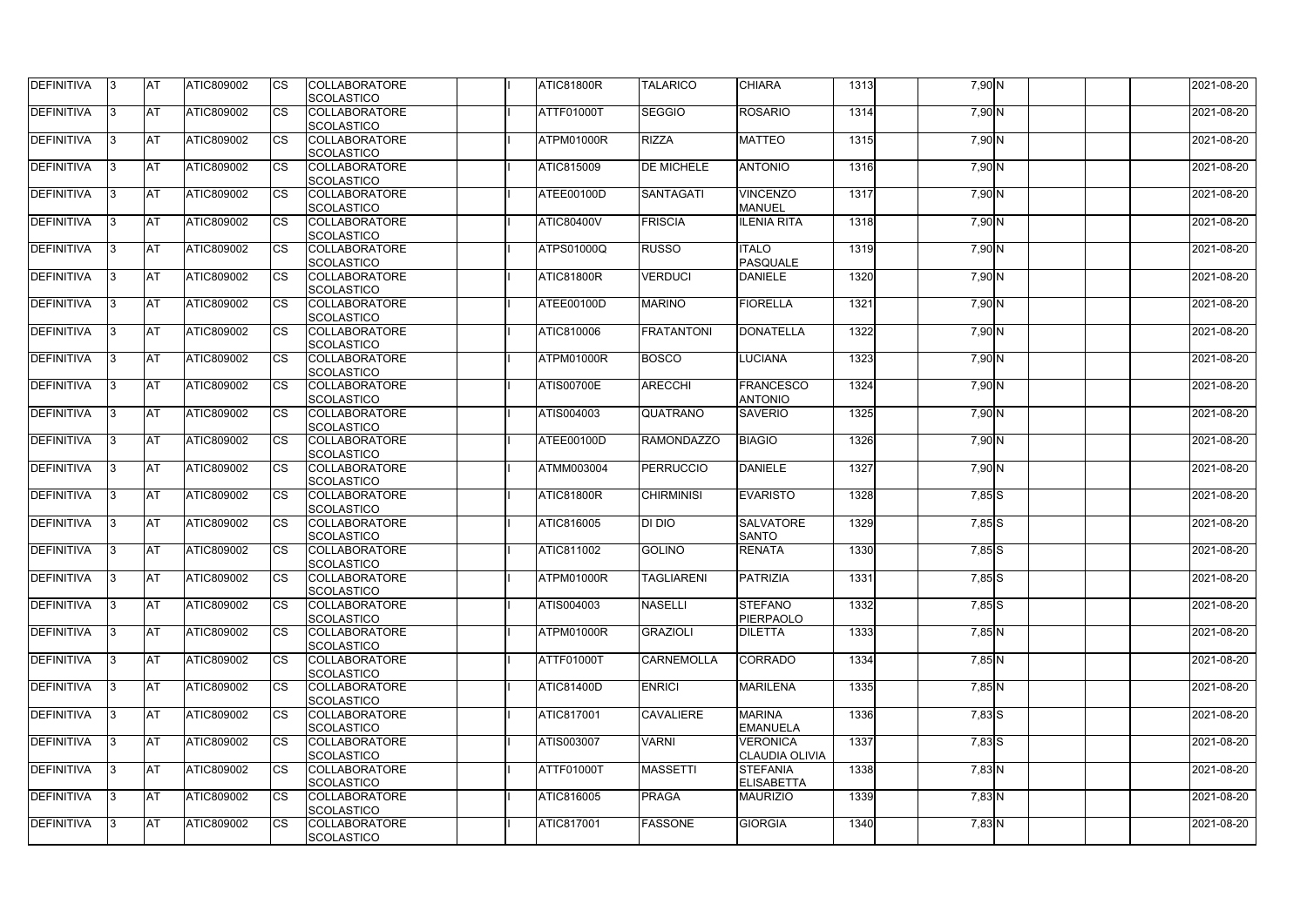| <b>DEFINITIVA</b> | IЗ  | <b>AT</b>  | <b>ATIC809002</b> | <b>CS</b> | <b>COLLABORATORE</b><br>SCOLASTICO        | <b>ATIC80100B</b> | <b>ROMANELLO</b> | <b>CONCETTA</b>                   | 1341 | 7,83 N   | 2021-08-20 |
|-------------------|-----|------------|-------------------|-----------|-------------------------------------------|-------------------|------------------|-----------------------------------|------|----------|------------|
| <b>DEFINITIVA</b> | R   | <b>AT</b>  | ATIC809002        | <b>CS</b> | <b>COLLABORATORE</b><br><b>SCOLASTICO</b> | <b>ATIC817001</b> | <b>GRANATA</b>   | <b>SALVATORE</b>                  | 1342 | 7,83 N   | 2021-08-20 |
| <b>DEFINITIVA</b> | R   | <b>AT</b>  | ATIC809002        | CS        | <b>COLLABORATORE</b><br>SCOLASTICO        | <b>ATIS00700E</b> | GAI              | PAOLA                             | 1343 | 7,82 N   | 2021-08-20 |
| <b>DEFINITIVA</b> |     | <b>AT</b>  | ATIC809002        | <b>CS</b> | <b>COLLABORATORE</b><br>SCOLASTICO        | ATIS003007        | <b>ICO</b>       | <b>GENNARO</b>                    | 1344 | $7,80$ S | 2021-08-20 |
| <b>DEFINITIVA</b> |     | <b>AT</b>  | ATIC809002        | CS        | <b>COLLABORATORE</b><br>SCOLASTICO        | <b>ATPS01000Q</b> | <b>CAVALLERO</b> | FEDERICA                          | 1345 | 7,80 S   | 2021-08-20 |
| <b>DEFINITIVA</b> |     | <b>IAT</b> | ATIC809002        | <b>CS</b> | <b>COLLABORATORE</b><br><b>SCOLASTICO</b> | ATEE00100D        | <b>VIGORITO</b>  | <b>RITA</b>                       | 1346 | $7,80$ S | 2021-08-20 |
| DEFINITIVA        |     | <b>AT</b>  | ATIC809002        | <b>CS</b> | <b>COLLABORATORE</b><br>SCOLASTICO        | ATEE00100D        | <b>ORABONA</b>   | <b>VINCENZA</b>                   | 1347 | $7,80$ S | 2021-08-20 |
| <b>DEFINITIVA</b> | ß   | <b>AT</b>  | ATIC809002        | CS        | <b>COLLABORATORE</b><br><b>SCOLASTICO</b> | ATEE00500R        | <b>ROMANO</b>    | <b>MARTA</b>                      | 1348 | $7,80$ S | 2021-08-20 |
| <b>DEFINITIVA</b> | R   | <b>AT</b>  | ATIC809002        | <b>CS</b> | <b>COLLABORATORE</b><br><b>SCOLASTICO</b> | <b>ATPS01000Q</b> | <b>ALIBERTO</b>  | FORTUNATO<br><b>CLAUDIO</b>       | 1349 | $7,80$ S | 2021-08-20 |
| <b>DEFINITIVA</b> |     | <b>AT</b>  | ATIC809002        | <b>CS</b> | <b>COLLABORATORE</b><br><b>SCOLASTICO</b> | ATPM01000R        | <b>RACIOPPI</b>  | <b>ALICE</b>                      | 1350 | 7,80 S   | 2021-08-20 |
| <b>DEFINITIVA</b> |     | <b>AT</b>  | ATIC809002        | <b>CS</b> | <b>COLLABORATORE</b><br>SCOLASTICO        | ATIC81800R        | <b>TROVA</b>     | <b>GIORGIA</b>                    | 1351 | 7,80 S   | 2021-08-20 |
| <b>DEFINITIVA</b> | R   | <b>AT</b>  | ATIC809002        | <b>CS</b> | <b>COLLABORATORE</b><br>SCOLASTICO        | ATEE00500R        | <b>LO PRESTI</b> | <b>NATALE</b>                     | 1352 | $7,80$ S | 2021-08-20 |
| DEFINITIVA        |     | <b>AT</b>  | ATIC809002        | <b>CS</b> | <b>COLLABORATORE</b><br><b>SCOLASTICO</b> | <b>ATIS003007</b> | <b>AVALLONE</b>  | <b>ANTONELLA</b>                  | 1353 | $7,80$ N | 2021-08-20 |
| DEFINITIVA        | З   | <b>AT</b>  | ATIC809002        | CS        | <b>COLLABORATORE</b><br><b>SCOLASTICO</b> | <b>ATIC817001</b> | <b>BERTONE</b>   | <b>WILLIAM BRUNO</b>              | 1354 | 7,80 N   | 2021-08-20 |
| <b>DEFINITIVA</b> | R   | <b>AT</b>  | ATIC809002        | CS        | <b>COLLABORATORE</b><br><b>SCOLASTICO</b> | <b>ATIC81800R</b> | <b>MUSOLLINO</b> | <b>SILVIO</b><br><b>SALVATORE</b> | 1355 | 7,80 N   | 2021-08-20 |
| <b>DEFINITIVA</b> |     | <b>AT</b>  | ATIC809002        | <b>CS</b> | <b>COLLABORATORE</b><br><b>SCOLASTICO</b> | ATEE00100D        | <b>VISONE</b>    | <b>NELLA</b>                      | 1356 | 7,80 N   | 2021-08-20 |
| <b>DEFINITIVA</b> |     | <b>AT</b>  | ATIC809002        | CS        | <b>COLLABORATORE</b><br><b>SCOLASTICO</b> | ATIC816005        | CONSOLI          | <b>SERENA</b>                     | 1357 | 7,80 N   | 2021-08-20 |
| <b>DEFINITIVA</b> |     | <b>AT</b>  | ATIC809002        | CS        | <b>COLLABORATORE</b><br>SCOLASTICO        | <b>ATIS00700E</b> | <b>LA SPINA</b>  | <b>GIUSEPPE</b>                   | 1358 | 7,80 N   | 2021-08-20 |
| <b>DEFINITIVA</b> | 13. | <b>AT</b>  | ATIC809002        | <b>CS</b> | <b>COLLABORATORE</b><br>SCOLASTICO        | ATEE00100D        | <b>BRIZZI</b>    | <b>MICAELA</b>                    | 1359 | 7,80 N   | 2021-08-20 |
| DEFINITIVA        | 3   | <b>AT</b>  | ATIC809002        | <b>CS</b> | <b>COLLABORATORE</b><br><b>SCOLASTICO</b> | <b>ATIS00600P</b> | <b>LIMARDI</b>   | <b>MARTINA</b>                    | 1360 | $7,80$ N | 2021-08-20 |
| <b>DEFINITIVA</b> | IЗ  | <b>AT</b>  | ATIC809002        | <b>CS</b> | <b>COLLABORATORE</b><br><b>SCOLASTICO</b> | <b>ATIC81800R</b> | <b>APICELLA</b>  | <b>GELSOMINA</b>                  | 1361 | 7,80 N   | 2021-08-20 |
| <b>DEFINITIVA</b> |     | <b>AT</b>  | ATIC809002        | <b>CS</b> | <b>COLLABORATORE</b><br><b>SCOLASTICO</b> | <b>ATIC81800R</b> | <b>GABRIELE</b>  | <b>ALESSIA</b>                    | 1362 | 7,80 N   | 2021-08-20 |
| <b>DEFINITIVA</b> |     | <b>AT</b>  | ATIC809002        | <b>CS</b> | <b>COLLABORATORE</b><br><b>SCOLASTICO</b> | <b>ATIC81400D</b> | <b>MANTA</b>     | <b>GIORGIA</b>                    | 1363 | 7,80 N   | 2021-08-20 |
| <b>DEFINITIVA</b> | IЗ  | <b>AT</b>  | ATIC809002        | <b>CS</b> | <b>COLLABORATORE</b><br><b>SCOLASTICO</b> | <b>ATIC81800R</b> | <b>D'AGOSTO</b>  | ANNAIVANA                         | 1364 | $7,80$ N | 2021-08-20 |
| <b>DEFINITIVA</b> | 3   | <b>AT</b>  | ATIC809002        | <b>CS</b> | <b>COLLABORATORE</b><br>SCOLASTICO        | ATIC810006        | <b>ZAMBELLO</b>  | <b>ELENA</b>                      | 1365 | 7,80 N   | 2021-08-20 |
| DEFINITIVA        | IЗ  | <b>AT</b>  | ATIC809002        | <b>CS</b> | <b>COLLABORATORE</b><br><b>SCOLASTICO</b> | ATEE00500R        | <b>MANNA</b>     | <b>FRANCESCO</b>                  | 1366 | 7,80 N   | 2021-08-20 |
| DEFINITIVA        | 13. | <b>AT</b>  | ATIC809002        | <b>CS</b> | <b>COLLABORATORE</b><br><b>SCOLASTICO</b> | ATEE00100D        | <b>BELLONE</b>   | <b>ALESSIO</b>                    | 1367 | $7,80$ N | 2021-08-20 |
| <b>DEFINITIVA</b> | ß.  | <b>AT</b>  | ATIC809002        | <b>CS</b> | <b>COLLABORATORE</b><br>SCOLASTICO        | ATIS003007        | <b>CARERI</b>    | <b>IVANA</b>                      | 1368 | 7,80 N   | 2021-08-20 |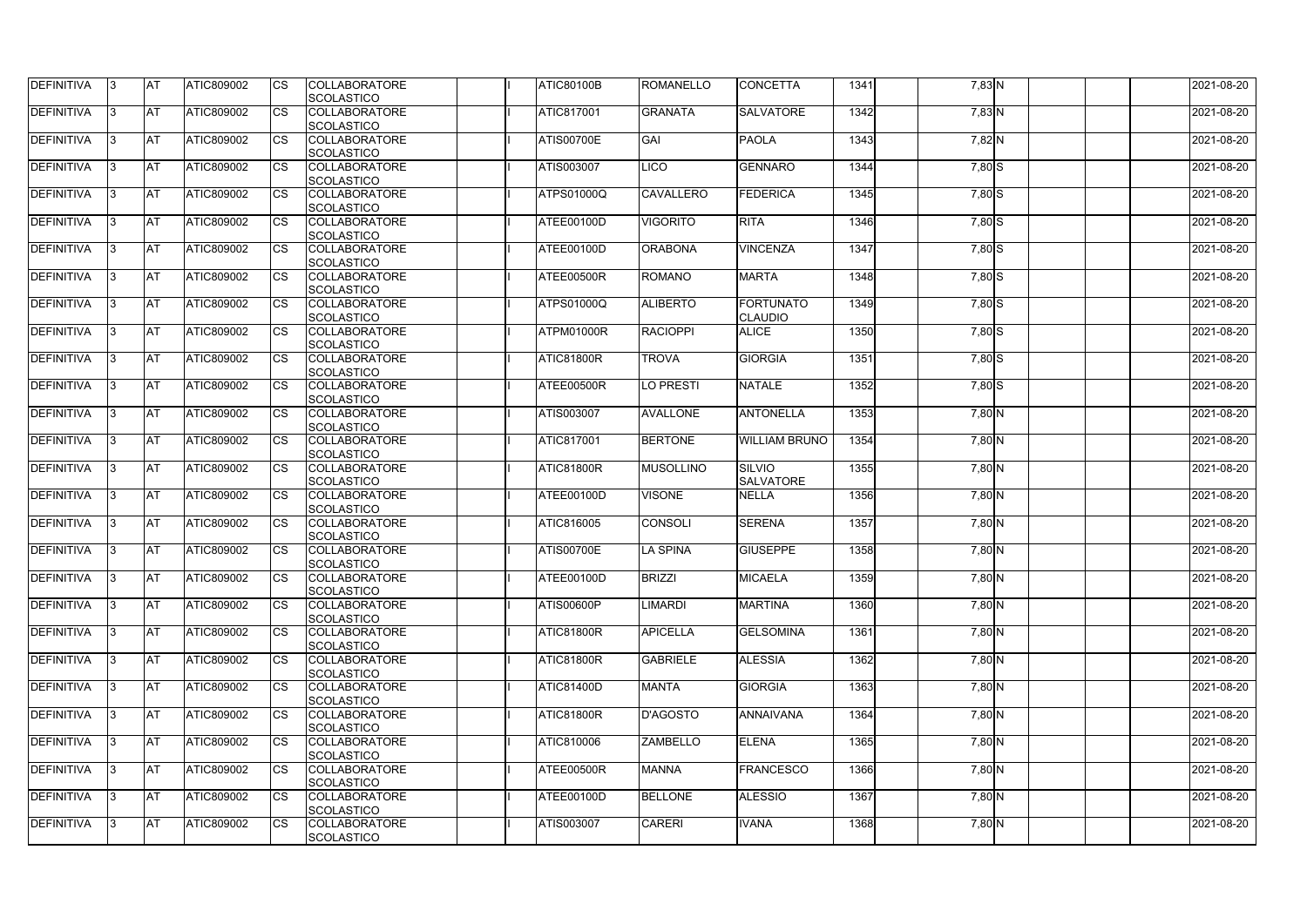| DEFINITIVA        | 13. | <b>JAT</b> | ATIC809002        | Ics        | <b>COLLABORATORE</b> | ATEE00100D        | <b>FLORIO</b>       | <b>FAUSTA</b>      | 1369 | 7,80 N   | 2021-08-20 |
|-------------------|-----|------------|-------------------|------------|----------------------|-------------------|---------------------|--------------------|------|----------|------------|
|                   |     |            |                   |            | <b>SCOLASTICO</b>    |                   |                     |                    |      |          |            |
| <b>DEFINITIVA</b> | l3  | <b>AT</b>  | ATIC809002        | Ics        | <b>COLLABORATORE</b> | ATIC815009        | PICARELLI           | <b>DOMENICO</b>    | 1370 | 7,80 N   | 2021-08-20 |
|                   |     |            |                   |            | <b>SCOLASTICO</b>    |                   |                     |                    |      |          |            |
| DEFINITIVA        | l3  | <b>AT</b>  | ATIC809002        | <b>CS</b>  | <b>COLLABORATORE</b> | ATIC809002        | <b>SILLANO</b>      | <b>LUDOVICA</b>    | 1371 | 7,80 N   | 2021-08-20 |
|                   |     |            |                   |            | <b>SCOLASTICO</b>    |                   |                     |                    |      |          |            |
| DEFINITIVA        |     | <b>AT</b>  | ATIC809002        | Ics        | <b>COLLABORATORE</b> | <b>ATIC80100B</b> | <b>TINELLI</b>      | ALESSANDRO         | 1372 | 7,80 N   | 2021-08-20 |
|                   |     |            |                   |            | <b>SCOLASTICO</b>    |                   |                     |                    |      |          |            |
| DEFINITIVA        |     | <b>AT</b>  | <b>ATIC809002</b> | <b>CS</b>  | <b>COLLABORATORE</b> | ATIS004003        | <b>SCHILLACI</b>    | ALESSANDRO         | 1373 | 7,80 N   | 2021-08-20 |
|                   |     |            |                   |            | <b>SCOLASTICO</b>    |                   |                     |                    |      |          |            |
| <b>DEFINITIVA</b> |     | AT         | <b>ATIC809002</b> | <b>ICS</b> | <b>COLLABORATORE</b> | ATIS004003        | <b>BOSCO</b>        | <b>ELEONORA</b>    | 1374 |          | 2021-08-20 |
|                   |     |            |                   |            |                      |                   |                     |                    |      | 7,80 N   |            |
|                   |     |            |                   |            | <b>SCOLASTICO</b>    |                   |                     |                    |      |          |            |
| DEFINITIVA        |     | <b>AT</b>  | ATIC809002        | Ics        | <b>COLLABORATORE</b> | <b>ATIC80400V</b> | <b>FRANCO</b>       | <b>CHIARA</b>      | 1375 | 7,80 N   | 2021-08-20 |
|                   |     |            |                   |            | <b>SCOLASTICO</b>    |                   |                     |                    |      |          |            |
| <b>DEFINITIVA</b> | ıз  | <b>AT</b>  | ATIC809002        | Ics        | <b>COLLABORATORE</b> | ATEE00100D        | <b>RIZZA</b>        | <b>FEDERICO</b>    | 1376 | $7,80$ N | 2021-08-20 |
|                   |     |            |                   |            | <b>SCOLASTICO</b>    |                   |                     |                    |      |          |            |
| DEFINITIVA        | I3  | <b>JAT</b> | ATIC809002        | <b>CS</b>  | <b>COLLABORATORE</b> | <b>ATIS00600P</b> | <b>BERLINGHIERI</b> | <b>CARLO</b>       | 1377 | 7,80 N   | 2021-08-20 |
|                   |     |            |                   |            | <b>SCOLASTICO</b>    |                   |                     |                    |      |          |            |
| <b>DEFINITIVA</b> |     | <b>AT</b>  | ATIC809002        | <b>CS</b>  | <b>COLLABORATORE</b> | ATTF01000T        | <b>PACE</b>         | <b>GAIA</b>        | 1378 | 7,80 N   | 2021-08-20 |
|                   |     |            |                   |            | <b>SCOLASTICO</b>    |                   |                     |                    |      |          |            |
| <b>DEFINITIVA</b> |     | AT         | ATIC809002        | <b>CS</b>  | <b>COLLABORATORE</b> | <b>ATIS00700E</b> | <b>CAMIGLIANO</b>   | <b>FRANCESCO</b>   | 1379 | 7,80 N   | 2021-08-20 |
|                   |     |            |                   |            | <b>SCOLASTICO</b>    |                   |                     |                    |      |          |            |
| DEFINITIVA        | I3  | <b>AT</b>  | ATIC809002        |            | <b>COLLABORATORE</b> | <b>ATTF01000T</b> | <b>BAIONE</b>       | <b>ALBERTO</b>     | 1380 | 7,80 N   | 2021-08-20 |
|                   |     |            |                   |            |                      |                   |                     |                    |      |          |            |
|                   |     |            |                   |            | <b>SCOLASTICO</b>    |                   |                     |                    |      |          |            |
| <b>DEFINITIVA</b> |     | <b>JAT</b> | ATIC809002        |            | <b>COLLABORATORE</b> | ATIS004003        | <b>CALVERI</b>      | <b>MARTINA</b>     | 1381 | 7,80 N   | 2021-08-20 |
|                   |     |            |                   |            | <b>SCOLASTICO</b>    |                   |                     |                    |      |          |            |
| <b>DEFINITIVA</b> |     | <b>AT</b>  | ATIC809002        | Ics        | <b>COLLABORATORE</b> | ATEE00100D        | <b>ALIBERTI</b>     | <b>NICOLA</b>      | 1382 | $7,80$ N | 2021-08-20 |
|                   |     |            |                   |            | <b>SCOLASTICO</b>    |                   |                     |                    |      |          |            |
| DEFINITIVA        | l3  | <b>AT</b>  | ATIC809002        | Ics        | <b>COLLABORATORE</b> | ATEE00100D        | <b>MELUSO</b>       | FEDERICA           | 1383 | 7,80 N   | 2021-08-20 |
|                   |     |            |                   |            | <b>SCOLASTICO</b>    |                   |                     |                    |      |          |            |
| DEFINITIVA        |     | <b>AT</b>  | ATIC809002        | <b>CS</b>  | <b>COLLABORATORE</b> | <b>ATIS00600P</b> | <b>DOMESTICO</b>    | <b>RAFFAELLA</b>   | 1384 | 7,80 N   | 2021-08-20 |
|                   |     |            |                   |            | <b>SCOLASTICO</b>    |                   |                     |                    |      |          |            |
| DEFINITIVA        |     | <b>AT</b>  | ATIC809002        | <b>CS</b>  | <b>COLLABORATORE</b> | <b>ATIC81400D</b> | <b>BENNARDO</b>     | <b>GAETANO</b>     | 1385 | $7,80$ N | 2021-08-20 |
|                   |     |            |                   |            | <b>SCOLASTICO</b>    |                   |                     |                    |      |          |            |
| <b>DEFINITIVA</b> |     | <b>AT</b>  | ATIC809002        | <b>CS</b>  | <b>COLLABORATORE</b> | <b>ATIS00700E</b> | <b>ALAIMO</b>       | <b>SILVIO</b>      | 1386 | 7,80 N   | 2021-08-20 |
|                   |     |            |                   |            | <b>SCOLASTICO</b>    |                   |                     |                    |      |          |            |
|                   |     | <b>AT</b>  | ATIC809002        |            | <b>COLLABORATORE</b> | ATIS004003        | <b>ARIGANELLO</b>   |                    |      |          |            |
| <b>DEFINITIVA</b> | 13. |            |                   |            |                      |                   |                     | <b>DOMENICO</b>    | 1387 | 7,80 N   | 2021-08-20 |
|                   |     |            |                   |            | <b>SCOLASTICO</b>    |                   |                     |                    |      |          |            |
| <b>DEFINITIVA</b> | 13  | AT         | <b>ATIC809002</b> | Ics        | <b>COLLABORATORE</b> | <b>ATIC80100B</b> | <b>PIRAS</b>        | <b>VALENTINA</b>   | 1388 | $7,80$ N | 2021-08-20 |
|                   |     |            |                   |            | <b>SCOLASTICO</b>    |                   |                     |                    |      |          |            |
| <b>DEFINITIVA</b> | l3  | <b>AT</b>  | ATIC809002        | Ics        | <b>COLLABORATORE</b> | ATIC809002        | <b>DE MARTINO</b>   | <b>CHRISTOPHER</b> | 1389 | 7,80 N   | 2021-08-20 |
|                   |     |            |                   |            | <b>SCOLASTICO</b>    |                   |                     |                    |      |          |            |
| DEFINITIVA        | I3  | <b>AT</b>  | ATIC809002        | Ics        | <b>COLLABORATORE</b> | ATIS003007        | <b>OTTONELLI</b>    | <b>VALERIA</b>     | 1390 | 7,80 N   | 2021-08-20 |
|                   |     |            |                   |            | <b>SCOLASTICO</b>    |                   |                     |                    |      |          |            |
| <b>DEFINITIVA</b> |     | <b>AT</b>  | ATIC809002        | Ics        | <b>COLLABORATORE</b> | ATIS004003        | <b>SCALTRITO</b>    | <b>GIUSEPPE</b>    | 1391 | $7,80$ N | 2021-08-20 |
|                   |     |            |                   |            | <b>SCOLASTICO</b>    |                   |                     |                    |      |          |            |
| <b>DEFINITIVA</b> |     | <b>AT</b>  | ATIC809002        | Ics        | <b>COLLABORATORE</b> | <b>ATIS00700E</b> | <b>PREITE</b>       | LORENZO            | 1392 | 7,80 N   | 2021-08-20 |
|                   |     |            |                   |            | <b>SCOLASTICO</b>    |                   |                     | <b>ANGELO</b>      |      |          |            |
| <b>DEFINITIVA</b> | ıз  | <b>AT</b>  | <b>ATIC809002</b> |            | <b>COLLABORATORE</b> | <b>ATIC80600E</b> | <b>BONALDO</b>      | <b>SILVIA</b>      | 1393 | 7,80 N   | 2021-08-20 |
|                   |     |            |                   |            | <b>SCOLASTICO</b>    |                   |                     |                    |      |          |            |
|                   |     |            |                   |            |                      |                   |                     |                    |      |          |            |
| <b>DEFINITIVA</b> | ıз  | <b>AT</b>  | ATIC809002        | Ics        | <b>COLLABORATORE</b> | <b>ATIS00700E</b> | <b>GALIONE</b>      | <b>GAETANO</b>     | 1394 | 7,80 N   | 2021-08-20 |
|                   |     |            |                   |            | <b>SCOLASTICO</b>    |                   |                     |                    |      |          |            |
| <b>DEFINITIVA</b> | ıз  | <b>AT</b>  | <b>ATIC809002</b> | <b>ICS</b> | <b>COLLABORATORE</b> | <b>ATIS00700E</b> | <b>PERA</b>         | <b>LEANDRO</b>     | 1395 | $7,80$ N | 2021-08-20 |
|                   |     |            |                   |            | <b>SCOLASTICO</b>    |                   |                     |                    |      |          |            |
| <b>DEFINITIVA</b> | I3  | <b>AT</b>  | ATIC809002        | Ics        | <b>COLLABORATORE</b> | ATMM003004        | <b>DI MARCO</b>     | <b>VINCENZO</b>    | 1396 | 7,80 N   | 2021-08-20 |
|                   |     |            |                   |            | SCOLASTICO           |                   |                     |                    |      |          |            |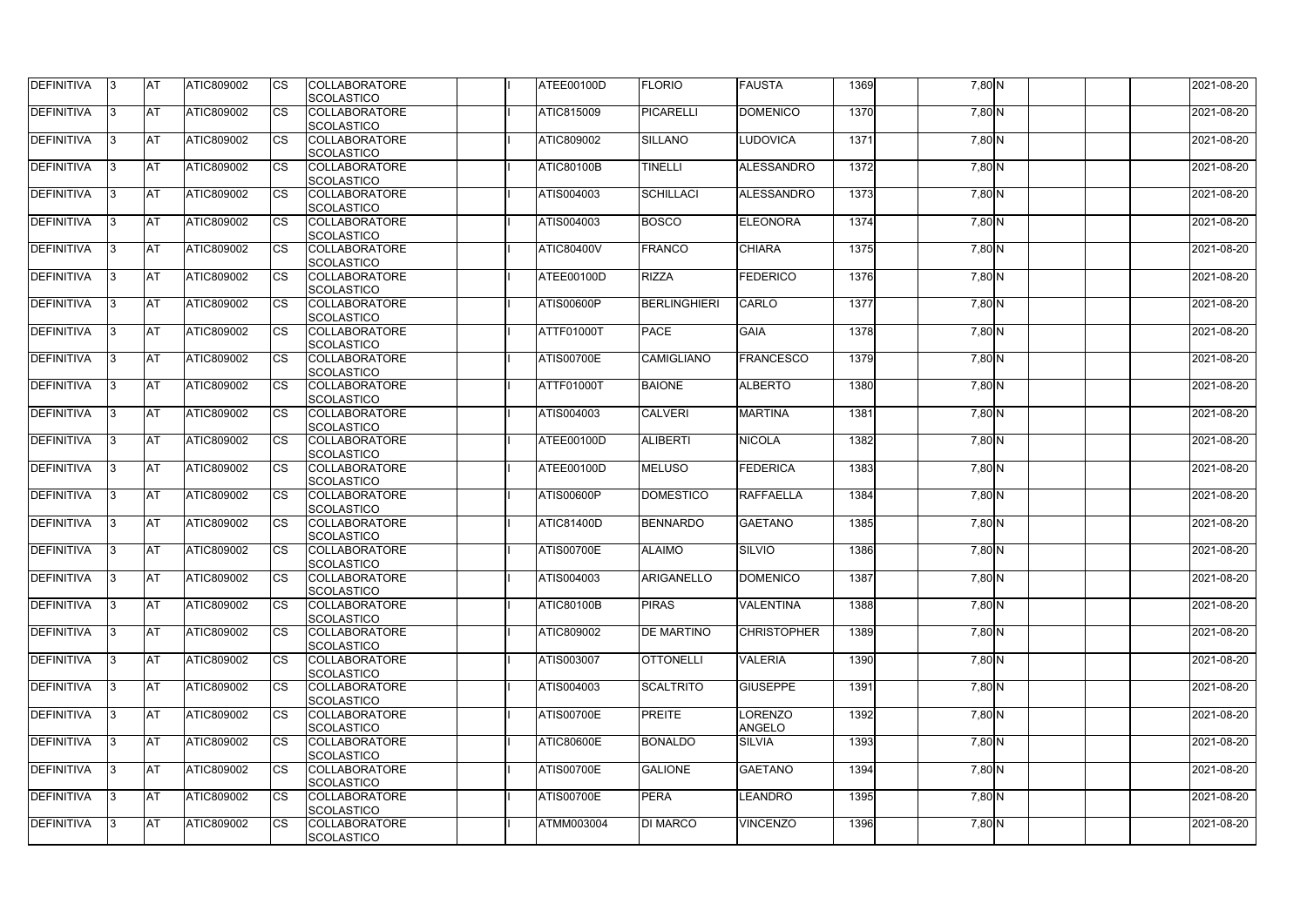| <b>DEFINITIVA</b> | IЗ  | <b>IAT</b> | <b>ATIC809002</b> | <b>CS</b>              | <b>COLLABORATORE</b> | ATEE00100D        | <b>VORRARO</b>   | <b>LUISA</b>       | 1397 | 7,80 N   | 2021-08-20 |
|-------------------|-----|------------|-------------------|------------------------|----------------------|-------------------|------------------|--------------------|------|----------|------------|
|                   |     |            |                   |                        | SCOLASTICO           |                   |                  |                    |      |          |            |
| DEFINITIVA        | ß.  | <b>AT</b>  | ATIC809002        | CS                     | <b>COLLABORATORE</b> | <b>ATIS00700E</b> | <b>CARRIERO</b>  | <b>FRANCESCO</b>   | 1398 | 7,79 N   | 2021-08-20 |
|                   |     |            |                   |                        | <b>SCOLASTICO</b>    |                   |                  |                    |      |          |            |
| DEFINITIVA        | ß.  | <b>AT</b>  | ATIC809002        | CS                     | <b>COLLABORATORE</b> | <b>ATMM003004</b> | <b>RUSSO</b>     | <b>VANESSA</b>     | 1399 | 7,78 N   | 2021-08-20 |
|                   |     |            |                   |                        | <b>SCOLASTICO</b>    |                   |                  |                    |      |          |            |
| <b>DEFINITIVA</b> |     | <b>AT</b>  | ATIC809002        | <b>CS</b>              | <b>COLLABORATORE</b> | ATPM01000R        | <b>MARANZANA</b> | <b>DENNIS</b>      | 1400 | 7,77S    | 2021-08-20 |
|                   |     |            |                   |                        | <b>SCOLASTICO</b>    |                   |                  |                    |      |          |            |
| <b>DEFINITIVA</b> |     | <b>AT</b>  | ATIC809002        | CS                     | <b>COLLABORATORE</b> | <b>ATIS00600P</b> | <b>SCAGLIA</b>   | <b>MASSIMO</b>     | 1401 | $7,77$ N | 2021-08-20 |
|                   |     |            |                   |                        | SCOLASTICO           |                   |                  |                    |      |          |            |
| <b>DEFINITIVA</b> | R   | AT         | ATIC809002        | <b>CS</b>              | <b>COLLABORATORE</b> | <b>ATIC81800R</b> | <b>MUGHETTO</b>  | FERNANDO           | 1402 | $7,77$ N | 2021-08-20 |
|                   |     |            |                   |                        | SCOLASTICO           |                   |                  |                    |      |          |            |
| <b>DEFINITIVA</b> |     | <b>AT</b>  | ATIC809002        | <b>CS</b>              | <b>COLLABORATORE</b> | ATPM01000R        | <b>VANIGLIA</b>  | <b>SARA</b>        | 1403 | 7,75 S   | 2021-08-20 |
|                   |     |            |                   |                        | SCOLASTICO           |                   |                  |                    |      |          |            |
| DEFINITIVA        | ß   | <b>AT</b>  | ATIC809002        | <b>CS</b>              | <b>COLLABORATORE</b> | <b>ATIC817001</b> | <b>CUOMO</b>     | <b>VINCENZO</b>    | 1404 | $7,75$ S | 2021-08-20 |
|                   |     |            |                   |                        | <b>SCOLASTICO</b>    |                   |                  |                    |      |          |            |
| DEFINITIVA        | l3  | <b>AT</b>  | ATIC809002        | CS                     | <b>COLLABORATORE</b> | <b>ATIC817001</b> | <b>GRASSO</b>    | <b>SERENA</b>      | 1405 | $7,75$ S | 2021-08-20 |
|                   |     |            |                   |                        | <b>SCOLASTICO</b>    |                   |                  |                    |      |          |            |
| <b>DEFINITIVA</b> |     | <b>AT</b>  | <b>ATIC809002</b> | <b>CS</b>              | <b>COLLABORATORE</b> | ATIC81800R        | <b>PIPERNO</b>   | <b>ROSARIO</b>     | 1406 | 7,75 N   | 2021-08-20 |
|                   |     |            |                   |                        | <b>SCOLASTICO</b>    |                   |                  | <b>DAVIDE</b>      |      |          |            |
| <b>DEFINITIVA</b> |     | <b>AT</b>  | ATIC809002        | $\overline{\text{cs}}$ | <b>COLLABORATORE</b> | <b>ATIC80500P</b> | <b>BERGUI</b>    | ALESSANDRO         | 1407 | 7,75N    | 2021-08-20 |
|                   |     |            |                   |                        | SCOLASTICO           |                   |                  |                    |      |          |            |
| <b>DEFINITIVA</b> | 3   | <b>AT</b>  | ATIC809002        | <b>CS</b>              | <b>COLLABORATORE</b> | <b>ATIC811002</b> | <b>SATURNO</b>   | <b>MIRANDA</b>     | 1408 | 7,75 N   | 2021-08-20 |
|                   |     |            |                   |                        | SCOLASTICO           |                   |                  |                    |      |          |            |
| <b>DEFINITIVA</b> |     | <b>AT</b>  | ATIC809002        | CS                     | <b>COLLABORATORE</b> | <b>ATIC81400D</b> | <b>MICELI</b>    | <b>FRANCESCO</b>   | 1409 | 7,75 N   | 2021-08-20 |
|                   |     |            |                   |                        | <b>SCOLASTICO</b>    |                   |                  | <b>GIUSEPPE</b>    |      |          |            |
| <b>DEFINITIVA</b> |     | <b>AT</b>  | ATIC809002        | <b>CS</b>              | <b>COLLABORATORE</b> | <b>ATTF01000T</b> | <b>LAMATTINA</b> | ALESSANDRO         | 1410 | $7,75$ N | 2021-08-20 |
|                   |     |            |                   |                        | SCOLASTICO           |                   |                  |                    |      |          |            |
| DEFINITIVA        | R   | <b>AT</b>  | ATIC809002        | CS                     | <b>COLLABORATORE</b> | <b>ATIC81800R</b> | STIGLIANI        | <b>LUCIA</b>       | 1411 | $7,75$ N | 2021-08-20 |
|                   |     |            |                   |                        | <b>SCOLASTICO</b>    |                   |                  |                    |      |          |            |
| <b>DEFINITIVA</b> |     | <b>AT</b>  | <b>ATIC809002</b> | CS                     | <b>COLLABORATORE</b> | ATEE00100D        | <b>LOMBARDI</b>  | <b>ROSANNA</b>     | 1412 | 7,75 N   | 2021-08-20 |
|                   |     |            |                   |                        | <b>SCOLASTICO</b>    |                   |                  |                    |      |          |            |
| <b>DEFINITIVA</b> |     | <b>AT</b>  | ATIC809002        | <b>CS</b>              | <b>COLLABORATORE</b> | <b>ATIC81800R</b> | <b>FERRERI</b>   | <b>ANDREA</b>      | 1413 | 7,70 S   | 2021-08-20 |
|                   |     |            |                   |                        | SCOLASTICO           |                   |                  | <b>TERESA</b>      |      |          |            |
| <b>DEFINITIVA</b> |     | <b>AT</b>  | ATIC809002        | <b>CS</b>              | <b>COLLABORATORE</b> | <b>ATIC816005</b> | <b>GAFFOGLIO</b> | <b>GABRIELLA</b>   | 1414 | $7,70$ S | 2021-08-20 |
|                   |     |            |                   |                        | SCOLASTICO           |                   |                  |                    |      |          |            |
| DEFINITIVA        | 13. | <b>AT</b>  | ATIC809002        | <b>CS</b>              | <b>COLLABORATORE</b> | ATIS004003        | PUNGITORE        | <b>GIORGIA</b>     | 1415 | 7,70 S   | 2021-08-20 |
|                   |     |            |                   |                        | SCOLASTICO           |                   |                  |                    |      |          |            |
| <b>DEFINITIVA</b> | 3   | <b>AT</b>  | ATIC809002        | <b>CS</b>              | <b>COLLABORATORE</b> | <b>ATIS00200B</b> | <b>STOJCHEVA</b> | <b>VIKTORIJA</b>   | 1416 | $7,70$ S | 2021-08-20 |
|                   |     |            |                   |                        | <b>SCOLASTICO</b>    |                   |                  |                    |      |          |            |
| <b>DEFINITIVA</b> | l3. | <b>AT</b>  | <b>ATIC809002</b> | <b>CS</b>              | <b>COLLABORATORE</b> | ATEE00100D        | <b>TOMASCO</b>   | <b>ANTONIO</b>     | 1417 | $7,70$ S | 2021-08-20 |
|                   |     |            |                   |                        | <b>SCOLASTICO</b>    |                   |                  |                    |      |          |            |
| <b>DEFINITIVA</b> | 13. | <b>AT</b>  | ATIC809002        | <b>CS</b>              | <b>COLLABORATORE</b> | <b>ATIS00700E</b> | <b>GARLISI</b>   | <b>GABRIELE</b>    | 1418 | $7,70$ N | 2021-08-20 |
|                   |     |            |                   |                        | <b>SCOLASTICO</b>    |                   |                  | <b>CARMELO</b>     |      |          |            |
| <b>DEFINITIVA</b> |     | <b>AT</b>  | ATIC809002        | <b>CS</b>              | <b>COLLABORATORE</b> | <b>ATIS003007</b> | <b>SANNINO</b>   | <b>ALESSIO</b>     | 1419 | $7,70$ N | 2021-08-20 |
|                   |     |            |                   |                        | <b>SCOLASTICO</b>    |                   |                  |                    |      |          |            |
| <b>DEFINITIVA</b> | ß   | <b>AT</b>  | ATIC809002        | <b>CS</b>              | <b>COLLABORATORE</b> | <b>ATIS00600P</b> | <b>FERRANTE</b>  | <b>MICHELE</b>     | 1420 | $7,70$ N | 2021-08-20 |
|                   |     |            |                   |                        | <b>SCOLASTICO</b>    |                   |                  |                    |      |          |            |
| <b>DEFINITIVA</b> | l3  | <b>AT</b>  | ATIC809002        | <b>CS</b>              | <b>COLLABORATORE</b> | ATEE00100D        | <b>LETO</b>      | <b>LUCIA MARIA</b> | 1421 | 7,70 N   | 2021-08-20 |
|                   |     |            |                   |                        | SCOLASTICO           |                   |                  | <b>RITA</b>        |      |          |            |
| DEFINITIVA        |     | <b>AT</b>  | ATIC809002        | <b>CS</b>              | <b>COLLABORATORE</b> | <b>ATIC811002</b> | <b>LOFFREDO</b>  | <b>DEBORA</b>      | 1422 | 7,70 N   | 2021-08-20 |
|                   |     |            |                   |                        | <b>SCOLASTICO</b>    |                   |                  |                    |      |          |            |
| DEFINITIVA        | IЗ  | <b>AT</b>  | ATIC809002        | <b>CS</b>              | <b>COLLABORATORE</b> | <b>ATTF01000T</b> | <b>LELLA</b>     | <b>FRANCESCO</b>   | 1423 | $7,70$ N | 2021-08-20 |
|                   |     |            |                   |                        | <b>SCOLASTICO</b>    |                   |                  |                    |      |          |            |
| <b>DEFINITIVA</b> | 13. | <b>AT</b>  | ATIC809002        | <b>CS</b>              | <b>COLLABORATORE</b> | ATIC810006        | <b>CANALI</b>    | NICOLO'            | 1424 | 7,70 N   | 2021-08-20 |
|                   |     |            |                   |                        | SCOLASTICO           |                   |                  |                    |      |          |            |
|                   |     |            |                   |                        |                      |                   |                  |                    |      |          |            |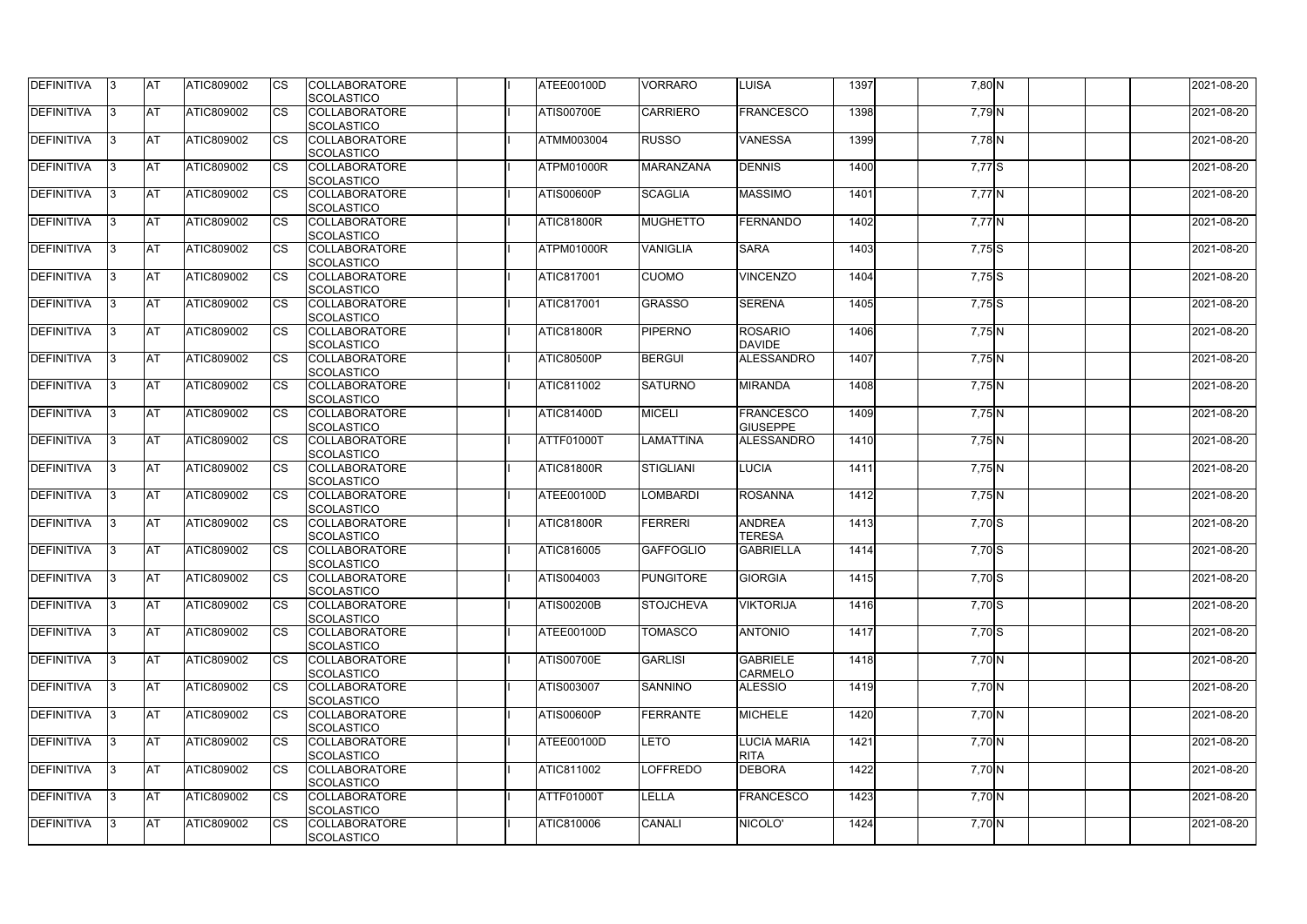| <b>DEFINITIVA</b> | IЗ  | <b>IAT</b> | ATIC809002        | <b>CS</b>              | <b>COLLABORATORE</b>                      | ATIS004003        | <b>SALERNO</b>   | <b>IELEONORA</b>     | 1425 | 7,70 N   | 2021-08-20 |
|-------------------|-----|------------|-------------------|------------------------|-------------------------------------------|-------------------|------------------|----------------------|------|----------|------------|
| DEFINITIVA        | ß.  | <b>AT</b>  | ATIC809002        | CS                     | SCOLASTICO<br><b>COLLABORATORE</b>        | ATIC810006        | <b>ROSSO</b>     | <b>GIULIA</b>        | 1426 | 7,70 N   | 2021-08-20 |
|                   |     |            |                   |                        | <b>SCOLASTICO</b>                         |                   |                  |                      |      |          |            |
| DEFINITIVA        | ß.  | <b>AT</b>  | ATIC809002        |                        | <b>COLLABORATORE</b>                      | <b>ATIC817001</b> | <b>PUNGITORE</b> | <b>ARIANNA</b>       | 1427 | 7,70 N   | 2021-08-20 |
|                   |     |            |                   | CS                     | <b>SCOLASTICO</b>                         |                   |                  |                      |      |          |            |
| <b>DEFINITIVA</b> |     | <b>AT</b>  | ATIC809002        | <b>CS</b>              | <b>COLLABORATORE</b>                      | <b>ATIC80600E</b> | <b>RENDENTE</b>  | <b>AURORA</b>        | 1428 | 7,70 N   | 2021-08-20 |
|                   |     |            |                   |                        | <b>SCOLASTICO</b>                         |                   |                  |                      |      |          |            |
| <b>DEFINITIVA</b> | ß   | <b>AT</b>  | ATIC809002        | CS                     | <b>COLLABORATORE</b>                      | <b>ATIC816005</b> | <b>GIORDANO</b>  | <b>STEFANIA</b>      | 1429 | $7,70$ N | 2021-08-20 |
|                   |     |            |                   |                        | SCOLASTICO                                |                   |                  |                      |      |          |            |
| <b>DEFINITIVA</b> | R   | AT         | ATIC809002        | <b>CS</b>              | <b>COLLABORATORE</b>                      | <b>ATIS003007</b> | <b>CETRARO</b>   | <b>MARTINA</b>       | 1430 |          | 2021-08-20 |
|                   |     |            |                   |                        |                                           |                   |                  |                      |      | 7,70 N   |            |
| <b>DEFINITIVA</b> |     | <b>AT</b>  | ATIC809002        | <b>CS</b>              | SCOLASTICO<br><b>COLLABORATORE</b>        | <b>ATIC80100B</b> | <b>MAGNO</b>     | <b>GIUSEPPE</b>      | 1431 | $7,70$ N | 2021-08-20 |
|                   |     |            |                   |                        | SCOLASTICO                                |                   |                  |                      |      |          |            |
| DEFINITIVA        | ß   | <b>AT</b>  | ATIC809002        | <b>CS</b>              | <b>COLLABORATORE</b>                      | ATIC81300N        | <b>DABORMIDA</b> | <b>ALBERTO</b>       | 1432 | 7,70 N   | 2021-08-20 |
|                   |     |            |                   |                        |                                           |                   |                  |                      |      |          |            |
|                   |     |            |                   |                        | <b>SCOLASTICO</b>                         |                   |                  | <b>VALERIA</b>       | 1433 |          | 2021-08-20 |
| DEFINITIVA        | l3  | <b>AT</b>  | ATIC809002        | CS                     | <b>COLLABORATORE</b><br><b>SCOLASTICO</b> | ATPM01000R        | <b>LA ROSA</b>   |                      |      | 7,70 N   |            |
|                   |     |            |                   |                        |                                           |                   |                  |                      |      |          |            |
| <b>DEFINITIVA</b> |     | <b>AT</b>  | <b>ATIC809002</b> | <b>CS</b>              | <b>COLLABORATORE</b>                      | ATIS004003        | <b>DI DATO</b>   | <b>GIUSEPPE</b>      | 1434 | 7,70 N   | 2021-08-20 |
|                   |     |            |                   |                        | <b>SCOLASTICO</b>                         |                   |                  |                      |      |          |            |
| <b>DEFINITIVA</b> |     | <b>AT</b>  | ATIC809002        | $\overline{\text{cs}}$ | <b>COLLABORATORE</b>                      | <b>ATIS00700E</b> | <b>ROSSI</b>     | <b>ANDREA</b>        | 1435 | 7,70 N   | 2021-08-20 |
|                   |     |            |                   |                        | SCOLASTICO                                |                   |                  |                      |      |          |            |
| <b>DEFINITIVA</b> | 3   | <b>AT</b>  | ATIC809002        | <b>CS</b>              | <b>COLLABORATORE</b>                      | ATPM01000R        | <b>MORTARA</b>   | <b>ELEONORA</b>      | 1436 | 7,70 N   | 2021-08-20 |
|                   |     |            |                   |                        | SCOLASTICO                                |                   |                  |                      |      |          |            |
| <b>DEFINITIVA</b> |     | <b>AT</b>  | ATIC809002        | CS                     | <b>COLLABORATORE</b>                      | <b>ATIC81800R</b> | <b>MUGHETTO</b>  | <b>LUIGI</b>         | 1437 | 7,70 N   | 2021-08-20 |
|                   |     |            |                   |                        | <b>SCOLASTICO</b>                         |                   |                  |                      |      |          |            |
| <b>DEFINITIVA</b> |     | <b>AT</b>  | ATIC809002        | <b>CS</b>              | <b>COLLABORATORE</b>                      | ATEE00100D        | <b>CARBONE</b>   | <b>VANESSA</b>       | 1438 | 7,70 N   | 2021-08-20 |
|                   |     |            |                   |                        | SCOLASTICO                                |                   |                  |                      |      |          |            |
| DEFINITIVA        | R   | <b>AT</b>  | ATIC809002        | CS                     | <b>COLLABORATORE</b>                      | ATEE00100D        | <b>GRIMALDI</b>  | <b>ANNA</b>          | 1439 | 7,70 N   | 2021-08-20 |
|                   |     |            |                   |                        | <b>SCOLASTICO</b>                         |                   |                  |                      |      |          |            |
| <b>DEFINITIVA</b> |     | <b>AT</b>  | <b>ATIC809002</b> | CS                     | <b>COLLABORATORE</b>                      | ATIC810006        | <b>CHIARLA</b>   | <b>ROBERTA</b>       | 1440 | 7,70 N   | 2021-08-20 |
|                   |     |            |                   |                        | <b>SCOLASTICO</b>                         |                   |                  |                      |      |          |            |
| <b>DEFINITIVA</b> |     | <b>AT</b>  | ATIC809002        | <b>CS</b>              | <b>COLLABORATORE</b>                      | ATEE00100D        | <b>CATALDO</b>   | <b>MARIA</b>         | 1441 | $7,70$ N | 2021-08-20 |
|                   |     |            |                   |                        | <b>SCOLASTICO</b>                         |                   |                  | <b>FRANCESCA</b>     |      |          |            |
| <b>DEFINITIVA</b> |     | <b>AT</b>  | ATIC809002        | <b>CS</b>              | <b>COLLABORATORE</b>                      | <b>ATIC81200T</b> | <b>NICASTRO</b>  | <b>MARIO</b>         | 1442 | 7,70 N   | 2021-08-20 |
|                   |     |            |                   |                        | SCOLASTICO                                |                   |                  |                      |      |          |            |
| <b>DEFINITIVA</b> | 13. | <b>AT</b>  | ATIC809002        | <b>CS</b>              | <b>COLLABORATORE</b>                      | <b>ATMM003004</b> | <b>SERPETI</b>   | <b>CATERINA</b>      | 1443 | 7,70 N   | 2021-08-20 |
|                   |     |            |                   |                        | SCOLASTICO                                |                   |                  |                      |      |          |            |
| <b>DEFINITIVA</b> | 3   | <b>AT</b>  | ATIC809002        | <b>CS</b>              | <b>COLLABORATORE</b>                      | ATIS004003        | <b>DI PALMA</b>  | <b>PIERNICOLA</b>    | 1444 | 7,70 N   | 2021-08-20 |
|                   |     |            |                   |                        | <b>SCOLASTICO</b>                         |                   |                  |                      |      |          |            |
| <b>DEFINITIVA</b> | l3. | <b>AT</b>  | ATIC809002        | <b>CS</b>              | <b>COLLABORATORE</b>                      | <b>ATIC81400D</b> | <b>MERLO</b>     | <b>ALESSANDRO</b>    | 1445 | $7,70$ N | 2021-08-20 |
|                   |     |            |                   |                        | <b>SCOLASTICO</b>                         |                   |                  |                      |      |          |            |
| <b>DEFINITIVA</b> | 13. | <b>AT</b>  | ATIC809002        | <b>CS</b>              | <b>COLLABORATORE</b>                      | ATEE00500R        | <b>BACCIN</b>    | <b>ILENIA</b>        | 1446 | 7,70 N   | 2021-08-20 |
|                   |     |            |                   |                        | SCOLASTICO                                |                   |                  |                      |      |          |            |
| <b>DEFINITIVA</b> |     | <b>AT</b>  | ATIC809002        | <b>CS</b>              | <b>COLLABORATORE</b>                      | <b>ATIC80100B</b> | <b>BIANCHINI</b> | <b>MARIA CARMELA</b> | 1447 | 7,70 N   | 2021-08-20 |
|                   |     |            |                   |                        | <b>SCOLASTICO</b>                         |                   |                  |                      |      |          |            |
| <b>DEFINITIVA</b> | ß   | <b>AT</b>  | ATIC809002        | <b>CS</b>              | <b>COLLABORATORE</b>                      | <b>ATIS00700E</b> | <b>ARECCHI</b>   | DOMENICO             | 1448 | $7,70$ N | 2021-08-20 |
|                   |     |            |                   |                        | <b>SCOLASTICO</b>                         |                   |                  |                      |      |          |            |
| <b>DEFINITIVA</b> | l3  | <b>AT</b>  | ATIC809002        | <b>CS</b>              | <b>COLLABORATORE</b>                      | <b>ATMM003004</b> | <b>ESPOSITO</b>  | <b>CARMINE</b>       | 1449 | 7,70 N   | 2021-08-20 |
|                   |     |            |                   |                        | SCOLASTICO                                |                   |                  |                      |      |          |            |
| DEFINITIVA        | З   | <b>AT</b>  | ATIC809002        | <b>CS</b>              | <b>COLLABORATORE</b>                      | <b>ATIS003007</b> | LOLLO            | <b>ALESSANDRA</b>    | 1450 | 7,70 N   | 2021-08-20 |
|                   |     |            |                   |                        | <b>SCOLASTICO</b>                         |                   |                  |                      |      |          |            |
| DEFINITIVA        | IЗ  | <b>AT</b>  | ATIC809002        | <b>CS</b>              | <b>COLLABORATORE</b>                      | <b>ATIC80600E</b> | <b>MERLINO</b>   | <b>VALENTINA</b>     | 1451 | $7,70$ N | 2021-08-20 |
|                   |     |            |                   |                        | <b>SCOLASTICO</b>                         |                   |                  |                      |      |          |            |
| <b>DEFINITIVA</b> | 13. | <b>AT</b>  | ATIC809002        | <b>CS</b>              | <b>COLLABORATORE</b>                      | <b>ATIC80100B</b> | SARACENI         | <b>GIULIA</b>        | 1452 | 7,70 N   | 2021-08-20 |
|                   |     |            |                   |                        | SCOLASTICO                                |                   |                  |                      |      |          |            |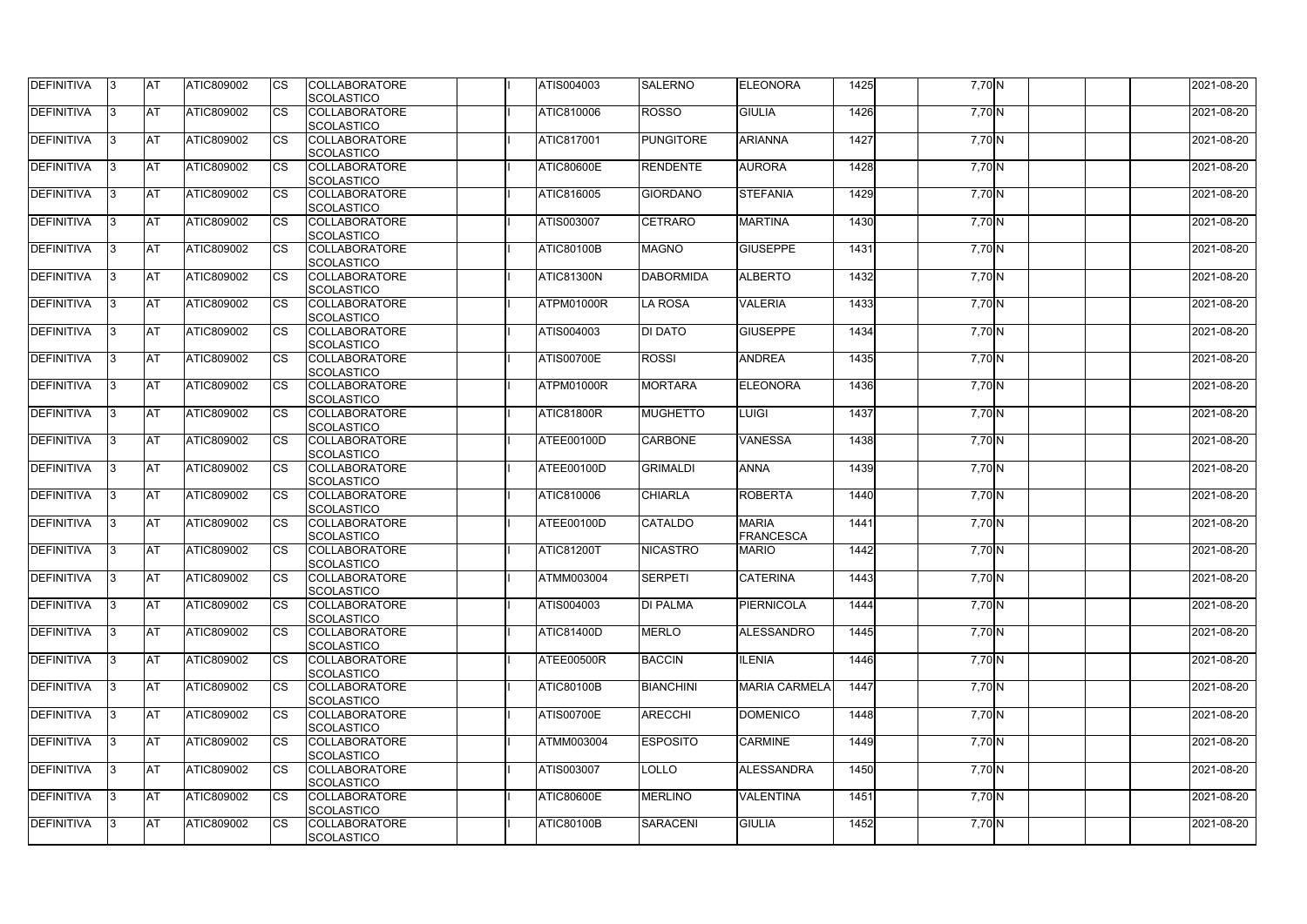| <b>DEFINITIVA</b> | 13  | <b>AT</b> | ATIC809002        | Ics                    | <b>COLLABORATORE</b><br><b>SCOLASTICO</b> | <b>ATIC81400D</b> | <b>BENNARDO</b>    | <b>ANTONIO</b>                   | 1453 | 7,70 N   | 2021-08-20 |
|-------------------|-----|-----------|-------------------|------------------------|-------------------------------------------|-------------------|--------------------|----------------------------------|------|----------|------------|
| <b>DEFINITIVA</b> |     | <b>AT</b> | ATIC809002        | Ics                    | <b>COLLABORATORE</b><br><b>SCOLASTICO</b> | <b>ATIC81800R</b> | <b>ZACCARIA</b>    | <b>FRANCESCA</b>                 | 1454 | 7,70 N   | 2021-08-20 |
| DEFINITIVA        |     | <b>AT</b> | ATIC809002        | Ics                    | <b>COLLABORATORE</b><br><b>SCOLASTICO</b> | <b>ATIC817001</b> | <b>FRAONE</b>      | <b>GIUSEPPE</b>                  | 1455 | 7,70 N   | 2021-08-20 |
| DEFINITIVA        | IЗ  | <b>AT</b> | ATIC809002        | Ics                    | <b>COLLABORATORE</b><br><b>SCOLASTICO</b> | <b>ATPS01000Q</b> | OSSINO             | <b>PIERGIORGIO</b>               | 1456 | 7,67 S   | 2021-08-20 |
| DEFINITIVA        |     | <b>AT</b> | ATIC809002        | <b>CS</b>              | <b>COLLABORATORE</b><br><b>SCOLASTICO</b> | ATTF01000T        | <b>RABINO</b>      | ALESSANDRA                       | 1457 | 7,67 S   | 2021-08-20 |
| <b>DEFINITIVA</b> |     | <b>AT</b> | ATIC809002        | Ics                    | <b>COLLABORATORE</b><br><b>SCOLASTICO</b> | <b>ATIC81800R</b> | <b>MOLLICA</b>     | ANNUNZIATA                       | 1458 | 7,67 S   | 2021-08-20 |
| DEFINITIVA        |     | <b>AT</b> | <b>ATIC809002</b> | Ics                    | <b>COLLABORATORE</b><br><b>SCOLASTICO</b> | ATTF01000T        | <b>DEPAOLA</b>     | <b>MASSIMO</b><br><b>STEFANO</b> | 1459 | 7,67 S   | 2021-08-20 |
| <b>DEFINITIVA</b> |     | AT        | ATIC809002        | <b>CS</b>              | <b>COLLABORATORE</b><br><b>SCOLASTICO</b> | ATIS004003        | <b>FEDERICO</b>    | <b>ANTONIETTA</b>                | 1460 | 7,67 S   | 2021-08-20 |
| DEFINITIVA        |     | <b>AT</b> | ATIC809002        | <b>CS</b>              | <b>COLLABORATORE</b><br><b>SCOLASTICO</b> | ATIC809002        | <b>BALDA</b>       | <b>SILVANA</b>                   | 1461 | 7,67 S   | 2021-08-20 |
| DEFINITIVA        |     | <b>AT</b> | ATIC809002        | $\overline{\text{cs}}$ | <b>COLLABORATORE</b><br>SCOLASTICO        | <b>ATIC817001</b> | <b>PINCITORE</b>   | <b>GIUSEPPE</b>                  | 1462 | 7,67 S   | 2021-08-20 |
| <b>DEFINITIVA</b> |     | AT        | <b>ATIC809002</b> | <b>CS</b>              | <b>COLLABORATORE</b><br><b>SCOLASTICO</b> | ATIC815009        | <b>CIBELLI</b>     | <b>ANGELA</b>                    | 1463 | 7,67 S   | 2021-08-20 |
| <b>DEFINITIVA</b> |     | <b>AT</b> | ATIC809002        | <b>CS</b>              | <b>COLLABORATORE</b><br><b>SCOLASTICO</b> | ATEE00100D        | <b>FAVRIN</b>      | <b>MARINA</b>                    | 1464 | 7,67 S   | 2021-08-20 |
| <b>DEFINITIVA</b> |     | <b>AT</b> | ATIC809002        |                        | <b>COLLABORATORE</b><br><b>SCOLASTICO</b> | ATEE00100D        | <b>CARTASEGNA</b>  | <b>ALESSANDRO</b>                | 1465 | 7,67 S   | 2021-08-20 |
| <b>DEFINITIVA</b> |     | <b>AT</b> | ATIC809002        | Ics                    | <b>COLLABORATORE</b><br><b>SCOLASTICO</b> | ATPM01000R        | GIANUZZI           | <b>MANUELA</b>                   | 1466 | $7,67$ N | 2021-08-20 |
| DEFINITIVA        |     | <b>AT</b> | ATIC809002        | <b>CS</b>              | <b>COLLABORATORE</b><br><b>SCOLASTICO</b> | ATIC809002        | <b>VIARENGO</b>    | <b>MONICA</b>                    | 1467 | 7,67 N   | 2021-08-20 |
| DEFINITIVA        |     | <b>AT</b> | ATIC809002        | Ics                    | <b>COLLABORATORE</b><br><b>SCOLASTICO</b> | ATTF01000T        | <b>TOMASELLO</b>   | <b>MARIA GRAZIA</b>              | 1468 | 7,67 N   | 2021-08-20 |
| <b>DEFINITIVA</b> |     | <b>AT</b> | ATIC809002        | <b>CS</b>              | <b>COLLABORATORE</b><br><b>SCOLASTICO</b> | ATEE00500R        | <b>OGNIBENE</b>    | <b>FABIO</b>                     | 1469 | $7,67$ N | 2021-08-20 |
| DEFINITIVA        |     | <b>AT</b> | ATIC809002        | <b>CS</b>              | <b>COLLABORATORE</b><br>SCOLASTICO        | ATIS00600P        | <b>VOLPE</b>       | <b>MONICA</b>                    | 1470 | 7,67 N   | 2021-08-20 |
| <b>DEFINITIVA</b> | 13. | <b>AT</b> | ATIC809002        |                        | <b>COLLABORATORE</b><br><b>SCOLASTICO</b> | <b>ATIS00200B</b> | <b>FACCHI</b>      | <b>ANNA MARIA</b>                | 1471 | 7,67 N   | 2021-08-20 |
| DEFINITIVA        | IЗ  | <b>AT</b> | <b>ATIC809002</b> | Ics                    | <b>COLLABORATORE</b><br><b>SCOLASTICO</b> | ATEE00100D        | <b>SABATINO</b>    | <b>STEFANO</b>                   | 1472 | $7,67$ N | 2021-08-20 |
| <b>DEFINITIVA</b> | I3  | <b>AT</b> | ATIC809002        | Ics                    | <b>COLLABORATORE</b><br><b>SCOLASTICO</b> | <b>ATIC81200T</b> | <b>DELLA VALLE</b> | <b>RAFFAELE</b>                  | 1473 | 7,67 N   | 2021-08-20 |
| DEFINITIVA        |     | <b>AT</b> | ATIC809002        | Ics                    | <b>COLLABORATORE</b><br><b>SCOLASTICO</b> | <b>ATIS004003</b> | <b>BENSI</b>       | <b>MONICA</b>                    | 1474 | 7,67 N   | 2021-08-20 |
| <b>DEFINITIVA</b> |     | <b>AT</b> | ATIC809002        | <b>CS</b>              | <b>COLLABORATORE</b><br><b>SCOLASTICO</b> | ATEE00500R        | <b>PALLOTTA</b>    | <b>FRANCESCO</b>                 | 1475 | $7,67$ N | 2021-08-20 |
| <b>DEFINITIVA</b> | ıз  | <b>AT</b> | ATIC809002        | Ics                    | <b>COLLABORATORE</b><br><b>SCOLASTICO</b> | ATIC816005        | <b>CERRATO</b>     | <b>ROBERTA</b>                   | 1476 | 7,67 N   | 2021-08-20 |
| <b>DEFINITIVA</b> |     | <b>AT</b> | ATIC809002        | Ics                    | <b>COLLABORATORE</b><br><b>SCOLASTICO</b> | ATEE00100D        | <b>CETRARO</b>     | <b>ROBERTO</b>                   | 1477 | 7,67 N   | 2021-08-20 |
| DEFINITIVA        | ıз  | <b>AT</b> | ATIC809002        | Ics                    | <b>COLLABORATORE</b><br><b>SCOLASTICO</b> | <b>ATMM003004</b> | <b>OLDANO</b>      | <b>FELICITA</b>                  | 1478 | 7,67 N   | 2021-08-20 |
| <b>DEFINITIVA</b> | 13  | <b>AT</b> | <b>ATIC809002</b> | <b>ICS</b>             | <b>COLLABORATORE</b><br><b>SCOLASTICO</b> | ATIC81800R        | <b>MAZZETTO</b>    | <b>MARIANO</b>                   | 1479 | 7,67 N   | 2021-08-20 |
| <b>DEFINITIVA</b> |     | <b>AT</b> | ATIC809002        | Ics                    | <b>COLLABORATORE</b><br><b>SCOLASTICO</b> | ATEE00500R        | <b>BERTONE</b>     | <b>PAOLA</b>                     | 1480 | 7,67 N   | 2021-08-20 |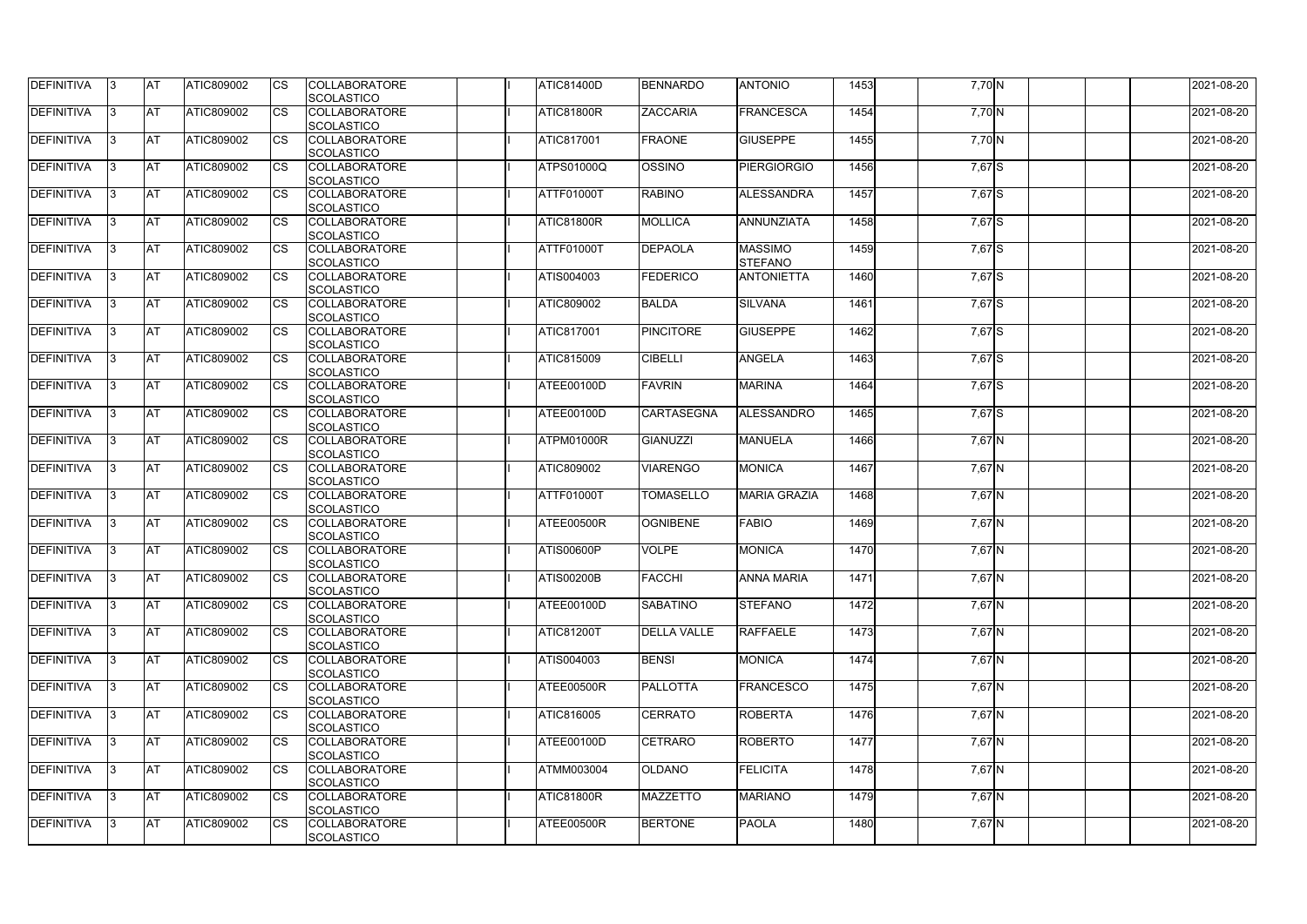| <b>DEFINITIVA</b> | 13  | <b>AT</b> | ATIC809002        | Ics                    | <b>COLLABORATORE</b>               | ATEE00100D        | <b>CASSESE</b>     | <b>ARIANNA</b>   | 1481 | 7,65 S     | 2021-08-20 |
|-------------------|-----|-----------|-------------------|------------------------|------------------------------------|-------------------|--------------------|------------------|------|------------|------------|
|                   |     |           |                   |                        | <b>SCOLASTICO</b>                  |                   |                    |                  |      |            |            |
| <b>DEFINITIVA</b> |     | <b>AT</b> | ATIC809002        | Ics                    | <b>COLLABORATORE</b>               | ATEE00100D        | <b>AMMENDOLA</b>   | <b>IDA</b>       | 1482 | $7,65$ $S$ | 2021-08-20 |
|                   |     |           |                   |                        | <b>SCOLASTICO</b>                  |                   |                    |                  |      |            |            |
| DEFINITIVA        |     | <b>AT</b> | ATIC809002        | Ics                    | <b>COLLABORATORE</b>               | ATEE00500R        | <b>TUCCITTO</b>    | <b>MICHELE</b>   | 1483 | $7,65$ S   | 2021-08-20 |
|                   |     |           |                   |                        | <b>SCOLASTICO</b>                  |                   |                    |                  |      |            |            |
| DEFINITIVA        | ıз  | <b>AT</b> | ATIC809002        | Ics                    | <b>COLLABORATORE</b>               | ATTF01000T        | <b>PIPITONE</b>    | <b>KEVIN</b>     | 1484 | $7,65$ N   | 2021-08-20 |
|                   |     |           |                   |                        | <b>SCOLASTICO</b>                  |                   |                    |                  |      |            |            |
| DEFINITIVA        |     | <b>AT</b> | ATIC809002        | <b>CS</b>              | <b>COLLABORATORE</b>               | ATIS004003        | CARE'              | <b>ANTONELLA</b> | 1485 | 7,65 N     | 2021-08-20 |
|                   |     |           |                   |                        | <b>SCOLASTICO</b>                  |                   |                    |                  |      |            |            |
| <b>DEFINITIVA</b> |     | <b>AT</b> | ATIC809002        | Ics                    | <b>COLLABORATORE</b>               | <b>ATIC81800R</b> | <b>BRAMATO</b>     | <b>MORENA</b>    | 1486 | 7,65 N     | 2021-08-20 |
|                   |     |           |                   |                        | <b>SCOLASTICO</b>                  |                   |                    |                  |      |            |            |
| DEFINITIVA        | ıз  | <b>AT</b> | <b>ATIC809002</b> | Ics                    | <b>COLLABORATORE</b>               | <b>ATIC81400D</b> | <b>INTAGLIATA</b>  | <b>IVANO</b>     | 1487 | 7,65 N     | 2021-08-20 |
|                   |     |           |                   |                        | <b>SCOLASTICO</b>                  |                   |                    |                  |      |            |            |
| <b>DEFINITIVA</b> |     | AT        | ATIC809002        | <b>CS</b>              | <b>COLLABORATORE</b>               | ATIC809002        | <b>BUCCIOL</b>     | <b>PATRIZIA</b>  | 1488 | $7,65$ N   | 2021-08-20 |
|                   |     |           |                   |                        | <b>SCOLASTICO</b>                  |                   |                    |                  |      |            |            |
| DEFINITIVA        |     | <b>AT</b> | ATIC809002        | <b>CS</b>              | <b>COLLABORATORE</b>               | <b>ATIC81800R</b> | <b>BENEDUCE</b>    | <b>FRANCESCO</b> | 1489 | $7,63$ $S$ | 2021-08-20 |
|                   |     |           |                   |                        | <b>SCOLASTICO</b>                  |                   |                    |                  |      |            |            |
| DEFINITIVA        |     | <b>AT</b> | ATIC809002        | $\overline{\text{cs}}$ | <b>COLLABORATORE</b>               | ATIC809002        | <b>PIANTA</b>      | <b>MARINA</b>    | 1490 | 7,63 N     | 2021-08-20 |
|                   |     |           |                   |                        | SCOLASTICO                         |                   |                    |                  |      |            |            |
| <b>DEFINITIVA</b> |     | AT        | <b>ATIC809002</b> | <b>CS</b>              | <b>COLLABORATORE</b>               | ATIS003007        | <b>SPINIELLO</b>   | <b>EMILIO</b>    | 1491 | 7,62 S     | 2021-08-20 |
|                   |     |           |                   |                        | <b>SCOLASTICO</b>                  |                   |                    |                  |      |            |            |
| DEFINITIVA        |     | <b>AT</b> | ATIC809002        | <b>CS</b>              | <b>COLLABORATORE</b>               | <b>ATIS00700E</b> | <b>CASORZO</b>     | <b>PAOLO</b>     | 1492 | $7,60$ S   | 2021-08-20 |
|                   |     |           |                   |                        | <b>SCOLASTICO</b>                  |                   |                    |                  |      |            |            |
| <b>DEFINITIVA</b> | l3  | <b>AT</b> | ATIC809002        |                        | <b>COLLABORATORE</b>               | ATIS003007        | <b>MARESSA</b>     | <b>FRANCESCO</b> | 1493 | 7,60 S     | 2021-08-20 |
|                   |     |           |                   |                        | <b>SCOLASTICO</b>                  |                   |                    |                  |      |            |            |
| <b>DEFINITIVA</b> |     | <b>AT</b> | ATIC809002        | Ics                    | <b>COLLABORATORE</b>               | <b>ATIC81400D</b> | <b>SAGOLEO</b>     | <b>ELEONORA</b>  | 1494 | $7,60$ S   | 2021-08-20 |
|                   |     |           |                   |                        | <b>SCOLASTICO</b>                  |                   |                    |                  |      |            |            |
| DEFINITIVA        | R   | <b>AT</b> | ATIC809002        | <b>CS</b>              | <b>COLLABORATORE</b>               | <b>ATIS00200B</b> | <b>CASTELLINO</b>  | <b>DEBORA</b>    | 1495 | 7,60 S     | 2021-08-20 |
|                   |     |           |                   |                        | <b>SCOLASTICO</b>                  |                   |                    |                  |      |            |            |
| DEFINITIVA        |     | <b>AT</b> | ATIC809002        | Ics                    | <b>COLLABORATORE</b>               | <b>ATMM003004</b> | <b>BELLINA</b>     | <b>ANGELA</b>    | 1496 | 7,60 S     | 2021-08-20 |
|                   |     |           |                   |                        | <b>SCOLASTICO</b>                  |                   |                    |                  |      |            |            |
| <b>DEFINITIVA</b> |     | <b>AT</b> | ATIC809002        | <b>CS</b>              | <b>COLLABORATORE</b>               | ATIC815009        | <b>SPAGARINO</b>   | <b>MASSIMO</b>   | 1497 | $7,60$ S   | 2021-08-20 |
|                   |     |           |                   |                        | <b>SCOLASTICO</b>                  |                   |                    | <b>ROBERTO</b>   |      |            |            |
| DEFINITIVA        |     | <b>AT</b> | ATIC809002        | <b>CS</b>              | <b>COLLABORATORE</b>               | ATIS004003        | <b>MEZZA</b>       | <b>RAFFAELE</b>  | 1498 | 7,60 S     | 2021-08-20 |
|                   |     |           |                   |                        |                                    |                   |                    |                  |      |            |            |
| <b>DEFINITIVA</b> | 13. | <b>AT</b> | ATIC809002        |                        | SCOLASTICO<br><b>COLLABORATORE</b> | <b>ATIC81400D</b> | <b>BOCCIA</b>      | <b>LAURA</b>     | 1499 | $7,60$ S   | 2021-08-20 |
|                   |     |           |                   |                        | <b>SCOLASTICO</b>                  |                   |                    |                  |      |            |            |
|                   |     |           |                   |                        |                                    |                   | <b>BICCHIERI</b>   |                  |      |            |            |
| DEFINITIVA        | IЗ  | <b>AT</b> | <b>ATIC809002</b> | Ics                    | <b>COLLABORATORE</b>               | <b>ATIS00700E</b> |                    | <b>LAURA</b>     | 1500 | $7,60$ S   | 2021-08-20 |
|                   |     |           |                   |                        | <b>SCOLASTICO</b>                  |                   |                    |                  |      |            |            |
| <b>DEFINITIVA</b> | I3  | <b>AT</b> | ATIC809002        | Ics                    | <b>COLLABORATORE</b>               | <b>ATPS01000Q</b> | <b>MADEO</b>       | <b>ARTURO</b>    | 1501 | $7,60$ S   | 2021-08-20 |
|                   |     |           |                   |                        | <b>SCOLASTICO</b>                  |                   |                    |                  |      |            |            |
| DEFINITIVA        |     | <b>AT</b> | ATIC809002        | Ics                    | <b>COLLABORATORE</b>               | <b>ATIC81800R</b> | <b>CALTABIANO</b>  | <b>LISA</b>      | 1502 | $7,60$ S   | 2021-08-20 |
|                   |     |           |                   |                        | <b>SCOLASTICO</b>                  |                   |                    |                  |      |            |            |
| DEFINITIVA        |     | <b>AT</b> | ATIC809002        | <b>CS</b>              | <b>COLLABORATORE</b>               | ATTF01000T        | <b>CUCCARANO</b>   | <b>GIOVANNA</b>  | 1503 | 7,60 S     | 2021-08-20 |
|                   |     |           |                   |                        | <b>SCOLASTICO</b>                  |                   |                    |                  |      |            |            |
| <b>DEFINITIVA</b> | ıз  | <b>AT</b> | ATIC809002        | Ics                    | <b>COLLABORATORE</b>               | <b>ATIS00200B</b> | <b>CUSIMANO</b>    | <b>GIUSEPPE</b>  | 1504 | $7,60$ S   | 2021-08-20 |
|                   |     |           |                   |                        | <b>SCOLASTICO</b>                  |                   |                    |                  |      |            |            |
| <b>DEFINITIVA</b> |     | <b>AT</b> | ATIC809002        | Ics                    | <b>COLLABORATORE</b>               | ATIS003007        | <b>TORCHIO</b>     | <b>RICCARDO</b>  | 1505 | $7,60$ S   | 2021-08-20 |
|                   |     |           |                   |                        | <b>SCOLASTICO</b>                  |                   |                    |                  |      |            |            |
| DEFINITIVA        | ıз  | <b>AT</b> | ATIC809002        | Ics                    | <b>COLLABORATORE</b>               | ATIC811002        | <b>MUSSO</b>       | <b>LORENZA</b>   | 1506 | $7,60$ N   | 2021-08-20 |
|                   |     |           |                   |                        | <b>SCOLASTICO</b>                  |                   |                    |                  |      |            |            |
| <b>DEFINITIVA</b> | 13  | <b>AT</b> | <b>ATIC809002</b> | <b>ICS</b>             | <b>COLLABORATORE</b>               | ATEE00100D        | <b>CASTIGLIONE</b> | <b>ANTONINO</b>  | 1507 | 7,60 N     | 2021-08-20 |
|                   |     |           |                   |                        | <b>SCOLASTICO</b>                  |                   |                    |                  |      |            |            |
| <b>DEFINITIVA</b> |     | <b>AT</b> | ATIC809002        | Ics                    | <b>COLLABORATORE</b>               | ATEE00100D        | <b>PARODI</b>      | <b>DANIELE</b>   | 1508 | 7,60 N     | 2021-08-20 |
|                   |     |           |                   |                        | <b>SCOLASTICO</b>                  |                   |                    |                  |      |            |            |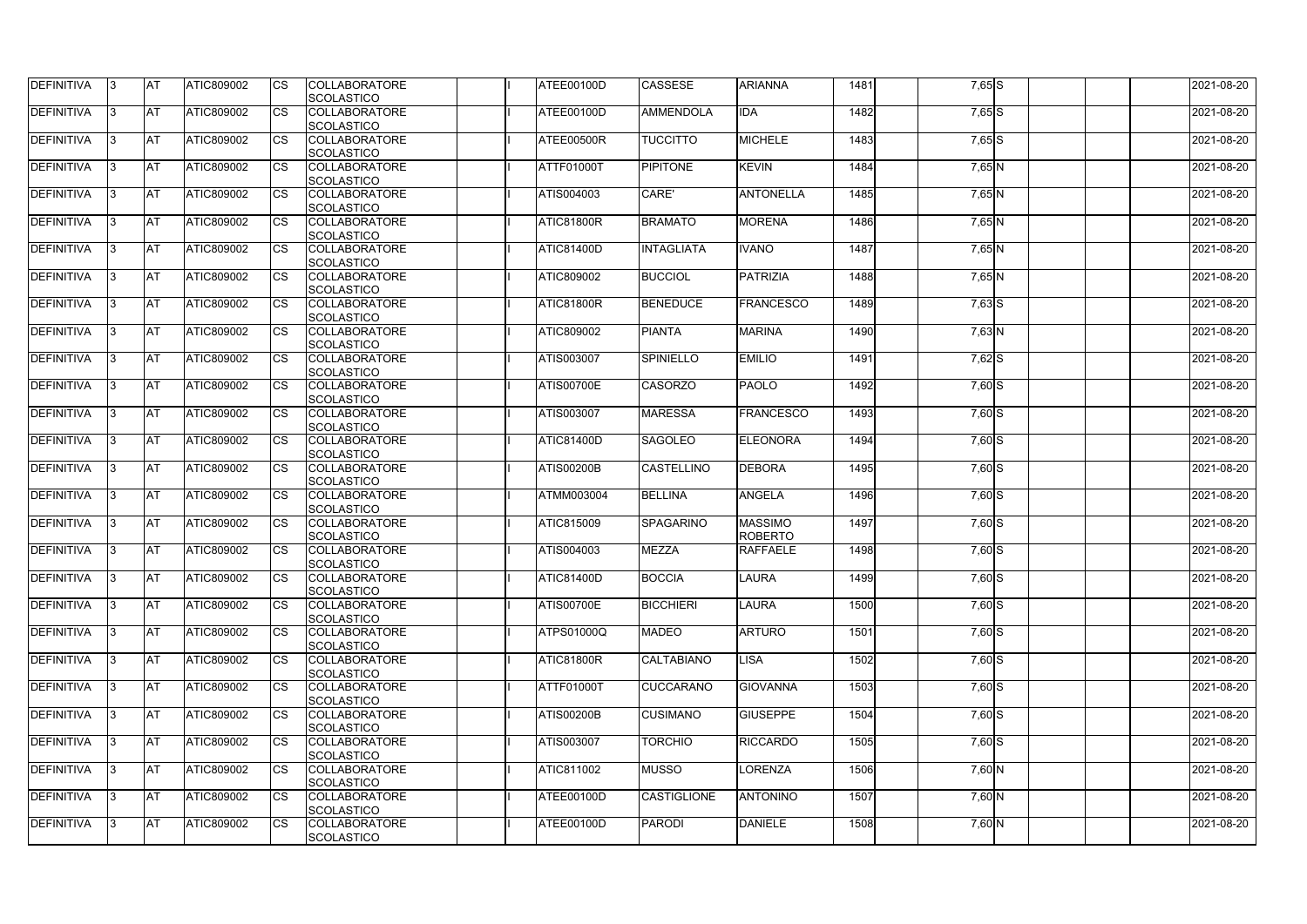| <b>DEFINITIVA</b> | 13  | <b>AT</b> | ATIC809002        | Ics                    | <b>COLLABORATORE</b><br><b>SCOLASTICO</b> | ATIS004003        | <b>BONASERA</b>    | <b>GABRIELE</b>                       | 1509 | 7,60 N   | 2021-08-20 |
|-------------------|-----|-----------|-------------------|------------------------|-------------------------------------------|-------------------|--------------------|---------------------------------------|------|----------|------------|
| <b>DEFINITIVA</b> |     | <b>AT</b> | ATIC809002        | Ics                    | <b>COLLABORATORE</b><br><b>SCOLASTICO</b> | <b>ATIS00200B</b> | <b>RICAGNO</b>     | LORENZO                               | 1510 | $7,60$ N | 2021-08-20 |
| DEFINITIVA        |     | <b>AT</b> | ATIC809002        | Ics                    | <b>COLLABORATORE</b><br><b>SCOLASTICO</b> | <b>ATIC81800R</b> | <b>DEL POPOLO</b>  | <b>ALESSIA</b>                        | 1511 | 7,60 N   | 2021-08-20 |
| DEFINITIVA        | ıз  | <b>AT</b> | ATIC809002        | Ics                    | <b>COLLABORATORE</b><br><b>SCOLASTICO</b> | <b>ATIC81400D</b> | <b>COLLUTO</b>     | <b>SALVATORE</b>                      | 1512 | 7,60 N   | 2021-08-20 |
| DEFINITIVA        |     | <b>AT</b> | ATIC809002        | <b>CS</b>              | <b>COLLABORATORE</b><br><b>SCOLASTICO</b> | ATEE00100D        | <b>BOZZOLA</b>     | <b>LUCIA MARIA</b><br><b>VITTORIA</b> | 1513 | $7,60$ N | 2021-08-20 |
| <b>DEFINITIVA</b> |     | <b>AT</b> | ATIC809002        | Ics                    | <b>COLLABORATORE</b><br><b>SCOLASTICO</b> | ATIC811002        | <b>IMERITO</b>     | <b>CECILIA</b>                        | 1514 | 7,60 N   | 2021-08-20 |
| DEFINITIVA        |     | <b>AT</b> | <b>ATIC809002</b> | Ics                    | <b>COLLABORATORE</b><br><b>SCOLASTICO</b> | ATIS003007        | <b>BIANCO</b>      | <b>SARA</b>                           | 1515 | 7,60 N   | 2021-08-20 |
| <b>DEFINITIVA</b> |     | AT        | ATIC809002        | <b>CS</b>              | <b>COLLABORATORE</b><br><b>SCOLASTICO</b> | ATTF01000T        | <b>GIUSTO</b>      | PASQUALE                              | 1516 | $7,60$ N | 2021-08-20 |
| DEFINITIVA        |     | <b>AT</b> | ATIC809002        | <b>CS</b>              | <b>COLLABORATORE</b><br><b>SCOLASTICO</b> | ATEE00100D        | <b>BOTTA</b>       | ANNACHIARA                            | 1517 | 7,60 N   | 2021-08-20 |
| DEFINITIVA        |     | <b>AT</b> | ATIC809002        | $\overline{\text{cs}}$ | <b>COLLABORATORE</b><br>SCOLASTICO        | ATIS003007        | <b>PIPIA</b>       | <b>SARA</b>                           | 1518 | 7,60 N   | 2021-08-20 |
| <b>DEFINITIVA</b> |     | AT        | <b>ATIC809002</b> | <b>CS</b>              | <b>COLLABORATORE</b><br><b>SCOLASTICO</b> | ATTF01000T        | <b>BURZOTTA</b>    | <b>ANTONINO</b>                       | 1519 | 7,60 N   | 2021-08-20 |
| <b>DEFINITIVA</b> |     | <b>AT</b> | ATIC809002        | <b>CS</b>              | <b>COLLABORATORE</b><br><b>SCOLASTICO</b> | ATMM003004        | <b>BERTELLO</b>    | <b>FABIOLA</b>                        | 1520 | 7,60 N   | 2021-08-20 |
| <b>DEFINITIVA</b> | l3  | <b>AT</b> | ATIC809002        |                        | <b>COLLABORATORE</b><br><b>SCOLASTICO</b> | <b>ATIS00600P</b> | <b>BERTOLINI</b>   | <b>ELENA</b>                          | 1521 | 7,60 N   | 2021-08-20 |
| <b>DEFINITIVA</b> |     | <b>AT</b> | ATIC809002        | Ics                    | <b>COLLABORATORE</b><br><b>SCOLASTICO</b> | <b>ATIC80100B</b> | <b>MORRIONE</b>    | <b>FRANCESCA</b>                      | 1522 | 7,60 N   | 2021-08-20 |
| DEFINITIVA        | R   | <b>AT</b> | ATIC809002        | <b>CS</b>              | <b>COLLABORATORE</b><br><b>SCOLASTICO</b> | ATIC816005        | <b>DANZA</b>       | <b>DEBORA</b>                         | 1523 | 7,60 N   | 2021-08-20 |
| DEFINITIVA        |     | <b>AT</b> | ATIC809002        | Ics                    | <b>COLLABORATORE</b><br><b>SCOLASTICO</b> | <b>ATMM003004</b> | <b>GALASSO</b>     | <b>VALENTINA</b>                      | 1524 | 7,60 N   | 2021-08-20 |
| <b>DEFINITIVA</b> |     | <b>AT</b> | ATIC809002        | <b>CS</b>              | <b>COLLABORATORE</b><br><b>SCOLASTICO</b> | ATEE00100D        | <b>SCARPELLO</b>   | DANIELE                               | 1525 | 7,60 N   | 2021-08-20 |
| DEFINITIVA        |     | <b>AT</b> | ATIC809002        | <b>CS</b>              | <b>COLLABORATORE</b><br>SCOLASTICO        | ATEE00100D        | <b>ICCHETTA</b>    | <b>GIULIA</b>                         | 1526 | 7,60 N   | 2021-08-20 |
| <b>DEFINITIVA</b> | 13. | <b>AT</b> | ATIC809002        |                        | <b>COLLABORATORE</b><br><b>SCOLASTICO</b> | <b>ATIC81800R</b> | <b>NASTASI</b>     | <b>FABIANA</b>                        | 1527 | $7,60$ N | 2021-08-20 |
| DEFINITIVA        | IЗ  | <b>AT</b> | <b>ATIC809002</b> | Ics                    | <b>COLLABORATORE</b><br><b>SCOLASTICO</b> | <b>ATTF01000T</b> | QUITADAMO          | <b>MATTEO</b>                         | 1528 | $7,60$ N | 2021-08-20 |
| <b>DEFINITIVA</b> | I3  | <b>AT</b> | ATIC809002        | Ics                    | <b>COLLABORATORE</b><br><b>SCOLASTICO</b> | <b>ATIC81400D</b> | <b>CURTO</b>       | <b>ANTONIO</b>                        | 1529 | 7,60 N   | 2021-08-20 |
| DEFINITIVA        |     | <b>AT</b> | ATIC809002        | Ics                    | <b>COLLABORATORE</b><br><b>SCOLASTICO</b> | <b>ATIS00700E</b> | <b>CIVITATE</b>    | <b>LUCA KEVIN</b>                     | 1530 | 7,60 N   | 2021-08-20 |
| DEFINITIVA        |     | <b>AT</b> | ATIC809002        | <b>CS</b>              | <b>COLLABORATORE</b><br><b>SCOLASTICO</b> | ATIC810006        | <b>DADONE</b>      | <b>IRENE</b>                          | 1531 | $7,60$ N | 2021-08-20 |
| <b>DEFINITIVA</b> | ıз  | <b>AT</b> | ATIC809002        | Ics                    | <b>COLLABORATORE</b><br><b>SCOLASTICO</b> | <b>ATIS00700E</b> | <b>MASCIANGELO</b> | CARLO<br><b>ALBERTO</b>               | 1532 | 7,60 N   | 2021-08-20 |
| <b>DEFINITIVA</b> |     | AT        | ATIC809002        | Ics                    | <b>COLLABORATORE</b><br><b>SCOLASTICO</b> | <b>ATIS00700E</b> | <b>CHIUSANO</b>    | <b>GIACOMO</b>                        | 1533 | 7,60 N   | 2021-08-20 |
| DEFINITIVA        | ıз  | <b>AT</b> | ATIC809002        | Ics                    | <b>COLLABORATORE</b><br><b>SCOLASTICO</b> | <b>ATIC81400D</b> | <b>CHIPARO</b>     | <b>MATTIA</b>                         | 1534 | 7,60 N   | 2021-08-20 |
| <b>DEFINITIVA</b> | 13  | <b>AT</b> | <b>ATIC809002</b> | <b>ICS</b>             | <b>COLLABORATORE</b><br><b>SCOLASTICO</b> | <b>ATIC81400D</b> | <b>FRENNA</b>      | <b>DANIELA</b>                        | 1535 | 7,60 N   | 2021-08-20 |
| DEFINITIVA        |     | <b>AT</b> | ATIC809002        | Ics                    | <b>COLLABORATORE</b><br><b>SCOLASTICO</b> | ATEE00100D        | <b>CICCHELLA</b>   | <b>EMANUELE</b>                       | 1536 | 7,60 N   | 2021-08-20 |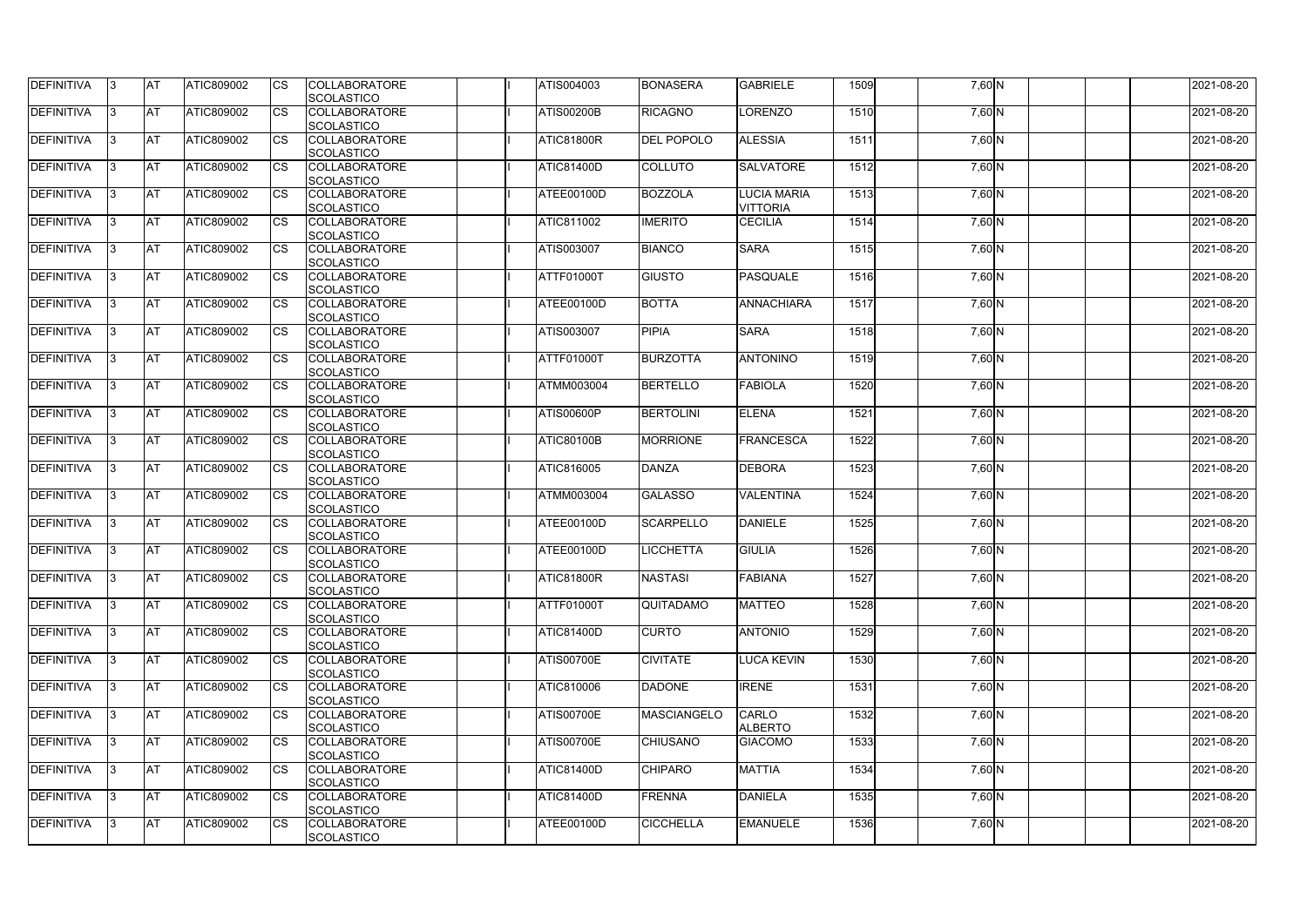| <b>DEFINITIVA</b> | IЗ  | <b>AT</b>  | <b>ATIC809002</b> | <b>CS</b> | <b>COLLABORATORE</b><br><b>SCOLASTICO</b> | ATEE00100D        | <b>GALA</b>              | <b>GASPARE</b>                | 1537 | 7,60 N   | 2021-08-20 |
|-------------------|-----|------------|-------------------|-----------|-------------------------------------------|-------------------|--------------------------|-------------------------------|------|----------|------------|
| <b>DEFINITIVA</b> | R   | <b>AT</b>  | ATIC809002        | <b>CS</b> | <b>COLLABORATORE</b><br><b>SCOLASTICO</b> | ATEE00100D        | <b>SALVO</b>             | <b>ANTONINO</b>               | 1538 | 7,60 N   | 2021-08-20 |
| <b>DEFINITIVA</b> | З   | <b>AT</b>  | <b>ATIC809002</b> | CS        | <b>COLLABORATORE</b><br>SCOLASTICO        | ATPM01000R        | <b>BARBERIS</b>          | <b>GIULIA</b>                 | 1539 | 7,60 N   | 2021-08-20 |
| <b>DEFINITIVA</b> |     | <b>AT</b>  | ATIC809002        | <b>CS</b> | <b>COLLABORATORE</b><br>SCOLASTICO        | <b>ATIS00600P</b> | <b>FIORELLO</b>          | FILIPPO                       | 1540 | 7,60 N   | 2021-08-20 |
| <b>DEFINITIVA</b> |     | <b>AT</b>  | ATIC809002        | CS        | <b>COLLABORATORE</b><br>SCOLASTICO        | ATTF01000T        | <b>VERCELLI</b>          | <b>MASSIMILIANO</b>           | 1541 | 7,60 N   | 2021-08-20 |
| <b>DEFINITIVA</b> |     | <b>IAT</b> | ATIC809002        | <b>CS</b> | <b>COLLABORATORE</b><br><b>SCOLASTICO</b> | ATIS004003        | <b>ODDONE</b>            | <b>MARTA</b>                  | 1542 | $7,60$ N | 2021-08-20 |
| DEFINITIVA        |     | <b>AT</b>  | ATIC809002        | <b>CS</b> | <b>COLLABORATORE</b><br>SCOLASTICO        | ATTF01000T        | <b>SCOPELLITI</b>        | <b>VINCENZO</b>               | 1543 | 7,60 N   | 2021-08-20 |
| <b>DEFINITIVA</b> | ß   | <b>AT</b>  | ATIC809002        | CS        | <b>COLLABORATORE</b><br><b>SCOLASTICO</b> | ATPM01000R        | <b>GRIFFA</b>            | <b>GIORGIO</b>                | 1544 | $7,60$ N | 2021-08-20 |
| <b>DEFINITIVA</b> | R   | <b>AT</b>  | ATIC809002        | <b>CS</b> | <b>COLLABORATORE</b><br><b>SCOLASTICO</b> | <b>ATIS003007</b> | <b>FULLIN</b>            | FRANCESCA                     | 1545 | 7,60 N   | 2021-08-20 |
| <b>DEFINITIVA</b> |     | <b>AT</b>  | ATIC809002        | <b>CS</b> | <b>COLLABORATORE</b><br><b>SCOLASTICO</b> | <b>ATIC810006</b> | <b>POLICASTRO</b>        | <b>COSIMO</b>                 | 1546 | 7,60 N   | 2021-08-20 |
| <b>DEFINITIVA</b> |     | <b>AT</b>  | ATIC809002        | <b>CS</b> | <b>COLLABORATORE</b><br>SCOLASTICO        | <b>ATIC816005</b> | CALDARONELLO   FRANCESCO |                               | 1547 | 7,60 N   | 2021-08-20 |
| <b>DEFINITIVA</b> | R   | <b>AT</b>  | ATIC809002        | <b>CS</b> | <b>COLLABORATORE</b><br>SCOLASTICO        | <b>ATIC80500P</b> | <b>CIVITATE</b>          | PASQUALE                      | 1548 | 7,60 N   | 2021-08-20 |
| DEFINITIVA        |     | <b>AT</b>  | ATIC809002        | <b>CS</b> | <b>COLLABORATORE</b><br><b>SCOLASTICO</b> | ATEE00100D        | <b>SANTORELLI</b>        | <b>FILOMENA</b>               | 1549 | 7,60 N   | 2021-08-20 |
| DEFINITIVA        | з   | <b>AT</b>  | ATIC809002        | CS        | <b>COLLABORATORE</b><br><b>SCOLASTICO</b> | <b>ATIS00200B</b> | <b>MORETTA</b>           | <b>FLORIANA</b>               | 1550 | 7,58 S   | 2021-08-20 |
| <b>DEFINITIVA</b> | R   | <b>AT</b>  | ATIC809002        | CS        | <b>COLLABORATORE</b><br><b>SCOLASTICO</b> | ATIC816005        | <b>CALDAROLA</b>         | <b>IRENE</b>                  | 1551 | $7,55$ S | 2021-08-20 |
| <b>DEFINITIVA</b> |     | <b>AT</b>  | ATIC809002        | <b>CS</b> | <b>COLLABORATORE</b><br><b>SCOLASTICO</b> | ATTF01000T        | <b>RAGUSA</b>            | <b>CARMELO</b>                | 1552 | $7,55$ S | 2021-08-20 |
| <b>DEFINITIVA</b> |     | <b>AT</b>  | ATIC809002        | CS        | <b>COLLABORATORE</b><br><b>SCOLASTICO</b> | <b>ATIC80100B</b> | <b>SELVA</b>             | <b>MARTA</b>                  | 1553 | 7,55 N   | 2021-08-20 |
| <b>DEFINITIVA</b> |     | <b>AT</b>  | ATIC809002        | CS        | <b>COLLABORATORE</b><br>SCOLASTICO        | <b>ATTF01000T</b> | <b>ONICA</b>             | ELISABETA-<br><b>NICOLETA</b> | 1554 | 7,55 N   | 2021-08-20 |
| <b>DEFINITIVA</b> | 13. | <b>AT</b>  | ATIC809002        | <b>CS</b> | <b>COLLABORATORE</b><br>SCOLASTICO        | ATEE00100D        | <b>DEL VECCHIO</b>       | <b>DIEGO</b>                  | 1555 | 7,55 N   | 2021-08-20 |
| DEFINITIVA        | 3   | <b>AT</b>  | ATIC809002        | <b>CS</b> | <b>COLLABORATORE</b><br><b>SCOLASTICO</b> | ATPM01000R        | <b>MARMO</b>             | <b>ILARIA</b>                 | 1556 | $7,52$ N | 2021-08-20 |
| <b>DEFINITIVA</b> | IЗ  | <b>AT</b>  | ATIC809002        | <b>CS</b> | <b>COLLABORATORE</b><br><b>SCOLASTICO</b> | ATIS003007        | <b>SPATOLISANO</b>       | <b>VINCENZO</b>               | 1557 | $7,50$ S | 2021-08-20 |
| <b>DEFINITIVA</b> |     | <b>AT</b>  | ATIC809002        | <b>CS</b> | <b>COLLABORATORE</b><br><b>SCOLASTICO</b> | <b>ATIS00700E</b> | <b>POTENZA</b>           | <b>MARIA ELISA</b>            | 1558 | $7,50$ S | 2021-08-20 |
| <b>DEFINITIVA</b> |     | <b>AT</b>  | ATIC809002        | <b>CS</b> | <b>COLLABORATORE</b><br><b>SCOLASTICO</b> | ATIC81800R        | <b>VIGLIANISI</b>        | <b>ROMINA</b>                 | 1559 | $7,50$ S | 2021-08-20 |
| <b>DEFINITIVA</b> | ß.  | <b>AT</b>  | ATIC809002        | <b>CS</b> | <b>COLLABORATORE</b><br><b>SCOLASTICO</b> | <b>ATPS01000Q</b> | <b>ALESSIO</b>           | <b>SILVIA</b>                 | 1560 | $7,50$ S | 2021-08-20 |
| <b>DEFINITIVA</b> | 3   | <b>AT</b>  | ATIC809002        | <b>CS</b> | <b>COLLABORATORE</b><br>SCOLASTICO        | <b>ATIC81300N</b> | <b>CAPPALONGA</b>        | <b>SILVIA</b>                 | 1561 | $7,50$ S | 2021-08-20 |
| DEFINITIVA        | ß.  | <b>AT</b>  | ATIC809002        | <b>CS</b> | <b>COLLABORATORE</b><br><b>SCOLASTICO</b> | <b>ATIC81400D</b> | <b>SERRA</b>             | <b>SERENA</b>                 | 1562 | $7,50$ S | 2021-08-20 |
| <b>DEFINITIVA</b> | IЗ  | <b>AT</b>  | ATIC809002        | <b>CS</b> | <b>COLLABORATORE</b><br><b>SCOLASTICO</b> | <b>ATIC80100B</b> | LO BUE                   | FRANCESCA                     | 1563 | $7,50$ S | 2021-08-20 |
| <b>DEFINITIVA</b> | ß.  | <b>AT</b>  | ATIC809002        | <b>CS</b> | <b>COLLABORATORE</b><br>SCOLASTICO        | ATIS004003        | <b>GIANNONE</b>          | <b>ALEANDRA</b>               | 1564 | $7,50$ S | 2021-08-20 |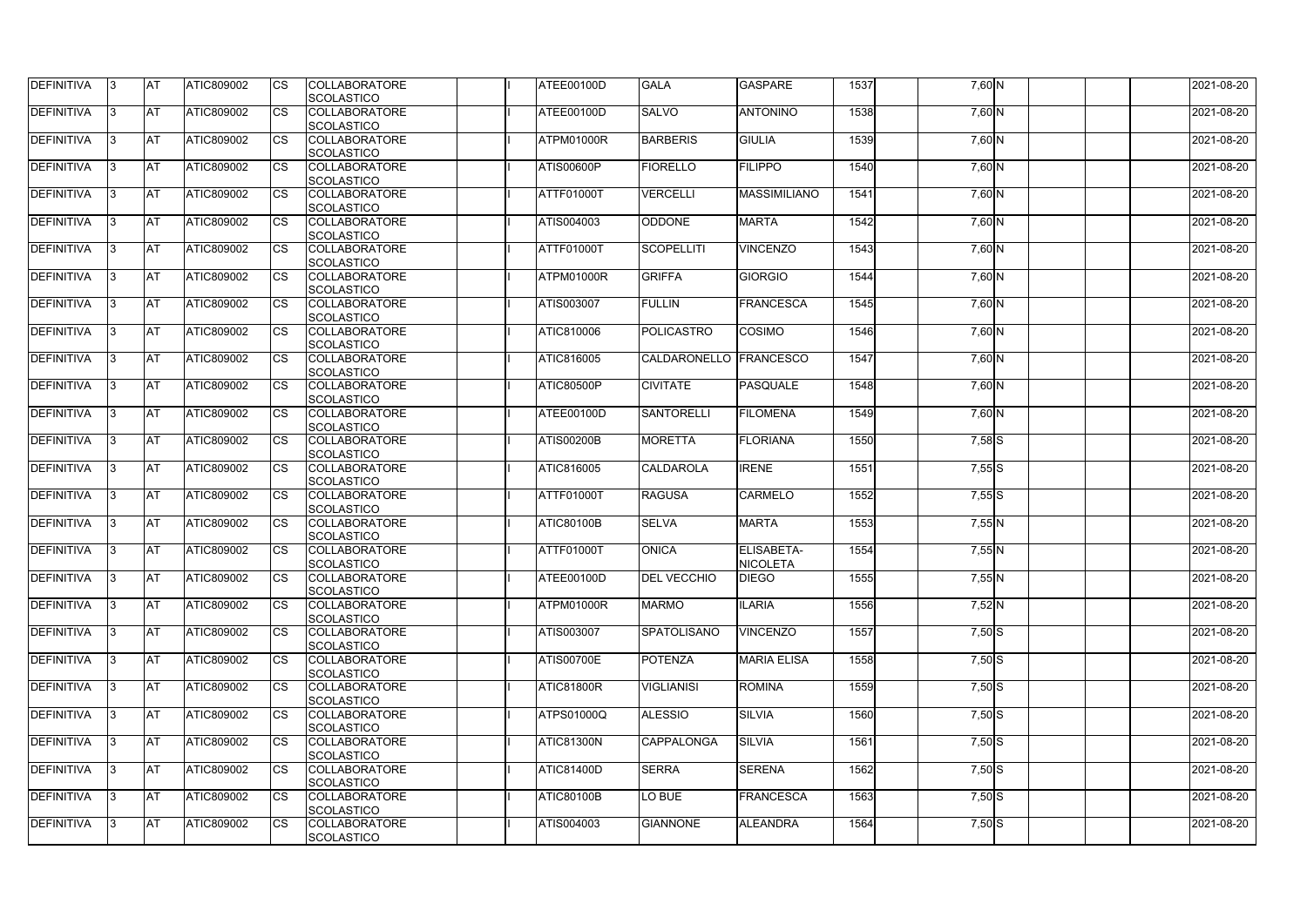| DEFINITIVA        | 13. | <b>JAT</b> | ATIC809002        | Ics        | <b>COLLABORATORE</b> | ATEE00100D        | <b>SCOGNAMIGLIO</b> | <b>EMMA</b>      | 1565 | $7,50$ S | 2021-08-20 |
|-------------------|-----|------------|-------------------|------------|----------------------|-------------------|---------------------|------------------|------|----------|------------|
|                   |     |            |                   |            | <b>SCOLASTICO</b>    |                   |                     |                  |      |          |            |
| <b>DEFINITIVA</b> | l3  | <b>AT</b>  | ATIC809002        | Ics        | <b>COLLABORATORE</b> | ATMM003004        | <b>MANZI</b>        | <b>ROSSANA</b>   | 1566 | $7,50$ S | 2021-08-20 |
|                   |     |            |                   |            | <b>SCOLASTICO</b>    |                   |                     |                  |      |          |            |
| DEFINITIVA        | l3  | <b>AT</b>  | ATIC809002        | <b>CS</b>  | <b>COLLABORATORE</b> | <b>ATIC80500P</b> | <b>BATAR</b>        | <b>ADRIANA</b>   | 1567 | $7,50$ S | 2021-08-20 |
|                   |     |            |                   |            | <b>SCOLASTICO</b>    |                   |                     | <b>IULIANA</b>   |      |          |            |
| DEFINITIVA        |     | <b>AT</b>  | ATIC809002        | Ics        | <b>COLLABORATORE</b> | ATIS00600P        | <b>BATTIPAGLIA</b>  | <b>LAURA</b>     | 1568 | $7,50$ S | 2021-08-20 |
|                   |     |            |                   |            | <b>SCOLASTICO</b>    |                   |                     |                  |      |          |            |
| DEFINITIVA        |     | <b>AT</b>  | <b>ATIC809002</b> | <b>CS</b>  | <b>COLLABORATORE</b> | <b>ATMM003004</b> | <b>PAVAN</b>        | <b>IVANA</b>     | 1569 | $7,50$ S | 2021-08-20 |
|                   |     |            |                   |            | <b>SCOLASTICO</b>    |                   |                     |                  |      |          |            |
| <b>DEFINITIVA</b> |     | AT         | <b>ATIC809002</b> | <b>ICS</b> | <b>COLLABORATORE</b> | <b>ATIC81300N</b> | <b>GODINO</b>       | <b>MARIA</b>     | 1570 | $7,50$ S | 2021-08-20 |
|                   |     |            |                   |            |                      |                   |                     |                  |      |          |            |
|                   |     |            |                   |            | <b>SCOLASTICO</b>    |                   |                     |                  |      |          |            |
| DEFINITIVA        |     | <b>AT</b>  | ATIC809002        | Ics        | <b>COLLABORATORE</b> | <b>ATIC80600E</b> | <b>GARGINI</b>      | <b>ROBERTA</b>   | 1571 | $7,50$ S | 2021-08-20 |
|                   |     |            |                   |            | <b>SCOLASTICO</b>    |                   |                     |                  |      |          |            |
| <b>DEFINITIVA</b> | ıз  | <b>AT</b>  | ATIC809002        | Ics        | <b>COLLABORATORE</b> | <b>ATIS00600P</b> | <b>NOTO</b>         | <b>MARIA</b>     | 1572 | $7,50$ S | 2021-08-20 |
|                   |     |            |                   |            | <b>SCOLASTICO</b>    |                   |                     |                  |      |          |            |
| DEFINITIVA        | I3  | <b>AT</b>  | ATIC809002        | <b>CS</b>  | <b>COLLABORATORE</b> | ATIC809002        | <b>COCITO</b>       | <b>YLENIA</b>    | 1573 | $7,50$ S | 2021-08-20 |
|                   |     |            |                   |            | <b>SCOLASTICO</b>    |                   |                     |                  |      |          |            |
| <b>DEFINITIVA</b> |     | <b>AT</b>  | ATIC809002        | <b>CS</b>  | <b>COLLABORATORE</b> | <b>ATPS01000Q</b> | <b>BONELLI</b>      | <b>JESSICA</b>   | 1574 | 7,50 S   | 2021-08-20 |
|                   |     |            |                   |            | <b>SCOLASTICO</b>    |                   |                     |                  |      |          |            |
| <b>DEFINITIVA</b> |     | <b>AT</b>  | ATIC809002        | <b>CS</b>  | <b>COLLABORATORE</b> | ATIS004003        | <b>D'ACUNZO</b>     | FRANCESCA        | 1575 | $7,50$ S | 2021-08-20 |
|                   |     |            |                   |            | <b>SCOLASTICO</b>    |                   |                     |                  |      |          |            |
| DEFINITIVA        | I3  | <b>AT</b>  | ATIC809002        |            | <b>COLLABORATORE</b> | <b>ATIC80600E</b> | <b>GRAZIOSI</b>     | TIZIANA          | 1576 | $7,50$ S | 2021-08-20 |
|                   |     |            |                   |            | <b>SCOLASTICO</b>    |                   |                     |                  |      |          |            |
|                   |     |            |                   |            |                      |                   |                     |                  |      |          |            |
| <b>DEFINITIVA</b> |     | <b>JAT</b> | ATIC809002        |            | <b>COLLABORATORE</b> | ATEE00500R        | <b>SPALLA</b>       | <b>ELEONORA</b>  | 1577 | $7,50$ S | 2021-08-20 |
|                   |     |            |                   |            | <b>SCOLASTICO</b>    |                   |                     |                  |      |          |            |
| <b>DEFINITIVA</b> |     | <b>AT</b>  | ATIC809002        | Ics        | <b>COLLABORATORE</b> | <b>ATIS00700E</b> | <b>SCIARRONE</b>    | <b>EMANUELE</b>  | 1578 | $7,50$ S | 2021-08-20 |
|                   |     |            |                   |            | <b>SCOLASTICO</b>    |                   |                     |                  |      |          |            |
| DEFINITIVA        | l3  | <b>AT</b>  | ATIC809002        | Ics        | <b>COLLABORATORE</b> | <b>ATIC80100B</b> | <b>ZANERO</b>       | <b>SAVERIO</b>   | 1579 | $7,50$ S | 2021-08-20 |
|                   |     |            |                   |            | <b>SCOLASTICO</b>    |                   |                     |                  |      |          |            |
| DEFINITIVA        |     | <b>AT</b>  | ATIC809002        | Ics        | <b>COLLABORATORE</b> | <b>ATMM11300G</b> | <b>COPPOLA</b>      | ANGELO           | 1580 | $7,50$ N | 2021-08-20 |
|                   |     |            |                   |            | <b>SCOLASTICO</b>    |                   |                     |                  |      |          |            |
| DEFINITIVA        |     | <b>AT</b>  | ATIC809002        | <b>CS</b>  | <b>COLLABORATORE</b> | ATPM01000R        | <b>MATELLI</b>      | <b>CHRISTIAN</b> | 1581 | $7,50$ N | 2021-08-20 |
|                   |     |            |                   |            | <b>SCOLASTICO</b>    |                   |                     |                  |      |          |            |
| <b>DEFINITIVA</b> |     | <b>AT</b>  | ATIC809002        | <b>CS</b>  | <b>COLLABORATORE</b> | <b>ATIC81300N</b> | <b>NUNZIATA</b>     | <b>CATERINA</b>  | 1582 | $7,50$ N | 2021-08-20 |
|                   |     |            |                   |            | <b>SCOLASTICO</b>    |                   |                     |                  |      |          |            |
| <b>DEFINITIVA</b> | 13. | <b>AT</b>  | ATIC809002        |            | <b>COLLABORATORE</b> | ATPM01000R        | <b>PICCOLO</b>      | <b>ANNALISA</b>  | 1583 | 7,50 N   | 2021-08-20 |
|                   |     |            |                   |            |                      |                   |                     |                  |      |          |            |
|                   |     |            |                   |            | <b>SCOLASTICO</b>    |                   |                     |                  |      |          |            |
| <b>DEFINITIVA</b> | 13  | AT         | <b>ATIC809002</b> | Ics        | <b>COLLABORATORE</b> | ATPM01000R        | <b>PAPA</b>         | <b>EMANUELE</b>  | 1584 | $7,50$ N | 2021-08-20 |
|                   |     |            |                   |            | <b>SCOLASTICO</b>    |                   |                     |                  |      |          |            |
| <b>DEFINITIVA</b> | l3  | <b>AT</b>  | ATIC809002        | Ics        | <b>COLLABORATORE</b> | ATPM01000R        | <b>ANNOSCIA</b>     | <b>ANNA</b>      | 1585 | $7,50$ N | 2021-08-20 |
|                   |     |            |                   |            | <b>SCOLASTICO</b>    |                   |                     |                  |      |          |            |
| DEFINITIVA        | I3  | <b>AT</b>  | ATIC809002        | Ics        | <b>COLLABORATORE</b> | ATEE00100D        | <b>BARBA</b>        | <b>PAOLA</b>     | 1586 | $7,50$ N | 2021-08-20 |
|                   |     |            |                   |            | <b>SCOLASTICO</b>    |                   |                     |                  |      |          |            |
| DEFINITIVA        |     | <b>AT</b>  | ATIC809002        | Ics        | <b>COLLABORATORE</b> | ATIC816005        | <b>CAMPANELLA</b>   | <b>GIUSEPPE</b>  | 1587 | $7,50$ N | 2021-08-20 |
|                   |     |            |                   |            | <b>SCOLASTICO</b>    |                   |                     |                  |      |          |            |
| <b>DEFINITIVA</b> |     | <b>AT</b>  | ATIC809002        | Ics        | <b>COLLABORATORE</b> | <b>ATIC81400D</b> | <b>CAVALERI</b>     | ALESSANDRO       | 1588 | $7,50$ N | 2021-08-20 |
|                   |     |            |                   |            | <b>SCOLASTICO</b>    |                   |                     |                  |      |          |            |
| <b>DEFINITIVA</b> | ıз  | <b>AT</b>  | <b>ATIC809002</b> |            | <b>COLLABORATORE</b> | <b>ATIC81800R</b> | <b>GAGLIARDO</b>    | <b>LUCIANA</b>   | 1589 | 7,50 N   | 2021-08-20 |
|                   |     |            |                   |            | <b>SCOLASTICO</b>    |                   |                     |                  |      |          |            |
| <b>DEFINITIVA</b> | IЗ  | <b>AT</b>  | ATIC809002        | Ics        | <b>COLLABORATORE</b> | <b>ATIC80100B</b> | <b>MARINO</b>       | <b>ANDREA</b>    | 1590 | $7,50$ N | 2021-08-20 |
|                   |     |            |                   |            |                      |                   |                     |                  |      |          |            |
|                   |     |            |                   |            | <b>SCOLASTICO</b>    |                   |                     |                  |      |          |            |
| <b>DEFINITIVA</b> | ıз  | <b>AT</b>  | <b>ATIC809002</b> | <b>ICS</b> | <b>COLLABORATORE</b> | ATTF01000T        | <b>BALDINI</b>      | <b>SIMONA</b>    | 1591 | $7,50$ N | 2021-08-20 |
|                   |     |            |                   |            | <b>SCOLASTICO</b>    |                   |                     |                  |      |          |            |
| <b>DEFINITIVA</b> | I3  | <b>AT</b>  | ATIC809002        | Ics        | <b>COLLABORATORE</b> | ATTF01000T        | <b>GRANIERI</b>     | <b>DAVIDE</b>    | 1592 | 7,50 N   | 2021-08-20 |
|                   |     |            |                   |            | SCOLASTICO           |                   |                     |                  |      |          |            |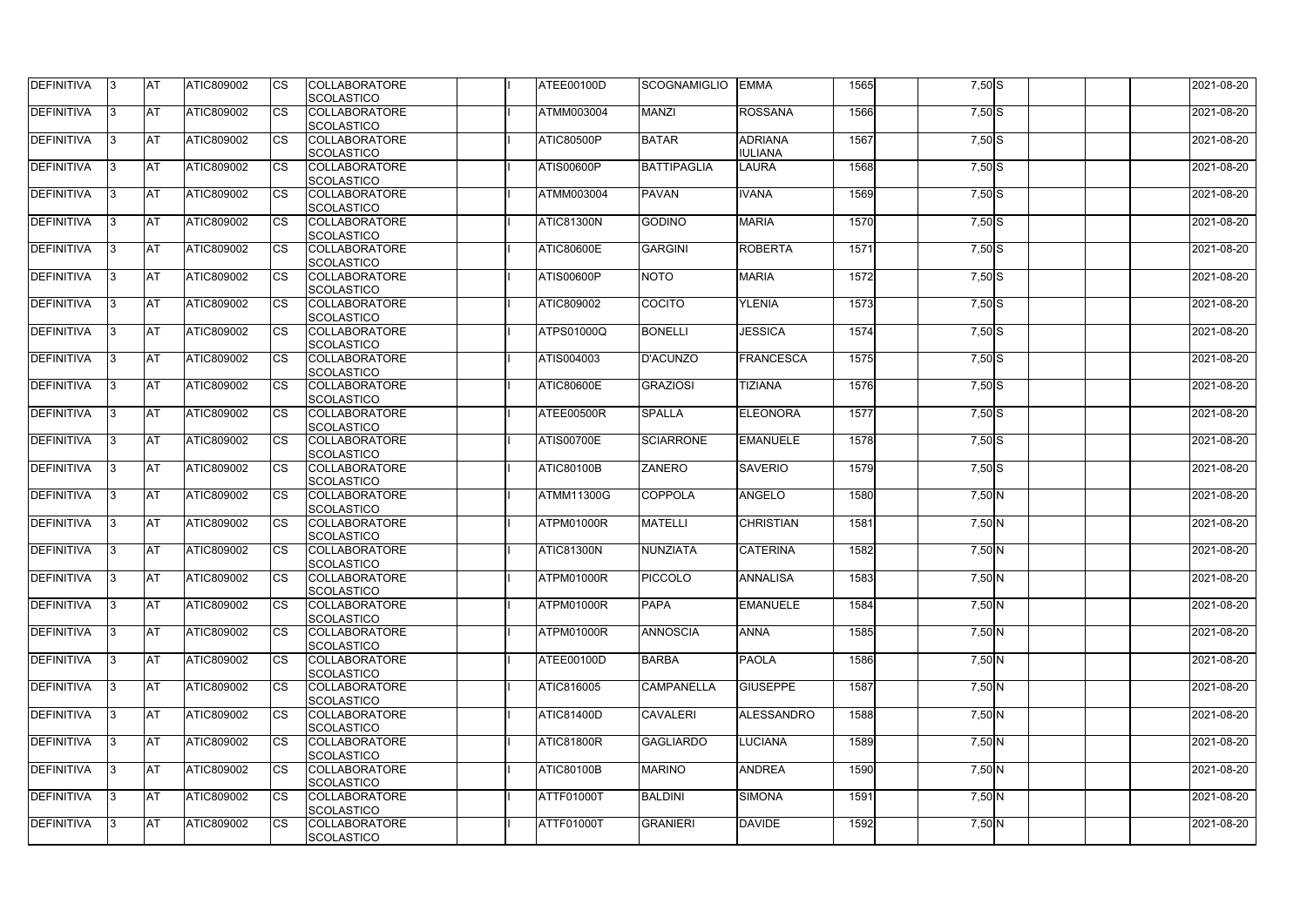| <b>DEFINITIVA</b> | IЗ  | <b>IAT</b> | <b>ATIC809002</b> | <b>CS</b>              | <b>COLLABORATORE</b>               | ATEE00100D        | <b>VERDOLIVA</b>  | <b>MARIA</b>      | 1593 | 7,50 N   | 2021-08-20 |
|-------------------|-----|------------|-------------------|------------------------|------------------------------------|-------------------|-------------------|-------------------|------|----------|------------|
|                   | ß.  |            |                   |                        | SCOLASTICO<br><b>COLLABORATORE</b> |                   |                   |                   | 1594 |          |            |
| DEFINITIVA        |     | <b>AT</b>  | ATIC809002        | CS                     |                                    | ATIC81800R        | <b>D'AMELIO</b>   | <b>ILARIA</b>     |      | 7,50 N   | 2021-08-20 |
|                   |     |            |                   |                        | SCOLASTICO                         |                   |                   |                   |      |          |            |
| <b>DEFINITIVA</b> | ß.  | <b>AT</b>  | ATIC809002        | CS                     | <b>COLLABORATORE</b>               | <b>ATIC815009</b> | <b>VERITA'</b>    | <b>GENNARO</b>    | 1595 | 7,50 N   | 2021-08-20 |
|                   |     |            |                   |                        | <b>SCOLASTICO</b>                  |                   |                   | <b>TOMMASO</b>    |      |          |            |
| <b>DEFINITIVA</b> |     | <b>AT</b>  | ATIC809002        | <b>CS</b>              | <b>COLLABORATORE</b>               | ATIC81800R        | <b>MANCUSO</b>    | PIERFRANCESC      | 1596 | 7,50 N   | 2021-08-20 |
|                   |     |            |                   |                        | <b>SCOLASTICO</b>                  |                   |                   |                   |      |          |            |
| <b>DEFINITIVA</b> |     | <b>AT</b>  | ATIC809002        | CS                     | <b>COLLABORATORE</b>               | ATIC81800R        | <b>STEFFENINO</b> | FRANCESCA         | 1597 | 7,50 N   | 2021-08-20 |
|                   |     |            |                   |                        | SCOLASTICO                         |                   |                   |                   |      |          |            |
| <b>DEFINITIVA</b> | ß   | AT         | ATIC809002        | <b>CS</b>              | <b>COLLABORATORE</b>               | <b>ATIC810006</b> | <b>STROPPIANA</b> | <b>TIMOTEO</b>    | 1598 | $7,50$ N | 2021-08-20 |
|                   |     |            |                   |                        | SCOLASTICO                         |                   |                   |                   |      |          |            |
| <b>DEFINITIVA</b> |     | <b>AT</b>  | ATIC809002        | <b>CS</b>              | <b>COLLABORATORE</b>               | <b>ATIC808006</b> | <b>OTTAVIANO</b>  | <b>STEFANIA</b>   | 1599 | 7,50 N   | 2021-08-20 |
|                   |     |            |                   |                        | SCOLASTICO                         |                   |                   |                   |      |          |            |
| DEFINITIVA        | l3  | <b>AT</b>  | ATIC809002        | <b>CS</b>              | <b>COLLABORATORE</b>               | <b>ATIC809002</b> | <b>RODOFILI</b>   | <b>ESTER</b>      | 1600 | 7,50 N   | 2021-08-20 |
|                   |     |            |                   |                        | <b>SCOLASTICO</b>                  |                   |                   |                   |      |          |            |
| <b>DEFINITIVA</b> | l3  | <b>AT</b>  | ATIC809002        | CS                     | <b>COLLABORATORE</b>               | <b>ATIS00200B</b> | <b>MADONNA</b>    | <b>ALESSANDRA</b> | 1601 | $7,50$ N | 2021-08-20 |
|                   |     |            |                   |                        | <b>SCOLASTICO</b>                  |                   |                   |                   |      |          |            |
| <b>DEFINITIVA</b> |     | <b>AT</b>  | <b>ATIC809002</b> | <b>CS</b>              | <b>COLLABORATORE</b>               | <b>ATPS01000Q</b> | <b>CELAURO</b>    | <b>GIOVANNI</b>   | 1602 | 7,50 N   | 2021-08-20 |
|                   |     |            |                   |                        | <b>SCOLASTICO</b>                  |                   |                   |                   |      |          |            |
| <b>DEFINITIVA</b> |     | <b>AT</b>  | ATIC809002        | $\overline{\text{cs}}$ | <b>COLLABORATORE</b>               | ATPM01000R        | <b>TRIPODI</b>    | ALESSANDRA        | 1603 | 7,50 N   | 2021-08-20 |
|                   |     |            |                   |                        | SCOLASTICO                         |                   |                   | <b>ANTONELLA</b>  |      |          |            |
| <b>DEFINITIVA</b> | 3   | <b>AT</b>  | ATIC809002        | <b>CS</b>              | <b>COLLABORATORE</b>               | ATIS004003        | <b>TRIGLIA</b>    | <b>GIUSEPPINA</b> | 1604 | 7,50 N   | 2021-08-20 |
|                   |     |            |                   |                        | SCOLASTICO                         |                   |                   | <b>SILVIA</b>     |      |          |            |
| <b>DEFINITIVA</b> |     | <b>AT</b>  | ATIC809002        | CS                     | <b>COLLABORATORE</b>               | <b>ATIC817001</b> | LAZZARO           | <b>STEFANIA</b>   | 1605 | 7,50 N   | 2021-08-20 |
|                   |     |            |                   |                        | <b>SCOLASTICO</b>                  |                   |                   |                   |      |          |            |
| <b>DEFINITIVA</b> |     | <b>AT</b>  | ATIC809002        | <b>CS</b>              | <b>COLLABORATORE</b>               | ATEE00500R        | <b>LA RUSSA</b>   | <b>ROSALIA</b>    | 1606 | $7,50$ N | 2021-08-20 |
|                   |     |            |                   |                        | SCOLASTICO                         |                   |                   |                   |      |          |            |
| DEFINITIVA        | R   | <b>AT</b>  | ATIC809002        | CS                     | <b>COLLABORATORE</b>               | <b>ATMM003004</b> | <b>CREPALDI</b>   | <b>GIORGIO</b>    | 1607 | $7,50$ N | 2021-08-20 |
|                   |     |            |                   |                        | <b>SCOLASTICO</b>                  |                   |                   |                   |      |          |            |
| <b>DEFINITIVA</b> |     | <b>AT</b>  | <b>ATIC809002</b> | CS                     | <b>COLLABORATORE</b>               | <b>ATTF01000T</b> | <b>VORRARO</b>    | ANGELO            | 1608 | 7,50 N   | 2021-08-20 |
|                   |     |            |                   |                        | <b>SCOLASTICO</b>                  |                   |                   |                   |      |          |            |
| <b>DEFINITIVA</b> |     | <b>AT</b>  | ATIC809002        | <b>CS</b>              | <b>COLLABORATORE</b>               | ATPS01000Q        | <b>VAIANA</b>     | <b>DAVIDE</b>     | 1609 | $7,50$ N | 2021-08-20 |
|                   |     |            |                   |                        | SCOLASTICO                         |                   |                   |                   |      |          |            |
| <b>DEFINITIVA</b> |     | <b>AT</b>  | ATIC809002        | <b>CS</b>              | <b>COLLABORATORE</b>               | <b>ATIC81300N</b> | <b>BROGNA</b>     | <b>FABIO</b>      | 1610 | 7,50 N   | 2021-08-20 |
|                   |     |            |                   |                        | SCOLASTICO                         |                   |                   |                   |      |          |            |
| <b>DEFINITIVA</b> | 13. | <b>AT</b>  | ATIC809002        | <b>CS</b>              | <b>COLLABORATORE</b>               | <b>ATIC815009</b> | <b>D'AMMORA</b>   | <b>GIUSEPPA</b>   | 1611 | 7,50 N   | 2021-08-20 |
|                   |     |            |                   |                        | SCOLASTICO                         |                   |                   |                   |      |          |            |
| <b>DEFINITIVA</b> | IЗ  | <b>AT</b>  | ATIC809002        | <b>CS</b>              | <b>COLLABORATORE</b>               | <b>ATIS00600P</b> | <b>CHILLURA</b>   | <b>MARCO</b>      | 1612 | $7,50$ N | 2021-08-20 |
|                   |     |            |                   |                        | <b>SCOLASTICO</b>                  |                   |                   |                   |      |          |            |
| <b>DEFINITIVA</b> | l3. | <b>AT</b>  | ATIC809002        | <b>CS</b>              | <b>COLLABORATORE</b>               | <b>ATIS00200B</b> | <b>MERLINO</b>    | <b>ALESSANDRA</b> | 1613 | $7,50$ N | 2021-08-20 |
|                   |     |            |                   |                        |                                    |                   |                   |                   |      |          |            |
|                   |     |            |                   |                        | <b>SCOLASTICO</b>                  |                   |                   |                   |      |          |            |
| <b>DEFINITIVA</b> | 13. | <b>AT</b>  | ATIC809002        | <b>CS</b>              | <b>COLLABORATORE</b>               | <b>ATIC81300N</b> | <b>GALLO</b>      | <b>MATTEO</b>     | 1614 | 7,50 N   | 2021-08-20 |
|                   |     |            |                   |                        | <b>SCOLASTICO</b>                  |                   |                   |                   |      |          |            |
| <b>DEFINITIVA</b> |     | <b>AT</b>  | ATIC809002        | <b>CS</b>              | <b>COLLABORATORE</b>               | ATEE00500R        | PELLEGRINI        | <b>ANNALISA</b>   | 1615 | 7,50 N   | 2021-08-20 |
|                   |     |            |                   |                        | <b>SCOLASTICO</b>                  |                   |                   |                   |      |          |            |
| <b>DEFINITIVA</b> | ß   | <b>AT</b>  | ATIC809002        | <b>CS</b>              | <b>COLLABORATORE</b>               | <b>ATIS00700E</b> | <b>PONCINI</b>    | <b>FEDERICA</b>   | 1616 | $7,50$ N | 2021-08-20 |
|                   |     |            |                   |                        | <b>SCOLASTICO</b>                  |                   |                   |                   |      |          |            |
| <b>DEFINITIVA</b> | l3  | <b>AT</b>  | ATIC809002        | <b>CS</b>              | <b>COLLABORATORE</b>               | <b>ATIC817001</b> | <b>FARINATO</b>   | <b>VINCENZO</b>   | 1617 | 7,50 N   | 2021-08-20 |
|                   |     |            |                   |                        | SCOLASTICO                         |                   |                   |                   |      |          |            |
| DEFINITIVA        |     | <b>AT</b>  | ATIC809002        | <b>CS</b>              | <b>COLLABORATORE</b>               | <b>ATPS01000Q</b> | <b>BARRERA</b>    | <b>GABRIELE</b>   | 1618 | 7,50 N   | 2021-08-20 |
|                   |     |            |                   |                        | <b>SCOLASTICO</b>                  |                   |                   |                   |      |          |            |
| DEFINITIVA        | IЗ  | <b>AT</b>  | ATIC809002        | <b>CS</b>              | <b>COLLABORATORE</b>               | ATPM01000R        | <b>SCARZELLA</b>  | <b>VALENTINA</b>  | 1619 | $7,50$ N | 2021-08-20 |
|                   |     |            |                   |                        | <b>SCOLASTICO</b>                  |                   |                   |                   |      |          |            |
| <b>DEFINITIVA</b> | 13. | <b>AT</b>  | ATIC809002        | <b>CS</b>              | <b>COLLABORATORE</b>               | <b>ATIC815009</b> | <b>FERRANTE</b>   | GIOVANNI          | 1620 | $7,50$ N | 2021-08-20 |
|                   |     |            |                   |                        | SCOLASTICO                         |                   |                   |                   |      |          |            |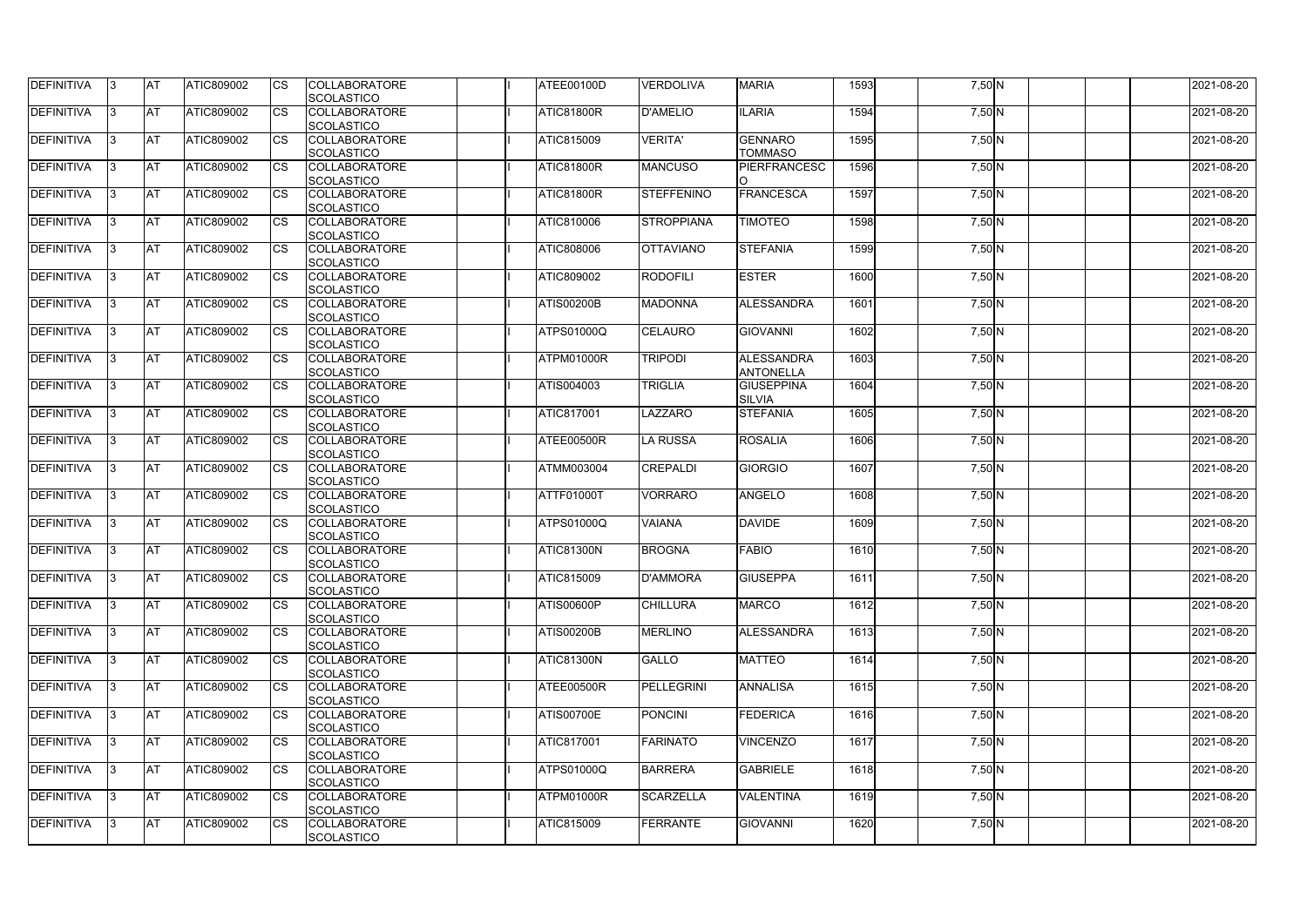| <b>AT</b><br><b>COLLABORATORE</b><br>1622<br>DEFINITIVA<br>ATIC809002<br>CS<br><b>ATIC80600E</b><br><b>DICESARE</b><br><b>FLAVIA</b><br>7,50 N<br>2021-08-20<br>ß.<br>SCOLASTICO<br>COSMO<br>1623<br>DEFINITIVA<br><b>AT</b><br>ATIC809002<br><b>COLLABORATORE</b><br>ATIC811002<br><b>VITA</b><br>7,50 N<br>2021-08-20<br>CS<br>ß.<br><b>SCOLASTICO</b><br><b>DEFINITIVA</b><br><b>CRISTINA</b><br><b>AT</b><br>ATIC809002<br><b>CS</b><br><b>COLLABORATORE</b><br><b>MADONIA</b><br>1624<br>7,50 N<br>2021-08-20<br><b>ATIS003007</b><br><b>SCOLASTICO</b><br><b>DEFINITIVA</b><br>2021-08-20<br><b>AT</b><br>ATIC809002<br><b>COLLABORATORE</b><br><b>ATIC80100B</b><br><b>DARIO</b><br>1625<br>7,50 N<br>CS<br><b>CAMMARATA</b><br>SCOLASTICO<br><b>DEFINITIVA</b><br><b>PIETRO</b><br>1626<br>2021-08-20<br>AT<br>ATIC809002<br><b>COLLABORATORE</b><br><b>ATIS003007</b><br><b>D'URSO</b><br><b>CS</b><br>$7,50$ N<br>ß<br>SCOLASTICO<br><b>DEFINITIVA</b><br><b>AT</b><br><b>COLLABORATORE</b><br><b>CAMPISI</b><br><b>VINCENZO</b><br>1627<br>2021-08-20<br>ATIC809002<br><b>CS</b><br>ATIC81800R<br>7,50 N<br>SCOLASTICO<br>1628<br>DEFINITIVA<br><b>AT</b><br>ATIC809002<br><b>CS</b><br><b>COLLABORATORE</b><br>ATIC81800R<br><b>SANGIORGI</b><br><b>VANESSA</b><br>7,50 N<br>2021-08-20<br>3<br><b>SCOLASTICO</b><br>DEFINITIVA<br><b>AT</b><br>ATIC809002<br><b>CRISTINA</b><br>1629<br>2021-08-20<br>CS<br><b>COLLABORATORE</b><br>ATMM003004<br><b>CAPUTO</b><br>$7,50$ N<br>l3<br><b>SCOLASTICO</b><br><b>DEFINITIVA</b><br><b>AT</b><br><b>ATIC809002</b><br><b>CS</b><br><b>DIDIER</b><br>ANDREA<br>1630<br><b>COLLABORATORE</b><br>ATEE00500R<br>7,50 N<br>2021-08-20<br><b>SCOLASTICO</b><br><b>DEFINITIVA</b><br><b>AT</b><br>ATIC809002<br>$\overline{\text{cs}}$<br><b>SACCO</b><br>1631<br>2021-08-20<br><b>COLLABORATORE</b><br><b>TIZIANO</b><br>7,50 N<br>ATEE00100D<br>SCOLASTICO<br>1632<br><b>DEFINITIVA</b><br><b>AT</b><br>ATIC809002<br><b>CS</b><br><b>COLLABORATORE</b><br><b>MURATORE</b><br><b>GIUSEPPE</b><br>2021-08-20<br><b>ATIC81400D</b><br>7,50 N<br>3<br>SCOLASTICO<br><b>DEFINITIVA</b><br><b>IAT</b><br><b>COLLABORATORE</b><br><b>CASILE</b><br>1633<br>ATIC809002<br>CS<br><b>ATIS003007</b><br><b>RITA DOMENICA</b><br>2021-08-20<br>7,50 N<br><b>SCOLASTICO</b><br><b>AT</b><br>1634<br><b>DEFINITIVA</b><br>ATIC809002<br><b>CS</b><br><b>COLLABORATORE</b><br><b>VENNIRO</b><br>2021-08-20<br><b>ATMM003004</b><br><b>GIANLUCA</b><br>7,50 N<br>ß<br>SCOLASTICO<br>1635<br>DEFINITIVA<br><b>AT</b><br>ATIC809002<br><b>COLLABORATORE</b><br>PARRILLA<br>2021-08-20<br>CS<br><b>ATIS003007</b><br><b>ROSELLA ELISA</b><br>$7,48$ S<br>R<br><b>SCOLASTICO</b><br><b>DEFINITIVA</b><br><b>AT</b><br><b>COLLABORATORE</b><br><b>CUSATIS</b><br><b>ROSSELLA</b><br>1636<br>2021-08-20<br><b>ATIC809002</b><br>CS<br><b>ATIC81400D</b><br>7,48 N<br><b>SCOLASTICO</b><br><b>DEFINITIVA</b><br><b>AT</b><br>ATIC809002<br><b>CS</b><br><b>COLLABORATORE</b><br>ATIC811002<br><b>PAPUZZO</b><br><b>MARIA</b><br>1637<br>7,47 S<br>2021-08-20<br>SCOLASTICO<br><b>DEFINITIVA</b><br>1638<br><b>AT</b><br>ATIC809002<br><b>CS</b><br><b>COLLABORATORE</b><br><b>SALE</b><br><b>FILOMENA</b><br>2021-08-20<br>ATTF01000T<br>7,47 S<br>SCOLASTICO<br>DEFINITIVA<br><b>AT</b><br>ATIC809002<br><b>COLLABORATORE</b><br>ATIC81800R<br>1639<br><b>NICASTRO</b><br><b>GIUSEPPE</b><br>7,47 S<br>2021-08-20<br><b>CS</b><br>13.<br>SCOLASTICO<br><b>DEFINITIVA</b><br><b>AT</b><br>ATIC809002<br><b>CS</b><br><b>COLLABORATORE</b><br><b>ATIS00700E</b><br><b>SALVATORE</b><br>1640<br>$7,47$ N<br>2021-08-20<br><b>MICILUZZO</b><br>IЗ<br><b>SCOLASTICO</b><br><b>AT</b><br>1641<br>2021-08-20<br>ATIC809002<br><b>CS</b><br><b>COLLABORATORE</b><br><b>ATIS003007</b><br>LO SARDO<br><b>SALVATORE</b><br>$7,47$ N<br>l3.<br><b>SCOLASTICO</b><br><b>AT</b><br><b>ANGELA</b><br>1642<br>ATIC809002<br><b>COLLABORATORE</b><br><b>ATTF01000T</b><br><b>SALE</b><br>7,47 N<br>2021-08-20<br><b>CS</b><br>13.<br><b>SCOLASTICO</b><br><b>AT</b><br><b>SFERRAZZA</b><br><b>MARIA</b><br>1643<br>$7,47$ N<br>2021-08-20<br>ATIC809002<br><b>COLLABORATORE</b><br><b>ATIC81400D</b><br><b>CS</b><br><b>CONCETTA</b><br><b>SCOLASTICO</b><br>2021-08-20<br><b>AT</b><br>ATIC809002<br><b>ATIC80400V</b><br><b>VALITUTTO</b><br>1644<br>$7,45$ S<br><b>CS</b><br><b>COLLABORATORE</b><br><b>DAMIANA</b><br>ß<br><b>SCOLASTICO</b><br><b>AT</b><br>ATIC809002<br><b>COLLABORATORE</b><br>ATIC809002<br><b>OCCHETTI</b><br><b>LUCA</b><br>1645<br>2021-08-20<br><b>CS</b><br>7,45 N<br>l3<br>SCOLASTICO<br><b>AT</b><br>ATIC809002<br><b>ALESSIO</b><br>1646<br>$7,45$ N<br>2021-08-20<br><b>CS</b><br><b>COLLABORATORE</b><br><b>ATMM11300G</b><br><b>TAMBUZZO</b><br><b>SCOLASTICO</b><br><b>AT</b><br>ATIC809002<br><b>ATIC80600E</b><br><b>ALESSANDRO</b><br>1647<br>$7,45$ N<br>2021-08-20<br><b>CS</b><br><b>COLLABORATORE</b><br><b>MADDALENA</b><br>IЗ<br><b>SCOLASTICO</b><br><b>AT</b><br>ATIC809002<br>CAPILATO<br><b>CHRISTIAN</b><br>1648<br>2021-08-20<br><b>COLLABORATORE</b><br><b>ATTF01000T</b><br>$7,45$ N<br><b>CS</b><br>13.<br>SCOLASTICO | <b>DEFINITIVA</b> | IЗ | <b>IAT</b> | ATIC809002 | <b>CS</b> | <b>COLLABORATORE</b> | <b>ATIC80500P</b> | <b>CAVAGNERO</b> | <b>FRANCESCO</b> | 1621 | 7,50 N | 2021-08-20 |
|--------------------------------------------------------------------------------------------------------------------------------------------------------------------------------------------------------------------------------------------------------------------------------------------------------------------------------------------------------------------------------------------------------------------------------------------------------------------------------------------------------------------------------------------------------------------------------------------------------------------------------------------------------------------------------------------------------------------------------------------------------------------------------------------------------------------------------------------------------------------------------------------------------------------------------------------------------------------------------------------------------------------------------------------------------------------------------------------------------------------------------------------------------------------------------------------------------------------------------------------------------------------------------------------------------------------------------------------------------------------------------------------------------------------------------------------------------------------------------------------------------------------------------------------------------------------------------------------------------------------------------------------------------------------------------------------------------------------------------------------------------------------------------------------------------------------------------------------------------------------------------------------------------------------------------------------------------------------------------------------------------------------------------------------------------------------------------------------------------------------------------------------------------------------------------------------------------------------------------------------------------------------------------------------------------------------------------------------------------------------------------------------------------------------------------------------------------------------------------------------------------------------------------------------------------------------------------------------------------------------------------------------------------------------------------------------------------------------------------------------------------------------------------------------------------------------------------------------------------------------------------------------------------------------------------------------------------------------------------------------------------------------------------------------------------------------------------------------------------------------------------------------------------------------------------------------------------------------------------------------------------------------------------------------------------------------------------------------------------------------------------------------------------------------------------------------------------------------------------------------------------------------------------------------------------------------------------------------------------------------------------------------------------------------------------------------------------------------------------------------------------------------------------------------------------------------------------------------------------------------------------------------------------------------------------------------------------------------------------------------------------------------------------------------------------------------------------------------------------------------------------------------------------------------------------------------------------------------------------------------------------------------------------------------------------------------------------------------------------------------------------------------------------------------------------------------------------------------------------------------------------------------------------------------------------------------------------------------------------------------------------------------------------------------------------------------------------------------------------------------------------------------------------------------------------------------------------------------------------------------------------------------------------------------------------------------------------------------------------------------------------------------------------------------------------------------------------------------------------------------------------------------------------------------------------------------|-------------------|----|------------|------------|-----------|----------------------|-------------------|------------------|------------------|------|--------|------------|
|                                                                                                                                                                                                                                                                                                                                                                                                                                                                                                                                                                                                                                                                                                                                                                                                                                                                                                                                                                                                                                                                                                                                                                                                                                                                                                                                                                                                                                                                                                                                                                                                                                                                                                                                                                                                                                                                                                                                                                                                                                                                                                                                                                                                                                                                                                                                                                                                                                                                                                                                                                                                                                                                                                                                                                                                                                                                                                                                                                                                                                                                                                                                                                                                                                                                                                                                                                                                                                                                                                                                                                                                                                                                                                                                                                                                                                                                                                                                                                                                                                                                                                                                                                                                                                                                                                                                                                                                                                                                                                                                                                                                                                                                                                                                                                                                                                                                                                                                                                                                                                                                                                                                                                                            |                   |    |            |            |           | SCOLASTICO           |                   |                  |                  |      |        |            |
|                                                                                                                                                                                                                                                                                                                                                                                                                                                                                                                                                                                                                                                                                                                                                                                                                                                                                                                                                                                                                                                                                                                                                                                                                                                                                                                                                                                                                                                                                                                                                                                                                                                                                                                                                                                                                                                                                                                                                                                                                                                                                                                                                                                                                                                                                                                                                                                                                                                                                                                                                                                                                                                                                                                                                                                                                                                                                                                                                                                                                                                                                                                                                                                                                                                                                                                                                                                                                                                                                                                                                                                                                                                                                                                                                                                                                                                                                                                                                                                                                                                                                                                                                                                                                                                                                                                                                                                                                                                                                                                                                                                                                                                                                                                                                                                                                                                                                                                                                                                                                                                                                                                                                                                            |                   |    |            |            |           |                      |                   |                  |                  |      |        |            |
|                                                                                                                                                                                                                                                                                                                                                                                                                                                                                                                                                                                                                                                                                                                                                                                                                                                                                                                                                                                                                                                                                                                                                                                                                                                                                                                                                                                                                                                                                                                                                                                                                                                                                                                                                                                                                                                                                                                                                                                                                                                                                                                                                                                                                                                                                                                                                                                                                                                                                                                                                                                                                                                                                                                                                                                                                                                                                                                                                                                                                                                                                                                                                                                                                                                                                                                                                                                                                                                                                                                                                                                                                                                                                                                                                                                                                                                                                                                                                                                                                                                                                                                                                                                                                                                                                                                                                                                                                                                                                                                                                                                                                                                                                                                                                                                                                                                                                                                                                                                                                                                                                                                                                                                            |                   |    |            |            |           |                      |                   |                  |                  |      |        |            |
|                                                                                                                                                                                                                                                                                                                                                                                                                                                                                                                                                                                                                                                                                                                                                                                                                                                                                                                                                                                                                                                                                                                                                                                                                                                                                                                                                                                                                                                                                                                                                                                                                                                                                                                                                                                                                                                                                                                                                                                                                                                                                                                                                                                                                                                                                                                                                                                                                                                                                                                                                                                                                                                                                                                                                                                                                                                                                                                                                                                                                                                                                                                                                                                                                                                                                                                                                                                                                                                                                                                                                                                                                                                                                                                                                                                                                                                                                                                                                                                                                                                                                                                                                                                                                                                                                                                                                                                                                                                                                                                                                                                                                                                                                                                                                                                                                                                                                                                                                                                                                                                                                                                                                                                            |                   |    |            |            |           |                      |                   |                  |                  |      |        |            |
|                                                                                                                                                                                                                                                                                                                                                                                                                                                                                                                                                                                                                                                                                                                                                                                                                                                                                                                                                                                                                                                                                                                                                                                                                                                                                                                                                                                                                                                                                                                                                                                                                                                                                                                                                                                                                                                                                                                                                                                                                                                                                                                                                                                                                                                                                                                                                                                                                                                                                                                                                                                                                                                                                                                                                                                                                                                                                                                                                                                                                                                                                                                                                                                                                                                                                                                                                                                                                                                                                                                                                                                                                                                                                                                                                                                                                                                                                                                                                                                                                                                                                                                                                                                                                                                                                                                                                                                                                                                                                                                                                                                                                                                                                                                                                                                                                                                                                                                                                                                                                                                                                                                                                                                            |                   |    |            |            |           |                      |                   |                  |                  |      |        |            |
|                                                                                                                                                                                                                                                                                                                                                                                                                                                                                                                                                                                                                                                                                                                                                                                                                                                                                                                                                                                                                                                                                                                                                                                                                                                                                                                                                                                                                                                                                                                                                                                                                                                                                                                                                                                                                                                                                                                                                                                                                                                                                                                                                                                                                                                                                                                                                                                                                                                                                                                                                                                                                                                                                                                                                                                                                                                                                                                                                                                                                                                                                                                                                                                                                                                                                                                                                                                                                                                                                                                                                                                                                                                                                                                                                                                                                                                                                                                                                                                                                                                                                                                                                                                                                                                                                                                                                                                                                                                                                                                                                                                                                                                                                                                                                                                                                                                                                                                                                                                                                                                                                                                                                                                            |                   |    |            |            |           |                      |                   |                  |                  |      |        |            |
|                                                                                                                                                                                                                                                                                                                                                                                                                                                                                                                                                                                                                                                                                                                                                                                                                                                                                                                                                                                                                                                                                                                                                                                                                                                                                                                                                                                                                                                                                                                                                                                                                                                                                                                                                                                                                                                                                                                                                                                                                                                                                                                                                                                                                                                                                                                                                                                                                                                                                                                                                                                                                                                                                                                                                                                                                                                                                                                                                                                                                                                                                                                                                                                                                                                                                                                                                                                                                                                                                                                                                                                                                                                                                                                                                                                                                                                                                                                                                                                                                                                                                                                                                                                                                                                                                                                                                                                                                                                                                                                                                                                                                                                                                                                                                                                                                                                                                                                                                                                                                                                                                                                                                                                            |                   |    |            |            |           |                      |                   |                  |                  |      |        |            |
|                                                                                                                                                                                                                                                                                                                                                                                                                                                                                                                                                                                                                                                                                                                                                                                                                                                                                                                                                                                                                                                                                                                                                                                                                                                                                                                                                                                                                                                                                                                                                                                                                                                                                                                                                                                                                                                                                                                                                                                                                                                                                                                                                                                                                                                                                                                                                                                                                                                                                                                                                                                                                                                                                                                                                                                                                                                                                                                                                                                                                                                                                                                                                                                                                                                                                                                                                                                                                                                                                                                                                                                                                                                                                                                                                                                                                                                                                                                                                                                                                                                                                                                                                                                                                                                                                                                                                                                                                                                                                                                                                                                                                                                                                                                                                                                                                                                                                                                                                                                                                                                                                                                                                                                            |                   |    |            |            |           |                      |                   |                  |                  |      |        |            |
|                                                                                                                                                                                                                                                                                                                                                                                                                                                                                                                                                                                                                                                                                                                                                                                                                                                                                                                                                                                                                                                                                                                                                                                                                                                                                                                                                                                                                                                                                                                                                                                                                                                                                                                                                                                                                                                                                                                                                                                                                                                                                                                                                                                                                                                                                                                                                                                                                                                                                                                                                                                                                                                                                                                                                                                                                                                                                                                                                                                                                                                                                                                                                                                                                                                                                                                                                                                                                                                                                                                                                                                                                                                                                                                                                                                                                                                                                                                                                                                                                                                                                                                                                                                                                                                                                                                                                                                                                                                                                                                                                                                                                                                                                                                                                                                                                                                                                                                                                                                                                                                                                                                                                                                            |                   |    |            |            |           |                      |                   |                  |                  |      |        |            |
|                                                                                                                                                                                                                                                                                                                                                                                                                                                                                                                                                                                                                                                                                                                                                                                                                                                                                                                                                                                                                                                                                                                                                                                                                                                                                                                                                                                                                                                                                                                                                                                                                                                                                                                                                                                                                                                                                                                                                                                                                                                                                                                                                                                                                                                                                                                                                                                                                                                                                                                                                                                                                                                                                                                                                                                                                                                                                                                                                                                                                                                                                                                                                                                                                                                                                                                                                                                                                                                                                                                                                                                                                                                                                                                                                                                                                                                                                                                                                                                                                                                                                                                                                                                                                                                                                                                                                                                                                                                                                                                                                                                                                                                                                                                                                                                                                                                                                                                                                                                                                                                                                                                                                                                            |                   |    |            |            |           |                      |                   |                  |                  |      |        |            |
|                                                                                                                                                                                                                                                                                                                                                                                                                                                                                                                                                                                                                                                                                                                                                                                                                                                                                                                                                                                                                                                                                                                                                                                                                                                                                                                                                                                                                                                                                                                                                                                                                                                                                                                                                                                                                                                                                                                                                                                                                                                                                                                                                                                                                                                                                                                                                                                                                                                                                                                                                                                                                                                                                                                                                                                                                                                                                                                                                                                                                                                                                                                                                                                                                                                                                                                                                                                                                                                                                                                                                                                                                                                                                                                                                                                                                                                                                                                                                                                                                                                                                                                                                                                                                                                                                                                                                                                                                                                                                                                                                                                                                                                                                                                                                                                                                                                                                                                                                                                                                                                                                                                                                                                            |                   |    |            |            |           |                      |                   |                  |                  |      |        |            |
|                                                                                                                                                                                                                                                                                                                                                                                                                                                                                                                                                                                                                                                                                                                                                                                                                                                                                                                                                                                                                                                                                                                                                                                                                                                                                                                                                                                                                                                                                                                                                                                                                                                                                                                                                                                                                                                                                                                                                                                                                                                                                                                                                                                                                                                                                                                                                                                                                                                                                                                                                                                                                                                                                                                                                                                                                                                                                                                                                                                                                                                                                                                                                                                                                                                                                                                                                                                                                                                                                                                                                                                                                                                                                                                                                                                                                                                                                                                                                                                                                                                                                                                                                                                                                                                                                                                                                                                                                                                                                                                                                                                                                                                                                                                                                                                                                                                                                                                                                                                                                                                                                                                                                                                            |                   |    |            |            |           |                      |                   |                  |                  |      |        |            |
|                                                                                                                                                                                                                                                                                                                                                                                                                                                                                                                                                                                                                                                                                                                                                                                                                                                                                                                                                                                                                                                                                                                                                                                                                                                                                                                                                                                                                                                                                                                                                                                                                                                                                                                                                                                                                                                                                                                                                                                                                                                                                                                                                                                                                                                                                                                                                                                                                                                                                                                                                                                                                                                                                                                                                                                                                                                                                                                                                                                                                                                                                                                                                                                                                                                                                                                                                                                                                                                                                                                                                                                                                                                                                                                                                                                                                                                                                                                                                                                                                                                                                                                                                                                                                                                                                                                                                                                                                                                                                                                                                                                                                                                                                                                                                                                                                                                                                                                                                                                                                                                                                                                                                                                            |                   |    |            |            |           |                      |                   |                  |                  |      |        |            |
|                                                                                                                                                                                                                                                                                                                                                                                                                                                                                                                                                                                                                                                                                                                                                                                                                                                                                                                                                                                                                                                                                                                                                                                                                                                                                                                                                                                                                                                                                                                                                                                                                                                                                                                                                                                                                                                                                                                                                                                                                                                                                                                                                                                                                                                                                                                                                                                                                                                                                                                                                                                                                                                                                                                                                                                                                                                                                                                                                                                                                                                                                                                                                                                                                                                                                                                                                                                                                                                                                                                                                                                                                                                                                                                                                                                                                                                                                                                                                                                                                                                                                                                                                                                                                                                                                                                                                                                                                                                                                                                                                                                                                                                                                                                                                                                                                                                                                                                                                                                                                                                                                                                                                                                            |                   |    |            |            |           |                      |                   |                  |                  |      |        |            |
|                                                                                                                                                                                                                                                                                                                                                                                                                                                                                                                                                                                                                                                                                                                                                                                                                                                                                                                                                                                                                                                                                                                                                                                                                                                                                                                                                                                                                                                                                                                                                                                                                                                                                                                                                                                                                                                                                                                                                                                                                                                                                                                                                                                                                                                                                                                                                                                                                                                                                                                                                                                                                                                                                                                                                                                                                                                                                                                                                                                                                                                                                                                                                                                                                                                                                                                                                                                                                                                                                                                                                                                                                                                                                                                                                                                                                                                                                                                                                                                                                                                                                                                                                                                                                                                                                                                                                                                                                                                                                                                                                                                                                                                                                                                                                                                                                                                                                                                                                                                                                                                                                                                                                                                            |                   |    |            |            |           |                      |                   |                  |                  |      |        |            |
|                                                                                                                                                                                                                                                                                                                                                                                                                                                                                                                                                                                                                                                                                                                                                                                                                                                                                                                                                                                                                                                                                                                                                                                                                                                                                                                                                                                                                                                                                                                                                                                                                                                                                                                                                                                                                                                                                                                                                                                                                                                                                                                                                                                                                                                                                                                                                                                                                                                                                                                                                                                                                                                                                                                                                                                                                                                                                                                                                                                                                                                                                                                                                                                                                                                                                                                                                                                                                                                                                                                                                                                                                                                                                                                                                                                                                                                                                                                                                                                                                                                                                                                                                                                                                                                                                                                                                                                                                                                                                                                                                                                                                                                                                                                                                                                                                                                                                                                                                                                                                                                                                                                                                                                            |                   |    |            |            |           |                      |                   |                  |                  |      |        |            |
|                                                                                                                                                                                                                                                                                                                                                                                                                                                                                                                                                                                                                                                                                                                                                                                                                                                                                                                                                                                                                                                                                                                                                                                                                                                                                                                                                                                                                                                                                                                                                                                                                                                                                                                                                                                                                                                                                                                                                                                                                                                                                                                                                                                                                                                                                                                                                                                                                                                                                                                                                                                                                                                                                                                                                                                                                                                                                                                                                                                                                                                                                                                                                                                                                                                                                                                                                                                                                                                                                                                                                                                                                                                                                                                                                                                                                                                                                                                                                                                                                                                                                                                                                                                                                                                                                                                                                                                                                                                                                                                                                                                                                                                                                                                                                                                                                                                                                                                                                                                                                                                                                                                                                                                            |                   |    |            |            |           |                      |                   |                  |                  |      |        |            |
|                                                                                                                                                                                                                                                                                                                                                                                                                                                                                                                                                                                                                                                                                                                                                                                                                                                                                                                                                                                                                                                                                                                                                                                                                                                                                                                                                                                                                                                                                                                                                                                                                                                                                                                                                                                                                                                                                                                                                                                                                                                                                                                                                                                                                                                                                                                                                                                                                                                                                                                                                                                                                                                                                                                                                                                                                                                                                                                                                                                                                                                                                                                                                                                                                                                                                                                                                                                                                                                                                                                                                                                                                                                                                                                                                                                                                                                                                                                                                                                                                                                                                                                                                                                                                                                                                                                                                                                                                                                                                                                                                                                                                                                                                                                                                                                                                                                                                                                                                                                                                                                                                                                                                                                            |                   |    |            |            |           |                      |                   |                  |                  |      |        |            |
|                                                                                                                                                                                                                                                                                                                                                                                                                                                                                                                                                                                                                                                                                                                                                                                                                                                                                                                                                                                                                                                                                                                                                                                                                                                                                                                                                                                                                                                                                                                                                                                                                                                                                                                                                                                                                                                                                                                                                                                                                                                                                                                                                                                                                                                                                                                                                                                                                                                                                                                                                                                                                                                                                                                                                                                                                                                                                                                                                                                                                                                                                                                                                                                                                                                                                                                                                                                                                                                                                                                                                                                                                                                                                                                                                                                                                                                                                                                                                                                                                                                                                                                                                                                                                                                                                                                                                                                                                                                                                                                                                                                                                                                                                                                                                                                                                                                                                                                                                                                                                                                                                                                                                                                            |                   |    |            |            |           |                      |                   |                  |                  |      |        |            |
|                                                                                                                                                                                                                                                                                                                                                                                                                                                                                                                                                                                                                                                                                                                                                                                                                                                                                                                                                                                                                                                                                                                                                                                                                                                                                                                                                                                                                                                                                                                                                                                                                                                                                                                                                                                                                                                                                                                                                                                                                                                                                                                                                                                                                                                                                                                                                                                                                                                                                                                                                                                                                                                                                                                                                                                                                                                                                                                                                                                                                                                                                                                                                                                                                                                                                                                                                                                                                                                                                                                                                                                                                                                                                                                                                                                                                                                                                                                                                                                                                                                                                                                                                                                                                                                                                                                                                                                                                                                                                                                                                                                                                                                                                                                                                                                                                                                                                                                                                                                                                                                                                                                                                                                            |                   |    |            |            |           |                      |                   |                  |                  |      |        |            |
|                                                                                                                                                                                                                                                                                                                                                                                                                                                                                                                                                                                                                                                                                                                                                                                                                                                                                                                                                                                                                                                                                                                                                                                                                                                                                                                                                                                                                                                                                                                                                                                                                                                                                                                                                                                                                                                                                                                                                                                                                                                                                                                                                                                                                                                                                                                                                                                                                                                                                                                                                                                                                                                                                                                                                                                                                                                                                                                                                                                                                                                                                                                                                                                                                                                                                                                                                                                                                                                                                                                                                                                                                                                                                                                                                                                                                                                                                                                                                                                                                                                                                                                                                                                                                                                                                                                                                                                                                                                                                                                                                                                                                                                                                                                                                                                                                                                                                                                                                                                                                                                                                                                                                                                            |                   |    |            |            |           |                      |                   |                  |                  |      |        |            |
|                                                                                                                                                                                                                                                                                                                                                                                                                                                                                                                                                                                                                                                                                                                                                                                                                                                                                                                                                                                                                                                                                                                                                                                                                                                                                                                                                                                                                                                                                                                                                                                                                                                                                                                                                                                                                                                                                                                                                                                                                                                                                                                                                                                                                                                                                                                                                                                                                                                                                                                                                                                                                                                                                                                                                                                                                                                                                                                                                                                                                                                                                                                                                                                                                                                                                                                                                                                                                                                                                                                                                                                                                                                                                                                                                                                                                                                                                                                                                                                                                                                                                                                                                                                                                                                                                                                                                                                                                                                                                                                                                                                                                                                                                                                                                                                                                                                                                                                                                                                                                                                                                                                                                                                            |                   |    |            |            |           |                      |                   |                  |                  |      |        |            |
|                                                                                                                                                                                                                                                                                                                                                                                                                                                                                                                                                                                                                                                                                                                                                                                                                                                                                                                                                                                                                                                                                                                                                                                                                                                                                                                                                                                                                                                                                                                                                                                                                                                                                                                                                                                                                                                                                                                                                                                                                                                                                                                                                                                                                                                                                                                                                                                                                                                                                                                                                                                                                                                                                                                                                                                                                                                                                                                                                                                                                                                                                                                                                                                                                                                                                                                                                                                                                                                                                                                                                                                                                                                                                                                                                                                                                                                                                                                                                                                                                                                                                                                                                                                                                                                                                                                                                                                                                                                                                                                                                                                                                                                                                                                                                                                                                                                                                                                                                                                                                                                                                                                                                                                            |                   |    |            |            |           |                      |                   |                  |                  |      |        |            |
|                                                                                                                                                                                                                                                                                                                                                                                                                                                                                                                                                                                                                                                                                                                                                                                                                                                                                                                                                                                                                                                                                                                                                                                                                                                                                                                                                                                                                                                                                                                                                                                                                                                                                                                                                                                                                                                                                                                                                                                                                                                                                                                                                                                                                                                                                                                                                                                                                                                                                                                                                                                                                                                                                                                                                                                                                                                                                                                                                                                                                                                                                                                                                                                                                                                                                                                                                                                                                                                                                                                                                                                                                                                                                                                                                                                                                                                                                                                                                                                                                                                                                                                                                                                                                                                                                                                                                                                                                                                                                                                                                                                                                                                                                                                                                                                                                                                                                                                                                                                                                                                                                                                                                                                            |                   |    |            |            |           |                      |                   |                  |                  |      |        |            |
|                                                                                                                                                                                                                                                                                                                                                                                                                                                                                                                                                                                                                                                                                                                                                                                                                                                                                                                                                                                                                                                                                                                                                                                                                                                                                                                                                                                                                                                                                                                                                                                                                                                                                                                                                                                                                                                                                                                                                                                                                                                                                                                                                                                                                                                                                                                                                                                                                                                                                                                                                                                                                                                                                                                                                                                                                                                                                                                                                                                                                                                                                                                                                                                                                                                                                                                                                                                                                                                                                                                                                                                                                                                                                                                                                                                                                                                                                                                                                                                                                                                                                                                                                                                                                                                                                                                                                                                                                                                                                                                                                                                                                                                                                                                                                                                                                                                                                                                                                                                                                                                                                                                                                                                            |                   |    |            |            |           |                      |                   |                  |                  |      |        |            |
|                                                                                                                                                                                                                                                                                                                                                                                                                                                                                                                                                                                                                                                                                                                                                                                                                                                                                                                                                                                                                                                                                                                                                                                                                                                                                                                                                                                                                                                                                                                                                                                                                                                                                                                                                                                                                                                                                                                                                                                                                                                                                                                                                                                                                                                                                                                                                                                                                                                                                                                                                                                                                                                                                                                                                                                                                                                                                                                                                                                                                                                                                                                                                                                                                                                                                                                                                                                                                                                                                                                                                                                                                                                                                                                                                                                                                                                                                                                                                                                                                                                                                                                                                                                                                                                                                                                                                                                                                                                                                                                                                                                                                                                                                                                                                                                                                                                                                                                                                                                                                                                                                                                                                                                            |                   |    |            |            |           |                      |                   |                  |                  |      |        |            |
|                                                                                                                                                                                                                                                                                                                                                                                                                                                                                                                                                                                                                                                                                                                                                                                                                                                                                                                                                                                                                                                                                                                                                                                                                                                                                                                                                                                                                                                                                                                                                                                                                                                                                                                                                                                                                                                                                                                                                                                                                                                                                                                                                                                                                                                                                                                                                                                                                                                                                                                                                                                                                                                                                                                                                                                                                                                                                                                                                                                                                                                                                                                                                                                                                                                                                                                                                                                                                                                                                                                                                                                                                                                                                                                                                                                                                                                                                                                                                                                                                                                                                                                                                                                                                                                                                                                                                                                                                                                                                                                                                                                                                                                                                                                                                                                                                                                                                                                                                                                                                                                                                                                                                                                            |                   |    |            |            |           |                      |                   |                  |                  |      |        |            |
|                                                                                                                                                                                                                                                                                                                                                                                                                                                                                                                                                                                                                                                                                                                                                                                                                                                                                                                                                                                                                                                                                                                                                                                                                                                                                                                                                                                                                                                                                                                                                                                                                                                                                                                                                                                                                                                                                                                                                                                                                                                                                                                                                                                                                                                                                                                                                                                                                                                                                                                                                                                                                                                                                                                                                                                                                                                                                                                                                                                                                                                                                                                                                                                                                                                                                                                                                                                                                                                                                                                                                                                                                                                                                                                                                                                                                                                                                                                                                                                                                                                                                                                                                                                                                                                                                                                                                                                                                                                                                                                                                                                                                                                                                                                                                                                                                                                                                                                                                                                                                                                                                                                                                                                            |                   |    |            |            |           |                      |                   |                  |                  |      |        |            |
|                                                                                                                                                                                                                                                                                                                                                                                                                                                                                                                                                                                                                                                                                                                                                                                                                                                                                                                                                                                                                                                                                                                                                                                                                                                                                                                                                                                                                                                                                                                                                                                                                                                                                                                                                                                                                                                                                                                                                                                                                                                                                                                                                                                                                                                                                                                                                                                                                                                                                                                                                                                                                                                                                                                                                                                                                                                                                                                                                                                                                                                                                                                                                                                                                                                                                                                                                                                                                                                                                                                                                                                                                                                                                                                                                                                                                                                                                                                                                                                                                                                                                                                                                                                                                                                                                                                                                                                                                                                                                                                                                                                                                                                                                                                                                                                                                                                                                                                                                                                                                                                                                                                                                                                            |                   |    |            |            |           |                      |                   |                  |                  |      |        |            |
|                                                                                                                                                                                                                                                                                                                                                                                                                                                                                                                                                                                                                                                                                                                                                                                                                                                                                                                                                                                                                                                                                                                                                                                                                                                                                                                                                                                                                                                                                                                                                                                                                                                                                                                                                                                                                                                                                                                                                                                                                                                                                                                                                                                                                                                                                                                                                                                                                                                                                                                                                                                                                                                                                                                                                                                                                                                                                                                                                                                                                                                                                                                                                                                                                                                                                                                                                                                                                                                                                                                                                                                                                                                                                                                                                                                                                                                                                                                                                                                                                                                                                                                                                                                                                                                                                                                                                                                                                                                                                                                                                                                                                                                                                                                                                                                                                                                                                                                                                                                                                                                                                                                                                                                            |                   |    |            |            |           |                      |                   |                  |                  |      |        |            |
|                                                                                                                                                                                                                                                                                                                                                                                                                                                                                                                                                                                                                                                                                                                                                                                                                                                                                                                                                                                                                                                                                                                                                                                                                                                                                                                                                                                                                                                                                                                                                                                                                                                                                                                                                                                                                                                                                                                                                                                                                                                                                                                                                                                                                                                                                                                                                                                                                                                                                                                                                                                                                                                                                                                                                                                                                                                                                                                                                                                                                                                                                                                                                                                                                                                                                                                                                                                                                                                                                                                                                                                                                                                                                                                                                                                                                                                                                                                                                                                                                                                                                                                                                                                                                                                                                                                                                                                                                                                                                                                                                                                                                                                                                                                                                                                                                                                                                                                                                                                                                                                                                                                                                                                            |                   |    |            |            |           |                      |                   |                  |                  |      |        |            |
|                                                                                                                                                                                                                                                                                                                                                                                                                                                                                                                                                                                                                                                                                                                                                                                                                                                                                                                                                                                                                                                                                                                                                                                                                                                                                                                                                                                                                                                                                                                                                                                                                                                                                                                                                                                                                                                                                                                                                                                                                                                                                                                                                                                                                                                                                                                                                                                                                                                                                                                                                                                                                                                                                                                                                                                                                                                                                                                                                                                                                                                                                                                                                                                                                                                                                                                                                                                                                                                                                                                                                                                                                                                                                                                                                                                                                                                                                                                                                                                                                                                                                                                                                                                                                                                                                                                                                                                                                                                                                                                                                                                                                                                                                                                                                                                                                                                                                                                                                                                                                                                                                                                                                                                            |                   |    |            |            |           |                      |                   |                  |                  |      |        |            |
|                                                                                                                                                                                                                                                                                                                                                                                                                                                                                                                                                                                                                                                                                                                                                                                                                                                                                                                                                                                                                                                                                                                                                                                                                                                                                                                                                                                                                                                                                                                                                                                                                                                                                                                                                                                                                                                                                                                                                                                                                                                                                                                                                                                                                                                                                                                                                                                                                                                                                                                                                                                                                                                                                                                                                                                                                                                                                                                                                                                                                                                                                                                                                                                                                                                                                                                                                                                                                                                                                                                                                                                                                                                                                                                                                                                                                                                                                                                                                                                                                                                                                                                                                                                                                                                                                                                                                                                                                                                                                                                                                                                                                                                                                                                                                                                                                                                                                                                                                                                                                                                                                                                                                                                            |                   |    |            |            |           |                      |                   |                  |                  |      |        |            |
|                                                                                                                                                                                                                                                                                                                                                                                                                                                                                                                                                                                                                                                                                                                                                                                                                                                                                                                                                                                                                                                                                                                                                                                                                                                                                                                                                                                                                                                                                                                                                                                                                                                                                                                                                                                                                                                                                                                                                                                                                                                                                                                                                                                                                                                                                                                                                                                                                                                                                                                                                                                                                                                                                                                                                                                                                                                                                                                                                                                                                                                                                                                                                                                                                                                                                                                                                                                                                                                                                                                                                                                                                                                                                                                                                                                                                                                                                                                                                                                                                                                                                                                                                                                                                                                                                                                                                                                                                                                                                                                                                                                                                                                                                                                                                                                                                                                                                                                                                                                                                                                                                                                                                                                            |                   |    |            |            |           |                      |                   |                  |                  |      |        |            |
|                                                                                                                                                                                                                                                                                                                                                                                                                                                                                                                                                                                                                                                                                                                                                                                                                                                                                                                                                                                                                                                                                                                                                                                                                                                                                                                                                                                                                                                                                                                                                                                                                                                                                                                                                                                                                                                                                                                                                                                                                                                                                                                                                                                                                                                                                                                                                                                                                                                                                                                                                                                                                                                                                                                                                                                                                                                                                                                                                                                                                                                                                                                                                                                                                                                                                                                                                                                                                                                                                                                                                                                                                                                                                                                                                                                                                                                                                                                                                                                                                                                                                                                                                                                                                                                                                                                                                                                                                                                                                                                                                                                                                                                                                                                                                                                                                                                                                                                                                                                                                                                                                                                                                                                            |                   |    |            |            |           |                      |                   |                  |                  |      |        |            |
|                                                                                                                                                                                                                                                                                                                                                                                                                                                                                                                                                                                                                                                                                                                                                                                                                                                                                                                                                                                                                                                                                                                                                                                                                                                                                                                                                                                                                                                                                                                                                                                                                                                                                                                                                                                                                                                                                                                                                                                                                                                                                                                                                                                                                                                                                                                                                                                                                                                                                                                                                                                                                                                                                                                                                                                                                                                                                                                                                                                                                                                                                                                                                                                                                                                                                                                                                                                                                                                                                                                                                                                                                                                                                                                                                                                                                                                                                                                                                                                                                                                                                                                                                                                                                                                                                                                                                                                                                                                                                                                                                                                                                                                                                                                                                                                                                                                                                                                                                                                                                                                                                                                                                                                            |                   |    |            |            |           |                      |                   |                  |                  |      |        |            |
|                                                                                                                                                                                                                                                                                                                                                                                                                                                                                                                                                                                                                                                                                                                                                                                                                                                                                                                                                                                                                                                                                                                                                                                                                                                                                                                                                                                                                                                                                                                                                                                                                                                                                                                                                                                                                                                                                                                                                                                                                                                                                                                                                                                                                                                                                                                                                                                                                                                                                                                                                                                                                                                                                                                                                                                                                                                                                                                                                                                                                                                                                                                                                                                                                                                                                                                                                                                                                                                                                                                                                                                                                                                                                                                                                                                                                                                                                                                                                                                                                                                                                                                                                                                                                                                                                                                                                                                                                                                                                                                                                                                                                                                                                                                                                                                                                                                                                                                                                                                                                                                                                                                                                                                            |                   |    |            |            |           |                      |                   |                  |                  |      |        |            |
|                                                                                                                                                                                                                                                                                                                                                                                                                                                                                                                                                                                                                                                                                                                                                                                                                                                                                                                                                                                                                                                                                                                                                                                                                                                                                                                                                                                                                                                                                                                                                                                                                                                                                                                                                                                                                                                                                                                                                                                                                                                                                                                                                                                                                                                                                                                                                                                                                                                                                                                                                                                                                                                                                                                                                                                                                                                                                                                                                                                                                                                                                                                                                                                                                                                                                                                                                                                                                                                                                                                                                                                                                                                                                                                                                                                                                                                                                                                                                                                                                                                                                                                                                                                                                                                                                                                                                                                                                                                                                                                                                                                                                                                                                                                                                                                                                                                                                                                                                                                                                                                                                                                                                                                            |                   |    |            |            |           |                      |                   |                  |                  |      |        |            |
|                                                                                                                                                                                                                                                                                                                                                                                                                                                                                                                                                                                                                                                                                                                                                                                                                                                                                                                                                                                                                                                                                                                                                                                                                                                                                                                                                                                                                                                                                                                                                                                                                                                                                                                                                                                                                                                                                                                                                                                                                                                                                                                                                                                                                                                                                                                                                                                                                                                                                                                                                                                                                                                                                                                                                                                                                                                                                                                                                                                                                                                                                                                                                                                                                                                                                                                                                                                                                                                                                                                                                                                                                                                                                                                                                                                                                                                                                                                                                                                                                                                                                                                                                                                                                                                                                                                                                                                                                                                                                                                                                                                                                                                                                                                                                                                                                                                                                                                                                                                                                                                                                                                                                                                            |                   |    |            |            |           |                      |                   |                  |                  |      |        |            |
|                                                                                                                                                                                                                                                                                                                                                                                                                                                                                                                                                                                                                                                                                                                                                                                                                                                                                                                                                                                                                                                                                                                                                                                                                                                                                                                                                                                                                                                                                                                                                                                                                                                                                                                                                                                                                                                                                                                                                                                                                                                                                                                                                                                                                                                                                                                                                                                                                                                                                                                                                                                                                                                                                                                                                                                                                                                                                                                                                                                                                                                                                                                                                                                                                                                                                                                                                                                                                                                                                                                                                                                                                                                                                                                                                                                                                                                                                                                                                                                                                                                                                                                                                                                                                                                                                                                                                                                                                                                                                                                                                                                                                                                                                                                                                                                                                                                                                                                                                                                                                                                                                                                                                                                            | <b>DEFINITIVA</b> |    |            |            |           |                      |                   |                  |                  |      |        |            |
|                                                                                                                                                                                                                                                                                                                                                                                                                                                                                                                                                                                                                                                                                                                                                                                                                                                                                                                                                                                                                                                                                                                                                                                                                                                                                                                                                                                                                                                                                                                                                                                                                                                                                                                                                                                                                                                                                                                                                                                                                                                                                                                                                                                                                                                                                                                                                                                                                                                                                                                                                                                                                                                                                                                                                                                                                                                                                                                                                                                                                                                                                                                                                                                                                                                                                                                                                                                                                                                                                                                                                                                                                                                                                                                                                                                                                                                                                                                                                                                                                                                                                                                                                                                                                                                                                                                                                                                                                                                                                                                                                                                                                                                                                                                                                                                                                                                                                                                                                                                                                                                                                                                                                                                            |                   |    |            |            |           |                      |                   |                  |                  |      |        |            |
|                                                                                                                                                                                                                                                                                                                                                                                                                                                                                                                                                                                                                                                                                                                                                                                                                                                                                                                                                                                                                                                                                                                                                                                                                                                                                                                                                                                                                                                                                                                                                                                                                                                                                                                                                                                                                                                                                                                                                                                                                                                                                                                                                                                                                                                                                                                                                                                                                                                                                                                                                                                                                                                                                                                                                                                                                                                                                                                                                                                                                                                                                                                                                                                                                                                                                                                                                                                                                                                                                                                                                                                                                                                                                                                                                                                                                                                                                                                                                                                                                                                                                                                                                                                                                                                                                                                                                                                                                                                                                                                                                                                                                                                                                                                                                                                                                                                                                                                                                                                                                                                                                                                                                                                            | <b>DEFINITIVA</b> |    |            |            |           |                      |                   |                  |                  |      |        |            |
|                                                                                                                                                                                                                                                                                                                                                                                                                                                                                                                                                                                                                                                                                                                                                                                                                                                                                                                                                                                                                                                                                                                                                                                                                                                                                                                                                                                                                                                                                                                                                                                                                                                                                                                                                                                                                                                                                                                                                                                                                                                                                                                                                                                                                                                                                                                                                                                                                                                                                                                                                                                                                                                                                                                                                                                                                                                                                                                                                                                                                                                                                                                                                                                                                                                                                                                                                                                                                                                                                                                                                                                                                                                                                                                                                                                                                                                                                                                                                                                                                                                                                                                                                                                                                                                                                                                                                                                                                                                                                                                                                                                                                                                                                                                                                                                                                                                                                                                                                                                                                                                                                                                                                                                            |                   |    |            |            |           |                      |                   |                  |                  |      |        |            |
|                                                                                                                                                                                                                                                                                                                                                                                                                                                                                                                                                                                                                                                                                                                                                                                                                                                                                                                                                                                                                                                                                                                                                                                                                                                                                                                                                                                                                                                                                                                                                                                                                                                                                                                                                                                                                                                                                                                                                                                                                                                                                                                                                                                                                                                                                                                                                                                                                                                                                                                                                                                                                                                                                                                                                                                                                                                                                                                                                                                                                                                                                                                                                                                                                                                                                                                                                                                                                                                                                                                                                                                                                                                                                                                                                                                                                                                                                                                                                                                                                                                                                                                                                                                                                                                                                                                                                                                                                                                                                                                                                                                                                                                                                                                                                                                                                                                                                                                                                                                                                                                                                                                                                                                            | <b>DEFINITIVA</b> |    |            |            |           |                      |                   |                  |                  |      |        |            |
|                                                                                                                                                                                                                                                                                                                                                                                                                                                                                                                                                                                                                                                                                                                                                                                                                                                                                                                                                                                                                                                                                                                                                                                                                                                                                                                                                                                                                                                                                                                                                                                                                                                                                                                                                                                                                                                                                                                                                                                                                                                                                                                                                                                                                                                                                                                                                                                                                                                                                                                                                                                                                                                                                                                                                                                                                                                                                                                                                                                                                                                                                                                                                                                                                                                                                                                                                                                                                                                                                                                                                                                                                                                                                                                                                                                                                                                                                                                                                                                                                                                                                                                                                                                                                                                                                                                                                                                                                                                                                                                                                                                                                                                                                                                                                                                                                                                                                                                                                                                                                                                                                                                                                                                            |                   |    |            |            |           |                      |                   |                  |                  |      |        |            |
|                                                                                                                                                                                                                                                                                                                                                                                                                                                                                                                                                                                                                                                                                                                                                                                                                                                                                                                                                                                                                                                                                                                                                                                                                                                                                                                                                                                                                                                                                                                                                                                                                                                                                                                                                                                                                                                                                                                                                                                                                                                                                                                                                                                                                                                                                                                                                                                                                                                                                                                                                                                                                                                                                                                                                                                                                                                                                                                                                                                                                                                                                                                                                                                                                                                                                                                                                                                                                                                                                                                                                                                                                                                                                                                                                                                                                                                                                                                                                                                                                                                                                                                                                                                                                                                                                                                                                                                                                                                                                                                                                                                                                                                                                                                                                                                                                                                                                                                                                                                                                                                                                                                                                                                            | <b>DEFINITIVA</b> |    |            |            |           |                      |                   |                  |                  |      |        |            |
|                                                                                                                                                                                                                                                                                                                                                                                                                                                                                                                                                                                                                                                                                                                                                                                                                                                                                                                                                                                                                                                                                                                                                                                                                                                                                                                                                                                                                                                                                                                                                                                                                                                                                                                                                                                                                                                                                                                                                                                                                                                                                                                                                                                                                                                                                                                                                                                                                                                                                                                                                                                                                                                                                                                                                                                                                                                                                                                                                                                                                                                                                                                                                                                                                                                                                                                                                                                                                                                                                                                                                                                                                                                                                                                                                                                                                                                                                                                                                                                                                                                                                                                                                                                                                                                                                                                                                                                                                                                                                                                                                                                                                                                                                                                                                                                                                                                                                                                                                                                                                                                                                                                                                                                            |                   |    |            |            |           |                      |                   |                  |                  |      |        |            |
|                                                                                                                                                                                                                                                                                                                                                                                                                                                                                                                                                                                                                                                                                                                                                                                                                                                                                                                                                                                                                                                                                                                                                                                                                                                                                                                                                                                                                                                                                                                                                                                                                                                                                                                                                                                                                                                                                                                                                                                                                                                                                                                                                                                                                                                                                                                                                                                                                                                                                                                                                                                                                                                                                                                                                                                                                                                                                                                                                                                                                                                                                                                                                                                                                                                                                                                                                                                                                                                                                                                                                                                                                                                                                                                                                                                                                                                                                                                                                                                                                                                                                                                                                                                                                                                                                                                                                                                                                                                                                                                                                                                                                                                                                                                                                                                                                                                                                                                                                                                                                                                                                                                                                                                            | <b>DEFINITIVA</b> |    |            |            |           |                      |                   |                  |                  |      |        |            |
|                                                                                                                                                                                                                                                                                                                                                                                                                                                                                                                                                                                                                                                                                                                                                                                                                                                                                                                                                                                                                                                                                                                                                                                                                                                                                                                                                                                                                                                                                                                                                                                                                                                                                                                                                                                                                                                                                                                                                                                                                                                                                                                                                                                                                                                                                                                                                                                                                                                                                                                                                                                                                                                                                                                                                                                                                                                                                                                                                                                                                                                                                                                                                                                                                                                                                                                                                                                                                                                                                                                                                                                                                                                                                                                                                                                                                                                                                                                                                                                                                                                                                                                                                                                                                                                                                                                                                                                                                                                                                                                                                                                                                                                                                                                                                                                                                                                                                                                                                                                                                                                                                                                                                                                            |                   |    |            |            |           |                      |                   |                  |                  |      |        |            |
|                                                                                                                                                                                                                                                                                                                                                                                                                                                                                                                                                                                                                                                                                                                                                                                                                                                                                                                                                                                                                                                                                                                                                                                                                                                                                                                                                                                                                                                                                                                                                                                                                                                                                                                                                                                                                                                                                                                                                                                                                                                                                                                                                                                                                                                                                                                                                                                                                                                                                                                                                                                                                                                                                                                                                                                                                                                                                                                                                                                                                                                                                                                                                                                                                                                                                                                                                                                                                                                                                                                                                                                                                                                                                                                                                                                                                                                                                                                                                                                                                                                                                                                                                                                                                                                                                                                                                                                                                                                                                                                                                                                                                                                                                                                                                                                                                                                                                                                                                                                                                                                                                                                                                                                            | DEFINITIVA        |    |            |            |           |                      |                   |                  |                  |      |        |            |
|                                                                                                                                                                                                                                                                                                                                                                                                                                                                                                                                                                                                                                                                                                                                                                                                                                                                                                                                                                                                                                                                                                                                                                                                                                                                                                                                                                                                                                                                                                                                                                                                                                                                                                                                                                                                                                                                                                                                                                                                                                                                                                                                                                                                                                                                                                                                                                                                                                                                                                                                                                                                                                                                                                                                                                                                                                                                                                                                                                                                                                                                                                                                                                                                                                                                                                                                                                                                                                                                                                                                                                                                                                                                                                                                                                                                                                                                                                                                                                                                                                                                                                                                                                                                                                                                                                                                                                                                                                                                                                                                                                                                                                                                                                                                                                                                                                                                                                                                                                                                                                                                                                                                                                                            |                   |    |            |            |           |                      |                   |                  |                  |      |        |            |
|                                                                                                                                                                                                                                                                                                                                                                                                                                                                                                                                                                                                                                                                                                                                                                                                                                                                                                                                                                                                                                                                                                                                                                                                                                                                                                                                                                                                                                                                                                                                                                                                                                                                                                                                                                                                                                                                                                                                                                                                                                                                                                                                                                                                                                                                                                                                                                                                                                                                                                                                                                                                                                                                                                                                                                                                                                                                                                                                                                                                                                                                                                                                                                                                                                                                                                                                                                                                                                                                                                                                                                                                                                                                                                                                                                                                                                                                                                                                                                                                                                                                                                                                                                                                                                                                                                                                                                                                                                                                                                                                                                                                                                                                                                                                                                                                                                                                                                                                                                                                                                                                                                                                                                                            | DEFINITIVA        |    |            |            |           |                      |                   |                  |                  |      |        |            |
|                                                                                                                                                                                                                                                                                                                                                                                                                                                                                                                                                                                                                                                                                                                                                                                                                                                                                                                                                                                                                                                                                                                                                                                                                                                                                                                                                                                                                                                                                                                                                                                                                                                                                                                                                                                                                                                                                                                                                                                                                                                                                                                                                                                                                                                                                                                                                                                                                                                                                                                                                                                                                                                                                                                                                                                                                                                                                                                                                                                                                                                                                                                                                                                                                                                                                                                                                                                                                                                                                                                                                                                                                                                                                                                                                                                                                                                                                                                                                                                                                                                                                                                                                                                                                                                                                                                                                                                                                                                                                                                                                                                                                                                                                                                                                                                                                                                                                                                                                                                                                                                                                                                                                                                            |                   |    |            |            |           |                      |                   |                  |                  |      |        |            |
|                                                                                                                                                                                                                                                                                                                                                                                                                                                                                                                                                                                                                                                                                                                                                                                                                                                                                                                                                                                                                                                                                                                                                                                                                                                                                                                                                                                                                                                                                                                                                                                                                                                                                                                                                                                                                                                                                                                                                                                                                                                                                                                                                                                                                                                                                                                                                                                                                                                                                                                                                                                                                                                                                                                                                                                                                                                                                                                                                                                                                                                                                                                                                                                                                                                                                                                                                                                                                                                                                                                                                                                                                                                                                                                                                                                                                                                                                                                                                                                                                                                                                                                                                                                                                                                                                                                                                                                                                                                                                                                                                                                                                                                                                                                                                                                                                                                                                                                                                                                                                                                                                                                                                                                            | <b>DEFINITIVA</b> |    |            |            |           |                      |                   |                  |                  |      |        |            |
|                                                                                                                                                                                                                                                                                                                                                                                                                                                                                                                                                                                                                                                                                                                                                                                                                                                                                                                                                                                                                                                                                                                                                                                                                                                                                                                                                                                                                                                                                                                                                                                                                                                                                                                                                                                                                                                                                                                                                                                                                                                                                                                                                                                                                                                                                                                                                                                                                                                                                                                                                                                                                                                                                                                                                                                                                                                                                                                                                                                                                                                                                                                                                                                                                                                                                                                                                                                                                                                                                                                                                                                                                                                                                                                                                                                                                                                                                                                                                                                                                                                                                                                                                                                                                                                                                                                                                                                                                                                                                                                                                                                                                                                                                                                                                                                                                                                                                                                                                                                                                                                                                                                                                                                            |                   |    |            |            |           |                      |                   |                  |                  |      |        |            |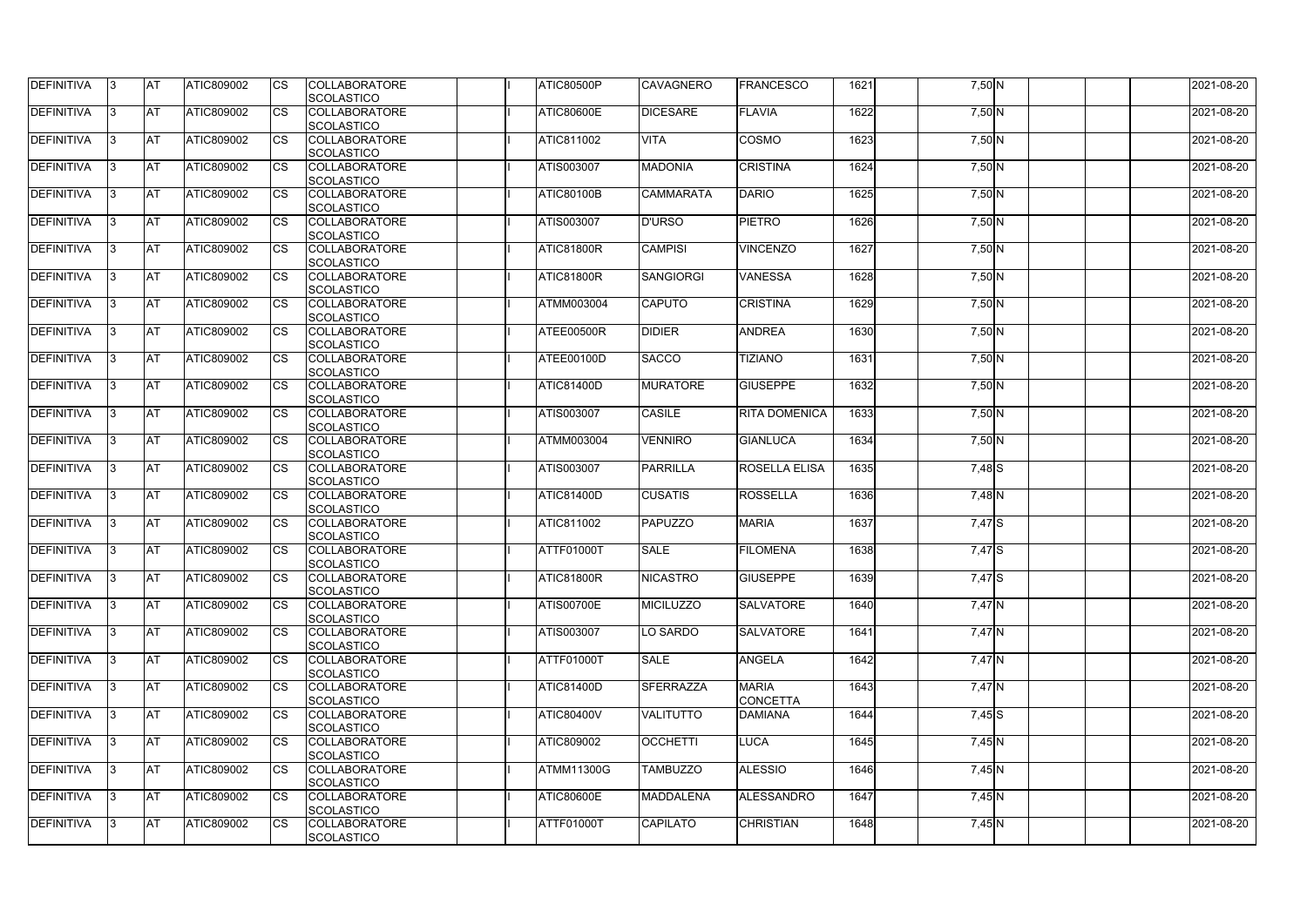| <b>DEFINITIVA</b> | IЗ  | <b>AT</b>  | <b>ATIC809002</b> | <b>CS</b> | <b>COLLABORATORE</b><br><b>SCOLASTICO</b> | ATEE00100D        | <b>SALA</b>        | <b>LILLA</b>         | 1649 | $7,45$ N            | 2021-08-20 |
|-------------------|-----|------------|-------------------|-----------|-------------------------------------------|-------------------|--------------------|----------------------|------|---------------------|------------|
| <b>DEFINITIVA</b> | R   | <b>AT</b>  | ATIC809002        | <b>CS</b> | <b>COLLABORATORE</b><br><b>SCOLASTICO</b> | <b>ATPS01000Q</b> | <b>TUFARULO</b>    | <b>GIUSEPPINA</b>    | 1650 | 7,45 N              | 2021-08-20 |
| <b>DEFINITIVA</b> | R   | <b>AT</b>  | <b>ATIC809002</b> | CS        | <b>COLLABORATORE</b><br>SCOLASTICO        | <b>ATPS01000Q</b> | <b>MARCHESE</b>    | <b>ELIANA</b>        | 1651 | $7,45$ <sub>N</sub> | 2021-08-20 |
| <b>DEFINITIVA</b> |     | <b>AT</b>  | ATIC809002        | <b>CS</b> | <b>COLLABORATORE</b><br>SCOLASTICO        | <b>ATIS00200B</b> | <b>DONZELLI</b>    | <b>VINCENZO</b>      | 1652 | $7,45$ N            | 2021-08-20 |
| <b>DEFINITIVA</b> |     | <b>AT</b>  | ATIC809002        | CS        | <b>COLLABORATORE</b><br>SCOLASTICO        | ATIC81800R        | <b>BELLOCCO</b>    | <b>MARIA</b>         | 1653 | 7,42 N              | 2021-08-20 |
| <b>DEFINITIVA</b> |     | <b>IAT</b> | ATIC809002        | <b>CS</b> | <b>COLLABORATORE</b><br><b>SCOLASTICO</b> | <b>ATIC809002</b> | <b>CILIBERTI</b>   | DOMENICO             | 1654 | $\overline{7,}40$ S | 2021-08-20 |
| DEFINITIVA        |     | <b>AT</b>  | ATIC809002        | <b>CS</b> | <b>COLLABORATORE</b><br>SCOLASTICO        | ATIC81800R        | <b>SCIARRATTA</b>  | <b>EMANUELA</b>      | 1655 | $7,40$ S            | 2021-08-20 |
| <b>DEFINITIVA</b> | ß   | <b>AT</b>  | ATIC809002        | CS        | <b>COLLABORATORE</b><br><b>SCOLASTICO</b> | ATEE00500R        | <b>CUCE'</b>       | FRANCESCA            | 1656 | 7,40 S              | 2021-08-20 |
| <b>DEFINITIVA</b> | R   | <b>AT</b>  | ATIC809002        | <b>CS</b> | <b>COLLABORATORE</b><br><b>SCOLASTICO</b> | ATIC817001        | <b>MASSANO</b>     | <b>CRISTINA</b>      | 1657 | $7,40$ S            | 2021-08-20 |
| <b>DEFINITIVA</b> |     | <b>AT</b>  | ATIC809002        | <b>CS</b> | <b>COLLABORATORE</b><br><b>SCOLASTICO</b> | <b>ATIC816005</b> | <b>BONTURI</b>     | <b>VALERIO</b>       | 1658 | 7,40 S              | 2021-08-20 |
| <b>DEFINITIVA</b> |     | <b>AT</b>  | ATIC809002        | <b>CS</b> | <b>COLLABORATORE</b><br>SCOLASTICO        | ATEE00100D        | <b>TAINA</b>       | <b>FLORENTINA</b>    | 1659 | 7,40 S              | 2021-08-20 |
| <b>DEFINITIVA</b> | R   | <b>AT</b>  | ATIC809002        | <b>CS</b> | <b>COLLABORATORE</b><br>SCOLASTICO        | ATIC81300N        | <b>RIZZOLIO</b>    | ALESSANDRO           | 1660 | $7,40$ S            | 2021-08-20 |
| DEFINITIVA        |     | <b>AT</b>  | ATIC809002        | <b>CS</b> | <b>COLLABORATORE</b><br>SCOLASTICO        | <b>ATIC80500P</b> | <b>RODOFILI</b>    | <b>VINCENZO</b>      | 1661 | 7,40 S              | 2021-08-20 |
| DEFINITIVA        | З   | <b>AT</b>  | ATIC809002        | CS        | <b>COLLABORATORE</b><br><b>SCOLASTICO</b> | <b>ATPS01000Q</b> | <b>COSENZA</b>     | <b>SANTA</b>         | 1662 | 7,40 S              | 2021-08-20 |
| <b>DEFINITIVA</b> | R   | <b>AT</b>  | ATIC809002        | CS        | <b>COLLABORATORE</b><br><b>SCOLASTICO</b> | <b>ATPS01000Q</b> | <b>TUFARULO</b>    | <b>ANTONIO</b>       | 1663 | $7,40$ S            | 2021-08-20 |
| <b>DEFINITIVA</b> |     | <b>AT</b>  | ATIC809002        | <b>CS</b> | <b>COLLABORATORE</b><br><b>SCOLASTICO</b> | <b>ATEE00100D</b> | <b>BERTOLINI</b>   | <b>ANDREA</b>        | 1664 | $7,40$ S            | 2021-08-20 |
| <b>DEFINITIVA</b> |     | <b>AT</b>  | ATIC809002        | CS        | <b>COLLABORATORE</b><br><b>SCOLASTICO</b> | ATEE00500R        | <b>BASSI</b>       | <b>ARIANNA</b>       | 1665 | 7,40 N              | 2021-08-20 |
| <b>DEFINITIVA</b> |     | <b>AT</b>  | ATIC809002        | CS        | <b>COLLABORATORE</b><br>SCOLASTICO        | <b>ATIC81400D</b> | <b>BORIN</b>       | <b>MARTINA</b>       | 1666 | 7,40 N              | 2021-08-20 |
| <b>DEFINITIVA</b> | 13. | <b>AT</b>  | ATIC809002        | <b>CS</b> | <b>COLLABORATORE</b><br>SCOLASTICO        | <b>ATMM11300G</b> | <b>RISSONE</b>     | <b>EMANUEL</b>       | 1667 | 7,40 N              | 2021-08-20 |
| DEFINITIVA        | 3   | <b>AT</b>  | ATIC809002        | <b>CS</b> | <b>COLLABORATORE</b><br><b>SCOLASTICO</b> | ATEE00100D        | <b>LOMONACO</b>    | <b>LUCA</b>          | 1668 | 7,40 N              | 2021-08-20 |
| <b>DEFINITIVA</b> | IЗ  | <b>AT</b>  | ATIC809002        | <b>CS</b> | <b>COLLABORATORE</b><br><b>SCOLASTICO</b> | <b>ATIS003007</b> | <b>OLIVERO</b>     | <b>ALESSIA</b>       | 1669 | $7,40$ N            | 2021-08-20 |
| <b>DEFINITIVA</b> |     | <b>AT</b>  | ATIC809002        | <b>CS</b> | <b>COLLABORATORE</b><br><b>SCOLASTICO</b> | <b>ATTF01000T</b> | <b>LA MONTAGNA</b> | <b>ANTONIO</b>       | 1670 | 7,40 N              | 2021-08-20 |
| <b>DEFINITIVA</b> |     | <b>AT</b>  | ATIC809002        | <b>CS</b> | <b>COLLABORATORE</b><br><b>SCOLASTICO</b> | ATIS004003        | <b>VILLA</b>       | <b>GINEVRA MARIA</b> | 1671 | $7,40$ N            | 2021-08-20 |
| <b>DEFINITIVA</b> | IЗ  | <b>AT</b>  | ATIC809002        | <b>CS</b> | <b>COLLABORATORE</b><br><b>SCOLASTICO</b> | <b>ATIC81300N</b> | <b>CAVALLIN</b>    | <b>SIMONA</b>        | 1672 | 7,40 N              | 2021-08-20 |
| <b>DEFINITIVA</b> | 3   | <b>AT</b>  | ATIC809002        | <b>CS</b> | <b>COLLABORATORE</b><br>SCOLASTICO        | ATEE00100D        | CANNAVO'           | <b>GIUSEPPE</b>      | 1673 | $7,40$ N            | 2021-08-20 |
| DEFINITIVA        | IЗ  | <b>AT</b>  | ATIC809002        | <b>CS</b> | <b>COLLABORATORE</b><br><b>SCOLASTICO</b> | ATIC816005        | <b>SCHILLACI</b>   | <b>ALEXANDER</b>     | 1674 | 7,40 N              | 2021-08-20 |
| DEFINITIVA        | 13. | <b>AT</b>  | ATIC809002        | <b>CS</b> | <b>COLLABORATORE</b><br><b>SCOLASTICO</b> | <b>ATIS00600P</b> | <b>SERRAO</b>      | <b>ANDREA</b>        | 1675 | $7,40$ N            | 2021-08-20 |
| <b>DEFINITIVA</b> | ß.  | <b>AT</b>  | ATIC809002        | <b>CS</b> | <b>COLLABORATORE</b><br>SCOLASTICO        | ATEE00100D        | LO GIUDICE         | <b>MARIA LIDIA</b>   | 1676 | 7,40 N              | 2021-08-20 |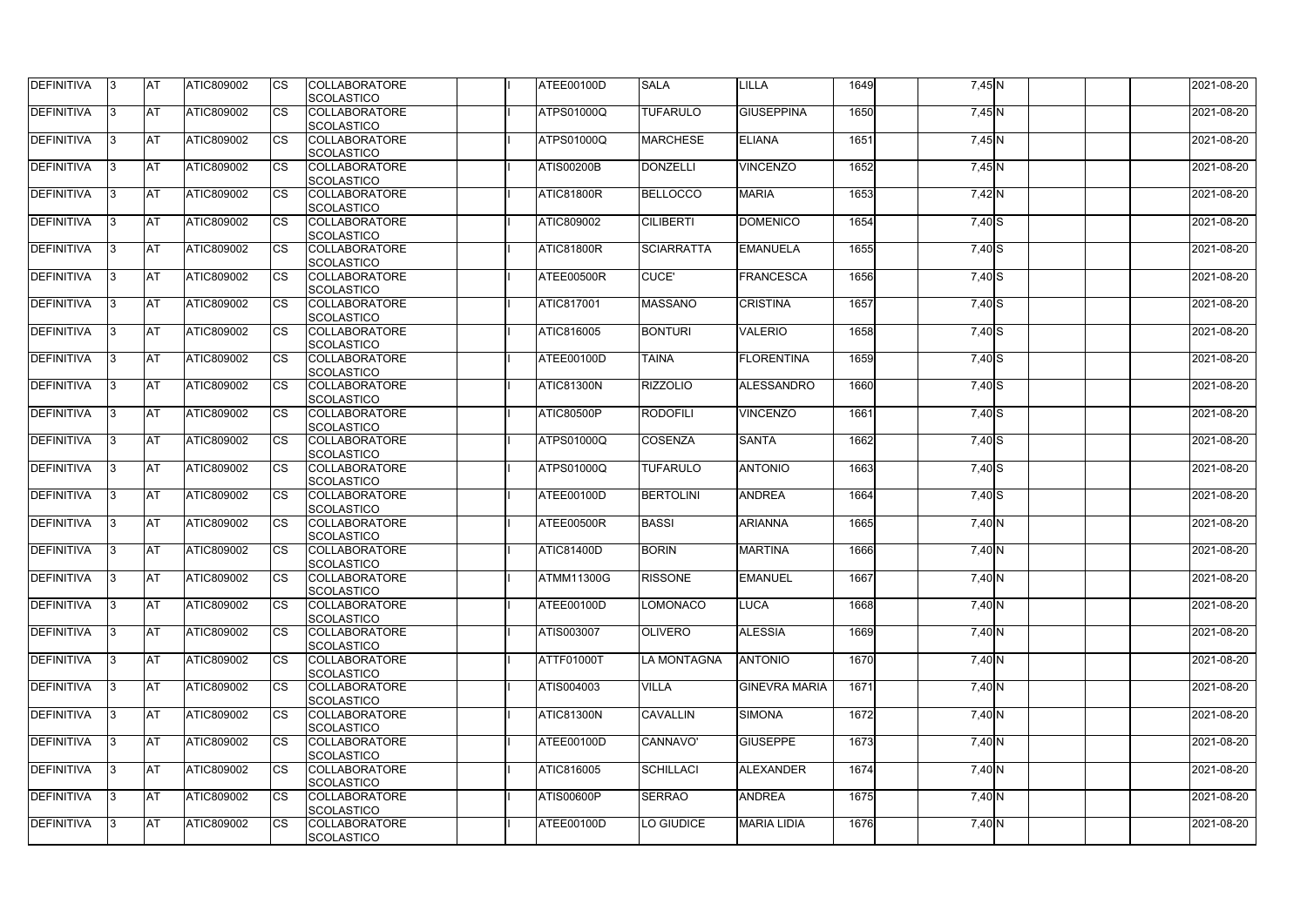| <b>DEFINITIVA</b> | IЗ  | <b>AT</b>  | ATIC809002        | <b>CS</b> | <b>COLLABORATORE</b><br><b>SCOLASTICO</b> | <b>ATIC81200T</b> | <b>GALLELLI</b>                   | <b>MARTINA</b>                      | 1677 | 7,40 N               | 2021-08-20 |
|-------------------|-----|------------|-------------------|-----------|-------------------------------------------|-------------------|-----------------------------------|-------------------------------------|------|----------------------|------------|
| <b>DEFINITIVA</b> | R   | <b>AT</b>  | ATIC809002        | <b>CS</b> | <b>COLLABORATORE</b><br><b>SCOLASTICO</b> | <b>ATIC817001</b> | <b>FERRANTI</b>                   | MARIALUCIA                          | 1678 | 7,40 N               | 2021-08-20 |
| <b>DEFINITIVA</b> | R   | <b>AT</b>  | <b>ATIC809002</b> | CS        | <b>COLLABORATORE</b><br>SCOLASTICO        | <b>ATIS003007</b> | <b>ALONGI</b>                     | ALESSANDRA                          | 1679 | $7,40$ N             | 2021-08-20 |
| <b>DEFINITIVA</b> |     | <b>AT</b>  | ATIC809002        | <b>CS</b> | <b>COLLABORATORE</b><br>SCOLASTICO        | ATIS004003        | <b>ARSENIO</b>                    | <b>NOEMI</b>                        | 1680 | 7,40 N               | 2021-08-20 |
| <b>DEFINITIVA</b> |     | <b>AT</b>  | ATIC809002        | CS        | <b>COLLABORATORE</b><br>SCOLASTICO        | <b>ATTF01000T</b> | <b>FRONTINO</b>                   | <b>DANIELE</b>                      | 1681 | 7,40 N               | 2021-08-20 |
| <b>DEFINITIVA</b> |     | <b>IAT</b> | ATIC809002        | <b>CS</b> | <b>COLLABORATORE</b><br><b>SCOLASTICO</b> | <b>ATIC81400D</b> | <b>PIOVANO</b>                    | <b>MATTIA</b>                       | 1682 | $\overline{7}$ ,40 N | 2021-08-20 |
| DEFINITIVA        |     | <b>AT</b>  | ATIC809002        | <b>CS</b> | <b>COLLABORATORE</b><br>SCOLASTICO        | <b>ATIS003007</b> | <b>GUIDA</b>                      | <b>GIANLUCA</b>                     | 1683 | 7,40 N               | 2021-08-20 |
| <b>DEFINITIVA</b> | ß   | <b>AT</b>  | ATIC809002        | CS        | <b>COLLABORATORE</b><br><b>SCOLASTICO</b> | ATIC81800R        | <b>CAZZATO</b>                    | <b>ILARIA</b>                       | 1684 | $7,40$ N             | 2021-08-20 |
| <b>DEFINITIVA</b> | R   | <b>AT</b>  | ATIC809002        | <b>CS</b> | <b>COLLABORATORE</b><br><b>SCOLASTICO</b> | ATPM01000R        | <b>MOGLIA</b>                     | <b>GAIA</b>                         | 1685 | 7,40 N               | 2021-08-20 |
| <b>DEFINITIVA</b> |     | <b>AT</b>  | ATIC809002        | <b>CS</b> | <b>COLLABORATORE</b><br><b>SCOLASTICO</b> | ATIS004003        | <b>VICEDOMINI</b>                 | <b>STEFANO</b>                      | 1686 | 7,40 N               | 2021-08-20 |
| <b>DEFINITIVA</b> |     | <b>AT</b>  | ATIC809002        | <b>CS</b> | <b>COLLABORATORE</b><br>SCOLASTICO        | ATIS004003        | <b>AVANTAGGIATO</b>               | <b>GABRIELE</b>                     | 1687 | 7,40 N               | 2021-08-20 |
| <b>DEFINITIVA</b> | R   | <b>AT</b>  | ATIC809002        | <b>CS</b> | <b>COLLABORATORE</b><br>SCOLASTICO        | <b>ATIC80100B</b> | <b>PAVAN</b>                      | <b>ANDREA</b>                       | 1688 | 7,40 N               | 2021-08-20 |
| DEFINITIVA        |     | <b>AT</b>  | ATIC809002        | <b>CS</b> | <b>COLLABORATORE</b><br><b>SCOLASTICO</b> | ATEE00500R        | <b>FORMICONI</b>                  | <b>FEDERICA</b>                     | 1689 | 7,40 N               | 2021-08-20 |
| DEFINITIVA        | R   | <b>AT</b>  | ATIC809002        | CS        | <b>COLLABORATORE</b><br><b>SCOLASTICO</b> | ATEE00100D        | <b>RUSSO</b>                      | <b>SILVIA</b>                       | 1690 | 7,40 N               | 2021-08-20 |
| <b>DEFINITIVA</b> | R   | <b>AT</b>  | ATIC809002        | CS        | <b>COLLABORATORE</b><br><b>SCOLASTICO</b> | ATIS003007        | <b>DEORSOLA</b>                   | <b>SABRINA</b>                      | 1691 | 7,40 N               | 2021-08-20 |
| <b>DEFINITIVA</b> |     | <b>AT</b>  | ATIC809002        | <b>CS</b> | <b>COLLABORATORE</b><br><b>SCOLASTICO</b> | ATEE00100D        | <b>FRUSTERI</b>                   | <b>GABRIELE</b>                     | 1692 | 7,40 N               | 2021-08-20 |
| <b>DEFINITIVA</b> |     | <b>AT</b>  | ATIC809002        | CS        | <b>COLLABORATORE</b><br><b>SCOLASTICO</b> | ATIS004003        | <b>TORTORA</b>                    | <b>EMANUELE</b>                     | 1693 | 7,40 N               | 2021-08-20 |
| <b>DEFINITIVA</b> |     | <b>AT</b>  | ATIC809002        | CS        | <b>COLLABORATORE</b><br>SCOLASTICO        | <b>ATIC80400V</b> | <b>DI CARLO</b><br><b>CUTTONE</b> | LILIANA                             | 1694 | 7,40 N               | 2021-08-20 |
| <b>DEFINITIVA</b> | 13. | <b>AT</b>  | ATIC809002        | <b>CS</b> | <b>COLLABORATORE</b><br>SCOLASTICO        | ATEE00500R        | BAVASTRELLI                       | <b>EUGENIA</b>                      | 1695 | 7,40 N               | 2021-08-20 |
| DEFINITIVA        | 3   | <b>AT</b>  | ATIC809002        | <b>CS</b> | <b>COLLABORATORE</b><br><b>SCOLASTICO</b> | <b>ATIC808006</b> | <b>CAROCCIA</b>                   | <b>FELICIA</b>                      | 1696 | 7,40 N               | 2021-08-20 |
| <b>DEFINITIVA</b> | IЗ  | <b>AT</b>  | ATIC809002        | <b>CS</b> | <b>COLLABORATORE</b><br><b>SCOLASTICO</b> | ATIC810006        | <b>MUSCATO</b>                    | <b>ALESSANDRO</b><br><b>ROSARIO</b> | 1697 | $7,38$ $S$           | 2021-08-20 |
| <b>DEFINITIVA</b> |     | <b>AT</b>  | ATIC809002        | <b>CS</b> | <b>COLLABORATORE</b><br><b>SCOLASTICO</b> | ATEE00500R        | <b>NEGRETTO</b>                   | <b>CLAUDIA</b>                      | 1698 | $7,37$ N             | 2021-08-20 |
| <b>DEFINITIVA</b> |     | <b>AT</b>  | ATIC809002        | <b>CS</b> | <b>COLLABORATORE</b><br><b>SCOLASTICO</b> | ATEE00500R        | <b>PICCICUTO</b>                  | GIUSJ                               | 1699 | $7,35$ $S$           | 2021-08-20 |
| <b>DEFINITIVA</b> | IЗ  | <b>AT</b>  | ATIC809002        | <b>CS</b> | <b>COLLABORATORE</b><br><b>SCOLASTICO</b> | <b>ATIC81300N</b> | <b>TRUNCALE</b>                   | <b>GIUSEPPE</b>                     | 1700 | $7,35$ S             | 2021-08-20 |
| <b>DEFINITIVA</b> | 3   | <b>AT</b>  | ATIC809002        | <b>CS</b> | <b>COLLABORATORE</b><br>SCOLASTICO        | <b>ATIC809002</b> | <b>RICCI</b>                      | <b>ANDREA</b>                       | 1701 | 7,35 N               | 2021-08-20 |
| DEFINITIVA        | ß.  | <b>AT</b>  | ATIC809002        | <b>CS</b> | <b>COLLABORATORE</b><br><b>SCOLASTICO</b> | <b>ATTF01000T</b> | <b>TUCCI</b>                      | <b>RICCARDO</b>                     | 1702 | $7,35$ N             | 2021-08-20 |
| DEFINITIVA        | 13. | <b>AT</b>  | ATIC809002        | <b>CS</b> | <b>COLLABORATORE</b><br><b>SCOLASTICO</b> | ATIS004003        | LO RE                             | <b>LUANA</b>                        | 1703 | 7,35 N               | 2021-08-20 |
| <b>DEFINITIVA</b> | ß.  | <b>AT</b>  | <b>ATIC809002</b> | <b>CS</b> | <b>COLLABORATORE</b><br>SCOLASTICO        | <b>ATIS00200B</b> | <b>DI MAURO</b>                   | <b>GIUSEPPE</b>                     | 1704 | $7,35$ N             | 2021-08-20 |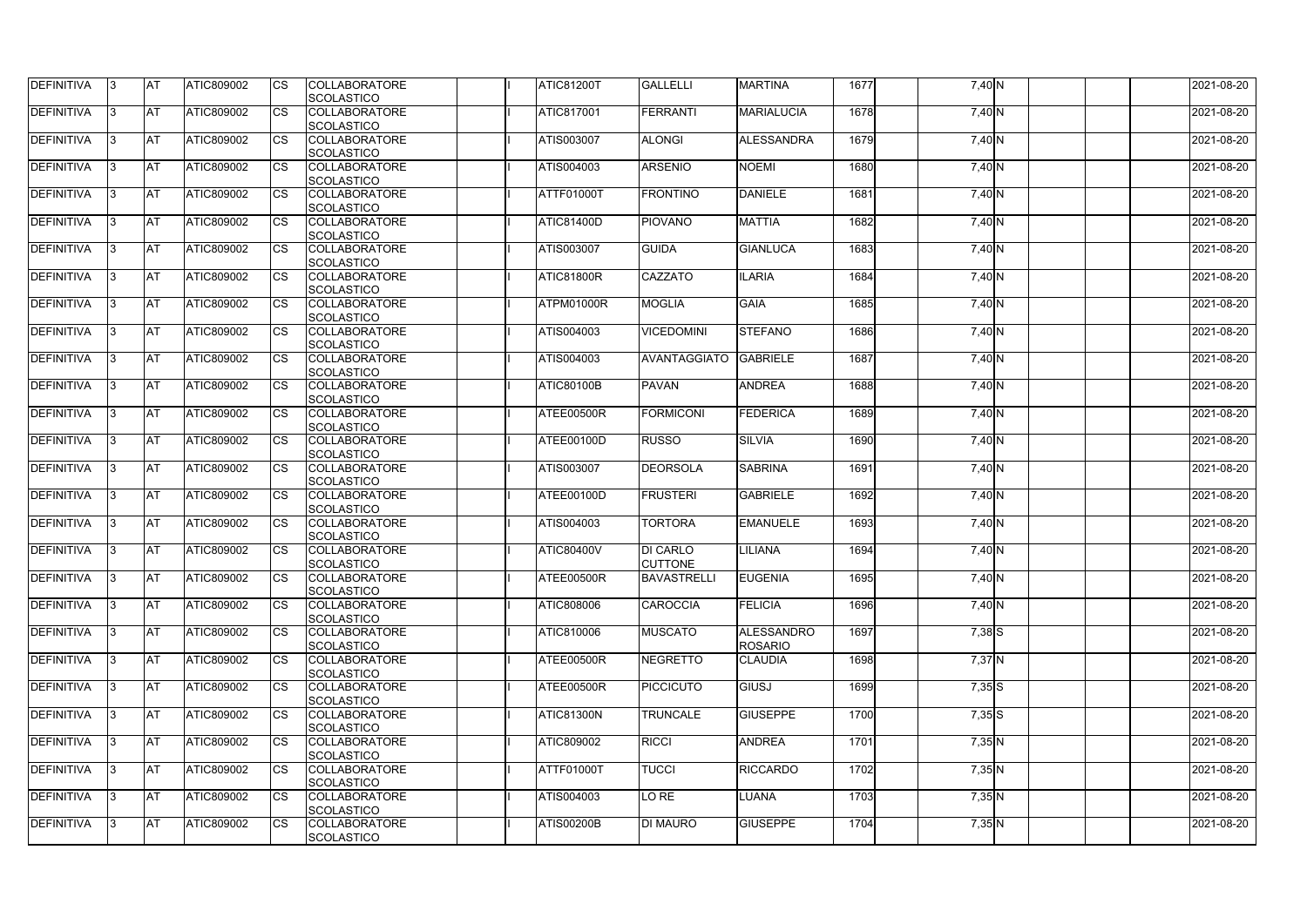| <b>DEFINITIVA</b> | IЗ  | <b>AT</b>  | ATIC809002        | <b>CS</b> | <b>COLLABORATORE</b><br>SCOLASTICO        | ATPM01000R        | <b>DE LUCIA</b>   | <b>FILOMENA</b>                    | 1705              | $7,33$ $S$ | 2021-08-20 |
|-------------------|-----|------------|-------------------|-----------|-------------------------------------------|-------------------|-------------------|------------------------------------|-------------------|------------|------------|
| <b>DEFINITIVA</b> | R   | <b>AT</b>  | ATIC809002        | <b>CS</b> | <b>COLLABORATORE</b><br><b>SCOLASTICO</b> | ATEE00100D        | <b>ZOCCO</b>      | <b>ALBINA</b>                      | 1706              | $7,33$ S   | 2021-08-20 |
| <b>DEFINITIVA</b> | R   | <b>AT</b>  | ATIC809002        | CS        | <b>COLLABORATORE</b><br>SCOLASTICO        | ATEE00100D        | <b>BECCUTI</b>    | ALESSANDRA                         | 1707              | $7,33$ $S$ | 2021-08-20 |
| <b>DEFINITIVA</b> |     | <b>AT</b>  | ATIC809002        | <b>CS</b> | <b>COLLABORATORE</b><br>SCOLASTICO        | ATIC816005        | <b>MARRONE</b>    | <b>MARZIA</b>                      | 1708              | $7,33$ $S$ | 2021-08-20 |
| <b>DEFINITIVA</b> |     | <b>AT</b>  | ATIC809002        | CS        | <b>COLLABORATORE</b><br>SCOLASTICO        | ATIS003007        | SOLDO             | <b>STEFANIA</b>                    | 1709              | $7,33$ $S$ | 2021-08-20 |
| <b>DEFINITIVA</b> |     | <b>IAT</b> | ATIC809002        | <b>CS</b> | <b>COLLABORATORE</b><br><b>SCOLASTICO</b> | <b>ATPS01000Q</b> | <b>ALIBERTO</b>   | <b>NADIA</b>                       | 1710              | $7,33$ S   | 2021-08-20 |
| DEFINITIVA        |     | <b>AT</b>  | ATIC809002        | <b>CS</b> | <b>COLLABORATORE</b><br>SCOLASTICO        | ATEE00500R        | <b>PIRRERA</b>    | <b>MARIA</b><br><b>CALOGERA</b>    | 1711              | $7,33$ S   | 2021-08-20 |
| <b>DEFINITIVA</b> | ß   | <b>AT</b>  | ATIC809002        | CS        | <b>COLLABORATORE</b><br><b>SCOLASTICO</b> | ATEE00100D        | <b>CESARANO</b>   | <b>CIRO</b>                        | 1712              | $7,33$ $S$ | 2021-08-20 |
| <b>DEFINITIVA</b> | R   | <b>AT</b>  | ATIC809002        | <b>CS</b> | <b>COLLABORATORE</b><br><b>SCOLASTICO</b> | <b>ATIC817001</b> | <b>IANNONE</b>    | <b>MANUELA</b>                     | 1713              | $7,33$ S   | 2021-08-20 |
| <b>DEFINITIVA</b> |     | <b>AT</b>  | ATIC809002        | <b>CS</b> | <b>COLLABORATORE</b><br><b>SCOLASTICO</b> | ATEE00500R        | <b>MUSIU</b>      | <b>SANDRA</b>                      | 1714              | $7,33$ $S$ | 2021-08-20 |
| <b>DEFINITIVA</b> |     | <b>AT</b>  | ATIC809002        | <b>CS</b> | <b>COLLABORATORE</b><br>SCOLASTICO        | <b>ATIC80100B</b> | <b>MORO</b>       | <b>EMMANUEL</b>                    | 1715              | $7,33$ N   | 2021-08-20 |
| <b>DEFINITIVA</b> | R   | <b>AT</b>  | ATIC809002        | <b>CS</b> | <b>COLLABORATORE</b><br>SCOLASTICO        | ATEE00500R        | <b>NIGRO</b>      | <b>ANTONELLA</b><br><b>VALERIA</b> | 1716              | 7,33 N     | 2021-08-20 |
| DEFINITIVA        |     | <b>AT</b>  | ATIC809002        | <b>CS</b> | <b>COLLABORATORE</b><br>SCOLASTICO        | <b>ATIS003007</b> | <b>MAZZON</b>     | <b>BRUNO</b>                       | 1717              | 7,33 N     | 2021-08-20 |
| DEFINITIVA        | З   | <b>AT</b>  | ATIC809002        | CS        | <b>COLLABORATORE</b><br><b>SCOLASTICO</b> | ATIC81800R        | <b>BELLETTI</b>   | <b>TIZIANA</b>                     | 1718              | $7,33$ N   | 2021-08-20 |
| <b>DEFINITIVA</b> | R   | <b>AT</b>  | ATIC809002        | CS        | <b>COLLABORATORE</b><br><b>SCOLASTICO</b> | <b>ATIC815009</b> | <b>LONGOBARDI</b> | <b>ANNA</b>                        | 1719              | 7,33 N     | 2021-08-20 |
| <b>DEFINITIVA</b> |     | <b>AT</b>  | ATIC809002        | <b>CS</b> | <b>COLLABORATORE</b><br><b>SCOLASTICO</b> | ATEE00100D        | <b>MALAFRONTE</b> | <b>MARIA</b><br><b>ANTONIETTA</b>  | 1720              | 7,33 N     | 2021-08-20 |
| <b>DEFINITIVA</b> |     | <b>AT</b>  | ATIC809002        | <b>CS</b> | <b>COLLABORATORE</b><br><b>SCOLASTICO</b> | <b>ATTF01000T</b> | <b>CHIAPPONE</b>  | <b>CATERINA</b>                    | 1721              | $7,33$ N   | 2021-08-20 |
| <b>DEFINITIVA</b> |     | <b>AT</b>  | ATIC809002        | CS        | <b>COLLABORATORE</b><br>SCOLASTICO        | <b>ATIC80100B</b> | CASA'             | KATIUSCIA                          | 1722              | $7,33$ N   | 2021-08-20 |
| <b>DEFINITIVA</b> | 13. | <b>AT</b>  | ATIC809002        | <b>CS</b> | <b>COLLABORATORE</b><br>SCOLASTICO        | <b>ATIC81400D</b> | LAVALLE           | <b>ROSETTA</b>                     | 1723              | $7,33$ N   | 2021-08-20 |
| DEFINITIVA        | 3   | <b>AT</b>  | ATIC809002        | <b>CS</b> | <b>COLLABORATORE</b><br><b>SCOLASTICO</b> | ATIC81800R        | <b>DI ROSA</b>    | <b>STELLA</b>                      | 1724              | $7,33$ N   | 2021-08-20 |
| <b>DEFINITIVA</b> | IЗ  | <b>AT</b>  | ATIC809002        | <b>CS</b> | <b>COLLABORATORE</b><br><b>SCOLASTICO</b> | <b>ATIC81400D</b> | <b>PRINCIPATO</b> | <b>ROSETTA</b>                     | 1725              | $7,33$ N   | 2021-08-20 |
| <b>DEFINITIVA</b> |     | <b>AT</b>  | ATIC809002        | <b>CS</b> | <b>COLLABORATORE</b><br><b>SCOLASTICO</b> | <b>ATIS00200B</b> | <b>SARACCO</b>    | <b>MARISA</b>                      | 1726              | $7,33$ N   | 2021-08-20 |
| <b>DEFINITIVA</b> |     | <b>AT</b>  | ATIC809002        | <b>CS</b> | <b>COLLABORATORE</b><br><b>SCOLASTICO</b> | ATIC816005        | <b>SARACENO</b>   | <b>GIUSEPPE</b>                    | 1727              | 7,32 N     | 2021-08-20 |
| <b>DEFINITIVA</b> | IЗ  | <b>AT</b>  | ATIC809002        | <b>CS</b> | <b>COLLABORATORE</b><br><b>SCOLASTICO</b> | ATIS004003        | <b>TAFURO</b>     | <b>LUANA</b>                       | 1728 <sub>S</sub> | $7,30$ S   | 2021-08-20 |
| <b>DEFINITIVA</b> | 3   | <b>AT</b>  | ATIC809002        | <b>CS</b> | <b>COLLABORATORE</b><br>SCOLASTICO        | ATEE00100D        | <b>MAIONE</b>     | <b>LUISA</b>                       | 1729              | $7,30$ S   | 2021-08-20 |
| DEFINITIVA        | IЗ  | <b>AT</b>  | ATIC809002        | <b>CS</b> | <b>COLLABORATORE</b><br><b>SCOLASTICO</b> | <b>ATIC815009</b> | <b>IPARI</b>      | <b>NADIA</b>                       | 1730              | $7,30$ S   | 2021-08-20 |
| DEFINITIVA        | 13. | <b>AT</b>  | ATIC809002        | <b>CS</b> | <b>COLLABORATORE</b><br><b>SCOLASTICO</b> | <b>ATIC81800R</b> | <b>KEYES</b>      | <b>JENNY</b>                       | 1731              | $7,30$ S   | 2021-08-20 |
| <b>DEFINITIVA</b> | ß.  | <b>AT</b>  | <b>ATIC809002</b> | <b>CS</b> | <b>COLLABORATORE</b><br>SCOLASTICO        | <b>ATIC81400D</b> | CASALINO          | <b>ILARIA</b>                      | 1732              | $7,30$ S   | 2021-08-20 |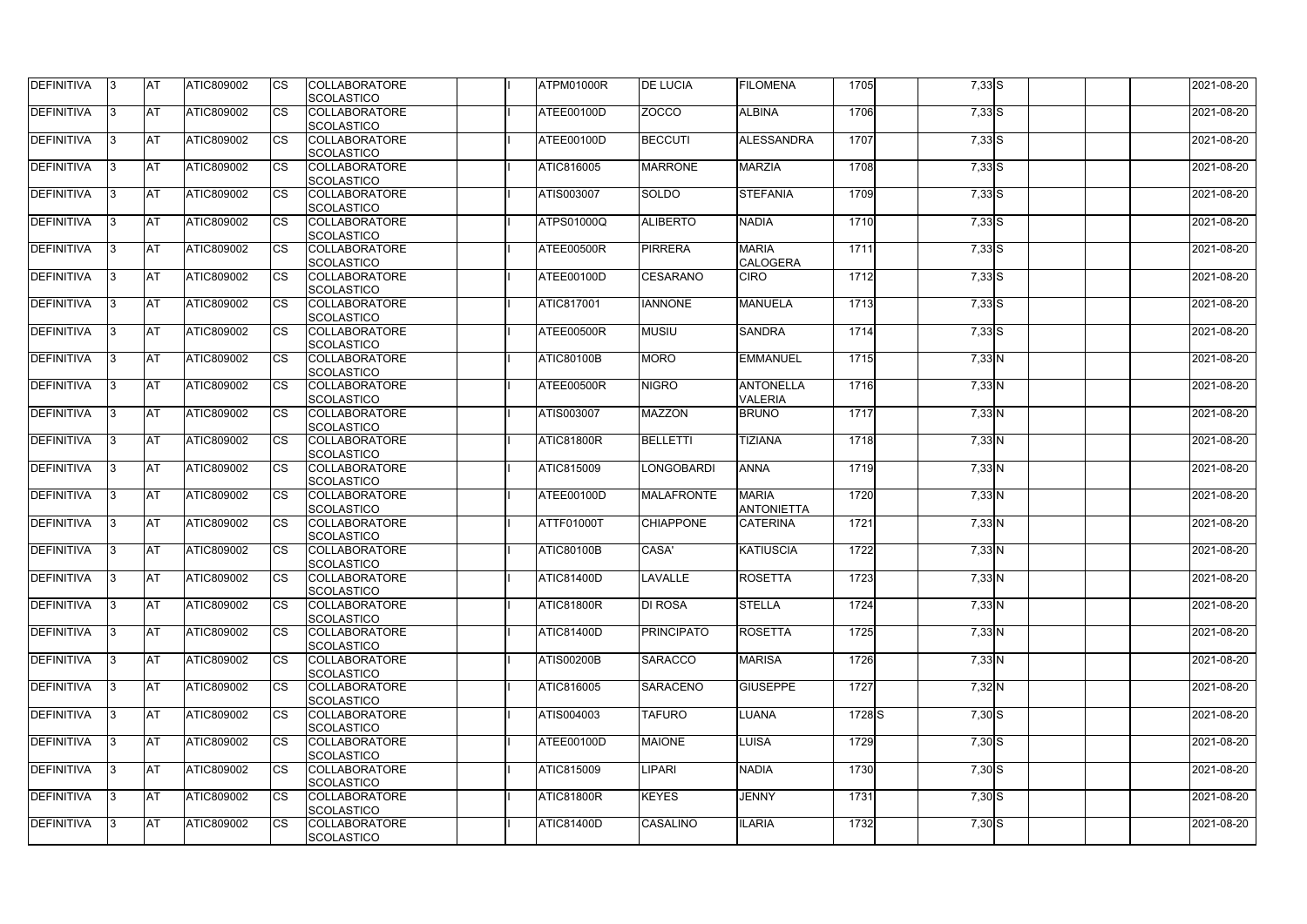| DEFINITIVA        | 13. | <b>JAT</b> | ATIC809002        | Ics        | <b>COLLABORATORE</b> | ATEE00100D        | <b>SAPORITO</b>   | <b>GIUSEPPE</b>      | 1733 | 7,30S    | 2021-08-20 |
|-------------------|-----|------------|-------------------|------------|----------------------|-------------------|-------------------|----------------------|------|----------|------------|
|                   |     |            |                   |            | <b>SCOLASTICO</b>    |                   |                   |                      |      |          |            |
| <b>DEFINITIVA</b> | l3  | <b>AT</b>  | ATIC809002        | Ics        | <b>COLLABORATORE</b> | ATTF01000T        | <b>CONSALES</b>   | <b>ROSARIO</b>       | 1734 | $7,30$ S | 2021-08-20 |
|                   |     |            |                   |            | <b>SCOLASTICO</b>    |                   |                   |                      |      |          |            |
| DEFINITIVA        | l3  | <b>AT</b>  | ATIC809002        | <b>CS</b>  | <b>COLLABORATORE</b> | <b>ATIC81800R</b> | <b>SCUDIERI</b>   | <b>ROSA</b>          | 1735 | $7,30$ S | 2021-08-20 |
|                   |     |            |                   |            | <b>SCOLASTICO</b>    |                   |                   |                      |      |          |            |
| DEFINITIVA        |     | <b>AT</b>  | ATIC809002        | Ics        | <b>COLLABORATORE</b> | ATEE00100D        | <b>BOCCIA</b>     | <b>MIRIANA</b>       | 1736 | $7,30$ S | 2021-08-20 |
|                   |     |            |                   |            | <b>SCOLASTICO</b>    |                   |                   |                      |      |          |            |
| DEFINITIVA        |     | <b>AT</b>  | <b>ATIC809002</b> | <b>CS</b>  | <b>COLLABORATORE</b> | ATEE00100D        | <b>DI NOLA</b>    | <b>MARTA</b>         | 1737 | $7,30$ S | 2021-08-20 |
|                   |     |            |                   |            |                      |                   |                   |                      |      |          |            |
|                   |     |            |                   |            | <b>SCOLASTICO</b>    |                   |                   |                      |      |          |            |
| <b>DEFINITIVA</b> |     | AT         | <b>ATIC809002</b> | <b>ICS</b> | <b>COLLABORATORE</b> | ATIC809002        | <b>GAMBINO</b>    | FRANCESCA            | 1738 | $7,30$ S | 2021-08-20 |
|                   |     |            |                   |            | <b>SCOLASTICO</b>    |                   |                   |                      |      |          |            |
| DEFINITIVA        |     | <b>AT</b>  | ATIC809002        | Ics        | <b>COLLABORATORE</b> | ATIC815009        | <b>SIRANO</b>     | <b>NICOLA</b>        | 1739 | $7,30$ S | 2021-08-20 |
|                   |     |            |                   |            | <b>SCOLASTICO</b>    |                   |                   |                      |      |          |            |
| <b>DEFINITIVA</b> | ıз  | <b>AT</b>  | ATIC809002        | Ics        | <b>COLLABORATORE</b> | ATIC815009        | <b>ROBBA</b>      | <b>SILVIA</b>        | 1740 | $7,30$ S | 2021-08-20 |
|                   |     |            |                   |            | <b>SCOLASTICO</b>    |                   |                   |                      |      |          |            |
| DEFINITIVA        | I3  | <b>AT</b>  | ATIC809002        | <b>CS</b>  | <b>COLLABORATORE</b> | <b>ATIC817001</b> | DE CRESCENZO      | <b>IFORTUNATA</b>    | 1741 | $7,30$ S | 2021-08-20 |
|                   |     |            |                   |            | <b>SCOLASTICO</b>    |                   |                   |                      |      |          |            |
| <b>DEFINITIVA</b> |     | <b>AT</b>  | ATIC809002        | <b>CS</b>  | <b>COLLABORATORE</b> | <b>ATIC81300N</b> | <b>MERCURIO</b>   | <b>TERESA</b>        | 1742 | $7,30$ S | 2021-08-20 |
|                   |     |            |                   |            | <b>SCOLASTICO</b>    |                   |                   |                      |      |          |            |
|                   |     | AT         | ATIC809002        | <b>CS</b>  | <b>COLLABORATORE</b> | ATIS004003        |                   | <b>MARIA ROSARIA</b> | 1743 |          | 2021-08-20 |
| <b>DEFINITIVA</b> |     |            |                   |            |                      |                   | <b>ESPOSITO</b>   |                      |      | $7,30$ S |            |
|                   |     |            |                   |            | <b>SCOLASTICO</b>    |                   |                   |                      |      |          |            |
| DEFINITIVA        | I3  | <b>AT</b>  | ATIC809002        |            | <b>COLLABORATORE</b> | ATIC811002        | <b>COTTO</b>      | <b>RAFFAELE</b>      | 1744 | $7,30$ S | 2021-08-20 |
|                   |     |            |                   |            | <b>SCOLASTICO</b>    |                   |                   |                      |      |          |            |
| <b>DEFINITIVA</b> |     | <b>JAT</b> | ATIC809002        |            | <b>COLLABORATORE</b> | <b>ATIC81800R</b> | <b>ROMANO</b>     | <b>MARIA</b>         | 1745 | $7,30$ S | 2021-08-20 |
|                   |     |            |                   |            | <b>SCOLASTICO</b>    |                   |                   |                      |      |          |            |
| <b>DEFINITIVA</b> |     | <b>AT</b>  | ATIC809002        | Ics        | <b>COLLABORATORE</b> | ATIS003007        | <b>TAMBE'</b>     | <b>CATENO</b>        | 1746 | $7,30$ S | 2021-08-20 |
|                   |     |            |                   |            | <b>SCOLASTICO</b>    |                   |                   |                      |      |          |            |
| DEFINITIVA        | l3  | <b>AT</b>  | <b>ATIC809002</b> | Ics        | <b>COLLABORATORE</b> | ATEE00100D        | <b>CONDELLO</b>   | <b>GIOVANNI</b>      | 1747 | $7,30$ N | 2021-08-20 |
|                   |     |            |                   |            | <b>SCOLASTICO</b>    |                   |                   |                      |      |          |            |
| DEFINITIVA        |     | <b>AT</b>  | ATIC809002        | <b>CS</b>  | <b>COLLABORATORE</b> | <b>ATIC80100B</b> | <b>BADOLISANI</b> | FEDERICA             | 1748 | $7,30$ N | 2021-08-20 |
|                   |     |            |                   |            |                      |                   |                   |                      |      |          |            |
|                   |     |            |                   |            | <b>SCOLASTICO</b>    |                   |                   |                      |      |          |            |
| DEFINITIVA        |     | <b>AT</b>  | ATIC809002        | <b>CS</b>  | <b>COLLABORATORE</b> | ATIC809002        | <b>BOSIO</b>      | <b>LUCIANA</b>       | 1749 | $7,30$ N | 2021-08-20 |
|                   |     |            |                   |            | <b>SCOLASTICO</b>    |                   |                   |                      |      |          |            |
| <b>DEFINITIVA</b> |     | <b>AT</b>  | ATIC809002        | <b>CS</b>  | <b>COLLABORATORE</b> | ATIS004003        | <b>CAVELLA</b>    | <b>ANDREA</b>        | 1750 | 7,30 N   | 2021-08-20 |
|                   |     |            |                   |            | <b>SCOLASTICO</b>    |                   |                   |                      |      |          |            |
| <b>DEFINITIVA</b> | 13. | <b>AT</b>  | ATIC809002        |            | <b>COLLABORATORE</b> | <b>ATIC81400D</b> | LINGUANTI         | <b>ANDREA</b>        | 1751 | 7,30 N   | 2021-08-20 |
|                   |     |            |                   |            | <b>SCOLASTICO</b>    |                   |                   |                      |      |          |            |
| <b>DEFINITIVA</b> | IЗ  | AT         | <b>ATIC809002</b> | Ics        | <b>COLLABORATORE</b> | ATEE00100D        | <b>TROISI</b>     | <b>TERESA</b>        | 1752 | $7,30$ N | 2021-08-20 |
|                   |     |            |                   |            | <b>SCOLASTICO</b>    |                   |                   |                      |      |          |            |
| <b>DEFINITIVA</b> | l3  | <b>AT</b>  | ATIC809002        | Ics        | <b>COLLABORATORE</b> | <b>ATIC80600E</b> | <b>CICCONE</b>    | <b>VINCENZO</b>      | 1753 | $7,30$ N | 2021-08-20 |
|                   |     |            |                   |            | <b>SCOLASTICO</b>    |                   |                   |                      |      |          |            |
| DEFINITIVA        | I3  | <b>AT</b>  | ATIC809002        | Ics        | <b>COLLABORATORE</b> | ATIS003007        | <b>GUIDO</b>      | <b>GIOVANNI</b>      | 1754 | $7,30$ N | 2021-08-20 |
|                   |     |            |                   |            | <b>SCOLASTICO</b>    |                   |                   |                      |      |          |            |
|                   |     |            |                   |            |                      |                   |                   |                      |      |          |            |
| <b>DEFINITIVA</b> |     | <b>AT</b>  | ATIC809002        | Ics        | <b>COLLABORATORE</b> | ATTF01000T        | <b>ANATRIELLO</b> | <b>CRESCENZO</b>     | 1755 | $7,30$ N | 2021-08-20 |
|                   |     |            |                   |            | <b>SCOLASTICO</b>    |                   |                   |                      |      |          |            |
| <b>DEFINITIVA</b> |     | <b>AT</b>  | ATIC809002        | Ics        | <b>COLLABORATORE</b> | ATTF01000T        | <b>TRIPALDI</b>   | <b>ROSA</b>          | 1756 | $7,30$ N | 2021-08-20 |
|                   |     |            |                   |            | <b>SCOLASTICO</b>    |                   |                   |                      |      |          |            |
| <b>DEFINITIVA</b> | ıз  | <b>AT</b>  | <b>ATIC809002</b> |            | <b>COLLABORATORE</b> | ATTF01000T        | <b>CARANO</b>     | <b>STEFANO</b>       | 1757 | $7,30$ N | 2021-08-20 |
|                   |     |            |                   |            | <b>SCOLASTICO</b>    |                   |                   |                      |      |          |            |
| <b>DEFINITIVA</b> | IЗ  | <b>AT</b>  | ATIC809002        | Ics        | <b>COLLABORATORE</b> | ATIS004003        | <b>DEGIORGIS</b>  | <b>DIEGO</b>         | 1758 | $7,30$ N | 2021-08-20 |
|                   |     |            |                   |            | <b>SCOLASTICO</b>    |                   |                   |                      |      |          |            |
| <b>DEFINITIVA</b> | ıз  | <b>AT</b>  | <b>ATIC809002</b> | <b>ICS</b> | <b>COLLABORATORE</b> | ATIC81300N        | CANE              | <b>MARCO</b>         | 1759 | $7,30$ N | 2021-08-20 |
|                   |     |            |                   |            | <b>SCOLASTICO</b>    |                   |                   |                      |      |          |            |
| <b>DEFINITIVA</b> | I3  | <b>AT</b>  | ATIC809002        | Ics        | <b>COLLABORATORE</b> | ATIS004003        | <b>BARBA</b>      | <b>SALVATORE</b>     | 1760 | 7,30 N   | 2021-08-20 |
|                   |     |            |                   |            |                      |                   |                   |                      |      |          |            |
|                   |     |            |                   |            | SCOLASTICO           |                   |                   |                      |      |          |            |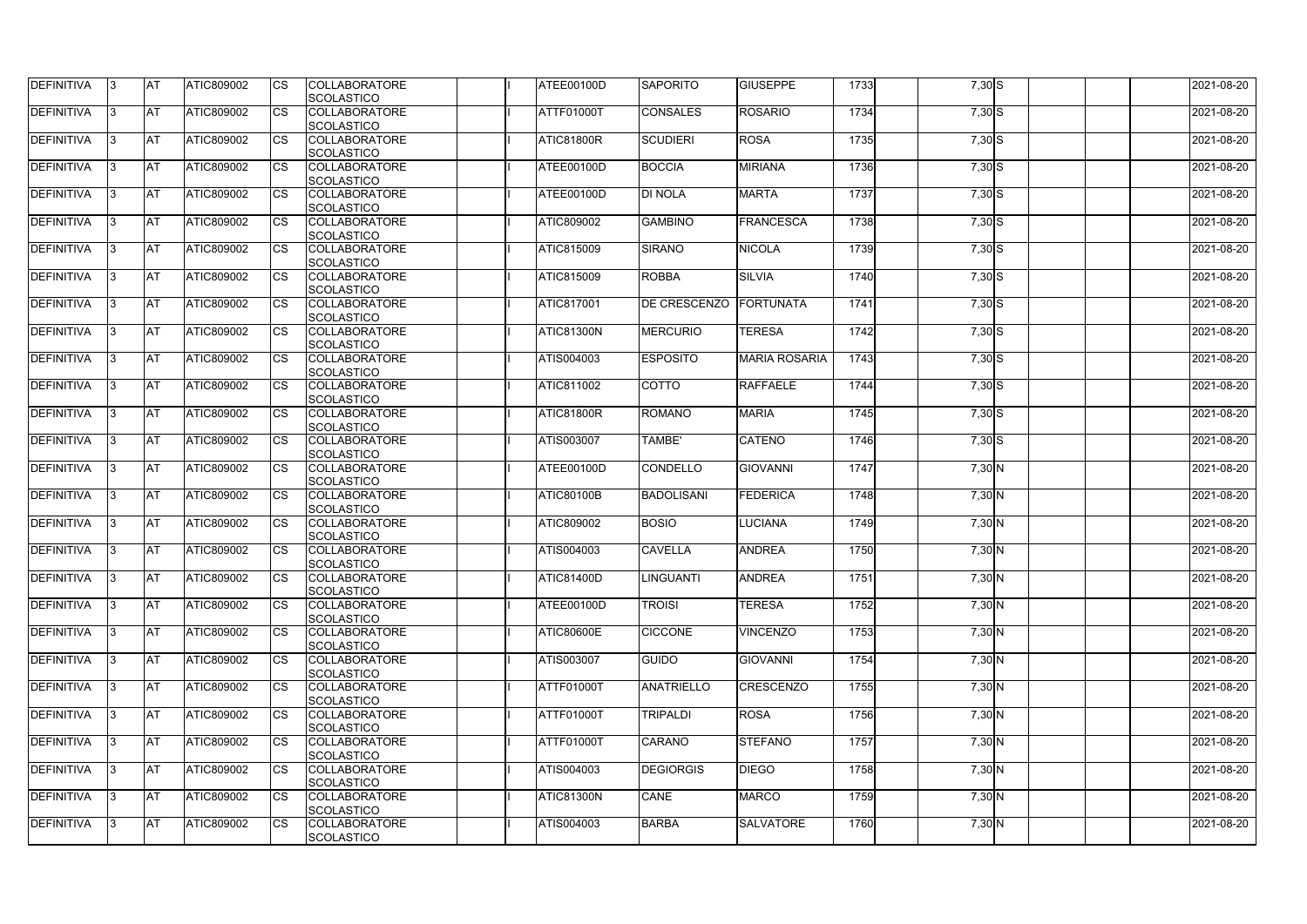| <b>DEFINITIVA</b> | IЗ  | <b>IAT</b> | ATIC809002        | <b>CS</b>              | <b>COLLABORATORE</b><br>SCOLASTICO        | ATEE00100D        | <b>CATAPANO</b>   | <b>FRANCESCO</b>    | 1761 | $7,30$ N            | 2021-08-20 |
|-------------------|-----|------------|-------------------|------------------------|-------------------------------------------|-------------------|-------------------|---------------------|------|---------------------|------------|
| DEFINITIVA        | ß.  | <b>AT</b>  | ATIC809002        | CS                     | <b>COLLABORATORE</b>                      | <b>ATIS00700E</b> | <b>DIMARTINO</b>  | <b>STEFANO</b>      | 1762 | 7,30 N              | 2021-08-20 |
|                   |     |            |                   |                        | <b>SCOLASTICO</b>                         |                   |                   |                     |      |                     |            |
| DEFINITIVA        | ß.  | <b>AT</b>  | ATIC809002        | CS                     | <b>COLLABORATORE</b>                      | <b>ATIC817001</b> | <b>MANZO</b>      | <b>SALVATORE</b>    | 1763 | 7,30 N              | 2021-08-20 |
|                   |     |            |                   |                        | <b>SCOLASTICO</b>                         |                   |                   |                     |      |                     |            |
| <b>DEFINITIVA</b> |     | <b>AT</b>  | ATIC809002        | <b>CS</b>              | <b>COLLABORATORE</b>                      | <b>ATIC80600E</b> | <b>BERTERO</b>    | LUDOVICO            | 1764 | 7,30 N              | 2021-08-20 |
|                   |     |            |                   |                        | <b>SCOLASTICO</b>                         |                   |                   |                     |      |                     |            |
| <b>DEFINITIVA</b> |     | <b>AT</b>  | ATIC809002        | CS                     | <b>COLLABORATORE</b>                      | ATPM01000R        | <b>D'ELIA</b>     | <b>IMMACOLATA</b>   | 1765 | 7,30 N              | 2021-08-20 |
|                   |     |            |                   |                        | SCOLASTICO                                |                   |                   |                     |      |                     |            |
| <b>DEFINITIVA</b> | ß   | AT         | ATIC809002        | <b>CS</b>              | <b>COLLABORATORE</b>                      | <b>ATIC81300N</b> | <b>PAGLIARINO</b> | <b>ELISA</b>        | 1766 | $7,30$ N            | 2021-08-20 |
|                   |     |            |                   |                        | SCOLASTICO                                |                   |                   |                     |      |                     |            |
| <b>DEFINITIVA</b> |     | <b>AT</b>  | ATIC809002        | <b>CS</b>              | <b>COLLABORATORE</b>                      | <b>ATIS00600P</b> | <b>D'AURIA</b>    | <b>DOMENICO</b>     | 1767 | 7,30 N              | 2021-08-20 |
|                   |     |            |                   |                        | SCOLASTICO                                |                   |                   |                     |      |                     |            |
| DEFINITIVA        | ß   | <b>AT</b>  | ATIC809002        | <b>CS</b>              | <b>COLLABORATORE</b>                      | <b>ATIS003007</b> | <b>MASCOLO</b>    | <b>GIANMARIA</b>    | 1768 | 7,30 N              | 2021-08-20 |
|                   |     |            |                   |                        | <b>SCOLASTICO</b>                         |                   |                   |                     |      |                     |            |
| <b>DEFINITIVA</b> | l3  | <b>AT</b>  | ATIC809002        | CS                     | <b>COLLABORATORE</b>                      | <b>ATIC811002</b> | <b>MELIGA</b>     | <b>CHIARA</b>       | 1769 | $7,30$ N            | 2021-08-20 |
|                   |     |            |                   |                        | <b>SCOLASTICO</b>                         |                   |                   |                     |      |                     |            |
| <b>DEFINITIVA</b> |     | <b>AT</b>  | <b>ATIC809002</b> | <b>CS</b>              | <b>COLLABORATORE</b>                      | ATIC81800R        | <b>CIANFRANI</b>  | <b>PASQUALE</b>     | 1770 | 7,30 N              | 2021-08-20 |
|                   |     |            |                   |                        | <b>SCOLASTICO</b>                         |                   |                   |                     |      |                     |            |
| <b>DEFINITIVA</b> |     | <b>AT</b>  | ATIC809002        | $\overline{\text{cs}}$ | <b>COLLABORATORE</b>                      | ATIS003007        | <b>ALIBERTI</b>   | <b>GIANLUCA</b>     | 1771 | 7,30 N              | 2021-08-20 |
|                   |     |            |                   |                        | SCOLASTICO                                |                   |                   |                     |      |                     |            |
| <b>DEFINITIVA</b> | 3   | <b>AT</b>  | ATIC809002        | <b>CS</b>              | <b>COLLABORATORE</b>                      | <b>ATPS01000Q</b> | <b>CAVAGNERO</b>  | <b>MARIANNA</b>     | 1772 | $7,30$ N            | 2021-08-20 |
|                   |     |            |                   |                        | SCOLASTICO                                |                   |                   |                     |      |                     |            |
| <b>DEFINITIVA</b> |     | <b>IAT</b> | ATIC809002        | CS                     | <b>COLLABORATORE</b>                      | <b>ATMM003004</b> | <b>MAIOLO</b>     | <b>FABIO</b>        | 1773 | 7,30 N              | 2021-08-20 |
|                   |     |            |                   |                        | <b>SCOLASTICO</b>                         |                   |                   |                     |      |                     |            |
| <b>DEFINITIVA</b> |     | <b>AT</b>  | ATIC809002        | <b>CS</b>              | <b>COLLABORATORE</b>                      | ATTF01000T        | <b>VERCELLI</b>   | <b>ARIANNA</b>      | 1774 | 7,30 N              | 2021-08-20 |
|                   |     |            |                   |                        | SCOLASTICO                                |                   |                   |                     |      |                     |            |
| DEFINITIVA        | R   | <b>AT</b>  | ATIC809002        | CS                     | <b>COLLABORATORE</b>                      | <b>ATIC81800R</b> | <b>RIPOLI</b>     | FERDINANDO          | 1775 | 7,30 N              | 2021-08-20 |
|                   |     |            |                   |                        | <b>SCOLASTICO</b>                         |                   |                   |                     |      |                     |            |
| <b>DEFINITIVA</b> |     | <b>AT</b>  | <b>ATIC809002</b> | CS                     | <b>COLLABORATORE</b>                      | ATEE00100D        | <b>LOMBARDO</b>   | <b>SABRINA</b>      | 1776 | 7,30 N              | 2021-08-20 |
|                   |     |            |                   |                        | <b>SCOLASTICO</b>                         |                   |                   |                     |      |                     |            |
| <b>DEFINITIVA</b> |     | <b>AT</b>  | ATIC809002        | <b>CS</b>              | <b>COLLABORATORE</b>                      | <b>ATIS00600P</b> | <b>RAGUSA</b>     | <b>ANDREA</b>       | 1777 | 7,30 N              | 2021-08-20 |
|                   |     |            |                   |                        | <b>SCOLASTICO</b>                         |                   |                   |                     |      |                     |            |
| <b>DEFINITIVA</b> |     | <b>AT</b>  | ATIC809002        | <b>CS</b>              | <b>COLLABORATORE</b>                      | ATIS003007        | <b>CULTRERA</b>   | <b>RENATO</b>       | 1778 | 7,30 N              | 2021-08-20 |
|                   |     |            |                   |                        | SCOLASTICO                                |                   |                   |                     |      |                     |            |
| DEFINITIVA        | I3. | <b>AT</b>  | ATIC809002        | <b>CS</b>              | <b>COLLABORATORE</b>                      | ATIS003007        | <b>CHIAPPARA</b>  | <b>ROSALIA</b>      | 1779 | 7,30 N              | 2021-08-20 |
|                   |     |            |                   |                        | SCOLASTICO                                |                   |                   |                     |      |                     |            |
| <b>DEFINITIVA</b> | 3   | <b>AT</b>  | ATIC809002        | <b>CS</b>              | <b>COLLABORATORE</b>                      | <b>ATIC81400D</b> | <b>FORINO</b>     | <b>ANDREA</b>       | 1780 | $7,30$ N            | 2021-08-20 |
|                   |     |            |                   |                        | <b>SCOLASTICO</b>                         |                   |                   |                     |      |                     |            |
| <b>DEFINITIVA</b> | l3. | <b>AT</b>  | ATIC809002        | <b>CS</b>              | <b>COLLABORATORE</b>                      | ATIC81800R        | <b>TONEL</b>      | <b>MICHELE</b>      | 1781 | $7,30$ N            | 2021-08-20 |
|                   |     |            |                   |                        | <b>SCOLASTICO</b>                         |                   |                   |                     |      |                     |            |
| <b>DEFINITIVA</b> | 13. | <b>AT</b>  | ATIC809002        | <b>CS</b>              | <b>COLLABORATORE</b>                      | <b>ATIC80100B</b> | <b>MIRRA</b>      | <b>FRANCESCO</b>    | 1782 | $7,30$ N            | 2021-08-20 |
| <b>DEFINITIVA</b> |     | <b>AT</b>  | ATIC809002        |                        | SCOLASTICO<br><b>COLLABORATORE</b>        | <b>ATPS01000Q</b> | CARCHEDI          | <b>STEFANO</b>      | 1783 | $7,30$ N            | 2021-08-20 |
|                   |     |            |                   | <b>CS</b>              |                                           |                   |                   |                     |      |                     |            |
| <b>DEFINITIVA</b> | ß   | <b>AT</b>  | ATIC809002        | <b>CS</b>              | <b>SCOLASTICO</b><br><b>COLLABORATORE</b> | <b>ATTF01000T</b> | <b>BONFIGLIO</b>  | <b>SALVATORE</b>    | 1784 | $7,30$ N            | 2021-08-20 |
|                   |     |            |                   |                        | <b>SCOLASTICO</b>                         |                   |                   |                     |      |                     |            |
| <b>DEFINITIVA</b> | l3  | <b>AT</b>  | ATIC809002        | <b>CS</b>              | <b>COLLABORATORE</b>                      | <b>ATIS00200B</b> | <b>LA SPADA</b>   | <b>ELEONORA</b>     | 1785 | $7,30$ N            | 2021-08-20 |
|                   |     |            |                   |                        | SCOLASTICO                                |                   |                   |                     |      |                     |            |
| DEFINITIVA        |     | <b>AT</b>  | ATIC809002        | <b>CS</b>              | <b>COLLABORATORE</b>                      | <b>ATMM003004</b> | <b>BELLINA</b>    | <b>TIZIANA</b>      | 1786 | $7,30$ N            | 2021-08-20 |
|                   |     |            |                   |                        | <b>SCOLASTICO</b>                         |                   |                   |                     |      |                     |            |
| DEFINITIVA        | IЗ  | <b>AT</b>  | ATIC809002        | <b>CS</b>              | <b>COLLABORATORE</b>                      | ATEE00500R        | <b>DI MAIO</b>    | <b>VERONICA</b>     | 1787 | $\overline{7,30}$ N | 2021-08-20 |
|                   |     |            |                   |                        | <b>SCOLASTICO</b>                         |                   |                   |                     |      |                     |            |
| <b>DEFINITIVA</b> | 13. | <b>AT</b>  | ATIC809002        | <b>CS</b>              | <b>COLLABORATORE</b>                      | ATIC81800R        | CASA'             | <b>MARIA ILENIA</b> | 1788 | 7,30 N              | 2021-08-20 |
|                   |     |            |                   |                        | SCOLASTICO                                |                   |                   |                     |      |                     |            |
|                   |     |            |                   |                        |                                           |                   |                   |                     |      |                     |            |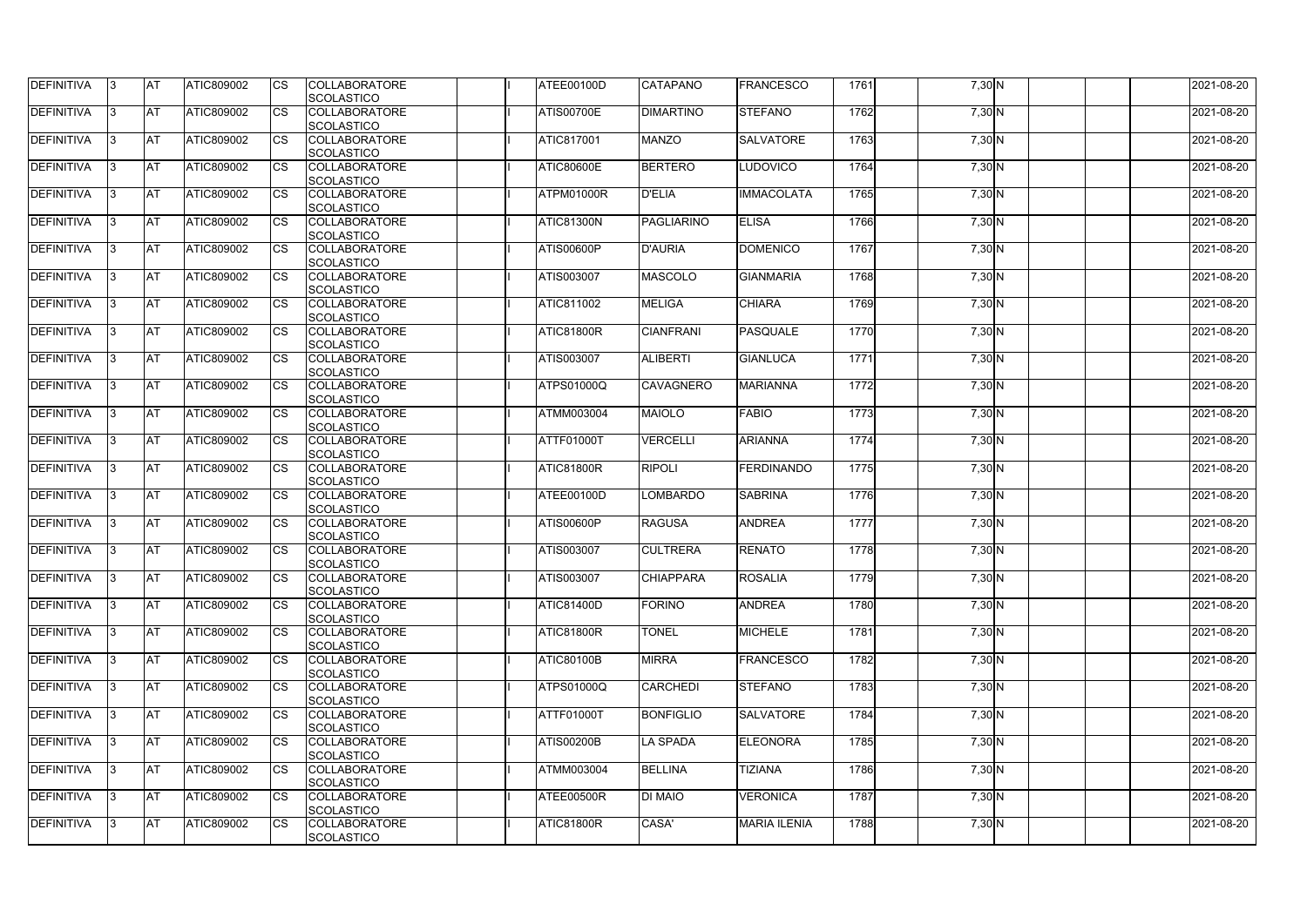| <b>DEFINITIVA</b> | IЗ  | <b>AT</b>  | <b>ATIC809002</b> | <b>CS</b> | <b>COLLABORATORE</b><br>SCOLASTICO        | ATIS004003        | <b>D'ALESSANDRO</b> | PASQUALE                          | 1789 | 7,30 N   | 2021-08-20 |
|-------------------|-----|------------|-------------------|-----------|-------------------------------------------|-------------------|---------------------|-----------------------------------|------|----------|------------|
| <b>DEFINITIVA</b> | R   | <b>AT</b>  | ATIC809002        | <b>CS</b> | <b>COLLABORATORE</b><br><b>SCOLASTICO</b> | ATIS004003        | <b>DI ROSA</b>      | <b>WILLIAM</b>                    | 1790 | 7,30 N   | 2021-08-20 |
| <b>DEFINITIVA</b> | R   | <b>AT</b>  | ATIC809002        | CS        | <b>COLLABORATORE</b><br>SCOLASTICO        | ATPM01000R        | <b>LEOPARDO</b>     | <b>MARIA GRAZIA</b>               | 1791 | 7,30 N   | 2021-08-20 |
| <b>DEFINITIVA</b> |     | <b>AT</b>  | ATIC809002        | <b>CS</b> | <b>COLLABORATORE</b><br>SCOLASTICO        | ATIC81800R        | <b>SALZARULO</b>    | <b>MARIA ERSILIA</b>              | 1792 | 7,30 N   | 2021-08-20 |
| <b>DEFINITIVA</b> |     | <b>AT</b>  | ATIC809002        | CS        | <b>COLLABORATORE</b><br>SCOLASTICO        | ATIS003007        | <b>DI MARZO</b>     | <b>LUCA ANTONIO</b>               | 1793 | 7,30 N   | 2021-08-20 |
| <b>DEFINITIVA</b> |     | <b>IAT</b> | ATIC809002        | <b>CS</b> | <b>COLLABORATORE</b><br><b>SCOLASTICO</b> | ATIC816005        | PERFETTI            | <b>TERESA</b>                     | 1794 | $7,30$ N | 2021-08-20 |
| DEFINITIVA        |     | <b>AT</b>  | ATIC809002        | <b>CS</b> | <b>COLLABORATORE</b><br>SCOLASTICO        | ATEE00100D        | <b>BRILLANTE</b>    | <b>DOMENICO</b>                   | 1795 | $7,28$ S | 2021-08-20 |
| <b>DEFINITIVA</b> | ß   | <b>AT</b>  | ATIC809002        | CS        | <b>COLLABORATORE</b><br><b>SCOLASTICO</b> | <b>ATIS00600P</b> | <b>BUFANO</b>       | ALESSANDRO                        | 1796 | $7,27$ S | 2021-08-20 |
| <b>DEFINITIVA</b> | R   | <b>AT</b>  | ATIC809002        | <b>CS</b> | <b>COLLABORATORE</b><br><b>SCOLASTICO</b> | <b>ATIC817001</b> | <b>D'AMORE</b>      | <b>PIETRO</b>                     | 1797 | $7,27$ S | 2021-08-20 |
| <b>DEFINITIVA</b> |     | <b>AT</b>  | ATIC809002        | <b>CS</b> | <b>COLLABORATORE</b><br><b>SCOLASTICO</b> | <b>ATIS00600P</b> | <b>SARACCO</b>      | <b>ALESSANDRO</b>                 | 1798 | 7,27 S   | 2021-08-20 |
| <b>DEFINITIVA</b> |     | <b>AT</b>  | ATIC809002        | <b>CS</b> | <b>COLLABORATORE</b><br>SCOLASTICO        | ATIS004003        | <b>GANDOLFO</b>     | <b>STEFANO</b>                    | 1799 | $7,27$ N | 2021-08-20 |
| <b>DEFINITIVA</b> |     | <b>AT</b>  | ATIC809002        | <b>CS</b> | <b>COLLABORATORE</b><br>SCOLASTICO        | ATIC81300N        | <b>GIOVINE</b>      | <b>ROBERTO</b>                    | 1800 | $7,25$ S | 2021-08-20 |
| DEFINITIVA        |     | <b>AT</b>  | ATIC809002        | <b>CS</b> | <b>COLLABORATORE</b><br>SCOLASTICO        | <b>ATPS01000Q</b> | <b>BARLETTA</b>     | <b>MANUELA</b>                    | 1801 | $7,25$ S | 2021-08-20 |
| DEFINITIVA        | з   | <b>AT</b>  | ATIC809002        | CS        | <b>COLLABORATORE</b><br><b>SCOLASTICO</b> | ATEE00100D        | <b>CIPOLLA</b>      | <b>GIANPAOLO</b>                  | 1802 | 7,25 N   | 2021-08-20 |
| <b>DEFINITIVA</b> | R   | <b>AT</b>  | ATIC809002        | CS        | <b>COLLABORATORE</b><br><b>SCOLASTICO</b> | ATEE00100D        | <b>DE CONTE</b>     | <b>ALESSANDRO</b>                 | 1803 | 7,25 N   | 2021-08-20 |
| <b>DEFINITIVA</b> |     | <b>AT</b>  | ATIC809002        | <b>CS</b> | <b>COLLABORATORE</b><br><b>SCOLASTICO</b> | <b>ATIC810006</b> | <b>ZANIRATO</b>     | VALENTINA                         | 1804 | $7,25$ N | 2021-08-20 |
| <b>DEFINITIVA</b> |     | <b>AT</b>  | ATIC809002        | CS        | <b>COLLABORATORE</b><br><b>SCOLASTICO</b> | <b>ATIS00200B</b> | <b>TORELLO</b>      | <b>GIOVANNI</b>                   | 1805 | $7,25$ N | 2021-08-20 |
| <b>DEFINITIVA</b> |     | <b>AT</b>  | ATIC809002        | CS        | <b>COLLABORATORE</b><br>SCOLASTICO        | ATEE00100D        | <b>MENEANO</b>      | <b>DANIELE</b>                    | 1806 | $7,25$ N | 2021-08-20 |
| <b>DEFINITIVA</b> | 13. | <b>AT</b>  | ATIC809002        | <b>CS</b> | <b>COLLABORATORE</b><br>SCOLASTICO        | <b>ATPS01000Q</b> | <b>SCOLLO</b>       | <b>DEBORA</b>                     | 1807 | $7,25$ N | 2021-08-20 |
| DEFINITIVA        | 3   | <b>AT</b>  | ATIC809002        | <b>CS</b> | <b>COLLABORATORE</b><br><b>SCOLASTICO</b> | <b>ATIS00700E</b> | <b>RUSSO</b>        | <b>CATERINA</b>                   | 1808 | $7,25$ N | 2021-08-20 |
| <b>DEFINITIVA</b> | IЗ  | <b>AT</b>  | ATIC809002        | <b>CS</b> | <b>COLLABORATORE</b><br><b>SCOLASTICO</b> | <b>ATIS00600P</b> | <b>GUASTELLI</b>    | PIERPAOLO                         | 1809 | $7,22$ N | 2021-08-20 |
| <b>DEFINITIVA</b> |     | <b>AT</b>  | ATIC809002        | <b>CS</b> | <b>COLLABORATORE</b><br><b>SCOLASTICO</b> | <b>ATMM11300G</b> | <b>GIUGLIANO</b>    | <b>ILEANA</b>                     | 1810 | $7,22$ N | 2021-08-20 |
| <b>DEFINITIVA</b> |     | <b>AT</b>  | ATIC809002        | <b>CS</b> | <b>COLLABORATORE</b><br><b>SCOLASTICO</b> | <b>ATIC80600E</b> | <b>MONTICONE</b>    | <b>ILARIA</b>                     | 1811 | $7,20$ S | 2021-08-20 |
| <b>DEFINITIVA</b> | ß.  | <b>AT</b>  | ATIC809002        | <b>CS</b> | <b>COLLABORATORE</b><br><b>SCOLASTICO</b> | <b>ATIS004003</b> | <b>STERMOLLI</b>    | <b>HERMES</b>                     | 1812 | $7,20$ S | 2021-08-20 |
| <b>DEFINITIVA</b> | 3   | <b>AT</b>  | ATIC809002        | <b>CS</b> | <b>COLLABORATORE</b><br>SCOLASTICO        | <b>ATIC81800R</b> | <b>VERDUCI</b>      | <b>ANGELICA</b>                   | 1813 | $7,20$ S | 2021-08-20 |
| DEFINITIVA        | ß.  | <b>AT</b>  | ATIC809002        | <b>CS</b> | <b>COLLABORATORE</b><br><b>SCOLASTICO</b> | ATEE00100D        | <b>NADILE</b>       | <b>ANTONIO</b><br><b>GIUSEPPE</b> | 1814 | $7,20$ S | 2021-08-20 |
| DEFINITIVA        | 13. | <b>AT</b>  | ATIC809002        | <b>CS</b> | <b>COLLABORATORE</b><br><b>SCOLASTICO</b> | <b>ATIC80100B</b> | <b>CERRATO</b>      | PASQUALE                          | 1815 | $7,20$ S | 2021-08-20 |
| <b>DEFINITIVA</b> | ß.  | <b>AT</b>  | ATIC809002        | <b>CS</b> | <b>COLLABORATORE</b><br>SCOLASTICO        | ATEE00100D        | COZZI               | <b>PIETRO</b><br><b>GIUSEPPE</b>  | 1816 | $7,20$ S | 2021-08-20 |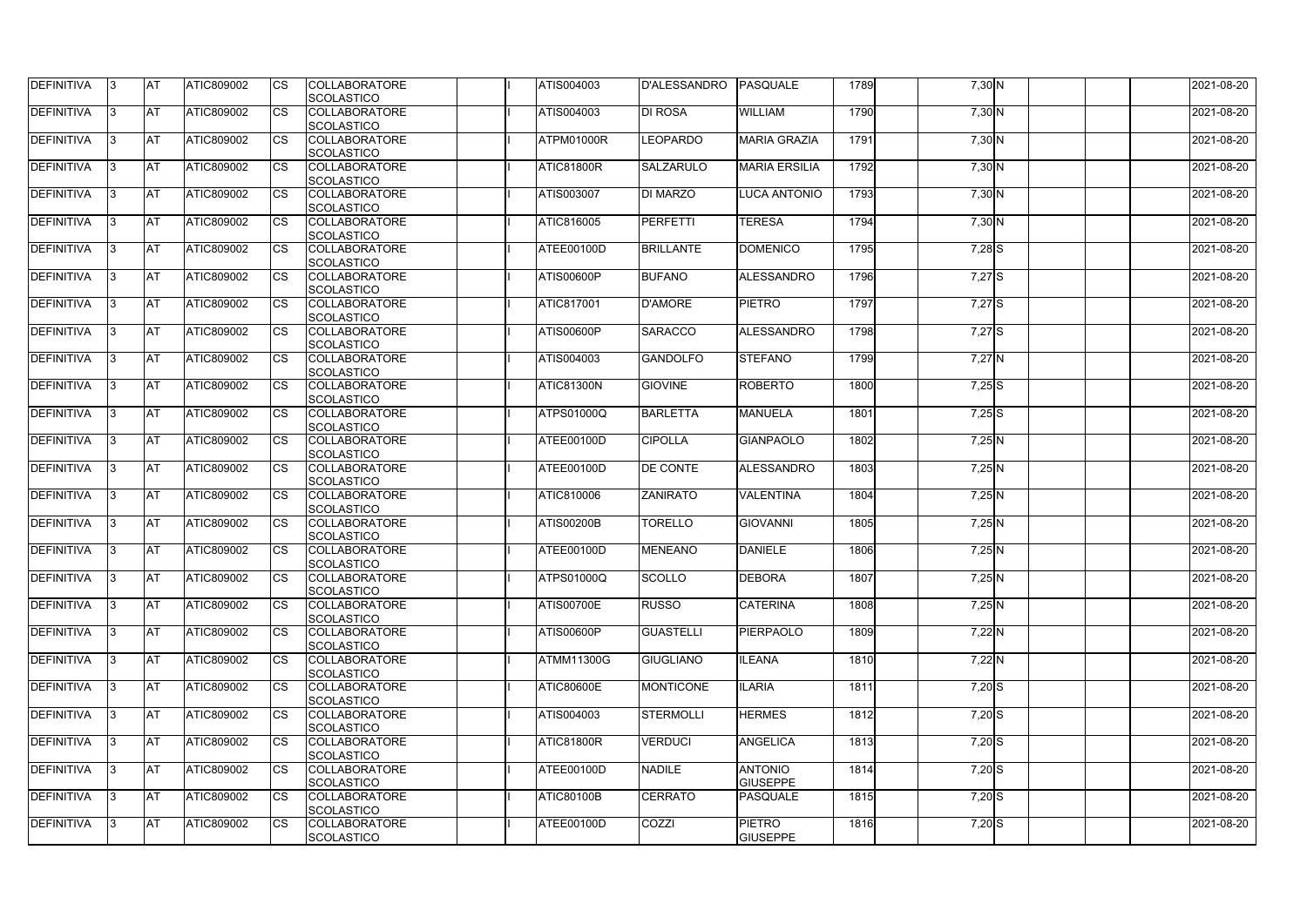| <b>DEFINITIVA</b> | 13  | <b>AT</b> | ATIC809002        | Ics                    | <b>COLLABORATORE</b><br><b>SCOLASTICO</b> | <b>ATMM003004</b> | <b>GUCCI</b>      | <b>SARA</b>                     | 1817 | $7,20$ S | 2021-08-20 |
|-------------------|-----|-----------|-------------------|------------------------|-------------------------------------------|-------------------|-------------------|---------------------------------|------|----------|------------|
| <b>DEFINITIVA</b> |     | <b>AT</b> | ATIC809002        | Ics                    | <b>COLLABORATORE</b><br><b>SCOLASTICO</b> | <b>ATIS00700E</b> | <b>MOLINARI</b>   | <b>FABIO</b>                    | 1818 | $7,20$ S | 2021-08-20 |
| DEFINITIVA        |     | <b>AT</b> | ATIC809002        | Ics                    | <b>COLLABORATORE</b><br><b>SCOLASTICO</b> | <b>ATIS00700E</b> | <b>ALFIERI</b>    | <b>MARIO</b>                    | 1819 | $7,20$ N | 2021-08-20 |
| DEFINITIVA        | ıз  | <b>AT</b> | ATIC809002        | <b>CS</b>              | <b>COLLABORATORE</b><br><b>SCOLASTICO</b> | ATIS004003        | <b>MARCHESE</b>   | <b>NICOLA</b>                   | 1820 | 7,20 N   | 2021-08-20 |
| DEFINITIVA        |     | <b>AT</b> | ATIC809002        | <b>CS</b>              | <b>COLLABORATORE</b><br><b>SCOLASTICO</b> | ATIS00600P        | <b>PUZZO</b>      | <b>CARMELO</b>                  | 1821 | $7,20$ N | 2021-08-20 |
| <b>DEFINITIVA</b> |     | <b>AT</b> | ATIC809002        | Ics                    | <b>COLLABORATORE</b><br><b>SCOLASTICO</b> | <b>ATIS00600P</b> | <b>IMENEO</b>     | <b>ANDREA</b>                   | 1822 | 7,20 N   | 2021-08-20 |
| DEFINITIVA        |     | <b>AT</b> | <b>ATIC809002</b> | Ics                    | <b>COLLABORATORE</b><br><b>SCOLASTICO</b> | ATEE00100D        | <b>PAOLELLA</b>   | <b>VINCENZA</b>                 | 1823 | 7,20 N   | 2021-08-20 |
| <b>DEFINITIVA</b> |     | AT        | ATIC809002        | <b>CS</b>              | <b>COLLABORATORE</b><br><b>SCOLASTICO</b> | <b>ATIS00600P</b> | <b>NEGRI</b>      | <b>SARA</b>                     | 1824 | $7,20$ N | 2021-08-20 |
| DEFINITIVA        |     | <b>AT</b> | ATIC809002        | <b>CS</b>              | <b>COLLABORATORE</b><br><b>SCOLASTICO</b> | <b>ATIC80600E</b> | <b>ZAFFINO</b>    | <b>SALVATORE</b>                | 1825 | $7,20$ N | 2021-08-20 |
| DEFINITIVA        |     | <b>AT</b> | ATIC809002        | $\overline{\text{cs}}$ | <b>COLLABORATORE</b><br>SCOLASTICO        | <b>ATIC81400D</b> | <b>TROTTI</b>     | <b>ANNAPAOLA</b>                | 1826 | 7,20 N   | 2021-08-20 |
| <b>DEFINITIVA</b> |     | <b>AT</b> | <b>ATIC809002</b> | <b>CS</b>              | <b>COLLABORATORE</b><br><b>SCOLASTICO</b> | ATIC808006        | <b>ALOI</b>       | <b>VANESSA</b>                  | 1827 | 7,20 N   | 2021-08-20 |
| DEFINITIVA        |     | <b>AT</b> | ATIC809002        | <b>CS</b>              | <b>COLLABORATORE</b><br><b>SCOLASTICO</b> | ATEE00100D        | <b>CASALUCI</b>   | <b>DANIELE</b>                  | 1828 | 7,20 N   | 2021-08-20 |
| <b>DEFINITIVA</b> | l3  | <b>AT</b> | ATIC809002        |                        | <b>COLLABORATORE</b><br><b>SCOLASTICO</b> | ATIC81400D        | <b>CESTARI</b>    | <b>MATTEO</b>                   | 1829 | 7,20 N   | 2021-08-20 |
| <b>DEFINITIVA</b> |     | <b>AT</b> | ATIC809002        | Ics                    | <b>COLLABORATORE</b><br><b>SCOLASTICO</b> | ATIS003007        | <b>MASIELLO</b>   | <b>GIUSEPPE</b><br><b>MARIO</b> | 1830 | $7,20$ N | 2021-08-20 |
| DEFINITIVA        | R   | <b>AT</b> | ATIC809002        | <b>CS</b>              | <b>COLLABORATORE</b><br><b>SCOLASTICO</b> | <b>ATIS00700E</b> | <b>SORRENTI</b>   | <b>DESIREE</b>                  | 1831 | $7,20$ N | 2021-08-20 |
| DEFINITIVA        |     | <b>AT</b> | ATIC809002        | Ics                    | <b>COLLABORATORE</b><br><b>SCOLASTICO</b> | <b>ATIC811002</b> | <b>MONTELEONE</b> | <b>PAOLA</b>                    | 1832 | $7,20$ N | 2021-08-20 |
| <b>DEFINITIVA</b> |     | <b>AT</b> | ATIC809002        | <b>CS</b>              | <b>COLLABORATORE</b><br><b>SCOLASTICO</b> | ATTF01000T        | <b>TEDESCO</b>    | <b>ROSARIA</b>                  | 1833 | $7,20$ N | 2021-08-20 |
| DEFINITIVA        |     | <b>AT</b> | ATIC809002        | <b>CS</b>              | <b>COLLABORATORE</b><br>SCOLASTICO        | ATEE00500R        | <b>SCARPATO</b>   | <b>RAFFAELE</b>                 | 1834 | 7,20 N   | 2021-08-20 |
| DEFINITIVA        | 13. | <b>AT</b> | ATIC809002        |                        | <b>COLLABORATORE</b><br><b>SCOLASTICO</b> | <b>ATIC816005</b> | <b>DANZA</b>      | <b>DENISE</b>                   | 1835 | $7,20$ N | 2021-08-20 |
| DEFINITIVA        | IЗ  | <b>AT</b> | <b>ATIC809002</b> | Ics                    | <b>COLLABORATORE</b><br><b>SCOLASTICO</b> | ATIC81800R        | <b>SOTTILE</b>    | <b>DOMENICA</b>                 | 1836 | $7,20$ N | 2021-08-20 |
| <b>DEFINITIVA</b> | I3  | <b>AT</b> | ATIC809002        | Ics                    | <b>COLLABORATORE</b><br><b>SCOLASTICO</b> | <b>ATMM003004</b> | LAZZARO           | FEDERICA                        | 1837 | 7,20 N   | 2021-08-20 |
| DEFINITIVA        |     | <b>AT</b> | ATIC809002        | Ics                    | <b>COLLABORATORE</b><br><b>SCOLASTICO</b> | <b>ATMM003004</b> | <b>BELFIORE</b>   | <b>SANTO</b><br><b>DOMENICO</b> | 1838 | $7,20$ N | 2021-08-20 |
| <b>DEFINITIVA</b> |     | <b>AT</b> | ATIC809002        | <b>CS</b>              | <b>COLLABORATORE</b><br><b>SCOLASTICO</b> | <b>ATIC81800R</b> | <b>CASORIA</b>    | NUNZIO                          | 1839 | $7,20$ N | 2021-08-20 |
| <b>DEFINITIVA</b> | ıз  | <b>AT</b> | ATIC809002        | Ics                    | <b>COLLABORATORE</b><br><b>SCOLASTICO</b> | ATEE00500R        | <b>BEVILACQUA</b> | <b>CATALDO</b>                  | 1840 | $7,20$ N | 2021-08-20 |
| <b>DEFINITIVA</b> |     | <b>AT</b> | ATIC809002        | Ics                    | <b>COLLABORATORE</b><br><b>SCOLASTICO</b> | ATIS004003        | <b>UGLIANO</b>    | <b>VINCENZO</b>                 | 1841 | 7,20 N   | 2021-08-20 |
| DEFINITIVA        | ıз  | <b>AT</b> | ATIC809002        | Ics                    | <b>COLLABORATORE</b><br><b>SCOLASTICO</b> | ATEE00100D        | <b>VERDERESE</b>  | <b>SIMONA</b>                   | 1842 | $7,20$ N | 2021-08-20 |
| <b>DEFINITIVA</b> | 13  | <b>AT</b> | <b>ATIC809002</b> | <b>ICS</b>             | <b>COLLABORATORE</b><br><b>SCOLASTICO</b> | <b>ATIC81400D</b> | <b>CARROZZO</b>   | <b>EMANUELA</b>                 | 1843 | $7,20$ N | 2021-08-20 |
| <b>DEFINITIVA</b> |     | <b>AT</b> | ATIC809002        | Ics                    | <b>COLLABORATORE</b><br><b>SCOLASTICO</b> | ATIC816005        | <b>FRANCIA</b>    | <b>LUCA</b>                     | 1844 | $7,20$ N | 2021-08-20 |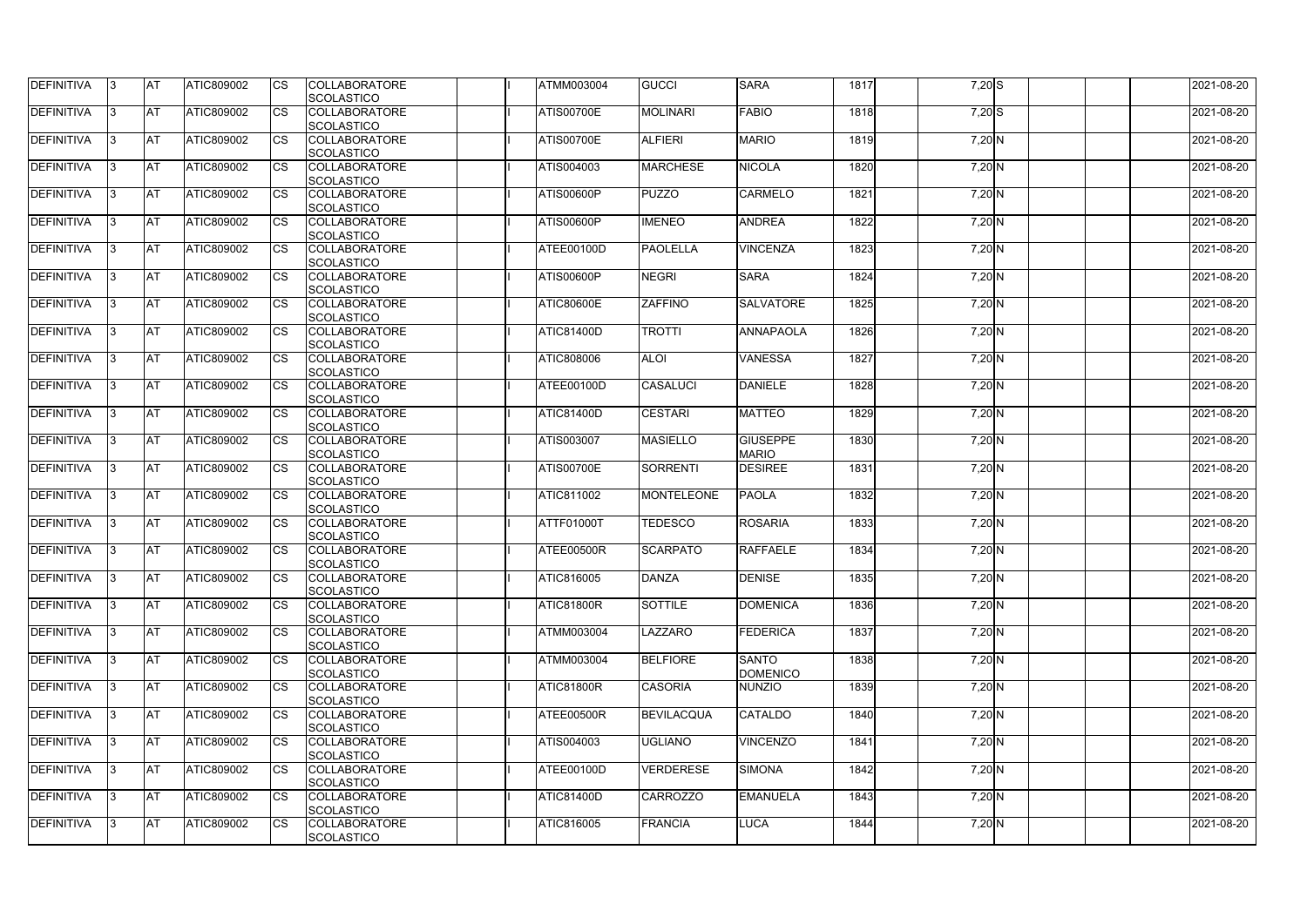| <b>DEFINITIVA</b> | IЗ  | <b>AT</b>  | <b>ATIC809002</b> | <b>CS</b> | <b>COLLABORATORE</b><br><b>SCOLASTICO</b> | <b>ATIS00600P</b> | <b>NAPOLITANO</b>  | <b>LUCA</b>                     | 1845 | 7,20 N     | 2021-08-20 |
|-------------------|-----|------------|-------------------|-----------|-------------------------------------------|-------------------|--------------------|---------------------------------|------|------------|------------|
| <b>DEFINITIVA</b> | R   | <b>AT</b>  | ATIC809002        | <b>CS</b> | <b>COLLABORATORE</b><br><b>SCOLASTICO</b> | <b>ATIC80400V</b> | <b>NAPOLITANO</b>  | <b>NATHASCIA</b>                | 1846 | 7,20 N     | 2021-08-20 |
| <b>DEFINITIVA</b> | З   | <b>AT</b>  | <b>ATIC809002</b> | CS        | <b>COLLABORATORE</b><br>SCOLASTICO        | <b>ATIC80400V</b> | <b>CATONE</b>      | <b>MARTA</b>                    | 1847 | 7,20 N     | 2021-08-20 |
| <b>DEFINITIVA</b> |     | <b>AT</b>  | ATIC809002        | <b>CS</b> | <b>COLLABORATORE</b><br>SCOLASTICO        | <b>ATIC80400V</b> | <b>FORESIO</b>     | <b>GIOVANNI</b>                 | 1848 | 7,20 N     | 2021-08-20 |
| <b>DEFINITIVA</b> |     | <b>AT</b>  | ATIC809002        | CS        | <b>COLLABORATORE</b><br>SCOLASTICO        | <b>ATIC80600E</b> | <b>BEVILACQUA</b>  | FABRIZIO                        | 1849 | 7,20 N     | 2021-08-20 |
| <b>DEFINITIVA</b> |     | <b>IAT</b> | ATIC809002        | <b>CS</b> | <b>COLLABORATORE</b><br><b>SCOLASTICO</b> | ATEE00500R        | <b>RISSO</b>       | <b>ERIKA</b>                    | 1850 | $7,20$ N   | 2021-08-20 |
| DEFINITIVA        |     | <b>AT</b>  | ATIC809002        | <b>CS</b> | <b>COLLABORATORE</b><br>SCOLASTICO        | ATEE00500R        | <b>AUSIELLO</b>    | ANGELO                          | 1851 | $7,20$ N   | 2021-08-20 |
| <b>DEFINITIVA</b> | ß   | <b>AT</b>  | ATIC809002        | CS        | <b>COLLABORATORE</b><br><b>SCOLASTICO</b> | <b>ATPS01000Q</b> | <b>DE LUCIA</b>    | <b>SANTA</b>                    | 1852 | $7,20$ N   | 2021-08-20 |
| <b>DEFINITIVA</b> | R   | <b>AT</b>  | ATIC809002        | <b>CS</b> | <b>COLLABORATORE</b><br><b>SCOLASTICO</b> | <b>ATMM003004</b> | <b>VERDERESE</b>   | <b>DIANA</b>                    | 1853 | 7,20 N     | 2021-08-20 |
| <b>DEFINITIVA</b> |     | <b>AT</b>  | ATIC809002        | <b>CS</b> | <b>COLLABORATORE</b><br><b>SCOLASTICO</b> | <b>ATIC816005</b> | <b>ALOTTA</b>      | <b>SALVATORE</b>                | 1854 | 7,20 N     | 2021-08-20 |
| <b>DEFINITIVA</b> |     | <b>AT</b>  | ATIC809002        | <b>CS</b> | <b>COLLABORATORE</b><br>SCOLASTICO        | ATIC808006        | <b>STODUTO</b>     | <b>MATTEO</b>                   | 1855 | 7,20 N     | 2021-08-20 |
| <b>DEFINITIVA</b> | R   | <b>AT</b>  | ATIC809002        | <b>CS</b> | <b>COLLABORATORE</b><br>SCOLASTICO        | <b>ATTF01000T</b> | <b>VOLPI</b>       | <b>ANDREA</b>                   | 1856 | 7,20 N     | 2021-08-20 |
| DEFINITIVA        |     | <b>AT</b>  | ATIC809002        | <b>CS</b> | <b>COLLABORATORE</b><br><b>SCOLASTICO</b> | <b>ATIC80100B</b> | <b>TORRE</b>       | <b>IRENE</b>                    | 1857 | $7,17$ S   | 2021-08-20 |
| DEFINITIVA        | З   | <b>AT</b>  | ATIC809002        | CS        | <b>COLLABORATORE</b><br><b>SCOLASTICO</b> | <b>ATIS00200B</b> | <b>RICCI</b>       | <b>SABRINA</b>                  | 1858 | $7,17$ S   | 2021-08-20 |
| <b>DEFINITIVA</b> | R   | <b>AT</b>  | ATIC809002        | CS        | <b>COLLABORATORE</b><br><b>SCOLASTICO</b> | <b>ATIS00700E</b> | <b>BALDI</b>       | <b>ANNA MARIA</b>               | 1859 | 7,17S      | 2021-08-20 |
| <b>DEFINITIVA</b> |     | <b>AT</b>  | ATIC809002        | <b>CS</b> | <b>COLLABORATORE</b><br><b>SCOLASTICO</b> | <b>ATIC80100B</b> | <b>ROSSI</b>       | <b>DAVIDE</b>                   | 1860 | $7,17$ N   | 2021-08-20 |
| <b>DEFINITIVA</b> |     | <b>AT</b>  | ATIC809002        | CS        | <b>COLLABORATORE</b><br><b>SCOLASTICO</b> | ATEE00100D        | <b>CALZI</b>       | <b>ELENA</b>                    | 1861 | $7,17$ N   | 2021-08-20 |
| <b>DEFINITIVA</b> |     | <b>AT</b>  | ATIC809002        | CS        | <b>COLLABORATORE</b><br>SCOLASTICO        | <b>ATIS00700E</b> | <b>COMITO</b>      | FABRIZIO                        | 1862 | $7,17$ N   | 2021-08-20 |
| <b>DEFINITIVA</b> | 13. | <b>AT</b>  | ATIC809002        | <b>CS</b> | <b>COLLABORATORE</b><br>SCOLASTICO        | <b>ATIC808006</b> | <b>GRASSO</b>      | RITA                            | 1863 | $7,17$ N   | 2021-08-20 |
| DEFINITIVA        | 3   | <b>AT</b>  | ATIC809002        | <b>CS</b> | <b>COLLABORATORE</b><br><b>SCOLASTICO</b> | ATEE00100D        | <b>PILLITTERI</b>  | <b>ROSETTA</b>                  | 1864 | $7,17$ N   | 2021-08-20 |
| <b>DEFINITIVA</b> | IЗ  | <b>AT</b>  | ATIC809002        | <b>CS</b> | <b>COLLABORATORE</b><br><b>SCOLASTICO</b> | <b>ATTF01000T</b> | <b>MARTORANA</b>   | <b>IRENE</b>                    | 1865 | $7,15$ S   | 2021-08-20 |
| <b>DEFINITIVA</b> |     | <b>AT</b>  | ATIC809002        | <b>CS</b> | <b>COLLABORATORE</b><br><b>SCOLASTICO</b> | <b>ATIC81800R</b> | <b>MONTALDO</b>    | <b>ELENA</b><br><b>ADELAIDE</b> | 1866 | $7,15$ S   | 2021-08-20 |
| <b>DEFINITIVA</b> |     | <b>AT</b>  | ATIC809002        | <b>CS</b> | <b>COLLABORATORE</b><br><b>SCOLASTICO</b> | ATPM01000R        | <b>APREA</b>       | <b>MARTINA</b>                  | 1867 | $7,15$ N   | 2021-08-20 |
| <b>DEFINITIVA</b> | IЗ  | <b>AT</b>  | ATIC809002        | <b>CS</b> | <b>COLLABORATORE</b><br><b>SCOLASTICO</b> | <b>ATIC81400D</b> | <b>FEA</b>         | <b>AGNESE</b>                   | 1868 | $7,15$ N   | 2021-08-20 |
| <b>DEFINITIVA</b> | 3   | <b>AT</b>  | ATIC809002        | <b>CS</b> | <b>COLLABORATORE</b><br>SCOLASTICO        | <b>ATIS003007</b> | <b>NICOLETTI</b>   | <b>GENNARO</b>                  | 1869 | $7,13$ S   | 2021-08-20 |
| DEFINITIVA        | ß.  | <b>AT</b>  | ATIC809002        | <b>CS</b> | <b>COLLABORATORE</b><br><b>SCOLASTICO</b> | <b>ATIC80100B</b> | <b>DELLE SEDIE</b> | <b>ALESSANDRO</b>               | 1870 | $7,13$ $S$ | 2021-08-20 |
| DEFINITIVA        | l3  | <b>AT</b>  | ATIC809002        | <b>CS</b> | <b>COLLABORATORE</b><br><b>SCOLASTICO</b> | ATEE00500R        | <b>MUSCATO</b>     | <b>LUIGI</b>                    | 1871 | $7,13$ N   | 2021-08-20 |
| <b>DEFINITIVA</b> | ß.  | <b>AT</b>  | ATIC809002        | <b>CS</b> | <b>COLLABORATORE</b><br>SCOLASTICO        | ATIS003007        | <b>ABBRACCHIO</b>  | <b>MARIA LUISA</b>              | 1872 | $7,11$ S   | 2021-08-20 |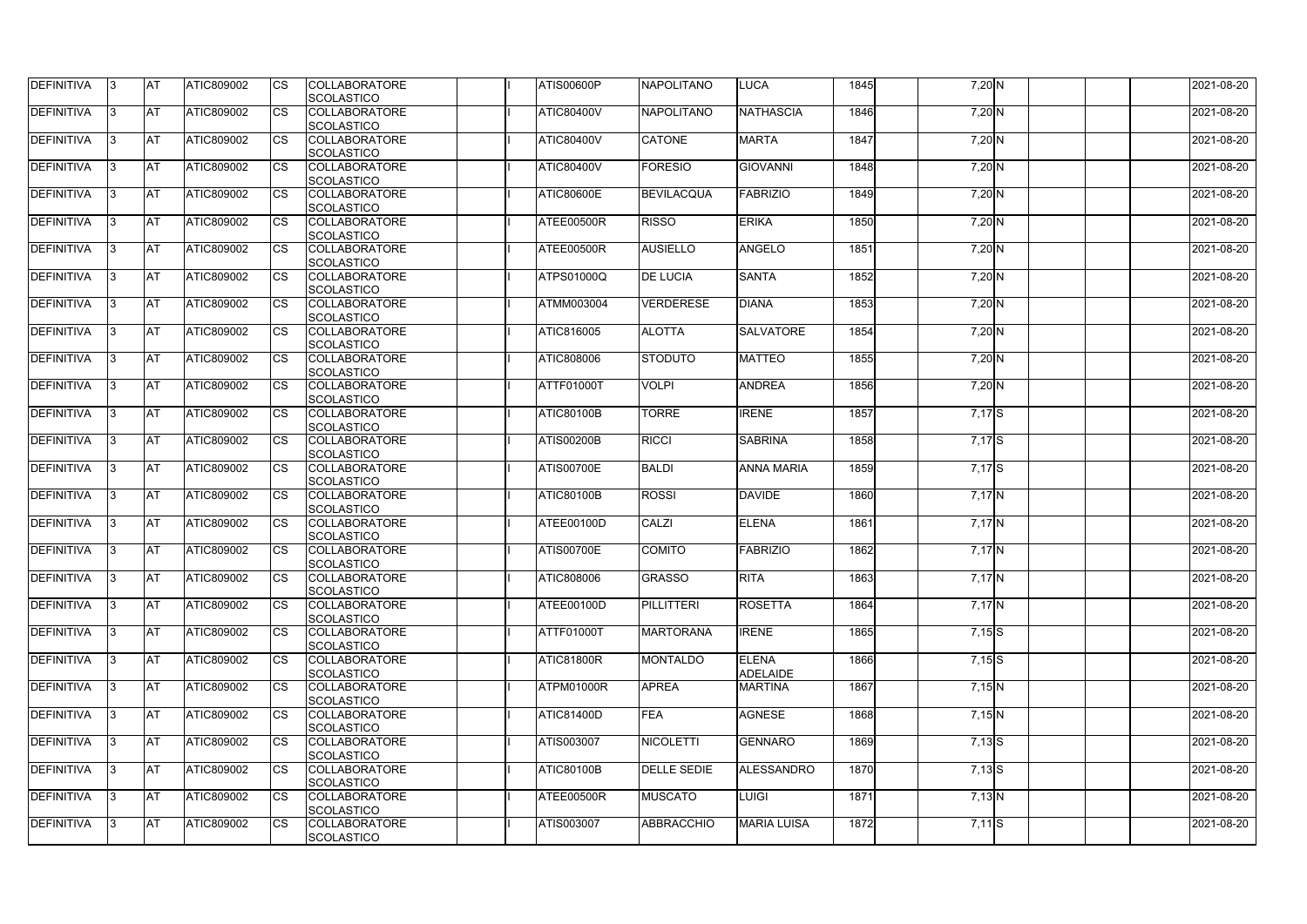| <b>DEFINITIVA</b> | IЗ  | <b>IAT</b> | ATIC809002        | <b>CS</b>              | <b>COLLABORATORE</b> | ATIC81300N        | LIUZZO SCORPO ISALVATORE |                  | 1873 | $7,10$ S  | 2021-08-20 |
|-------------------|-----|------------|-------------------|------------------------|----------------------|-------------------|--------------------------|------------------|------|-----------|------------|
|                   |     |            |                   |                        | SCOLASTICO           |                   |                          |                  |      |           |            |
| DEFINITIVA        | ß.  | <b>AT</b>  | ATIC809002        | CS                     | <b>COLLABORATORE</b> | <b>ATIS003007</b> | <b>MUSSO</b>             | <b>EMANUELA</b>  | 1874 | $7,10$ S  | 2021-08-20 |
|                   |     |            |                   |                        | <b>SCOLASTICO</b>    |                   |                          |                  |      |           |            |
| <b>DEFINITIVA</b> | ß.  | <b>AT</b>  | ATIC809002        | CS                     | <b>COLLABORATORE</b> | ATPM01000R        | <b>RIONDINO</b>          | <b>VALENTINA</b> | 1875 | $7,10$ S  | 2021-08-20 |
|                   |     |            |                   |                        | <b>SCOLASTICO</b>    |                   |                          |                  |      |           |            |
| <b>DEFINITIVA</b> |     | <b>AT</b>  | ATIC809002        | <b>CS</b>              | <b>COLLABORATORE</b> | ATMM003004        | <b>NIGRO</b>             | <b>SIMONA</b>    | 1876 | $7,10$ S  | 2021-08-20 |
|                   |     |            |                   |                        | <b>SCOLASTICO</b>    |                   |                          |                  |      |           |            |
| <b>DEFINITIVA</b> |     | <b>AT</b>  | ATIC809002        | CS                     | <b>COLLABORATORE</b> | ATIC811002        | <b>GILARDETTI</b>        | <b>GIULIA</b>    | 1877 | $7,10$ S  | 2021-08-20 |
|                   |     |            |                   |                        | SCOLASTICO           |                   |                          |                  |      |           |            |
| <b>DEFINITIVA</b> | ß   | AT         | ATIC809002        | <b>CS</b>              | <b>COLLABORATORE</b> | <b>ATIS00200B</b> | <b>MARTIRE</b>           | ALESSANDRA       | 1878 | $7,10$ S  | 2021-08-20 |
|                   |     |            |                   |                        | SCOLASTICO           |                   |                          |                  |      |           |            |
| <b>DEFINITIVA</b> |     | <b>AT</b>  | ATIC809002        | <b>CS</b>              | <b>COLLABORATORE</b> | <b>ATPS01000Q</b> | <b>SANDRI</b>            | <b>DENISE</b>    | 1879 | $7,10$ S  | 2021-08-20 |
|                   |     |            |                   |                        | SCOLASTICO           |                   |                          |                  |      |           |            |
| DEFINITIVA        |     | <b>AT</b>  | ATIC809002        | <b>CS</b>              | <b>COLLABORATORE</b> | ATEE00100D        | <b>FRIZZI</b>            | <b>TIZIANA</b>   | 1880 | $7,10$ S  | 2021-08-20 |
|                   |     |            |                   |                        | <b>SCOLASTICO</b>    |                   |                          |                  |      |           |            |
| DEFINITIVA        | IЗ  | <b>AT</b>  | ATIC809002        | CS                     | <b>COLLABORATORE</b> | ATEE00100D        | <b>RASO</b>              | <b>VALERIO</b>   | 1881 | $7,10$ S  | 2021-08-20 |
|                   |     |            |                   |                        | <b>SCOLASTICO</b>    |                   |                          |                  |      |           |            |
| <b>DEFINITIVA</b> |     | <b>AT</b>  | <b>ATIC809002</b> | <b>CS</b>              | <b>COLLABORATORE</b> | <b>ATIC80600E</b> | <b>MARSICOVETER</b>      | <b>ILARIA</b>    | 1882 | $7,10$ S  | 2021-08-20 |
|                   |     |            |                   |                        | <b>SCOLASTICO</b>    |                   |                          |                  |      |           |            |
| <b>DEFINITIVA</b> |     | <b>AT</b>  | ATIC809002        | $\overline{\text{cs}}$ | <b>COLLABORATORE</b> | <b>ATEE00100D</b> | <b>TAMBORRINO</b>        | <b>RITA</b>      | 1883 | $7,10$ S  | 2021-08-20 |
|                   |     |            |                   |                        | SCOLASTICO           |                   |                          |                  |      |           |            |
| <b>DEFINITIVA</b> | 3   | <b>AT</b>  | ATIC809002        | <b>CS</b>              | <b>COLLABORATORE</b> | ATIS004003        | <b>RESTELLINO</b>        | <b>MARTA</b>     | 1884 | $7,10$ S  | 2021-08-20 |
|                   |     |            |                   |                        | SCOLASTICO           |                   |                          |                  |      |           |            |
| <b>DEFINITIVA</b> |     | <b>IAT</b> | ATIC809002        |                        | <b>COLLABORATORE</b> | <b>ATIS00200B</b> | <b>PASTRONE</b>          | <b>AMANDA</b>    | 1885 | $7,10$ S  | 2021-08-20 |
|                   |     |            |                   |                        | <b>SCOLASTICO</b>    |                   |                          |                  |      |           |            |
| DEFINITIVA        |     | <b>AT</b>  | ATIC809002        | <b>CS</b>              | <b>COLLABORATORE</b> | <b>ATIC81400D</b> | <b>TRINGALI</b>          | <b>GIUSEPPE</b>  | 1886 | $7,10$ S  | 2021-08-20 |
|                   |     |            |                   |                        | SCOLASTICO           |                   |                          |                  |      |           |            |
| DEFINITIVA        | R   | <b>AT</b>  | ATIC809002        | CS                     | <b>COLLABORATORE</b> | ATEE00100D        | <b>ARIOSTO</b>           | <b>PIETRO</b>    | 1887 | $7,10$ S  | 2021-08-20 |
|                   |     |            |                   |                        | <b>SCOLASTICO</b>    |                   |                          |                  |      |           |            |
| <b>DEFINITIVA</b> |     | <b>AT</b>  | <b>ATIC809002</b> | CS                     | <b>COLLABORATORE</b> | <b>ATIC811002</b> | <b>COPPOLA</b>           | <b>GENNARO</b>   | 1888 | $7,10$ S  | 2021-08-20 |
|                   |     |            |                   |                        | <b>SCOLASTICO</b>    |                   |                          |                  |      |           |            |
| <b>DEFINITIVA</b> |     | <b>AT</b>  | ATIC809002        | <b>CS</b>              | <b>COLLABORATORE</b> | <b>ATIC81800R</b> | <b>PETRELLI</b>          | <b>GRAZIANO</b>  | 1889 | $7,10$ S  | 2021-08-20 |
|                   |     |            |                   |                        | <b>SCOLASTICO</b>    |                   |                          |                  |      |           |            |
| <b>DEFINITIVA</b> |     | <b>AT</b>  | ATIC809002        | <b>CS</b>              | <b>COLLABORATORE</b> | ATEE00500R        | <b>LETTIERI</b>          | <b>ELEONORA</b>  | 1890 | 7,10 N    | 2021-08-20 |
|                   |     |            |                   |                        | SCOLASTICO           |                   |                          |                  |      |           |            |
| DEFINITIVA        | 13. | <b>AT</b>  | ATIC809002        | <b>CS</b>              | <b>COLLABORATORE</b> | ATPM01000R        | <b>D'IPPOLITO</b>        | <b>FABIANA</b>   | 1891 | 7,10 N    | 2021-08-20 |
|                   |     |            |                   |                        | SCOLASTICO           |                   |                          |                  |      |           |            |
| <b>DEFINITIVA</b> | IЗ  | <b>AT</b>  | ATIC809002        | <b>CS</b>              | <b>COLLABORATORE</b> | ATIS004003        | <b>BIANCO</b>            | <b>ANGELICA</b>  | 1892 | $7,10\,N$ | 2021-08-20 |
|                   |     |            |                   |                        | <b>SCOLASTICO</b>    |                   |                          |                  |      |           |            |
| <b>DEFINITIVA</b> | l3. | <b>AT</b>  | <b>ATIC809002</b> | <b>CS</b>              | <b>COLLABORATORE</b> | <b>ATIC80600E</b> | <b>CUPIRAGGI</b>         | <b>SALVATORE</b> | 1893 | 7,10 N    | 2021-08-20 |
|                   |     |            |                   |                        | <b>SCOLASTICO</b>    |                   |                          |                  |      |           |            |
| <b>DEFINITIVA</b> | 13. | <b>AT</b>  | ATIC809002        | <b>CS</b>              | <b>COLLABORATORE</b> | <b>ATIC81300N</b> | <b>SCALISI</b>           | <b>SANDRO</b>    | 1894 | 7,10 N    | 2021-08-20 |
|                   |     |            |                   |                        | SCOLASTICO           |                   |                          |                  |      |           |            |
| <b>DEFINITIVA</b> |     | <b>AT</b>  | ATIC809002        |                        | <b>COLLABORATORE</b> | <b>ATIS00600P</b> | <b>TERRACCIANO</b>       | <b>IVAN</b>      | 1895 | $7,10$ N  | 2021-08-20 |
|                   |     |            |                   | <b>CS</b>              |                      |                   |                          |                  |      |           |            |
|                   |     |            |                   |                        | <b>SCOLASTICO</b>    |                   |                          |                  |      |           |            |
| <b>DEFINITIVA</b> | ß   | <b>AT</b>  | ATIC809002        | <b>CS</b>              | <b>COLLABORATORE</b> | <b>ATIS00600P</b> | <b>SCIMENES</b>          | <b>ALESSIA</b>   | 1896 | $7,10$ N  | 2021-08-20 |
|                   |     |            |                   |                        | <b>SCOLASTICO</b>    |                   |                          |                  |      |           |            |
| <b>DEFINITIVA</b> | l3  | <b>AT</b>  | ATIC809002        | <b>CS</b>              | <b>COLLABORATORE</b> | <b>ATIC80100B</b> | <b>GODEL</b>             | <b>MARCO</b>     | 1897 | 7,10 N    | 2021-08-20 |
|                   |     |            |                   |                        | SCOLASTICO           |                   |                          |                  |      |           |            |
| DEFINITIVA        |     | <b>AT</b>  | ATIC809002        | <b>CS</b>              | <b>COLLABORATORE</b> | <b>ATTF01000T</b> | <b>SARLO</b>             | <b>ALBERTO</b>   | 1898 | 7,10 N    | 2021-08-20 |
|                   |     |            |                   |                        | <b>SCOLASTICO</b>    |                   |                          |                  |      |           |            |
| DEFINITIVA        | IЗ  | <b>AT</b>  | ATIC809002        | <b>CS</b>              | <b>COLLABORATORE</b> | <b>ATIC816005</b> | <b>BENZI</b>             | <b>BEATRICE</b>  | 1899 | $7,10\,N$ | 2021-08-20 |
|                   |     |            |                   |                        | <b>SCOLASTICO</b>    |                   |                          |                  |      |           |            |
| <b>DEFINITIVA</b> | 13. | <b>AT</b>  | ATIC809002        | <b>CS</b>              | <b>COLLABORATORE</b> | <b>ATIS00700E</b> | <b>DI SARNO</b>          | <b>GIULIA</b>    | 1900 | 7,10 N    | 2021-08-20 |
|                   |     |            |                   |                        | SCOLASTICO           |                   |                          |                  |      |           |            |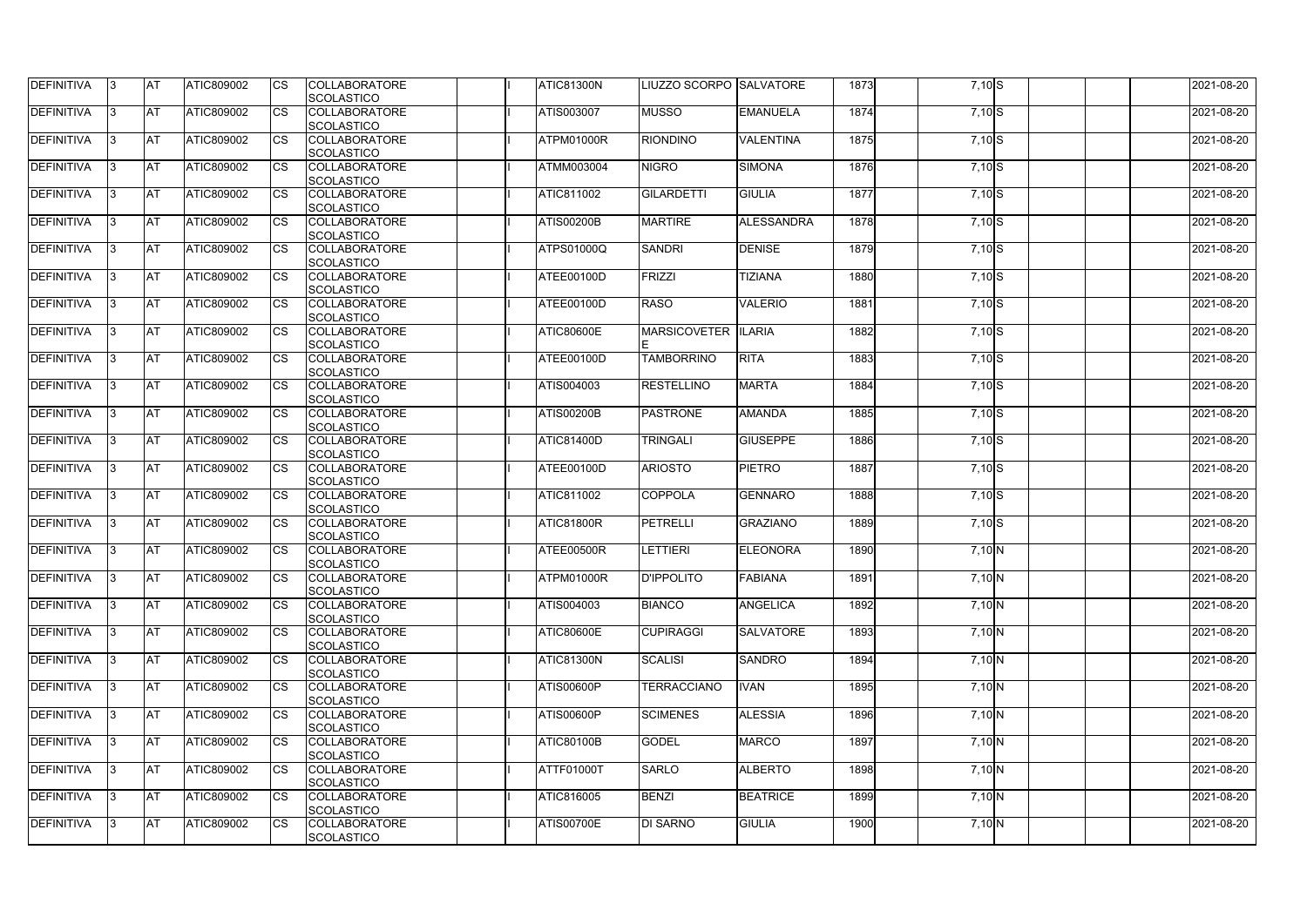| <b>DEFINITIVA</b> | IЗ  | <b>IAT</b>  | ATIC809002        | <b>CS</b>              | <b>COLLABORATORE</b>                      | <b>ATIS003007</b> | <b>D'ALESSANDRO</b> | <b>ELISA</b>     | 1901 | 7,10 N    | 2021-08-20 |
|-------------------|-----|-------------|-------------------|------------------------|-------------------------------------------|-------------------|---------------------|------------------|------|-----------|------------|
| DEFINITIVA        | ß.  | <b>AT</b>   | ATIC809002        | CS                     | SCOLASTICO<br><b>COLLABORATORE</b>        | <b>ATIS00600P</b> | <b>LETTIERI</b>     | <b>VINCENZO</b>  | 1902 | 7,10 N    | 2021-08-20 |
|                   |     |             |                   |                        | SCOLASTICO                                |                   |                     |                  |      |           |            |
| DEFINITIVA        | ß.  | <b>AT</b>   | ATIC809002        | CS                     | <b>COLLABORATORE</b>                      | <b>ATIC80600E</b> | <b>MADDALENA</b>    | <b>ANGELO</b>    | 1903 |           | 2021-08-20 |
|                   |     |             |                   |                        | <b>SCOLASTICO</b>                         |                   |                     |                  |      | 7,10 N    |            |
| <b>DEFINITIVA</b> |     | <b>AT</b>   | ATIC809002        | <b>CS</b>              | <b>COLLABORATORE</b>                      | <b>ATIC817001</b> | <b>ALFANO</b>       | <b>GIUSEPPE</b>  | 1904 | 7,10 N    | 2021-08-20 |
|                   |     |             |                   |                        | <b>SCOLASTICO</b>                         |                   |                     | <b>MARIA</b>     |      |           |            |
| <b>DEFINITIVA</b> |     | <b>AT</b>   | ATIC809002        | CS                     | <b>COLLABORATORE</b>                      | ATEE00100D        | LIA                 | <b>ROSSANA</b>   | 1905 | $7,10$ N  | 2021-08-20 |
|                   |     |             |                   |                        | SCOLASTICO                                |                   |                     |                  |      |           |            |
| <b>DEFINITIVA</b> | ß   | AT          | ATIC809002        | <b>CS</b>              | <b>COLLABORATORE</b>                      | ATIS004003        | <b>BUONOCORE</b>    | <b>SALVATORE</b> | 1906 |           | 2021-08-20 |
|                   |     |             |                   |                        |                                           |                   |                     |                  |      | 7,10 N    |            |
| <b>DEFINITIVA</b> |     | <b>AT</b>   | ATIC809002        | <b>CS</b>              | SCOLASTICO<br><b>COLLABORATORE</b>        | <b>ATIS00700E</b> | <b>FUSCO</b>        | <b>ALESSIO</b>   | 1907 |           | 2021-08-20 |
|                   |     |             |                   |                        | SCOLASTICO                                |                   |                     |                  |      | 7,10 N    |            |
| DEFINITIVA        | 3   | <b>AT</b>   | ATIC809002        | <b>CS</b>              | <b>COLLABORATORE</b>                      | <b>ATIS003007</b> | <b>CREACO</b>       | <b>LUCA</b>      | 1908 | 7,10 N    | 2021-08-20 |
|                   |     |             |                   |                        | <b>SCOLASTICO</b>                         |                   |                     |                  |      |           |            |
| DEFINITIVA        | l3  | <b>AT</b>   | ATIC809002        | CS                     | <b>COLLABORATORE</b>                      | ATMM003004        | <b>DONNARUMMA</b>   | <b>ANTONIO</b>   | 1909 | 7,10 N    | 2021-08-20 |
|                   |     |             |                   |                        | <b>SCOLASTICO</b>                         |                   |                     |                  |      |           |            |
| <b>DEFINITIVA</b> |     | <b>AT</b>   | <b>ATIC809002</b> | <b>CS</b>              | <b>COLLABORATORE</b>                      | ATIC811002        | <b>ROSSANINO</b>    | <b>SERENA</b>    | 1910 | $7,10$ N  | 2021-08-20 |
|                   |     |             |                   |                        | <b>SCOLASTICO</b>                         |                   |                     |                  |      |           |            |
| <b>DEFINITIVA</b> |     | <b>AT</b>   | ATIC809002        | $\overline{\text{cs}}$ | <b>COLLABORATORE</b>                      | ATEE00100D        | <b>DI PINTO</b>     | <b>GIULIANA</b>  | 1911 | $7,10$ N  | 2021-08-20 |
|                   |     |             |                   |                        | SCOLASTICO                                |                   |                     |                  |      |           |            |
| <b>DEFINITIVA</b> | 3   | <b>AT</b>   | ATIC809002        | <b>CS</b>              | <b>COLLABORATORE</b>                      | <b>ATIC817001</b> | <b>COSTANTINI</b>   | <b>ILARIA</b>    | 1912 |           | 2021-08-20 |
|                   |     |             |                   |                        | SCOLASTICO                                |                   |                     |                  |      | 7,10 N    |            |
| <b>DEFINITIVA</b> |     | <b>J</b> AT |                   |                        | <b>COLLABORATORE</b>                      |                   | <b>D'ANGELO</b>     | <b>CALOGERO</b>  |      |           |            |
|                   |     |             | ATIC809002        | CS                     |                                           | ATEE00100D        |                     |                  | 1913 | 7,10 N    | 2021-08-20 |
|                   |     | <b>AT</b>   |                   |                        | <b>SCOLASTICO</b>                         |                   | <b>FAVATA</b>       | <b>GIOVANNI</b>  |      |           |            |
| <b>DEFINITIVA</b> |     |             | ATIC809002        | <b>CS</b>              | <b>COLLABORATORE</b>                      | <b>ATPS01000Q</b> | <b>SCOLA</b>        | <b>EMANUELE</b>  | 1914 | 7,10 N    | 2021-08-20 |
|                   |     |             |                   |                        | SCOLASTICO                                |                   |                     |                  |      |           |            |
| DEFINITIVA        | R   | <b>AT</b>   | ATIC809002        | CS                     | <b>COLLABORATORE</b>                      | <b>ATIC81800R</b> | <b>DE BELLIS</b>    | <b>SIMONE</b>    | 1915 | 7,10 N    | 2021-08-20 |
|                   |     |             |                   |                        | <b>SCOLASTICO</b>                         |                   |                     |                  |      |           |            |
| <b>DEFINITIVA</b> |     | <b>AT</b>   | <b>ATIC809002</b> | CS                     | <b>COLLABORATORE</b><br><b>SCOLASTICO</b> | ATIC816005        | <b>IACONA</b>       | <b>GIUSEPPE</b>  | 1916 | 7,10 N    | 2021-08-20 |
| <b>DEFINITIVA</b> |     |             |                   |                        |                                           |                   |                     |                  |      |           | 2021-08-20 |
|                   |     | <b>AT</b>   | ATIC809002        | <b>CS</b>              | <b>COLLABORATORE</b><br><b>SCOLASTICO</b> | ATIC811002        | <b>CASTAGNA</b>     | <b>CINZIA</b>    | 1917 | $7,10$ N  |            |
|                   |     |             |                   |                        | <b>COLLABORATORE</b>                      |                   | <b>GIOLITO</b>      |                  |      |           | 2021-08-20 |
| <b>DEFINITIVA</b> |     | <b>AT</b>   | ATIC809002        | <b>CS</b>              |                                           | <b>ATIS00700E</b> |                     | <b>MATTEO</b>    | 1918 | 7,10 N    |            |
| <b>DEFINITIVA</b> |     |             |                   |                        | SCOLASTICO                                |                   |                     |                  |      |           |            |
|                   | 13. | <b>AT</b>   | ATIC809002        | <b>CS</b>              | <b>COLLABORATORE</b>                      | ATIC81300N        | <b>DEGIORGIS</b>    | <b>EZIO</b>      | 1919 | 7,10 N    | 2021-08-20 |
| <b>DEFINITIVA</b> |     |             |                   | <b>CS</b>              | SCOLASTICO                                |                   |                     | <b>ANNA</b>      | 1920 |           |            |
|                   | 3   | <b>AT</b>   | ATIC809002        |                        | <b>COLLABORATORE</b>                      | ATEE00100D        | <b>CASCELLA</b>     |                  |      | $7,10\,N$ | 2021-08-20 |
|                   |     |             |                   |                        | <b>SCOLASTICO</b>                         |                   |                     |                  |      |           | 2021-08-20 |
| <b>DEFINITIVA</b> | l3. | <b>AT</b>   | ATIC809002        | <b>CS</b>              | <b>COLLABORATORE</b>                      | ATEE00500R        | <b>DE MAIO</b>      | <b>GIUSEPPE</b>  | 1921 | 7,10 N    |            |
|                   |     |             |                   |                        | <b>SCOLASTICO</b>                         |                   |                     |                  |      |           |            |
| <b>DEFINITIVA</b> | 13. | <b>AT</b>   | ATIC809002        | <b>CS</b>              | <b>COLLABORATORE</b>                      | <b>ATIS00600P</b> | <b>TERZUOLO</b>     | <b>MARIA</b>     | 1922 | $7,10$ N  | 2021-08-20 |
|                   |     |             |                   |                        | <b>SCOLASTICO</b>                         |                   |                     | <b>FRANCESCA</b> |      |           |            |
| <b>DEFINITIVA</b> |     | <b>AT</b>   | ATIC809002        | <b>CS</b>              | <b>COLLABORATORE</b>                      | ATIS004003        | <b>COSENZA</b>      | <b>ANGELO</b>    | 1923 | $7,10$ N  | 2021-08-20 |
|                   |     |             |                   |                        | <b>SCOLASTICO</b>                         |                   |                     |                  |      |           |            |
| <b>DEFINITIVA</b> | ß   | <b>AT</b>   | ATIC809002        | <b>CS</b>              | <b>COLLABORATORE</b>                      | ATIS003007        | <b>BASIRICO</b>     | <b>VINCENZO</b>  | 1924 | $7,10$ N  | 2021-08-20 |
|                   |     |             |                   |                        | <b>SCOLASTICO</b>                         |                   |                     |                  |      |           |            |
| <b>DEFINITIVA</b> | l3  | <b>AT</b>   | ATIC809002        | <b>CS</b>              | <b>COLLABORATORE</b>                      | ATIC816005        | <b>MARELLI</b>      | <b>SARA</b>      | 1925 | 7,10 N    | 2021-08-20 |
|                   |     |             |                   |                        | SCOLASTICO                                |                   |                     |                  |      |           |            |
| DEFINITIVA        |     | <b>AT</b>   | ATIC809002        | <b>CS</b>              | <b>COLLABORATORE</b>                      | <b>ATIC815009</b> | <b>RICCI</b>        | <b>CARMINE</b>   | 1926 | 7,08 N    | 2021-08-20 |
|                   |     |             |                   |                        | <b>SCOLASTICO</b>                         |                   |                     |                  |      |           |            |
| DEFINITIVA        | IЗ  | <b>AT</b>   | ATIC809002        | <b>CS</b>              | <b>COLLABORATORE</b>                      | <b>ATIS00600P</b> | <b>SERRITELLA</b>   | <b>MARZIA</b>    | 1927 | $7,08$ N  | 2021-08-20 |
|                   |     |             |                   |                        | <b>SCOLASTICO</b>                         |                   |                     |                  |      |           |            |
| <b>DEFINITIVA</b> | 13. | <b>AT</b>   | ATIC809002        | <b>CS</b>              | <b>COLLABORATORE</b>                      | <b>ATTF01000T</b> | PIRRELLO            | <b>CALOGERO</b>  | 1928 | $7,07$ N  | 2021-08-20 |
|                   |     |             |                   |                        | SCOLASTICO                                |                   |                     |                  |      |           |            |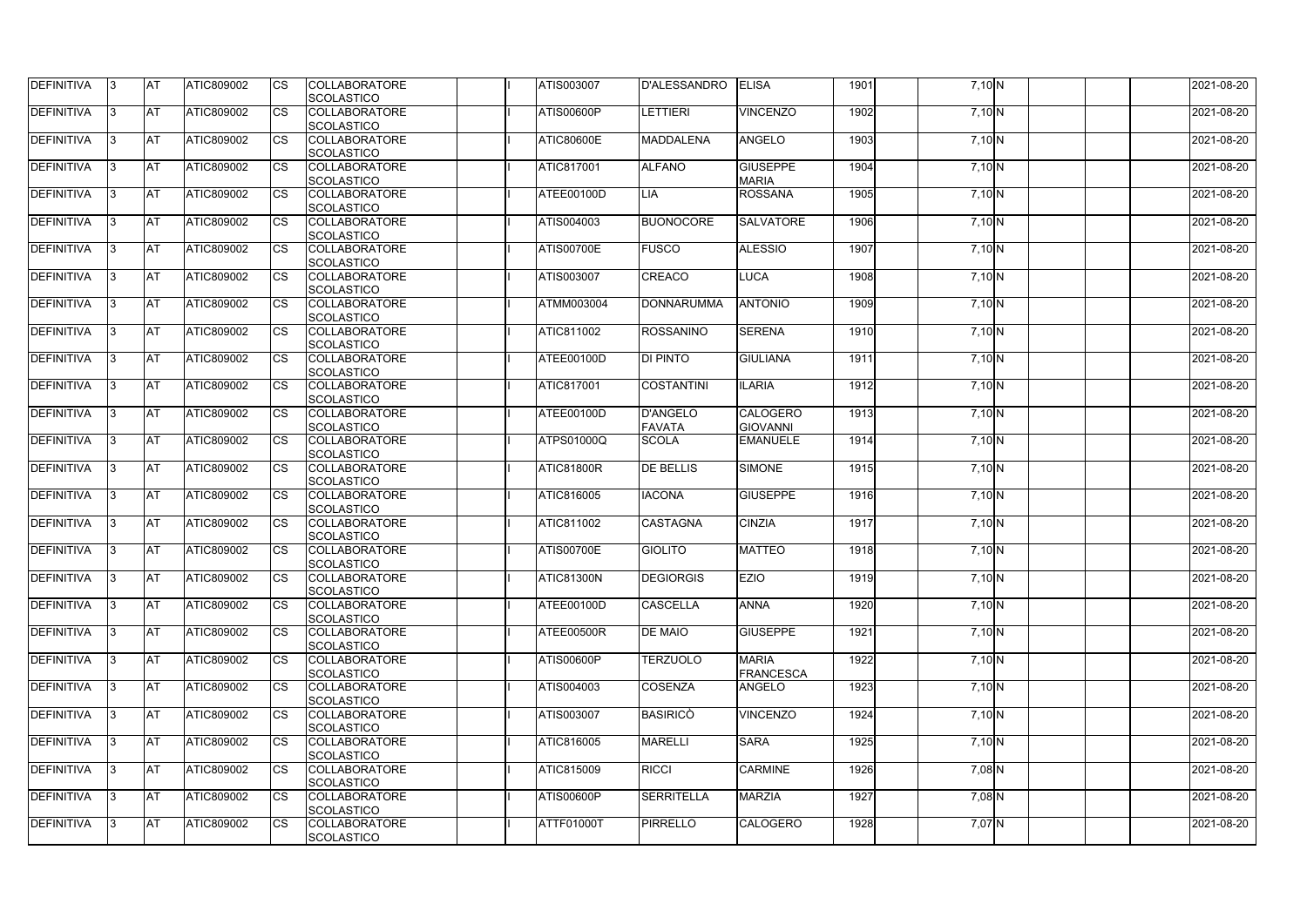| <b>DEFINITIVA</b> | 13  | IAT        | ATIC809002        | <b>I</b> CS | <b>COLLABORATORE</b><br><b>SCOLASTICO</b> | <b>ATIS00700E</b> | <b>MEGLIO</b>     | <b>SALVATORE</b> | 1929 | $7,07$ N   |    | 2021-08-20 |
|-------------------|-----|------------|-------------------|-------------|-------------------------------------------|-------------------|-------------------|------------------|------|------------|----|------------|
| DEFINITIVA        |     | <b>AT</b>  | ATIC809002        | Ics         | <b>COLLABORATORE</b><br><b>SCOLASTICO</b> | ATEE00100D        | <b>SAPORITO</b>   | <b>CARMINE</b>   | 1930 | 7,07 N     |    | 2021-08-20 |
| DEFINITIVA        |     | <b>AT</b>  | ATIC809002        | Ics         | <b>COLLABORATORE</b><br><b>SCOLASTICO</b> | ATIC816005        | <b>ATTURIO</b>    | PROVVIDENZA      | 1931 | 7,07 N     |    | 2021-08-20 |
| DEFINITIVA        | 13  | <b>AT</b>  | ATIC809002        | Ics         | <b>COLLABORATORE</b><br><b>SCOLASTICO</b> | <b>ATIC81300N</b> | <b>BAGLIO</b>     | <b>ERIKA</b>     | 1932 | $7,05$ S   |    | 2021-08-20 |
| DEFINITIVA        |     | <b>AT</b>  | ATIC809002        | Ics         | <b>COLLABORATORE</b><br><b>SCOLASTICO</b> | <b>ATIC81800R</b> | <b>BARONCELLI</b> | GRAZIELLA        | 1933 | $7,05$ $S$ |    | 2021-08-20 |
| <b>DEFINITIVA</b> |     | <b>IAT</b> | ATIC809002        | Ics         | <b>COLLABORATORE</b><br><b>SCOLASTICO</b> | <b>ATMM003004</b> | <b>NERETTI</b>    | <b>ERIKA</b>     | 1934 | $7,05$ S   |    | 2021-08-20 |
| DEFINITIVA        | 13. | <b>AT</b>  | ATIC809002        | Ics         | <b>COLLABORATORE</b><br><b>SCOLASTICO</b> | <b>ATIS00700E</b> | <b>DE LUCA</b>    | <b>LUIGI</b>     | 1935 | $7,05$ N   |    | 2021-08-20 |
| <b>DEFINITIVA</b> |     | <b>AT</b>  | ATIC809002        | Ics         | <b>COLLABORATORE</b><br><b>SCOLASTICO</b> | <b>ATIC80100B</b> | <b>VIZZINI</b>    | <b>GIUSEPPE</b>  | 1936 | $7,05$ N   |    | 2021-08-20 |
| <b>DEFINITIVA</b> | l3  | <b>AT</b>  | ATIC809002        | <b>ICS</b>  | <b>COLLABORATORE</b><br><b>SCOLASTICO</b> | ATIC811002        | VARACALLI         | <b>ANTONELLA</b> | 1937 | $7,05$ N   |    | 2021-08-20 |
| DEFINITIVA        |     | <b>AT</b>  | ATIC809002        | <b>ICS</b>  | <b>COLLABORATORE</b><br><b>SCOLASTICO</b> | ATIS004003        | <b>BIFULCO</b>    | <b>ROSA</b>      | 1938 |            | 7S | 2021-08-20 |
| DEFINITIVA        |     | <b>AT</b>  | ATIC809002        | Ics         | <b>COLLABORATORE</b><br><b>SCOLASTICO</b> | ATIC816005        | <b>MANERA</b>     | <b>SABRINA</b>   | 1939 |            | 7S | 2021-08-20 |
| <b>DEFINITIVA</b> |     | <b>AT</b>  | ATIC809002        |             | <b>COLLABORATORE</b><br><b>SCOLASTICO</b> | ATPM01000R        | <b>RIVATA</b>     | <b>LORENA</b>    | 1940 |            | 7S | 2021-08-20 |
| DEFINITIVA        | 13. | <b>AT</b>  | ATIC809002        | Ics         | <b>COLLABORATORE</b><br><b>SCOLASTICO</b> | ATEE00500R        | <b>FERRARO</b>    | <b>MICHELE</b>   | 1941 |            | 7S | 2021-08-20 |
| DEFINITIVA        | l3  | <b>AT</b>  | ATIC809002        | Ics         | <b>COLLABORATORE</b><br><b>SCOLASTICO</b> | <b>ATIC81800R</b> | <b>IULIANO</b>    | <b>MARINA</b>    | 1942 |            | 7S | 2021-08-20 |
| <b>DEFINITIVA</b> | IЗ  | <b>IAT</b> | ATIC809002        | Ics         | <b>COLLABORATORE</b><br><b>SCOLASTICO</b> | ATIC817001        | <b>IMPALA</b>     | DAVIDE           | 1943 |            | 7S | 2021-08-20 |
| DEFINITIVA        |     | <b>AT</b>  | ATIC809002        | Ics         | <b>COLLABORATORE</b><br><b>SCOLASTICO</b> | <b>ATIC810006</b> | <b>BERGANTIN</b>  | <b>MICHELA</b>   | 1944 |            | 7S | 2021-08-20 |
| DEFINITIVA        | 13. | <b>AT</b>  | ATIC809002        | Ics         | <b>COLLABORATORE</b><br><b>SCOLASTICO</b> | <b>ATIC81400D</b> | <b>LUONGO</b>     | <b>MIRELLA</b>   | 1945 |            | 7S | 2021-08-20 |
| DEFINITIVA        |     | AT         | ATIC809002        | Ics         | <b>COLLABORATORE</b><br><b>SCOLASTICO</b> | ATPM01000R        | <b>BUBICI</b>     | <b>NICOLA</b>    | 1946 |            | 7S | 2021-08-20 |
| DEFINITIVA        | 13. | <b>AT</b>  | ATIC809002        | Ics         | <b>COLLABORATORE</b><br><b>SCOLASTICO</b> | ATIC816005        | <b>ZITO</b>       | <b>GIOVANNI</b>  | 1947 |            | 7S | 2021-08-20 |
| <b>DEFINITIVA</b> | 13  | <b>AT</b>  | ATIC809002        | Ics         | <b>COLLABORATORE</b><br><b>SCOLASTICO</b> | <b>ATTF01000T</b> | <b>TROISI</b>     | <b>AGOSTINO</b>  | 1948 |            | 7S | 2021-08-20 |
| <b>DEFINITIVA</b> | 13. | <b>IAT</b> | ATIC809002        | <b>ICS</b>  | <b>COLLABORATORE</b><br><b>SCOLASTICO</b> | ATTF01000T        | <b>VILLANI</b>    | <b>ANNAMARIA</b> | 1949 |            | 7S | 2021-08-20 |
| <b>DEFINITIVA</b> |     | <b>AT</b>  | ATIC809002        | Ics         | <b>COLLABORATORE</b><br><b>SCOLASTICO</b> | ATIC810006        | <b>CECCONATO</b>  | PATRIZIA         | 1950 |            | 7S | 2021-08-20 |
| DEFINITIVA        | 13. | <b>AT</b>  | ATIC809002        | <b>CS</b>   | <b>COLLABORATORE</b><br><b>SCOLASTICO</b> | <b>ATIC80400V</b> | SISMONDO          | <b>ISABELLA</b>  | 1951 |            | 7S | 2021-08-20 |
| <b>DEFINITIVA</b> | 13. | <b>JAT</b> | ATIC809002        | Ics         | <b>COLLABORATORE</b><br><b>SCOLASTICO</b> | ATIC811002        | <b>ORNAMENTO</b>  | <b>KETTI</b>     | 1952 |            | 7S | 2021-08-20 |
| <b>DEFINITIVA</b> | 13. | <b>AT</b>  | ATIC809002        | Ics         | <b>COLLABORATORE</b><br><b>SCOLASTICO</b> | <b>ATEE00100D</b> | <b>SORRENTINO</b> | <b>ANNA</b>      | 1953 |            | 7S | 2021-08-20 |
| DEFINITIVA        | 13. | <b>AT</b>  | ATIC809002        | Ics         | <b>COLLABORATORE</b><br><b>SCOLASTICO</b> | ATEE00500R        | <b>CANNELLA</b>   | <b>SALVATORE</b> | 1954 |            | 7S | 2021-08-20 |
| <b>DEFINITIVA</b> | 13. | <b>IAT</b> | ATIC809002        | ICS         | <b>COLLABORATORE</b><br><b>SCOLASTICO</b> | ATIC816005        | <b>PALUMBO</b>    | <b>MELANIA</b>   | 1955 |            | 7S | 2021-08-20 |
| DEFINITIVA        |     | <b>AT</b>  | <b>ATIC809002</b> | Ics         | <b>COLLABORATORE</b><br><b>SCOLASTICO</b> | <b>ATIS00700E</b> | <b>VELLA</b>      | <b>DANIELE</b>   | 1956 |            | 7S | 2021-08-20 |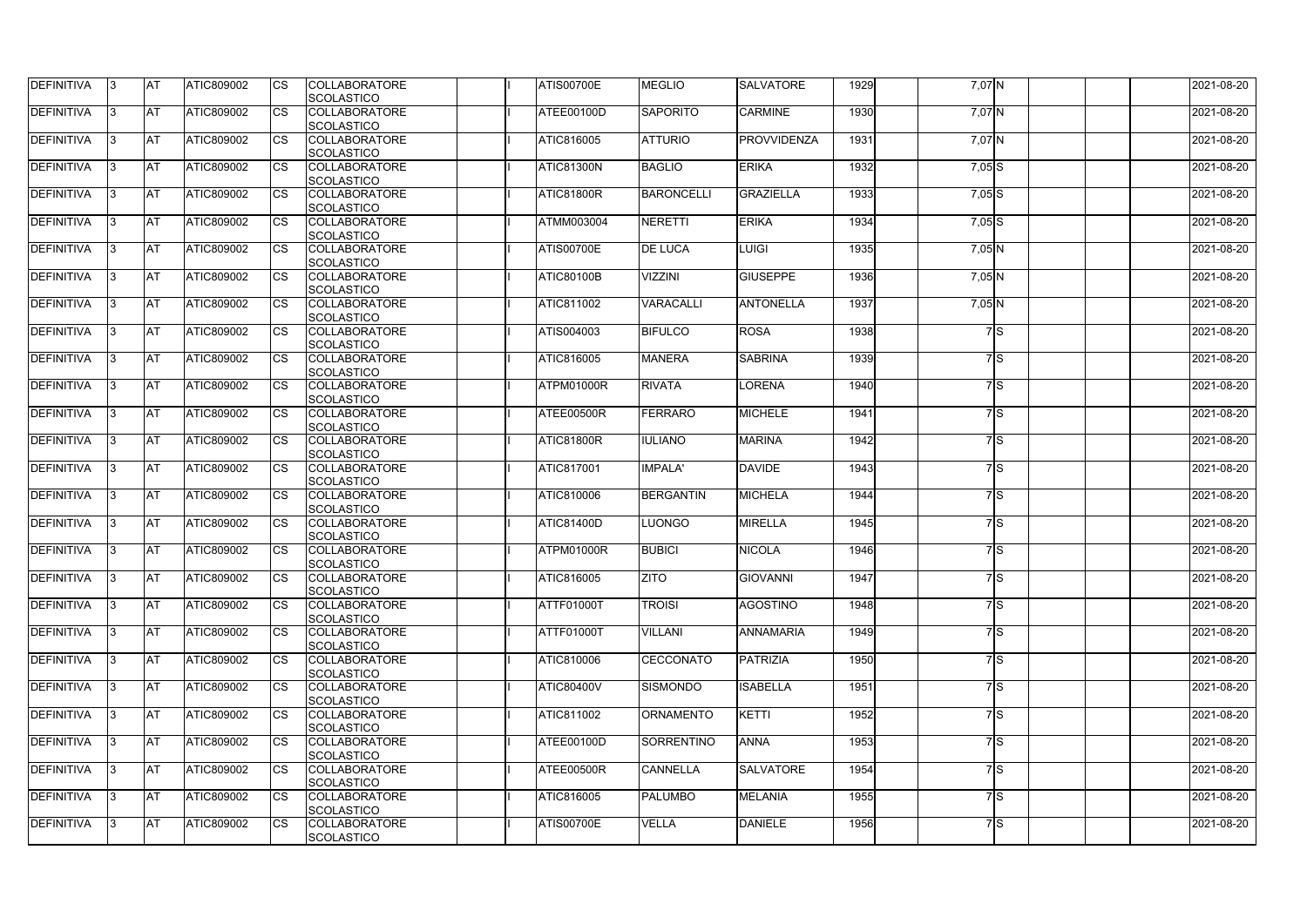| <b>DEFINITIVA</b> | 13  | <b>AT</b> | ATIC809002        | <b>CS</b> | <b>COLLABORATORE</b><br><b>SCOLASTICO</b> | <b>ATEE00100D</b> | <b>MALAFRONTE</b>               | <b>VALENTINA</b>                 | 1957 | 7S               | 2021-08-20 |
|-------------------|-----|-----------|-------------------|-----------|-------------------------------------------|-------------------|---------------------------------|----------------------------------|------|------------------|------------|
| <b>DEFINITIVA</b> | l3  | <b>AT</b> | ATIC809002        | CS        | <b>COLLABORATORE</b><br><b>SCOLASTICO</b> | ATTF01000T        | <b>RIZZUTO</b>                  | <b>LUCA</b>                      | 1958 | 7S               | 2021-08-20 |
| <b>DEFINITIVA</b> | l3  | <b>AT</b> | ATIC809002        | <b>CS</b> | <b>COLLABORATORE</b><br>SCOLASTICO        | ATIS00600P        | STRAZZULLO                      | ALESSANDRA                       | 1959 | 7S               | 2021-08-20 |
| <b>DEFINITIVA</b> |     | <b>AT</b> | ATIC809002        | CS        | <b>COLLABORATORE</b><br>SCOLASTICO        | <b>ATMM003004</b> | <b>DI SPIRITO</b>               | <b>CARMELA</b>                   | 1960 | 7S               | 2021-08-20 |
| <b>DEFINITIVA</b> | IЗ  | <b>AT</b> | ATIC809002        | CS        | <b>COLLABORATORE</b><br><b>SCOLASTICO</b> | ATEE00500R        | <b>SZLACHETKA</b>               | <b>MARIANNA</b>                  | 1961 | 7S               | 2021-08-20 |
| <b>DEFINITIVA</b> | 13  | <b>AT</b> | <b>ATIC809002</b> | CS        | <b>COLLABORATORE</b><br>SCOLASTICO        | <b>ATIC817001</b> | <b>SCHILLACI</b>                | <b>MARIA ROSA</b>                | 1962 | $\overline{7}$ S | 2021-08-20 |
| <b>DEFINITIVA</b> | 13. | <b>AT</b> | ATIC809002        | CS        | <b>COLLABORATORE</b><br><b>SCOLASTICO</b> | ATIC811002        | <b>MOLINO</b>                   | <b>GIUSTINA</b>                  | 1963 | 7S               | 2021-08-20 |
| <b>DEFINITIVA</b> | 13  | <b>AT</b> | ATIC809002        | CS        | <b>COLLABORATORE</b><br><b>SCOLASTICO</b> | ATIS00600P        | <b>BASSO</b>                    | <b>DELIA</b>                     | 1964 | 7N               | 2021-08-20 |
| <b>DEFINITIVA</b> | 13  | <b>AT</b> | ATIC809002        | CS        | <b>COLLABORATORE</b><br><b>SCOLASTICO</b> | ATIS004003        | <b>MARTINOTTI</b>               | <b>GABRIELE</b>                  | 1965 | 7M               | 2021-08-20 |
| <b>DEFINITIVA</b> |     | <b>AT</b> | ATIC809002        | <b>CS</b> | <b>COLLABORATORE</b><br>SCOLASTICO        | ATIS00600P        | <b>FORNACA</b>                  | <b>MERY CLAIRE</b>               | 1966 | 7M               | 2021-08-20 |
| <b>DEFINITIVA</b> | IЗ  | <b>AT</b> | ATIC809002        | CS        | <b>COLLABORATORE</b><br><b>SCOLASTICO</b> | ATIS003007        | <b>ZARBO</b>                    | <b>MARISA</b>                    | 1967 | 7N               | 2021-08-20 |
| <b>DEFINITIVA</b> | l3  | <b>AT</b> | ATIC809002        | CS        | <b>COLLABORATORE</b><br>SCOLASTICO        | <b>ATEE00100D</b> | <b>BISCARDI</b>                 | <b>GIOVANNI</b>                  | 1968 | 7M               | 2021-08-20 |
| <b>DEFINITIVA</b> | 13. | <b>AT</b> | <b>ATIC809002</b> | CS        | <b>COLLABORATORE</b><br>SCOLASTICO        | <b>ATIS00700E</b> | <b>FRANCO</b>                   | LETIZIA                          | 1969 | 7N               | 2021-08-20 |
| <b>DEFINITIVA</b> | l3  | <b>AT</b> | ATIC809002        | CS        | <b>COLLABORATORE</b><br><b>SCOLASTICO</b> | <b>ATIS004003</b> | <b>MIHAIUC</b>                  | <b>MATTEO IONUT</b>              | 1970 | 7M               | 2021-08-20 |
| <b>DEFINITIVA</b> | 3   | <b>AT</b> | ATIC809002        | CS        | <b>COLLABORATORE</b><br>SCOLASTICO        | <b>ATIC80600E</b> | <b>SCARAMOZZINO</b>             | <b>ILARIA</b>                    | 1971 | 7M               | 2021-08-20 |
| <b>DEFINITIVA</b> |     | <b>AT</b> | ATIC809002        | <b>CS</b> | <b>COLLABORATORE</b><br><b>SCOLASTICO</b> | ATIC81300N        | <b>VEGLIO</b>                   | <b>GAIA</b>                      | 1972 | 7M               | 2021-08-20 |
| <b>DEFINITIVA</b> | 13  | <b>AT</b> | ATIC809002        | <b>CS</b> | <b>COLLABORATORE</b><br><b>SCOLASTICO</b> | ATPM01000R        | <b>RIVATA</b>                   | <b>ENRICO</b>                    | 1973 | 7M               | 2021-08-20 |
| <b>DEFINITIVA</b> |     | <b>AT</b> | ATIC809002        | CS        | <b>COLLABORATORE</b><br><b>SCOLASTICO</b> | <b>ATIC81400D</b> | <b>SOTTILE</b>                  | <b>SALVATORE</b>                 | 1974 | 7M               | 2021-08-20 |
| <b>DEFINITIVA</b> | 13. | <b>AT</b> | ATIC809002        | <b>CS</b> | <b>COLLABORATORE</b><br><b>SCOLASTICO</b> | <b>ATIC81800R</b> | <b>MELE</b>                     | <b>MARINO</b>                    | 1975 | 7N               | 2021-08-20 |
| <b>DEFINITIVA</b> | 13  | <b>AT</b> | ATIC809002        | <b>CS</b> | <b>COLLABORATORE</b><br><b>SCOLASTICO</b> | ATPS01000Q        | <b>ESBARDO</b>                  | <b>GENNARINO</b>                 | 1976 | 7N               | 2021-08-20 |
| DEFINITIVA        | 13  | <b>AT</b> | <b>ATIC809002</b> | <b>CS</b> | <b>COLLABORATORE</b><br><b>SCOLASTICO</b> | <b>ATIC81800R</b> | <b>AMENDOLA</b>                 | <b>SARA</b>                      | 1977 | 7N               | 2021-08-20 |
| DEFINITIVA        | 13. | <b>AT</b> | ATIC809002        | <b>CS</b> | <b>COLLABORATORE</b><br><b>SCOLASTICO</b> | <b>ATPS01000Q</b> | <b>VADUVA</b>                   | <b>ANDREEA</b><br><b>MIHAELA</b> | 1978 | 7N               | 2021-08-20 |
| <b>DEFINITIVA</b> | 13. | <b>AT</b> | ATIC809002        | <b>CS</b> | <b>COLLABORATORE</b><br><b>SCOLASTICO</b> | <b>ATIC81400D</b> | FUDA                            | <b>VINCENZO</b>                  | 1979 | 7N               | 2021-08-20 |
| <b>DEFINITIVA</b> | 13. | <b>AT</b> | ATIC809002        | <b>CS</b> | <b>COLLABORATORE</b><br><b>SCOLASTICO</b> | <b>ATEE00100D</b> | <b>TACCONE</b>                  | <b>MELINA</b>                    | 1980 | 7M               | 2021-08-20 |
| <b>DEFINITIVA</b> | 13  | <b>AT</b> | ATIC809002        | <b>CS</b> | <b>COLLABORATORE</b><br><b>SCOLASTICO</b> | ATEE00500R        | <b>BODO</b>                     | <b>CHIARA</b>                    | 1981 | 7 N              | 2021-08-20 |
| <b>DEFINITIVA</b> | 13  | <b>AT</b> | <b>ATIC809002</b> | <b>CS</b> | <b>COLLABORATORE</b><br><b>SCOLASTICO</b> | ATEE00100D        | <b>BEN</b><br><b>ABDELKADER</b> | <b>MOHAMED</b>                   | 1982 | 7N               | 2021-08-20 |
| <b>DEFINITIVA</b> | 13. | <b>AT</b> | <b>ATIC809002</b> | <b>CS</b> | <b>COLLABORATORE</b><br><b>SCOLASTICO</b> | ATPM01000R        | <b>DOLCE</b>                    | <b>MARTINA</b>                   | 1983 | 7 N              | 2021-08-20 |
| <b>DEFINITIVA</b> | 13  | <b>AT</b> | <b>ATIC809002</b> | <b>CS</b> | <b>COLLABORATORE</b><br><b>SCOLASTICO</b> | ATIC809002        | <b>BELLONE</b>                  | <b>GIULIA</b>                    | 1984 | 7N               | 2021-08-20 |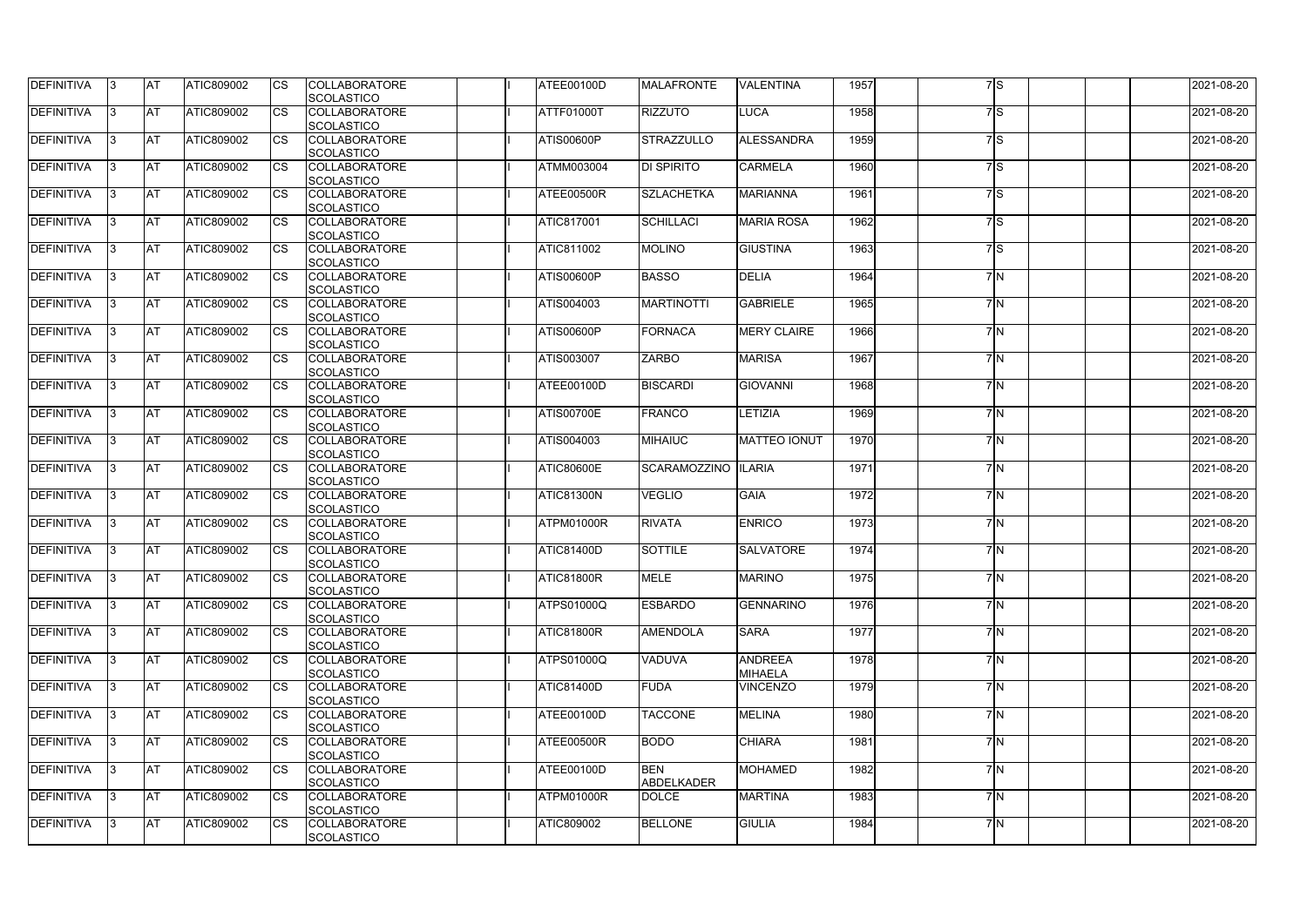| <b>DEFINITIVA</b> | 13  | <b>IAT</b> | <b>ATIC809002</b> |                        | <b>COLLABORATORE</b><br><b>SCOLASTICO</b> | <b>ATIS00700E</b> | SCHILLACI                        | <b>GJADA</b>                   | 1985 | 7 N | 2021-08-20 |
|-------------------|-----|------------|-------------------|------------------------|-------------------------------------------|-------------------|----------------------------------|--------------------------------|------|-----|------------|
| DEFINITIVA        | 13  | <b>AT</b>  | <b>ATIC809002</b> | CS                     | <b>COLLABORATORE</b><br><b>SCOLASTICO</b> | ATTF01000T        | <b>PAGLIANO</b>                  | <b>DAVIDE</b>                  | 1986 | 7M  | 2021-08-20 |
| <b>DEFINITIVA</b> | 13  | <b>AT</b>  | ATIC809002        | CS                     | <b>COLLABORATORE</b><br><b>SCOLASTICO</b> | ATEE00100D        | ANDREACCHIO                      | <b>COSIMO</b>                  | 1987 | 7M  | 2021-08-20 |
| <b>DEFINITIVA</b> |     | <b>AT</b>  | ATIC809002        | CS                     | <b>COLLABORATORE</b><br><b>SCOLASTICO</b> | <b>ATIS00700E</b> | <b>MEDURI</b>                    | <b>CLAUDIO</b>                 | 1988 | 7M  | 2021-08-20 |
| DEFINITIVA        | IЗ  | <b>AT</b>  | ATIC809002        | CS                     | <b>COLLABORATORE</b><br><b>SCOLASTICO</b> | <b>ATIC817001</b> | <b>DI LELLA</b>                  | <b>ALYSSA</b>                  | 1989 | 7M  | 2021-08-20 |
| <b>DEFINITIVA</b> | IЗ  | <b>AT</b>  | ATIC809002        | CS                     | <b>COLLABORATORE</b><br><b>SCOLASTICO</b> | ATIS003007        | <b>FATTORE</b><br><b>RANAULO</b> | FRANCESCA                      | 1990 | 7M  | 2021-08-20 |
| <b>DEFINITIVA</b> | 13. | <b>AT</b>  | <b>ATIC809002</b> | CS                     | <b>COLLABORATORE</b><br><b>SCOLASTICO</b> | ATEE00100D        | <b>BENVENUTO</b>                 | <b>EMMA</b>                    | 1991 | 7N  | 2021-08-20 |
| DEFINITIVA        | 13. | <b>AT</b>  | <b>ATIC809002</b> | CS                     | <b>COLLABORATORE</b><br><b>SCOLASTICO</b> | ATIC80500P        | <b>GIRARDINO</b>                 | <b>FEDERICO</b>                | 1992 | 7N  | 2021-08-20 |
| DEFINITIVA        | IЗ  | <b>AT</b>  | ATIC809002        | CS                     | <b>COLLABORATORE</b><br><b>SCOLASTICO</b> | ATIS00600P        | <b>SEMONELLA</b>                 | <b>UMBERTO</b><br>PAOLO        | 1993 | 7M  | 2021-08-20 |
| <b>DEFINITIVA</b> | l3  | <b>AT</b>  | <b>ATIC809002</b> | CS                     | <b>COLLABORATORE</b><br><b>SCOLASTICO</b> | <b>ATIC80400V</b> | <b>CAMMALLERI</b>                | <b>CARMELO</b>                 | 1994 | 7M  | 2021-08-20 |
| DEFINITIVA        | IЗ  | <b>AT</b>  | ATIC809002        | $\overline{\text{CS}}$ | <b>COLLABORATORE</b><br><b>SCOLASTICO</b> | ATIS00600P        | <b>DE LUCIA</b>                  | <b>DENIS</b>                   | 1995 | 7N  | 2021-08-20 |
| DEFINITIVA        | 13. | <b>AT</b>  | ATIC809002        | CS                     | <b>COLLABORATORE</b><br><b>SCOLASTICO</b> | ATIS003007        | NUNZIATA                         | <b>STEFANIA</b>                | 1996 | 7M  | 2021-08-20 |
| DEFINITIVA        | 13  | <b>AT</b>  | ATIC809002        |                        | <b>COLLABORATORE</b><br><b>SCOLASTICO</b> | <b>ATIC81800R</b> | LAVAGNINO                        | <b>GIULIANA</b>                | 1997 | 7M  | 2021-08-20 |
| DEFINITIVA        | 13. | AT         | ATIC809002        | CS                     | <b>COLLABORATORE</b><br><b>SCOLASTICO</b> | <b>ATIC80600E</b> | <b>FAUSTINI</b>                  | PAOLATRISHIA                   | 1998 | 7N  | 2021-08-20 |
| DEFINITIVA        | IЗ  | <b>AT</b>  | ATIC809002        | CS                     | <b>COLLABORATORE</b><br><b>SCOLASTICO</b> | ATEE00100D        | <b>CAVALLERO</b>                 | <b>ELISA</b>                   | 1999 | 7M  | 2021-08-20 |
| <b>DEFINITIVA</b> | IЗ  | <b>AT</b>  | ATIC809002        | CS                     | <b>COLLABORATORE</b><br><b>SCOLASTICO</b> | <b>ATIC81400D</b> | <b>CARATTI</b>                   | <b>MATTEO</b>                  | 2000 | 7M  | 2021-08-20 |
| <b>DEFINITIVA</b> | 13  | <b>AT</b>  | <b>ATIC809002</b> | CS                     | <b>COLLABORATORE</b><br><b>SCOLASTICO</b> | ATEE00100D        | <b>GIULIANA</b>                  | <b>ROCCO</b>                   | 2001 | 7M  | 2021-08-20 |
| DEFINITIVA        |     | <b>AT</b>  | ATIC809002        | CS                     | <b>COLLABORATORE</b><br>SCOLASTICO        | <b>ATMM11300G</b> | <b>MERCATANTE</b>                | <b>GIUSEPPE</b>                | 2002 | 7M  | 2021-08-20 |
| <b>DEFINITIVA</b> | 13  | <b>AT</b>  | ATIC809002        |                        | <b>COLLABORATORE</b><br><b>SCOLASTICO</b> | <b>ATIC80600E</b> | <b>MAGGIORINO</b>                | <b>STEFANO</b>                 | 2003 | 7N  | 2021-08-20 |
| <b>DEFINITIVA</b> | 13  | <b>AT</b>  | ATIC809002        |                        | <b>COLLABORATORE</b><br><b>SCOLASTICO</b> | <b>ATIC80400V</b> | <b>CANTAMESSA</b>                | <b>ANNALISA</b>                | 2004 | 7N  | 2021-08-20 |
| <b>DEFINITIVA</b> | 13. | <b>AT</b>  | <b>ATIC809002</b> | СS                     | <b>COLLABORATORE</b><br><b>SCOLASTICO</b> | ATEE00500R        | <b>GIORDANO</b>                  | <b>GIANLUIGI</b>               | 2005 | 7N  | 2021-08-20 |
| <b>DEFINITIVA</b> | 13  | <b>AT</b>  | ATIC809002        | CS                     | <b>COLLABORATORE</b><br><b>SCOLASTICO</b> | <b>ATIC81800R</b> | <b>VIRELLI</b>                   | <b>GIULIA</b>                  | 2006 | 7N  | 2021-08-20 |
| <b>DEFINITIVA</b> | 13. | <b>AT</b>  | ATIC809002        | СS                     | <b>COLLABORATORE</b><br><b>SCOLASTICO</b> | <b>ATIS003007</b> | ERCOLE                           | SILVIAN                        | 2007 | 7N  | 2021-08-20 |
| <b>DEFINITIVA</b> | IЗ  | <b>AT</b>  | ATIC809002        | СS                     | <b>COLLABORATORE</b><br><b>SCOLASTICO</b> | ATIS003007        | <b>TORNABENE</b>                 | <b>BENEDETTO</b><br>ALESSANDRO | 2008 | 7N  | 2021-08-20 |
| <b>DEFINITIVA</b> | 13  | <b>AT</b>  | ATIC809002        |                        | <b>COLLABORATORE</b><br><b>SCOLASTICO</b> | ATEE00100D        | <b>CARADONNA</b>                 | <b>JESSICA</b>                 | 2009 | 7 N | 2021-08-20 |
| <b>DEFINITIVA</b> | 13  | <b>AT</b>  | <b>ATIC809002</b> | СS                     | <b>COLLABORATORE</b><br>SCOLASTICO        | ATEE00100D        | <b>RASERO</b>                    | <b>JACOPO</b>                  | 2010 | 7N  | 2021-08-20 |
| <b>DEFINITIVA</b> | 13  | <b>AT</b>  | <b>ATIC809002</b> | СS                     | <b>COLLABORATORE</b><br><b>SCOLASTICO</b> | ATIC81800R        | <b>NAVA</b>                      | <b>VERONICA</b>                | 2011 | 7 N | 2021-08-20 |
| <b>DEFINITIVA</b> | 13  | <b>AT</b>  | ATIC809002        | CS                     | <b>COLLABORATORE</b><br><b>SCOLASTICO</b> | <b>ATIC80600E</b> | <b>CAPOZZOLO</b>                 | <b>ERSILIA</b>                 | 2012 | 7N  | 2021-08-20 |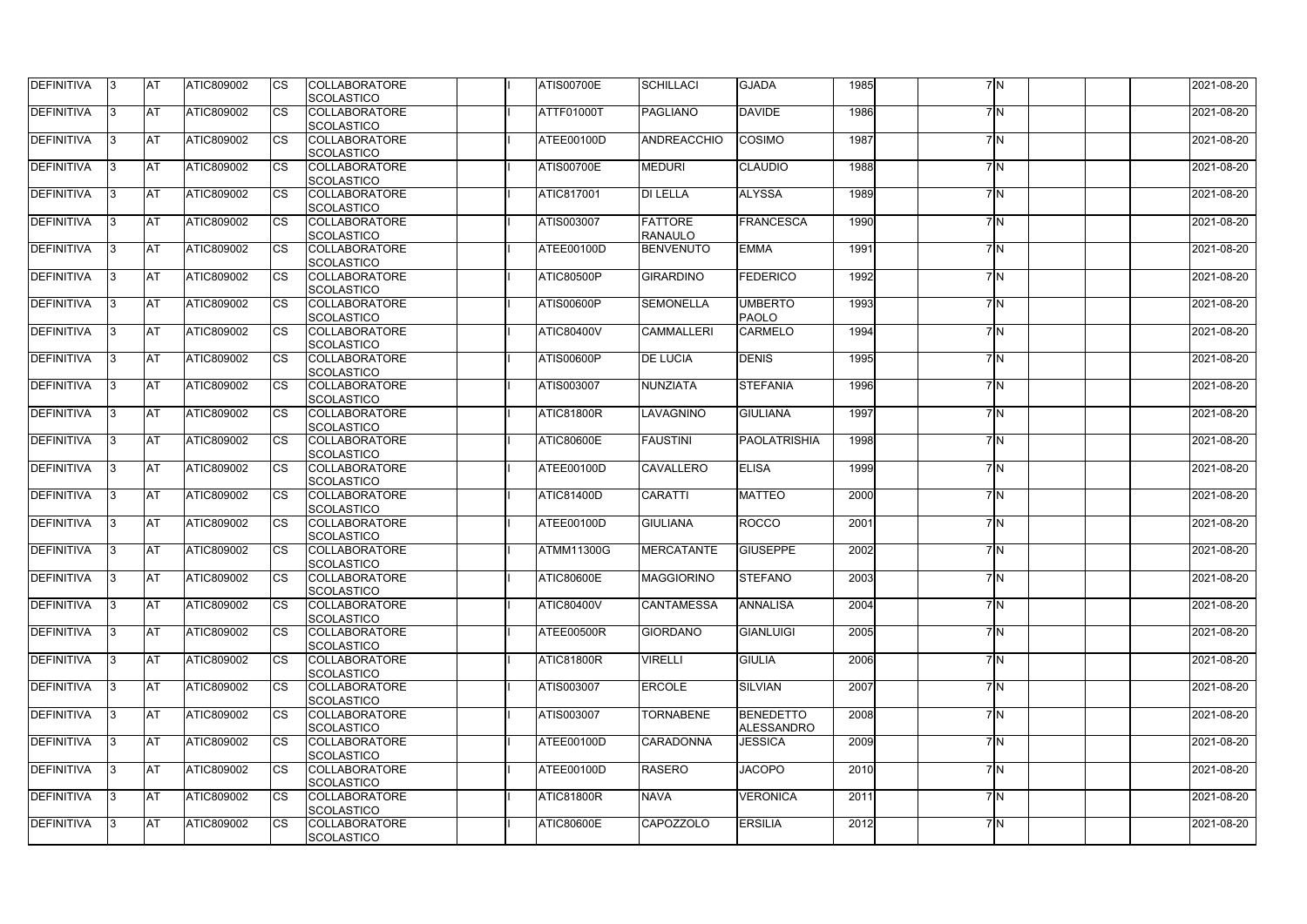| <b>DEFINITIVA</b> | 13  | <b>IAT</b> | <b>ATIC809002</b> |    | <b>COLLABORATORE</b><br><b>SCOLASTICO</b> | ATEE00500R        | <b>TROVO'</b>        | <b>GABRIELE</b>   | 2013 | 7 N | 2021-08-20 |
|-------------------|-----|------------|-------------------|----|-------------------------------------------|-------------------|----------------------|-------------------|------|-----|------------|
| DEFINITIVA        | l3  | <b>AT</b>  | <b>ATIC809002</b> | СS | <b>COLLABORATORE</b>                      | ATIS00600P        | <b>CELARDO</b>       | <b>RAFFAELE</b>   | 2014 | 7M  | 2021-08-20 |
|                   |     |            |                   |    | <b>SCOLASTICO</b>                         |                   |                      |                   |      |     |            |
| <b>DEFINITIVA</b> | 13  | <b>AT</b>  | ATIC809002        | CS | <b>COLLABORATORE</b>                      | ATIC810006        | <b>GAITA</b>         | <b>ARMANDO</b>    | 2015 | 7M  | 2021-08-20 |
|                   |     |            |                   |    | <b>SCOLASTICO</b>                         |                   |                      |                   |      |     |            |
| <b>DEFINITIVA</b> |     | <b>AT</b>  | ATIC809002        | CS | <b>COLLABORATORE</b>                      | <b>ATIC815009</b> | PAU                  | <b>ELENA</b>      | 2016 | 7M  | 2021-08-20 |
|                   |     |            |                   |    | <b>SCOLASTICO</b>                         |                   |                      |                   |      |     |            |
| DEFINITIVA        | IЗ  | <b>AT</b>  | ATIC809002        | CS | <b>COLLABORATORE</b>                      | <b>ATIC81400D</b> | <b>RISSO</b>         | <b>MATTIA</b>     | 2017 | 7M  | 2021-08-20 |
|                   |     |            |                   |    | <b>SCOLASTICO</b>                         |                   |                      |                   |      |     |            |
| <b>DEFINITIVA</b> | IЗ  | <b>AT</b>  | ATIC809002        | CS | <b>COLLABORATORE</b>                      | ATPM01000R        | <b>BERTO</b>         | <b>FRANCESCO</b>  | 2018 | 7M  | 2021-08-20 |
|                   |     |            |                   |    | <b>SCOLASTICO</b>                         |                   |                      |                   |      |     |            |
| <b>DEFINITIVA</b> | 13. | <b>AT</b>  | <b>ATIC809002</b> | CS | <b>COLLABORATORE</b>                      | <b>ATIC80100B</b> | <b>DZIANISHCHANK</b> | <b>ANASTASIYA</b> | 2019 | 7N  | 2021-08-20 |
|                   |     |            |                   |    | <b>SCOLASTICO</b>                         |                   |                      |                   |      |     |            |
| DEFINITIVA        | 13  | <b>AT</b>  | <b>ATIC809002</b> | СS | <b>COLLABORATORE</b>                      | ATIS003007        | <b>STUMPO</b>        | <b>GIUSEPPE</b>   | 2020 | 7N  | 2021-08-20 |
|                   |     |            |                   |    | <b>SCOLASTICO</b>                         |                   |                      |                   |      |     |            |
| DEFINITIVA        | IЗ  | <b>AT</b>  | ATIC809002        | CS | <b>COLLABORATORE</b>                      | ATIC81400D        | CATANIA              | <b>ANGELO</b>     | 2021 | 7M  | 2021-08-20 |
|                   |     |            |                   |    | <b>SCOLASTICO</b>                         |                   |                      |                   |      |     |            |
| <b>DEFINITIVA</b> | l3  | <b>AT</b>  | <b>ATIC809002</b> | CS | <b>COLLABORATORE</b>                      | <b>ATIC81400D</b> | <b>GUERRIERO</b>     | <b>TERESA</b>     | 2022 | 7M  | 2021-08-20 |
|                   |     |            |                   |    | <b>SCOLASTICO</b>                         |                   |                      |                   |      |     |            |
| DEFINITIVA        | IЗ  | <b>AT</b>  | ATIC809002        | CS | <b>COLLABORATORE</b>                      | <b>ATIS00700E</b> | <b>CASCINO</b>       | <b>FEDERICA</b>   | 2023 | 7N  | 2021-08-20 |
|                   |     |            |                   |    | <b>SCOLASTICO</b>                         |                   |                      |                   |      |     |            |
| DEFINITIVA        | 13. | <b>AT</b>  | ATIC809002        | CS | <b>COLLABORATORE</b>                      | <b>ATIC80100B</b> | <b>FASOGLIO</b>      | <b>SILVIA</b>     | 2024 | 7M  | 2021-08-20 |
|                   |     |            |                   |    | <b>SCOLASTICO</b>                         |                   |                      |                   |      |     |            |
| DEFINITIVA        | l3  | <b>AT</b>  | ATIC809002        |    | <b>COLLABORATORE</b>                      | <b>ATIC80600E</b> | <b>CARACUTA</b>      | <b>SILVIO</b>     | 2025 | 7M  | 2021-08-20 |
|                   |     |            |                   |    | <b>SCOLASTICO</b>                         |                   |                      |                   |      |     |            |
| DEFINITIVA        | IЗ  | AT         | ATIC809002        | CS | <b>COLLABORATORE</b>                      | <b>ATIC80400V</b> | <b>PARODI</b>        | <b>FERNANDA</b>   | 2026 | 7N  | 2021-08-20 |
|                   |     |            |                   |    | <b>SCOLASTICO</b>                         |                   |                      |                   |      |     |            |
| DEFINITIVA        | IЗ  | <b>AT</b>  | ATIC809002        | CS | <b>COLLABORATORE</b>                      | <b>ATPS01000Q</b> | <b>PESSANI</b>       | <b>VALERIA</b>    | 2027 | 7M  | 2021-08-20 |
|                   |     |            |                   |    | <b>SCOLASTICO</b>                         |                   |                      |                   |      |     |            |
| <b>DEFINITIVA</b> | IЗ  | <b>AT</b>  | ATIC809002        | CS | <b>COLLABORATORE</b>                      | <b>ATIC81800R</b> | <b>BARBELLA</b>      | <b>SIMONE</b>     | 2028 | 7M  | 2021-08-20 |
|                   |     |            |                   |    | <b>SCOLASTICO</b>                         |                   |                      |                   |      |     |            |
| <b>DEFINITIVA</b> | 13  | <b>AT</b>  | ATIC809002        | CS | <b>COLLABORATORE</b>                      | ATEE00100D        | <b>CICCARELLO</b>    | QUIRINO ENNIO     | 2029 | 7M  | 2021-08-20 |
|                   |     |            |                   |    | <b>SCOLASTICO</b>                         |                   |                      |                   |      |     |            |
| DEFINITIVA        |     | <b>AT</b>  | ATIC809002        | CS | <b>COLLABORATORE</b>                      | ATPS01000Q        | PICECI               | <b>ELENA</b>      | 2030 | 7M  | 2021-08-20 |
|                   |     |            |                   |    | SCOLASTICO                                |                   |                      |                   |      |     |            |
| <b>DEFINITIVA</b> | 13  | <b>AT</b>  | ATIC809002        |    | <b>COLLABORATORE</b>                      | <b>ATIS00600P</b> | MARGHERITI           | <b>VINCENZA</b>   | 2031 | 7 N | 2021-08-20 |
|                   |     |            |                   |    | <b>SCOLASTICO</b>                         |                   |                      | <b>ANTONELLA</b>  |      |     |            |
| <b>DEFINITIVA</b> | 13  | <b>AT</b>  | ATIC809002        |    | <b>COLLABORATORE</b>                      | <b>ATIC80600E</b> | <b>PALAZZI</b>       | <b>PATRICIA</b>   | 2032 | 7 N | 2021-08-20 |
|                   |     |            |                   |    | <b>SCOLASTICO</b>                         |                   |                      |                   |      |     |            |
| <b>DEFINITIVA</b> | 13. | <b>AT</b>  | <b>ATIC809002</b> | СS | <b>COLLABORATORE</b>                      | ATEE00500R        | <b>ZAGARELLA</b>     | <b>GAETANO</b>    | 2033 | 7 N | 2021-08-20 |
|                   |     |            |                   |    | <b>SCOLASTICO</b>                         |                   |                      |                   |      |     |            |
| <b>DEFINITIVA</b> | 13  | <b>AT</b>  | ATIC809002        | СS | <b>COLLABORATORE</b>                      | ATIS003007        | <b>PIZZULO</b>       | <b>EMANUELA</b>   | 2034 | 7 N | 2021-08-20 |
|                   |     |            |                   |    | <b>SCOLASTICO</b>                         |                   |                      |                   |      |     |            |
| <b>DEFINITIVA</b> | 13. | <b>AT</b>  | ATIC809002        | СS | <b>COLLABORATORE</b>                      | <b>ATIS00600P</b> | <b>TOMASSI</b>       | <b>ANTONIO</b>    | 2035 | 7 N | 2021-08-20 |
|                   |     |            |                   |    | <b>SCOLASTICO</b>                         |                   |                      |                   |      |     |            |
| <b>DEFINITIVA</b> | IЗ  | <b>AT</b>  | ATIC809002        | CS | <b>COLLABORATORE</b>                      | <b>ATIC817001</b> | <b>SETARO</b>        | <b>ANTONIETTA</b> | 2036 | 7N  | 2021-08-20 |
|                   |     |            |                   |    | <b>SCOLASTICO</b>                         |                   |                      |                   |      |     |            |
| <b>DEFINITIVA</b> | 13  | <b>AT</b>  | ATIC809002        |    | <b>COLLABORATORE</b>                      | ATIS003007        | <b>GIUNTA</b>        | <b>ROSSANA</b>    | 2037 | 7 N | 2021-08-20 |
|                   |     |            |                   |    | <b>SCOLASTICO</b>                         |                   |                      | <b>SIMONA</b>     |      |     |            |
| <b>DEFINITIVA</b> | 13  | <b>AT</b>  | ATIC809002        | СS | <b>COLLABORATORE</b>                      | ATEE00100D        | <b>CIOCI</b>         | <b>PIERPAOLO</b>  | 2038 | 7 N | 2021-08-20 |
|                   |     |            |                   |    | SCOLASTICO                                |                   |                      |                   |      |     |            |
| <b>DEFINITIVA</b> | 13  | <b>AT</b>  | <b>ATIC809002</b> | СS | <b>COLLABORATORE</b>                      | ATIC81800R        | <b>DI MARTINO</b>    | <b>GIUSEPPE</b>   | 2039 | 7 N | 2021-08-20 |
|                   |     |            |                   |    | <b>SCOLASTICO</b>                         |                   |                      |                   |      |     |            |
| <b>DEFINITIVA</b> | 13  | <b>AT</b>  | ATIC809002        | CS | <b>COLLABORATORE</b>                      | <b>ATIC81300N</b> | <b>ROSACE</b>        | <b>GRAZIA</b>     | 2040 | 7N  | 2021-08-20 |
|                   |     |            |                   |    | <b>SCOLASTICO</b>                         |                   |                      |                   |      |     |            |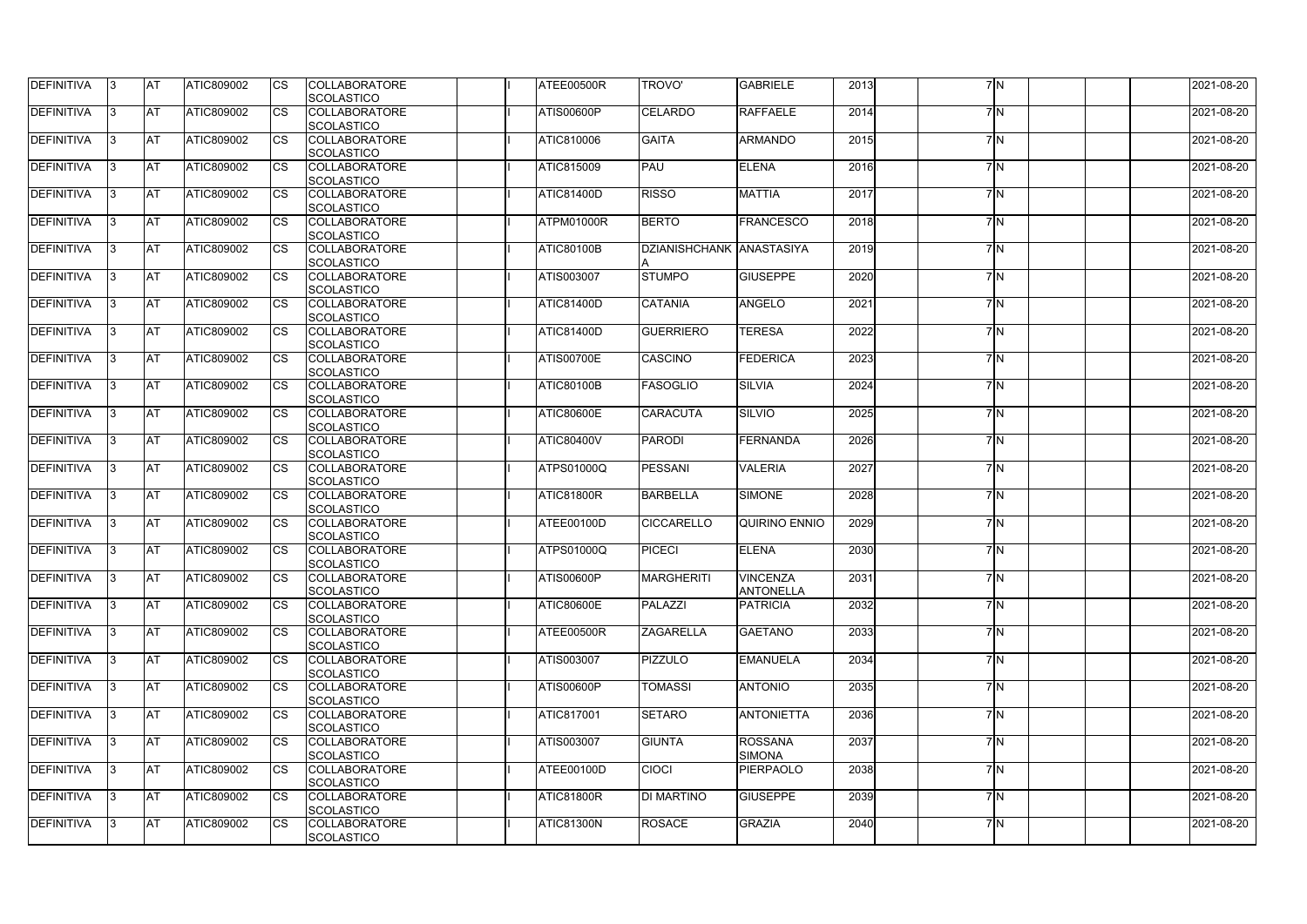| <b>DEFINITIVA</b> | 13        | ΙAΤ       | <b>ATIC809002</b> | <b>ICS</b>             | <b>COLLABORATORE</b><br><b>SCOLASTICO</b> | <b>ATIC80400V</b> | <b>RE</b>         | <b>ALESSANDRA</b>               | 2041 |          | 7 N | 2021-08-20 |
|-------------------|-----------|-----------|-------------------|------------------------|-------------------------------------------|-------------------|-------------------|---------------------------------|------|----------|-----|------------|
| <b>DEFINITIVA</b> | I3        | <b>AT</b> | ATIC809002        | Ics                    | <b>COLLABORATORE</b><br><b>SCOLASTICO</b> | ATEE00100D        | <b>VENIA</b>      | <b>GRAZIANO</b>                 | 2042 |          | 7M  | 2021-08-20 |
| DEFINITIVA        | 13.       | <b>AT</b> | <b>ATIC809002</b> | <b>CS</b>              | <b>COLLABORATORE</b><br><b>SCOLASTICO</b> | <b>ATIS00200B</b> | <b>PAGLIARINO</b> | <b>ROBERTA</b>                  | 2043 |          | 7M  | 2021-08-20 |
| DEFINITIVA        | 13        | <b>AT</b> | ATIC809002        | Ics                    | <b>COLLABORATORE</b><br><b>SCOLASTICO</b> | <b>ATMM003004</b> | <b>SINGARELLA</b> | <b>GIANLUCA</b>                 | 2044 |          | 7N  | 2021-08-20 |
| DEFINITIVA        | 13.       | <b>AT</b> | <b>ATIC809002</b> | Ics                    | <b>COLLABORATORE</b><br><b>SCOLASTICO</b> | <b>ATPS01000Q</b> | <b>SENSI</b>      | <b>DANIELE</b>                  | 2045 |          | 7M  | 2021-08-20 |
| DEFINITIVA        | 13        | <b>AT</b> | <b>ATIC809002</b> | Ics                    | <b>COLLABORATORE</b><br><b>SCOLASTICO</b> | <b>ATIC80600E</b> | <b>SPINOGLIO</b>  | <b>SIMONA</b>                   | 2046 |          | 7M  | 2021-08-20 |
| DEFINITIVA        | 13        | <b>AT</b> | <b>ATIC809002</b> | ICS                    | <b>COLLABORATORE</b><br><b>SCOLASTICO</b> | ATIC81800R        | LUONGO            | <b>MARIA</b>                    | 2047 |          | 7N  | 2021-08-20 |
| <b>DEFINITIVA</b> | 13.       | <b>AT</b> | <b>ATIC809002</b> | Ics                    | <b>COLLABORATORE</b><br><b>SCOLASTICO</b> | <b>ATIC80600E</b> | <b>NAPOLI</b>     | <b>GIUSEPPA</b>                 | 2048 |          | 7N  | 2021-08-20 |
| <b>DEFINITIVA</b> | 13.       | <b>AT</b> | ATIC809002        | Ics                    | <b>COLLABORATORE</b><br>SCOLASTICO        | ATEE00100D        | <b>MUNFORTE</b>   | <b>AURORA</b>                   | 2049 |          | 7M  | 2021-08-20 |
| DEFINITIVA        | 13.       | <b>AT</b> | ATIC809002        | Ics                    | <b>COLLABORATORE</b><br>SCOLASTICO        | ATTF01000T        | <b>NAVONE</b>     | <b>MARIO</b>                    | 2050 |          | 7N  | 2021-08-20 |
| <b>DEFINITIVA</b> | 13.       | <b>AT</b> | ATIC809002        | $\overline{\text{cs}}$ | <b>COLLABORATORE</b><br><b>SCOLASTICO</b> | ATEE00100D        | <b>MURGIA</b>     | <b>MARIAGRAZIA</b>              | 2051 |          | 7M  | 2021-08-20 |
| <b>DEFINITIVA</b> | 13        | <b>AT</b> | ATIC809002        | Ics                    | COLLABORATORE<br><b>SCOLASTICO</b>        | ATPM01000R        | DI BONO           | <b>ANGELA</b>                   | 2052 |          | 7M  | 2021-08-20 |
| <b>DEFINITIVA</b> | 13        | <b>AT</b> | <b>ATIC809002</b> |                        | <b>COLLABORATORE</b><br><b>SCOLASTICO</b> | ATIC809002        | <b>ZUNINO</b>     | <b>GIANNA</b>                   | 2053 |          | 7N  | 2021-08-20 |
| <b>DEFINITIVA</b> | I3        | <b>AT</b> | <b>ATIC809002</b> | Ics                    | <b>COLLABORATORE</b><br><b>SCOLASTICO</b> | ATIC809002        | <b>OLDANO</b>     | <b>MICHELINA</b>                | 2054 |          | 7N  | 2021-08-20 |
| <b>DEFINITIVA</b> | 13        | <b>AT</b> | ATIC809002        | <b>CS</b>              | <b>COLLABORATORE</b><br><b>SCOLASTICO</b> | ATIC81800R        | CADDEO            | <b>CHRISTIAN</b>                | 2055 |          | 7M  | 2021-08-20 |
| <b>DEFINITIVA</b> | 13        | <b>AT</b> | ATIC809002        | Ics                    | <b>COLLABORATORE</b><br><b>SCOLASTICO</b> | ATEE00100D        | <b>GIORGIS</b>    | <b>MARIANNA</b>                 | 2056 |          | 7M  | 2021-08-20 |
| DEFINITIVA        | 13        | <b>AT</b> | ATIC809002        | Ics                    | <b>COLLABORATORE</b><br><b>SCOLASTICO</b> | ATEE00100D        | <b>SALEMI</b>     | <b>GIUSEPPE</b>                 | 2057 |          | 7N  | 2021-08-20 |
| DEFINITIVA        | IЗ        | AT        | ATIC809002        | Ics                    | <b>COLLABORATORE</b><br>SCOLASTICO        | ATEE00500R        | <b>GARRONE</b>    | <b>SERENA</b>                   | 2058 |          | 7N  | 2021-08-20 |
| <b>DEFINITIVA</b> | 13        | <b>AT</b> | <b>ATIC809002</b> | <b>CS</b>              | <b>COLLABORATORE</b><br><b>SCOLASTICO</b> | ATEE00100D        | O SASSO           | <b>CONCETTA</b>                 | 2059 |          | 7 N | 2021-08-20 |
| DEFINITIVA        | $\vert$ 3 | <b>AT</b> | ATIC809002        | Ics                    | <b>COLLABORATORE</b><br><b>SCOLASTICO</b> | ATEE00500R        | <b>FEA</b>        | <b>TIZIANA</b>                  | 2060 |          | 7N  | 2021-08-20 |
| <b>DEFINITIVA</b> | 13        | <b>AT</b> | ATIC809002        | Ics                    | <b>COLLABORATORE</b><br><b>SCOLASTICO</b> | ATEE00100D        | <b>MORDENTE</b>   | <b>ANTONIETTA</b>               | 2061 |          | 7N  | 2021-08-20 |
| <b>DEFINITIVA</b> | 13        | <b>AT</b> | ATIC809002        | Ics                    | <b>COLLABORATORE</b><br><b>SCOLASTICO</b> | <b>ATIC81300N</b> | <b>GRAZIANO</b>   | LOREDANA                        | 2062 |          | 7N  | 2021-08-20 |
| DEFINITIVA        | 13        | <b>AT</b> | ATIC809002        | Ics                    | <b>COLLABORATORE</b><br><b>SCOLASTICO</b> | <b>ATIC81400D</b> | <b>GAUDIOSO</b>   | <b>GIOVANNA</b>                 | 2063 | $6,97$ S |     | 2021-08-20 |
| <b>DEFINITIVA</b> | 13        | <b>AT</b> | ATIC809002        | <b>ICS</b>             | <b>COLLABORATORE</b><br><b>SCOLASTICO</b> | <b>ATIC81300N</b> | <b>SORRENTINO</b> | <b>GAETANO</b>                  | 2064 | $6,97$ N |     | 2021-08-20 |
| <b>DEFINITIVA</b> | 13        | <b>AT</b> | <b>ATIC809002</b> | Ics                    | <b>COLLABORATORE</b><br><b>SCOLASTICO</b> | ATEE00100D        | <b>FAGGIANO</b>   | <b>ANNA</b>                     | 2065 | $6,97$ N |     | 2021-08-20 |
| <b>DEFINITIVA</b> | $\vert$ 3 | <b>AT</b> | ATIC809002        | Ics                    | <b>COLLABORATORE</b><br><b>SCOLASTICO</b> | ATEE00100D        | GRECO             | <b>EMILIO</b><br><b>CATALDO</b> | 2066 | $6,95$ S |     | 2021-08-20 |
| DEFINITIVA        | 13        | <b>AT</b> | <b>ATIC809002</b> | Ics                    | <b>COLLABORATORE</b><br><b>SCOLASTICO</b> | <b>ATIC81400D</b> | <b>MAROTTA</b>    | <b>GIOVANNI</b>                 | 2067 | $6,95$ N |     | 2021-08-20 |
| <b>DEFINITIVA</b> | 13        | <b>AT</b> | ATIC809002        | <b>ICS</b>             | <b>COLLABORATORE</b><br><b>SCOLASTICO</b> | ATIC810006        | <b>RIZZETTO</b>   | NICOLO'                         | 2068 | $6,95$ N |     | 2021-08-20 |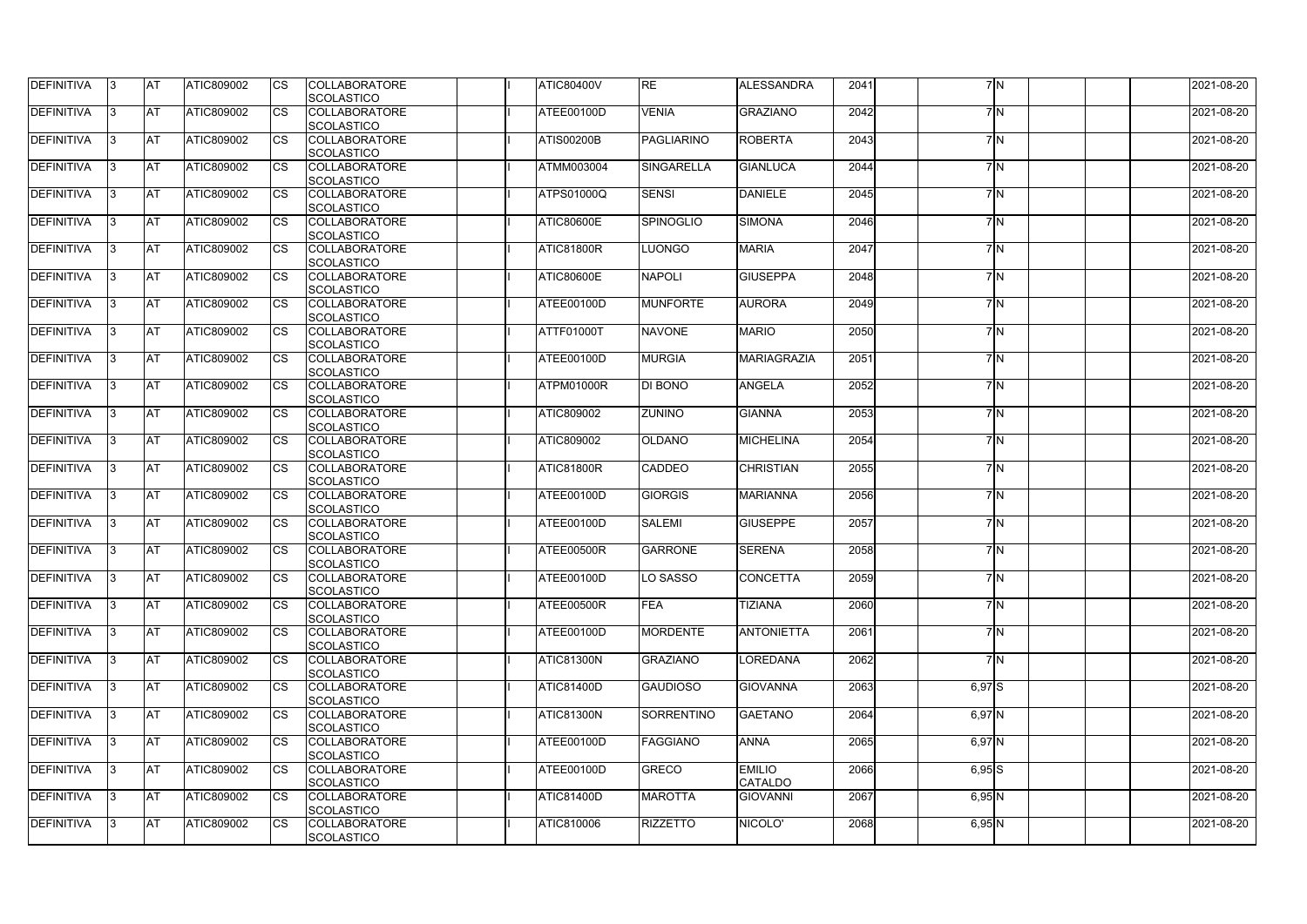| DEFINITIVA        | 13. | <b>JAT</b> | ATIC809002        | Ics        | <b>COLLABORATORE</b> | <b>ATIS00700E</b> | <b>PALMAS</b>     | <b>PAOLO</b>         | 2069 | $6,93$ N | 2021-08-20 |
|-------------------|-----|------------|-------------------|------------|----------------------|-------------------|-------------------|----------------------|------|----------|------------|
|                   |     |            |                   |            | <b>SCOLASTICO</b>    |                   |                   |                      |      |          |            |
| <b>DEFINITIVA</b> | l3  | <b>AT</b>  | ATIC809002        | Ics        | <b>COLLABORATORE</b> | ATIC81800R        | <b>MARIANI</b>    | <b>MASSIMO</b>       | 2070 | $6,93$ N | 2021-08-20 |
|                   |     |            |                   |            | <b>SCOLASTICO</b>    |                   |                   |                      |      |          |            |
| DEFINITIVA        | l3  | <b>AT</b>  | ATIC809002        | <b>CS</b>  | <b>COLLABORATORE</b> | <b>ATPS01000Q</b> | <b>FALLETTA</b>   | LOREDANA             | 2071 | $6,92$ N | 2021-08-20 |
|                   |     |            |                   |            | <b>SCOLASTICO</b>    |                   |                   |                      |      |          |            |
| DEFINITIVA        |     | <b>AT</b>  | ATIC809002        | Ics        | <b>COLLABORATORE</b> | ATEE00100D        | <b>CARLUCCI</b>   | <b>MICHELE</b>       | 2072 | $6,92$ N | 2021-08-20 |
|                   |     |            |                   |            | <b>SCOLASTICO</b>    |                   |                   |                      |      |          |            |
| DEFINITIVA        |     | <b>AT</b>  | <b>ATIC809002</b> | <b>CS</b>  | <b>COLLABORATORE</b> | ATIC809002        | <b>CORSI</b>      | <b>CRISTINA</b>      | 2073 | $6,92$ N | 2021-08-20 |
|                   |     |            |                   |            | <b>SCOLASTICO</b>    |                   |                   |                      |      |          |            |
| <b>DEFINITIVA</b> | ıз  | AT         | <b>ATIC809002</b> | <b>ICS</b> | <b>COLLABORATORE</b> | <b>ATIS00600P</b> | <b>FILARDO</b>    | <b>ANTONIETTA</b>    | 2074 | $6,92$ N | 2021-08-20 |
|                   |     |            |                   |            |                      |                   |                   |                      |      |          |            |
|                   |     |            |                   |            | <b>SCOLASTICO</b>    |                   |                   |                      |      |          |            |
| DEFINITIVA        |     | <b>AT</b>  | ATIC809002        | Ics        | <b>COLLABORATORE</b> | <b>ATIC809002</b> | <b>FERRARO</b>    | <b>GIUSEPPINA</b>    | 2075 | $6,92$ N | 2021-08-20 |
|                   |     |            |                   |            | <b>SCOLASTICO</b>    |                   |                   | <b>ROSITA</b>        |      |          |            |
| <b>DEFINITIVA</b> | ıз  | <b>AT</b>  | ATIC809002        | Ics        | <b>COLLABORATORE</b> | ATIS003007        | <b>VICECONTI</b>  | <b>MARIA GIUSY</b>   | 2076 | $6,90$ S | 2021-08-20 |
|                   |     |            |                   |            | <b>SCOLASTICO</b>    |                   |                   |                      |      |          |            |
| DEFINITIVA        | I3  | <b>JAT</b> | ATIC809002        | <b>CS</b>  | <b>COLLABORATORE</b> | ATIC809002        | <b>PALUMBO</b>    | <b>ROSALIA</b>       | 2077 | $6,90$ S | 2021-08-20 |
|                   |     |            |                   |            | <b>SCOLASTICO</b>    |                   |                   |                      |      |          |            |
| <b>DEFINITIVA</b> |     | <b>AT</b>  | ATIC809002        | <b>CS</b>  | <b>COLLABORATORE</b> | <b>ATIC815009</b> | <b>RIZZO</b>      | <b>AGATA</b>         | 2078 | $6,90$ S | 2021-08-20 |
|                   |     |            |                   |            | <b>SCOLASTICO</b>    |                   |                   |                      |      |          |            |
| <b>DEFINITIVA</b> |     | AT         | ATIC809002        | <b>CS</b>  | <b>COLLABORATORE</b> | <b>ATPS01000Q</b> | <b>ESPOSITO</b>   | <b>SARA</b>          | 2079 | $6,90$ S | 2021-08-20 |
|                   |     |            |                   |            | <b>SCOLASTICO</b>    |                   |                   |                      |      |          |            |
| DEFINITIVA        | I3  | <b>AT</b>  | ATIC809002        |            | <b>COLLABORATORE</b> | ATIC808006        | <b>NADA</b>       | <b>MONICA</b>        | 2080 | $6,90$ S | 2021-08-20 |
|                   |     |            |                   |            | <b>SCOLASTICO</b>    |                   |                   |                      |      |          |            |
|                   |     |            |                   |            |                      |                   |                   |                      |      |          |            |
| <b>DEFINITIVA</b> |     | <b>JAT</b> | ATIC809002        |            | <b>COLLABORATORE</b> | <b>ATIS00600P</b> | <b>VEILUVA</b>    | <b>GAIA MATILDE</b>  | 2081 | $6,90$ N | 2021-08-20 |
|                   |     |            |                   |            | <b>SCOLASTICO</b>    |                   |                   |                      |      |          |            |
| <b>DEFINITIVA</b> |     | <b>AT</b>  | ATIC809002        | Ics        | <b>COLLABORATORE</b> | <b>ATIS00700E</b> | <b>ROSSI</b>      | <b>SIMONE</b>        | 2082 | $6,90$ N | 2021-08-20 |
|                   |     |            |                   |            | <b>SCOLASTICO</b>    |                   |                   |                      |      |          |            |
| DEFINITIVA        | l3  | <b>AT</b>  | ATIC809002        | Ics        | <b>COLLABORATORE</b> | <b>ATIC817001</b> | <b>AMATRUDA</b>   | <b>ANTONIO</b>       | 2083 | $6,90$ N | 2021-08-20 |
|                   |     |            |                   |            | <b>SCOLASTICO</b>    |                   |                   |                      |      |          |            |
| DEFINITIVA        |     | <b>AT</b>  | ATIC809002        | <b>CS</b>  | <b>COLLABORATORE</b> | ATIC810006        | SAMA'             | <b>MARIALUISA</b>    | 2084 | $6,90$ N | 2021-08-20 |
|                   |     |            |                   |            | <b>SCOLASTICO</b>    |                   |                   |                      |      |          |            |
| DEFINITIVA        |     | <b>AT</b>  | ATIC809002        | <b>CS</b>  | <b>COLLABORATORE</b> | <b>ATIC815009</b> | <b>RIVANERA</b>   | <b>GIULIA</b>        | 2085 | $6,90$ N | 2021-08-20 |
|                   |     |            |                   |            | <b>SCOLASTICO</b>    |                   |                   |                      |      |          |            |
| <b>DEFINITIVA</b> |     | <b>AT</b>  | ATIC809002        | <b>CS</b>  | <b>COLLABORATORE</b> | ATIC80500P        | <b>FRANCO</b>     | <b>GRETA</b>         | 2086 | 6,90 N   | 2021-08-20 |
|                   |     |            |                   |            | <b>SCOLASTICO</b>    |                   |                   |                      |      |          |            |
| <b>DEFINITIVA</b> | 13. | <b>AT</b>  | ATIC809002        |            | <b>COLLABORATORE</b> | ATIC81800R        | <b>ALBERTI</b>    | DEJAN                | 2087 | $6,90$ N | 2021-08-20 |
|                   |     |            |                   |            |                      |                   |                   |                      |      |          |            |
|                   |     |            |                   |            | <b>SCOLASTICO</b>    |                   |                   |                      |      |          |            |
| <b>DEFINITIVA</b> | IЗ  | AT         | <b>ATIC809002</b> | Ics        | <b>COLLABORATORE</b> | <b>ATPS01000Q</b> | <b>PIRRIATORE</b> | <b>CALOGERO</b>      | 2088 | $6,90$ N | 2021-08-20 |
|                   |     |            |                   |            | <b>SCOLASTICO</b>    |                   |                   | <b>EMMANUEL</b>      |      |          |            |
| <b>DEFINITIVA</b> | I3  | <b>AT</b>  | ATIC809002        | Ics        | <b>COLLABORATORE</b> | <b>ATIC81400D</b> | <b>BELLUARDO</b>  | <b>DESIREE</b>       | 2089 | $6,90$ N | 2021-08-20 |
|                   |     |            |                   |            | <b>SCOLASTICO</b>    |                   |                   |                      |      |          |            |
| DEFINITIVA        | I3  | <b>AT</b>  | ATIC809002        | Ics        | <b>COLLABORATORE</b> | <b>ATIS00600P</b> | <b>BOCINA</b>     | <b>GASPARE</b>       | 2090 | $6,90$ N | 2021-08-20 |
|                   |     |            |                   |            | <b>SCOLASTICO</b>    |                   |                   | <b>ALESSANDRO</b>    |      |          |            |
| <b>DEFINITIVA</b> |     | <b>AT</b>  | ATIC809002        | Ics        | <b>COLLABORATORE</b> | ATEE00100D        | <b>BILLANTE</b>   | <b>FILIPPO MARIA</b> | 2091 | $6,90$ N | 2021-08-20 |
|                   |     |            |                   |            | <b>SCOLASTICO</b>    |                   |                   |                      |      |          |            |
| <b>DEFINITIVA</b> |     | <b>AT</b>  | ATIC809002        | Ics        | <b>COLLABORATORE</b> | <b>ATIS00600P</b> | <b>FERRARO</b>    | <b>ANNALISA</b>      | 2092 | $6,90$ N | 2021-08-20 |
|                   |     |            |                   |            | <b>SCOLASTICO</b>    |                   |                   |                      |      |          |            |
| <b>DEFINITIVA</b> | ıз  | <b>AT</b>  | <b>ATIC809002</b> |            | <b>COLLABORATORE</b> | ATEE00100D        | <b>RUSSO</b>      | <b>VALENTINA</b>     | 2093 | $6,90$ N | 2021-08-20 |
|                   |     |            |                   |            |                      |                   |                   |                      |      |          |            |
|                   |     |            |                   |            | <b>SCOLASTICO</b>    |                   |                   |                      |      |          |            |
| <b>DEFINITIVA</b> |     | <b>AT</b>  | ATIC809002        | Ics        | <b>COLLABORATORE</b> | <b>ATPS01000Q</b> | <b>DI MANNO</b>   | <b>MARCELLO</b>      | 2094 | $6,90$ N | 2021-08-20 |
|                   |     |            |                   |            | <b>SCOLASTICO</b>    |                   |                   |                      |      |          |            |
| <b>DEFINITIVA</b> | ıз  | <b>AT</b>  | ATIC809002        | <b>ICS</b> | <b>COLLABORATORE</b> | ATIC81800R        | <b>GIULIO</b>     | <b>FLAVIA</b>        | 2095 | $6,90$ N | 2021-08-20 |
|                   |     |            |                   |            | <b>SCOLASTICO</b>    |                   |                   |                      |      |          |            |
| <b>DEFINITIVA</b> | I3  | <b>AT</b>  | ATIC809002        | Ics        | <b>COLLABORATORE</b> | ATIS004003        | <b>COMITO</b>     | <b>FRANCESCO</b>     | 2096 | $6,90$ N | 2021-08-20 |
|                   |     |            |                   |            | SCOLASTICO           |                   |                   |                      |      |          |            |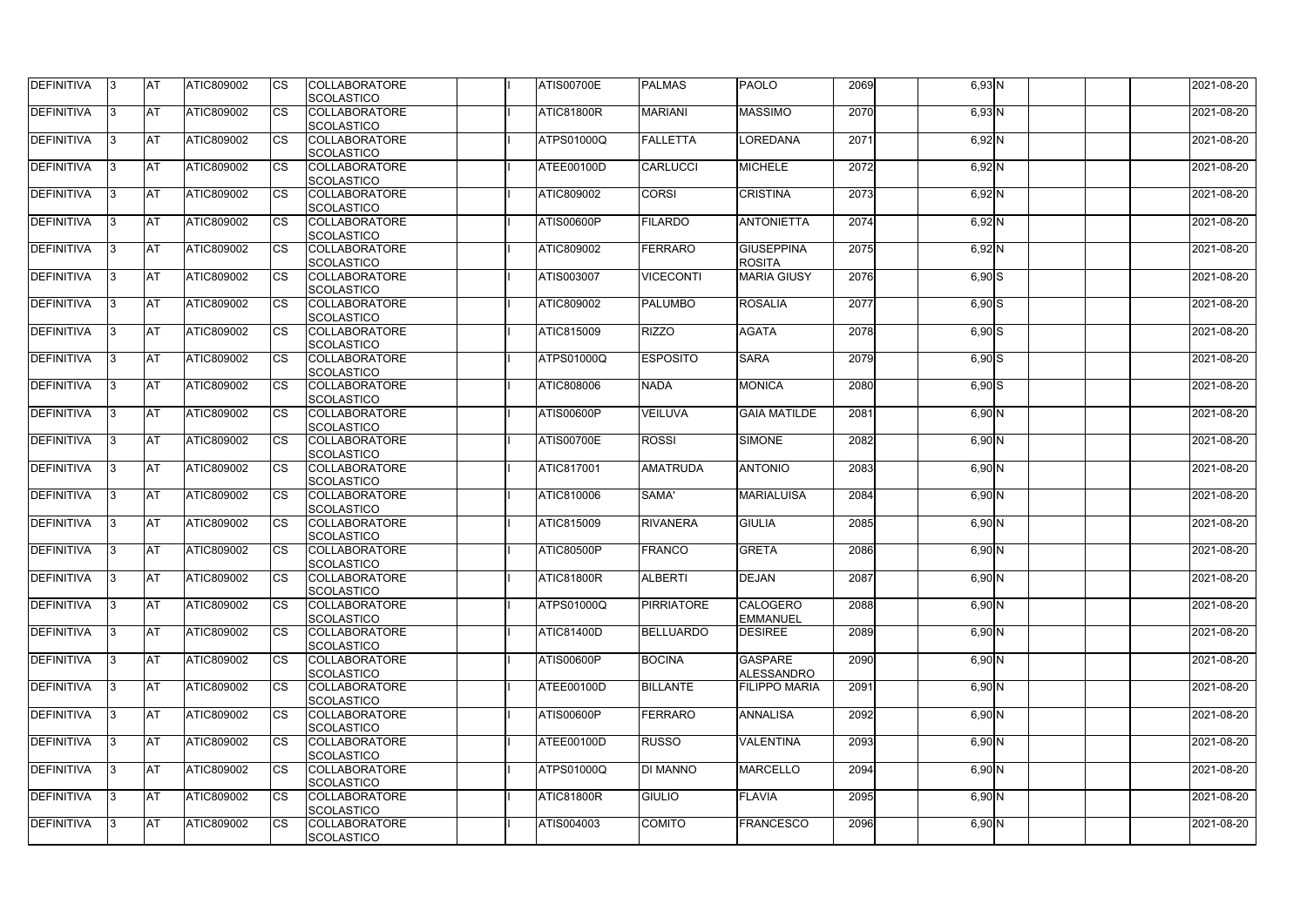| <b>DEFINITIVA</b> | IЗ  | <b>IAT</b>  | ATIC809002        | <b>CS</b>              | <b>COLLABORATORE</b>                      | <b>ATIC811002</b> | <b>CASETTA</b>    | <b>PAOLA</b>                         | 2097 | 6,90 N               | 2021-08-20 |
|-------------------|-----|-------------|-------------------|------------------------|-------------------------------------------|-------------------|-------------------|--------------------------------------|------|----------------------|------------|
| DEFINITIVA        | ß.  | <b>AT</b>   | ATIC809002        | CS                     | SCOLASTICO<br><b>COLLABORATORE</b>        | <b>ATIC811002</b> | <b>ROSSANINO</b>  | <b>DAVIDE</b>                        | 2098 | $6,90$ N             | 2021-08-20 |
|                   |     |             |                   |                        | <b>SCOLASTICO</b>                         |                   |                   |                                      |      |                      |            |
| <b>DEFINITIVA</b> | ß.  | <b>AT</b>   | ATIC809002        | CS                     | <b>COLLABORATORE</b>                      | ATEE00100D        | <b>TROVATO</b>    | <b>VINCENZO</b>                      | 2099 | 6,90 N               | 2021-08-20 |
|                   |     |             |                   |                        | <b>SCOLASTICO</b>                         |                   |                   |                                      |      |                      |            |
| <b>DEFINITIVA</b> |     | <b>AT</b>   | ATIC809002        | <b>CS</b>              | <b>COLLABORATORE</b>                      | <b>ATPS01000Q</b> | <b>D'AGOSTINO</b> | <b>GIOVANNI</b>                      | 2100 | 6,90 N               | 2021-08-20 |
|                   |     |             |                   |                        | <b>SCOLASTICO</b>                         |                   |                   |                                      |      |                      |            |
| <b>DEFINITIVA</b> |     | <b>AT</b>   | ATIC809002        | CS                     | <b>COLLABORATORE</b>                      | ATEE00100D        | <b>PALU</b>       | <b>TANIA</b>                         | 2101 | $6,90$ N             | 2021-08-20 |
|                   |     |             |                   |                        | SCOLASTICO                                |                   |                   |                                      |      |                      |            |
| <b>DEFINITIVA</b> | ß   | AT          | ATIC809002        | <b>CS</b>              | <b>COLLABORATORE</b>                      | <b>ATIC815009</b> | <b>NASTRO</b>     | <b>ALFONSO</b>                       | 2102 | $6,90$ N             | 2021-08-20 |
|                   |     |             |                   |                        | SCOLASTICO                                |                   |                   | <b>CATELLO</b>                       |      |                      |            |
| <b>DEFINITIVA</b> |     | <b>AT</b>   | ATIC809002        | <b>CS</b>              | <b>COLLABORATORE</b>                      | ATIS004003        | <b>PARISE</b>     | <b>STEFANO</b>                       | 2103 | 6,90 N               | 2021-08-20 |
|                   |     |             |                   |                        | SCOLASTICO                                |                   |                   |                                      |      |                      |            |
| DEFINITIVA        | 3   | <b>AT</b>   | ATIC809002        | <b>CS</b>              | <b>COLLABORATORE</b>                      | <b>ATIC817001</b> | <b>FILIPPELLI</b> | <b>ALFONSO</b>                       | 2104 | 6,90 N               | 2021-08-20 |
|                   |     |             |                   |                        | <b>SCOLASTICO</b>                         |                   |                   |                                      |      |                      |            |
| <b>DEFINITIVA</b> | l3  | <b>AT</b>   | ATIC809002        | CS                     | <b>COLLABORATORE</b>                      | ATIS00600P        | LAZZARO           | <b>GIUSEPPE</b>                      | 2105 | $6,90$ N             | 2021-08-20 |
|                   |     |             |                   |                        | <b>SCOLASTICO</b>                         |                   |                   |                                      |      |                      |            |
| <b>DEFINITIVA</b> |     | <b>AT</b>   | <b>ATIC809002</b> | <b>CS</b>              | <b>COLLABORATORE</b>                      | ATEE00500R        | <b>ELLI</b>       | <b>MARCO</b>                         | 2106 | $6,88$ N             | 2021-08-20 |
|                   |     |             |                   |                        | <b>SCOLASTICO</b>                         |                   |                   |                                      |      |                      |            |
| <b>DEFINITIVA</b> |     | <b>AT</b>   | ATIC809002        | $\overline{\text{cs}}$ | <b>COLLABORATORE</b>                      | <b>ATIC817001</b> | <b>TRAMONTANO</b> | <b>MAURIZIO</b>                      | 2107 | $6,85$ $S$           | 2021-08-20 |
|                   |     |             |                   |                        | SCOLASTICO                                |                   |                   |                                      |      |                      |            |
| <b>DEFINITIVA</b> | 3   | <b>AT</b>   | ATIC809002        | <b>CS</b>              | <b>COLLABORATORE</b>                      | <b>ATIC80600E</b> | <b>GRUNGO</b>     | <b>ANNALISA</b>                      | 2108 | $6,85$ S             | 2021-08-20 |
|                   |     |             |                   |                        | SCOLASTICO                                |                   |                   |                                      |      |                      |            |
| <b>DEFINITIVA</b> |     | <b>J</b> AT | ATIC809002        | CS                     | <b>COLLABORATORE</b>                      | ATEE00500R        | <b>FILIZZOLO</b>  | <b>ALESSANDRO</b>                    | 2109 | $6,85$ $S$           | 2021-08-20 |
|                   |     |             |                   |                        | <b>SCOLASTICO</b>                         |                   |                   |                                      |      |                      |            |
| <b>DEFINITIVA</b> |     | <b>AT</b>   | ATIC809002        | <b>CS</b>              | <b>COLLABORATORE</b>                      | ATIC810006        | <b>SARDO</b>      | <b>VALENTINA</b>                     | 2110 | $6,85$ S             | 2021-08-20 |
|                   |     |             |                   |                        | SCOLASTICO                                |                   |                   |                                      |      |                      |            |
| DEFINITIVA        | R   | <b>AT</b>   | ATIC809002        | CS                     | <b>COLLABORATORE</b>                      | <b>ATIS00600P</b> | <b>CHINDAMO</b>   | <b>VINCENZO</b>                      | 2111 | $6,85$ S             | 2021-08-20 |
|                   |     |             |                   |                        | <b>SCOLASTICO</b>                         |                   |                   |                                      |      |                      |            |
| <b>DEFINITIVA</b> |     | <b>AT</b>   | <b>ATIC809002</b> | CS                     | <b>COLLABORATORE</b>                      | <b>ATIC81800R</b> | <b>PUCCIO</b>     | <b>DONATO</b>                        | 2112 | 6,85N                | 2021-08-20 |
|                   |     |             |                   |                        | <b>SCOLASTICO</b>                         |                   |                   | <b>EMANUEL</b>                       |      |                      |            |
| <b>DEFINITIVA</b> |     | <b>AT</b>   | ATIC809002        | <b>CS</b>              | <b>COLLABORATORE</b>                      | <b>ATTF01000T</b> | <b>DE NICOLA</b>  | <b>LUIGIA</b>                        | 2113 | $6,85$ N             | 2021-08-20 |
|                   |     |             |                   |                        | SCOLASTICO                                |                   |                   |                                      |      |                      |            |
| <b>DEFINITIVA</b> |     | <b>AT</b>   | ATIC809002        | <b>CS</b>              | <b>COLLABORATORE</b>                      | ATEE00100D        | <b>SECONDULFO</b> | <b>VALERIA</b>                       | 2114 | $6,85$ N             | 2021-08-20 |
|                   |     |             |                   |                        | SCOLASTICO                                |                   |                   |                                      |      |                      |            |
| DEFINITIVA        | 13. | <b>AT</b>   | ATIC809002        | <b>CS</b>              | <b>COLLABORATORE</b>                      | ATIS003007        | <b>ACCARDO</b>    | FRANCESCA                            | 2115 | $6,85$ N             | 2021-08-20 |
|                   |     |             |                   |                        | SCOLASTICO                                |                   |                   |                                      |      |                      |            |
| <b>DEFINITIVA</b> | IЗ  | <b>AT</b>   | ATIC809002        | <b>CS</b>              | <b>COLLABORATORE</b>                      | <b>ATIC81800R</b> | <b>ROMAN</b>      | <b>LARA</b>                          | 2116 | $6,85$ N             | 2021-08-20 |
|                   |     |             |                   |                        | <b>SCOLASTICO</b>                         |                   |                   | <b>FLORENTINA</b>                    |      |                      |            |
| <b>DEFINITIVA</b> | l3. | <b>AT</b>   | ATIC809002        | <b>CS</b>              | <b>COLLABORATORE</b>                      | ATIC81800R        | <b>AMORE</b>      | <b>SALVATORE</b>                     | 2117 | $6,83$ $S$           | 2021-08-20 |
|                   |     |             |                   |                        | <b>SCOLASTICO</b>                         |                   |                   |                                      |      |                      |            |
| <b>DEFINITIVA</b> | 13. | <b>AT</b>   | ATIC809002        | <b>CS</b>              | <b>COLLABORATORE</b>                      | ATEE00100D        | <b>PUGLIESE</b>   | <b>SANTO</b>                         | 2118 | $6,83$ N             | 2021-08-20 |
| <b>DEFINITIVA</b> |     | <b>AT</b>   | ATIC809002        |                        | SCOLASTICO<br><b>COLLABORATORE</b>        | <b>ATIC811002</b> | <b>CALOGERO</b>   | <b>LEONARDO</b><br><b>GIUSEPPINA</b> | 2119 |                      | 2021-08-20 |
|                   |     |             |                   | <b>CS</b>              |                                           |                   |                   |                                      |      | $6,83$ N             |            |
| <b>DEFINITIVA</b> |     | <b>AT</b>   | ATIC809002        | <b>CS</b>              | <b>SCOLASTICO</b><br><b>COLLABORATORE</b> | <b>ATIC80100B</b> | <b>POZZO</b>      | <b>MARIACARLA</b>                    | 2120 | $\overline{6}$ ,83 N | 2021-08-20 |
|                   |     |             |                   |                        | <b>SCOLASTICO</b>                         |                   |                   |                                      |      |                      |            |
| <b>DEFINITIVA</b> | l3  | <b>AT</b>   | ATIC809002        | <b>CS</b>              | <b>COLLABORATORE</b>                      | <b>ATIC81800R</b> | <b>STEFANINI</b>  | <b>ELISABETTA</b>                    | 2121 | $6,83$ N             | 2021-08-20 |
|                   |     |             |                   |                        | SCOLASTICO                                |                   |                   |                                      |      |                      |            |
| DEFINITIVA        |     | <b>AT</b>   | ATIC809002        | <b>CS</b>              | <b>COLLABORATORE</b>                      | <b>ATIC80600E</b> | <b>CUSCELA</b>    | <b>ANGELA</b>                        | 2122 | $6,80$ $S$           | 2021-08-20 |
|                   |     |             |                   |                        | <b>SCOLASTICO</b>                         |                   |                   |                                      |      |                      |            |
| DEFINITIVA        | IЗ  | <b>AT</b>   | ATIC809002        | <b>CS</b>              | <b>COLLABORATORE</b>                      | ATIC81300N        | <b>MIRANO</b>     | <b>VERONICA</b>                      | 2123 | $6,80$ S             | 2021-08-20 |
|                   |     |             |                   |                        | <b>SCOLASTICO</b>                         |                   |                   |                                      |      |                      |            |
| <b>DEFINITIVA</b> | 13. | <b>AT</b>   | ATIC809002        | <b>CS</b>              | <b>COLLABORATORE</b>                      | <b>ATIS00700E</b> | <b>VIAPIANA</b>   | <b>DORA</b>                          | 2124 | $6,80$ S             | 2021-08-20 |
|                   |     |             |                   |                        | SCOLASTICO                                |                   |                   |                                      |      |                      |            |
|                   |     |             |                   |                        |                                           |                   |                   |                                      |      |                      |            |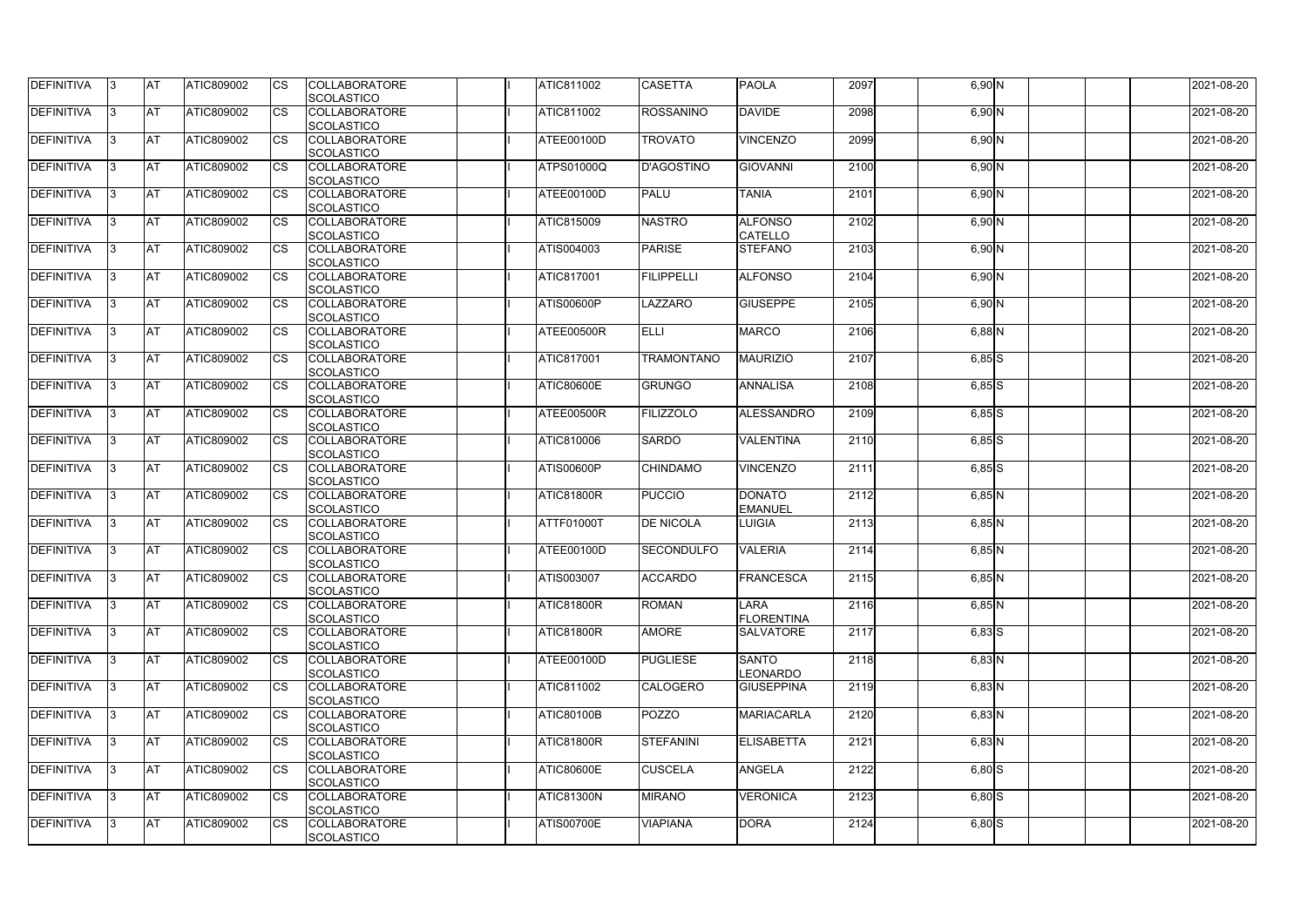| DEFINITIVA        | 13. | <b>JAT</b> | ATIC809002        | Ics                    | <b>COLLABORATORE</b> | <b>ATIC80100B</b> | <b>MEZIOUD</b>      | <b>FARIDA</b>       | 2125 | $6,80$ $S$ | 2021-08-20 |
|-------------------|-----|------------|-------------------|------------------------|----------------------|-------------------|---------------------|---------------------|------|------------|------------|
|                   |     |            |                   |                        | <b>SCOLASTICO</b>    |                   |                     |                     |      |            |            |
| <b>DEFINITIVA</b> | l3  | <b>AT</b>  | ATIC809002        | Ics                    | <b>COLLABORATORE</b> | ATEE00500R        | <b>GHIDELLA</b>     | <b>SILVIA</b>       | 2126 | $6,80$ S   | 2021-08-20 |
|                   |     |            |                   |                        | <b>SCOLASTICO</b>    |                   |                     |                     |      |            |            |
| DEFINITIVA        | l3  | <b>AT</b>  | ATIC809002        | <b>CS</b>              | <b>COLLABORATORE</b> | ATEE00100D        | <b>DEMAIO</b>       | <b>FRANCESCO</b>    | 2127 | $6,80$ S   | 2021-08-20 |
|                   |     |            |                   |                        | <b>SCOLASTICO</b>    |                   |                     |                     |      |            |            |
| DEFINITIVA        |     | <b>AT</b>  | ATIC809002        | Ics                    | <b>COLLABORATORE</b> | ATIC80500P        | <b>VOLTA</b>        | <b>NADIA</b>        | 2128 | $6,80$ S   | 2021-08-20 |
|                   |     |            |                   |                        | <b>SCOLASTICO</b>    |                   |                     |                     |      |            |            |
| DEFINITIVA        |     | <b>AT</b>  | <b>ATIC809002</b> | <b>CS</b>              | <b>COLLABORATORE</b> | ATEE00100D        | <b>BONA</b>         | <b>FRANCESCO</b>    | 2129 | $6,80$ S   | 2021-08-20 |
|                   |     |            |                   |                        | <b>SCOLASTICO</b>    |                   |                     |                     |      |            |            |
| <b>DEFINITIVA</b> |     | AT         | <b>ATIC809002</b> | <b>ICS</b>             | <b>COLLABORATORE</b> | ATMM003004        | <b>FERRERO</b>      | <b>GIANLUCA</b>     | 2130 |            | 2021-08-20 |
|                   |     |            |                   |                        |                      |                   |                     |                     |      | $6,80$ S   |            |
|                   |     |            |                   |                        | <b>SCOLASTICO</b>    |                   |                     |                     |      |            |            |
| DEFINITIVA        |     | <b>AT</b>  | ATIC809002        | Ics                    | <b>COLLABORATORE</b> | <b>ATIC81400D</b> | <b>BAZZARO</b>      | <b>VALERIA</b>      | 2131 | $6,80$ S   | 2021-08-20 |
|                   |     |            |                   |                        | <b>SCOLASTICO</b>    |                   |                     |                     |      |            |            |
| <b>DEFINITIVA</b> | ıз  | <b>AT</b>  | ATIC809002        | Ics                    | <b>COLLABORATORE</b> | ATIC811002        | <b>SENIGAGLIESI</b> | <b>CHRISTIAN</b>    | 2132 | $6,80$ $S$ | 2021-08-20 |
|                   |     |            |                   |                        | <b>SCOLASTICO</b>    |                   |                     |                     |      |            |            |
| DEFINITIVA        | I3  | <b>AT</b>  | ATIC809002        | <b>CS</b>              | <b>COLLABORATORE</b> | ATIC808006        | <b>RAIA</b>         | <b>REBECCA</b>      | 2133 | $6,80$ S   | 2021-08-20 |
|                   |     |            |                   |                        | <b>SCOLASTICO</b>    |                   |                     |                     |      |            |            |
| <b>DEFINITIVA</b> |     | <b>AT</b>  | ATIC809002        | <b>CS</b>              | <b>COLLABORATORE</b> | <b>ATIS00700E</b> | <b>DEGLI ANGELI</b> | <b>ARIANNA</b>      | 2134 | $6,80$ S   | 2021-08-20 |
|                   |     |            |                   |                        | <b>SCOLASTICO</b>    |                   |                     |                     |      |            |            |
| <b>DEFINITIVA</b> |     | AT         | ATIC809002        | $\overline{\text{cs}}$ | <b>COLLABORATORE</b> | <b>ATPS01000Q</b> | <b>SANDRI</b>       | LORELLA             | 2135 | $6,80$ S   | 2021-08-20 |
|                   |     |            |                   |                        | <b>SCOLASTICO</b>    |                   |                     |                     |      |            |            |
| DEFINITIVA        | I3  | <b>AT</b>  | ATIC809002        |                        | <b>COLLABORATORE</b> | ATTF01000T        | <b>VITALE</b>       | <b>VINCENZO</b>     | 2136 | $6,80$ $S$ | 2021-08-20 |
|                   |     |            |                   |                        |                      |                   |                     |                     |      |            |            |
|                   |     |            |                   |                        | <b>SCOLASTICO</b>    |                   |                     |                     |      |            |            |
| <b>DEFINITIVA</b> |     | <b>JAT</b> | ATIC809002        |                        | <b>COLLABORATORE</b> | <b>ATIC81800R</b> | <b>TARTARONE</b>    | <b>MARINA</b>       | 2137 | $6,80$ S   | 2021-08-20 |
|                   |     |            |                   |                        | <b>SCOLASTICO</b>    |                   |                     |                     |      |            |            |
| <b>DEFINITIVA</b> |     | <b>AT</b>  | ATIC809002        | Ics                    | <b>COLLABORATORE</b> | ATEE00100D        | <b>TORTORA</b>      | <b>ROSARIA</b>      | 2138 | $6,80$ S   | 2021-08-20 |
|                   |     |            |                   |                        | <b>SCOLASTICO</b>    |                   |                     |                     |      |            |            |
| DEFINITIVA        | l3  | <b>AT</b>  | <b>ATIC809002</b> | Ics                    | <b>COLLABORATORE</b> | ATMM11300G        | <b>LECCIA</b>       | <b>FILOMENA</b>     | 2139 | $6,80$ S   | 2021-08-20 |
|                   |     |            |                   |                        | <b>SCOLASTICO</b>    |                   |                     |                     |      |            |            |
| DEFINITIVA        |     | <b>AT</b>  | ATIC809002        | <b>CS</b>              | <b>COLLABORATORE</b> | ATTF01000T        | <b>SFERRAZZA</b>    | <b>CARMELO</b>      | 2140 | $6,80$ $S$ | 2021-08-20 |
|                   |     |            |                   |                        | <b>SCOLASTICO</b>    |                   |                     | <b>MARCO</b>        |      |            |            |
| DEFINITIVA        |     | <b>AT</b>  | ATIC809002        | <b>CS</b>              | <b>COLLABORATORE</b> | ATEE00100D        | <b>DI SANTI</b>     | <b>FRANCESCO</b>    | 2141 | $6,80$ S   | 2021-08-20 |
|                   |     |            |                   |                        | <b>SCOLASTICO</b>    |                   |                     |                     |      |            |            |
| <b>DEFINITIVA</b> |     | <b>AT</b>  | ATIC809002        | <b>CS</b>              | <b>COLLABORATORE</b> | <b>ATIS00700E</b> | <b>DILIBERTO</b>    | <b>LUIGI PIO</b>    | 2142 | $6,80$ N   | 2021-08-20 |
|                   |     |            |                   |                        | <b>SCOLASTICO</b>    |                   |                     |                     |      |            |            |
|                   |     | <b>AT</b>  |                   |                        |                      | ATEE00100D        | <b>SOMMA</b>        | <b>ANNAMARIA</b>    |      |            |            |
| <b>DEFINITIVA</b> | 13. |            | ATIC809002        |                        | <b>COLLABORATORE</b> |                   |                     |                     | 2143 | $6,80$ N   | 2021-08-20 |
|                   |     |            |                   |                        | <b>SCOLASTICO</b>    |                   |                     |                     |      |            |            |
| <b>DEFINITIVA</b> | 13  | AT         | <b>ATIC809002</b> | Ics                    | <b>COLLABORATORE</b> | ATEE00100D        | <b>MARMO</b>        | <b>IVAN</b>         | 2144 | $6,80$ N   | 2021-08-20 |
|                   |     |            |                   |                        | <b>SCOLASTICO</b>    |                   |                     |                     |      |            |            |
| <b>DEFINITIVA</b> | l3  | <b>AT</b>  | ATIC809002        | Ics                    | <b>COLLABORATORE</b> | <b>ATIC81400D</b> | SCOZZARO            | <b>SIMONE LUCIA</b> | 2145 | $6,80$ N   | 2021-08-20 |
|                   |     |            |                   |                        | <b>SCOLASTICO</b>    |                   |                     |                     |      |            |            |
| DEFINITIVA        | I3  | <b>AT</b>  | ATIC809002        | Ics                    | <b>COLLABORATORE</b> | ATIS004003        | <b>QUAGLIANO</b>    | <b>ELIA</b>         | 2146 | $6,80$ N   | 2021-08-20 |
|                   |     |            |                   |                        | <b>SCOLASTICO</b>    |                   |                     |                     |      |            |            |
| <b>DEFINITIVA</b> |     | <b>AT</b>  | ATIC809002        | Ics                    | <b>COLLABORATORE</b> | ATEE00100D        | <b>PAPPANO</b>      | FEDERICA            | 2147 | $6,80$ N   | 2021-08-20 |
|                   |     |            |                   |                        | <b>SCOLASTICO</b>    |                   |                     |                     |      |            |            |
| <b>DEFINITIVA</b> |     | <b>AT</b>  | ATIC809002        | Ics                    | <b>COLLABORATORE</b> | ATEE00500R        | <b>FUSCO</b>        | <b>GIUSEPPE</b>     | 2148 | $6,80$ N   | 2021-08-20 |
|                   |     |            |                   |                        | <b>SCOLASTICO</b>    |                   |                     |                     |      |            |            |
| <b>DEFINITIVA</b> | ıз  | <b>AT</b>  | <b>ATIC809002</b> |                        | <b>COLLABORATORE</b> | ATEE00100D        | CALO'               | <b>CARMINE</b>      | 2149 | $6,80$ N   | 2021-08-20 |
|                   |     |            |                   |                        |                      |                   |                     |                     |      |            |            |
|                   |     |            |                   |                        | <b>SCOLASTICO</b>    |                   |                     |                     |      |            |            |
| <b>DEFINITIVA</b> | ıз  | <b>AT</b>  | ATIC809002        | Ics                    | <b>COLLABORATORE</b> | ATIC809002        | <b>SOLAZZO</b>      | <b>MARIKA</b>       | 2150 | $6,80$ N   | 2021-08-20 |
|                   |     |            |                   |                        | <b>SCOLASTICO</b>    |                   |                     |                     |      |            |            |
| <b>DEFINITIVA</b> | IЗ  | <b>AT</b>  | <b>ATIC809002</b> | <b>ICS</b>             | <b>COLLABORATORE</b> | <b>ATIC811002</b> | LEGATO              | <b>ROSSELLA</b>     | 2151 | $6,80$ N   | 2021-08-20 |
|                   |     |            |                   |                        | <b>SCOLASTICO</b>    |                   |                     |                     |      |            |            |
| <b>DEFINITIVA</b> | I3  | <b>AT</b>  | ATIC809002        | Ics                    | <b>COLLABORATORE</b> | ATPS01000Q        | SPRATICO            | <b>MIRJAM</b>       | 2152 | $6,80$ N   | 2021-08-20 |
|                   |     |            |                   |                        | SCOLASTICO           |                   |                     |                     |      |            |            |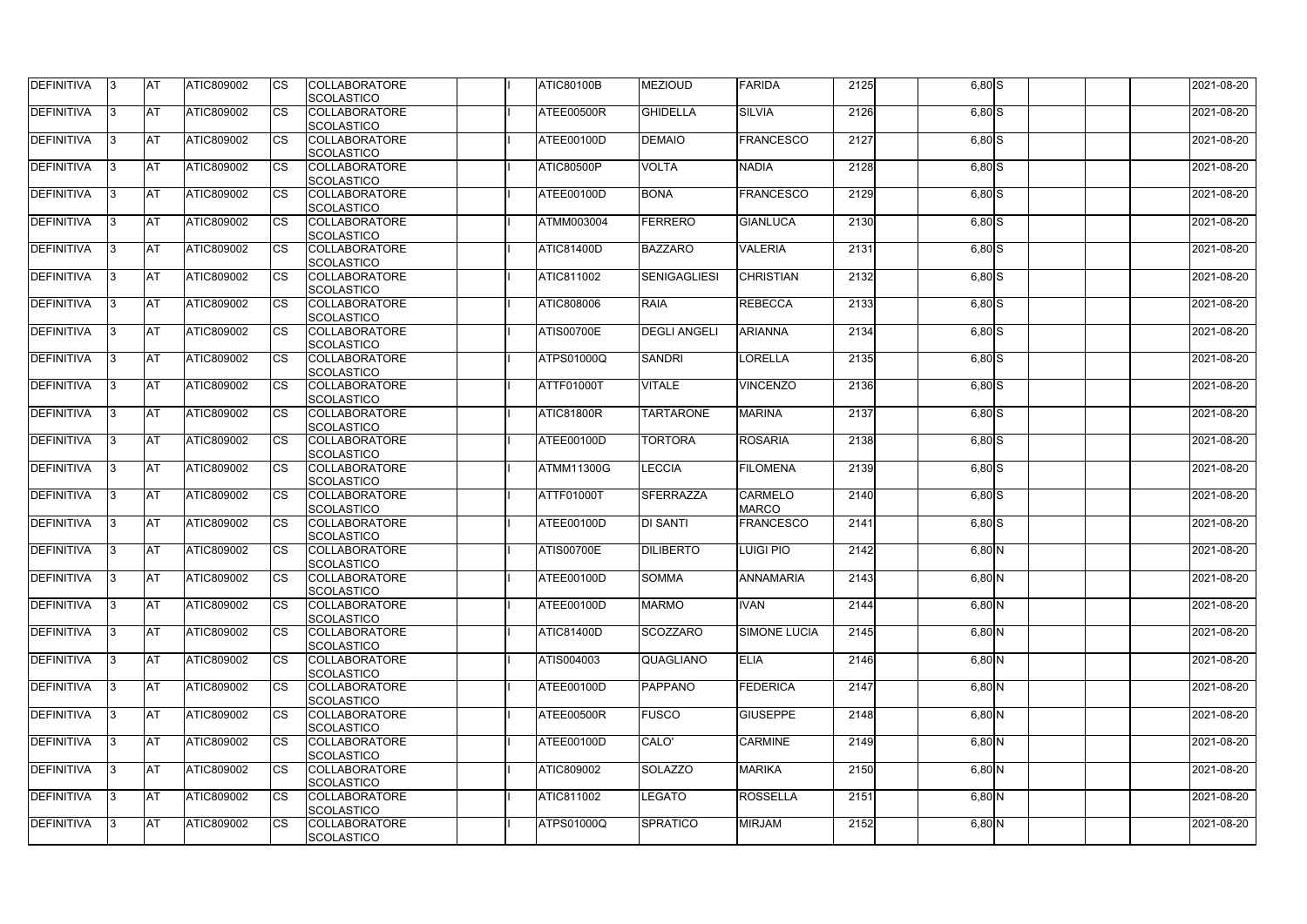| <b>DEFINITIVA</b> | 13  | <b>AT</b> | ATIC809002        | Ics                    | <b>COLLABORATORE</b><br><b>SCOLASTICO</b> | ATIS003007        | <b>MANCONE</b>   | <b>GIAN LUCA</b>     | 2153 | $6,80$ N | 2021-08-20 |
|-------------------|-----|-----------|-------------------|------------------------|-------------------------------------------|-------------------|------------------|----------------------|------|----------|------------|
| <b>DEFINITIVA</b> |     | <b>AT</b> | ATIC809002        | Ics                    | <b>COLLABORATORE</b><br><b>SCOLASTICO</b> | ATEE00100D        | <b>SIFAOUI</b>   | <b>NESRINE</b>       | 2154 | $6,80$ N | 2021-08-20 |
| DEFINITIVA        |     | <b>AT</b> | ATIC809002        | Ics                    | <b>COLLABORATORE</b><br><b>SCOLASTICO</b> | <b>ATIC80600E</b> | <b>AGOSTINI</b>  | LETIZIA              | 2155 | $6,80$ N | 2021-08-20 |
| DEFINITIVA        | IЗ  | <b>AT</b> | ATIC809002        | Ics                    | <b>COLLABORATORE</b><br><b>SCOLASTICO</b> | ATIC816005        | <b>GULINO</b>    | <b>VERONICA</b>      | 2156 | $6,80$ N | 2021-08-20 |
| DEFINITIVA        |     | <b>AT</b> | ATIC809002        | <b>CS</b>              | <b>COLLABORATORE</b><br><b>SCOLASTICO</b> | ATPM01000R        | <b>PAPALIA</b>   | <b>FRANCESCO PIO</b> | 2157 | $6,80$ N | 2021-08-20 |
| <b>DEFINITIVA</b> |     | <b>AT</b> | ATIC809002        | Ics                    | <b>COLLABORATORE</b><br><b>SCOLASTICO</b> | ATEE00100D        | <b>ARSENIO</b>   | <b>ANTONELLA</b>     | 2158 | $6,80$ N | 2021-08-20 |
| DEFINITIVA        |     | <b>AT</b> | <b>ATIC809002</b> | Ics                    | <b>COLLABORATORE</b><br><b>SCOLASTICO</b> | <b>ATIC81400D</b> | <b>MICELI</b>    | <b>ADRIANO</b>       | 2159 | $6,80$ N | 2021-08-20 |
| <b>DEFINITIVA</b> |     | AT        | ATIC809002        | <b>CS</b>              | <b>COLLABORATORE</b><br><b>SCOLASTICO</b> | ATIS003007        | <b>LA ROCCA</b>  | <b>DALILA</b>        | 2160 | $6,80$ N | 2021-08-20 |
| DEFINITIVA        |     | <b>AT</b> | ATIC809002        | Ics                    | <b>COLLABORATORE</b><br><b>SCOLASTICO</b> | ATMM11300G        | <b>IORIO</b>     | <b>GENNARO</b>       | 2161 | $6,80$ N | 2021-08-20 |
| DEFINITIVA        |     | <b>AT</b> | ATIC809002        | $\overline{\text{cs}}$ | <b>COLLABORATORE</b><br>SCOLASTICO        | <b>ATIC81300N</b> | <b>ZANARDI</b>   | <b>SIMONE</b>        | 2162 | $6,80$ N | 2021-08-20 |
| <b>DEFINITIVA</b> |     | AT        | <b>ATIC809002</b> | <b>CS</b>              | <b>COLLABORATORE</b><br><b>SCOLASTICO</b> | <b>ATIS00700E</b> | <b>DE LUCIA</b>  | NICOLO'              | 2163 | $6,80$ N | 2021-08-20 |
| DEFINITIVA        |     | <b>AT</b> | ATIC809002        | <b>CS</b>              | <b>COLLABORATORE</b><br><b>SCOLASTICO</b> | <b>ATIC81300N</b> | <b>DOLCE</b>     | FRANCESCA            | 2164 | $6,80$ N | 2021-08-20 |
| <b>DEFINITIVA</b> |     | <b>AT</b> | ATIC809002        |                        | <b>COLLABORATORE</b><br><b>SCOLASTICO</b> | <b>ATIC81200T</b> | <b>D'ARPINO</b>  | <b>TANIA</b>         | 2165 | $6,80$ N | 2021-08-20 |
| <b>DEFINITIVA</b> |     | <b>AT</b> | ATIC809002        | Ics                    | <b>COLLABORATORE</b><br><b>SCOLASTICO</b> | <b>ATIC81400D</b> | <b>CESTARI</b>   | <b>MARIO</b>         | 2166 | $6,80$ N | 2021-08-20 |
| DEFINITIVA        | R   | <b>AT</b> | ATIC809002        | <b>CS</b>              | <b>COLLABORATORE</b><br><b>SCOLASTICO</b> | ATIC816005        | <b>ARAGNO</b>    | <b>CRISTINA</b>      | 2167 | $6,80$ N | 2021-08-20 |
| DEFINITIVA        |     | <b>AT</b> | ATIC809002        | Ics                    | <b>COLLABORATORE</b><br><b>SCOLASTICO</b> | ATIC81800R        | <b>BRESCIA</b>   | <b>GIADA</b>         | 2168 | $6,80$ N | 2021-08-20 |
| <b>DEFINITIVA</b> |     | <b>AT</b> | ATIC809002        | <b>CS</b>              | <b>COLLABORATORE</b><br><b>SCOLASTICO</b> | <b>ATIC80400V</b> | <b>BESTENTE</b>  | <b>SARA</b>          | 2169 | $6,80$ N | 2021-08-20 |
| DEFINITIVA        |     | <b>AT</b> | ATIC809002        | <b>CS</b>              | <b>COLLABORATORE</b><br>SCOLASTICO        | ATEE00100D        | <b>IGUORI</b>    | <b>GENNARO</b>       | 2170 | $6,80$ N | 2021-08-20 |
| DEFINITIVA        | 13. | <b>AT</b> | ATIC809002        |                        | <b>COLLABORATORE</b><br><b>SCOLASTICO</b> | <b>ATIC80100B</b> | <b>SELVA</b>     | <b>SARA</b>          | 2171 | $6,80$ N | 2021-08-20 |
| DEFINITIVA        | IЗ  | <b>AT</b> | <b>ATIC809002</b> | Ics                    | <b>COLLABORATORE</b><br><b>SCOLASTICO</b> | ATEE00100D        | <b>BATTAGLIA</b> | <b>STEFANIA</b>      | 2172 | $6,80$ N | 2021-08-20 |
| <b>DEFINITIVA</b> | I3  | <b>AT</b> | ATIC809002        | Ics                    | <b>COLLABORATORE</b><br><b>SCOLASTICO</b> | ATEE00100D        | <b>MONTI</b>     | <b>FLAMINIA</b>      | 2173 | $6,80$ N | 2021-08-20 |
| DEFINITIVA        |     | <b>AT</b> | ATIC809002        | Ics                    | <b>COLLABORATORE</b><br><b>SCOLASTICO</b> | <b>ATIS003007</b> | SCORZA           | <b>GIUSEPPE</b>      | 2174 | $6,80$ N | 2021-08-20 |
| <b>DEFINITIVA</b> |     | <b>AT</b> | ATIC809002        | <b>CS</b>              | <b>COLLABORATORE</b><br><b>SCOLASTICO</b> | ATIS004003        | <b>BONFRISCO</b> | <b>ANTONIO</b>       | 2175 | $6,80$ N | 2021-08-20 |
| <b>DEFINITIVA</b> | IЗ  | <b>AT</b> | ATIC809002        | Ics                    | <b>COLLABORATORE</b><br><b>SCOLASTICO</b> | <b>ATIC81400D</b> | <b>CARA</b>      | <b>SERENA</b>        | 2176 | $6,80$ N | 2021-08-20 |
| <b>DEFINITIVA</b> |     | <b>AT</b> | ATIC809002        | Ics                    | <b>COLLABORATORE</b><br><b>SCOLASTICO</b> | <b>ATIS00700E</b> | <b>POPPA</b>     | <b>TIZIANA</b>       | 2177 | $6,80$ N | 2021-08-20 |
| DEFINITIVA        | IЗ  | <b>AT</b> | ATIC809002        | Ics                    | <b>COLLABORATORE</b><br><b>SCOLASTICO</b> | <b>ATIS00700E</b> | <b>FURCAS</b>    | <b>GIUSEPPE</b>      | 2178 | $6,80$ N | 2021-08-20 |
| <b>DEFINITIVA</b> | 13  | <b>AT</b> | <b>ATIC809002</b> | <b>ICS</b>             | <b>COLLABORATORE</b><br><b>SCOLASTICO</b> | ATIC809002        | <b>GATTI</b>     | <b>EZIO</b>          | 2179 | $6,80$ N | 2021-08-20 |
| <b>DEFINITIVA</b> |     | <b>AT</b> | ATIC809002        | Ics                    | <b>COLLABORATORE</b><br><b>SCOLASTICO</b> | ATPM01000R        | <b>PUPO</b>      | FRANCA               | 2180 | $6,80$ N | 2021-08-20 |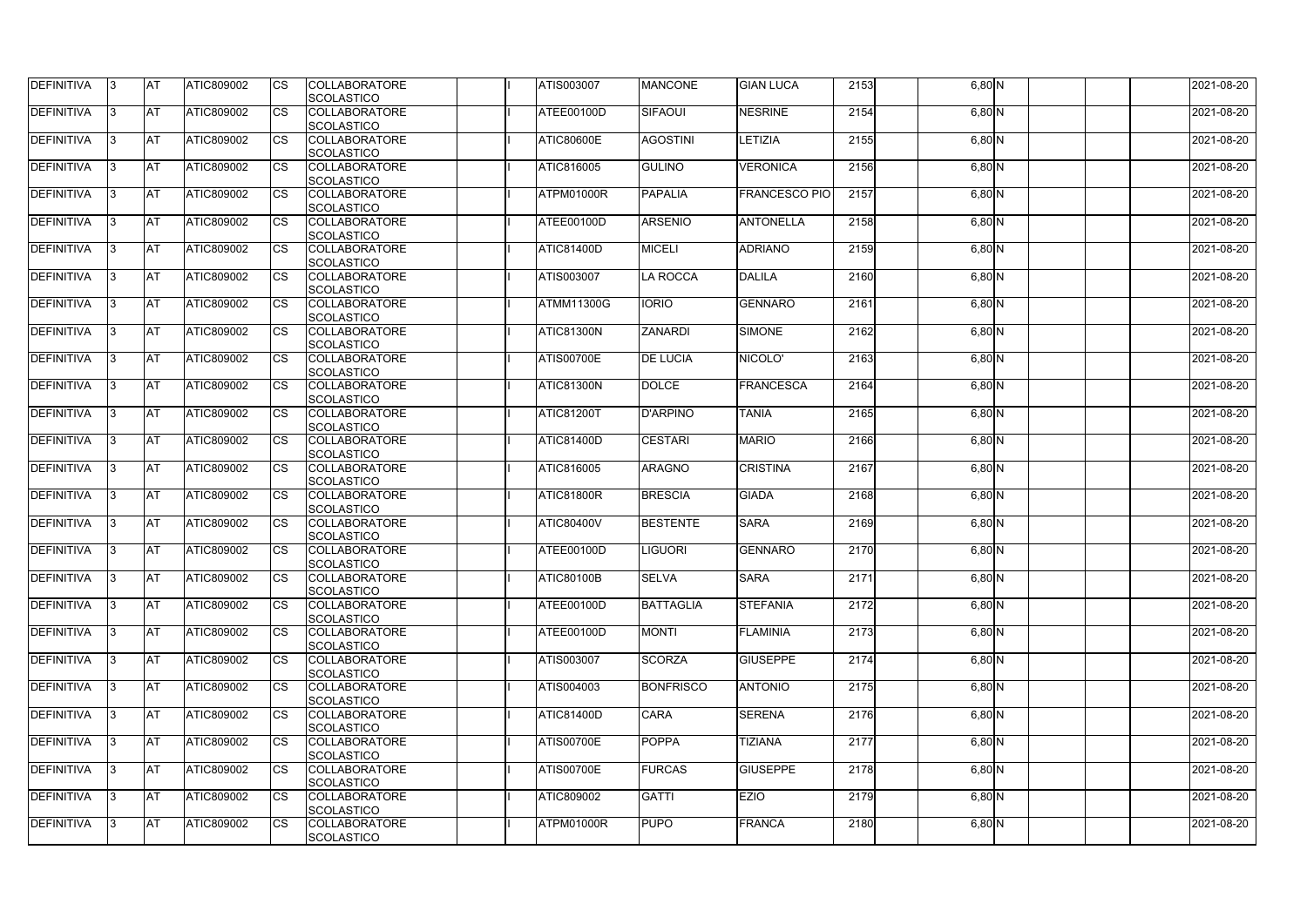| <b>DEFINITIVA</b> | 13  | <b>AT</b> | ATIC809002        | Ics                    | <b>COLLABORATORE</b><br><b>SCOLASTICO</b> | <b>ATMM11300G</b> | <b>BAFFA</b>       | <b>SARA</b><br><b>MARIASTELLA</b>  | 2181 | $6,78$ $S$          | 2021-08-20 |
|-------------------|-----|-----------|-------------------|------------------------|-------------------------------------------|-------------------|--------------------|------------------------------------|------|---------------------|------------|
| <b>DEFINITIVA</b> |     | <b>AT</b> | ATIC809002        | Ics                    | <b>COLLABORATORE</b><br><b>SCOLASTICO</b> | ATMM003004        | <b>PASTA</b>       | <b>CAROLA</b>                      | 2182 | $6,78$ N            | 2021-08-20 |
| DEFINITIVA        |     | <b>AT</b> | ATIC809002        | Ics                    | <b>COLLABORATORE</b><br><b>SCOLASTICO</b> | ATTF01000T        | <b>CUCCHIARARO</b> | <b>MAURIZIO</b>                    | 2183 | $6,78$ N            | 2021-08-20 |
| DEFINITIVA        | IЗ  | <b>AT</b> | ATIC809002        | Ics                    | <b>COLLABORATORE</b><br><b>SCOLASTICO</b> | ATEE00100D        | ZAPPAVIGNA         | <b>VINCENZO</b><br><b>GIUSEPPE</b> | 2184 | $6,77$ S            | 2021-08-20 |
| DEFINITIVA        |     | <b>AT</b> | ATIC809002        | <b>CS</b>              | <b>COLLABORATORE</b><br><b>SCOLASTICO</b> | <b>ATIC80100B</b> | <b>DEL MONTE</b>   | <b>GIOVANNI</b>                    | 2185 | 6,77 N              | 2021-08-20 |
| <b>DEFINITIVA</b> |     | <b>AT</b> | ATIC809002        | Ics                    | <b>COLLABORATORE</b><br><b>SCOLASTICO</b> | ATPM01000R        | <b>VESHI</b>       | <b>INA</b>                         | 2186 | $6,75$ S            | 2021-08-20 |
| DEFINITIVA        |     | <b>AT</b> | <b>ATIC809002</b> | Ics                    | <b>COLLABORATORE</b><br><b>SCOLASTICO</b> | ATMM003004        | <b>MUSSO</b>       | <b>ROBERTO</b>                     | 2187 | $6,75$ S            | 2021-08-20 |
| <b>DEFINITIVA</b> |     | AT        | ATIC809002        | <b>CS</b>              | <b>COLLABORATORE</b><br><b>SCOLASTICO</b> | <b>ATMM003004</b> | <b>VARONE</b>      | <b>MAURO</b>                       | 2188 | $6,75$ N            | 2021-08-20 |
| DEFINITIVA        |     | <b>AT</b> | ATIC809002        | <b>CS</b>              | <b>COLLABORATORE</b><br><b>SCOLASTICO</b> | ATIS003007        | <b>ALCIATI</b>     | <b>ZAIRA</b>                       | 2189 | $6,75$ N            | 2021-08-20 |
| DEFINITIVA        |     | <b>AT</b> | ATIC809002        | $\overline{\text{cs}}$ | <b>COLLABORATORE</b><br>SCOLASTICO        | <b>ATIC81400D</b> | <b>MAUCIELO</b>    | <b>ROSA</b>                        | 2190 | 6,75 N              | 2021-08-20 |
| <b>DEFINITIVA</b> |     | <b>AT</b> | <b>ATIC809002</b> | <b>CS</b>              | <b>COLLABORATORE</b><br><b>SCOLASTICO</b> | <b>ATIC81800R</b> | <b>BARACCO</b>     | FRANCESCA<br><b>MARIA</b>          | 2191 | $6,75$ N            | 2021-08-20 |
| <b>DEFINITIVA</b> |     | <b>AT</b> | ATIC809002        | <b>CS</b>              | <b>COLLABORATORE</b><br><b>SCOLASTICO</b> | <b>ATTF01000T</b> | <b>FASANO</b>      | <b>DANIELE</b>                     | 2192 | $6,75$ N            | 2021-08-20 |
| <b>DEFINITIVA</b> | l3  | <b>AT</b> | ATIC809002        |                        | <b>COLLABORATORE</b><br><b>SCOLASTICO</b> | ATIC815009        | <b>BRIOLA</b>      | <b>MONICA</b>                      | 2193 | $6,75$ N            | 2021-08-20 |
| <b>DEFINITIVA</b> |     | <b>AT</b> | ATIC809002        | Ics                    | <b>COLLABORATORE</b><br><b>SCOLASTICO</b> | ATIS004003        | <b>RAPISARDA</b>   | <b>IVANO</b>                       | 2194 | $6,75$ N            | 2021-08-20 |
| DEFINITIVA        |     | <b>AT</b> | ATIC809002        | <b>CS</b>              | <b>COLLABORATORE</b><br><b>SCOLASTICO</b> | ATPM01000R        | <b>TIZZANO</b>     | <b>FRANCO</b>                      | 2195 | $6,72$ S            | 2021-08-20 |
| DEFINITIVA        |     | <b>AT</b> | ATIC809002        | Ics                    | <b>COLLABORATORE</b><br><b>SCOLASTICO</b> | ATEE00100D        | <b>CAVANNA</b>     | <b>STEFANIA</b>                    | 2196 | $6,72$ S            | 2021-08-20 |
| <b>DEFINITIVA</b> |     | <b>AT</b> | ATIC809002        | <b>CS</b>              | <b>COLLABORATORE</b><br><b>SCOLASTICO</b> | <b>ATIC817001</b> | <b>AMELIO</b>      | <b>ROSARIO</b>                     | 2197 | $\overline{6,72}$ S | 2021-08-20 |
| DEFINITIVA        |     | <b>AT</b> | ATIC809002        | <b>CS</b>              | <b>COLLABORATORE</b><br>SCOLASTICO        | ATIC809002        | <b>MUSAT</b>       | <b>DANIELA</b><br><b>MARIANA</b>   | 2198 | $6,72$ N            | 2021-08-20 |
| <b>DEFINITIVA</b> | 13. | <b>AT</b> | ATIC809002        |                        | <b>COLLABORATORE</b><br><b>SCOLASTICO</b> | <b>ATIC81400D</b> | <b>ACCOSSANO</b>   | <b>ROSANNA</b>                     | 2199 | $6,71$ N            | 2021-08-20 |
| DEFINITIVA        | IЗ  | <b>AT</b> | <b>ATIC809002</b> | Ics                    | <b>COLLABORATORE</b><br><b>SCOLASTICO</b> | <b>ATIC80100B</b> | <b>LAGRASTA</b>    | <b>ALESSANDRO</b>                  | 2200 | $6,70$ S            | 2021-08-20 |
| <b>DEFINITIVA</b> | I3  | <b>AT</b> | ATIC809002        | Ics                    | <b>COLLABORATORE</b><br><b>SCOLASTICO</b> | ATIS004003        | <b>BONELLI</b>     | <b>SIMONA</b>                      | 2201 | $6,70$ S            | 2021-08-20 |
| DEFINITIVA        |     | <b>AT</b> | ATIC809002        | Ics                    | <b>COLLABORATORE</b><br><b>SCOLASTICO</b> | <b>ATIC81400D</b> | <b>NIGIDO</b>      | <b>ILARIA</b>                      | 2202 | $6,70$ S            | 2021-08-20 |
| DEFINITIVA        |     | <b>AT</b> | ATIC809002        | <b>CS</b>              | <b>COLLABORATORE</b><br><b>SCOLASTICO</b> | <b>ATIC80100B</b> | <b>ROBIOLA</b>     | <b>CRISTINA</b>                    | 2203 | $6,70$ S            | 2021-08-20 |
| <b>DEFINITIVA</b> | IЗ  | <b>AT</b> | ATIC809002        | Ics                    | <b>COLLABORATORE</b><br><b>SCOLASTICO</b> | <b>ATIC81800R</b> | <b>VULLO</b>       | <b>ALICE GRAZIA</b>                | 2204 | $6,70$ S            | 2021-08-20 |
| <b>DEFINITIVA</b> |     | <b>AT</b> | ATIC809002        | Ics                    | <b>COLLABORATORE</b><br><b>SCOLASTICO</b> | ATIC808006        | <b>PILLONI</b>     | <b>RAFFAELLA</b>                   | 2205 | $6,70$ S            | 2021-08-20 |
| DEFINITIVA        | IЗ  | <b>AT</b> | ATIC809002        | Ics                    | <b>COLLABORATORE</b><br><b>SCOLASTICO</b> | <b>ATMM003004</b> | <b>TERGOLINA</b>   | <b>ARIANNA</b>                     | 2206 | $6,70$ S            | 2021-08-20 |
| <b>DEFINITIVA</b> | 13  | <b>AT</b> | <b>ATIC809002</b> | <b>ICS</b>             | <b>COLLABORATORE</b><br><b>SCOLASTICO</b> | ATIC811002        | <b>MASSANO</b>     | <b>ELENA</b><br>FRANCESCA          | 2207 | $6,70$ S            | 2021-08-20 |
| <b>DEFINITIVA</b> |     | <b>AT</b> | ATIC809002        | Ics                    | <b>COLLABORATORE</b><br><b>SCOLASTICO</b> | <b>ATMM11300G</b> | <b>LECCIA</b>      | <b>VALERIO</b>                     | 2208 | 6,70 N              | 2021-08-20 |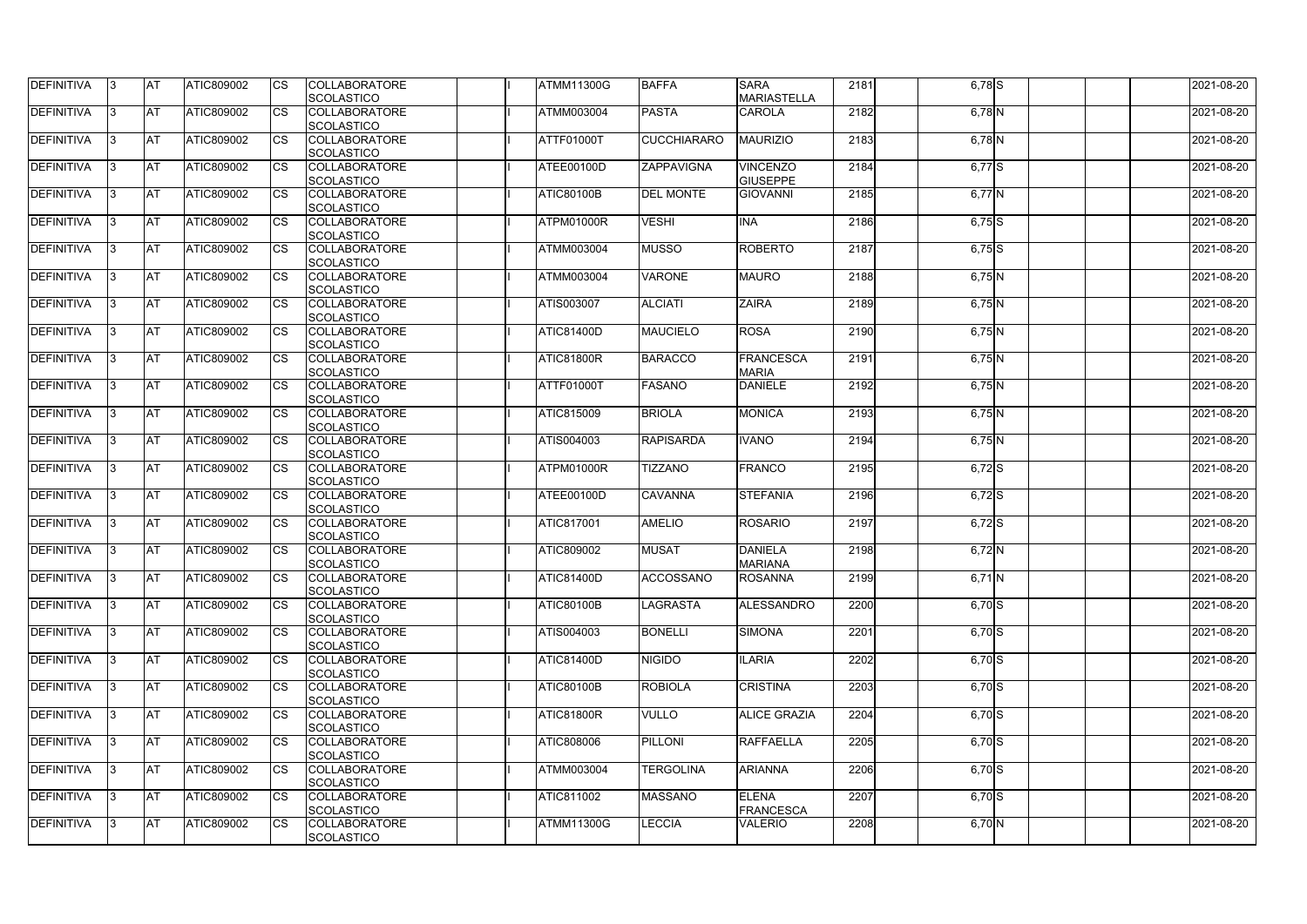| <b>DEFINITIVA</b> | IЗ  | <b>AT</b>  | <b>ATIC809002</b> | <b>CS</b>              | <b>COLLABORATORE</b><br>SCOLASTICO        | <b>ATIS00700E</b> | <b>CORRADO</b>    | <b>ANTONIO</b>                  | 2209 | 6,70 N     | 2021-08-20 |
|-------------------|-----|------------|-------------------|------------------------|-------------------------------------------|-------------------|-------------------|---------------------------------|------|------------|------------|
| <b>DEFINITIVA</b> | R   | <b>AT</b>  | ATIC809002        | <b>CS</b>              | <b>COLLABORATORE</b><br><b>SCOLASTICO</b> | ATEE00100D        | <b>CARUSO</b>     | <b>MATTEO</b>                   | 2210 | 6,70 N     | 2021-08-20 |
| <b>DEFINITIVA</b> | R   | <b>AT</b>  | <b>ATIC809002</b> | CS                     | <b>COLLABORATORE</b><br>SCOLASTICO        | <b>ATMM11300G</b> | <b>PERILLO</b>    | <b>ROSA</b>                     | 2211 | 6,70 N     | 2021-08-20 |
| <b>DEFINITIVA</b> |     | <b>AT</b>  | ATIC809002        | <b>CS</b>              | <b>COLLABORATORE</b><br>SCOLASTICO        | ATEE00500R        | <b>DE SARRO</b>   | <b>THOMAS</b>                   | 2212 | 6,70 N     | 2021-08-20 |
| <b>DEFINITIVA</b> |     | <b>AT</b>  | ATIC809002        | CS                     | <b>COLLABORATORE</b><br>SCOLASTICO        | ATIS004003        | <b>IACOVONE</b>   | <b>AURORA</b>                   | 2213 | $6,70$ N   | 2021-08-20 |
| <b>DEFINITIVA</b> |     | <b>IAT</b> | ATIC809002        | <b>CS</b>              | <b>COLLABORATORE</b><br><b>SCOLASTICO</b> | <b>ATIC81400D</b> | <b>DI PADOVA</b>  | <b>GABRIELE</b>                 | 2214 | $6,70$ N   | 2021-08-20 |
| DEFINITIVA        |     | <b>AT</b>  | ATIC809002        | <b>CS</b>              | <b>COLLABORATORE</b><br>SCOLASTICO        | <b>ATIC80400V</b> | <b>DEMARTINI</b>  | <b>TOMMASO</b>                  | 2215 | $6,70$ N   | 2021-08-20 |
| <b>DEFINITIVA</b> | ß   | <b>AT</b>  | ATIC809002        | CS                     | <b>COLLABORATORE</b><br><b>SCOLASTICO</b> | <b>ATIS00700E</b> | <b>DELBOSCO</b>   | NICOLO'                         | 2216 | $6,70$ N   | 2021-08-20 |
| <b>DEFINITIVA</b> | R   | <b>AT</b>  | ATIC809002        | <b>CS</b>              | <b>COLLABORATORE</b><br><b>SCOLASTICO</b> | <b>ATIC81400D</b> | <b>VICECONTE</b>  | <b>IRENE</b>                    | 2217 | 6,70 N     | 2021-08-20 |
| <b>DEFINITIVA</b> |     | <b>AT</b>  | ATIC809002        | <b>CS</b>              | <b>COLLABORATORE</b><br><b>SCOLASTICO</b> | <b>ATIS003007</b> | <b>BARRESI</b>    | <b>DOMENICA</b>                 | 2218 | 6,70 N     | 2021-08-20 |
| <b>DEFINITIVA</b> |     | <b>AT</b>  | ATIC809002        | <b>CS</b>              | <b>COLLABORATORE</b><br>SCOLASTICO        | ATPM01000R        | <b>PROSPERI</b>   | <b>ANNA</b>                     | 2219 | 6,70 N     | 2021-08-20 |
| <b>DEFINITIVA</b> | R   | <b>AT</b>  | ATIC809002        | $\overline{\text{cs}}$ | <b>COLLABORATORE</b><br>SCOLASTICO        | <b>ATIC81400D</b> | <b>RIBALDONE</b>  | <b>DANIELA</b>                  | 2220 | 6,70 N     | 2021-08-20 |
| DEFINITIVA        |     | <b>AT</b>  | ATIC809002        | <b>CS</b>              | <b>COLLABORATORE</b><br>SCOLASTICO        | ATIC81800R        | <b>CASERTA</b>    | <b>CLAUDIO</b>                  | 2221 | $6,70$ N   | 2021-08-20 |
| DEFINITIVA        | ß   | <b>AT</b>  | ATIC809002        | CS                     | <b>COLLABORATORE</b><br><b>SCOLASTICO</b> | ATEE00500R        | <b>CURIGLIANO</b> | <b>NICOLA</b>                   | 2222 | 6,70 N     | 2021-08-20 |
| <b>DEFINITIVA</b> | R   | <b>AT</b>  | ATIC809002        | CS                     | <b>COLLABORATORE</b><br><b>SCOLASTICO</b> | <b>ATIS00700E</b> | <b>BUTERA</b>     | <b>ROBERTO</b>                  | 2223 | 6,70 N     | 2021-08-20 |
| <b>DEFINITIVA</b> |     | <b>AT</b>  | ATIC809002        | <b>CS</b>              | <b>COLLABORATORE</b><br><b>SCOLASTICO</b> | ATIC81800R        | <b>MONTEDURO</b>  | LUIGI                           | 2224 | 6,70 N     | 2021-08-20 |
| <b>DEFINITIVA</b> |     | <b>AT</b>  | ATIC809002        | <b>CS</b>              | <b>COLLABORATORE</b><br><b>SCOLASTICO</b> | ATIC816005        | <b>IACONA</b>     | <b>MARIA</b><br><b>GRAZIANA</b> | 2225 | $6,70$ N   | 2021-08-20 |
| <b>DEFINITIVA</b> |     | <b>AT</b>  | ATIC809002        | CS                     | <b>COLLABORATORE</b><br>SCOLASTICO        | <b>ATIC815009</b> | <b>VISCONTI</b>   | <b>CINZIA</b>                   | 2226 | $6,70$ N   | 2021-08-20 |
| <b>DEFINITIVA</b> | 13. | <b>AT</b>  | ATIC809002        | <b>CS</b>              | <b>COLLABORATORE</b><br>SCOLASTICO        | <b>ATIC80500P</b> | LO RE             | <b>GINO</b>                     | 2227 | 6,70 N     | 2021-08-20 |
| DEFINITIVA        | 3   | <b>AT</b>  | ATIC809002        | <b>CS</b>              | <b>COLLABORATORE</b><br><b>SCOLASTICO</b> | <b>ATIS00600P</b> | <b>CARBONI</b>    | <b>BARBARA</b>                  | 2228 | 6,70 N     | 2021-08-20 |
| <b>DEFINITIVA</b> | IЗ  | <b>AT</b>  | ATIC809002        | <b>CS</b>              | <b>COLLABORATORE</b><br><b>SCOLASTICO</b> | <b>ATTF01000T</b> | <b>CARRANO</b>    | <b>ANNA</b>                     | 2229 | 6,70 N     | 2021-08-20 |
| <b>DEFINITIVA</b> |     | <b>AT</b>  | ATIC809002        | <b>CS</b>              | <b>COLLABORATORE</b><br><b>SCOLASTICO</b> | <b>ATIC81800R</b> | <b>DAMIAN</b>     | <b>MICHELINA</b>                | 2230 | 6,70 N     | 2021-08-20 |
| <b>DEFINITIVA</b> |     | <b>AT</b>  | ATIC809002        | <b>CS</b>              | <b>COLLABORATORE</b><br><b>SCOLASTICO</b> | ATIC809002        | <b>ACCORNERO</b>  | <b>IOLANDA AMALIA</b>           | 2231 | 6,70 N     | 2021-08-20 |
| <b>DEFINITIVA</b> | IЗ  | <b>AT</b>  | ATIC809002        | <b>CS</b>              | <b>COLLABORATORE</b><br><b>SCOLASTICO</b> | <b>ATIS00700E</b> | <b>DE LUCA</b>    | <b>SALVATORE</b>                | 2232 | $6,69$ $S$ | 2021-08-20 |
| <b>DEFINITIVA</b> | 3   | <b>AT</b>  | ATIC809002        | <b>CS</b>              | <b>COLLABORATORE</b><br>SCOLASTICO        | ATIC810006        | <b>SPATA</b>      | <b>SALVATORE</b>                | 2233 | $6,67$ $S$ | 2021-08-20 |
| DEFINITIVA        | ß.  | <b>AT</b>  | ATIC809002        | <b>CS</b>              | <b>COLLABORATORE</b><br><b>SCOLASTICO</b> | <b>ATIS003007</b> | <b>GENTA</b>      | <b>MICHELA</b>                  | 2234 | $6,67$ $S$ | 2021-08-20 |
| DEFINITIVA        | IЗ  | <b>AT</b>  | ATIC809002        | <b>CS</b>              | <b>COLLABORATORE</b><br><b>SCOLASTICO</b> | <b>ATIS00600P</b> | <b>CASALONE</b>   | <b>EVA</b>                      | 2235 | $6,67$ $S$ | 2021-08-20 |
| <b>DEFINITIVA</b> | ß.  | <b>AT</b>  | ATIC809002        | <b>CS</b>              | <b>COLLABORATORE</b><br>SCOLASTICO        | <b>ATIC80100B</b> | PATANE'           | <b>CARMELO</b>                  | 2236 | 6,67 S     | 2021-08-20 |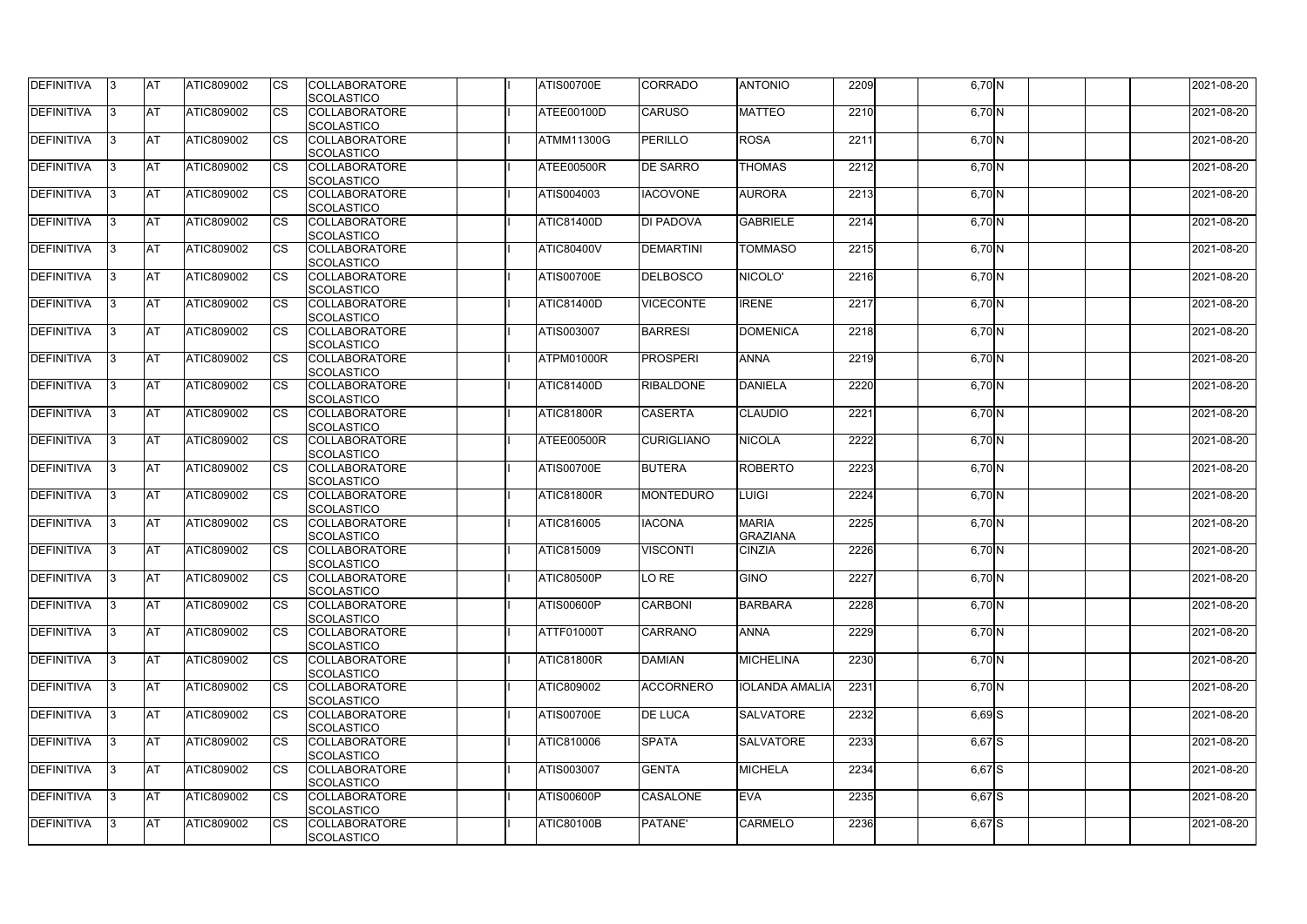| <b>DEFINITIVA</b> | 13  | <b>AT</b> | ATIC809002        | Ics                    | <b>COLLABORATORE</b> | ATPM01000R        | <b>RIGGIO</b>     | <b>VINCENZO</b>    | 2237 | $6,67$ $S$ | 2021-08-20 |
|-------------------|-----|-----------|-------------------|------------------------|----------------------|-------------------|-------------------|--------------------|------|------------|------------|
|                   |     |           |                   |                        | <b>SCOLASTICO</b>    |                   |                   | <b>DAVIDE</b>      |      |            |            |
| <b>DEFINITIVA</b> |     | <b>AT</b> | ATIC809002        | Ics                    | <b>COLLABORATORE</b> | <b>ATPS01000Q</b> | <b>SCIACCA</b>    | <b>DONATELLA</b>   | 2238 | $6,67$ S   | 2021-08-20 |
|                   |     |           |                   |                        | <b>SCOLASTICO</b>    |                   |                   |                    |      |            |            |
| DEFINITIVA        |     | <b>AT</b> | ATIC809002        | Ics                    | <b>COLLABORATORE</b> | ATMM003004        | <b>TORCHIO</b>    | ALESSANDRA         | 2239 | 6,67 S     | 2021-08-20 |
|                   |     |           |                   |                        | <b>SCOLASTICO</b>    |                   |                   |                    |      |            |            |
| DEFINITIVA        | IЗ  | <b>AT</b> | ATIC809002        | Ics                    | <b>COLLABORATORE</b> | ATEE00100D        | <b>MARCHIARO</b>  | <b>ZAIRA</b>       | 2240 | $6,67$ S   | 2021-08-20 |
|                   |     |           |                   |                        | <b>SCOLASTICO</b>    |                   |                   |                    |      |            |            |
| DEFINITIVA        |     | <b>AT</b> | ATIC809002        | <b>CS</b>              | <b>COLLABORATORE</b> | ATIC80500P        | <b>BRIGNOLO</b>   | <b>CORRADO</b>     | 2241 | 6,67 S     | 2021-08-20 |
|                   |     |           |                   |                        | <b>SCOLASTICO</b>    |                   |                   |                    |      |            |            |
| <b>DEFINITIVA</b> |     | <b>AT</b> | ATIC809002        | Ics                    | <b>COLLABORATORE</b> | ATEE00100D        | <b>TARTARO</b>    | <b>GIUSEPPINA</b>  | 2242 | $6,67$ $S$ | 2021-08-20 |
|                   |     |           |                   |                        | <b>SCOLASTICO</b>    |                   |                   | <b>MARIA</b>       |      |            |            |
| DEFINITIVA        |     | <b>AT</b> | <b>ATIC809002</b> | Ics                    | <b>COLLABORATORE</b> | ATIS004003        | LARATO            | <b>MICHELE</b>     | 2243 | $6,67$ $S$ | 2021-08-20 |
|                   |     |           |                   |                        | <b>SCOLASTICO</b>    |                   |                   |                    |      |            |            |
| <b>DEFINITIVA</b> |     | AT        | ATIC809002        | <b>CS</b>              | <b>COLLABORATORE</b> | ATIC811002        | <b>FRANCO</b>     | <b>SIMONA</b>      | 2244 | $6,67$ N   | 2021-08-20 |
|                   |     |           |                   |                        | <b>SCOLASTICO</b>    |                   | <b>CARLEVERO</b>  |                    |      |            |            |
| DEFINITIVA        |     | <b>AT</b> | ATIC809002        | <b>CS</b>              | <b>COLLABORATORE</b> | ATEE00100D        | <b>ZACCARIA</b>   | <b>EMMA</b>        | 2245 | $6,67$ N   | 2021-08-20 |
|                   |     |           |                   |                        | <b>SCOLASTICO</b>    |                   |                   |                    |      |            |            |
| DEFINITIVA        |     | <b>AT</b> | ATIC809002        | $\overline{\text{cs}}$ | <b>COLLABORATORE</b> | ATPS01000Q        | <b>CARADONNA</b>  | <b>MARIA ELENA</b> | 2246 | 6,67 N     | 2021-08-20 |
|                   |     |           |                   |                        | SCOLASTICO           |                   |                   |                    |      |            |            |
| <b>DEFINITIVA</b> |     | AT        | <b>ATIC809002</b> | <b>CS</b>              | <b>COLLABORATORE</b> | <b>ATIC80100B</b> | <b>SARACENI</b>   | <b>EVA</b>         | 2247 | 6,67 N     | 2021-08-20 |
|                   |     |           |                   |                        | <b>SCOLASTICO</b>    |                   |                   |                    |      |            |            |
| DEFINITIVA        |     | <b>AT</b> | ATIC809002        | <b>CS</b>              | <b>COLLABORATORE</b> | ATPM01000R        | <b>MASSASSO</b>   | ALESSANDRA         | 2248 | $6,67$ N   | 2021-08-20 |
|                   |     |           |                   |                        | <b>SCOLASTICO</b>    |                   |                   |                    |      |            |            |
| DEFINITIVA        |     | <b>AT</b> | ATIC809002        |                        | <b>COLLABORATORE</b> | ATIS004003        | <b>MASCOLO</b>    | <b>ROSA</b>        | 2249 | 6,67 N     | 2021-08-20 |
|                   |     |           |                   |                        | <b>SCOLASTICO</b>    |                   |                   |                    |      |            |            |
| <b>DEFINITIVA</b> |     | <b>AT</b> | ATIC809002        | Ics                    | <b>COLLABORATORE</b> | ATEE00500R        | <b>VALDIVIESO</b> | <b>MARIELA</b>     | 2250 | $6,67$ N   | 2021-08-20 |
|                   |     |           |                   |                        | <b>SCOLASTICO</b>    |                   | <b>ACUNA</b>      | <b>JOHANNA</b>     |      |            |            |
| DEFINITIVA        |     | <b>AT</b> | ATIC809002        | <b>CS</b>              | <b>COLLABORATORE</b> | <b>ATIS00700E</b> | <b>MANFREDI</b>   | <b>GIUSEPPE</b>    | 2251 | $6,67$ N   | 2021-08-20 |
|                   |     |           |                   |                        | <b>SCOLASTICO</b>    |                   |                   |                    |      |            |            |
| DEFINITIVA        |     | <b>AT</b> | ATIC809002        | Ics                    | <b>COLLABORATORE</b> | ATTF01000T        | <b>POLETTO</b>    | <b>FABIO</b>       | 2252 | $6,67$ N   | 2021-08-20 |
|                   |     |           |                   |                        | <b>SCOLASTICO</b>    |                   |                   |                    |      |            |            |
| <b>DEFINITIVA</b> |     | <b>AT</b> | ATIC809002        | <b>CS</b>              | <b>COLLABORATORE</b> | <b>ATIS00600P</b> | <b>GHIA</b>       | <b>ROSSELLA</b>    | 2253 | $6,67$ N   | 2021-08-20 |
|                   |     |           |                   |                        | <b>SCOLASTICO</b>    |                   |                   |                    |      |            |            |
| DEFINITIVA        |     | <b>AT</b> | ATIC809002        | <b>CS</b>              | <b>COLLABORATORE</b> | ATEE00100D        | <b>PALMERI</b>    | <b>ELISABETTA</b>  | 2254 |            | 2021-08-20 |
|                   |     |           |                   |                        |                      |                   |                   |                    |      | $6,65$ N   |            |
|                   |     |           |                   |                        | SCOLASTICO           |                   | <b>DANTE</b>      |                    |      |            |            |
| <b>DEFINITIVA</b> | 13. | <b>AT</b> | ATIC809002        |                        | <b>COLLABORATORE</b> | <b>ATIC81400D</b> |                   | <b>SIMONE</b>      | 2255 | $6,65$ N   | 2021-08-20 |
|                   |     |           |                   |                        | <b>SCOLASTICO</b>    |                   |                   | <b>FABRIZIO</b>    |      |            |            |
| DEFINITIVA        | IЗ  | <b>AT</b> | <b>ATIC809002</b> | Ics                    | <b>COLLABORATORE</b> | ATEE00100D        | <b>TRAVERSO</b>   | <b>LINDA</b>       | 2256 | $6,65$ N   | 2021-08-20 |
|                   |     |           |                   |                        | <b>SCOLASTICO</b>    |                   |                   |                    |      |            |            |
| <b>DEFINITIVA</b> | I3  | <b>AT</b> | ATIC809002        | Ics                    | <b>COLLABORATORE</b> | <b>ATIS00700E</b> | <b>PORCELLINI</b> | SIMONE             | 2257 | $6,65$ N   | 2021-08-20 |
|                   |     |           |                   |                        | <b>SCOLASTICO</b>    |                   |                   |                    |      |            |            |
| DEFINITIVA        |     | <b>AT</b> | ATIC809002        | Ics                    | <b>COLLABORATORE</b> | ATIC815009        | <b>SIMONI</b>     | <b>GIANCARLO</b>   | 2258 | $6,63$ $S$ | 2021-08-20 |
|                   |     |           |                   |                        | <b>SCOLASTICO</b>    |                   |                   |                    |      |            |            |
| DEFINITIVA        |     | <b>AT</b> | ATIC809002        | <b>CS</b>              | <b>COLLABORATORE</b> | ATIC809002        | <b>ROSSO</b>      | <b>FLORA</b>       | 2259 | $6,63$ $S$ | 2021-08-20 |
|                   |     |           |                   |                        | <b>SCOLASTICO</b>    |                   |                   |                    |      |            |            |
| <b>DEFINITIVA</b> | ıз  | <b>AT</b> | ATIC809002        | Ics                    | <b>COLLABORATORE</b> | ATTF01000T        | <b>SPADAFORA</b>  | <b>GIOVANNI</b>    | 2260 | $6,63$ $S$ | 2021-08-20 |
|                   |     |           |                   |                        | <b>SCOLASTICO</b>    |                   |                   |                    |      |            |            |
| <b>DEFINITIVA</b> |     | <b>AT</b> | ATIC809002        | Ics                    | <b>COLLABORATORE</b> | <b>ATIS00700E</b> | <b>COTTI</b>      | <b>PAOLO</b>       | 2261 | $6,63$ N   | 2021-08-20 |
|                   |     |           |                   |                        | <b>SCOLASTICO</b>    |                   |                   |                    |      |            |            |
| DEFINITIVA        | IЗ  | <b>AT</b> | ATIC809002        | Ics                    | <b>COLLABORATORE</b> | <b>ATIC81800R</b> | <b>TERESI</b>     | <b>MARIA</b>       | 2262 | $6,63$ N   | 2021-08-20 |
|                   |     |           |                   |                        | <b>SCOLASTICO</b>    |                   |                   |                    |      |            |            |
| <b>DEFINITIVA</b> | 13  | <b>AT</b> | <b>ATIC809002</b> | <b>ICS</b>             | <b>COLLABORATORE</b> | ATPM01000R        | <b>RABBIONE</b>   | <b>NICOLA</b>      | 2263 | $6,60$ S   | 2021-08-20 |
|                   |     |           |                   |                        | <b>SCOLASTICO</b>    |                   |                   |                    |      |            |            |
| <b>DEFINITIVA</b> |     | <b>AT</b> | ATIC809002        | Ics                    | <b>COLLABORATORE</b> | ATIC815009        | <b>AGRETTO</b>    | <b>PAMELA</b>      | 2264 | $6,60$ S   | 2021-08-20 |
|                   |     |           |                   |                        | <b>SCOLASTICO</b>    |                   |                   |                    |      |            |            |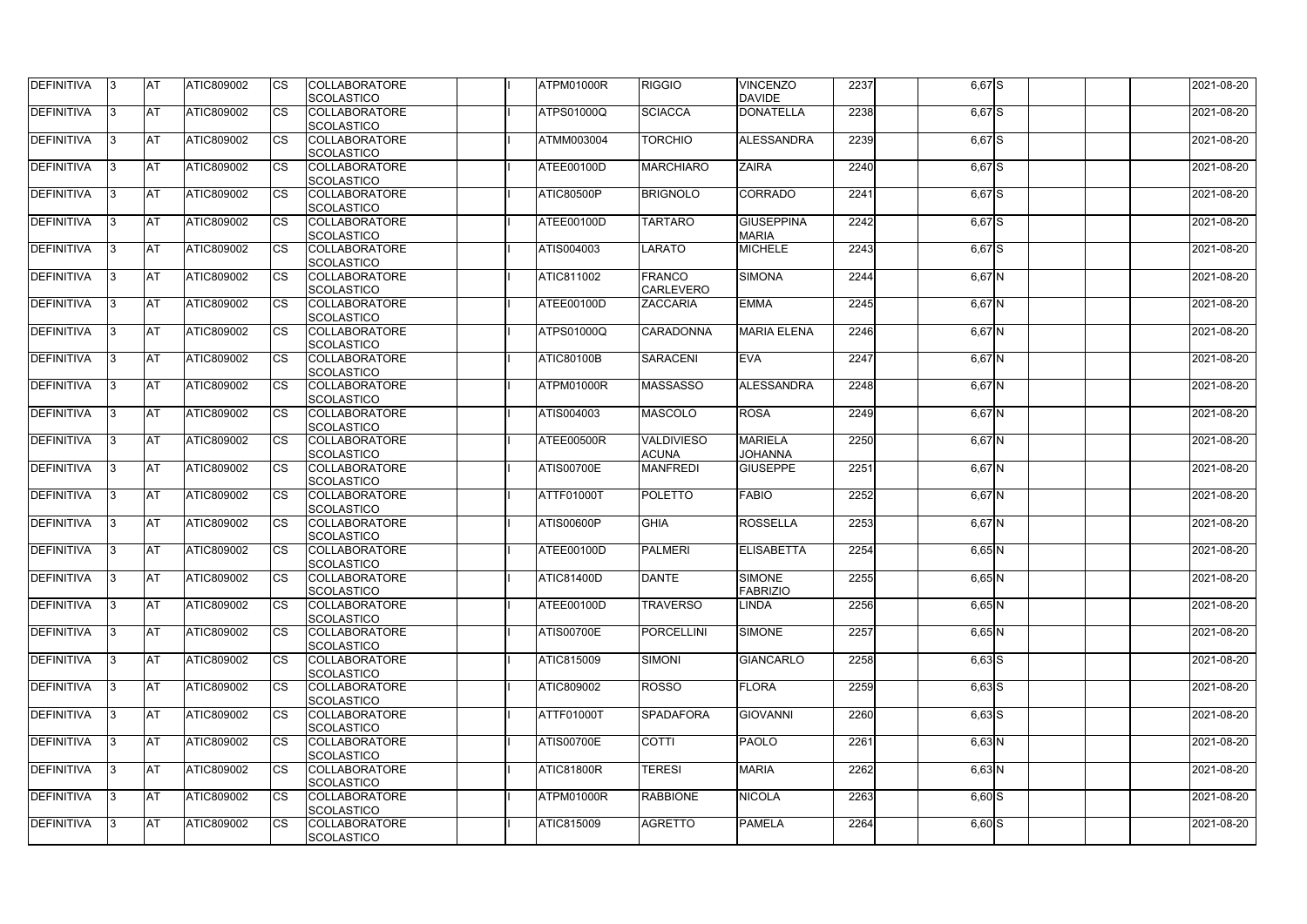| DEFINITIVA        | 13. | <b>JAT</b> | ATIC809002        | Ics        | <b>COLLABORATORE</b> | ATEE00100D        | <b>GIARETTI</b>    | <b>ALICE</b>        | 2265 | $6,60$ $S$          | 2021-08-20 |
|-------------------|-----|------------|-------------------|------------|----------------------|-------------------|--------------------|---------------------|------|---------------------|------------|
|                   |     |            |                   |            | <b>SCOLASTICO</b>    |                   |                    |                     |      |                     |            |
| <b>DEFINITIVA</b> | l3  | <b>AT</b>  | ATIC809002        | Ics        | <b>COLLABORATORE</b> | ATTF01000T        | <b>MAGLIANO</b>    | <b>ELENA</b>        | 2266 | $6,60$ $S$          | 2021-08-20 |
|                   |     |            |                   |            | <b>SCOLASTICO</b>    |                   |                    |                     |      |                     |            |
| DEFINITIVA        | l3  | <b>AT</b>  | ATIC809002        | <b>CS</b>  | <b>COLLABORATORE</b> | <b>ATIS00200B</b> | <b>FACCIO</b>      | <b>DANIELA</b>      | 2267 | $6,60$ S            | 2021-08-20 |
|                   |     |            |                   |            | <b>SCOLASTICO</b>    |                   |                    |                     |      |                     |            |
| DEFINITIVA        |     | <b>AT</b>  | ATIC809002        | Ics        | <b>COLLABORATORE</b> | <b>ATIC815009</b> | <b>MARONGIU</b>    | <b>SIMONA</b>       | 2268 | $6,60$ S            | 2021-08-20 |
|                   |     |            |                   |            | <b>SCOLASTICO</b>    |                   |                    |                     |      |                     |            |
| DEFINITIVA        |     | <b>AT</b>  | <b>ATIC809002</b> | <b>CS</b>  | <b>COLLABORATORE</b> | ATIS003007        | <b>MURGIANO</b>    | <b>DONATO</b>       | 2269 | $\overline{6,60}$ S | 2021-08-20 |
|                   |     |            |                   |            | <b>SCOLASTICO</b>    |                   |                    |                     |      |                     |            |
| <b>DEFINITIVA</b> |     | AT         | <b>ATIC809002</b> | <b>ICS</b> | <b>COLLABORATORE</b> | <b>ATIC81300N</b> | <b>PROTO</b>       | <b>SALVATORE</b>    | 2270 |                     | 2021-08-20 |
|                   |     |            |                   |            |                      |                   |                    |                     |      | $6,60$ S            |            |
|                   |     |            |                   |            | <b>SCOLASTICO</b>    |                   |                    |                     |      |                     |            |
| DEFINITIVA        |     | <b>AT</b>  | ATIC809002        | Ics        | <b>COLLABORATORE</b> | ATIS003007        | <b>BIFULCO</b>     | FEDERICO            | 2271 | $6,60$ S            | 2021-08-20 |
|                   |     |            |                   |            | <b>SCOLASTICO</b>    |                   |                    |                     |      |                     |            |
| <b>DEFINITIVA</b> | ıз  | <b>AT</b>  | ATIC809002        | Ics        | <b>COLLABORATORE</b> | <b>ATIS00600P</b> | <b>AMORE</b>       | <b>FEDERICA</b>     | 2272 | $6,60$ $S$          | 2021-08-20 |
|                   |     |            |                   |            | <b>SCOLASTICO</b>    |                   |                    |                     |      |                     |            |
| DEFINITIVA        | I3  | <b>AT</b>  | ATIC809002        | <b>CS</b>  | <b>COLLABORATORE</b> | ATIS003007        | <b>FEDERICO</b>    | <b>RODRIGO</b>      | 2273 | $6,60$ S            | 2021-08-20 |
|                   |     |            |                   |            | <b>SCOLASTICO</b>    |                   |                    |                     |      |                     |            |
| <b>DEFINITIVA</b> |     | <b>AT</b>  | ATIC809002        | <b>CS</b>  | <b>COLLABORATORE</b> | <b>ATPS01000Q</b> | <b>BINELLO</b>     | <b>SARA</b>         | 2274 | $6,60$ S            | 2021-08-20 |
|                   |     |            |                   |            | <b>SCOLASTICO</b>    |                   |                    |                     |      |                     |            |
| <b>DEFINITIVA</b> |     | AT         | ATIC809002        | <b>CS</b>  | <b>COLLABORATORE</b> | <b>ATIC815009</b> | <b>CODISPOTI</b>   | <b>LUANA</b>        | 2275 | $6,60$ S            | 2021-08-20 |
|                   |     |            |                   |            | <b>SCOLASTICO</b>    |                   |                    |                     |      |                     |            |
| DEFINITIVA        | I3  | <b>AT</b>  | ATIC809002        |            | <b>COLLABORATORE</b> | ATIS004003        | <b>BROCCOLO</b>    | <b>CARMELA</b>      | 2276 | $6,60$ S            | 2021-08-20 |
|                   |     |            |                   |            |                      |                   |                    |                     |      |                     |            |
|                   |     |            |                   |            | <b>SCOLASTICO</b>    |                   |                    |                     |      |                     |            |
| <b>DEFINITIVA</b> |     | <b>JAT</b> | ATIC809002        |            | <b>COLLABORATORE</b> | <b>ATIC81800R</b> | <b>SORECA</b>      | FRANCESCA           | 2277 | $6,60$ N            | 2021-08-20 |
|                   |     |            |                   |            | <b>SCOLASTICO</b>    |                   |                    |                     |      |                     |            |
| <b>DEFINITIVA</b> |     | <b>AT</b>  | ATIC809002        | Ics        | <b>COLLABORATORE</b> | <b>ATIS00700E</b> | <b>LOFFREDO</b>    | <b>DOMENICO</b>     | 2278 | $6,60$ N            | 2021-08-20 |
|                   |     |            |                   |            | <b>SCOLASTICO</b>    |                   |                    |                     |      |                     |            |
| DEFINITIVA        | l3  | <b>AT</b>  | <b>ATIC809002</b> | Ics        | <b>COLLABORATORE</b> | <b>ATIC80100B</b> | <b>FRANCO</b>      | <b>GIORGIO</b>      | 2279 | $6,60$ N            | 2021-08-20 |
|                   |     |            |                   |            | <b>SCOLASTICO</b>    |                   |                    |                     |      |                     |            |
| DEFINITIVA        |     | <b>AT</b>  | ATIC809002        | Ics        | <b>COLLABORATORE</b> | ATIS004003        | SONCIN             | <b>DANIELE ALDI</b> | 2280 | $6,60$ N            | 2021-08-20 |
|                   |     |            |                   |            | <b>SCOLASTICO</b>    |                   |                    |                     |      |                     |            |
| DEFINITIVA        |     | <b>AT</b>  | ATIC809002        | <b>CS</b>  | <b>COLLABORATORE</b> | ATTF01000T        | <b>ALFANO</b>      | <b>GIOELE</b>       | 2281 | $6,60$ N            | 2021-08-20 |
|                   |     |            |                   |            | <b>SCOLASTICO</b>    |                   |                    |                     |      |                     |            |
| <b>DEFINITIVA</b> |     | <b>AT</b>  | ATIC809002        | <b>CS</b>  | <b>COLLABORATORE</b> | ATIS004003        | <b>PISTONE</b>     | <b>DAVIDE</b>       | 2282 | $6,60$ N            | 2021-08-20 |
|                   |     |            |                   |            | <b>SCOLASTICO</b>    |                   |                    |                     |      |                     |            |
|                   |     | <b>AT</b>  |                   |            |                      | ATEE00100D        | <b>SACCAVINO</b>   |                     |      |                     |            |
| <b>DEFINITIVA</b> | 13. |            | ATIC809002        |            | <b>COLLABORATORE</b> |                   |                    | <b>FEDELE</b>       | 2283 | $6,60$ N            | 2021-08-20 |
|                   |     |            |                   |            | <b>SCOLASTICO</b>    |                   |                    |                     |      |                     |            |
| <b>DEFINITIVA</b> | 13  | AT         | <b>ATIC809002</b> | Ics        | <b>COLLABORATORE</b> | ATEE00100D        | <b>BERNOLA</b>     | ALESSANDRO          | 2284 | $6,60$ N            | 2021-08-20 |
|                   |     |            |                   |            | <b>SCOLASTICO</b>    |                   |                    |                     |      |                     |            |
| <b>DEFINITIVA</b> | l3  | <b>AT</b>  | ATIC809002        | Ics        | <b>COLLABORATORE</b> | <b>ATIS00600P</b> | <b>VITIELLO</b>    | <b>GIUSEPPE</b>     | 2285 | $6,60$ N            | 2021-08-20 |
|                   |     |            |                   |            | <b>SCOLASTICO</b>    |                   |                    |                     |      |                     |            |
| DEFINITIVA        | I3  | <b>AT</b>  | ATIC809002        | Ics        | <b>COLLABORATORE</b> | ATEE00100D        | <b>CAPOGRECO</b>   | <b>RAFFAELE</b>     | 2286 | $6,60$ N            | 2021-08-20 |
|                   |     |            |                   |            | <b>SCOLASTICO</b>    |                   |                    |                     |      |                     |            |
| <b>DEFINITIVA</b> |     | <b>AT</b>  | ATIC809002        | Ics        | <b>COLLABORATORE</b> | <b>ATMM003004</b> | <b>MASI</b>        | <b>GIORGIO</b>      | 2287 | $6,60$ N            | 2021-08-20 |
|                   |     |            |                   |            | <b>SCOLASTICO</b>    |                   |                    |                     |      |                     |            |
| <b>DEFINITIVA</b> |     | <b>AT</b>  | ATIC809002        | Ics        | <b>COLLABORATORE</b> | ATEE00100D        | <b>IUSO</b>        | <b>MARIA</b>        | 2288 | $6,60$ N            | 2021-08-20 |
|                   |     |            |                   |            | <b>SCOLASTICO</b>    |                   |                    |                     |      |                     |            |
| <b>DEFINITIVA</b> | ıз  | <b>AT</b>  | <b>ATIC809002</b> |            | <b>COLLABORATORE</b> | ATIC808006        | <b>ADORNO</b>      | <b>CLEA</b>         | 2289 | $6,60$ N            | 2021-08-20 |
|                   |     |            |                   |            |                      |                   |                    |                     |      |                     |            |
|                   |     |            |                   |            | <b>SCOLASTICO</b>    |                   |                    |                     |      |                     |            |
| <b>DEFINITIVA</b> |     | <b>AT</b>  | ATIC809002        | Ics        | <b>COLLABORATORE</b> | <b>ATPS01000Q</b> | <b>NICOSIA</b>     | DANIEL              | 2290 | $6,60$ N            | 2021-08-20 |
|                   |     |            |                   |            | <b>SCOLASTICO</b>    |                   |                    |                     |      |                     |            |
| <b>DEFINITIVA</b> | ıз  | <b>AT</b>  | <b>ATIC809002</b> | <b>ICS</b> | <b>COLLABORATORE</b> | ATIC81400D        | <b>BERZANO</b>     | <b>ELISA</b>        | 2291 | $6,60$ N            | 2021-08-20 |
|                   |     |            |                   |            | <b>SCOLASTICO</b>    |                   |                    |                     |      |                     |            |
| <b>DEFINITIVA</b> | I3  | <b>AT</b>  | ATIC809002        | Ics        | <b>COLLABORATORE</b> | ATTF01000T        | <b>DI GIROLAMO</b> | <b>STEFANO</b>      | 2292 | $6,60$ N            | 2021-08-20 |
|                   |     |            |                   |            | SCOLASTICO           |                   |                    |                     |      |                     |            |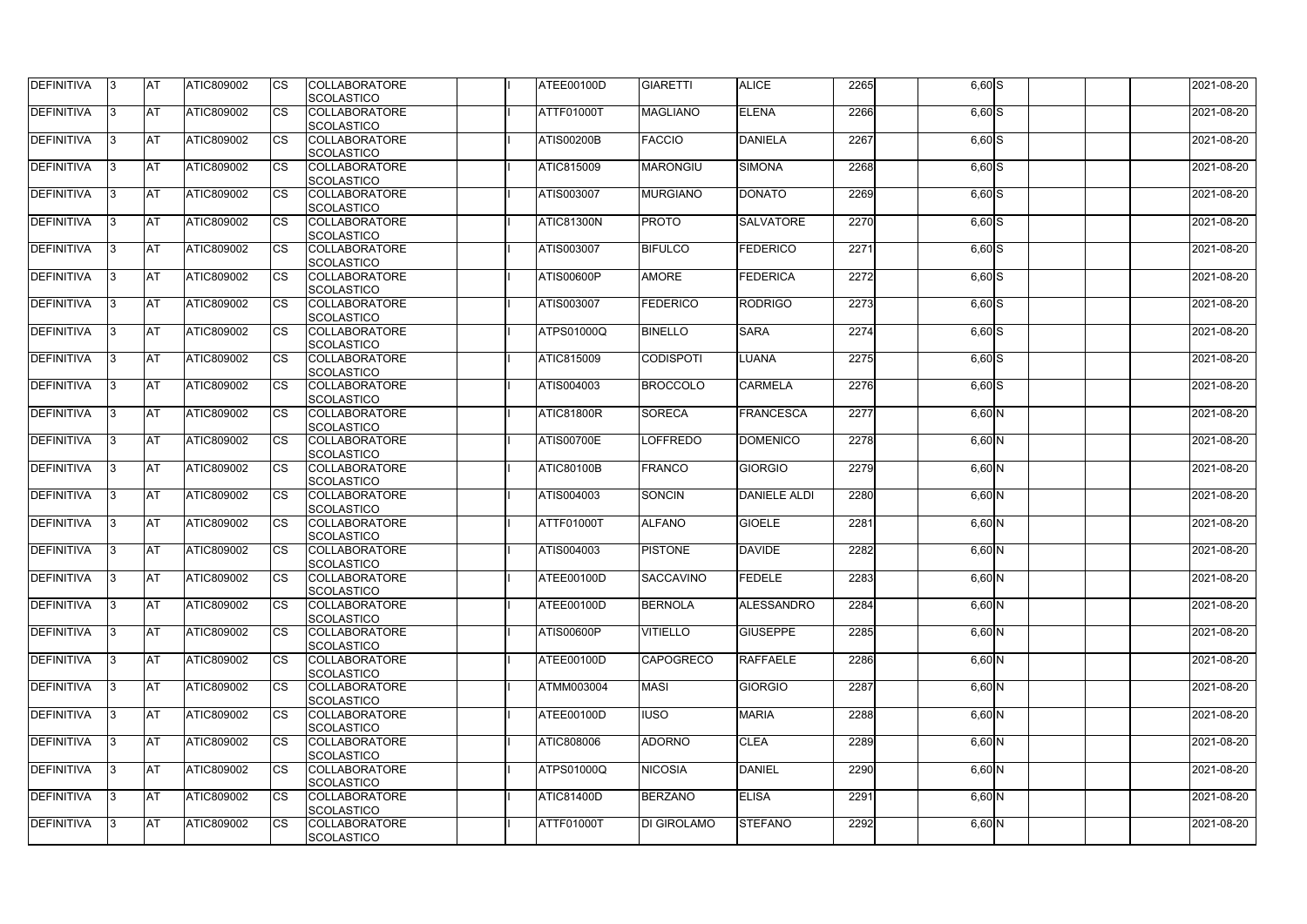| DEFINITIVA        | 13. | <b>JAT</b> | ATIC809002        | Ics        | <b>COLLABORATORE</b><br><b>SCOLASTICO</b> | ATEE00100D        | <b>AMICH</b>       | <b>LORENZA</b>       | 2293 | $6,60$ N   | 2021-08-20 |
|-------------------|-----|------------|-------------------|------------|-------------------------------------------|-------------------|--------------------|----------------------|------|------------|------------|
| <b>DEFINITIVA</b> | l3  | <b>AT</b>  | ATIC809002        | Ics        | <b>COLLABORATORE</b><br><b>SCOLASTICO</b> | ATIS004003        | CALABRO'           | <b>GIULIA</b>        | 2294 | 6,60 N     | 2021-08-20 |
| DEFINITIVA        | l3  | <b>AT</b>  | ATIC809002        | <b>CS</b>  | <b>COLLABORATORE</b><br><b>SCOLASTICO</b> | ATIS004003        | <b>MANGANO</b>     | <b>SALVATORE</b>     | 2295 | $6,60$ N   | 2021-08-20 |
| DEFINITIVA        |     | <b>AT</b>  | ATIC809002        | Ics        | <b>COLLABORATORE</b><br><b>SCOLASTICO</b> | ATIS004003        | <b>CAVALLO</b>     | <b>SIMONE</b>        | 2296 | 6,60 N     | 2021-08-20 |
| DEFINITIVA        |     | <b>AT</b>  | <b>ATIC809002</b> | <b>CS</b>  | <b>COLLABORATORE</b><br><b>SCOLASTICO</b> | ATEE00100D        | <b>BURGIO</b>      | <b>JESSICA MARIA</b> | 2297 | $6,60$ N   | 2021-08-20 |
| <b>DEFINITIVA</b> |     | AT         | <b>ATIC809002</b> | <b>ICS</b> | <b>COLLABORATORE</b><br><b>SCOLASTICO</b> | <b>ATIS00600P</b> | <b>FERRIGNO</b>    | <b>MARCO</b>         | 2298 | $6,60$ N   | 2021-08-20 |
| DEFINITIVA        |     | <b>AT</b>  | ATIC809002        | Ics        | <b>COLLABORATORE</b><br><b>SCOLASTICO</b> | ATIS003007        | <b>AMALFITANO</b>  | <b>RICCARDO</b>      | 2299 | $6,60$ N   | 2021-08-20 |
| <b>DEFINITIVA</b> | ıз  | <b>AT</b>  | ATIC809002        | Ics        | <b>COLLABORATORE</b><br><b>SCOLASTICO</b> | <b>ATIS00200B</b> | <b>GONELLA</b>     | <b>ELISABETTA</b>    | 2300 | $6,60$ N   | 2021-08-20 |
| DEFINITIVA        | I3  | <b>JAT</b> | ATIC809002        | <b>CS</b>  | <b>COLLABORATORE</b><br><b>SCOLASTICO</b> | <b>ATIC81800R</b> | <b>BENOTTI</b>     | <b>CARMEN</b>        | 2301 | $6,60$ N   | 2021-08-20 |
| <b>DEFINITIVA</b> |     | <b>AT</b>  | ATIC809002        | <b>CS</b>  | <b>COLLABORATORE</b><br><b>SCOLASTICO</b> | <b>ATIS00200B</b> | <b>FIORITO</b>     | <b>EMANUELA</b>      | 2302 | $6,60$ N   | 2021-08-20 |
| <b>DEFINITIVA</b> |     | AT         | ATIC809002        | <b>CS</b>  | <b>COLLABORATORE</b><br><b>SCOLASTICO</b> | ATEE00100D        | <b>ROVERA</b>      | ALESSANDRA           | 2303 | $6,60$ N   | 2021-08-20 |
| DEFINITIVA        | I3  | <b>AT</b>  | ATIC809002        |            | <b>COLLABORATORE</b><br><b>SCOLASTICO</b> | ATIC817001        | <b>MARTURELLA</b>  | <b>ROSA</b>          | 2304 | $6,60$ N   | 2021-08-20 |
| <b>DEFINITIVA</b> |     | <b>JAT</b> | ATIC809002        |            | <b>COLLABORATORE</b><br><b>SCOLASTICO</b> | <b>ATIS00700E</b> | <b>LUPO</b>        | <b>VINCENZO</b>      | 2305 | $6,60$ N   | 2021-08-20 |
| <b>DEFINITIVA</b> |     | <b>AT</b>  | ATIC809002        | Ics        | <b>COLLABORATORE</b><br><b>SCOLASTICO</b> | <b>ATIS00700E</b> | <b>VILLANI</b>     | <b>MONICA</b>        | 2306 | $6,60$ N   | 2021-08-20 |
| DEFINITIVA        | l3  | <b>AT</b>  | ATIC809002        | Ics        | <b>COLLABORATORE</b><br><b>SCOLASTICO</b> | ATIC816005        | <b>FERRARO</b>     | <b>FRANCESCO</b>     | 2307 | $6,60$ N   | 2021-08-20 |
| DEFINITIVA        |     | <b>AT</b>  | ATIC809002        | <b>CS</b>  | <b>COLLABORATORE</b><br><b>SCOLASTICO</b> | <b>ATIS00200B</b> | <b>PELLEGRITI</b>  | <b>FILIPPO</b>       | 2308 | $6,60$ N   | 2021-08-20 |
| DEFINITIVA        |     | <b>AT</b>  | ATIC809002        | <b>CS</b>  | <b>COLLABORATORE</b><br><b>SCOLASTICO</b> | <b>ATIS00200B</b> | <b>BRUNDIA</b>     | <b>PIER GIORGIO</b>  | 2309 | $6,60$ N   | 2021-08-20 |
| <b>DEFINITIVA</b> |     | <b>AT</b>  | ATIC809002        | <b>CS</b>  | <b>COLLABORATORE</b><br><b>SCOLASTICO</b> | <b>ATIS00600P</b> | <b>BELVISI</b>     | <b>ALESSANDRA</b>    | 2310 | 6,60 N     | 2021-08-20 |
| <b>DEFINITIVA</b> | 13. | <b>AT</b>  | ATIC809002        |            | <b>COLLABORATORE</b><br><b>SCOLASTICO</b> | ATPM01000R        | <b>DI CARLO</b>    | <b>ONOFRIO</b>       | 2311 | $6,60$ N   | 2021-08-20 |
| <b>DEFINITIVA</b> | 13  | AT         | <b>ATIC809002</b> | Ics        | <b>COLLABORATORE</b><br><b>SCOLASTICO</b> | ATIC815009        | <b>SCAGLIONE</b>   | <b>PAOLO</b>         | 2312 | $6,60$ N   | 2021-08-20 |
| <b>DEFINITIVA</b> | I3  | <b>AT</b>  | ATIC809002        | Ics        | <b>COLLABORATORE</b><br><b>SCOLASTICO</b> | ATTF01000T        | <b>BILLITTERI</b>  | <b>ELIOS</b>         | 2313 | $6,60$ N   | 2021-08-20 |
| DEFINITIVA        | I3  | <b>AT</b>  | ATIC809002        | Ics        | <b>COLLABORATORE</b><br><b>SCOLASTICO</b> | <b>ATIC80400V</b> | <b>IMARISIO</b>    | <b>LAURA</b>         | 2314 | $6,60$ N   | 2021-08-20 |
| <b>DEFINITIVA</b> |     | <b>AT</b>  | ATIC809002        | Ics        | <b>COLLABORATORE</b><br><b>SCOLASTICO</b> | ATIS004003        | <b>MARTINIELLO</b> | SANTOLO              | 2315 | $6,60$ N   | 2021-08-20 |
| <b>DEFINITIVA</b> |     | <b>AT</b>  | ATIC809002        | <b>CS</b>  | <b>COLLABORATORE</b><br><b>SCOLASTICO</b> | ATIC811002        | <b>REVIGLIO</b>    | <b>MARIA AGNESE</b>  | 2316 | $6,60$ N   | 2021-08-20 |
| <b>DEFINITIVA</b> | ıз  | <b>AT</b>  | <b>ATIC809002</b> |            | <b>COLLABORATORE</b><br><b>SCOLASTICO</b> | ATEE00100D        | <b>ESPOSITO</b>    | <b>GIOVANNI</b>      | 2317 | $6,60$ N   | 2021-08-20 |
| <b>DEFINITIVA</b> | ıз  | <b>AT</b>  | ATIC809002        | Ics        | <b>COLLABORATORE</b><br><b>SCOLASTICO</b> | ATTF01000T        | <b>ANIELLO</b>     | <b>ANTONIO</b>       | 2318 | $6,58$ $S$ | 2021-08-20 |
| <b>DEFINITIVA</b> | ıз  | <b>AT</b>  | <b>ATIC809002</b> | <b>ICS</b> | <b>COLLABORATORE</b><br><b>SCOLASTICO</b> | <b>ATIS00600P</b> | <b>RONDINELLI</b>  | <b>MARIA</b>         | 2319 | $6,58$ N   | 2021-08-20 |
| <b>DEFINITIVA</b> | I3  | <b>AT</b>  | ATIC809002        | Ics        | <b>COLLABORATORE</b><br>SCOLASTICO        | ATEE00500R        | <b>FIORI</b>       | <b>ANGELA</b>        | 2320 | $6,56$ N   | 2021-08-20 |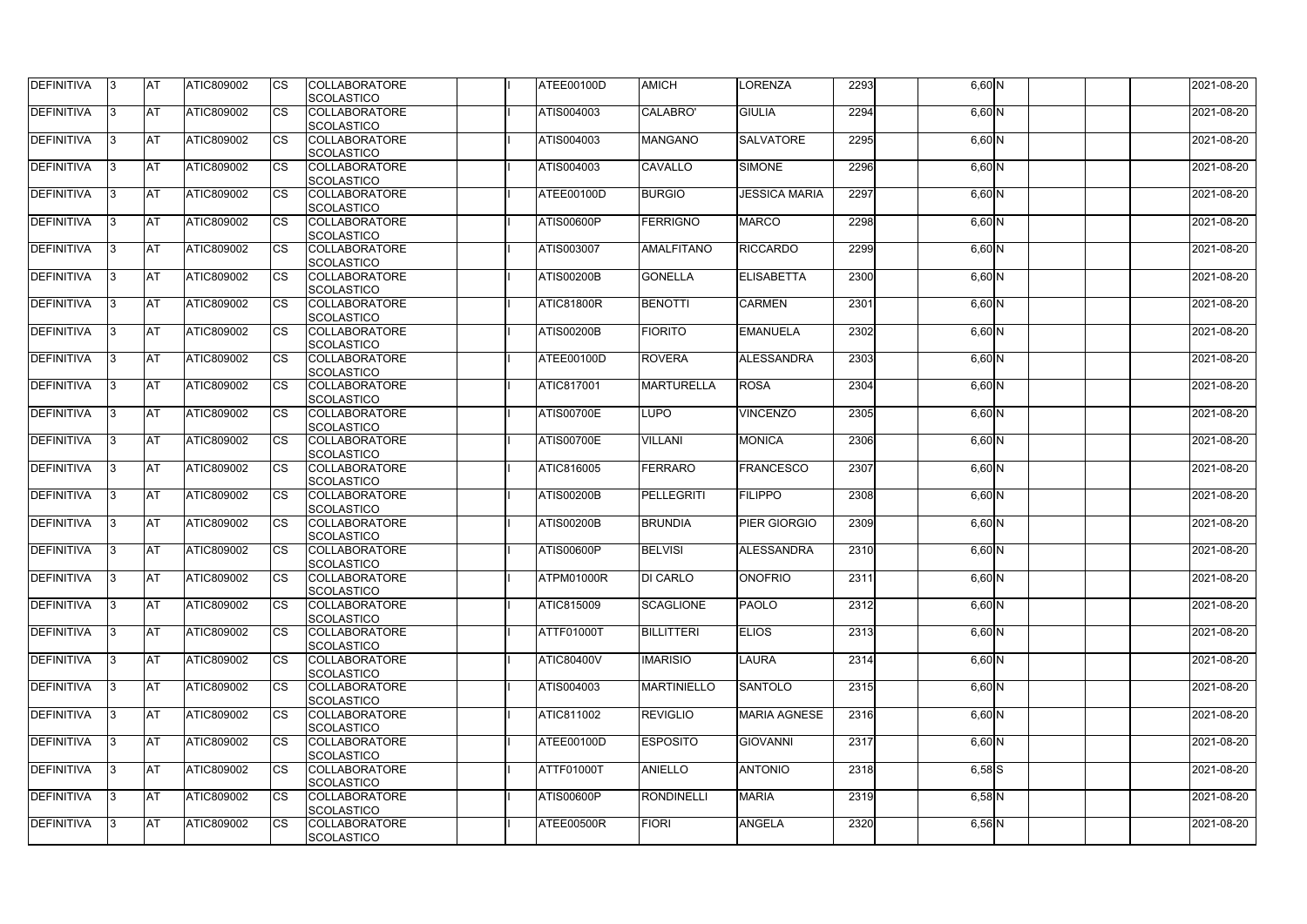| DEFINITIVA        | 13. | <b>JAT</b> | ATIC809002        | Ics                    | <b>COLLABORATORE</b> | ATTF01000T        | <b>AVANTAGGIATO</b>   | <b>TIZIANO</b>      | 2321 | $6,55$ N | 2021-08-20 |
|-------------------|-----|------------|-------------------|------------------------|----------------------|-------------------|-----------------------|---------------------|------|----------|------------|
|                   |     |            |                   |                        | <b>SCOLASTICO</b>    |                   |                       |                     |      |          |            |
| <b>DEFINITIVA</b> | l3  | <b>AT</b>  | ATIC809002        | Ics                    | <b>COLLABORATORE</b> | ATTF01000T        | <b>GULISANO</b>       | <b>ALESSANDRO</b>   | 2322 | $6,55$ N | 2021-08-20 |
|                   |     |            |                   |                        | <b>SCOLASTICO</b>    |                   |                       | <b>CONCETTO</b>     |      |          |            |
| DEFINITIVA        | l3  | <b>AT</b>  | ATIC809002        | <b>CS</b>              | <b>COLLABORATORE</b> | ATIC816005        | <b>PENA</b>           | <b>MASSIMILIANO</b> | 2323 | $6,55$ N | 2021-08-20 |
|                   |     |            |                   |                        | <b>SCOLASTICO</b>    |                   |                       |                     |      |          |            |
| DEFINITIVA        |     | <b>AT</b>  | ATIC809002        | Ics                    | <b>COLLABORATORE</b> | ATIS003007        | <b>BRICHESE</b>       | <b>MIRKO</b>        | 2324 | $6,55$ N | 2021-08-20 |
|                   |     |            |                   |                        | <b>SCOLASTICO</b>    |                   |                       |                     |      |          |            |
| DEFINITIVA        |     | <b>AT</b>  | <b>ATIC809002</b> | <b>CS</b>              | <b>COLLABORATORE</b> | ATEE00100D        | <b>SCAVUZZO</b>       | <b>MARIA</b>        | 2325 | $6,55$ N | 2021-08-20 |
|                   |     |            |                   |                        | <b>SCOLASTICO</b>    |                   |                       |                     |      |          |            |
| <b>DEFINITIVA</b> |     | AT         | <b>ATIC809002</b> | <b>ICS</b>             | <b>COLLABORATORE</b> | <b>ATIC80500P</b> | <b>FORNACA</b>        | <b>NADIA</b>        | 2326 |          | 2021-08-20 |
|                   |     |            |                   |                        |                      |                   |                       |                     |      | $6,55$ N |            |
|                   |     |            |                   |                        | <b>SCOLASTICO</b>    |                   |                       |                     |      |          |            |
| DEFINITIVA        |     | <b>AT</b>  | ATIC809002        | Ics                    | <b>COLLABORATORE</b> | <b>ATIC81800R</b> | <b>BELLOCCO</b>       | <b>VALENTINA</b>    | 2327 | $6,50$ S | 2021-08-20 |
|                   |     |            |                   |                        | <b>SCOLASTICO</b>    |                   |                       |                     |      |          |            |
| <b>DEFINITIVA</b> | ıз  | <b>AT</b>  | ATIC809002        | Ics                    | <b>COLLABORATORE</b> | <b>ATIS00200B</b> | <b>SAGARIA</b>        | <b>DANIELA</b>      | 2328 | $6,50$ S | 2021-08-20 |
|                   |     |            |                   |                        | <b>SCOLASTICO</b>    |                   |                       |                     |      |          |            |
| DEFINITIVA        | I3  | <b>AT</b>  | ATIC809002        | <b>CS</b>              | <b>COLLABORATORE</b> | ATPS01000Q        | <b>FACONDO</b>        | <b>FULVIA</b>       | 2329 | $6,50$ S | 2021-08-20 |
|                   |     |            |                   |                        | <b>SCOLASTICO</b>    |                   |                       |                     |      |          |            |
| <b>DEFINITIVA</b> |     | <b>AT</b>  | ATIC809002        | <b>CS</b>              | <b>COLLABORATORE</b> | <b>ATIC81400D</b> | <b>BATTAGLIA</b>      | <b>GIUSEPPE</b>     | 2330 | $6,50$ S | 2021-08-20 |
|                   |     |            |                   |                        | <b>SCOLASTICO</b>    |                   |                       |                     |      |          |            |
| <b>DEFINITIVA</b> |     | AT         | ATIC809002        | $\overline{\text{cs}}$ | <b>COLLABORATORE</b> | <b>ATIC81800R</b> | <b>DEMI</b>           | <b>ROBERTA</b>      | 2331 | $6,50$ S | 2021-08-20 |
|                   |     |            |                   |                        | <b>SCOLASTICO</b>    |                   |                       |                     |      |          |            |
| DEFINITIVA        | I3  | <b>AT</b>  | ATIC809002        |                        | <b>COLLABORATORE</b> | ATMM003004        | <b>CIRIGNOTTA</b>     | SEBASTIANO          | 2332 | $6,50$ S | 2021-08-20 |
|                   |     |            |                   |                        |                      |                   |                       |                     |      |          |            |
|                   |     |            |                   |                        | <b>SCOLASTICO</b>    |                   |                       | <b>SANTI</b>        |      |          |            |
| <b>DEFINITIVA</b> |     | <b>JAT</b> | ATIC809002        |                        | <b>COLLABORATORE</b> | ATIS003007        | <b>BAGLIONE</b>       | <b>ANTONELLA</b>    | 2333 | $6,50$ S | 2021-08-20 |
|                   |     |            |                   |                        | <b>SCOLASTICO</b>    |                   |                       | <b>BIANCA</b>       |      |          |            |
| <b>DEFINITIVA</b> |     | <b>AT</b>  | ATIC809002        | Ics                    | <b>COLLABORATORE</b> | ATEE00100D        | LONETTO               | <b>GIUSEPPE</b>     | 2334 | $6,50$ S | 2021-08-20 |
|                   |     |            |                   |                        | <b>SCOLASTICO</b>    |                   |                       |                     |      |          |            |
| DEFINITIVA        | l3  | <b>AT</b>  | ATIC809002        | Ics                    | <b>COLLABORATORE</b> | ATPS01000Q        | <b>XOXI</b>           | <b>ERMIONI</b>      | 2335 | $6,50$ S | 2021-08-20 |
|                   |     |            |                   |                        | <b>SCOLASTICO</b>    |                   |                       |                     |      |          |            |
| DEFINITIVA        |     | <b>AT</b>  | ATIC809002        | Ics                    | <b>COLLABORATORE</b> | ATPM01000R        | <b>MASCHIO</b>        | <b>RITA</b>         | 2336 | $6,50$ S | 2021-08-20 |
|                   |     |            |                   |                        | <b>SCOLASTICO</b>    |                   |                       |                     |      |          |            |
| DEFINITIVA        |     | <b>AT</b>  | ATIC809002        | <b>CS</b>              | <b>COLLABORATORE</b> | ATIS003007        | <b>MELIS</b>          | <b>LORELLA</b>      | 2337 | $6,50$ S | 2021-08-20 |
|                   |     |            |                   |                        | <b>SCOLASTICO</b>    |                   |                       |                     |      |          |            |
| <b>DEFINITIVA</b> |     | <b>AT</b>  | ATIC809002        | <b>CS</b>              | <b>COLLABORATORE</b> | ATIS004003        | <b>VOLPE</b>          | <b>GIUSEPPE</b>     | 2338 | $6,50$ S | 2021-08-20 |
|                   |     |            |                   |                        | <b>SCOLASTICO</b>    |                   |                       |                     |      |          |            |
|                   |     | <b>AT</b>  |                   |                        | <b>COLLABORATORE</b> | <b>ATIS00700E</b> | <b>TUTONE</b>         |                     |      |          |            |
| <b>DEFINITIVA</b> | 13. |            | ATIC809002        |                        |                      |                   |                       | <b>SIMON PIETRO</b> | 2339 | $6,50$ S | 2021-08-20 |
|                   |     |            |                   |                        | <b>SCOLASTICO</b>    |                   |                       |                     |      |          |            |
| <b>DEFINITIVA</b> | 13  | AT         | <b>ATIC809002</b> | Ics                    | <b>COLLABORATORE</b> | <b>ATTF01000T</b> | <b>CERRATO</b>        | <b>SILVIA</b>       | 2340 | $6,50$ S | 2021-08-20 |
|                   |     |            |                   |                        | <b>SCOLASTICO</b>    |                   |                       |                     |      |          |            |
| <b>DEFINITIVA</b> | l3  | <b>AT</b>  | ATIC809002        | Ics                    | <b>COLLABORATORE</b> | ATIC816005        | <b>MANNA</b>          | PASQUALE            | 2341 | $6,50$ S | 2021-08-20 |
|                   |     |            |                   |                        | <b>SCOLASTICO</b>    |                   |                       |                     |      |          |            |
| DEFINITIVA        | I3  | <b>AT</b>  | ATIC809002        | Ics                    | <b>COLLABORATORE</b> | ATIC808006        | <b>SPUNTON</b>        | <b>ENRICO</b>       | 2342 | $6,50$ N | 2021-08-20 |
|                   |     |            |                   |                        | <b>SCOLASTICO</b>    |                   |                       |                     |      |          |            |
| <b>DEFINITIVA</b> |     | <b>AT</b>  | ATIC809002        | Ics                    | <b>COLLABORATORE</b> | <b>ATIC80100B</b> | <b>MANNONE</b>        | <b>ANGELO</b>       | 2343 | $6,50$ N | 2021-08-20 |
|                   |     |            |                   |                        | <b>SCOLASTICO</b>    |                   |                       |                     |      |          |            |
| <b>DEFINITIVA</b> |     | <b>AT</b>  | ATIC809002        | Ics                    | <b>COLLABORATORE</b> | <b>ATIS00200B</b> | SCARAMUZZINO PASQUALE |                     | 2344 | $6,50$ N | 2021-08-20 |
|                   |     |            |                   |                        | <b>SCOLASTICO</b>    |                   |                       |                     |      |          |            |
| <b>DEFINITIVA</b> | ıз  | <b>AT</b>  | <b>ATIC809002</b> |                        | <b>COLLABORATORE</b> | ATEE00500R        | <b>BERNARDI</b>       | <b>ALESSIO</b>      | 2345 | $6,50$ N | 2021-08-20 |
|                   |     |            |                   |                        |                      |                   |                       |                     |      |          |            |
|                   |     |            |                   |                        | <b>SCOLASTICO</b>    |                   |                       |                     |      |          |            |
| <b>DEFINITIVA</b> | ıз  | <b>AT</b>  | ATIC809002        | Ics                    | <b>COLLABORATORE</b> | ATEE00100D        | <b>NAPOLITANO</b>     | <b>BRUNO</b>        | 2346 | $6,50$ N | 2021-08-20 |
|                   |     |            |                   |                        | <b>SCOLASTICO</b>    |                   |                       |                     |      |          |            |
| <b>DEFINITIVA</b> | ıз  | <b>AT</b>  | <b>ATIC809002</b> | <b>ICS</b>             | <b>COLLABORATORE</b> | <b>ATIS00700E</b> | <b>GUGLIOTTA</b>      | MARIATINDARA        | 2347 | $6,50$ N | 2021-08-20 |
|                   |     |            |                   |                        | <b>SCOLASTICO</b>    |                   |                       |                     |      |          |            |
| <b>DEFINITIVA</b> | I3  | <b>AT</b>  | ATIC809002        | Ics                    | <b>COLLABORATORE</b> | ATEE00100D        | <b>CARUSO</b>         | <b>CARMELO</b>      | 2348 | $6,50$ N | 2021-08-20 |
|                   |     |            |                   |                        | SCOLASTICO           |                   |                       |                     |      |          |            |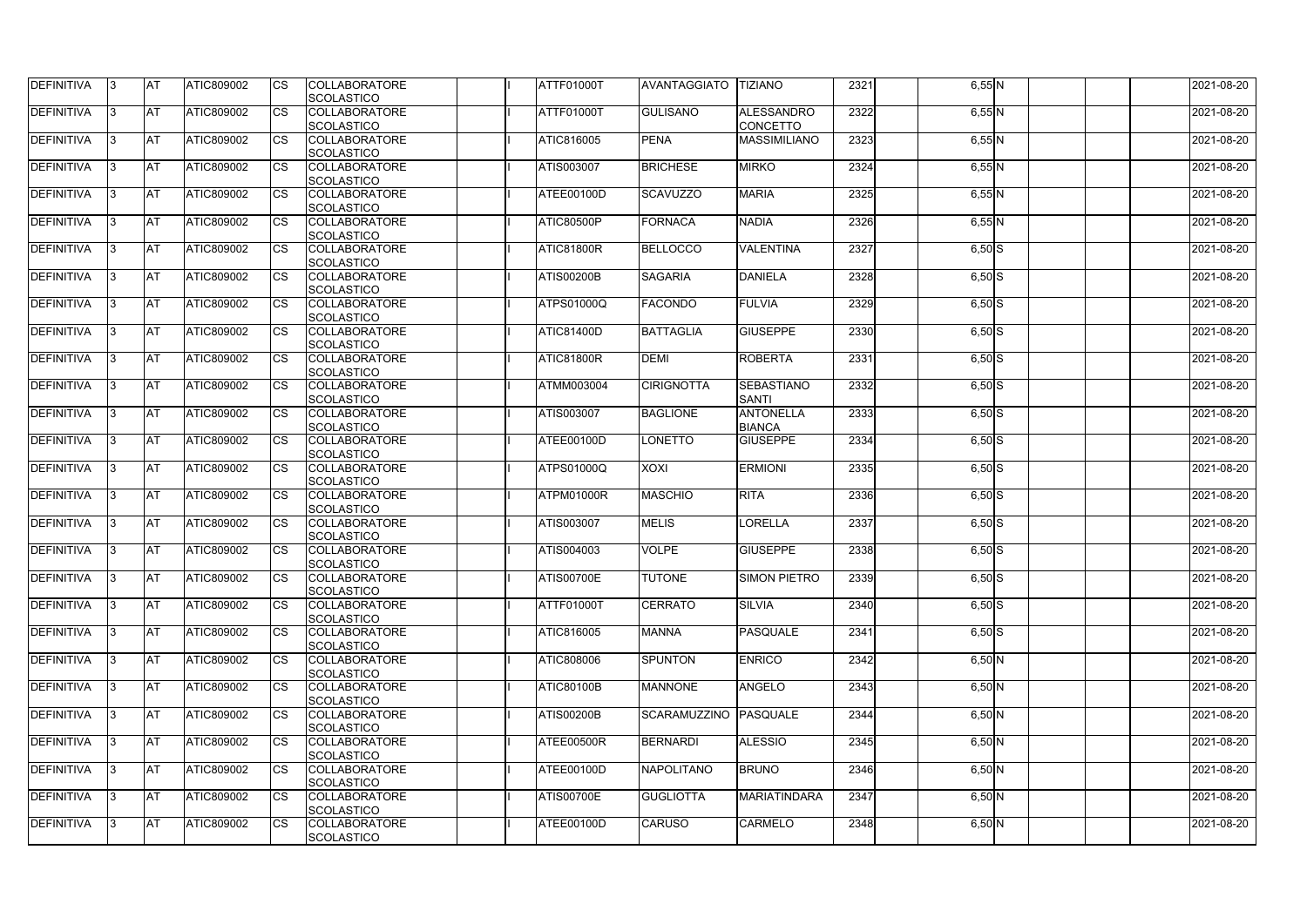| DEFINITIVA        | 13. | <b>JAT</b> | ATIC809002        | Ics        | <b>COLLABORATORE</b> | <b>ATIC81400D</b> | <b>NAPOLI</b>     | <b>PIETRO PIO</b> | 2349 | $6,50$ N | 2021-08-20 |
|-------------------|-----|------------|-------------------|------------|----------------------|-------------------|-------------------|-------------------|------|----------|------------|
|                   |     |            |                   |            | <b>SCOLASTICO</b>    |                   |                   |                   |      |          |            |
| <b>DEFINITIVA</b> | l3  | <b>AT</b>  | ATIC809002        | Ics        | <b>COLLABORATORE</b> | ATTF01000T        | <b>JEYADAS</b>    | <b>SUMANISHA</b>  | 2350 | $6,50$ N | 2021-08-20 |
|                   |     |            |                   |            | <b>SCOLASTICO</b>    |                   |                   |                   |      |          |            |
| DEFINITIVA        | l3  | <b>AT</b>  | ATIC809002        | <b>CS</b>  | <b>COLLABORATORE</b> | ATEE00100D        | <b>CASO</b>       | <b>GIOVANNI</b>   | 2351 | $6,50$ N | 2021-08-20 |
|                   |     |            |                   |            | <b>SCOLASTICO</b>    |                   |                   |                   |      |          |            |
| DEFINITIVA        |     | <b>AT</b>  | ATIC809002        | Ics        | <b>COLLABORATORE</b> | ATEE00100D        | <b>VOLPE</b>      | <b>VERUSKA</b>    | 2352 | $6,50$ N | 2021-08-20 |
|                   |     |            |                   |            | <b>SCOLASTICO</b>    |                   | <b>COSENTINO</b>  |                   |      |          |            |
| DEFINITIVA        |     | <b>AT</b>  | <b>ATIC809002</b> | <b>CS</b>  | <b>COLLABORATORE</b> | ATEE00100D        | <b>IERVOLINO</b>  | <b>BIAGIO</b>     | 2353 | $6,50$ N | 2021-08-20 |
|                   |     |            |                   |            | <b>SCOLASTICO</b>    |                   |                   |                   |      |          |            |
| <b>DEFINITIVA</b> |     | AT         | <b>ATIC809002</b> | <b>ICS</b> | <b>COLLABORATORE</b> | ATPM01000R        | <b>GARDIN</b>     | <b>GIULIA</b>     | 2354 |          | 2021-08-20 |
|                   |     |            |                   |            |                      |                   |                   |                   |      | $6,50$ N |            |
|                   |     |            |                   |            | <b>SCOLASTICO</b>    |                   |                   |                   |      |          |            |
| DEFINITIVA        |     | <b>AT</b>  | ATIC809002        | Ics        | <b>COLLABORATORE</b> | ATIS004003        | <b>GEZZAR</b>     | <b>HAJAJ</b>      | 2355 | $6,50$ N | 2021-08-20 |
|                   |     |            |                   |            | <b>SCOLASTICO</b>    |                   |                   |                   |      |          |            |
| <b>DEFINITIVA</b> | ıз  | <b>AT</b>  | ATIC809002        | Ics        | <b>COLLABORATORE</b> | ATEE00500R        | <b>CARATTI</b>    | <b>STEFANO</b>    | 2356 | $6,50$ N | 2021-08-20 |
|                   |     |            |                   |            | <b>SCOLASTICO</b>    |                   |                   |                   |      |          |            |
| DEFINITIVA        | I3  | <b>AT</b>  | ATIC809002        | <b>CS</b>  | <b>COLLABORATORE</b> | <b>ATTF01000T</b> | <b>D'ISOLA</b>    | <b>SERENA</b>     | 2357 | $6,50$ N | 2021-08-20 |
|                   |     |            |                   |            | <b>SCOLASTICO</b>    |                   |                   |                   |      |          |            |
| <b>DEFINITIVA</b> |     | <b>AT</b>  | ATIC809002        | <b>CS</b>  | <b>COLLABORATORE</b> | <b>ATIC80100B</b> | <b>CIRELLI</b>    | <b>STEFANO</b>    | 2358 | $6,50$ N | 2021-08-20 |
|                   |     |            |                   |            | <b>SCOLASTICO</b>    |                   |                   |                   |      |          |            |
| <b>DEFINITIVA</b> |     | AT         | ATIC809002        | <b>CS</b>  | <b>COLLABORATORE</b> | ATIS004003        | <b>CASCIELLO</b>  | <b>SALVATORE</b>  | 2359 | $6,50$ N | 2021-08-20 |
|                   |     |            |                   |            | <b>SCOLASTICO</b>    |                   |                   |                   |      |          |            |
| DEFINITIVA        | I3  | <b>AT</b>  | ATIC809002        |            | <b>COLLABORATORE</b> | <b>ATIC81400D</b> | <b>BERZANO</b>    | <b>DANIELA</b>    | 2360 | $6,50$ N | 2021-08-20 |
|                   |     |            |                   |            |                      |                   |                   |                   |      |          |            |
|                   |     |            |                   |            | <b>SCOLASTICO</b>    |                   |                   |                   |      |          |            |
| <b>DEFINITIVA</b> |     | <b>JAT</b> | ATIC809002        |            | <b>COLLABORATORE</b> | <b>ATIS00200B</b> | <b>NASTRO</b>     | <b>CLAUDIA</b>    | 2361 | $6,50$ N | 2021-08-20 |
|                   |     |            |                   |            | <b>SCOLASTICO</b>    |                   |                   |                   |      |          |            |
| <b>DEFINITIVA</b> |     | <b>AT</b>  | ATIC809002        | Ics        | <b>COLLABORATORE</b> | <b>ATIS00600P</b> | <b>FUSCO</b>      | <b>PASQUALE</b>   | 2362 | $6,50$ N | 2021-08-20 |
|                   |     |            |                   |            | <b>SCOLASTICO</b>    |                   |                   |                   |      |          |            |
| DEFINITIVA        | l3  | <b>AT</b>  | <b>ATIC809002</b> | Ics        | <b>COLLABORATORE</b> | ATIC810006        | <b>FRANZESE</b>   | <b>MICHELE</b>    | 2363 | $6,50$ N | 2021-08-20 |
|                   |     |            |                   |            | <b>SCOLASTICO</b>    |                   |                   |                   |      |          |            |
| DEFINITIVA        |     | <b>AT</b>  | ATIC809002        | Ics        | <b>COLLABORATORE</b> | <b>ATIC81200T</b> | <b>FRAGOMELE</b>  | <b>FABIANA</b>    | 2364 | $6,50$ N | 2021-08-20 |
|                   |     |            |                   |            | <b>SCOLASTICO</b>    |                   |                   |                   |      |          |            |
| DEFINITIVA        |     | <b>AT</b>  | ATIC809002        | <b>CS</b>  | <b>COLLABORATORE</b> | <b>ATIC80400V</b> | <b>MAGGIO</b>     | <b>ALBERTO</b>    | 2365 | $6,50$ N | 2021-08-20 |
|                   |     |            |                   |            | <b>SCOLASTICO</b>    |                   |                   |                   |      |          |            |
| <b>DEFINITIVA</b> |     | <b>AT</b>  | ATIC809002        | <b>CS</b>  | <b>COLLABORATORE</b> | ATEE00100D        | <b>TUCCI</b>      | <b>ANTONIO</b>    | 2366 | $6,50$ N | 2021-08-20 |
|                   |     |            |                   |            | <b>SCOLASTICO</b>    |                   |                   |                   |      |          |            |
|                   |     | <b>AT</b>  |                   |            |                      |                   | SOBRINO           | <b>PAOLA</b>      |      |          |            |
| <b>DEFINITIVA</b> | 13. |            | ATIC809002        |            | <b>COLLABORATORE</b> | ATIC809002        |                   |                   | 2367 | $6,50$ N | 2021-08-20 |
|                   |     |            |                   |            | <b>SCOLASTICO</b>    |                   |                   |                   |      |          |            |
| <b>DEFINITIVA</b> | 13  | AT         | <b>ATIC809002</b> | Ics        | <b>COLLABORATORE</b> | <b>ATIC80500P</b> | <b>TORLASCO</b>   | <b>GIULIA</b>     | 2368 | $6,50$ N | 2021-08-20 |
|                   |     |            |                   |            | <b>SCOLASTICO</b>    |                   |                   |                   |      |          |            |
| <b>DEFINITIVA</b> | l3  | <b>AT</b>  | ATIC809002        | Ics        | <b>COLLABORATORE</b> | <b>ATIS00600P</b> | <b>DI LORENZO</b> | <b>RAFFAELE</b>   | 2369 | $6,50$ N | 2021-08-20 |
|                   |     |            |                   |            | <b>SCOLASTICO</b>    |                   |                   |                   |      |          |            |
| DEFINITIVA        | I3  | <b>AT</b>  | ATIC809002        | Ics        | <b>COLLABORATORE</b> | ATIS003007        | <b>CUPPARI</b>    | ANTONUZZA         | 2370 | $6,50$ N | 2021-08-20 |
|                   |     |            |                   |            | <b>SCOLASTICO</b>    |                   |                   |                   |      |          |            |
| DEFINITIVA        |     | <b>AT</b>  | ATIC809002        | Ics        | <b>COLLABORATORE</b> | ATEE00100D        | <b>IMPROTA</b>    | <b>GENNARO</b>    | 2371 | $6,50$ N | 2021-08-20 |
|                   |     |            |                   |            | <b>SCOLASTICO</b>    |                   |                   |                   |      |          |            |
| <b>DEFINITIVA</b> |     | <b>AT</b>  | ATIC809002        | Ics        | <b>COLLABORATORE</b> | ATPS01000Q        | <b>SENATORE</b>   | <b>RAFFAELE</b>   | 2372 | $6,50$ N | 2021-08-20 |
|                   |     |            |                   |            | <b>SCOLASTICO</b>    |                   |                   |                   |      |          |            |
| <b>DEFINITIVA</b> | ıз  | <b>AT</b>  | <b>ATIC809002</b> |            | <b>COLLABORATORE</b> | <b>ATIS00700E</b> | <b>PICCIONE</b>   | <b>GIOVANNI</b>   | 2373 | $6,50$ N | 2021-08-20 |
|                   |     |            |                   |            |                      |                   |                   |                   |      |          |            |
|                   |     |            |                   |            | <b>SCOLASTICO</b>    |                   |                   |                   |      |          |            |
| <b>DEFINITIVA</b> | ıз  | <b>AT</b>  | ATIC809002        | Ics        | <b>COLLABORATORE</b> | ATIS003007        | <b>CURTO</b>      | <b>DANIELA</b>    | 2374 | $6,50$ N | 2021-08-20 |
|                   |     |            |                   |            | <b>SCOLASTICO</b>    |                   |                   |                   |      |          |            |
| <b>DEFINITIVA</b> | ıз  | <b>AT</b>  | <b>ATIC809002</b> | <b>ICS</b> | <b>COLLABORATORE</b> | ATEE00100D        | LIA               | <b>GIOVANNA</b>   | 2375 | $6,50$ N | 2021-08-20 |
|                   |     |            |                   |            | <b>SCOLASTICO</b>    |                   |                   |                   |      |          |            |
| <b>DEFINITIVA</b> | I3  | <b>AT</b>  | ATIC809002        | Ics        | <b>COLLABORATORE</b> | ATIC81800R        | <b>BELLA</b>      | <b>DAVIDE</b>     | 2376 | $6,50$ N | 2021-08-20 |
|                   |     |            |                   |            | SCOLASTICO           |                   |                   |                   |      |          |            |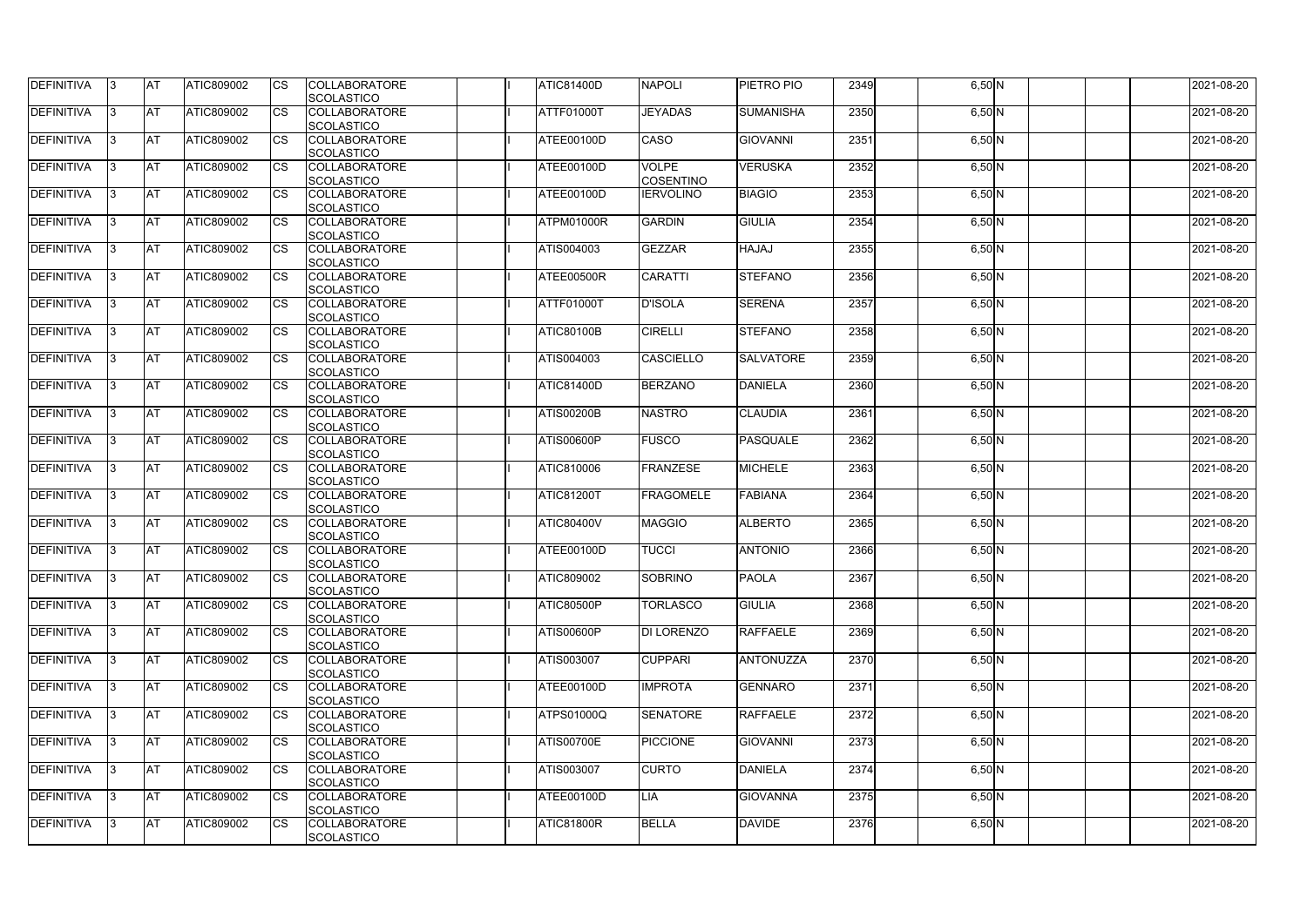| DEFINITIVA        | 13. | <b>JAT</b> | ATIC809002        | Ics        | <b>COLLABORATORE</b> | <b>ATIS00200B</b> | <b>DELPERO</b>    | <b>ALESSANDRA</b>    | 2377  | $6,50$ N  | 2021-08-20 |
|-------------------|-----|------------|-------------------|------------|----------------------|-------------------|-------------------|----------------------|-------|-----------|------------|
|                   |     |            |                   |            | <b>SCOLASTICO</b>    |                   |                   |                      |       |           |            |
| <b>DEFINITIVA</b> | l3  | <b>AT</b>  | ATIC809002        | Ics        | <b>COLLABORATORE</b> | ATIC811002        | <b>GIGLIO</b>     | <b>EMANUELE</b>      | 2378  | $6,50$ N  | 2021-08-20 |
|                   |     |            |                   |            | <b>SCOLASTICO</b>    |                   |                   |                      |       |           |            |
| DEFINITIVA        | l3  | <b>AT</b>  | ATIC809002        | <b>CS</b>  | <b>COLLABORATORE</b> | ATIC815009        | <b>LAIOLO</b>     | <b>ANDREA</b>        | 2379  | $6,50$ N  | 2021-08-20 |
|                   |     |            |                   |            | <b>SCOLASTICO</b>    |                   |                   |                      |       |           |            |
| DEFINITIVA        |     | <b>AT</b>  | ATIC809002        | Ics        | <b>COLLABORATORE</b> | <b>ATIS00700E</b> | <b>MORENA</b>     | <b>DOMENICO</b>      | 2380  | $6,50$ N  | 2021-08-20 |
|                   |     |            |                   |            | <b>SCOLASTICO</b>    |                   |                   |                      |       |           |            |
| DEFINITIVA        |     | <b>AT</b>  | <b>ATIC809002</b> | <b>CS</b>  | <b>COLLABORATORE</b> | <b>ATIC81400D</b> | <b>GARAFFA</b>    | LORENZO              | 2381  | $6,50$ N  | 2021-08-20 |
|                   |     |            |                   |            | <b>SCOLASTICO</b>    |                   |                   |                      |       |           |            |
| <b>DEFINITIVA</b> |     | AT         | <b>ATIC809002</b> | Ics        | <b>COLLABORATORE</b> | <b>ATIS00200B</b> | <b>RICCI</b>      | <b>SERENA</b>        | 2382  |           | 2021-08-20 |
|                   |     |            |                   |            |                      |                   |                   |                      |       | $6,50\,N$ |            |
|                   |     |            |                   |            | <b>SCOLASTICO</b>    |                   |                   |                      |       |           |            |
| DEFINITIVA        |     | <b>AT</b>  | ATIC809002        | Ics        | <b>COLLABORATORE</b> | <b>ATIC80100B</b> | <b>MIRACOLO</b>   | <b>ALESSIO</b>       | 2383  | $6,50$ N  | 2021-08-20 |
|                   |     |            |                   |            | <b>SCOLASTICO</b>    |                   |                   |                      |       |           |            |
| <b>DEFINITIVA</b> | ıз  | <b>AT</b>  | ATIC809002        | Ics        | <b>COLLABORATORE</b> | <b>ATIC80100B</b> | <b>VISCONTI</b>   | <b>GIACOMO</b>       | 2384  | $6,50$ N  | 2021-08-20 |
|                   |     |            |                   |            | <b>SCOLASTICO</b>    |                   |                   |                      |       |           |            |
| DEFINITIVA        | I3  | <b>JAT</b> | ATIC809002        | <b>CS</b>  | <b>COLLABORATORE</b> | <b>ATIS00600P</b> | <b>TOSCANO</b>    | <b>MAURIZIO</b>      | 2385  | $6,50$ N  | 2021-08-20 |
|                   |     |            |                   |            | <b>SCOLASTICO</b>    |                   |                   |                      |       |           |            |
| <b>DEFINITIVA</b> |     | <b>AT</b>  | ATIC809002        | <b>CS</b>  | <b>COLLABORATORE</b> | <b>ATIC817001</b> | <b>MINECCIA</b>   | MANUEL               | 2386  | $6,50$ N  | 2021-08-20 |
|                   |     |            |                   |            | <b>SCOLASTICO</b>    |                   |                   |                      |       |           |            |
| <b>DEFINITIVA</b> |     | AT         | ATIC809002        | <b>CS</b>  | <b>COLLABORATORE</b> | ATIC809002        | <b>LENCINA</b>    | <b>CARLA</b>         | 2387  | $6,50$ N  | 2021-08-20 |
|                   |     |            |                   |            | <b>SCOLASTICO</b>    |                   |                   |                      |       |           |            |
| DEFINITIVA        | I3  | <b>AT</b>  | ATIC809002        |            | <b>COLLABORATORE</b> | ATEE00500R        | CHIARANDA'        | ALESSANDRO           | 2388  | $6,50$ N  | 2021-08-20 |
|                   |     |            |                   |            |                      |                   |                   |                      |       |           |            |
|                   |     |            |                   |            | <b>SCOLASTICO</b>    |                   |                   |                      |       |           |            |
| <b>DEFINITIVA</b> |     | <b>JAT</b> | ATIC809002        |            | <b>COLLABORATORE</b> | ATIC811002        | <b>SENA</b>       | <b>ALESSANDRO</b>    | 2389  | $6,50$ N  | 2021-08-20 |
|                   |     |            |                   |            | <b>SCOLASTICO</b>    |                   |                   |                      |       |           |            |
| <b>DEFINITIVA</b> |     | <b>AT</b>  | ATIC809002        | Ics        | <b>COLLABORATORE</b> | <b>ATIC80100B</b> | <b>PESCANTIN</b>  | <b>PAOLA</b>         | 2390  | $6,50$ N  | 2021-08-20 |
|                   |     |            |                   |            | <b>SCOLASTICO</b>    |                   |                   |                      |       |           |            |
| DEFINITIVA        | l3  | <b>AT</b>  | <b>ATIC809002</b> | Ics        | <b>COLLABORATORE</b> | ATEE00500R        | <b>DE MAIO</b>    | <b>DOMENICA RITA</b> | 2391  | $6,50$ N  | 2021-08-20 |
|                   |     |            |                   |            | <b>SCOLASTICO</b>    |                   |                   |                      |       |           |            |
| DEFINITIVA        |     | <b>AT</b>  | ATIC809002        | <b>CS</b>  | <b>COLLABORATORE</b> | ATEE00100D        | <b>CIOFFI</b>     | <b>GIUSEPPE</b>      | 2392S | $6,50$ N  | 2021-08-20 |
|                   |     |            |                   |            | <b>SCOLASTICO</b>    |                   |                   |                      |       |           |            |
| DEFINITIVA        |     | AT         | ATIC809002        | <b>CS</b>  | <b>COLLABORATORE</b> | ATEE00100D        | <b>NOBILE</b>     | <b>EMANUELA</b>      | 2393  | $6,50$ N  | 2021-08-20 |
|                   |     |            |                   |            | <b>SCOLASTICO</b>    |                   |                   |                      |       |           |            |
| <b>DEFINITIVA</b> |     | <b>AT</b>  | ATIC809002        | <b>CS</b>  | <b>COLLABORATORE</b> | ATIC811002        | <b>VITA</b>       | <b>ROSARIA</b>       | 2394  | $6,50$ N  | 2021-08-20 |
|                   |     |            |                   |            | <b>SCOLASTICO</b>    |                   |                   |                      |       |           |            |
|                   |     | <b>AT</b>  |                   |            |                      | <b>ATIS00700E</b> | <b>NUCCIO</b>     | <b>TAMARA</b>        |       |           |            |
| <b>DEFINITIVA</b> | 13. |            | ATIC809002        |            | <b>COLLABORATORE</b> |                   |                   |                      | 2395  | $6,50$ N  | 2021-08-20 |
|                   |     |            |                   |            | <b>SCOLASTICO</b>    |                   |                   |                      |       |           |            |
| <b>DEFINITIVA</b> | IЗ  | AT         | <b>ATIC809002</b> | Ics        | <b>COLLABORATORE</b> | ATIC817001        | <b>NOBILE</b>     | <b>ANTONINO</b>      | 2396  | $6,50$ N  | 2021-08-20 |
|                   |     |            |                   |            | <b>SCOLASTICO</b>    |                   |                   |                      |       |           |            |
| <b>DEFINITIVA</b> | l3  | <b>AT</b>  | ATIC809002        | Ics        | <b>COLLABORATORE</b> | ATEE00100D        | <b>DONNARUMMA</b> | <b>VINCENZO</b>      | 2397  | $6,50$ N  | 2021-08-20 |
|                   |     |            |                   |            | <b>SCOLASTICO</b>    |                   |                   |                      |       |           |            |
| DEFINITIVA        | I3  | <b>AT</b>  | ATIC809002        | Ics        | <b>COLLABORATORE</b> | <b>ATIS00700E</b> | <b>FROIO</b>      | <b>ANTONELLO</b>     | 2398  | $6,50$ N  | 2021-08-20 |
|                   |     |            |                   |            | <b>SCOLASTICO</b>    |                   |                   |                      |       |           |            |
| DEFINITIVA        |     | <b>AT</b>  | ATIC809002        | Ics        | <b>COLLABORATORE</b> | <b>ATIC809002</b> | CAVALLO           | <b>LUCIA</b>         | 2399  | $6,50\,N$ | 2021-08-20 |
|                   |     |            |                   |            | <b>SCOLASTICO</b>    |                   |                   |                      |       |           |            |
| <b>DEFINITIVA</b> |     | <b>AT</b>  | ATIC809002        | Ics        | <b>COLLABORATORE</b> | <b>ATIS00600P</b> | RINALDI           | <b>ROSSELLA</b>      | 2400  | $6,50$ N  | 2021-08-20 |
|                   |     |            |                   |            | <b>SCOLASTICO</b>    |                   |                   |                      |       |           |            |
| <b>DEFINITIVA</b> | ıз  | <b>AT</b>  | <b>ATIC809002</b> |            | <b>COLLABORATORE</b> | ATIC816005        | COCCA             | <b>ALESSANDRA</b>    | 2401  | $6,50$ N  | 2021-08-20 |
|                   |     |            |                   |            |                      |                   |                   |                      |       |           |            |
|                   |     |            |                   |            | <b>SCOLASTICO</b>    |                   |                   |                      |       |           |            |
| <b>DEFINITIVA</b> | ıз  | <b>AT</b>  | ATIC809002        | Ics        | <b>COLLABORATORE</b> | ATTF01000T        | <b>MANTIONE</b>   | <b>FAUSTO</b>        | 2402  | $6,50$ N  | 2021-08-20 |
|                   |     |            |                   |            | <b>SCOLASTICO</b>    |                   |                   | <b>CALOGERO</b>      |       |           |            |
| <b>DEFINITIVA</b> | IЗ  | <b>AT</b>  | ATIC809002        | <b>ICS</b> | <b>COLLABORATORE</b> | ATIS003007        | <b>CERRITELLI</b> | <b>SABA</b>          | 2403  | $6,50$ N  | 2021-08-20 |
|                   |     |            |                   |            | <b>SCOLASTICO</b>    |                   |                   |                      |       |           |            |
| <b>DEFINITIVA</b> | I3  | <b>AT</b>  | ATIC809002        | Ics        | <b>COLLABORATORE</b> | ATPS01000Q        | <b>FERRARIS</b>   | CARLA                | 2404  | $6,50$ N  | 2021-08-20 |
|                   |     |            |                   |            | SCOLASTICO           |                   |                   |                      |       |           |            |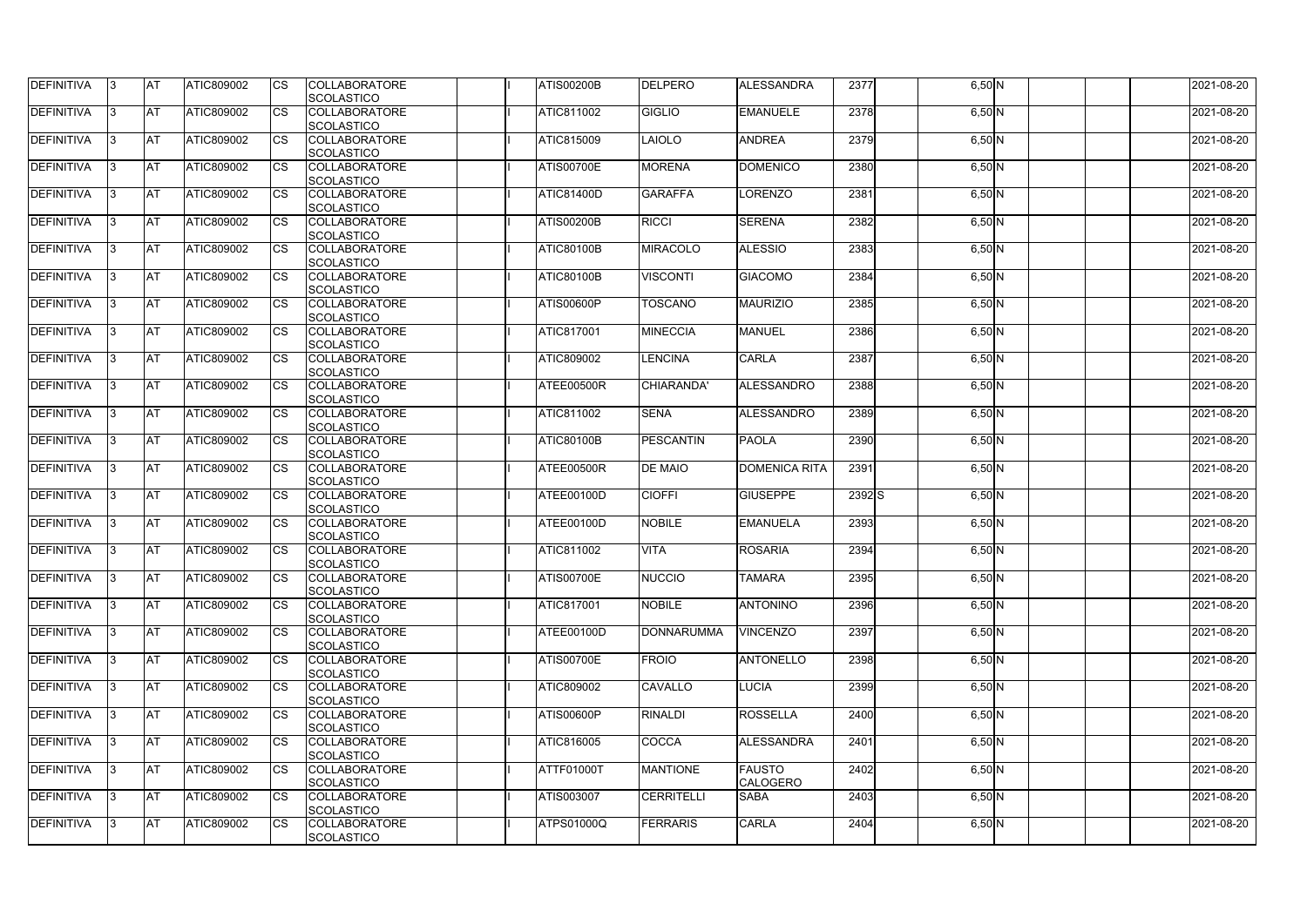| <b>DEFINITIVA</b> | 13  | <b>AT</b> | ATIC809002        | Ics                    | <b>COLLABORATORE</b><br><b>SCOLASTICO</b> | <b>ATIS00700E</b> | <b>CIPOLLA</b>     | <b>MARIA GRAZIA</b> | 2405 | $6,50$ N | 2021-08-20 |
|-------------------|-----|-----------|-------------------|------------------------|-------------------------------------------|-------------------|--------------------|---------------------|------|----------|------------|
| <b>DEFINITIVA</b> |     | <b>AT</b> | ATIC809002        | Ics                    | <b>COLLABORATORE</b><br><b>SCOLASTICO</b> | <b>ATIS00700E</b> | <b>DOLCE</b>       | <b>ANGELINA</b>     | 2406 | $6,50$ N | 2021-08-20 |
| DEFINITIVA        |     | <b>AT</b> | ATIC809002        | Ics                    | <b>COLLABORATORE</b><br><b>SCOLASTICO</b> | <b>ATPS01000Q</b> | <b>TIRONE</b>      | <b>PAOLA</b>        | 2407 | $6,50$ N | 2021-08-20 |
| DEFINITIVA        | IЗ  | <b>AT</b> | ATIC809002        | Ics                    | <b>COLLABORATORE</b><br><b>SCOLASTICO</b> | ATEE00100D        | <b>PERRI</b>       | <b>MICHELINA</b>    | 2408 | $6,50$ N | 2021-08-20 |
| DEFINITIVA        |     | <b>AT</b> | ATIC809002        | <b>CS</b>              | <b>COLLABORATORE</b><br><b>SCOLASTICO</b> | ATEE00100D        | <b>DONNARUMMA</b>  | <b>FILOMENA</b>     | 2409 | $6,50$ N | 2021-08-20 |
| <b>DEFINITIVA</b> |     | <b>AT</b> | ATIC809002        | Ics                    | <b>COLLABORATORE</b><br><b>SCOLASTICO</b> | ATTF01000T        | <b>SPIOTTA</b>     | <b>STEFANIA</b>     | 2410 | $6,45$ S | 2021-08-20 |
| DEFINITIVA        |     | <b>AT</b> | <b>ATIC809002</b> | Ics                    | <b>COLLABORATORE</b><br><b>SCOLASTICO</b> | <b>ATPS01000Q</b> | <b>PASCALI</b>     | <b>ELENA</b>        | 2411 | $6,45$ S | 2021-08-20 |
| <b>DEFINITIVA</b> |     | AT        | ATIC809002        | <b>CS</b>              | <b>COLLABORATORE</b><br><b>SCOLASTICO</b> | ATIS003007        | <b>GRAZIANO</b>    | <b>ILARIA</b>       | 2412 | $6,45$ N | 2021-08-20 |
| DEFINITIVA        |     | <b>AT</b> | ATIC809002        | Ics                    | <b>COLLABORATORE</b><br><b>SCOLASTICO</b> | ATIC808006        | <b>BIAMINO</b>     | <b>DAVIDE</b>       | 2413 | $6,45$ N | 2021-08-20 |
| DEFINITIVA        |     | <b>AT</b> | ATIC809002        | $\overline{\text{cs}}$ | <b>COLLABORATORE</b><br>SCOLASTICO        | ATTF01000T        | DI BENEDETTO       | <b>CARMELO</b>      | 2414 | $6,45$ N | 2021-08-20 |
| <b>DEFINITIVA</b> |     | <b>AT</b> | <b>ATIC809002</b> | <b>CS</b>              | <b>COLLABORATORE</b><br><b>SCOLASTICO</b> | <b>ATIC81400D</b> | ANDREACCHIO        | <b>ADRIANA</b>      | 2415 | $6,44$ N | 2021-08-20 |
| DEFINITIVA        |     | <b>AT</b> | ATIC809002        | <b>CS</b>              | <b>COLLABORATORE</b><br><b>SCOLASTICO</b> | <b>ATIS00700E</b> | <b>FALVELLA</b>    | <b>ANTONIO</b>      | 2416 | $6,42$ N | 2021-08-20 |
| <b>DEFINITIVA</b> |     | <b>AT</b> | ATIC809002        |                        | <b>COLLABORATORE</b><br><b>SCOLASTICO</b> | <b>ATIS00600P</b> | <b>TERMINI</b>     | <b>VINCENZO</b>     | 2417 | $6,40$ S | 2021-08-20 |
| <b>DEFINITIVA</b> |     | <b>AT</b> | ATIC809002        | Ics                    | <b>COLLABORATORE</b><br><b>SCOLASTICO</b> | <b>ATIC81200T</b> | <b>GARBEROGLIO</b> | <b>MARTINA</b>      | 2418 | $6,40$ S | 2021-08-20 |
| DEFINITIVA        |     | <b>AT</b> | ATIC809002        | <b>CS</b>              | <b>COLLABORATORE</b><br><b>SCOLASTICO</b> | ATIC811002        | <b>OPPESSO</b>     | <b>CARLA</b>        | 2419 | $6,40$ S | 2021-08-20 |
| DEFINITIVA        |     | <b>AT</b> | ATIC809002        | Ics                    | <b>COLLABORATORE</b><br><b>SCOLASTICO</b> | <b>ATIC81200T</b> | <b>PENA</b>        | <b>CRISTINA</b>     | 2420 | $6,40$ S | 2021-08-20 |
| <b>DEFINITIVA</b> |     | <b>AT</b> | ATIC809002        | <b>CS</b>              | <b>COLLABORATORE</b><br><b>SCOLASTICO</b> | <b>ATIS00700E</b> | <b>RIZZOLO</b>     | <b>GAIA</b>         | 2421 | 6,40 N   | 2021-08-20 |
| DEFINITIVA        |     | <b>AT</b> | ATIC809002        | <b>CS</b>              | <b>COLLABORATORE</b><br>SCOLASTICO        | ATEE00100D        | <b>CARTA</b>       | <b>ENRICO</b>       | 2422 | $6,40$ N | 2021-08-20 |
| <b>DEFINITIVA</b> | 13. | <b>AT</b> | ATIC809002        |                        | <b>COLLABORATORE</b><br><b>SCOLASTICO</b> | <b>ATIC817001</b> | <b>CARNOVALE</b>   | <b>RAFFAELLA</b>    | 2423 | $6,40$ N | 2021-08-20 |
| DEFINITIVA        | IЗ  | <b>AT</b> | <b>ATIC809002</b> | Ics                    | <b>COLLABORATORE</b><br><b>SCOLASTICO</b> | <b>ATIC817001</b> | SPAGNOLO           | <b>LEONARDO</b>     | 2424 | $6,40$ N | 2021-08-20 |
| <b>DEFINITIVA</b> | I3  | <b>AT</b> | ATIC809002        | Ics                    | <b>COLLABORATORE</b><br><b>SCOLASTICO</b> | ATPM01000R        | <b>CIRAULO</b>     | MARIKA              | 2425 | $6,40$ N | 2021-08-20 |
| DEFINITIVA        |     | <b>AT</b> | ATIC809002        | Ics                    | <b>COLLABORATORE</b><br><b>SCOLASTICO</b> | ATIS003007        | <b>GARLISI</b>     | <b>GIORGIA</b>      | 2426 | $6,40$ N | 2021-08-20 |
| <b>DEFINITIVA</b> |     | <b>AT</b> | ATIC809002        | <b>CS</b>              | <b>COLLABORATORE</b><br><b>SCOLASTICO</b> | ATPS01000Q        | <b>PARODI</b>      | <b>STEFANO</b>      | 2427 | $6,40$ N | 2021-08-20 |
| <b>DEFINITIVA</b> | IЗ  | <b>AT</b> | ATIC809002        | Ics                    | <b>COLLABORATORE</b><br><b>SCOLASTICO</b> | ATIS004003        | <b>PREGNO</b>      | <b>ALESSIA</b>      | 2428 | $6,40$ N | 2021-08-20 |
| <b>DEFINITIVA</b> |     | <b>AT</b> | ATIC809002        | Ics                    | <b>COLLABORATORE</b><br><b>SCOLASTICO</b> | <b>ATPS01000Q</b> | <b>COSTA</b>       | <b>MICHAEL</b>      | 2429 | $6,40$ N | 2021-08-20 |
| DEFINITIVA        | IЗ  | <b>AT</b> | ATIC809002        | Ics                    | <b>COLLABORATORE</b><br><b>SCOLASTICO</b> | <b>ATIS00700E</b> | GIZZI              | <b>GIANPIERO</b>    | 2430 | $6,40$ N | 2021-08-20 |
| <b>DEFINITIVA</b> | 13  | <b>AT</b> | <b>ATIC809002</b> | <b>ICS</b>             | <b>COLLABORATORE</b><br>SCOLASTICO        | ATIS004003        | <b>LA MATTINA</b>  | <b>ILARIA</b>       | 2431 | $6,40$ N | 2021-08-20 |
| <b>DEFINITIVA</b> |     | <b>AT</b> | ATIC809002        | Ics                    | <b>COLLABORATORE</b><br><b>SCOLASTICO</b> | ATPM01000R        | <b>TESTA</b>       | <b>ISABELLA</b>     | 2432 | $6,40$ N | 2021-08-20 |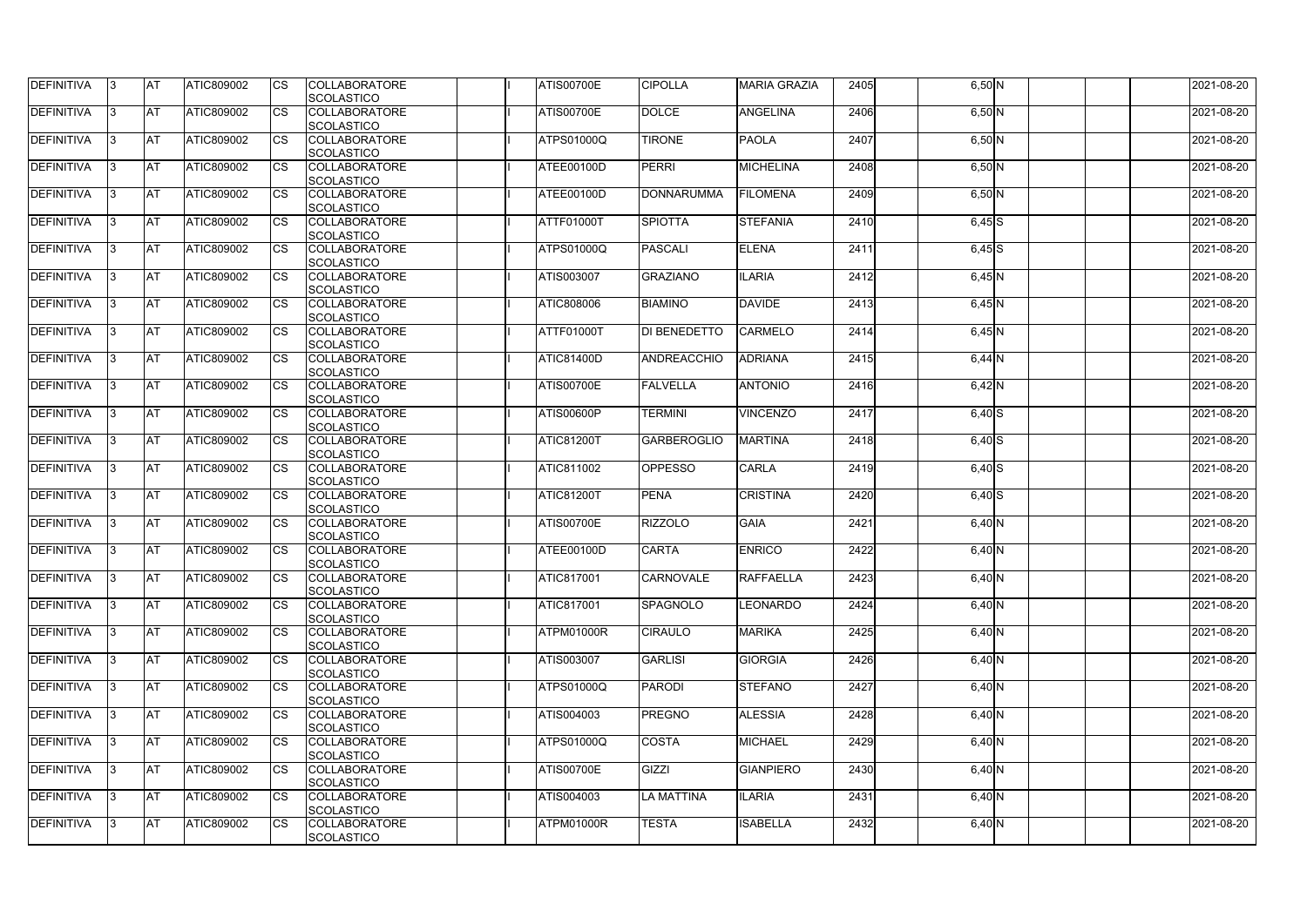| <b>DEFINITIVA</b> | IЗ  | <b>AT</b>  | ATIC809002        | <b>CS</b>              | <b>COLLABORATORE</b><br>SCOLASTICO        | <b>ATIC81400D</b> | <b>MONTANELLA</b> | <b>MARZIA</b>                    | 2433 | $6,40$ N   | 2021-08-20 |
|-------------------|-----|------------|-------------------|------------------------|-------------------------------------------|-------------------|-------------------|----------------------------------|------|------------|------------|
| <b>DEFINITIVA</b> | R   | <b>AT</b>  | ATIC809002        | <b>CS</b>              | <b>COLLABORATORE</b><br><b>SCOLASTICO</b> | ATIC81800R        | <b>MARINO</b>     | <b>KEVIN</b>                     | 2434 | 6,40 N     | 2021-08-20 |
| <b>DEFINITIVA</b> | R   | <b>AT</b>  | <b>ATIC809002</b> | CS                     | <b>COLLABORATORE</b><br>SCOLASTICO        | <b>ATIS00700E</b> | <b>CRISCI</b>     | <b>ANTONIO</b><br><b>DANIELE</b> | 2435 | 6,40 N     | 2021-08-20 |
| <b>DEFINITIVA</b> |     | <b>AT</b>  | ATIC809002        | <b>CS</b>              | <b>COLLABORATORE</b><br>SCOLASTICO        | ATEE00100D        | <b>MANFREDINI</b> | <b>LUIGI</b>                     | 2436 | 6,40 N     | 2021-08-20 |
| <b>DEFINITIVA</b> |     | <b>AT</b>  | ATIC809002        | CS                     | <b>COLLABORATORE</b><br>SCOLASTICO        | <b>ATTF01000T</b> | MULE'             | LUANA                            | 2437 | 6,40 N     | 2021-08-20 |
| <b>DEFINITIVA</b> |     | <b>IAT</b> | ATIC809002        | <b>CS</b>              | <b>COLLABORATORE</b><br><b>SCOLASTICO</b> | <b>ATPM01000R</b> | <b>CIRAULO</b>    | <b>ROSSELLA</b>                  | 2438 | 6,40 N     | 2021-08-20 |
| DEFINITIVA        |     | <b>AT</b>  | ATIC809002        | <b>CS</b>              | <b>COLLABORATORE</b><br>SCOLASTICO        | ATEE00100D        | <b>CASABURI</b>   | <b>MARCO</b>                     | 2439 | 6,40 N     | 2021-08-20 |
| <b>DEFINITIVA</b> | ß   | <b>AT</b>  | ATIC809002        | CS                     | <b>COLLABORATORE</b><br><b>SCOLASTICO</b> | <b>ATIC809002</b> | <b>CAROTENUTO</b> | <b>ANNA</b>                      | 2440 | $6,40$ N   | 2021-08-20 |
| <b>DEFINITIVA</b> | ß   | <b>AT</b>  | ATIC809002        | <b>CS</b>              | <b>COLLABORATORE</b><br><b>SCOLASTICO</b> | ATIC810006        | <b>GENOVESE</b>   | <b>DOMENICA</b><br><b>SOFIA</b>  | 2441 | 6,40 N     | 2021-08-20 |
| <b>DEFINITIVA</b> |     | <b>AT</b>  | ATIC809002        | <b>CS</b>              | <b>COLLABORATORE</b><br><b>SCOLASTICO</b> | <b>ATIC81400D</b> | <b>PRESICCE</b>   | <b>FABIANA</b>                   | 2442 | $6,40$ N   | 2021-08-20 |
| <b>DEFINITIVA</b> |     | <b>AT</b>  | ATIC809002        | <b>CS</b>              | <b>COLLABORATORE</b><br>SCOLASTICO        | ATEE00500R        | <b>MALTESE</b>    | <b>MICHELE</b>                   | 2443 | $6,40$ N   | 2021-08-20 |
| <b>DEFINITIVA</b> | R   | <b>AT</b>  | ATIC809002        | $\overline{\text{cs}}$ | <b>COLLABORATORE</b><br>SCOLASTICO        | ATIC81800R        | <b>RAIMONDI</b>   | ROCCO DONATO                     | 2444 | 6,35N      | 2021-08-20 |
| DEFINITIVA        |     | <b>AT</b>  | ATIC809002        | <b>CS</b>              | <b>COLLABORATORE</b><br>SCOLASTICO        | <b>ATPS01000Q</b> | SPRATICO          | <b>VINCENZO</b>                  | 2445 | 6,35N      | 2021-08-20 |
| DEFINITIVA        | з   | <b>AT</b>  | ATIC809002        | CS                     | <b>COLLABORATORE</b><br><b>SCOLASTICO</b> | <b>ATIC811002</b> | <b>DESTEFANIS</b> | <b>MARGHERITA</b>                | 2446 | $6,33$ $S$ | 2021-08-20 |
| <b>DEFINITIVA</b> | R   | <b>AT</b>  | ATIC809002        | CS                     | <b>COLLABORATORE</b><br><b>SCOLASTICO</b> | ATEE00500R        | <b>VEGLIA</b>     | <b>CRISTIANA</b>                 | 2447 | $6,33$ S   | 2021-08-20 |
| <b>DEFINITIVA</b> |     | <b>AT</b>  | ATIC809002        | <b>CS</b>              | <b>COLLABORATORE</b><br><b>SCOLASTICO</b> | <b>ATIC811002</b> | <b>GRANZINO</b>   | <b>SABINA</b>                    | 2448 | $6,33$ $S$ | 2021-08-20 |
| <b>DEFINITIVA</b> |     | <b>AT</b>  | ATIC809002        | CS                     | <b>COLLABORATORE</b><br><b>SCOLASTICO</b> | <b>ATIC817001</b> | <b>QUINTO</b>     | <b>CRISTINA</b>                  | 2449 | $6,33$ $S$ | 2021-08-20 |
| <b>DEFINITIVA</b> |     | <b>AT</b>  | ATIC809002        | CS                     | <b>COLLABORATORE</b><br>SCOLASTICO        | <b>ATIC81400D</b> | <b>SANTORO</b>    | <b>MARZIA</b>                    | 2450 | $6,33$ S   | 2021-08-20 |
| <b>DEFINITIVA</b> | 13. | <b>AT</b>  | ATIC809002        | <b>CS</b>              | <b>COLLABORATORE</b><br>SCOLASTICO        | ATIC81300N        | <b>BIELLI</b>     | PIERLUIGI                        | 2451 | $6,33$ S   | 2021-08-20 |
| DEFINITIVA        | 3   | <b>AT</b>  | ATIC809002        | <b>CS</b>              | <b>COLLABORATORE</b><br><b>SCOLASTICO</b> | ATPM01000R        | <b>MIRRA</b>      | FERNANDO                         | 2452 | $6,33$ S   | 2021-08-20 |
| <b>DEFINITIVA</b> | IЗ  | <b>AT</b>  | ATIC809002        | <b>CS</b>              | <b>COLLABORATORE</b><br><b>SCOLASTICO</b> | <b>ATPM01000R</b> | <b>CANNELLA</b>   | <b>DANIELA</b>                   | 2453 | 6,33 N     | 2021-08-20 |
| <b>DEFINITIVA</b> |     | <b>AT</b>  | ATIC809002        | <b>CS</b>              | <b>COLLABORATORE</b><br><b>SCOLASTICO</b> | <b>ATIS00700E</b> | <b>MATONTI</b>    | <b>DENIS</b>                     | 2454 | $6,33$ N   | 2021-08-20 |
| <b>DEFINITIVA</b> |     | <b>AT</b>  | ATIC809002        | <b>CS</b>              | <b>COLLABORATORE</b><br><b>SCOLASTICO</b> | ATIC81800R        | <b>CALABRESE</b>  | <b>MICHELE</b>                   | 2455 | $6,33$ N   | 2021-08-20 |
| <b>DEFINITIVA</b> | ß.  | <b>AT</b>  | ATIC809002        | <b>CS</b>              | <b>COLLABORATORE</b><br><b>SCOLASTICO</b> | <b>ATIC80600E</b> | <b>RONCON</b>     | <b>ANTONINO</b>                  | 2456 | $6,33$ N   | 2021-08-20 |
| <b>DEFINITIVA</b> | 3   | <b>AT</b>  | ATIC809002        | <b>CS</b>              | <b>COLLABORATORE</b><br>SCOLASTICO        | <b>ATIC817001</b> | <b>LOMBARDO</b>   | <b>ANGELA</b>                    | 2457 | $6,33$ N   | 2021-08-20 |
| DEFINITIVA        | ß.  | <b>AT</b>  | ATIC809002        | <b>CS</b>              | <b>COLLABORATORE</b><br><b>SCOLASTICO</b> | <b>ATIC809002</b> | <b>RIZZO</b>      | <b>ROSARIA</b><br>FILIPPA        | 2458 | $6,33$ N   | 2021-08-20 |
| DEFINITIVA        | IЗ  | <b>AT</b>  | ATIC809002        | <b>CS</b>              | <b>COLLABORATORE</b><br><b>SCOLASTICO</b> | <b>ATIC81300N</b> | <b>CAPIZZI</b>    | NUNZIO                           | 2459 | $6,33$ N   | 2021-08-20 |
| <b>DEFINITIVA</b> | ß.  | <b>AT</b>  | ATIC809002        | <b>CS</b>              | <b>COLLABORATORE</b><br>SCOLASTICO        | <b>ATPM01000R</b> | <b>BIAMINO</b>    | <b>INES</b>                      | 2460 | $6,33$ N   | 2021-08-20 |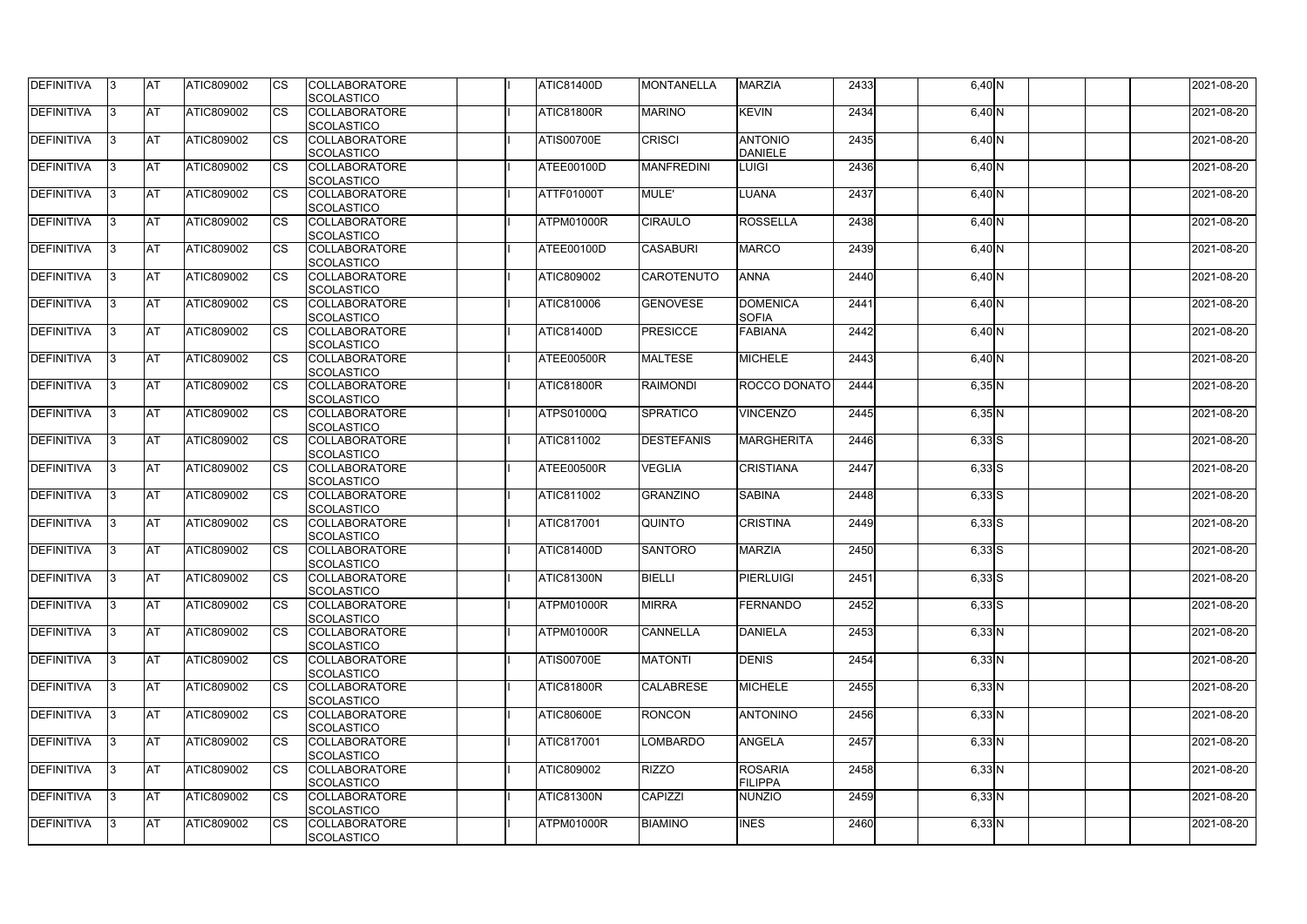| DEFINITIVA        | 13. | <b>JAT</b> | ATIC809002        | Ics                    | <b>COLLABORATORE</b> | <b>ATIC817001</b> | <b>RIVETTI</b>    | <b>MARIA PIA RITA</b> | 2461 | $6,33$ N   | 2021-08-20 |
|-------------------|-----|------------|-------------------|------------------------|----------------------|-------------------|-------------------|-----------------------|------|------------|------------|
|                   |     |            |                   |                        | <b>SCOLASTICO</b>    |                   |                   |                       |      |            |            |
| <b>DEFINITIVA</b> | l3  | <b>AT</b>  | ATIC809002        | Ics                    | <b>COLLABORATORE</b> | ATIS00600P        | <b>MARCHIORI</b>  | <b>MARISA</b>         | 2462 | $6,33$ N   | 2021-08-20 |
|                   |     |            |                   |                        | <b>SCOLASTICO</b>    |                   |                   |                       |      |            |            |
| DEFINITIVA        | l3  | <b>AT</b>  | ATIC809002        | <b>CS</b>              | <b>COLLABORATORE</b> | <b>ATIC80100B</b> | <b>PAUN</b>       | <b>CORINA</b>         | 2463 | $6,30$ S   | 2021-08-20 |
|                   |     |            |                   |                        | <b>SCOLASTICO</b>    |                   |                   | <b>MIHAELA</b>        |      |            |            |
| DEFINITIVA        |     | <b>AT</b>  | ATIC809002        | Ics                    | <b>COLLABORATORE</b> | ATEE00100D        | <b>PONTORIERO</b> | <b>IGNAZIO MARCO</b>  | 2464 | $6,30$ S   | 2021-08-20 |
|                   |     |            |                   |                        | <b>SCOLASTICO</b>    |                   |                   |                       |      |            |            |
| DEFINITIVA        |     | <b>AT</b>  | <b>ATIC809002</b> | <b>CS</b>              | <b>COLLABORATORE</b> | ATIC809002        | <b>MAGRO</b>      | <b>ONOFRIO</b>        | 2465 | $6,30$ S   | 2021-08-20 |
|                   |     |            |                   |                        | <b>SCOLASTICO</b>    |                   |                   |                       |      |            |            |
| <b>DEFINITIVA</b> |     | AT         | <b>ATIC809002</b> | <b>ICS</b>             | <b>COLLABORATORE</b> | <b>ATPS01000Q</b> | <b>MEHMETI</b>    | <b>ENTELA</b>         | 2466 | $6,30$ $S$ | 2021-08-20 |
|                   |     |            |                   |                        |                      |                   |                   |                       |      |            |            |
|                   |     |            |                   |                        | <b>SCOLASTICO</b>    |                   |                   |                       |      |            |            |
| DEFINITIVA        |     | <b>AT</b>  | ATIC809002        | Ics                    | <b>COLLABORATORE</b> | <b>ATIC81400D</b> | DE LEO            | <b>MARIA</b>          | 2467 | $6,30$ S   | 2021-08-20 |
|                   |     |            |                   |                        | <b>SCOLASTICO</b>    |                   |                   |                       |      |            |            |
| <b>DEFINITIVA</b> | ıз  | <b>AT</b>  | ATIC809002        | Ics                    | <b>COLLABORATORE</b> | <b>ATMM003004</b> | <b>LIGUIGLI</b>   | <b>LAURA</b>          | 2468 | $6,30$ S   | 2021-08-20 |
|                   |     |            |                   |                        | <b>SCOLASTICO</b>    |                   |                   |                       |      |            |            |
| DEFINITIVA        | I3  | <b>JAT</b> | ATIC809002        | <b>CS</b>              | <b>COLLABORATORE</b> | ATEE00100D        | <b>GRIMALDI</b>   | <b>SALVATORE</b>      | 2469 | $6,30$ $S$ | 2021-08-20 |
|                   |     |            |                   |                        | <b>SCOLASTICO</b>    |                   |                   |                       |      |            |            |
| <b>DEFINITIVA</b> |     | <b>AT</b>  | ATIC809002        | <b>CS</b>              | <b>COLLABORATORE</b> | <b>ATMM003004</b> | LAZZARO           | <b>ALESSIA</b>        | 2470 | $6,30$ S   | 2021-08-20 |
|                   |     |            |                   |                        | <b>SCOLASTICO</b>    |                   |                   |                       |      |            |            |
| <b>DEFINITIVA</b> |     | AT         | ATIC809002        | $\overline{\text{cs}}$ | <b>COLLABORATORE</b> | ATTF01000T        | <b>CIVAROLO</b>   | <b>IRENE</b>          | 2471 | $6,30$ S   | 2021-08-20 |
|                   |     |            |                   |                        | <b>SCOLASTICO</b>    |                   |                   |                       |      |            |            |
| DEFINITIVA        | I3  | <b>AT</b>  | ATIC809002        |                        | <b>COLLABORATORE</b> | <b>ATIC817001</b> | <b>PARESCHI</b>   | <b>ALICE</b>          | 2472 | $6,30$ S   | 2021-08-20 |
|                   |     |            |                   |                        | <b>SCOLASTICO</b>    |                   |                   |                       |      |            |            |
| <b>DEFINITIVA</b> |     | <b>JAT</b> | ATIC809002        |                        | <b>COLLABORATORE</b> | <b>ATMM003004</b> | <b>NIGRO</b>      | <b>SANDRA</b>         | 2473 |            |            |
|                   |     |            |                   |                        |                      |                   |                   |                       |      | $6,30$ S   | 2021-08-20 |
|                   |     |            |                   |                        | <b>SCOLASTICO</b>    |                   |                   | <b>ANTONELLA</b>      |      |            |            |
| <b>DEFINITIVA</b> |     | <b>AT</b>  | ATIC809002        | Ics                    | <b>COLLABORATORE</b> | <b>ATIC80600E</b> | <b>MILANO</b>     | <b>MARIA</b>          | 2474 | $6,30$ S   | 2021-08-20 |
|                   |     |            |                   |                        | <b>SCOLASTICO</b>    |                   |                   |                       |      |            |            |
| DEFINITIVA        | l3  | <b>AT</b>  | ATIC809002        | Ics                    | <b>COLLABORATORE</b> | <b>ATIS00200B</b> | <b>CASCONE</b>    | <b>WANDA</b>          | 2475 | $6,30$ S   | 2021-08-20 |
|                   |     |            |                   |                        | <b>SCOLASTICO</b>    |                   |                   |                       |      |            |            |
| DEFINITIVA        |     | <b>AT</b>  | ATIC809002        | Ics                    | <b>COLLABORATORE</b> | ATEE00500R        | <b>BUGNANO</b>    | <b>ILORELLA</b>       | 2476 | $6,30$ S   | 2021-08-20 |
|                   |     |            |                   |                        | <b>SCOLASTICO</b>    |                   |                   |                       |      |            |            |
| DEFINITIVA        |     | <b>AT</b>  | ATIC809002        | <b>CS</b>              | <b>COLLABORATORE</b> | ATEE00500R        | <b>CORNAGLIA</b>  | <b>MATTIA</b>         | 2477 | $6,30$ S   | 2021-08-20 |
|                   |     |            |                   |                        | <b>SCOLASTICO</b>    |                   |                   |                       |      |            |            |
| <b>DEFINITIVA</b> |     | <b>AT</b>  | ATIC809002        | <b>CS</b>              | <b>COLLABORATORE</b> | <b>ATIS00700E</b> | LANZA             | <b>STEFANO</b>        | 2478 | $6,30$ S   | 2021-08-20 |
|                   |     |            |                   |                        | <b>SCOLASTICO</b>    |                   |                   |                       |      |            |            |
| <b>DEFINITIVA</b> | 13. | <b>AT</b>  | ATIC809002        |                        | <b>COLLABORATORE</b> | ATEE00500R        | <b>TERMINI</b>    | <b>PAOLINA</b>        | 2479 | $6,30$ N   | 2021-08-20 |
|                   |     |            |                   |                        | <b>SCOLASTICO</b>    |                   |                   |                       |      |            |            |
| <b>DEFINITIVA</b> | IЗ  | AT         | <b>ATIC809002</b> | Ics                    | <b>COLLABORATORE</b> | ATEE00100D        | <b>SPINA</b>      | <b>LUCIANNA</b>       | 2480 | $6,30$ N   | 2021-08-20 |
|                   |     |            |                   |                        | <b>SCOLASTICO</b>    |                   |                   |                       |      |            |            |
| <b>DEFINITIVA</b> | l3  | <b>AT</b>  | ATIC809002        | Ics                    | <b>COLLABORATORE</b> | ATMM11300G        | <b>COZZOLINO</b>  | <b>ANTONIO</b>        | 2481 |            | 2021-08-20 |
|                   |     |            |                   |                        |                      |                   |                   |                       |      | $6,30$ N   |            |
|                   |     |            |                   |                        | <b>SCOLASTICO</b>    |                   |                   |                       |      |            |            |
| DEFINITIVA        | I3  | <b>AT</b>  | ATIC809002        | Ics                    | <b>COLLABORATORE</b> | <b>ATIC80400V</b> | FERRO             | <b>MARCO</b>          | 2482 | $6,30$ N   | 2021-08-20 |
|                   |     |            |                   |                        | <b>SCOLASTICO</b>    |                   |                   |                       |      |            |            |
| <b>DEFINITIVA</b> |     | <b>AT</b>  | ATIC809002        | Ics                    | <b>COLLABORATORE</b> | ATEE00100D        | <b>CALLIPARI</b>  | <b>PIETRO</b>         | 2483 | $6,30$ N   | 2021-08-20 |
|                   |     |            |                   |                        | <b>SCOLASTICO</b>    |                   |                   |                       |      |            |            |
| <b>DEFINITIVA</b> |     | <b>AT</b>  | ATIC809002        | Ics                    | <b>COLLABORATORE</b> | <b>ATIS00600P</b> | <b>MARCECA</b>    | <b>VALERIA</b>        | 2484 | $6,30$ N   | 2021-08-20 |
|                   |     |            |                   |                        | <b>SCOLASTICO</b>    |                   |                   |                       |      |            |            |
| <b>DEFINITIVA</b> | ıз  | <b>AT</b>  | <b>ATIC809002</b> |                        | <b>COLLABORATORE</b> | <b>ATPS01000Q</b> | <b>NIGLIO</b>     | <b>MARTINA</b>        | 2485 | $6,30$ N   | 2021-08-20 |
|                   |     |            |                   |                        | <b>SCOLASTICO</b>    |                   |                   |                       |      |            |            |
| <b>DEFINITIVA</b> | ıз  | <b>AT</b>  | ATIC809002        | Ics                    | <b>COLLABORATORE</b> | ATPM01000R        | <b>MAGGIORE</b>   | <b>DANIELE</b>        | 2486 | $6,30$ N   | 2021-08-20 |
|                   |     |            |                   |                        | <b>SCOLASTICO</b>    |                   |                   |                       |      |            |            |
| <b>DEFINITIVA</b> | ıз  | <b>AT</b>  | <b>ATIC809002</b> | <b>ICS</b>             | <b>COLLABORATORE</b> | ATEE00100D        | <b>CANTALUPO</b>  | <b>TDANIELE</b>       | 2487 | $6,30$ N   | 2021-08-20 |
|                   |     |            |                   |                        | <b>SCOLASTICO</b>    |                   |                   |                       |      |            |            |
| <b>DEFINITIVA</b> | I3  | <b>AT</b>  | ATIC809002        | Ics                    | <b>COLLABORATORE</b> | ATPS01000Q        | <b>DAMASIO</b>    | <b>MARCO</b>          | 2488 |            | 2021-08-20 |
|                   |     |            |                   |                        |                      |                   |                   |                       |      | $6,30$ N   |            |
|                   |     |            |                   |                        | SCOLASTICO           |                   |                   |                       |      |            |            |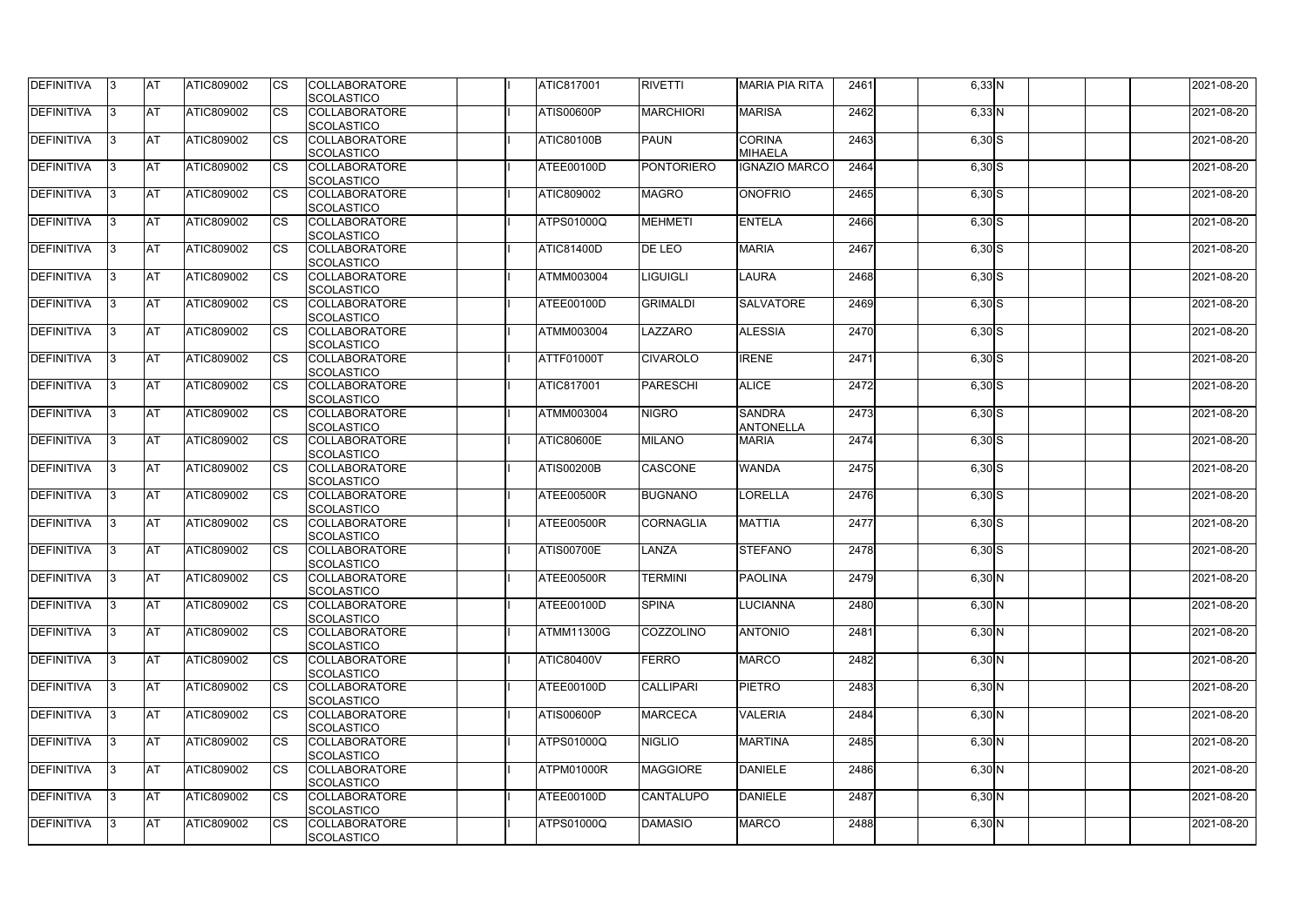| DEFINITIVA        | 13. | <b>JAT</b> | ATIC809002        | Ics                    | <b>COLLABORATORE</b> | ATIS004003        | <b>MAIONE</b>     | <b>ANTONIA</b>    | 2489 | $6,30$ N | 2021-08-20 |
|-------------------|-----|------------|-------------------|------------------------|----------------------|-------------------|-------------------|-------------------|------|----------|------------|
|                   |     |            |                   |                        | <b>SCOLASTICO</b>    |                   |                   |                   |      |          |            |
| <b>DEFINITIVA</b> | l3  | <b>AT</b>  | ATIC809002        | Ics                    | <b>COLLABORATORE</b> | ATEE00100D        | <b>SCUTO</b>      | <b>ALFIO LUCA</b> | 2490 | 6,30 N   | 2021-08-20 |
|                   |     |            |                   |                        | <b>SCOLASTICO</b>    |                   |                   |                   |      |          |            |
| DEFINITIVA        | l3  | <b>AT</b>  | ATIC809002        | <b>CS</b>              | <b>COLLABORATORE</b> | ATIS004003        | <b>CARRUBBA</b>   | <b>CARMEN</b>     | 2491 | 6,30 N   | 2021-08-20 |
|                   |     |            |                   |                        | <b>SCOLASTICO</b>    |                   |                   |                   |      |          |            |
| DEFINITIVA        |     | <b>AT</b>  | ATIC809002        | Ics                    | <b>COLLABORATORE</b> | <b>ATIC81800R</b> | <b>COSTANTINO</b> | <b>ANDREA</b>     | 2492 | 6,30 N   | 2021-08-20 |
|                   |     |            |                   |                        | <b>SCOLASTICO</b>    |                   |                   |                   |      |          |            |
| DEFINITIVA        |     | <b>AT</b>  | <b>ATIC809002</b> | <b>CS</b>              | <b>COLLABORATORE</b> | ATEE00100D        | <b>GARREFFA</b>   | <b>ELISA</b>      | 2493 | 6,30 N   | 2021-08-20 |
|                   |     |            |                   |                        | <b>SCOLASTICO</b>    |                   |                   |                   |      |          |            |
| <b>DEFINITIVA</b> |     | AT         | <b>ATIC809002</b> | <b>ICS</b>             | <b>COLLABORATORE</b> | <b>ATEE00100D</b> | <b>VESPA</b>      | <b>CRISPINO</b>   | 2494 | $6,30$ N | 2021-08-20 |
|                   |     |            |                   |                        |                      |                   |                   |                   |      |          |            |
|                   |     |            |                   |                        | <b>SCOLASTICO</b>    |                   |                   | <b>FRANCESCO</b>  |      |          |            |
| DEFINITIVA        |     | <b>AT</b>  | ATIC809002        | Ics                    | <b>COLLABORATORE</b> | <b>ATIC817001</b> | <b>CUCINOTTA</b>  | <b>DAVIDE</b>     | 2495 | 6,30 N   | 2021-08-20 |
|                   |     |            |                   |                        | <b>SCOLASTICO</b>    |                   |                   |                   |      |          |            |
| <b>DEFINITIVA</b> | ıз  | <b>AT</b>  | ATIC809002        | Ics                    | <b>COLLABORATORE</b> | ATIS004003        | AGRO'             | <b>ALESSANDRO</b> | 2496 | $6,30$ N | 2021-08-20 |
|                   |     |            |                   |                        | <b>SCOLASTICO</b>    |                   |                   |                   |      |          |            |
| DEFINITIVA        | I3  | <b>JAT</b> | ATIC809002        | <b>CS</b>              | <b>COLLABORATORE</b> | ATIS004003        | <b>MOCCIA</b>     | <b>VINCENZO</b>   | 2497 | $6,30$ N | 2021-08-20 |
|                   |     |            |                   |                        | <b>SCOLASTICO</b>    |                   |                   |                   |      |          |            |
| <b>DEFINITIVA</b> |     | <b>AT</b>  | ATIC809002        | <b>CS</b>              | <b>COLLABORATORE</b> | <b>ATIC80400V</b> | <b>FOLLADOR</b>   | <b>EDOARDO</b>    | 2498 | 6,30 N   | 2021-08-20 |
|                   |     |            |                   |                        | <b>SCOLASTICO</b>    |                   |                   |                   |      |          |            |
| <b>DEFINITIVA</b> |     | AT         | ATIC809002        | $\overline{\text{cs}}$ | <b>COLLABORATORE</b> | ATPS01000Q        | <b>DE ROSA</b>    | <b>MARIA</b>      | 2499 | 6,30 N   | 2021-08-20 |
|                   |     |            |                   |                        | <b>SCOLASTICO</b>    |                   |                   |                   |      |          |            |
| DEFINITIVA        | I3  | <b>AT</b>  | ATIC809002        |                        | <b>COLLABORATORE</b> | <b>ATIS00700E</b> | <b>SORRENTI</b>   | MICHELANGELO      | 2500 | $6,30$ N | 2021-08-20 |
|                   |     |            |                   |                        | <b>SCOLASTICO</b>    |                   |                   |                   |      |          |            |
|                   |     |            |                   |                        |                      |                   |                   |                   |      |          |            |
| <b>DEFINITIVA</b> |     | <b>JAT</b> | ATIC809002        |                        | <b>COLLABORATORE</b> | ATIC808006        | <b>BARBERIS</b>   | <b>CECILIA</b>    | 2501 | $6,30$ N | 2021-08-20 |
|                   |     |            |                   |                        | <b>SCOLASTICO</b>    |                   |                   |                   |      |          |            |
| <b>DEFINITIVA</b> |     | <b>AT</b>  | ATIC809002        | Ics                    | <b>COLLABORATORE</b> | <b>ATIC81300N</b> | <b>GELONESE</b>   | <b>VINCENZO</b>   | 2502 | $6,30$ N | 2021-08-20 |
|                   |     |            |                   |                        | <b>SCOLASTICO</b>    |                   |                   |                   |      |          |            |
| DEFINITIVA        | l3  | <b>AT</b>  | ATIC809002        | Ics                    | <b>COLLABORATORE</b> | ATEE00100D        | <b>ASCOLESE</b>   | <b>PASQUALE</b>   | 2503 | $6,30$ N | 2021-08-20 |
|                   |     |            |                   |                        | <b>SCOLASTICO</b>    |                   |                   |                   |      |          |            |
| DEFINITIVA        |     | <b>AT</b>  | ATIC809002        | <b>CS</b>              | <b>COLLABORATORE</b> | <b>ATMM11300G</b> | <b>ALTOMONTE</b>  | <b>TERESA</b>     | 2504 | $6,30$ N | 2021-08-20 |
|                   |     |            |                   |                        | <b>SCOLASTICO</b>    |                   |                   |                   |      |          |            |
| DEFINITIVA        |     | <b>AT</b>  | ATIC809002        | <b>CS</b>              | <b>COLLABORATORE</b> | <b>ATIC81400D</b> | <b>RIZZO</b>      | <b>FRANCESCO</b>  | 2505 | $6,30$ N | 2021-08-20 |
|                   |     |            |                   |                        | <b>SCOLASTICO</b>    |                   |                   |                   |      |          |            |
| <b>DEFINITIVA</b> |     | <b>AT</b>  | ATIC809002        | <b>CS</b>              | <b>COLLABORATORE</b> | <b>ATMM11300G</b> | DI BALSAMO        | <b>ACHILLE</b>    | 2506 | 6,30 N   | 2021-08-20 |
|                   |     |            |                   |                        | <b>SCOLASTICO</b>    |                   |                   |                   |      |          |            |
| <b>DEFINITIVA</b> | 13. | <b>AT</b>  | ATIC809002        |                        | <b>COLLABORATORE</b> | ATEE00500R        | <b>NAPOLITANO</b> | <b>ALESSIO</b>    | 2507 | $6,30$ N | 2021-08-20 |
|                   |     |            |                   |                        |                      |                   |                   |                   |      |          |            |
|                   |     |            |                   |                        | <b>SCOLASTICO</b>    |                   |                   |                   |      |          |            |
| <b>DEFINITIVA</b> | 13  | AT         | <b>ATIC809002</b> | Ics                    | <b>COLLABORATORE</b> | ATEE00100D        | <b>MAIO</b>       | <b>DOMENICO</b>   | 2508 | $6,30$ N | 2021-08-20 |
|                   |     |            |                   |                        | <b>SCOLASTICO</b>    |                   |                   | <b>GREGORIO</b>   |      |          |            |
| <b>DEFINITIVA</b> | I3  | <b>AT</b>  | ATIC809002        | Ics                    | <b>COLLABORATORE</b> | <b>ATIS00700E</b> | <b>ANDRIUOLO</b>  | <b>DAVIDE</b>     | 2509 | $6,30$ N | 2021-08-20 |
|                   |     |            |                   |                        | <b>SCOLASTICO</b>    |                   |                   |                   |      |          |            |
| DEFINITIVA        | I3  | <b>AT</b>  | ATIC809002        | Ics                    | <b>COLLABORATORE</b> | ATEE00100D        | <b>TIBERIO</b>    | <b>SALVATORE</b>  | 2510 | $6,30$ N | 2021-08-20 |
|                   |     |            |                   |                        | <b>SCOLASTICO</b>    |                   |                   |                   |      |          |            |
| <b>DEFINITIVA</b> |     | <b>AT</b>  | ATIC809002        | Ics                    | <b>COLLABORATORE</b> | <b>ATIS00700E</b> | <b>AIELLO</b>     | <b>LUCA</b>       | 2511 | $6,30$ N | 2021-08-20 |
|                   |     |            |                   |                        | <b>SCOLASTICO</b>    |                   |                   |                   |      |          |            |
| <b>DEFINITIVA</b> |     | <b>AT</b>  | ATIC809002        | Ics                    | <b>COLLABORATORE</b> | ATEE00100D        | <b>GALLACE</b>    | <b>BRUNO</b>      | 2512 | $6,30$ N | 2021-08-20 |
|                   |     |            |                   |                        | <b>SCOLASTICO</b>    |                   |                   | <b>ANTONIO</b>    |      |          |            |
| <b>DEFINITIVA</b> | ıз  | <b>AT</b>  | <b>ATIC809002</b> |                        | <b>COLLABORATORE</b> | ATEE00100D        | <b>SPINELLO</b>   | <b>FRANCESCO</b>  | 2513 | $6,30$ N | 2021-08-20 |
|                   |     |            |                   |                        | <b>SCOLASTICO</b>    |                   |                   |                   |      |          |            |
| <b>DEFINITIVA</b> |     | <b>AT</b>  | ATIC809002        | Ics                    | <b>COLLABORATORE</b> | ATTF01000T        | <b>FASOLINO</b>   | <b>LORENA</b>     | 2514 | $6,30$ N | 2021-08-20 |
|                   |     |            |                   |                        |                      |                   |                   |                   |      |          |            |
|                   |     |            |                   |                        | <b>SCOLASTICO</b>    |                   |                   |                   |      |          |            |
| <b>DEFINITIVA</b> | ıз  | <b>AT</b>  | <b>ATIC809002</b> | <b>ICS</b>             | <b>COLLABORATORE</b> | ATIS00600P        | <b>COSTA</b>      | <b>DENISE</b>     | 2515 | $6,30$ N | 2021-08-20 |
|                   |     |            |                   |                        | <b>SCOLASTICO</b>    |                   |                   |                   |      |          |            |
| <b>DEFINITIVA</b> | I3  | <b>AT</b>  | ATIC809002        | Ics                    | <b>COLLABORATORE</b> | ATEE00100D        | <b>APICELLA</b>   | <b>VALENTINO</b>  | 2516 | $6,30$ N | 2021-08-20 |
|                   |     |            |                   |                        | SCOLASTICO           |                   |                   |                   |      |          |            |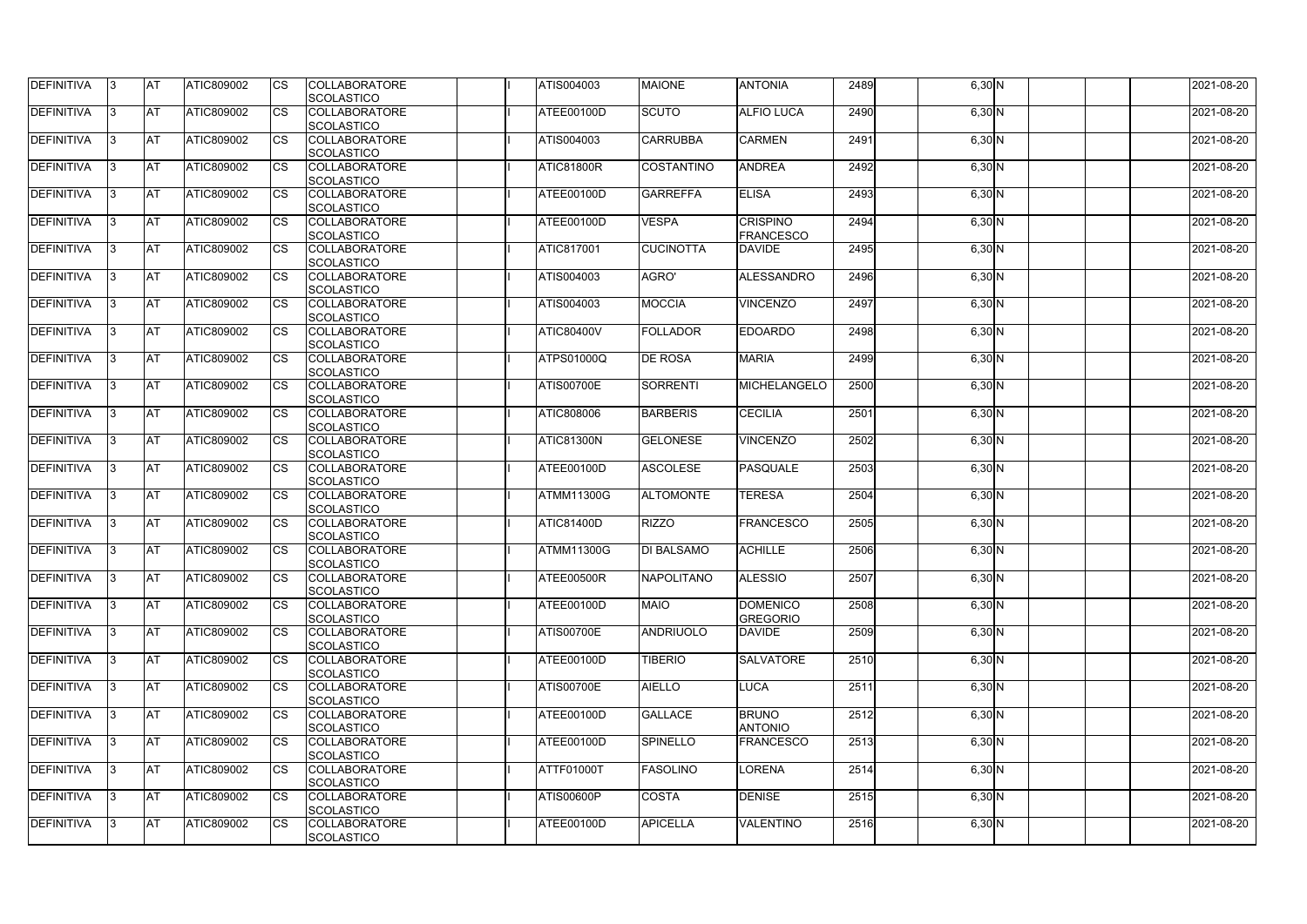| <b>DEFINITIVA</b> | IЗ  | <b>IAT</b>  | <b>ATIC809002</b> | <b>CS</b>              | <b>COLLABORATORE</b>                      | <b>ATIC81400D</b> | <b>CALLARAME</b>   | <b>CLAUDIA</b>     | 2517 | $6,30$ N             | 2021-08-20 |
|-------------------|-----|-------------|-------------------|------------------------|-------------------------------------------|-------------------|--------------------|--------------------|------|----------------------|------------|
| DEFINITIVA        | ß.  | <b>AT</b>   | ATIC809002        | CS                     | SCOLASTICO<br><b>COLLABORATORE</b>        | <b>ATIS003007</b> | <b>ZICHITTELLA</b> | <b>VITO SIMONE</b> | 2518 | $6,30$ N             | 2021-08-20 |
|                   |     |             |                   |                        | <b>SCOLASTICO</b>                         |                   |                    |                    |      |                      |            |
| <b>DEFINITIVA</b> | ß.  |             | ATIC809002        |                        | <b>COLLABORATORE</b>                      | <b>ATIS00600P</b> | <b>CICCHINI</b>    | <b>GIORGIO</b>     | 2519 | 6,30 N               | 2021-08-20 |
|                   |     | <b>AT</b>   |                   | CS                     | <b>SCOLASTICO</b>                         |                   |                    |                    |      |                      |            |
| <b>DEFINITIVA</b> |     | <b>AT</b>   | ATIC809002        | <b>CS</b>              | <b>COLLABORATORE</b>                      | <b>ATPS01000Q</b> | PISANO             | ALESSANDRO         | 2520 | 6,30 N               | 2021-08-20 |
|                   |     |             |                   |                        | <b>SCOLASTICO</b>                         |                   |                    |                    |      |                      |            |
| <b>DEFINITIVA</b> |     | <b>AT</b>   | ATIC809002        | CS                     | <b>COLLABORATORE</b>                      | <b>ATPS01000Q</b> | <b>VERARDI</b>     | <b>VALENTINA</b>   | 2521 | 6,30 N               | 2021-08-20 |
|                   |     |             |                   |                        | SCOLASTICO                                |                   |                    |                    |      |                      |            |
| <b>DEFINITIVA</b> | ß   | AT          | ATIC809002        | <b>CS</b>              | <b>COLLABORATORE</b>                      | ATIS004003        | <b>BORIO</b>       | <b>GIANRINO</b>    | 2522 |                      | 2021-08-20 |
|                   |     |             |                   |                        |                                           |                   |                    |                    |      | $6,30$ N             |            |
| <b>DEFINITIVA</b> |     | <b>AT</b>   | ATIC809002        | <b>CS</b>              | SCOLASTICO<br><b>COLLABORATORE</b>        | ATIS004003        | <b>SERPE</b>       | <b>ROSARIA</b>     | 2523 |                      | 2021-08-20 |
|                   |     |             |                   |                        | SCOLASTICO                                |                   |                    |                    |      | 6,30 N               |            |
| DEFINITIVA        | 3   | <b>AT</b>   | ATIC809002        | <b>CS</b>              | <b>COLLABORATORE</b>                      | ATEE00100D        | <b>AMBROSINO</b>   | <b>ANGELA</b>      | 2524 | 6,30 N               | 2021-08-20 |
|                   |     |             |                   |                        |                                           |                   |                    |                    |      |                      |            |
| <b>DEFINITIVA</b> | l3  | <b>AT</b>   | ATIC809002        |                        | <b>SCOLASTICO</b><br><b>COLLABORATORE</b> | <b>ATIS004003</b> | <b>BRAYDA DI</b>   | <b>FRANCESCO</b>   | 2525 |                      | 2021-08-20 |
|                   |     |             |                   | CS                     | <b>SCOLASTICO</b>                         |                   | <b>SOLETO</b>      |                    |      | $6,30$ N             |            |
|                   |     |             |                   |                        |                                           |                   | <b>VAPITO</b>      |                    |      |                      |            |
| <b>DEFINITIVA</b> |     | <b>AT</b>   | <b>ATIC809002</b> | <b>CS</b>              | <b>COLLABORATORE</b>                      | <b>ATIC81400D</b> |                    | <b>MICHAELA</b>    | 2526 | 6,30 N               | 2021-08-20 |
| <b>DEFINITIVA</b> |     |             |                   | $\overline{\text{cs}}$ | <b>SCOLASTICO</b>                         |                   |                    | <b>TERESA</b>      |      |                      |            |
|                   |     | <b>AT</b>   | ATIC809002        |                        | <b>COLLABORATORE</b>                      | ATEE00100D        | <b>COTTONE</b>     | <b>DANIELA</b>     | 2527 | 6,30 N               | 2021-08-20 |
|                   |     |             |                   |                        | SCOLASTICO                                |                   |                    |                    |      |                      |            |
| <b>DEFINITIVA</b> | 3   | <b>AT</b>   | ATIC809002        | <b>CS</b>              | <b>COLLABORATORE</b>                      | ATIC81800R        | <b>GILLIO</b>      | DANIELA            | 2528 | $6,30$ N             | 2021-08-20 |
|                   |     |             |                   |                        | SCOLASTICO                                |                   |                    |                    |      |                      |            |
| <b>DEFINITIVA</b> |     | <b>J</b> AT | ATIC809002        | CS                     | <b>COLLABORATORE</b>                      | ATEE00100D        | <b>SORRENTINO</b>  | <b>ROBERTO</b>     | 2529 | $6,30$ N             | 2021-08-20 |
|                   |     |             |                   |                        | <b>SCOLASTICO</b>                         |                   |                    |                    |      |                      |            |
| <b>DEFINITIVA</b> |     | <b>AT</b>   | ATIC809002        | <b>CS</b>              | <b>COLLABORATORE</b>                      | <b>ATIC817001</b> | <b>RUSTICHELLI</b> | <b>RAFFAELLA</b>   | 2530 | 6,30 N               | 2021-08-20 |
|                   |     |             |                   |                        | SCOLASTICO                                |                   |                    |                    |      |                      |            |
| DEFINITIVA        | R   | <b>AT</b>   | ATIC809002        | CS                     | <b>COLLABORATORE</b>                      | <b>ATIC811002</b> | <b>MACCARIO</b>    | <b>LOREDANA</b>    | 2531 | $6,30$ N             | 2021-08-20 |
|                   |     |             |                   |                        | <b>SCOLASTICO</b>                         |                   |                    |                    |      |                      |            |
| <b>DEFINITIVA</b> |     | <b>AT</b>   | <b>ATIC809002</b> | CS                     | <b>COLLABORATORE</b>                      | ATEE00100D        | <b>SESSA</b>       | <b>GIUSEPPINA</b>  | 2532 | $6,25$ S             | 2021-08-20 |
|                   |     |             |                   |                        | <b>SCOLASTICO</b>                         |                   |                    |                    |      |                      |            |
| <b>DEFINITIVA</b> |     | <b>AT</b>   | ATIC809002        | <b>CS</b>              | <b>COLLABORATORE</b>                      | <b>ATTF01000T</b> | <b>MAGLIANO</b>    | <b>DOMENICO</b>    | 2533 | $6,25$ S             | 2021-08-20 |
|                   |     |             |                   |                        | SCOLASTICO                                |                   |                    |                    |      |                      | 2021-08-20 |
| <b>DEFINITIVA</b> |     | <b>AT</b>   | ATIC809002        | <b>CS</b>              | <b>COLLABORATORE</b>                      | <b>ATIC81800R</b> | <b>NAPPA</b>       | LUIGI              | 2534 | $6,25$ S             |            |
|                   |     |             |                   |                        | SCOLASTICO                                |                   |                    |                    |      |                      |            |
| <b>DEFINITIVA</b> | I3. | <b>AT</b>   | ATIC809002        | <b>CS</b>              | <b>COLLABORATORE</b>                      | ATIC816005        | <b>AQUINO</b>      | <b>CARLA</b>       | 2535 | $6,25$ $S$           | 2021-08-20 |
|                   |     |             |                   |                        | SCOLASTICO                                |                   |                    |                    |      |                      |            |
| <b>DEFINITIVA</b> | IЗ  | <b>AT</b>   | ATIC809002        | <b>CS</b>              | <b>COLLABORATORE</b>                      | ATIC810006        | <b>CORDERO</b>     | <b>LUCIANA</b>     | 2536 | $6,25$ S             | 2021-08-20 |
|                   |     |             |                   |                        | <b>SCOLASTICO</b>                         |                   |                    |                    |      |                      |            |
| <b>DEFINITIVA</b> | l3. | <b>AT</b>   | ATIC809002        | <b>CS</b>              | <b>COLLABORATORE</b>                      | <b>ATTF01000T</b> | <b>LAMATTINA</b>   | <b>SALVATORE</b>   | 2537 | $6,25$ S             | 2021-08-20 |
|                   |     |             |                   |                        | <b>SCOLASTICO</b>                         |                   |                    |                    |      |                      |            |
| <b>DEFINITIVA</b> | 13. | <b>AT</b>   | ATIC809002        | <b>CS</b>              | <b>COLLABORATORE</b>                      | <b>ATIC80600E</b> | <b>MERLINO</b>     | <b>VITALBA</b>     | 2538 | $6,25$ N             | 2021-08-20 |
|                   |     |             |                   |                        | <b>SCOLASTICO</b>                         |                   |                    |                    |      |                      |            |
| <b>DEFINITIVA</b> |     | <b>AT</b>   | ATIC809002        | <b>CS</b>              | <b>COLLABORATORE</b>                      | <b>ATIC80500P</b> | <b>DURANDO</b>     | <b>GABRIELLA</b>   | 2539 | $6,25$ N             | 2021-08-20 |
|                   |     |             |                   |                        | <b>SCOLASTICO</b>                         |                   |                    |                    |      |                      |            |
| <b>DEFINITIVA</b> | ß   | <b>AT</b>   | ATIC809002        | <b>CS</b>              | <b>COLLABORATORE</b>                      | ATIC809002        | <b>MORTARA</b>     | PAOLO              | 2540 | $6,25$ N             | 2021-08-20 |
|                   |     |             |                   |                        | <b>SCOLASTICO</b>                         |                   |                    |                    |      |                      |            |
| <b>DEFINITIVA</b> | l3  | <b>AT</b>   | ATIC809002        | <b>CS</b>              | <b>COLLABORATORE</b>                      | ATEE00100D        | <b>NOVARA</b>      | <b>MARCO</b>       | 2541 | $6,25$ N             | 2021-08-20 |
|                   |     |             |                   |                        | SCOLASTICO                                |                   |                    |                    |      |                      |            |
| DEFINITIVA        |     | <b>AT</b>   | ATIC809002        | <b>CS</b>              | <b>COLLABORATORE</b>                      | <b>ATIS00700E</b> | <b>ZANETTI</b>     | <b>MICHAEL</b>     | 2542 | $6,25$ N             | 2021-08-20 |
|                   |     |             |                   |                        | <b>SCOLASTICO</b>                         |                   |                    |                    |      |                      |            |
| DEFINITIVA        | IЗ  | <b>AT</b>   | ATIC809002        | <b>CS</b>              | <b>COLLABORATORE</b>                      | ATEE00500R        | <b>BRICHESE</b>    | <b>STEFANIA</b>    | 2543 | $\overline{6}$ ,25 N | 2021-08-20 |
|                   |     |             |                   |                        | <b>SCOLASTICO</b>                         |                   |                    |                    |      |                      |            |
| <b>DEFINITIVA</b> | 13. | <b>AT</b>   | ATIC809002        | <b>CS</b>              | <b>COLLABORATORE</b>                      | ATEE00500R        | <b>ROSSI</b>       | <b>MARIA</b>       | 2544 | $6,25$ N             | 2021-08-20 |
|                   |     |             |                   |                        | SCOLASTICO                                |                   |                    |                    |      |                      |            |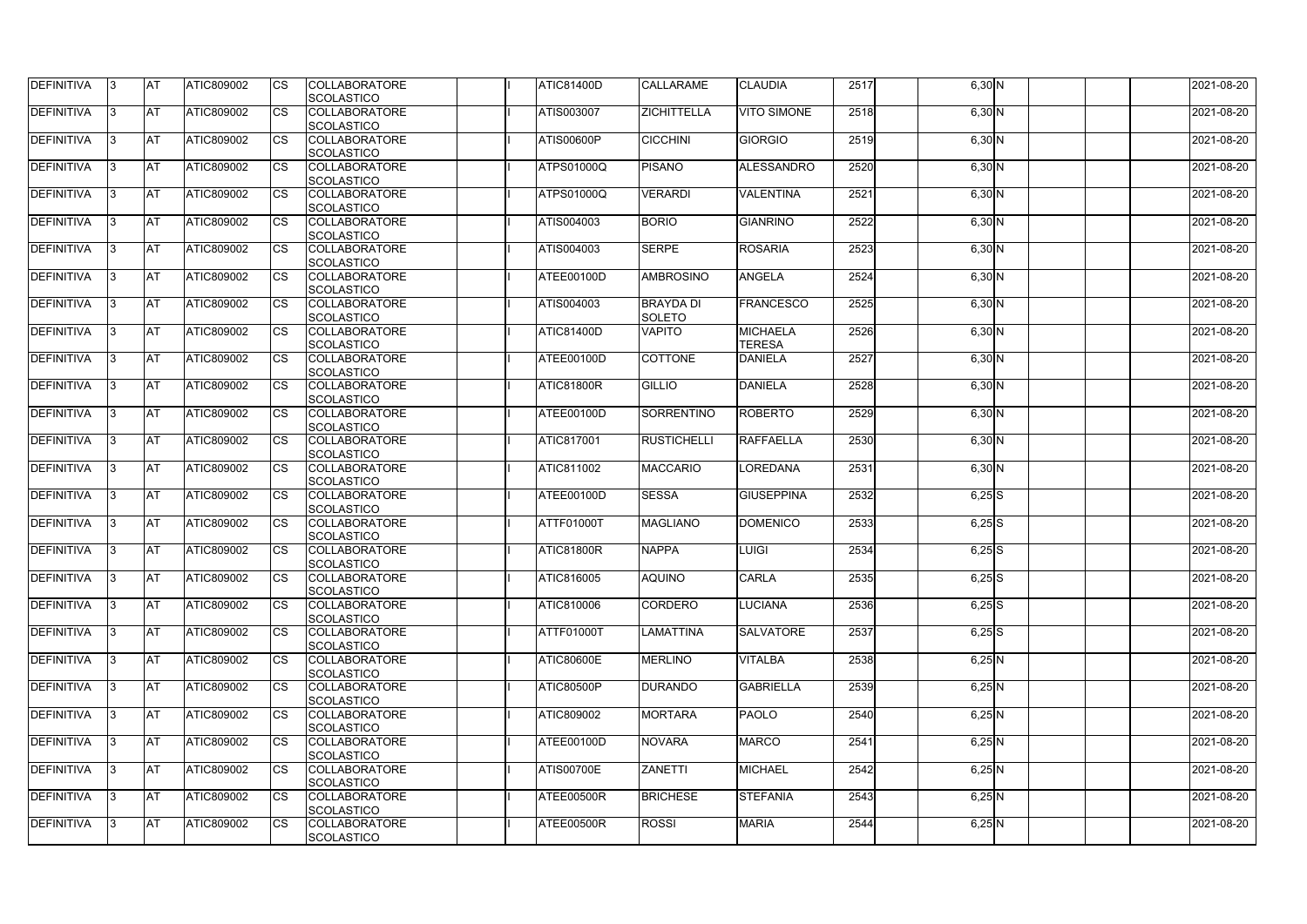| DEFINITIVA        | 13. | <b>JAT</b> | ATIC809002        | Ics        | <b>COLLABORATORE</b> | ATEE00100D        | STAMBE'           | FORTUNATO           | 2545 | $6,20$ S | 2021-08-20 |
|-------------------|-----|------------|-------------------|------------|----------------------|-------------------|-------------------|---------------------|------|----------|------------|
|                   |     |            |                   |            | <b>SCOLASTICO</b>    |                   |                   |                     |      |          |            |
| <b>DEFINITIVA</b> | l3  | <b>AT</b>  | ATIC809002        | Ics        | <b>COLLABORATORE</b> | ATIS004003        | <b>GIUGLIANO</b>  | <b>FRANCESCA</b>    | 2546 | $6,20$ S | 2021-08-20 |
|                   |     |            |                   |            | <b>SCOLASTICO</b>    |                   |                   |                     |      |          |            |
| DEFINITIVA        | l3  | <b>AT</b>  | ATIC809002        | <b>CS</b>  | <b>COLLABORATORE</b> | <b>ATPS01000Q</b> | <b>BONELLI</b>    | <b>CATERINA</b>     | 2547 | $6,20$ S | 2021-08-20 |
|                   |     |            |                   |            | <b>SCOLASTICO</b>    |                   |                   |                     |      |          |            |
| DEFINITIVA        |     | <b>AT</b>  | ATIC809002        | Ics        | <b>COLLABORATORE</b> | ATIC816005        | <b>BONELLI</b>    | <b>MARZIA</b>       | 2548 | $6,20$ S | 2021-08-20 |
|                   |     |            |                   |            | <b>SCOLASTICO</b>    |                   |                   |                     |      |          |            |
| DEFINITIVA        |     | <b>AT</b>  | <b>ATIC809002</b> | <b>CS</b>  | <b>COLLABORATORE</b> | <b>ATIC81400D</b> | <b>GIURFIDA</b>   | <b>DAVIDE</b>       | 2549 | $6,20$ S | 2021-08-20 |
|                   |     |            |                   |            | <b>SCOLASTICO</b>    |                   |                   |                     |      |          |            |
| <b>DEFINITIVA</b> |     | AT         | <b>ATIC809002</b> | <b>ICS</b> | <b>COLLABORATORE</b> | <b>ATIC811002</b> | <b>FERRARIS</b>   | <b>ADELAIDE</b>     | 2550 |          | 2021-08-20 |
|                   |     |            |                   |            |                      |                   |                   |                     |      | $6,20$ S |            |
|                   |     |            |                   |            | <b>SCOLASTICO</b>    |                   |                   |                     |      |          |            |
| DEFINITIVA        |     | <b>AT</b>  | ATIC809002        | Ics        | <b>COLLABORATORE</b> | <b>ATIS00700E</b> | <b>ROSSO</b>      | <b>MARTINA</b>      | 2551 | $6,20$ S | 2021-08-20 |
|                   |     |            |                   |            | <b>SCOLASTICO</b>    |                   |                   |                     |      |          |            |
| <b>DEFINITIVA</b> | ıз  | <b>AT</b>  | ATIC809002        | Ics        | <b>COLLABORATORE</b> | ATIC816005        | <b>MITEVA</b>     | <b>MARIJA</b>       | 2552 | $6,20$ S | 2021-08-20 |
|                   |     |            |                   |            | <b>SCOLASTICO</b>    |                   |                   |                     |      |          |            |
| DEFINITIVA        | I3  | <b>AT</b>  | ATIC809002        | <b>CS</b>  | <b>COLLABORATORE</b> | <b>ATEE00500R</b> | <b>QUERCIA</b>    | <b>MICHELE</b>      | 2553 | $6,20$ S | 2021-08-20 |
|                   |     |            |                   |            | <b>SCOLASTICO</b>    |                   |                   |                     |      |          |            |
| <b>DEFINITIVA</b> |     | <b>AT</b>  | ATIC809002        | <b>CS</b>  | <b>COLLABORATORE</b> | <b>ATIC81800R</b> | <b>MARESSA</b>    | <b>ANTONIO</b>      | 2554 | $6,20$ S | 2021-08-20 |
|                   |     |            |                   |            | <b>SCOLASTICO</b>    |                   |                   |                     |      |          |            |
| <b>DEFINITIVA</b> |     | <b>AT</b>  | ATIC809002        | <b>CS</b>  | <b>COLLABORATORE</b> | ATPM01000R        | <b>MIRRA</b>      | <b>MATTIA</b>       | 2555 | $6,20$ S | 2021-08-20 |
|                   |     |            |                   |            | <b>SCOLASTICO</b>    |                   |                   |                     |      |          |            |
| DEFINITIVA        | I3  | <b>AT</b>  | ATIC809002        |            | <b>COLLABORATORE</b> | <b>ATIC81200T</b> | <b>TODARO</b>     | <b>ANTONELLA</b>    | 2556 | $6,20$ S | 2021-08-20 |
|                   |     |            |                   |            |                      |                   |                   |                     |      |          |            |
|                   |     |            |                   |            | <b>SCOLASTICO</b>    |                   |                   |                     |      |          |            |
| <b>DEFINITIVA</b> |     | <b>JAT</b> | ATIC809002        |            | <b>COLLABORATORE</b> | ATIC809002        | <b>GIANGRANDE</b> | <b>DAVIDE</b>       | 2557 | $6,20$ S | 2021-08-20 |
|                   |     |            |                   |            | <b>SCOLASTICO</b>    |                   |                   |                     |      |          |            |
| <b>DEFINITIVA</b> |     | <b>AT</b>  | ATIC809002        | Ics        | <b>COLLABORATORE</b> | ATTF01000T        | <b>RUGGIERO</b>   | <b>CIRO</b>         | 2558 | $6,20$ S | 2021-08-20 |
|                   |     |            |                   |            | <b>SCOLASTICO</b>    |                   |                   |                     |      |          |            |
| DEFINITIVA        | l3  | <b>AT</b>  | <b>ATIC809002</b> | Ics        | <b>COLLABORATORE</b> | ATPM01000R        | <b>AQUINO</b>     | <b>SIMONA</b>       | 2559 | $6,20$ N | 2021-08-20 |
|                   |     |            |                   |            | <b>SCOLASTICO</b>    |                   |                   |                     |      |          |            |
| DEFINITIVA        |     | <b>AT</b>  | ATIC809002        | Ics        | <b>COLLABORATORE</b> | ATIS003007        | MAIOLO            | <b>SARA</b>         | 2560 | $6,20$ N | 2021-08-20 |
|                   |     |            |                   |            | <b>SCOLASTICO</b>    |                   |                   |                     |      |          |            |
| DEFINITIVA        |     | <b>AT</b>  | ATIC809002        | <b>CS</b>  | <b>COLLABORATORE</b> | ATTF01000T        | <b>PANEPINTO</b>  | <b>SARA</b>         | 2561 | $6,20$ N | 2021-08-20 |
|                   |     |            |                   |            | <b>SCOLASTICO</b>    |                   |                   |                     |      |          |            |
| <b>DEFINITIVA</b> |     | <b>AT</b>  | ATIC809002        | <b>CS</b>  | <b>COLLABORATORE</b> | ATEE00100D        | <b>MONELLA</b>    | <b>GASPARE PIO</b>  | 2562 | $6,20$ N | 2021-08-20 |
|                   |     |            |                   |            | <b>SCOLASTICO</b>    |                   |                   |                     |      |          |            |
| <b>DEFINITIVA</b> |     | <b>AT</b>  | ATIC809002        |            | <b>COLLABORATORE</b> | <b>ATIC81400D</b> | <b>ALFANO</b>     | <b>EMANUELE</b>     | 2563 |          |            |
|                   | 13. |            |                   |            |                      |                   |                   |                     |      | $6,20$ N | 2021-08-20 |
|                   |     |            |                   |            | <b>SCOLASTICO</b>    |                   |                   |                     |      |          |            |
| <b>DEFINITIVA</b> | 13  | AT         | <b>ATIC809002</b> | Ics        | <b>COLLABORATORE</b> | <b>ATMM003004</b> | <b>BELFIORE</b>   | <b>GIORGIA</b>      | 2564 | $6,20$ N | 2021-08-20 |
|                   |     |            |                   |            | <b>SCOLASTICO</b>    |                   |                   |                     |      |          |            |
| <b>DEFINITIVA</b> | I3  | <b>AT</b>  | ATIC809002        | Ics        | <b>COLLABORATORE</b> | <b>ATIS00700E</b> | <b>GHIGA</b>      | <b>ALESSIA</b>      | 2565 | $6,20$ N | 2021-08-20 |
|                   |     |            |                   |            | <b>SCOLASTICO</b>    |                   |                   |                     |      |          |            |
| DEFINITIVA        | I3  | <b>AT</b>  | ATIC809002        | Ics        | <b>COLLABORATORE</b> | ATIS00700E        | <b>ROMANO</b>     | <b>ALESSANDRO</b>   | 2566 | $6,20$ N | 2021-08-20 |
|                   |     |            |                   |            | <b>SCOLASTICO</b>    |                   |                   |                     |      |          |            |
| <b>DEFINITIVA</b> |     | <b>AT</b>  | ATIC809002        | Ics        | <b>COLLABORATORE</b> | ATEE00500R        | <b>CARDINALE</b>  | <b>RACHELE</b>      | 2567 | $6,20$ N | 2021-08-20 |
|                   |     |            |                   |            | <b>SCOLASTICO</b>    |                   |                   |                     |      |          |            |
| <b>DEFINITIVA</b> |     | <b>AT</b>  | ATIC809002        | Ics        | <b>COLLABORATORE</b> | <b>ATIC817001</b> | <b>FRAONE</b>     | DOMENICO            | 2568 | $6,20$ N | 2021-08-20 |
|                   |     |            |                   |            | <b>SCOLASTICO</b>    |                   |                   |                     |      |          |            |
| <b>DEFINITIVA</b> | ıз  | <b>AT</b>  | <b>ATIC809002</b> |            | <b>COLLABORATORE</b> | <b>ATIS00700E</b> | <b>GALLO</b>      | <b>FRANCESCA</b>    | 2569 | $6,20$ N | 2021-08-20 |
|                   |     |            |                   |            |                      |                   |                   |                     |      |          |            |
|                   |     |            |                   |            | <b>SCOLASTICO</b>    |                   |                   |                     |      |          |            |
| <b>DEFINITIVA</b> | ıз  | <b>AT</b>  | ATIC809002        | Ics        | <b>COLLABORATORE</b> | ATIC816005        | <b>GATTI</b>      | <b>STEFANO</b>      | 2570 | $6,20$ N | 2021-08-20 |
|                   |     |            |                   |            | <b>SCOLASTICO</b>    |                   |                   |                     |      |          |            |
| <b>DEFINITIVA</b> | ıз  | <b>AT</b>  | <b>ATIC809002</b> | <b>ICS</b> | <b>COLLABORATORE</b> | <b>ATPS01000Q</b> | <b>LAURINO</b>    | <b>CHIARA LUCIA</b> | 2571 | $6,20$ N | 2021-08-20 |
|                   |     |            |                   |            | <b>SCOLASTICO</b>    |                   |                   |                     |      |          |            |
| <b>DEFINITIVA</b> | I3  | <b>AT</b>  | ATIC809002        | Ics        | <b>COLLABORATORE</b> | ATEE00100D        | <b>AMERIO</b>     | LORENZO             | 2572 | $6,20$ N | 2021-08-20 |
|                   |     |            |                   |            | SCOLASTICO           |                   |                   |                     |      |          |            |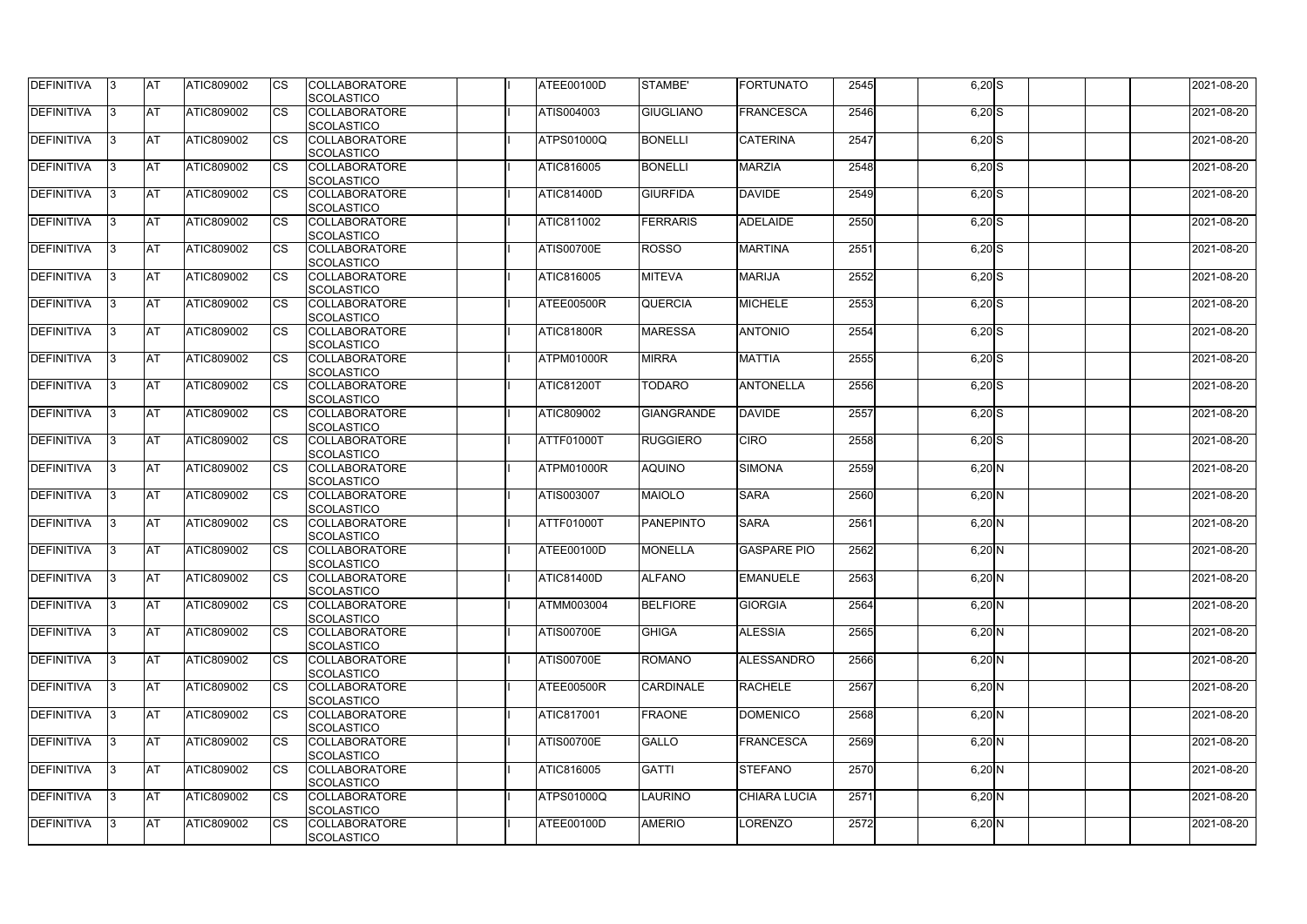| <b>DEFINITIVA</b> | IЗ  | <b>IAT</b> | <b>ATIC809002</b> | <b>CS</b>              | <b>COLLABORATORE</b> | <b>ATTF01000T</b> | <b>ALBANO</b>     | <b>PATRIZIA</b>   | 2573 | $6,20$ N   | IS. | 2021-08-20 |
|-------------------|-----|------------|-------------------|------------------------|----------------------|-------------------|-------------------|-------------------|------|------------|-----|------------|
|                   |     |            |                   |                        | SCOLASTICO           |                   |                   |                   |      |            |     |            |
| DEFINITIVA        | ß.  | <b>AT</b>  | ATIC809002        | CS                     | <b>COLLABORATORE</b> | <b>ATIC81400D</b> | <b>PENNISI</b>    | <b>EMANUELE</b>   | 2574 | $6,20$ N   |     | 2021-08-20 |
|                   |     |            |                   |                        | SCOLASTICO           |                   |                   | <b>ANTONINO</b>   |      |            |     |            |
| DEFINITIVA        | ß.  | <b>AT</b>  | ATIC809002        | CS                     | <b>COLLABORATORE</b> | <b>ATIC81400D</b> | <b>GAIA</b>       | <b>ALICE</b>      | 2575 | $6,20$ N   |     | 2021-08-20 |
|                   |     |            |                   |                        | <b>SCOLASTICO</b>    |                   |                   |                   |      |            |     |            |
| <b>DEFINITIVA</b> |     | <b>AT</b>  | ATIC809002        | <b>CS</b>              | <b>COLLABORATORE</b> | ATEE00100D        | <b>CAVALOTTO</b>  | <b>FEDERICO</b>   | 2576 | $6,20$ N   |     | 2021-08-20 |
|                   |     |            |                   |                        | <b>SCOLASTICO</b>    |                   |                   |                   |      |            |     |            |
| <b>DEFINITIVA</b> |     | <b>AT</b>  | ATIC809002        | CS                     | <b>COLLABORATORE</b> | <b>ATMM003004</b> | <b>CHIARANDA</b>  | <b>MARTA</b>      | 2577 | $6,20$ N   |     | 2021-08-20 |
|                   |     |            |                   |                        | SCOLASTICO           |                   |                   |                   |      |            |     |            |
| <b>DEFINITIVA</b> | ß   | <b>AT</b>  | ATIC809002        | <b>CS</b>              | <b>COLLABORATORE</b> | <b>ATEE00100D</b> | <b>VIGNATO</b>    | <b>LUDOVICA</b>   | 2578 | $6,20$ N   |     | 2021-08-20 |
|                   |     |            |                   |                        | SCOLASTICO           |                   |                   |                   |      |            |     |            |
| <b>DEFINITIVA</b> |     | <b>AT</b>  | ATIC809002        | <b>CS</b>              | <b>COLLABORATORE</b> | <b>ATIC80100B</b> | <b>LA SPADA</b>   | <b>SALVATORE</b>  | 2579 | $6,20$ N   |     | 2021-08-20 |
|                   |     |            |                   |                        | SCOLASTICO           |                   |                   |                   |      |            |     |            |
| DEFINITIVA        | 3   | <b>AT</b>  | ATIC809002        | <b>CS</b>              | <b>COLLABORATORE</b> | <b>ATPS01000Q</b> | <b>ALUME</b>      | <b>STEFANO</b>    | 2580 | $6,20$ N   |     | 2021-08-20 |
|                   |     |            |                   |                        | <b>SCOLASTICO</b>    |                   |                   |                   |      |            |     |            |
| <b>DEFINITIVA</b> | l3  | <b>AT</b>  | ATIC809002        | CS                     | <b>COLLABORATORE</b> | <b>ATIC808006</b> | <b>OTTAVIANO</b>  | <b>ALESSANDRO</b> | 2581 | $6,20$ N   |     | 2021-08-20 |
|                   |     |            |                   |                        | <b>SCOLASTICO</b>    |                   |                   |                   |      |            |     |            |
| <b>DEFINITIVA</b> |     | <b>AT</b>  | <b>ATIC809002</b> | <b>CS</b>              | <b>COLLABORATORE</b> | ATIC81300N        | <b>GARGIULO</b>   | <b>CIRO</b>       | 2582 | $6,20$ N   |     | 2021-08-20 |
|                   |     |            |                   |                        | <b>SCOLASTICO</b>    |                   |                   |                   |      |            |     |            |
| <b>DEFINITIVA</b> |     | <b>AT</b>  | ATIC809002        | $\overline{\text{cs}}$ | <b>COLLABORATORE</b> | <b>ATIC80600E</b> | <b>MAGGIORINO</b> | <b>ANDREA</b>     | 2583 | $6,20$ N   |     | 2021-08-20 |
|                   |     |            |                   |                        | SCOLASTICO           |                   |                   |                   |      |            |     |            |
| <b>DEFINITIVA</b> | 3   | <b>AT</b>  | ATIC809002        | <b>CS</b>              | <b>COLLABORATORE</b> | ATTF01000T        | <b>MISIANO</b>    | <b>MIRKO</b>      | 2584 | $6,20$ N   |     | 2021-08-20 |
|                   |     |            |                   |                        | SCOLASTICO           |                   |                   |                   |      |            |     |            |
| <b>DEFINITIVA</b> |     | <b>AT</b>  | ATIC809002        | CS                     | <b>COLLABORATORE</b> | <b>ATIS004003</b> | <b>ELLI</b>       | <b>DAVIDE</b>     | 2585 | $6,20$ N   |     | 2021-08-20 |
|                   |     |            |                   |                        | <b>SCOLASTICO</b>    |                   |                   |                   |      |            |     |            |
| <b>DEFINITIVA</b> | з   | <b>AT</b>  | ATIC809002        | <b>CS</b>              | <b>COLLABORATORE</b> | ATIC81800R        | <b>MARINO</b>     | <b>ANGELO</b>     | 2586 | $6,20$ N   |     | 2021-08-20 |
|                   |     |            |                   |                        | SCOLASTICO           |                   |                   |                   |      |            |     |            |
| DEFINITIVA        | R   | <b>AT</b>  | ATIC809002        | CS                     | <b>COLLABORATORE</b> | ATMM003004        | <b>PALMA</b>      | <b>ROBERTA</b>    | 2587 | $6,20$ N   |     | 2021-08-20 |
|                   |     |            |                   |                        | <b>SCOLASTICO</b>    |                   |                   |                   |      |            |     |            |
| <b>DEFINITIVA</b> |     | <b>AT</b>  | <b>ATIC809002</b> | CS                     | <b>COLLABORATORE</b> | ATEE00100D        | <b>CURRA</b>      | <b>TIZIANA</b>    | 2588 | $6,20$ N   |     | 2021-08-20 |
|                   |     |            |                   |                        | <b>SCOLASTICO</b>    |                   |                   |                   |      |            |     |            |
| <b>DEFINITIVA</b> |     | <b>AT</b>  | ATIC809002        | <b>CS</b>              | <b>COLLABORATORE</b> | ATIC808006        | <b>MORREALE</b>   | <b>CALOGERO</b>   | 2589 | $6,20$ N   |     | 2021-08-20 |
|                   |     |            |                   |                        | SCOLASTICO           |                   |                   |                   |      |            |     |            |
| <b>DEFINITIVA</b> |     | <b>AT</b>  | ATIC809002        | <b>CS</b>              | <b>COLLABORATORE</b> | <b>ATIC808006</b> | <b>VERRI</b>      | <b>MICHELA</b>    | 2590 | $6,20$ N   |     | 2021-08-20 |
|                   |     |            |                   |                        | SCOLASTICO           |                   |                   |                   |      |            |     |            |
| <b>DEFINITIVA</b> | I3. | <b>AT</b>  | ATIC809002        | <b>CS</b>              | <b>COLLABORATORE</b> | ATIC81800R        | PALMERI           | <b>ANTONIO</b>    | 2591 | $6,20$ N   |     | 2021-08-20 |
|                   |     |            |                   |                        | SCOLASTICO           |                   |                   |                   |      |            |     |            |
| <b>DEFINITIVA</b> | IЗ  | <b>AT</b>  | ATIC809002        | <b>CS</b>              | <b>COLLABORATORE</b> | <b>ATIS00700E</b> | <b>GANDOLFO</b>   | <b>DANIELA</b>    | 2592 | $6,20$ N   |     | 2021-08-20 |
|                   |     |            |                   |                        | <b>SCOLASTICO</b>    |                   |                   |                   |      |            |     |            |
| <b>DEFINITIVA</b> | l3. | <b>AT</b>  | ATIC809002        | <b>CS</b>              | <b>COLLABORATORE</b> | <b>ATIC81200T</b> | <b>CAMPIS</b>     | <b>MASSIMO</b>    | 2593 | $6,20$ N   |     | 2021-08-20 |
|                   |     |            |                   |                        | <b>SCOLASTICO</b>    |                   |                   |                   |      |            |     |            |
| <b>DEFINITIVA</b> | 13. | <b>AT</b>  | ATIC809002        | <b>CS</b>              | <b>COLLABORATORE</b> | ATIS003007        | <b>DERNA</b>      | <b>CARMELA</b>    | 2594 | $6,17$ $S$ |     | 2021-08-20 |
|                   |     |            |                   |                        | <b>SCOLASTICO</b>    |                   |                   |                   |      |            |     |            |
| <b>DEFINITIVA</b> |     | <b>AT</b>  | ATIC809002        | <b>CS</b>              | <b>COLLABORATORE</b> | ATIS004003        | <b>MARINO</b>     | <b>PASQUALINA</b> | 2595 | 6,17S      |     | 2021-08-20 |
|                   |     |            |                   |                        | <b>SCOLASTICO</b>    |                   |                   |                   |      |            |     |            |
| <b>DEFINITIVA</b> | ß   | <b>AT</b>  | ATIC809002        | <b>CS</b>              | <b>COLLABORATORE</b> | <b>ATPS01000Q</b> | <b>PILATO</b>     | PAOLO             | 2596 | $6,17$ $S$ |     | 2021-08-20 |
|                   |     |            |                   |                        | <b>SCOLASTICO</b>    |                   |                   |                   |      |            |     |            |
| <b>DEFINITIVA</b> | l3  | <b>AT</b>  | ATIC809002        | <b>CS</b>              | <b>COLLABORATORE</b> | <b>ATIS00200B</b> | <b>LOVISOLO</b>   | <b>CRISTINA</b>   | 2597 | $6,17$ $S$ |     | 2021-08-20 |
|                   |     |            |                   |                        | SCOLASTICO           |                   |                   |                   |      |            |     |            |
| DEFINITIVA        |     | <b>AT</b>  | ATIC809002        | <b>CS</b>              | <b>COLLABORATORE</b> | <b>ATIC815009</b> | <b>ANTONELLO</b>  | <b>MANUELA</b>    | 2598 | $6,17$ $S$ |     | 2021-08-20 |
|                   |     |            |                   |                        | <b>SCOLASTICO</b>    |                   |                   |                   |      |            |     |            |
| DEFINITIVA        | IЗ  | <b>AT</b>  | ATIC809002        | <b>CS</b>              | <b>COLLABORATORE</b> | ATIC81800R        | <b>DUSIO</b>      | <b>STEFANIA</b>   | 2599 | $6,17$ $S$ |     | 2021-08-20 |
|                   |     |            |                   |                        | <b>SCOLASTICO</b>    |                   |                   |                   |      |            |     |            |
| <b>DEFINITIVA</b> | 13. | <b>AT</b>  | ATIC809002        | <b>CS</b>              | <b>COLLABORATORE</b> | ATEE00100D        | <b>MURACA</b>     | <b>MORENA</b>     | 2600 | $6,17$ $S$ |     | 2021-08-20 |
|                   |     |            |                   |                        | SCOLASTICO           |                   |                   |                   |      |            |     |            |
|                   |     |            |                   |                        |                      |                   |                   |                   |      |            |     |            |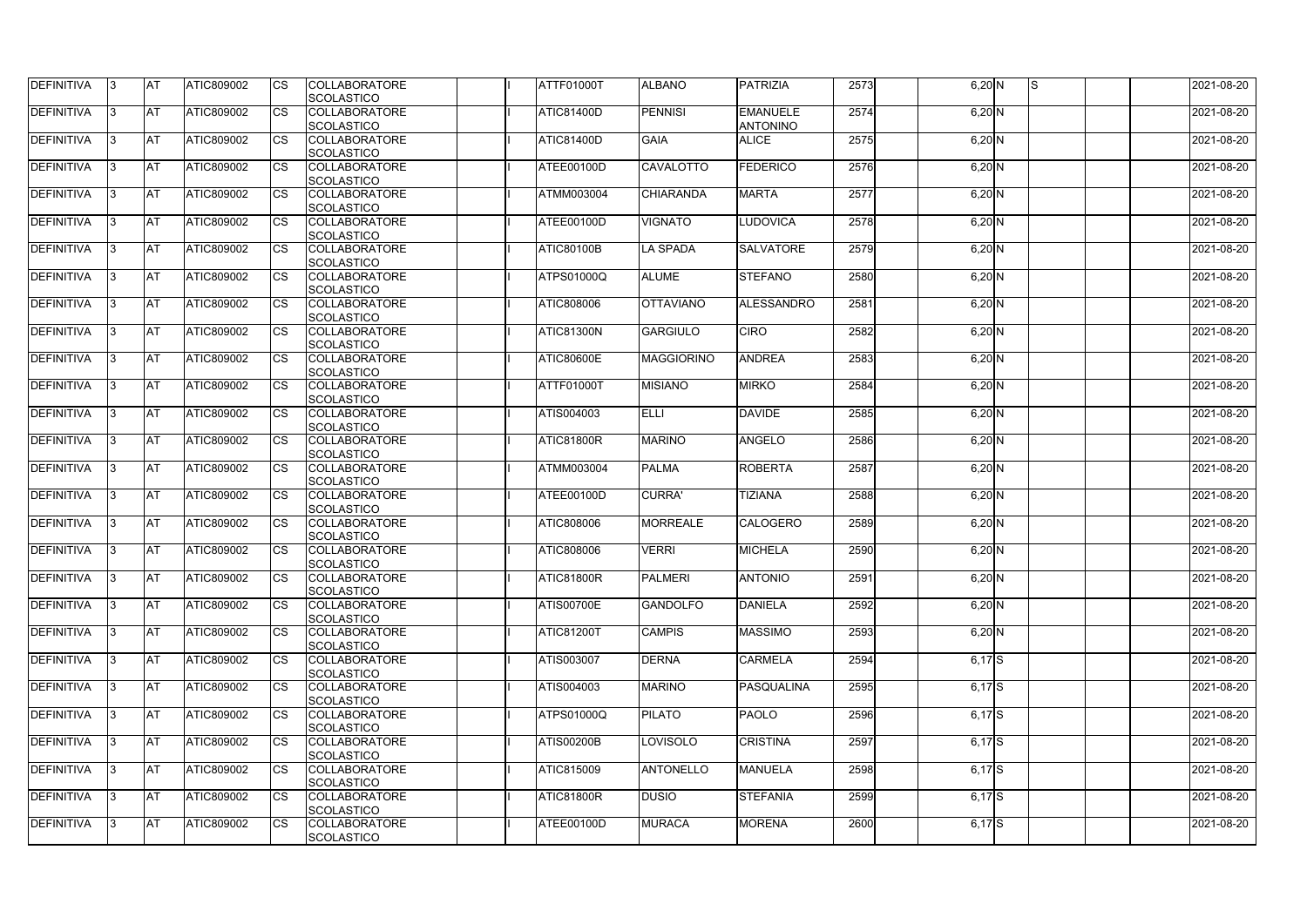| <b>DEFINITIVA</b> | IЗ  | <b>IAT</b> | <b>ATIC809002</b> | <b>CS</b>              | <b>COLLABORATORE</b> | <b>ATIC808006</b> | <b>BAINO</b>      | <b>MASSIMO</b>        | 2601 | $6,17$ $S$ | 2021-08-20 |
|-------------------|-----|------------|-------------------|------------------------|----------------------|-------------------|-------------------|-----------------------|------|------------|------------|
|                   |     |            |                   |                        | SCOLASTICO           |                   |                   | <b>GIUSEPPE</b>       |      |            |            |
| DEFINITIVA        | ß.  | <b>AT</b>  | ATIC809002        | CS                     | <b>COLLABORATORE</b> | <b>ATIC809002</b> | <b>ERCOLE</b>     | LORENA                | 2602 | $6,17$ S   | 2021-08-20 |
|                   |     |            |                   |                        | SCOLASTICO           |                   |                   |                       |      |            |            |
| <b>DEFINITIVA</b> | ß.  | <b>AT</b>  | ATIC809002        | CS                     | <b>COLLABORATORE</b> | <b>ATIS00200B</b> | <b>SCAGLIONE</b>  | <b>MARINA</b>         | 2603 | 6,17S      | 2021-08-20 |
|                   |     |            |                   |                        | <b>SCOLASTICO</b>    |                   |                   |                       |      |            |            |
| <b>DEFINITIVA</b> |     | <b>AT</b>  | ATIC809002        | <b>CS</b>              | <b>COLLABORATORE</b> | ATEE00500R        | <b>SORRENTINO</b> | <b>EMILIANO</b>       | 2604 | $6,17$ $S$ | 2021-08-20 |
|                   |     |            |                   |                        | <b>SCOLASTICO</b>    |                   |                   |                       |      |            |            |
| <b>DEFINITIVA</b> |     | <b>AT</b>  | ATIC809002        | CS                     | <b>COLLABORATORE</b> | <b>ATIC80400V</b> | <b>SARACCO</b>    | <b>CLAUDIO</b>        | 2605 | 6,17N      | 2021-08-20 |
|                   |     |            |                   |                        | SCOLASTICO           |                   |                   |                       |      |            |            |
| <b>DEFINITIVA</b> | ß   | AT         | ATIC809002        | <b>CS</b>              | <b>COLLABORATORE</b> | ATIS004003        | <b>TAMBURINO</b>  | <b>MILENA</b>         | 2606 | $6,17$ N   | 2021-08-20 |
|                   |     |            |                   |                        | SCOLASTICO           |                   |                   |                       |      |            |            |
| <b>DEFINITIVA</b> |     | <b>AT</b>  | ATIC809002        | <b>CS</b>              | <b>COLLABORATORE</b> | ATIC81300N        | <b>RISIGLIONE</b> | PROSPERA              | 2607 | $6,17$ N   | 2021-08-20 |
|                   |     |            |                   |                        | SCOLASTICO           |                   |                   |                       |      |            |            |
| DEFINITIVA        | 3   | <b>AT</b>  | ATIC809002        | <b>CS</b>              | <b>COLLABORATORE</b> | <b>ATIC811002</b> | <b>NOSENZO</b>    | <b>ANTONELLA</b>      | 2608 | 6,17N      | 2021-08-20 |
|                   |     |            |                   |                        | <b>SCOLASTICO</b>    |                   |                   |                       |      |            |            |
| <b>DEFINITIVA</b> | l3  | <b>AT</b>  | ATIC809002        | CS                     | <b>COLLABORATORE</b> | ATIS00600P        | <b>GONELLA</b>    | <b>GIOVANNI</b>       | 2609 | $6,17$ N   | 2021-08-20 |
|                   |     |            |                   |                        | <b>SCOLASTICO</b>    |                   |                   | <b>VITALE</b>         |      |            |            |
| <b>DEFINITIVA</b> |     | <b>AT</b>  | <b>ATIC809002</b> | <b>CS</b>              | <b>COLLABORATORE</b> | ATIC808006        | SORGON            | <b>DAIANA CLAUDIA</b> | 2610 | $6,16$ N   | 2021-08-20 |
|                   |     |            |                   |                        | <b>SCOLASTICO</b>    |                   |                   |                       |      |            |            |
| <b>DEFINITIVA</b> |     | <b>AT</b>  | ATIC809002        | $\overline{\text{cs}}$ | <b>COLLABORATORE</b> | <b>ATIC81300N</b> | <b>RIZZOLIO</b>   | <b>SIMONE</b>         | 2611 | $6,15$ S   | 2021-08-20 |
|                   |     |            |                   |                        | SCOLASTICO           |                   |                   |                       |      |            |            |
| <b>DEFINITIVA</b> | 3   | <b>AT</b>  | ATIC809002        | <b>CS</b>              | <b>COLLABORATORE</b> | ATTF01000T        | <b>TERMINI</b>    | SANDJ                 | 2612 | 6,15N      | 2021-08-20 |
|                   |     |            |                   |                        | SCOLASTICO           |                   |                   |                       |      |            |            |
| <b>DEFINITIVA</b> |     | <b>AT</b>  | ATIC809002        | CS                     | <b>COLLABORATORE</b> | <b>ATIC815009</b> | <b>GRIMALDI</b>   | <b>ANDREA</b>         | 2613 | 6,15N      | 2021-08-20 |
|                   |     |            |                   |                        | <b>SCOLASTICO</b>    |                   |                   |                       |      |            |            |
| <b>DEFINITIVA</b> |     | <b>AT</b>  | ATIC809002        | <b>CS</b>              | <b>COLLABORATORE</b> | ATIC81800R        | <b>GALLO</b>      | <b>ROBERTO</b>        | 2614 | $6,14$ N   | 2021-08-20 |
|                   |     |            |                   |                        | SCOLASTICO           |                   |                   | <b>CARLO</b>          |      |            |            |
| DEFINITIVA        | R   | <b>AT</b>  | ATIC809002        | CS                     | <b>COLLABORATORE</b> | ATIC81400D        | CORTALE           | <b>JESSICA</b>        | 2615 | $6,10$ S   | 2021-08-20 |
|                   |     |            |                   |                        | <b>SCOLASTICO</b>    |                   |                   |                       |      |            |            |
| <b>DEFINITIVA</b> |     | <b>AT</b>  | <b>ATIC809002</b> | CS                     | <b>COLLABORATORE</b> | <b>ATPS01000Q</b> | <b>DIMARTINO</b>  | <b>CARMELO</b>        | 2616 | $6,10$ S   | 2021-08-20 |
|                   |     |            |                   |                        | <b>SCOLASTICO</b>    |                   |                   |                       |      |            |            |
| <b>DEFINITIVA</b> |     | <b>AT</b>  | ATIC809002        | <b>CS</b>              | <b>COLLABORATORE</b> | ATIC809002        | <b>MORRIELLO</b>  | ALESSANDRO            | 2617 | $6,10$ S   | 2021-08-20 |
|                   |     |            |                   |                        | SCOLASTICO           |                   |                   |                       |      |            |            |
| <b>DEFINITIVA</b> |     | <b>AT</b>  | ATIC809002        | <b>CS</b>              | <b>COLLABORATORE</b> | <b>ATIC817001</b> | <b>NIGRELLI</b>   | <b>FRANCESCA</b>      | 2618 | $6,10$ S   | 2021-08-20 |
|                   |     |            |                   |                        | SCOLASTICO           |                   |                   |                       |      |            |            |
| DEFINITIVA        | 13. | <b>AT</b>  | ATIC809002        | <b>CS</b>              | <b>COLLABORATORE</b> | <b>ATIS00700E</b> | <b>SCOZZARO</b>   | <b>ANTONINO</b>       | 2619 | $6,10$ S   | 2021-08-20 |
|                   |     |            |                   |                        | SCOLASTICO           |                   |                   | <b>CALOGERO</b>       |      |            |            |
| <b>DEFINITIVA</b> | IЗ  | <b>AT</b>  | ATIC809002        | <b>CS</b>              | <b>COLLABORATORE</b> | <b>ATIC817001</b> | <b>CATIZZONE</b>  | <b>MONICA</b>         | 2620 | $6,10$ S   | 2021-08-20 |
|                   |     |            |                   |                        | <b>SCOLASTICO</b>    |                   |                   |                       |      |            |            |
| <b>DEFINITIVA</b> | l3. | <b>AT</b>  | ATIC809002        | <b>CS</b>              | <b>COLLABORATORE</b> | ATEE00100D        | <b>IURSICH</b>    | <b>ROBERTA</b>        | 2621 | $6,10$ S   | 2021-08-20 |
|                   |     |            |                   |                        | <b>SCOLASTICO</b>    |                   |                   |                       |      |            |            |
| <b>DEFINITIVA</b> | 13. | <b>AT</b>  | <b>ATIC809002</b> | <b>CS</b>              | <b>COLLABORATORE</b> | ATEE00100D        | <b>DI SPARTI</b>  | <b>VINCENZA</b>       | 2622 | 6,10 N     | 2021-08-20 |
|                   |     |            |                   |                        | <b>SCOLASTICO</b>    |                   |                   |                       |      |            |            |
| <b>DEFINITIVA</b> |     | <b>AT</b>  | ATIC809002        | <b>CS</b>              | <b>COLLABORATORE</b> | <b>ATIC80100B</b> | <b>SALERNO</b>    | <b>SIMONE</b>         | 2623 | $6,10\,N$  | 2021-08-20 |
|                   |     |            |                   |                        |                      |                   |                   |                       |      |            |            |
|                   |     |            |                   |                        | <b>SCOLASTICO</b>    |                   |                   |                       |      |            |            |
| <b>DEFINITIVA</b> |     | <b>AT</b>  | ATIC809002        | <b>CS</b>              | <b>COLLABORATORE</b> | ATEE00500R        | <b>NICITA</b>     | <b>SARA</b>           | 2624 | 6,10 N     | 2021-08-20 |
|                   |     |            |                   |                        | <b>SCOLASTICO</b>    |                   |                   |                       |      |            |            |
| <b>DEFINITIVA</b> | l3  | <b>AT</b>  | ATIC809002        | <b>CS</b>              | <b>COLLABORATORE</b> | <b>ATTF01000T</b> | <b>DORETTO</b>    | <b>GAIA</b>           | 2625 | 6,10 N     | 2021-08-20 |
|                   |     |            |                   |                        | SCOLASTICO           |                   |                   |                       |      |            |            |
| DEFINITIVA        |     | <b>AT</b>  | ATIC809002        | <b>CS</b>              | <b>COLLABORATORE</b> | <b>ATIC817001</b> | <b>DOLLANI</b>    | <b>KADRION</b>        | 2626 | 6,10 N     | 2021-08-20 |
|                   |     |            |                   |                        | <b>SCOLASTICO</b>    |                   |                   |                       |      |            |            |
| DEFINITIVA        | IЗ  | <b>AT</b>  | ATIC809002        | <b>CS</b>              | <b>COLLABORATORE</b> | <b>ATIC81200T</b> | <b>NIGROTTI</b>   | FABRIZIA              | 2627 | 6,10 N     | 2021-08-20 |
|                   |     |            |                   |                        | <b>SCOLASTICO</b>    |                   |                   |                       |      |            |            |
| <b>DEFINITIVA</b> | l3  | <b>AT</b>  | ATIC809002        | <b>CS</b>              | <b>COLLABORATORE</b> | ATEE00500R        | <b>SCHICCHI</b>   | <b>SIMONE</b>         | 2628 | $6,10$ N   | 2021-08-20 |
|                   |     |            |                   |                        | <b>SCOLASTICO</b>    |                   |                   |                       |      |            |            |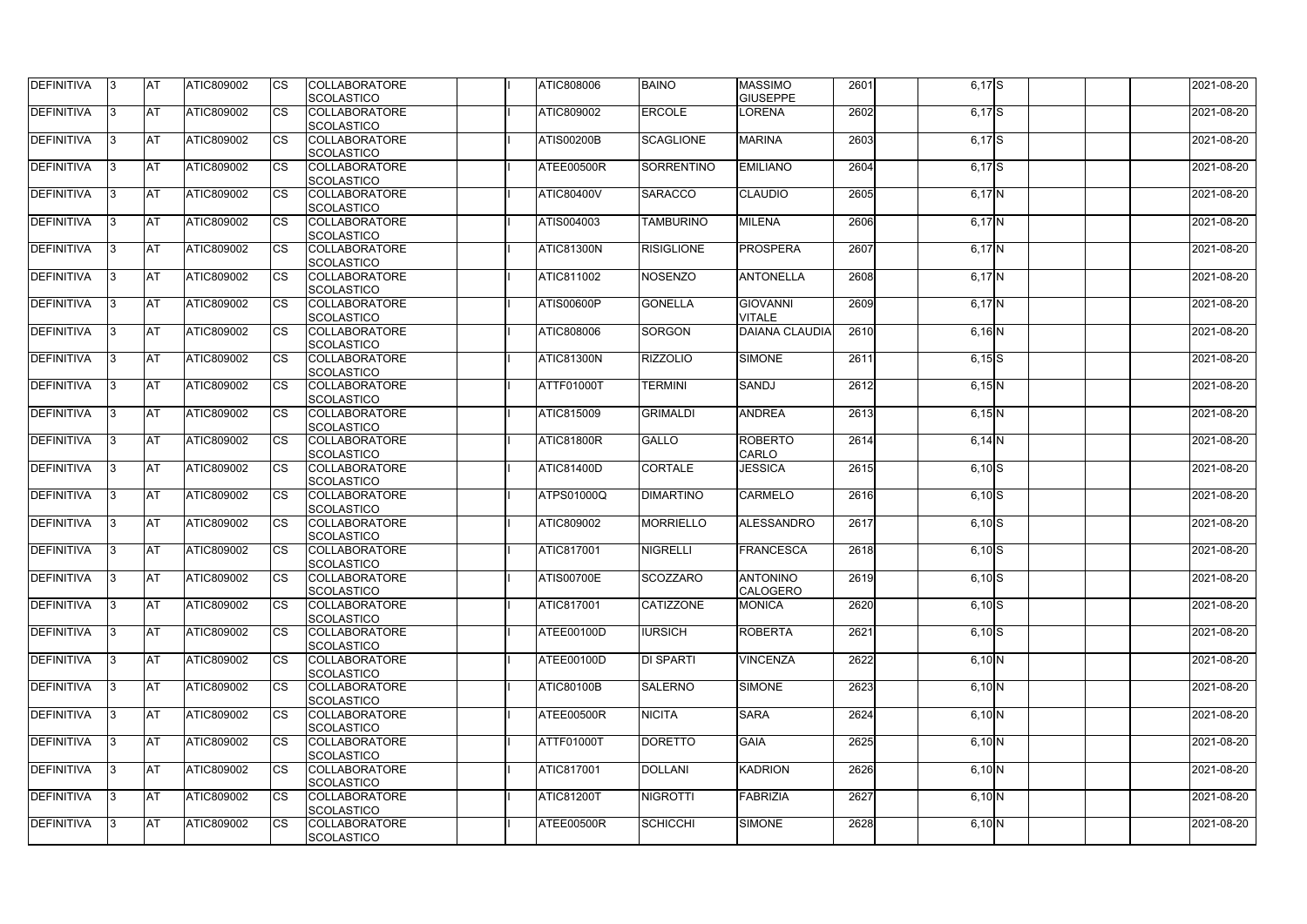| <b>DEFINITIVA</b> | 13. | IAT        | ATIC809002        | <b>ICS</b>  | <b>COLLABORATORE</b><br><b>SCOLASTICO</b>                      | ATEE00100D        | <b>TRIMARCO</b>    | <b>GIUSEPPE</b>                   | 2629 | $6,10$ N |     | 2021-08-20 |
|-------------------|-----|------------|-------------------|-------------|----------------------------------------------------------------|-------------------|--------------------|-----------------------------------|------|----------|-----|------------|
| DEFINITIVA        | I3  | <b>AT</b>  | <b>ATIC809002</b> | <b>CS</b>   | <b>COLLABORATORE</b>                                           | ATTF01000T        | <b>FIRERA</b>      | <b>FRANCESCO</b>                  | 2630 | $6,10$ N |     | 2021-08-20 |
| DEFINITIVA        | 13  | IAT        | ATIC809002        | <b>I</b> cs | <b>SCOLASTICO</b><br><b>COLLABORATORE</b><br><b>SCOLASTICO</b> | ATEE00100D        | <b>FIRRINCIELI</b> | <b>FEDERICO</b>                   | 2631 | 6,10 N   |     | 2021-08-20 |
| DEFINITIVA        |     | <b>AT</b>  | ATIC809002        | <b>CS</b>   | <b>COLLABORATORE</b><br>SCOLASTICO                             | ATIS00700E        | <b>MARINO</b>      | <b>GIANLUCA</b>                   | 2632 | 6,10 N   |     | 2021-08-20 |
| DEFINITIVA        |     | <b>AT</b>  | ATIC809002        | <b>CS</b>   | <b>COLLABORATORE</b><br><b>SCOLASTICO</b>                      | ATIS00700E        | <b>POTENZA</b>     | <b>ARIANNA</b>                    | 2633 | 6,10 N   |     | 2021-08-20 |
| <b>DEFINITIVA</b> | 13. | IAT        | ATIC809002        | <b>ICS</b>  | <b>COLLABORATORE</b><br><b>SCOLASTICO</b>                      | ATIC816005        | <b>GAGLIARDI</b>   | <b>ANTONIO LUCIO</b>              | 2634 | $6,10$ N |     | 2021-08-20 |
| DEFINITIVA        |     | lAT        | <b>ATIC809002</b> | <b>I</b> cs | <b>COLLABORATORE</b><br><b>SCOLASTICO</b>                      | ATPM01000R        | <b>FOTI</b>        | <b>LOREDANA</b>                   | 2635 |          | 6S  | 2021-08-20 |
| DEFINITIVA        | 13  | ΙAΤ        | <b>ATIC809002</b> | <b>ICS</b>  | <b>COLLABORATORE</b><br><b>SCOLASTICO</b>                      | ATPM01000R        | <b>MARENGO</b>     | <b>NADIA</b>                      | 2636 |          | 6S  | 2021-08-20 |
| DEFINITIVA        | 13  | IAT        | ATIC809002        | <b>CS</b>   | <b>COLLABORATORE</b><br>SCOLASTICO                             | <b>ATIS003007</b> | <b>DE LUCA</b>     | <b>DEBORAH</b>                    | 2637 |          | 6S  | 2021-08-20 |
| DEFINITIVA        |     | <b>AT</b>  | <b>ATIC809002</b> | <b>CS</b>   | <b>COLLABORATORE</b><br>SCOLASTICO                             | <b>ATPS01000Q</b> | <b>CUCUZZA</b>     | <b>FILIPPO</b>                    | 2638 |          | 6S  | 2021-08-20 |
| DEFINITIVA        |     | <b>AT</b>  | ATIC809002        | <b>ICS</b>  | <b>COLLABORATORE</b><br><b>SCOLASTICO</b>                      | ATIC816005        | <b>CARLI</b>       | <b>STEFANIA</b>                   | 2639 |          | 6S  | 2021-08-20 |
| <b>DEFINITIVA</b> | 13. | <b>AT</b>  | ATIC809002        | <b>ICS</b>  | <b>COLLABORATORE</b><br><b>SCOLASTICO</b>                      | <b>ATIC815009</b> | <b>BRUNO</b>       | <b>VALENTINA</b>                  | 2640 |          | 6S  | 2021-08-20 |
| DEFINITIVA        |     | IA1        | ATIC809002        |             | <b>COLLABORATORE</b><br><b>SCOLASTICO</b>                      | <b>ATPS01000Q</b> | <b>CESTARI</b>     | <b>ALBERTO</b>                    | 2641 |          | 6S  | 2021-08-20 |
| DEFINITIVA        | IЗ  | <b>AT</b>  | <b>ATIC809002</b> | <b>ICS</b>  | <b>COLLABORATORE</b><br><b>SCOLASTICO</b>                      | ATIC817001        | <b>VIRCIGLIO</b>   | <b>MANUELA</b>                    | 2642 |          | 6S  | 2021-08-20 |
| DEFINITIVA        | 13. | IAT        | ATIC809002        | <b>CS</b>   | <b>COLLABORATORE</b><br><b>SCOLASTICO</b>                      | ATIC811002        | <b>BARBERO</b>     | <b>VIVIANA</b>                    | 2643 |          | 6S  | 2021-08-20 |
| DEFINITIVA        |     | <b>AT</b>  | <b>ATIC809002</b> | <b>CS</b>   | <b>COLLABORATORE</b><br>SCOLASTICO                             | <b>ATIC81200T</b> | <b>VALENTE</b>     | <b>LORENZA ADA</b>                | 2644 |          | 6S  | 2021-08-20 |
| <b>DEFINITIVA</b> |     | <b>AT</b>  | ATIC809002        | <b>CS</b>   | <b>COLLABORATORE</b><br>SCOLASTICO                             | <b>ATIC81300N</b> | <b>ELISEO</b>      | <b>FRANCESCA</b>                  | 2645 |          | 6S  | 2021-08-20 |
| DEFINITIVA        |     | AT         | ATIC809002        | <b>CS</b>   | <b>COLLABORATORE</b><br>SCOLASTICO                             | ATEE00500R        | <b>PERSICO</b>     | <b>MONICA</b>                     | 2646 |          | 6S  | 2021-08-20 |
| <b>DEFINITIVA</b> | 13. | IAT        | ATIC809002        | <b>CS</b>   | <b>COLLABORATORE</b><br>SCOLASTICO                             | ATIC81400D        | <b>GALLUCCI</b>    | <b>MAFALDA</b>                    | 2647 |          | 6S  | 2021-08-20 |
| DEFINITIVA        | 13  | <b>AT</b>  | ATIC809002        | <b>CS</b>   | <b>COLLABORATORE</b><br><b>SCOLASTICO</b>                      | ATTF01000T        | <b>ATTANASIO</b>   | <b>DOMENICO</b>                   | 2648 |          | 6S  | 2021-08-20 |
| <b>DEFINITIVA</b> | 13  | <b>AT</b>  | <b>ATIC809002</b> | <b>CS</b>   | <b>COLLABORATORE</b><br><b>SCOLASTICO</b>                      | ATPM01000R        | FERRERO            | <b>LUIGINA</b>                    | 2649 |          | 6S  | 2021-08-20 |
| DEFINITIVA        | 13  | <b>AT</b>  | <b>ATIC809002</b> | <b>CS</b>   | <b>COLLABORATORE</b><br><b>SCOLASTICO</b>                      | ATEE00100D        | <b>MORISCO</b>     | <b>FEDERICA</b>                   | 2650 |          | 6S  | 2021-08-20 |
| <b>DEFINITIVA</b> | 13. | <b>AT</b>  | <b>ATIC809002</b> | <b>CS</b>   | <b>COLLABORATORE</b><br>SCOLASTICO                             | ATIC81400D        | <b>FRANCIOSO</b>   | <b>GIULIA</b>                     | 2651 |          | 6S  | 2021-08-20 |
| <b>DEFINITIVA</b> |     | <b>AT</b>  | ATIC809002        | <b>CS</b>   | <b>COLLABORATORE</b><br>SCOLASTICO                             | ATEE00100D        | <b>AMBROSIO</b>    | <b>DAVIDE</b>                     | 2652 |          | 6S  | 2021-08-20 |
| <b>DEFINITIVA</b> | 13. | <b>IAT</b> | ATIC809002        | <b>ICS</b>  | <b>COLLABORATORE</b><br><b>SCOLASTICO</b>                      | ATMM003004        | <b>CASTRONOVO</b>  | <b>FABIANA</b>                    | 2653 |          | 6 S | 2021-08-20 |
| <b>DEFINITIVA</b> | 13  | <b>AT</b>  | <b>ATIC809002</b> | <b>ICS</b>  | <b>COLLABORATORE</b><br>SCOLASTICO                             | <b>ATPS01000Q</b> | <b>ASTORE</b>      | <b>VALENTINA</b>                  | 2654 |          | 6S  | 2021-08-20 |
| <b>DEFINITIVA</b> | 13  | IAT        | <b>ATIC809002</b> | <b>CS</b>   | <b>COLLABORATORE</b><br>SCOLASTICO                             | ATIC816005        | <b>ROBBA</b>       | <b>MARTINA</b>                    | 2655 |          | 6 S | 2021-08-20 |
| <b>DEFINITIVA</b> | 13  | <b>AT</b>  | ATIC809002        | <b>CS</b>   | <b>COLLABORATORE</b><br>SCOLASTICO                             | ATEE00100D        | <b>TITONE</b>      | <b>PATRIZIA</b><br><b>MANUELA</b> | 2656 |          | 6S  | 2021-08-20 |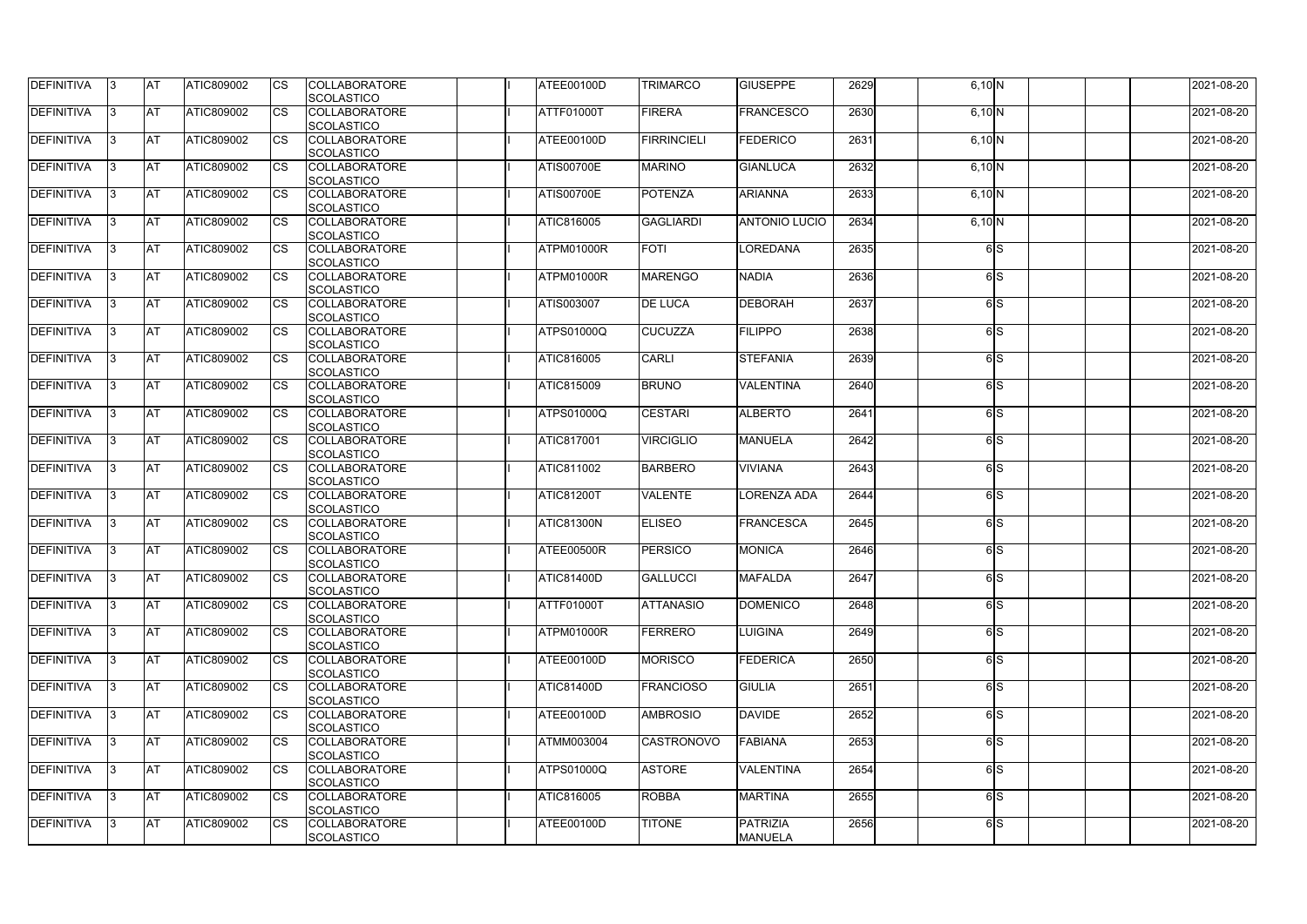| <b>DEFINITIVA</b> | 13  | <b>AT</b>  | ATIC809002        |    | <b>COLLABORATORE</b><br><b>SCOLASTICO</b> | ATEE00500R        | <b>MASINO</b>     | <b>VALERIA</b>                 | 2657 | 6S              | 2021-08-20 |
|-------------------|-----|------------|-------------------|----|-------------------------------------------|-------------------|-------------------|--------------------------------|------|-----------------|------------|
| DEFINITIVA        | IЗ  | <b>AT</b>  | ATIC809002        | CS | <b>COLLABORATORE</b>                      | ATIC81300N        | <b>FURCI</b>      | <b>ROCCO</b><br><b>ALBERTO</b> | 2658 | 6S              | 2021-08-20 |
| DEFINITIVA        | IЗ  | <b>AT</b>  | ATIC809002        | CS | <b>SCOLASTICO</b><br><b>COLLABORATORE</b> | ATEE00100D        | <b>RAVIOLA</b>    | <b>CLAUDIA</b>                 | 2659 | 6 <sub>IS</sub> | 2021-08-20 |
|                   |     |            |                   |    | <b>SCOLASTICO</b>                         |                   |                   |                                |      |                 |            |
| <b>DEFINITIVA</b> | 13  | <b>AT</b>  | ATIC809002        | CS | <b>COLLABORATORE</b><br><b>SCOLASTICO</b> | <b>ATIS003007</b> | <b>LA ROSA</b>    | <b>DOMENICO</b>                | 2660 | 6lS             | 2021-08-20 |
| DEFINITIVA        | l3. | <b>AT</b>  | ATIC809002        | CS | <b>COLLABORATORE</b>                      | <b>ATTF01000T</b> | <b>IMPEMBA</b>    | <b>ANDREA</b>                  | 2661 | 6lS             | 2021-08-20 |
|                   |     |            |                   |    | <b>SCOLASTICO</b>                         |                   |                   |                                |      |                 |            |
| DEFINITIVA        | 13  | <b>IAT</b> | ATIC809002        | СS | <b>COLLABORATORE</b>                      | ATIC808006        | PISELLI           | <b>FRANCESCA</b>               | 2662 | 6lS             | 2021-08-20 |
|                   |     |            |                   |    | <b>SCOLASTICO</b>                         |                   |                   |                                |      |                 |            |
| DEFINITIVA        | 13  | AT         | <b>ATIC809002</b> | CS | <b>COLLABORATORE</b>                      | <b>ATIS00700E</b> | <b>NEBIOLO</b>    | <b>FABIO</b>                   | 2663 | 6lS             | 2021-08-20 |
|                   |     |            |                   |    | <b>SCOLASTICO</b>                         |                   |                   |                                |      |                 |            |
| DEFINITIVA        | IЗ  | <b>AT</b>  | <b>ATIC809002</b> | CS | <b>COLLABORATORE</b>                      | ATTF01000T        | <b>MALAFRONTE</b> | <b>ROSALIA</b>                 | 2664 | 6S              | 2021-08-20 |
|                   |     |            |                   |    | <b>SCOLASTICO</b>                         |                   |                   | <b>MONICA</b>                  |      |                 |            |
| <b>DEFINITIVA</b> | IЗ  | <b>AT</b>  | <b>ATIC809002</b> | CS | <b>COLLABORATORE</b>                      | ATIC81400D        | <b>BUONGIORNO</b> | <b>GIANCARLO</b>               | 2665 | 6 <sub>IS</sub> | 2021-08-20 |
|                   |     |            |                   |    | <b>SCOLASTICO</b>                         |                   |                   |                                |      |                 |            |
| DEFINITIVA        | l3  | <b>AT</b>  | ATIC809002        | CS | <b>COLLABORATORE</b>                      | <b>ATIC81400D</b> | <b>BERGANTIN</b>  | <b>MARINELLA</b>               | 2666 | 6 <sub>IS</sub> | 2021-08-20 |
|                   |     |            |                   |    | <b>SCOLASTICO</b>                         |                   |                   |                                |      |                 |            |
| DEFINITIVA        | IЗ  | <b>AT</b>  | ATIC809002        | CS | <b>COLLABORATORE</b>                      | <b>ATPS01000Q</b> | <b>COSSETTA</b>   | <b>MASSIMO</b>                 | 2667 | 6lS             | 2021-08-20 |
|                   |     |            |                   |    | <b>SCOLASTICO</b>                         |                   |                   |                                |      |                 |            |
| <b>DEFINITIVA</b> | l3  | <b>AT</b>  | ATIC809002        | CS | <b>COLLABORATORE</b><br><b>SCOLASTICO</b> | ATEE00100D        | <b>LETTIERI</b>   | <b>GIUSEPPE</b>                | 2668 | 6lS             | 2021-08-20 |
| DEFINITIVA        | 13. | <b>AT</b>  | <b>ATIC809002</b> |    | <b>COLLABORATORE</b>                      | <b>ATMM11300G</b> | <b>SAIA</b>       | <b>BENITO</b>                  | 2669 | 6S              | 2021-08-20 |
|                   |     |            |                   |    | <b>SCOLASTICO</b>                         |                   |                   |                                |      |                 |            |
| DEFINITIVA        | IЗ  | <b>AT</b>  | <b>ATIC809002</b> | CS | <b>COLLABORATORE</b><br><b>SCOLASTICO</b> | <b>ATIS00200B</b> | <b>COSTANTINI</b> | <b>MANUELA</b>                 | 2670 | 6S              | 2021-08-20 |
| <b>DEFINITIVA</b> | 13. | <b>AT</b>  | <b>ATIC809002</b> | CS | <b>COLLABORATORE</b>                      | ATIS003007        | <b>ZECCHIN</b>    | <b>VERONICA</b>                | 2671 | 6S              | 2021-08-20 |
|                   |     |            |                   |    | <b>SCOLASTICO</b>                         |                   |                   |                                |      |                 |            |
| DEFINITIVA        | IЗ  | <b>AT</b>  | ATIC809002        | CS | <b>COLLABORATORE</b>                      | ATIC81800R        | <b>CAMMARATA</b>  | <b>ROSARIA</b>                 | 2672 | 6lS             | 2021-08-20 |
|                   |     |            |                   |    | <b>SCOLASTICO</b>                         |                   |                   |                                |      |                 |            |
| DEFINITIVA        | 13. | <b>AT</b>  | ATIC809002        | CS | <b>COLLABORATORE</b>                      | <b>ATMM003004</b> | <b>LETO</b>       | <b>MAFALDA</b>                 | 2673 | 6S              | 2021-08-20 |
|                   |     |            |                   |    | <b>SCOLASTICO</b>                         |                   |                   |                                |      |                 |            |
| DEFINITIVA        |     | <b>AT</b>  | ATIC809002        | СS | <b>COLLABORATORE</b>                      | ATIC816005        | <b>BONFANTE</b>   | <b>SABRINA</b>                 | 2674 | 6 <sup>N</sup>  | 2021-08-20 |
|                   |     |            |                   |    | SCOLASTICO                                |                   |                   |                                |      |                 |            |
| <b>DEFINITIVA</b> | 13  | <b>AT</b>  | ATIC809002        |    | <b>COLLABORATORE</b>                      | <b>ATIC81400D</b> | DI VALLELUNGA     | <b>ALESSIA</b>                 | 2675 | 6IN             | 2021-08-20 |
|                   |     |            |                   |    | <b>SCOLASTICO</b>                         |                   |                   |                                |      |                 |            |
| <b>DEFINITIVA</b> | 13  | <b>AT</b>  | ATIC809002        | СS | <b>COLLABORATORE</b><br><b>SCOLASTICO</b> | ATIS003007        | <b>CAMEROTA</b>   | <b>PIETRO</b>                  | 2676 | 6N              | 2021-08-20 |
| <b>DEFINITIVA</b> | 13. | <b>AT</b>  | ATIC809002        | СS | <b>COLLABORATORE</b>                      | ATIC81300N        | <b>PENDINO</b>    | <b>GIADA ANNA</b>              | 2677 | 6N              | 2021-08-20 |
|                   |     |            |                   |    | <b>SCOLASTICO</b>                         |                   |                   |                                |      |                 |            |
| <b>DEFINITIVA</b> | 13  | <b>AT</b>  | <b>ATIC809002</b> | CS | <b>COLLABORATORE</b>                      | ATIS003007        | <b>RISO</b>       | <b>FRANCESCO</b>               | 2678 | 6 <sup>N</sup>  | 2021-08-20 |
|                   |     |            |                   |    | <b>SCOLASTICO</b>                         |                   |                   |                                |      |                 |            |
| <b>DEFINITIVA</b> | 13. | <b>AT</b>  | ATIC809002        | CS | <b>COLLABORATORE</b>                      | <b>ATEE00100D</b> | <b>IBRICI</b>     | <b>FRANCESCO</b>               | 2679 | 6IN             | 2021-08-20 |
|                   |     |            |                   |    | <b>SCOLASTICO</b>                         |                   |                   |                                |      |                 |            |
| <b>DEFINITIVA</b> | 13. | <b>AT</b>  | ATIC809002        | СS | <b>COLLABORATORE</b>                      | <b>ATTF01000T</b> | PAVIGLIANITI      | <b>LUCA</b>                    | 2680 | 6 <sup>N</sup>  | 2021-08-20 |
|                   |     |            |                   |    | <b>SCOLASTICO</b>                         |                   |                   |                                |      |                 |            |
| <b>DEFINITIVA</b> | 13  | <b>AT</b>  | ATIC809002        | CS | <b>COLLABORATORE</b>                      | ATIC815009        | <b>SIMONELLI</b>  | <b>CAMILLA</b>                 | 2681 | 6IN             | 2021-08-20 |
|                   |     |            |                   |    | <b>SCOLASTICO</b>                         |                   |                   |                                |      |                 |            |
| <b>DEFINITIVA</b> | 13  | <b>AT</b>  | ATIC809002        | СS | <b>COLLABORATORE</b>                      | ATEE00100D        | <b>DI LEVA</b>    | <b>IRENE</b>                   | 2682 | 6N              | 2021-08-20 |
|                   |     |            |                   |    | <b>SCOLASTICO</b>                         |                   |                   |                                |      |                 |            |
| <b>DEFINITIVA</b> | 13. | <b>AT</b>  | ATIC809002        | СS | <b>COLLABORATORE</b>                      | ATEE00500R        | <b>CATALANO</b>   | <b>GIUSEPPE</b>                | 2683 | 6N              | 2021-08-20 |
|                   |     |            |                   |    | <b>SCOLASTICO</b>                         |                   |                   | <b>CLAUDIO</b>                 |      |                 |            |
| <b>DEFINITIVA</b> | 13  | <b>AT</b>  | ATIC809002        | CS | <b>COLLABORATORE</b><br>SCOLASTICO        | ATIC81300N        | <b>NOGAROTTO</b>  | <b>GIORGIA</b>                 | 2684 | 6N              | 2021-08-20 |
|                   |     |            |                   |    |                                           |                   |                   |                                |      |                 |            |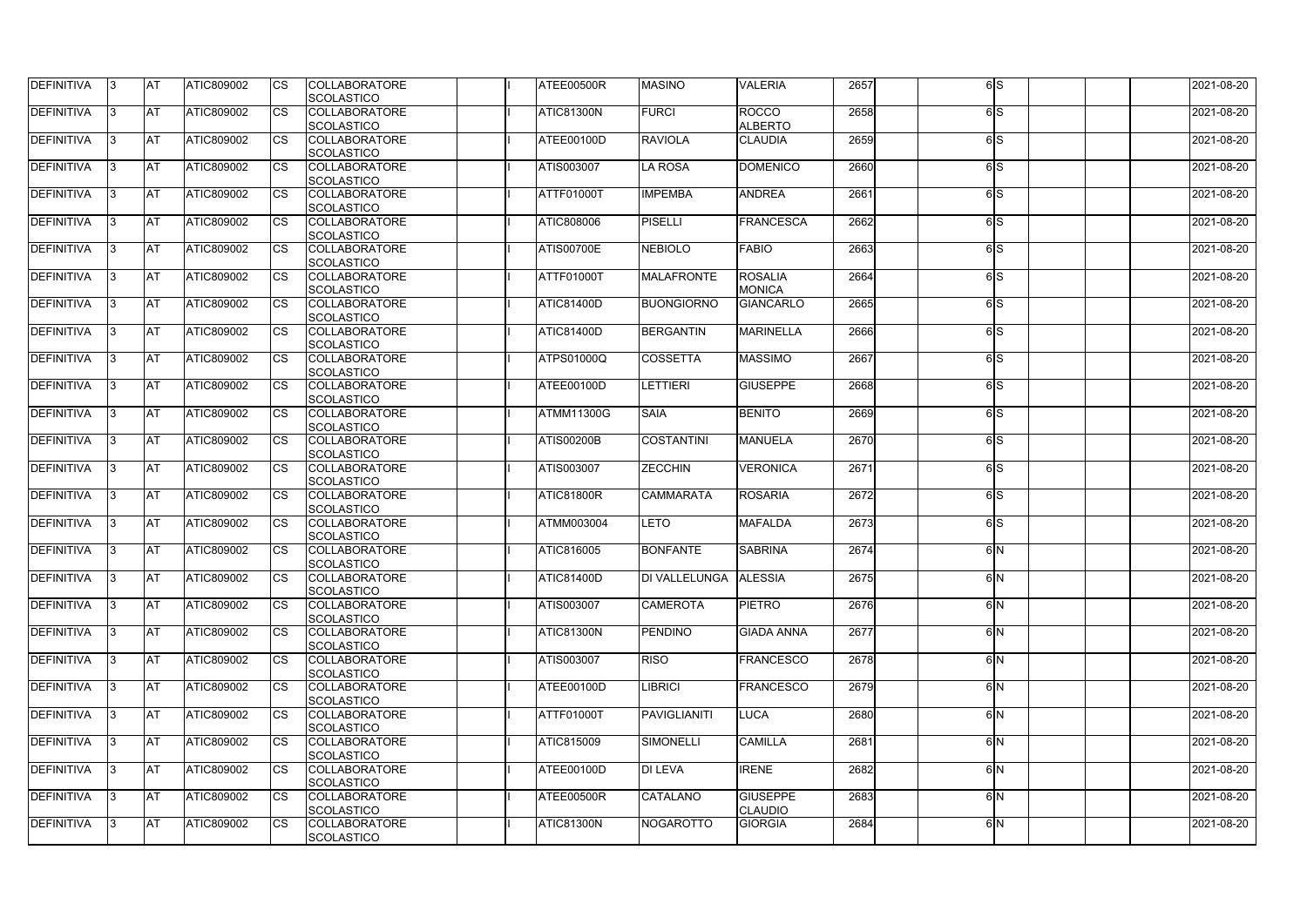| <b>DEFINITIVA</b> | 13  | <b>AT</b>  | ATIC809002        |    | <b>COLLABORATORE</b><br><b>SCOLASTICO</b> | ATEE00100D        | <b>CIPRI</b>         | <b>DAVIDE</b>                     | 2685 | 6IN            | 2021-08-20 |
|-------------------|-----|------------|-------------------|----|-------------------------------------------|-------------------|----------------------|-----------------------------------|------|----------------|------------|
| DEFINITIVA        | IЗ  | <b>AT</b>  | ATIC809002        | CS | <b>COLLABORATORE</b>                      | ATEE00100D        | <b>PAGLIA</b>        | <b>PIETRO</b>                     | 2686 | 6 <sup>N</sup> | 2021-08-20 |
| DEFINITIVA        | IЗ  | <b>AT</b>  | ATIC809002        | CS | <b>SCOLASTICO</b><br><b>COLLABORATORE</b> | <b>ATIC80100B</b> | <b>CRITELLI</b>      | <b>FRANCESCO</b><br><b>SIMONE</b> | 2687 | 6 <sup>N</sup> | 2021-08-20 |
|                   |     |            |                   |    | <b>SCOLASTICO</b>                         |                   |                      |                                   |      |                |            |
| <b>DEFINITIVA</b> | 13  | <b>AT</b>  | ATIC809002        | CS | <b>COLLABORATORE</b>                      | <b>ATIC80100B</b> | <b>DEPAOLA</b>       | <b>ALESSIA</b>                    | 2688 | 6 <sup>N</sup> | 2021-08-20 |
|                   |     |            |                   |    | <b>SCOLASTICO</b>                         |                   |                      |                                   |      |                |            |
| DEFINITIVA        | l3. | <b>AT</b>  | ATIC809002        | CS | <b>COLLABORATORE</b>                      | <b>ATIC81800R</b> | <b>IETTO</b>         | <b>DOMENICO</b>                   | 2689 | 6 <sup>N</sup> | 2021-08-20 |
|                   |     |            |                   |    | <b>SCOLASTICO</b>                         |                   |                      | <b>JUNIOR</b>                     |      |                |            |
| <b>DEFINITIVA</b> | 13  | <b>IAT</b> | ATIC809002        | СS | <b>COLLABORATORE</b>                      | ATPM01000R        | <b>IZZO</b>          | <b>ILARIA</b>                     | 2690 | 6IN            | 2021-08-20 |
|                   |     |            |                   |    | <b>SCOLASTICO</b>                         |                   |                      |                                   |      |                |            |
| DEFINITIVA        | 13  | AT         | <b>ATIC809002</b> | CS | <b>COLLABORATORE</b>                      | <b>ATIC815009</b> | <b>RUFRANO</b>       | ALESSANDRO                        | 2691 | 6IN            | 2021-08-20 |
|                   |     |            |                   |    | <b>SCOLASTICO</b>                         |                   |                      |                                   |      |                |            |
| DEFINITIVA        | IЗ  | <b>AT</b>  | <b>ATIC809002</b> | СS | <b>COLLABORATORE</b>                      | ATIC81800R        | <b>SINACORE</b>      | <b>SARA</b>                       | 2692 | 6IN            | 2021-08-20 |
|                   |     |            |                   |    | <b>SCOLASTICO</b>                         |                   |                      |                                   |      |                |            |
| <b>DEFINITIVA</b> | l3  | <b>AT</b>  | <b>ATIC809002</b> | CS | <b>COLLABORATORE</b>                      | ATIC810006        | <b>NIGRA</b>         | <b>LUCA</b>                       | 2693 | 6IN            | 2021-08-20 |
|                   |     |            |                   |    | <b>SCOLASTICO</b>                         |                   |                      |                                   |      |                |            |
| <b>DEFINITIVA</b> | l3  | <b>AT</b>  | ATIC809002        | CS | <b>COLLABORATORE</b>                      | <b>ATIS003007</b> | <b>CARCHEDI</b>      | <b>MARCO</b>                      | 2694 | 6IN            | 2021-08-20 |
|                   |     |            |                   |    | <b>SCOLASTICO</b>                         |                   |                      |                                   |      |                |            |
| DEFINITIVA        | IЗ  | <b>AT</b>  | ATIC809002        | CS | <b>COLLABORATORE</b>                      | ATIS003007        | <b>BUONOMO</b>       | <b>ANTONIO</b>                    | 2695 | 6 <sup>N</sup> | 2021-08-20 |
|                   |     |            |                   |    | <b>SCOLASTICO</b>                         |                   |                      |                                   |      |                |            |
| <b>DEFINITIVA</b> | l3  | <b>AT</b>  | ATIC809002        | CS | <b>COLLABORATORE</b><br><b>SCOLASTICO</b> | <b>ATTF01000T</b> | <b>STRANO</b>        | <b>ALBERTO</b>                    | 2696 | 6 <sup>N</sup> | 2021-08-20 |
| DEFINITIVA        | 13. | <b>AT</b>  | <b>ATIC809002</b> |    | <b>COLLABORATORE</b>                      | <b>ATIS00700E</b> | <b>PRIAMO</b>        | <b>DANIELE</b>                    | 2697 | 6IN            | 2021-08-20 |
|                   |     |            |                   |    | <b>SCOLASTICO</b>                         |                   |                      |                                   |      |                |            |
| DEFINITIVA        | IЗ  | <b>AT</b>  | <b>ATIC809002</b> | CS | <b>COLLABORATORE</b>                      | <b>ATIC81800R</b> | <b>COPPOLA</b>       | <b>GIUSEPPE</b>                   | 2698 | 6N             | 2021-08-20 |
|                   |     |            |                   |    | <b>SCOLASTICO</b>                         |                   |                      |                                   |      |                |            |
| <b>DEFINITIVA</b> | 13. | <b>AT</b>  | <b>ATIC809002</b> | CS | <b>COLLABORATORE</b>                      | <b>ATIC81300N</b> | <b>SCAGLIOLA</b>     | <b>ALBERTO</b>                    | 2699 | 6IN            | 2021-08-20 |
|                   |     |            |                   |    | <b>SCOLASTICO</b>                         |                   |                      |                                   |      |                |            |
| DEFINITIVA<br>IЗ  |     | <b>AT</b>  | ATIC809002        | CS | <b>COLLABORATORE</b>                      | ATPM01000R        | <b>BELLUARDO</b>     | <b>FRANCESCO</b>                  | 2700 | 6IN            | 2021-08-20 |
|                   |     |            |                   |    | <b>SCOLASTICO</b>                         |                   |                      |                                   |      |                |            |
| DEFINITIVA        | 13. | <b>AT</b>  | ATIC809002        | CS | <b>COLLABORATORE</b>                      | ATIS003007        | <b>IMPROTA</b>       | FABRIZIO                          | 2701 | 6 <sup>N</sup> | 2021-08-20 |
|                   |     |            |                   |    | <b>SCOLASTICO</b>                         |                   |                      |                                   |      |                |            |
| DEFINITIVA        |     | <b>AT</b>  | ATIC809002        | СS | <b>COLLABORATORE</b>                      | <b>ATIS00700E</b> | <b>BOGIATTO</b>      | <b>MICAELA</b>                    | 2702 | 6 <sup>N</sup> | 2021-08-20 |
|                   |     |            |                   |    | SCOLASTICO                                |                   |                      |                                   |      |                |            |
| <b>DEFINITIVA</b> | 13  | <b>AT</b>  | ATIC809002        |    | <b>COLLABORATORE</b>                      | <b>ATIC81400D</b> | <b>D'AQUILA</b>      | <b>MARCO</b>                      | 2703 | 6 <sup>N</sup> | 2021-08-20 |
|                   |     |            |                   |    | <b>SCOLASTICO</b>                         |                   |                      |                                   |      |                |            |
| <b>DEFINITIVA</b> | 13  | <b>AT</b>  | ATIC809002        | СS | <b>COLLABORATORE</b>                      | ATEE00100D        | <b>MOSBAH</b>        | <b>GIAMPIERO</b>                  | 2704 | 6N             | 2021-08-20 |
|                   |     |            |                   |    | <b>SCOLASTICO</b>                         |                   |                      |                                   |      |                |            |
| <b>DEFINITIVA</b> | 13. | <b>AT</b>  | ATIC809002        | СS | <b>COLLABORATORE</b>                      | ATEE00100D        | <b>DANIELLO</b>      | <b>JACOPO</b>                     | 2705 | 6N             | 2021-08-20 |
|                   |     |            |                   |    | <b>SCOLASTICO</b>                         |                   |                      |                                   |      |                |            |
| <b>DEFINITIVA</b> | 13  | <b>AT</b>  | <b>ATIC809002</b> | CS | <b>COLLABORATORE</b>                      | ATIC81400D        | <b>FIORILLO</b>      | <b>FEDERICO</b>                   | 2706 | 6 <sup>N</sup> | 2021-08-20 |
|                   |     |            |                   |    | <b>SCOLASTICO</b>                         |                   |                      |                                   |      |                |            |
| <b>DEFINITIVA</b> | 13. | <b>AT</b>  | ATIC809002        | CS | <b>COLLABORATORE</b>                      | <b>ATIS00700E</b> | <b>BARBATO</b>       | <b>LUCA</b>                       | 2707 | 6 <sup>N</sup> | 2021-08-20 |
|                   |     |            |                   |    | <b>SCOLASTICO</b>                         |                   |                      |                                   |      |                |            |
| <b>DEFINITIVA</b> | 13. | <b>AT</b>  | ATIC809002        | СS | <b>COLLABORATORE</b>                      | ATPM01000R        | <b>BARTOLACCINI</b>  | <b>GIORGIA</b>                    | 2708 | 6 <sup>N</sup> | 2021-08-20 |
|                   |     |            |                   |    | <b>SCOLASTICO</b>                         |                   |                      |                                   |      |                |            |
| <b>DEFINITIVA</b> | 13  | <b>AT</b>  | ATIC809002        | CS | <b>COLLABORATORE</b>                      | ATTF01000T        | <b>SUVERATO</b>      | <b>ANDREA</b>                     | 2709 | 6IN            | 2021-08-20 |
|                   |     |            |                   |    | <b>SCOLASTICO</b>                         |                   |                      |                                   |      |                |            |
| <b>DEFINITIVA</b> | 13  | <b>AT</b>  | ATIC809002        | СS | <b>COLLABORATORE</b>                      | ATIC81400D        | <b>PISCITELLO</b>    | <b>RICCARDO</b>                   | 2710 | 6N             | 2021-08-20 |
|                   | 13. |            |                   |    | <b>SCOLASTICO</b>                         |                   | PIETRAPERTOSA SHARON |                                   | 2711 | 6N             |            |
| <b>DEFINITIVA</b> |     | <b>AT</b>  | ATIC809002        | СS | <b>COLLABORATORE</b><br><b>SCOLASTICO</b> | ATIS004003        |                      |                                   |      |                | 2021-08-20 |
| <b>DEFINITIVA</b> | l3  | <b>AT</b>  | ATIC809002        | CS | <b>COLLABORATORE</b>                      | ATEE00500R        | <b>D'ALOI</b>        | <b>GIOVANNI</b>                   | 2712 | 6N             | 2021-08-20 |
|                   |     |            |                   |    | SCOLASTICO                                |                   |                      |                                   |      |                |            |
|                   |     |            |                   |    |                                           |                   |                      |                                   |      |                |            |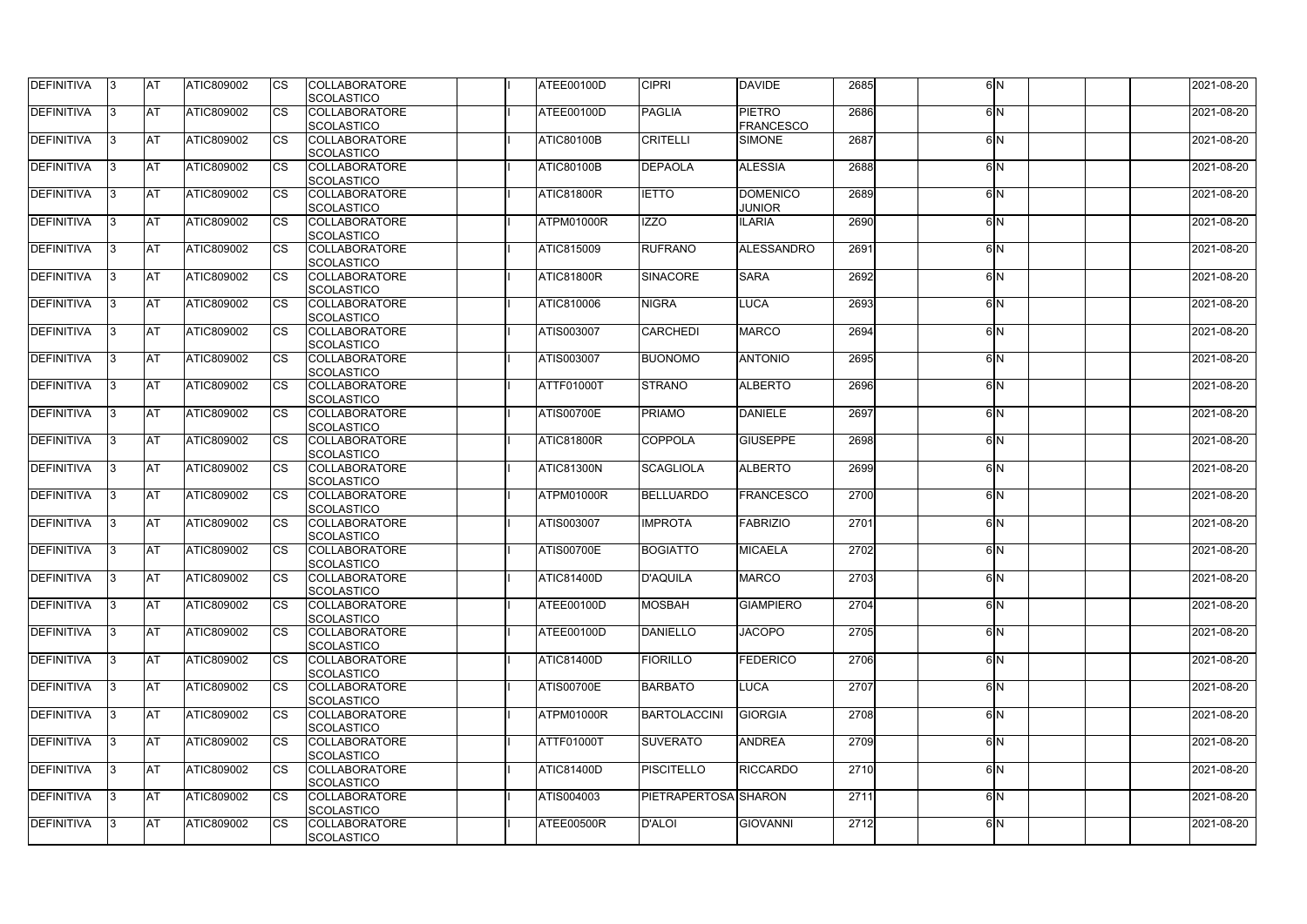| <b>DEFINITIVA</b> | 13        | IAT       | <b>ATIC809002</b> | <b>ICS</b> | <b>COLLABORATORE</b><br><b>SCOLASTICO</b> | ATTF01000T        | <b>NARDO</b>        | <b>SALVATORE</b>                      | 2713 | 6 <sup>N</sup> | 2021-08-20 |
|-------------------|-----------|-----------|-------------------|------------|-------------------------------------------|-------------------|---------------------|---------------------------------------|------|----------------|------------|
| <b>DEFINITIVA</b> | I3        | <b>AT</b> | ATIC809002        | Ics        | <b>COLLABORATORE</b><br><b>SCOLASTICO</b> | ATEE00100D        | <b>BONOMO</b>       | <b>FRANCESCA</b>                      | 2714 | 6N             | 2021-08-20 |
| DEFINITIVA        | 13.       | <b>AT</b> | <b>ATIC809002</b> | Ics        | <b>COLLABORATORE</b><br><b>SCOLASTICO</b> | ATIC81800R        | CARLINO             | <b>SABRINA</b>                        | 2715 | 6N             | 2021-08-20 |
| <b>DEFINITIVA</b> | 13        | <b>AT</b> | ATIC809002        | Ics        | <b>COLLABORATORE</b><br><b>SCOLASTICO</b> | ATEE00100D        | <b>IOVINE</b>       | <b>NICOLA</b>                         | 2716 | 6 <sup>N</sup> | 2021-08-20 |
| <b>DEFINITIVA</b> | 13.       | <b>AT</b> | ATIC809002        | Ics        | <b>COLLABORATORE</b><br><b>SCOLASTICO</b> | <b>ATMM003004</b> | <b>SASSO</b>        | <b>VIRGINIA</b>                       | 2717 | 6 <sup>N</sup> | 2021-08-20 |
| DEFINITIVA        | 13        | <b>AT</b> | <b>ATIC809002</b> | Ics        | <b>COLLABORATORE</b><br><b>SCOLASTICO</b> | ATIC81400D        | <b>ALONGI</b>       | <b>MICHAEL</b>                        | 2718 | 6 <sup>N</sup> | 2021-08-20 |
| DEFINITIVA        | 13        | <b>AT</b> | <b>ATIC809002</b> | Ics        | <b>COLLABORATORE</b><br><b>SCOLASTICO</b> | ATIC808006        | <b>BARBERIS</b>     | <b>CESARE</b>                         | 2719 | 6 <sup>N</sup> | 2021-08-20 |
| <b>DEFINITIVA</b> | 13.       | <b>AT</b> | <b>ATIC809002</b> | Ics        | <b>COLLABORATORE</b><br><b>SCOLASTICO</b> | ATIC81400D        | CARLOMAGNO          | <b>DONATELLA</b>                      | 2720 | 6 <sup>N</sup> | 2021-08-20 |
| <b>DEFINITIVA</b> | 13.       | <b>AT</b> | ATIC809002        | Ics        | <b>COLLABORATORE</b><br>SCOLASTICO        | <b>ATMM003004</b> | <b>GRIMALDI</b>     | <b>MATTEO</b>                         | 2721 | 6N             | 2021-08-20 |
| DEFINITIVA        | 13.       | <b>AT</b> | ATIC809002        | Ics        | <b>COLLABORATORE</b><br><b>SCOLASTICO</b> | ATTF01000T        | <b>INGRAO</b>       | <b>CARMELO LUCA</b>                   | 2722 | 6 <sup>N</sup> | 2021-08-20 |
| <b>DEFINITIVA</b> | 13.       | <b>AT</b> | ATIC809002        | Ics        | <b>COLLABORATORE</b><br><b>SCOLASTICO</b> | <b>ATIS00700E</b> | <b>BERLINGHIERI</b> | <b>ANDREA</b>                         | 2723 | 6N             | 2021-08-20 |
| <b>DEFINITIVA</b> | 13        | <b>AT</b> | ATIC809002        | Ics        | <b>COLLABORATORE</b><br><b>SCOLASTICO</b> | <b>ATIS00200B</b> | <b>IACOBUZI</b>     | <b>BEATRICE</b>                       | 2724 | 6N             | 2021-08-20 |
| <b>DEFINITIVA</b> | 13        | <b>AT</b> | <b>ATIC809002</b> |            | <b>COLLABORATORE</b><br><b>SCOLASTICO</b> | ATPM01000R        | <b>DI GIOIA</b>     | <b>NOEMI</b>                          | 2725 | 6 <sup>N</sup> | 2021-08-20 |
| <b>DEFINITIVA</b> | I3        | <b>AT</b> | <b>ATIC809002</b> | Ics        | <b>COLLABORATORE</b><br><b>SCOLASTICO</b> | <b>ATIC80500P</b> | <b>BERGUI</b>       | <b>DANIELE</b>                        | 2726 | 6N             | 2021-08-20 |
| <b>DEFINITIVA</b> | 13        | <b>AT</b> | ATIC809002        | <b>CS</b>  | <b>COLLABORATORE</b><br><b>SCOLASTICO</b> | <b>ATIC81800R</b> | <b>CAPPELLI</b>     | <b>EDOARDO</b><br><b>GIULIO MARIA</b> | 2727 | 6 <sup>N</sup> | 2021-08-20 |
| <b>DEFINITIVA</b> | 13        | <b>AT</b> | ATIC809002        | Ics        | <b>COLLABORATORE</b><br>SCOLASTICO        | <b>ATMM003004</b> | <b>ACCORNERO</b>    | <b>LUCA</b>                           | 2728 | 6N             | 2021-08-20 |
| <b>DEFINITIVA</b> | 13        | <b>AT</b> | ATIC809002        | Ics        | <b>COLLABORATORE</b><br><b>SCOLASTICO</b> | ATIS00600P        | <b>PAGANO</b>       | <b>LUCREZIA</b>                       | 2729 | 6N             | 2021-08-20 |
| DEFINITIVA        | IЗ        | AT        | ATIC809002        | Ics        | <b>COLLABORATORE</b><br>SCOLASTICO        | ATTF01000T        | <b>TROTTI</b>       | <b>ROBERTO</b>                        | 2730 | 6N             | 2021-08-20 |
| <b>DEFINITIVA</b> | 13        | <b>AT</b> | <b>ATIC809002</b> | <b>CS</b>  | <b>COLLABORATORE</b><br><b>SCOLASTICO</b> | <b>ATIC81200T</b> | <b>FASSIO</b>       | <b>BARBARA</b>                        | 2731 | 6 <sup>N</sup> | 2021-08-20 |
| DEFINITIVA        | $\vert$ 3 | <b>AT</b> | ATIC809002        | <b>CS</b>  | <b>COLLABORATORE</b><br><b>SCOLASTICO</b> | ATIS004003        | <b>PANETTA</b>      | <b>LUANA</b>                          | 2732 | 6N             | 2021-08-20 |
| <b>DEFINITIVA</b> | 13        | <b>AT</b> | <b>ATIC809002</b> | Ics        | <b>COLLABORATORE</b><br><b>SCOLASTICO</b> | ATEE00100D        | <b>CAPOMOLLA</b>    | <b>PASQUALE</b>                       | 2733 | 6N             | 2021-08-20 |
| <b>DEFINITIVA</b> | 13        | <b>AT</b> | ATIC809002        | Ics        | <b>COLLABORATORE</b><br><b>SCOLASTICO</b> | ATIC810006        | <b>NIGRA</b>        | <b>FABIO</b>                          | 2734 | 6N             | 2021-08-20 |
| DEFINITIVA        | 13        | <b>AT</b> | ATIC809002        | <b>CS</b>  | <b>COLLABORATORE</b><br><b>SCOLASTICO</b> | <b>ATIS00700E</b> | <b>FOGLIATI</b>     | <b>LUCA</b>                           | 2735 | 6N             | 2021-08-20 |
| <b>DEFINITIVA</b> | 13        | <b>AT</b> | ATIC809002        | <b>ICS</b> | <b>COLLABORATORE</b><br>SCOLASTICO        | <b>ATPS01000Q</b> | <b>PATRICOLA</b>    | <b>VANESSA</b>                        | 2736 | 6N             | 2021-08-20 |
| <b>DEFINITIVA</b> | 13        | <b>AT</b> | <b>ATIC809002</b> | Ics        | <b>COLLABORATORE</b><br><b>SCOLASTICO</b> | ATEE00100D        | <b>VENIA</b>        | <b>ANNA MARIA</b>                     | 2737 | 6 <sup>N</sup> | 2021-08-20 |
| <b>DEFINITIVA</b> | $\vert$ 3 | <b>AT</b> | ATIC809002        | <b>ICS</b> | <b>COLLABORATORE</b><br><b>SCOLASTICO</b> | ATIS004003        | <b>ROSOLINO</b>     | <b>ERNESTO</b>                        | 2738 | 6N             | 2021-08-20 |
| DEFINITIVA        | 13        | <b>AT</b> | <b>ATIC809002</b> | Ics        | <b>COLLABORATORE</b><br><b>SCOLASTICO</b> | ATIC81800R        | <b>AMORE</b>        | <b>DOMENICO</b><br><b>OSCAR</b>       | 2739 | 6N             | 2021-08-20 |
| <b>DEFINITIVA</b> | 13.       | <b>AT</b> | <b>ATIC809002</b> | <b>ICS</b> | <b>COLLABORATORE</b><br><b>SCOLASTICO</b> | <b>ATIC81200T</b> | <b>STOILKOVA</b>    | <b>IVANA</b>                          | 2740 | 6N             | 2021-08-20 |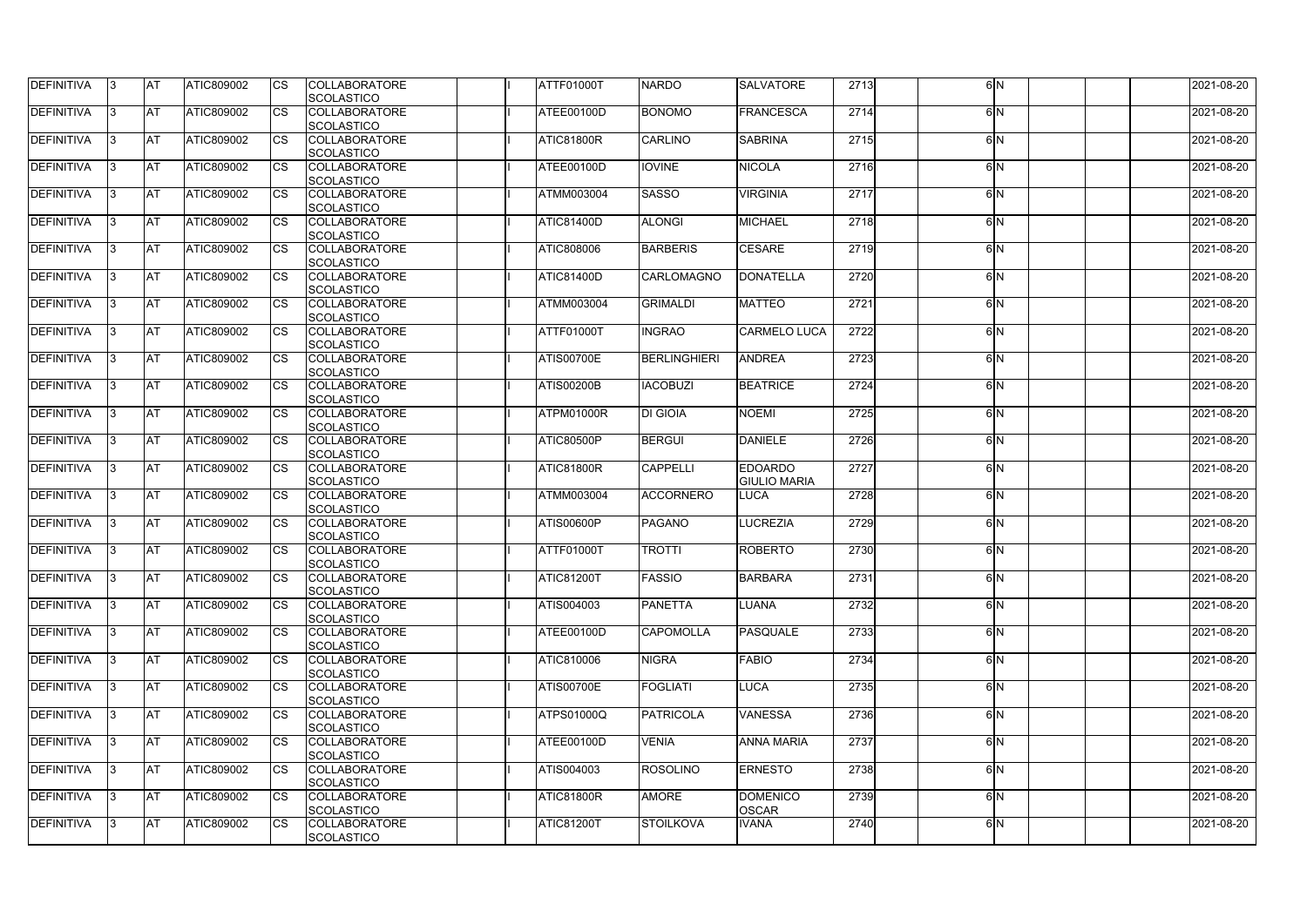| <b>DEFINITIVA</b> | 13  | <b>AT</b>  | ATIC809002        |    | <b>COLLABORATORE</b><br><b>SCOLASTICO</b> | ATEE00500R        | <b>D'ALOI</b>      | <b>VINCENZO</b>      | 2741 | 6IN            | 2021-08-20 |
|-------------------|-----|------------|-------------------|----|-------------------------------------------|-------------------|--------------------|----------------------|------|----------------|------------|
| DEFINITIVA        | IЗ  | <b>AT</b>  | ATIC809002        | CS | <b>COLLABORATORE</b>                      | <b>ATIS003007</b> | <b>POGGIO</b>      | <b>GIADA</b>         | 2742 | 6 <sup>N</sup> | 2021-08-20 |
|                   |     |            |                   |    | <b>SCOLASTICO</b>                         |                   |                    |                      |      |                |            |
| DEFINITIVA        | IЗ  | <b>AT</b>  | ATIC809002        | CS | <b>COLLABORATORE</b><br><b>SCOLASTICO</b> | <b>ATIS00700E</b> | <b>DE LUCA</b>     | <b>DAVIDE</b>        | 2743 | 6IN            | 2021-08-20 |
| <b>DEFINITIVA</b> | 13  | <b>AT</b>  | ATIC809002        | CS | <b>COLLABORATORE</b>                      | ATIC81800R        | <b>MASSASSO</b>    | <b>CLAUDIO</b>       | 2744 | 6 <sup>N</sup> | 2021-08-20 |
|                   |     |            |                   |    | <b>SCOLASTICO</b>                         |                   |                    |                      |      |                |            |
| DEFINITIVA        | l3. | <b>AT</b>  | ATIC809002        | CS | <b>COLLABORATORE</b><br><b>SCOLASTICO</b> | <b>ATIC81400D</b> | <b>GIANNINI</b>    | <b>DOMENICO</b>      | 2745 | 6 <sup>N</sup> | 2021-08-20 |
| DEFINITIVA        | 13  | <b>IAT</b> | ATIC809002        | СS | <b>COLLABORATORE</b>                      | <b>ATIS00200B</b> | <b>GUALA</b>       | <b>JESSICA</b>       | 2746 | 6IN            | 2021-08-20 |
|                   |     |            |                   |    | <b>SCOLASTICO</b>                         |                   |                    |                      |      |                |            |
| DEFINITIVA        | 13  | AT         | <b>ATIC809002</b> | CS | <b>COLLABORATORE</b><br><b>SCOLASTICO</b> | ATPS01000Q        | LEVA               | <b>ROSSELLA</b>      | 2747 | 6 <sup>N</sup> | 2021-08-20 |
| DEFINITIVA        | IЗ  | <b>AT</b>  | <b>ATIC809002</b> | СS | <b>COLLABORATORE</b>                      | ATIC81400D        | <b>RUSSELLO</b>    | <b>ANTONIO</b>       | 2748 | 6IN            | 2021-08-20 |
|                   |     |            |                   |    | <b>SCOLASTICO</b>                         |                   |                    |                      |      |                |            |
| <b>DEFINITIVA</b> | l3  | <b>AT</b>  | <b>ATIC809002</b> | CS | <b>COLLABORATORE</b>                      | ATIC81800R        | PIAZZA             | <b>FILIPPO DARIO</b> | 2749 | 6 <sup>N</sup> | 2021-08-20 |
|                   |     |            |                   |    | <b>SCOLASTICO</b>                         |                   |                    |                      |      |                |            |
| <b>DEFINITIVA</b> | l3  | <b>AT</b>  | ATIC809002        | CS | <b>COLLABORATORE</b>                      | ATPM01000R        | <b>TARETTO</b>     | <b>FRANCESCA</b>     | 2750 | 6 <sup>N</sup> | 2021-08-20 |
|                   |     |            |                   |    | <b>SCOLASTICO</b>                         |                   |                    |                      |      |                |            |
| DEFINITIVA        | IЗ  | <b>AT</b>  | ATIC809002        | CS | <b>COLLABORATORE</b><br><b>SCOLASTICO</b> | <b>ATIC809002</b> | <b>COTTONE</b>     | <b>ELENA</b>         | 2751 | 6 <sup>N</sup> | 2021-08-20 |
| <b>DEFINITIVA</b> | IЗ  | <b>AT</b>  | ATIC809002        | CS | <b>COLLABORATORE</b><br><b>SCOLASTICO</b> | <b>ATIC81800R</b> | <b>LARA</b>        | <b>MICHELE</b>       | 2752 | 6 <sup>N</sup> | 2021-08-20 |
| DEFINITIVA        | 13. | <b>AT</b>  | <b>ATIC809002</b> |    | <b>COLLABORATORE</b>                      | <b>ATIS00600P</b> | <b>BONGIOVANNI</b> | <b>PASQUALE</b>      | 2753 | 6IN            | 2021-08-20 |
|                   |     |            |                   |    | <b>SCOLASTICO</b>                         |                   |                    |                      |      |                |            |
| DEFINITIVA        | IЗ  | <b>AT</b>  | <b>ATIC809002</b> | CS | <b>COLLABORATORE</b>                      | ATEE00500R        | MERLO              | ALESSANDRO           | 2754 | 6N             | 2021-08-20 |
| <b>DEFINITIVA</b> | 13. | <b>AT</b>  | <b>ATIC809002</b> | CS | <b>SCOLASTICO</b><br><b>COLLABORATORE</b> | <b>ATPS01000Q</b> | SHULZHENKO         | <b>IULIIA</b>        | 2755 | 6IN            | 2021-08-20 |
|                   |     |            |                   |    | <b>SCOLASTICO</b>                         |                   |                    |                      |      |                |            |
| DEFINITIVA        | IЗ  | <b>AT</b>  | ATIC809002        | CS | <b>COLLABORATORE</b>                      | <b>ATIS003007</b> | <b>PERRI</b>       | <b>GIOVAMBATTIST</b> | 2756 | 6 <sup>N</sup> | 2021-08-20 |
|                   |     |            |                   |    | <b>SCOLASTICO</b>                         |                   |                    |                      |      |                |            |
| DEFINITIVA        | 13. | <b>AT</b>  | ATIC809002        | CS | <b>COLLABORATORE</b>                      | <b>ATIC81800R</b> | <b>VALENTINO</b>   | ALESSANDRA           | 2757 | 6IN            | 2021-08-20 |
|                   |     |            |                   |    | <b>SCOLASTICO</b>                         |                   |                    |                      |      |                |            |
| DEFINITIVA        |     | <b>AT</b>  | ATIC809002        | СS | <b>COLLABORATORE</b><br>SCOLASTICO        | <b>ATIC80100B</b> | <b>MECCIO</b>      | <b>AMELIA</b>        | 2758 | 6 <sup>N</sup> | 2021-08-20 |
| <b>DEFINITIVA</b> | 13  | <b>AT</b>  | ATIC809002        |    | <b>COLLABORATORE</b>                      | <b>ATIC816005</b> | <b>GONELLA</b>     | SIMONA               | 2759 | 6 <sup>N</sup> | 2021-08-20 |
|                   |     |            |                   |    | <b>SCOLASTICO</b>                         |                   |                    |                      |      |                |            |
| <b>DEFINITIVA</b> | 13  | <b>AT</b>  | ATIC809002        | СS | <b>COLLABORATORE</b>                      | ATEE00100D        | <b>PALERMO</b>     | <b>PAOLO</b>         | 2760 | 6N             | 2021-08-20 |
|                   |     |            |                   |    | <b>SCOLASTICO</b>                         |                   |                    |                      |      |                |            |
| <b>DEFINITIVA</b> | 13. | <b>AT</b>  | ATIC809002        | СS | <b>COLLABORATORE</b><br><b>SCOLASTICO</b> | ATEE00100D        | <b>PIZZULO</b>     | <b>GIUSEPPE</b>      | 2761 | 6N             | 2021-08-20 |
| <b>DEFINITIVA</b> | IЗ  | <b>AT</b>  | <b>ATIC809002</b> | CS | <b>COLLABORATORE</b>                      | ATTF01000T        | <b>ZAMPAGLIONE</b> | <b>FRANCESCO</b>     | 2762 | 6 <sup>N</sup> | 2021-08-20 |
|                   |     |            |                   |    | <b>SCOLASTICO</b>                         |                   |                    |                      |      |                |            |
| <b>DEFINITIVA</b> | 13. | <b>AT</b>  | ATIC809002        | CS | <b>COLLABORATORE</b>                      | <b>ATIC81800R</b> | <b>MANDOLA</b>     | <b>MARIAELENA</b>    | 2763 | 6IN            | 2021-08-20 |
|                   |     |            |                   |    | <b>SCOLASTICO</b>                         |                   |                    |                      |      |                |            |
| <b>DEFINITIVA</b> | 13. | <b>AT</b>  | ATIC809002        | СS | <b>COLLABORATORE</b>                      | <b>ATIS00700E</b> | <b>COMITO</b>      | <b>FRANCESCO</b>     | 2764 | 6 <sup>N</sup> | 2021-08-20 |
|                   |     |            |                   |    | <b>SCOLASTICO</b>                         |                   |                    |                      |      |                |            |
| <b>DEFINITIVA</b> | 13  | <b>AT</b>  | ATIC809002        | CS | <b>COLLABORATORE</b>                      | ATIC809002        | <b>PAIANO</b>      | <b>RICCARDO</b>      | 2765 | 6IN            | 2021-08-20 |
|                   |     |            |                   |    | <b>SCOLASTICO</b>                         |                   |                    |                      |      |                |            |
| <b>DEFINITIVA</b> | 13  | <b>AT</b>  | ATIC809002        | СS | <b>COLLABORATORE</b>                      | ATEE00500R        | <b>VENEZIA</b>     | <b>ALESSIA</b>       | 2766 | 6N             | 2021-08-20 |
|                   |     |            |                   |    | <b>SCOLASTICO</b>                         |                   |                    |                      |      |                |            |
| <b>DEFINITIVA</b> | 13. | <b>AT</b>  | ATIC809002        | СS | <b>COLLABORATORE</b><br><b>SCOLASTICO</b> | ATIC81400D        | <b>FIORENTINO</b>  | <b>ROSA</b>          | 2767 | 6N             | 2021-08-20 |
| <b>DEFINITIVA</b> | IЗ  | <b>AT</b>  | ATIC809002        | CS | <b>COLLABORATORE</b>                      | ATEE00100D        | <b>BALDESSIN</b>   | <b>GIADA</b>         | 2768 | 6N             | 2021-08-20 |
|                   |     |            |                   |    | SCOLASTICO                                |                   |                    |                      |      |                |            |
|                   |     |            |                   |    |                                           |                   |                    |                      |      |                |            |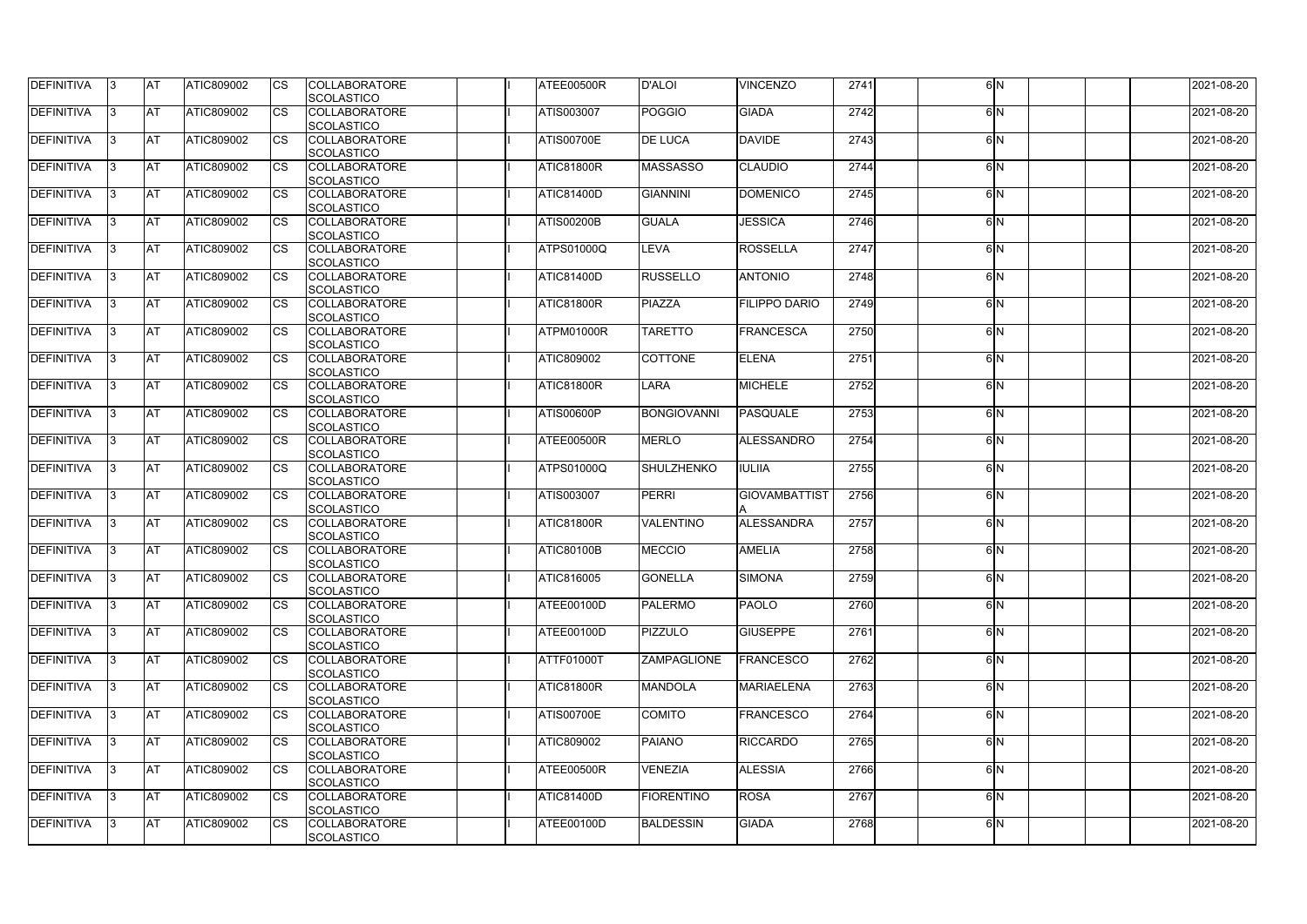| <b>DEFINITIVA</b> | 13        | IAT       | <b>ATIC809002</b> | <b>ICS</b> | <b>COLLABORATORE</b><br><b>SCOLASTICO</b> | <b>ATEE00100D</b> | <b>CICCONE</b>     | <b>BIAGIO</b>        | 2769 | 6 <sup>N</sup> | 2021-08-20 |
|-------------------|-----------|-----------|-------------------|------------|-------------------------------------------|-------------------|--------------------|----------------------|------|----------------|------------|
| <b>DEFINITIVA</b> | I3        | <b>AT</b> | ATIC809002        | Ics        | <b>COLLABORATORE</b><br><b>SCOLASTICO</b> | ATIC810006        | <b>MASCIA</b>      | <b>CIRIACO</b>       | 2770 | 6N             | 2021-08-20 |
| DEFINITIVA        | 13.       | <b>AT</b> | <b>ATIC809002</b> | Ics        | <b>COLLABORATORE</b>                      | <b>ATIC81800R</b> | SCARAMOZZINO       | <b>MARIA CARMELA</b> | 2771 | 6N             | 2021-08-20 |
|                   |           |           |                   |            | <b>SCOLASTICO</b>                         |                   |                    |                      |      |                |            |
| <b>DEFINITIVA</b> | 13        | <b>AT</b> | ATIC809002        | Ics        | <b>COLLABORATORE</b><br><b>SCOLASTICO</b> | ATEE00500R        | SPOSITO            | <b>FABRIZIO</b>      | 2772 | 6 <sup>N</sup> | 2021-08-20 |
| <b>DEFINITIVA</b> | 13.       | <b>AT</b> | <b>ATIC809002</b> | Ics        | <b>COLLABORATORE</b>                      | <b>ATTF01000T</b> | <b>BASSO</b>       | <b>MATTEO</b>        | 2773 | 6 <sup>N</sup> | 2021-08-20 |
|                   |           |           |                   |            | <b>SCOLASTICO</b>                         |                   |                    |                      |      |                |            |
| DEFINITIVA        | 13        | <b>AT</b> | <b>ATIC809002</b> | Ics        | <b>COLLABORATORE</b><br><b>SCOLASTICO</b> | ATIC815009        | <b>D'AURIA</b>     | <b>PAOLO</b>         | 2774 | 6 <sup>N</sup> | 2021-08-20 |
| DEFINITIVA        | 13        | <b>AT</b> | <b>ATIC809002</b> | Ics        | <b>COLLABORATORE</b>                      | <b>ATIC815009</b> | <b>POGGIO</b>      | <b>MAURO</b>         | 2775 | 6 <sup>N</sup> | 2021-08-20 |
|                   |           |           |                   |            | <b>SCOLASTICO</b>                         |                   |                    |                      |      |                |            |
| <b>DEFINITIVA</b> | 13.       | <b>AT</b> | <b>ATIC809002</b> | Ics        | <b>COLLABORATORE</b><br><b>SCOLASTICO</b> | <b>ATTF01000T</b> | <b>ROFFINELLA</b>  | <b>ELENA</b>         | 2776 | 6N             | 2021-08-20 |
| <b>DEFINITIVA</b> | 13.       | <b>AT</b> | ATIC809002        | Ics        | <b>COLLABORATORE</b>                      | <b>ATIC817001</b> | <b>DILIBERTO</b>   | <b>MARIA</b>         | 2777 | 6N             | 2021-08-20 |
|                   |           |           |                   |            | SCOLASTICO                                |                   |                    |                      |      |                |            |
| DEFINITIVA        | 13.       | <b>AT</b> | ATIC809002        | Ics        | <b>COLLABORATORE</b>                      | <b>ATIC81400D</b> | <b>FEDERICO</b>    | <b>CATERINA</b>      | 2778 | 6 <sup>N</sup> | 2021-08-20 |
|                   |           |           |                   |            | <b>SCOLASTICO</b>                         |                   |                    |                      |      |                |            |
| <b>DEFINITIVA</b> | 13.       | <b>AT</b> | ATIC809002        | Ics        | <b>COLLABORATORE</b><br><b>SCOLASTICO</b> | <b>ATPS01000Q</b> | <b>D'AMICO</b>     | <b>MASSIMO</b>       | 2779 | 6N             | 2021-08-20 |
| <b>DEFINITIVA</b> | 13        | <b>AT</b> | ATIC809002        | Ics        | <b>COLLABORATORE</b>                      | <b>ATTF01000T</b> | <b>FUSCO</b>       | <b>ANNA MARIA</b>    | 2780 | 6N             | 2021-08-20 |
| <b>DEFINITIVA</b> | 13        | <b>AT</b> | <b>ATIC809002</b> |            | <b>SCOLASTICO</b><br><b>COLLABORATORE</b> | <b>ATIS00700E</b> | <b>FRANCISETTI</b> | <b>STEFANO</b>       | 2781 | 6 <sup>N</sup> | 2021-08-20 |
|                   |           |           |                   |            | <b>SCOLASTICO</b>                         |                   |                    |                      |      |                |            |
| <b>DEFINITIVA</b> | I3        | <b>AT</b> | <b>ATIC809002</b> | Ics        | <b>COLLABORATORE</b>                      | ATIS004003        | <b>MARRAVICINI</b> | <b>RICCARDO</b>      | 2782 | 6N             | 2021-08-20 |
| <b>DEFINITIVA</b> | 13        | <b>AT</b> | ATIC809002        | <b>CS</b>  | <b>SCOLASTICO</b><br><b>COLLABORATORE</b> | <b>ATIC80100B</b> | <b>DURANDO</b>     | <b>ELENA</b>         | 2783 | 6 <sup>N</sup> | 2021-08-20 |
|                   |           |           |                   |            | <b>SCOLASTICO</b>                         |                   |                    |                      |      |                |            |
| <b>DEFINITIVA</b> | 13        | <b>AT</b> | ATIC809002        | Ics        | <b>COLLABORATORE</b>                      | ATEE00100D        | <b>ACCETTA</b>     | <b>GIUSEPPE</b>      | 2784 | 6N             | 2021-08-20 |
| <b>DEFINITIVA</b> | 13        | <b>AT</b> | ATIC809002        | Ics        | SCOLASTICO<br><b>COLLABORATORE</b>        | <b>ATIC811002</b> | <b>MO</b>          | <b>PAOLO</b>         | 2785 | 6N             | 2021-08-20 |
|                   |           |           |                   |            | <b>SCOLASTICO</b>                         |                   |                    |                      |      |                |            |
| DEFINITIVA        | IЗ        | AT        | ATIC809002        | Ics        | <b>COLLABORATORE</b>                      | ATIC809002        | <b>STRADELLA</b>   | PATRIZIA             | 2786 | 6N             | 2021-08-20 |
|                   |           |           |                   |            | SCOLASTICO                                |                   |                    |                      |      |                |            |
| <b>DEFINITIVA</b> | 13        | <b>AT</b> | <b>ATIC809002</b> | <b>CS</b>  | <b>COLLABORATORE</b><br><b>SCOLASTICO</b> | ATIS003007        | PERRONCITO         | <b>ANNA AGNESE</b>   | 2787 | 6 <sup>N</sup> | 2021-08-20 |
| DEFINITIVA        | $\vert$ 3 | <b>AT</b> | ATIC809002        | <b>CS</b>  | <b>COLLABORATORE</b>                      | <b>ATIC80100B</b> | <b>MASSAIA</b>     | <b>DANIELE</b>       | 2788 | 6N             | 2021-08-20 |
|                   |           |           |                   |            | <b>SCOLASTICO</b>                         |                   |                    |                      |      |                |            |
| <b>DEFINITIVA</b> | 13        | <b>AT</b> | ATIC809002        | Ics        | <b>COLLABORATORE</b><br><b>SCOLASTICO</b> | ATIC81400D        | <b>BEVILACQUA</b>  | <b>BRUNO</b>         | 2789 | 6N             | 2021-08-20 |
| <b>DEFINITIVA</b> | 13.       | <b>AT</b> | ATIC809002        | Ics        | <b>COLLABORATORE</b>                      | <b>ATIS00700E</b> | <b>FANTINO</b>     | <b>SILVIA MARIA</b>  | 2790 | 6N             | 2021-08-20 |
|                   |           |           |                   |            | <b>SCOLASTICO</b>                         |                   |                    |                      |      |                |            |
| DEFINITIVA        | 13        | <b>AT</b> | ATIC809002        | <b>CS</b>  | <b>COLLABORATORE</b>                      | <b>ATIC80400V</b> | <b>CUSSOTTO</b>    | <b>MERI</b>          | 2791 | 6N             | 2021-08-20 |
|                   |           |           |                   |            | <b>SCOLASTICO</b>                         |                   |                    |                      |      |                |            |
| <b>DEFINITIVA</b> | 13        | <b>AT</b> | ATIC809002        | <b>ICS</b> | <b>COLLABORATORE</b><br>SCOLASTICO        | ATIS004003        | <b>GABUTTI</b>     | <b>MONICA</b>        | 2792 | 6N             | 2021-08-20 |
| <b>DEFINITIVA</b> | 13        | <b>AT</b> | <b>ATIC809002</b> |            | <b>COLLABORATORE</b>                      | <b>ATIC81300N</b> | <b>ROLLA</b>       | <b>ALBERTO</b>       | 2793 | 6 <sup>N</sup> | 2021-08-20 |
|                   |           |           |                   |            | <b>SCOLASTICO</b>                         |                   |                    |                      |      |                |            |
| <b>DEFINITIVA</b> | $\vert$ 3 | <b>AT</b> | ATIC809002        | <b>ICS</b> | <b>COLLABORATORE</b>                      | <b>ATIC80100B</b> | <b>D'ANGELO</b>    | <b>ROSARIA</b>       | 2794 | 6N             | 2021-08-20 |
|                   |           |           |                   |            | <b>SCOLASTICO</b>                         |                   | <b>GAMBA</b>       |                      |      | 6N             |            |
| DEFINITIVA        | 13        | <b>AT</b> | <b>ATIC809002</b> | Ics        | <b>COLLABORATORE</b><br><b>SCOLASTICO</b> | ATIS004003        |                    | <b>MARCO</b>         | 2795 |                | 2021-08-20 |
| DEFINITIVA        | 13.       | <b>AT</b> | ATIC809002        | <b>ICS</b> | <b>COLLABORATORE</b>                      | <b>ATIC808006</b> | <b>CORTESE</b>     | <b>MARISA</b>        | 2796 | 6 N            | 2021-08-20 |
|                   |           |           |                   |            | <b>SCOLASTICO</b>                         |                   |                    |                      |      |                |            |